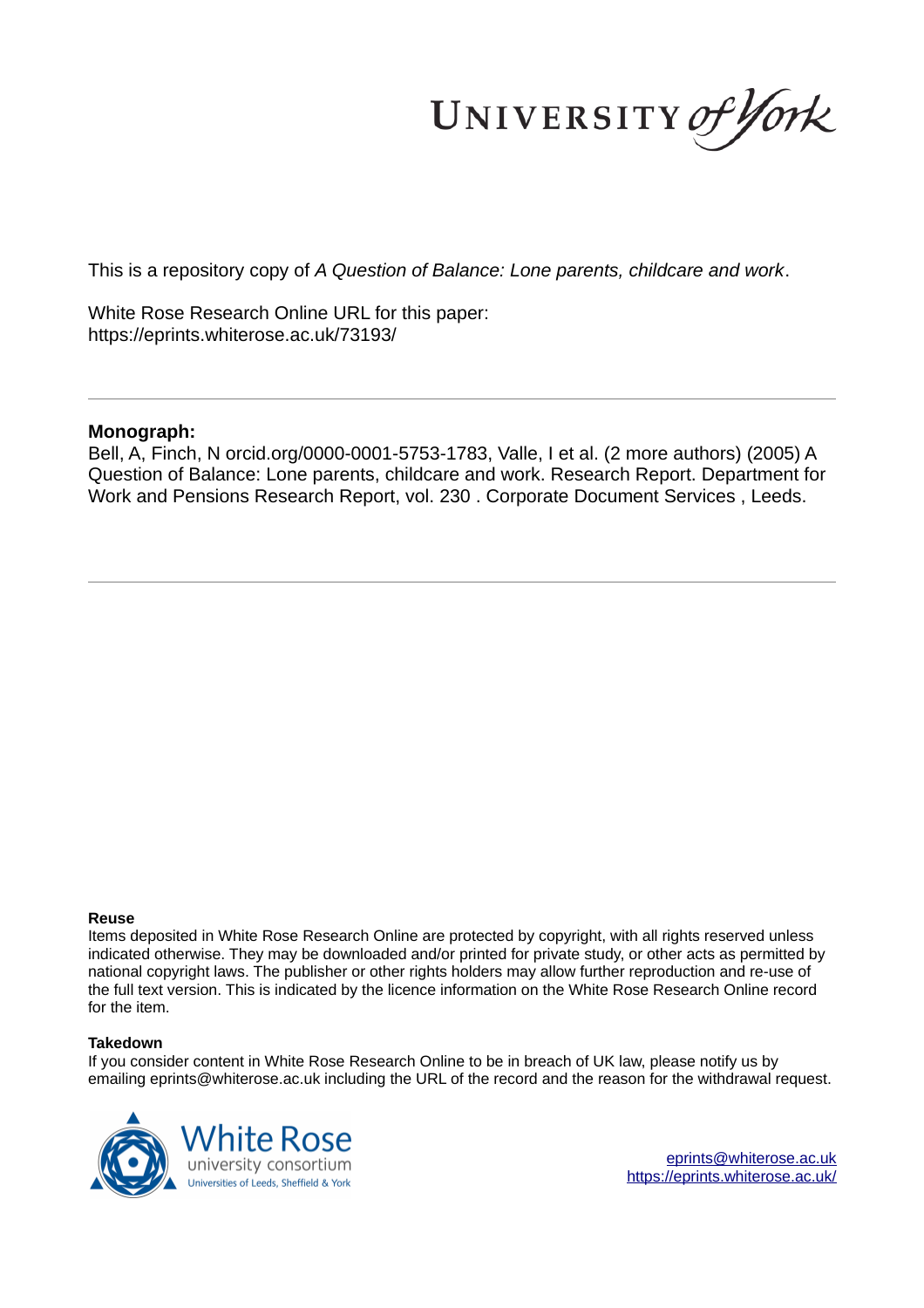**Department for Work and Pensions**

**Research Report No 230**

## **A question of balance: Lone parents, childcare and work**

**Alice Bell, Naomi Finch, Ivana La Valle, Roy Sainsbury and Christine Skinner**

A report of research carried out by the National Centre for Social Research Social Policy Research Unit, University of York on behalf of the Department for Work and Pensions

**Corporate Document Services**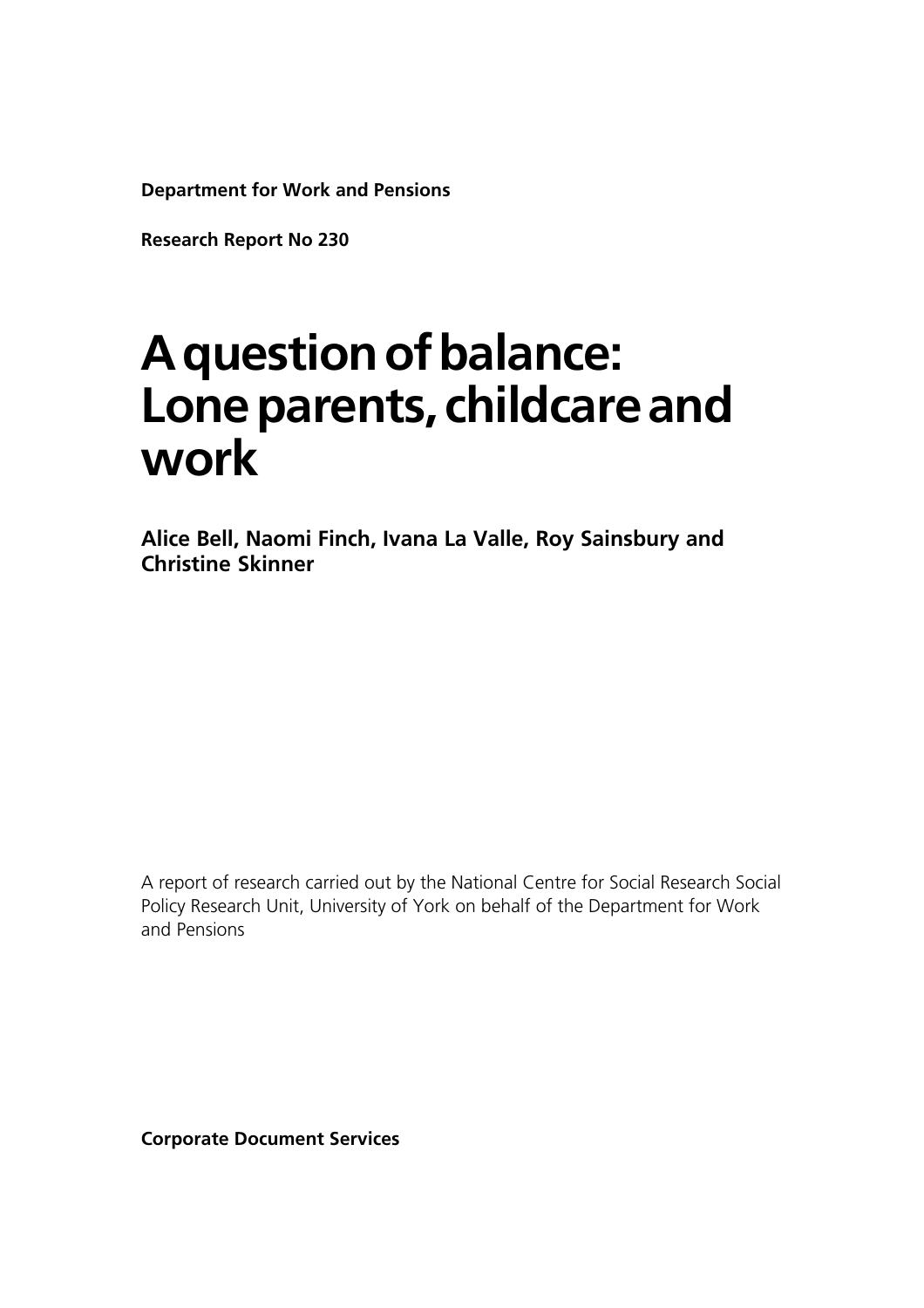© Crown Copyright 2005. Published for the Department for Work and Pensions under licence from the Controller of Her Majesty's Stationery Office by Corporate Document Services, Leeds.

Application for reproduction should be made in writing to The Copyright Unit, Her Majesty's Stationery Office, St Clements House, 2-16 Colegate, Norwich NR3 1BQ.

First Published 2005.

ISBN 1 84123 775 2

Views expressed in this report are not necessarily those of the Department for Work and Pensions or any other Government Department.

Printed by Corporate Document Services.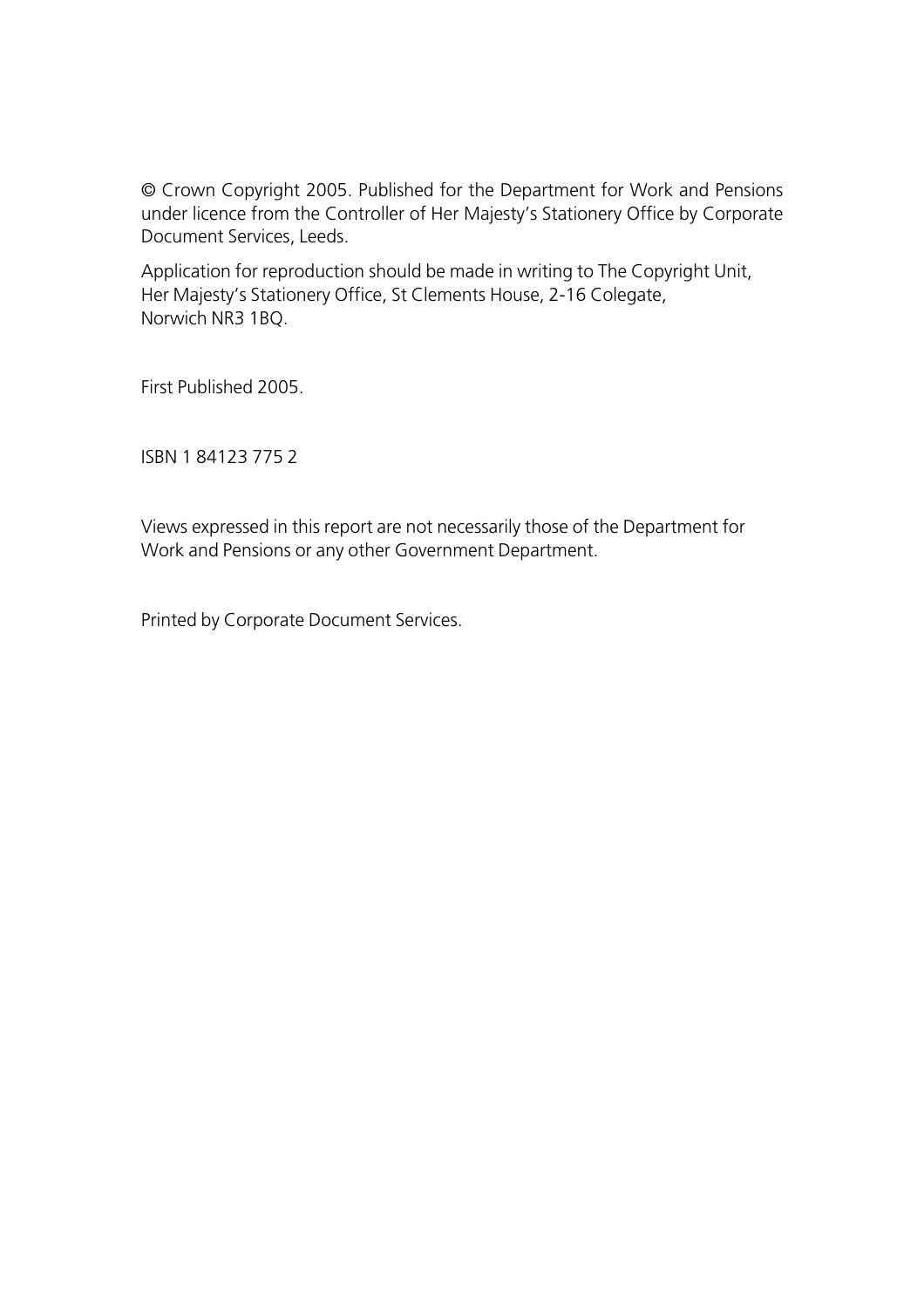# **Contents**

| $\mathbf{1}$ |     |       |                                                                         |  |
|--------------|-----|-------|-------------------------------------------------------------------------|--|
|              | 1.1 |       |                                                                         |  |
|              | 1.2 |       |                                                                         |  |
|              |     | 1.2.1 | Use and preferences regarding childcare  14                             |  |
|              |     | 1.2.2 |                                                                         |  |
|              |     | 1.2.3 |                                                                         |  |
|              | 1.3 |       |                                                                         |  |
|              | 1.4 |       |                                                                         |  |
|              |     | 1.4.1 |                                                                         |  |
|              |     | 1.4.2 |                                                                         |  |
|              |     | 1.4.3 |                                                                         |  |
|              | 1.5 |       |                                                                         |  |
| 2            |     |       | Lone parents' views, attitudes and beliefs about work and childcare  23 |  |
|              | 2.1 |       |                                                                         |  |
|              |     | 2.1.1 |                                                                         |  |
|              |     | 2.1.2 |                                                                         |  |
|              |     | 2.1.3 | The value of 'worker' as a role model for children  25                  |  |
|              | 2.2 |       | Lone parents' orientations towards parental childcare 25                |  |
|              |     | 2.2.1 | Parental childcare as rights and responsibilities 26                    |  |
|              |     | 2.2.2 | The emotional value of parental childcare  26                           |  |
|              |     | 2.2.3 | Parental childcare as meeting children's needs  27                      |  |
|              |     | 2.2.4 |                                                                         |  |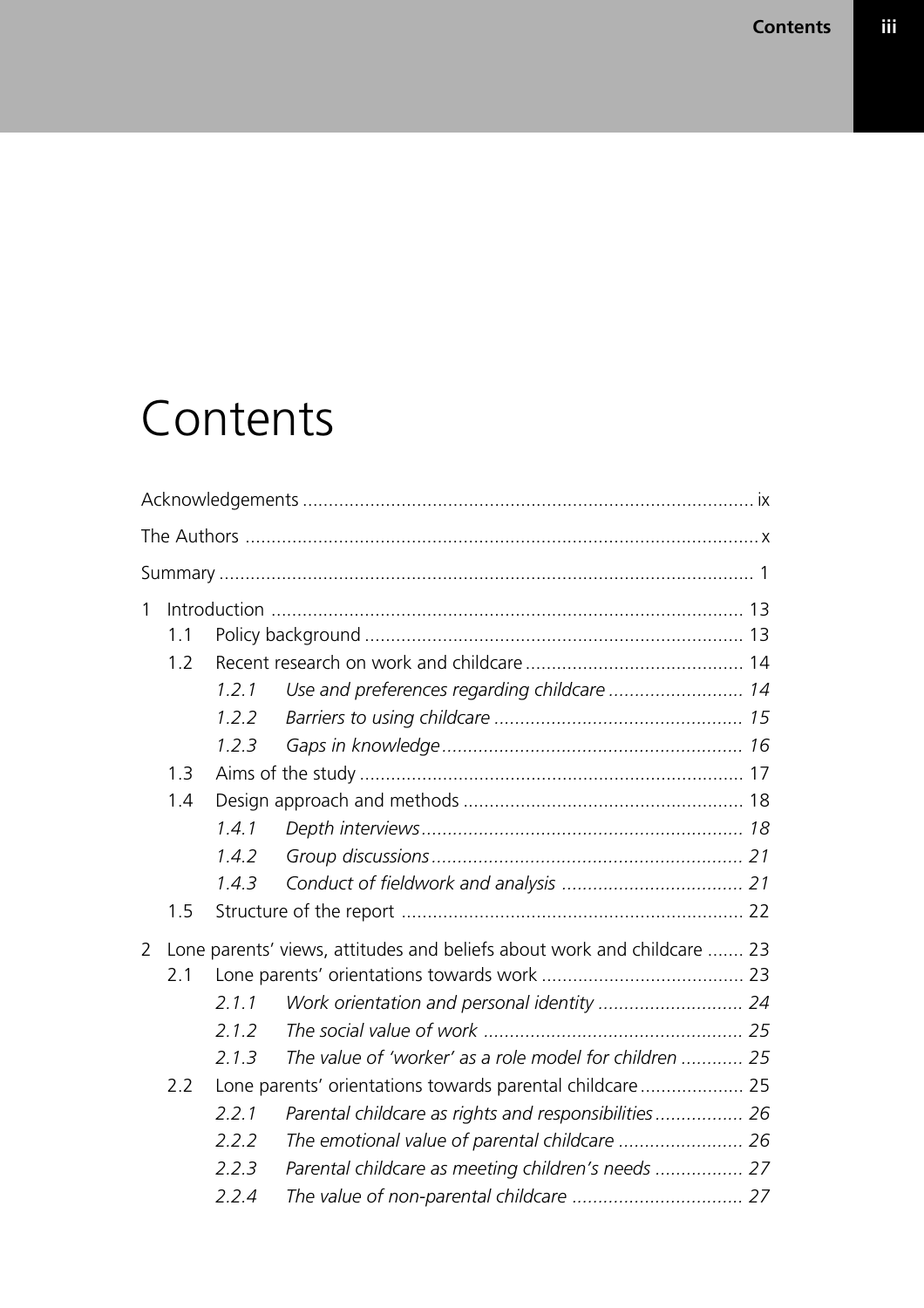|   | 2.3 | The interaction between work and parental childcare orientation  27 |                                                                 |  |  |
|---|-----|---------------------------------------------------------------------|-----------------------------------------------------------------|--|--|
|   |     | 2.3.1                                                               | Type 1: High work and high parental care orientation  28        |  |  |
|   |     | 2.3.2                                                               | Type 2: High work and lower parental care orientation  29       |  |  |
|   |     | 2.3.3                                                               | Type 3: Lower work and high parental care orientation  29       |  |  |
|   |     | 2.3.4                                                               | Type 4: Lower work and lower parental care orientation  29      |  |  |
|   | 2.4 |                                                                     | Factors that shape work and parental childcare orientations  30 |  |  |
|   |     | 2.4.1                                                               |                                                                 |  |  |
|   |     | 2.4.2                                                               |                                                                 |  |  |
|   | 2.5 |                                                                     | Non-parental childcare: beliefs and preferences about informal  |  |  |
|   |     | 2.5.1                                                               | Lone parents' perceptions of formal and informal                |  |  |
|   |     | 2.5.2                                                               | Non-parental childcare: lone parents' preferences for           |  |  |
|   | 2.6 |                                                                     | What shapes preferences for formal childcare? 40                |  |  |
|   |     | 2.6.1                                                               | Providers' qualifications and experience  40                    |  |  |
|   |     | 2.6.2                                                               |                                                                 |  |  |
|   |     | 2.6.3                                                               |                                                                 |  |  |
|   |     | 2.6.4                                                               |                                                                 |  |  |
|   | 2.7 |                                                                     |                                                                 |  |  |
|   |     | 2.7.1                                                               | Work and parental childcare orientations  43                    |  |  |
|   |     | 2.7.2                                                               | Preferences for different forms of non-parental                 |  |  |
|   |     |                                                                     |                                                                 |  |  |
| 3 |     |                                                                     |                                                                 |  |  |
|   | 3.1 |                                                                     |                                                                 |  |  |
|   |     |                                                                     |                                                                 |  |  |
|   |     | 3.1.2                                                               |                                                                 |  |  |
|   |     | 3.1.3                                                               |                                                                 |  |  |
|   |     | 3.1.4                                                               |                                                                 |  |  |
|   | 3.2 |                                                                     | Finding a 'suitable' work-childcare combination 60              |  |  |
|   |     | 3.2.1                                                               |                                                                 |  |  |
|   |     | 3.2.2                                                               |                                                                 |  |  |
|   | 3.3 |                                                                     |                                                                 |  |  |
|   |     | 3.3.1                                                               | The sequence of arrangements - 'chicken or egg?'  67            |  |  |
|   |     | 3.3.2                                                               |                                                                 |  |  |
|   |     | 3.3.3                                                               |                                                                 |  |  |
|   |     | 3.3.4                                                               |                                                                 |  |  |
|   | 3.4 |                                                                     |                                                                 |  |  |
|   |     | 3.4.1                                                               |                                                                 |  |  |
|   |     | 3.4.2                                                               |                                                                 |  |  |
|   |     |                                                                     |                                                                 |  |  |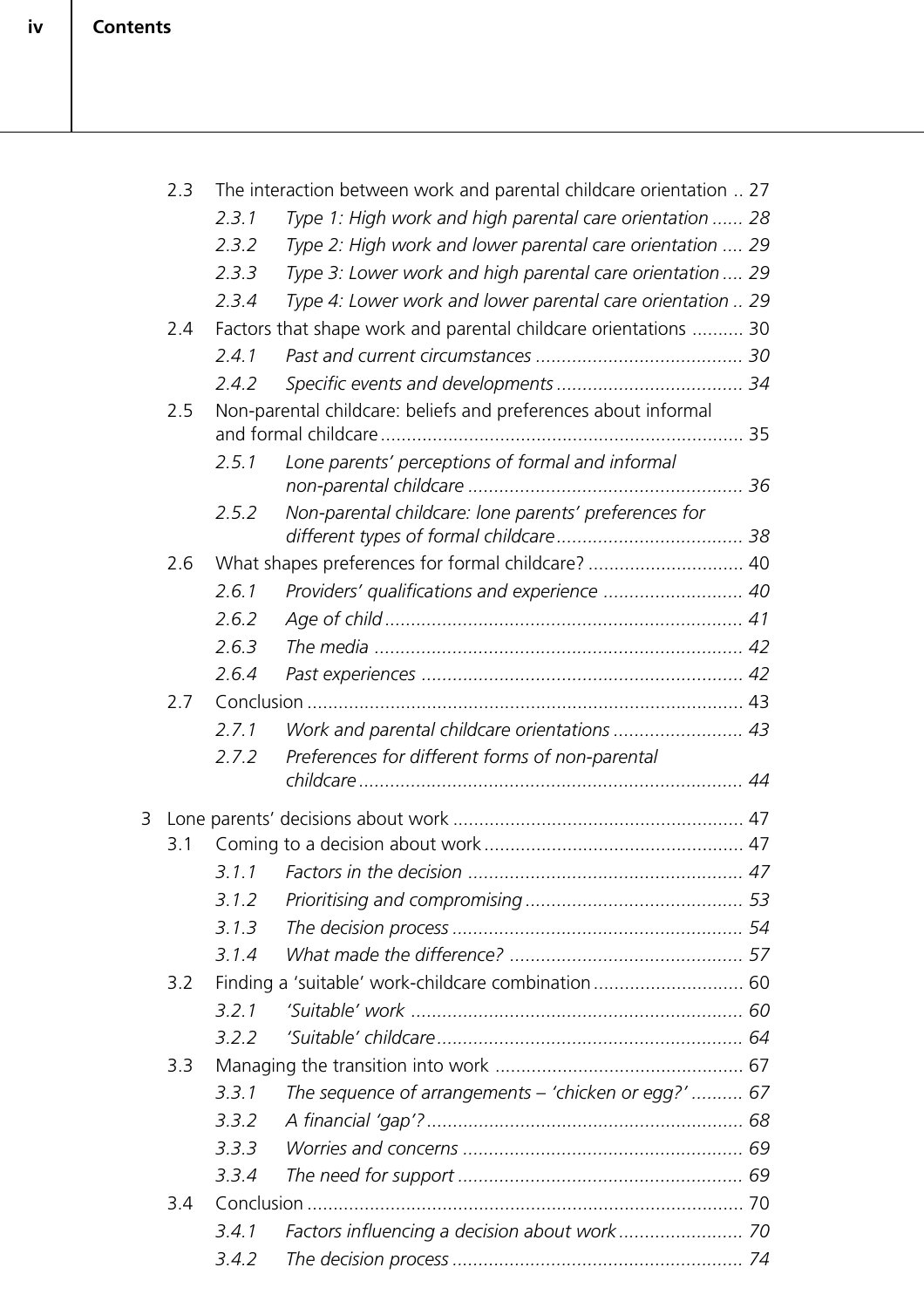|   |     | 3.4.3 |                                                                    |  |
|---|-----|-------|--------------------------------------------------------------------|--|
|   |     | 3.4.4 | Finding a suitable work-childcare combination  74                  |  |
|   |     | 3.4.5 |                                                                    |  |
| 4 |     |       | Lone parents' experiences of managing paid work, childcare and     |  |
|   |     |       |                                                                    |  |
|   | 4.1 |       | Practical arrangements made by working lone parents to             |  |
|   |     |       | coordinate work, childcare and education in a typical week  80     |  |
|   |     | 4.1.1 |                                                                    |  |
|   |     | 4.1.2 |                                                                    |  |
|   |     | 4.1.3 |                                                                    |  |
|   | 4.2 |       | Strategies for simplifying the coordination of work, childcare and |  |
|   |     | 4.2.1 | Proximity of the home to work, childcare and education  93         |  |
|   |     | 4.2.2 |                                                                    |  |
|   |     | 4.2.3 |                                                                    |  |
|   | 4.3 |       | Negotiated agreements in the management of work and                |  |
|   |     |       |                                                                    |  |
|   |     | 4.3.1 |                                                                    |  |
|   |     | 4.3.2 | Agreements with childcare providers 100                            |  |
|   | 4.4 |       |                                                                    |  |
|   |     | 4.4.1 | Practical arrangements for coordination  103                       |  |
|   |     | 4.4.2 | Strategies for tackling coordination problems 104                  |  |
|   |     | 4.4.3 | Negotiations with employers and carers  105                        |  |
|   |     | 4.4.4 |                                                                    |  |
| 5 |     |       |                                                                    |  |
|   | 5.1 |       |                                                                    |  |
|   |     | 5.1.1 |                                                                    |  |
|   |     | 5.1.2 |                                                                    |  |
|   |     | 5.1.3 |                                                                    |  |
|   | 5.2 |       |                                                                    |  |
|   |     | 5.2.1 |                                                                    |  |
|   |     | 5.2.2 |                                                                    |  |
|   | 5.3 |       |                                                                    |  |
|   | 5.4 |       |                                                                    |  |
|   |     | 5.4.1 |                                                                    |  |
|   |     | 5.4.2 | Information for (re-)entering work  124                            |  |
|   | 5.5 |       |                                                                    |  |
|   |     | 5.5.1 |                                                                    |  |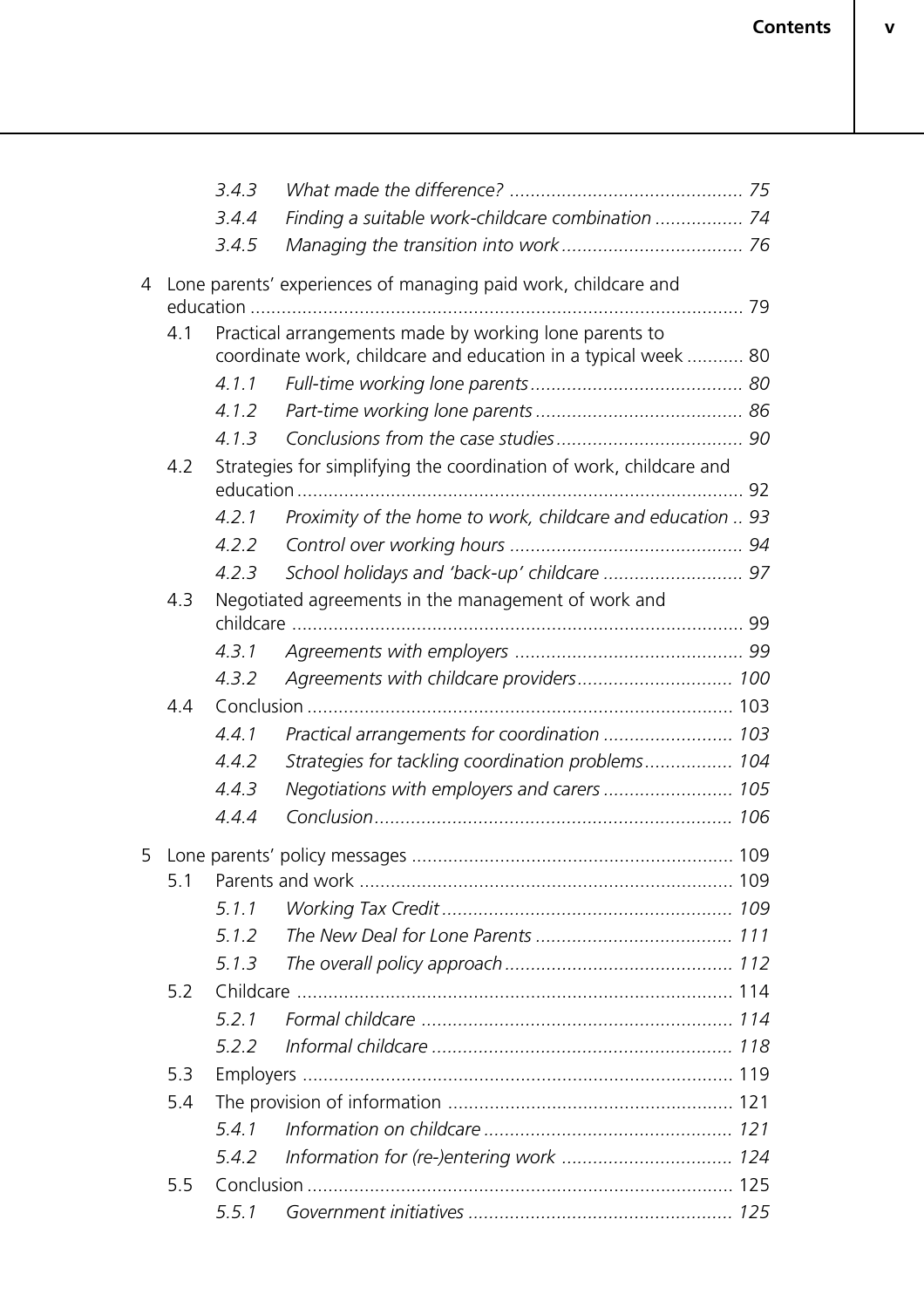**vi**

|                                                              |                                                                         | 5.5.2 |                                                       |  |  |
|--------------------------------------------------------------|-------------------------------------------------------------------------|-------|-------------------------------------------------------|--|--|
|                                                              |                                                                         | 5.5.3 |                                                       |  |  |
|                                                              |                                                                         | 5.5.4 |                                                       |  |  |
| 6                                                            |                                                                         |       |                                                       |  |  |
|                                                              | 6.1                                                                     |       |                                                       |  |  |
|                                                              |                                                                         | 6.1.1 | Attitudes and beliefs about childcare and work 130    |  |  |
|                                                              |                                                                         | 6.1.2 |                                                       |  |  |
|                                                              |                                                                         | 6.1.3 |                                                       |  |  |
|                                                              | 6.2                                                                     |       | Lone parents typology and policy intervention  132    |  |  |
|                                                              | 6.3                                                                     |       | Type 1: high work and parental care orientation  133  |  |  |
|                                                              |                                                                         | 6.3.1 | Implications for employment policy 134                |  |  |
|                                                              |                                                                         | 6.3.2 |                                                       |  |  |
|                                                              | 6.4                                                                     |       | Type 2: high work orientation and lower parental care |  |  |
|                                                              |                                                                         |       |                                                       |  |  |
|                                                              |                                                                         | 6.4.1 |                                                       |  |  |
|                                                              |                                                                         | 6.4.2 |                                                       |  |  |
| Type 3: lower work orientation and high parental care<br>6.5 |                                                                         |       |                                                       |  |  |
|                                                              |                                                                         |       |                                                       |  |  |
|                                                              |                                                                         | 6.5.1 |                                                       |  |  |
|                                                              |                                                                         | 6.5.2 |                                                       |  |  |
|                                                              | 6.6                                                                     |       | Type 4: lower work and parental care orientation  141 |  |  |
|                                                              |                                                                         | 6.6.1 | Implications for employment policy  141               |  |  |
|                                                              |                                                                         | 6.6.2 |                                                       |  |  |
|                                                              | 6.7                                                                     |       |                                                       |  |  |
|                                                              |                                                                         | 6.7.1 | Lone parents' views, decisions and management of      |  |  |
|                                                              |                                                                         | 6.7.2 |                                                       |  |  |
|                                                              |                                                                         | 6.7.3 | What policy has achieved and what remains to be       |  |  |
|                                                              | Topic guides for depth interviews and group discussions 147<br>Appendix |       |                                                       |  |  |
|                                                              |                                                                         |       |                                                       |  |  |
|                                                              |                                                                         |       |                                                       |  |  |
|                                                              |                                                                         |       |                                                       |  |  |

## List of tables

| Table 1   |                                                              |  |
|-----------|--------------------------------------------------------------|--|
| Table 1.1 |                                                              |  |
| Table 4.4 | Practical arrangements for resolving coordination complexity |  |
|           |                                                              |  |
| Table 6.1 | Parent types and priorities for policy intervention  133     |  |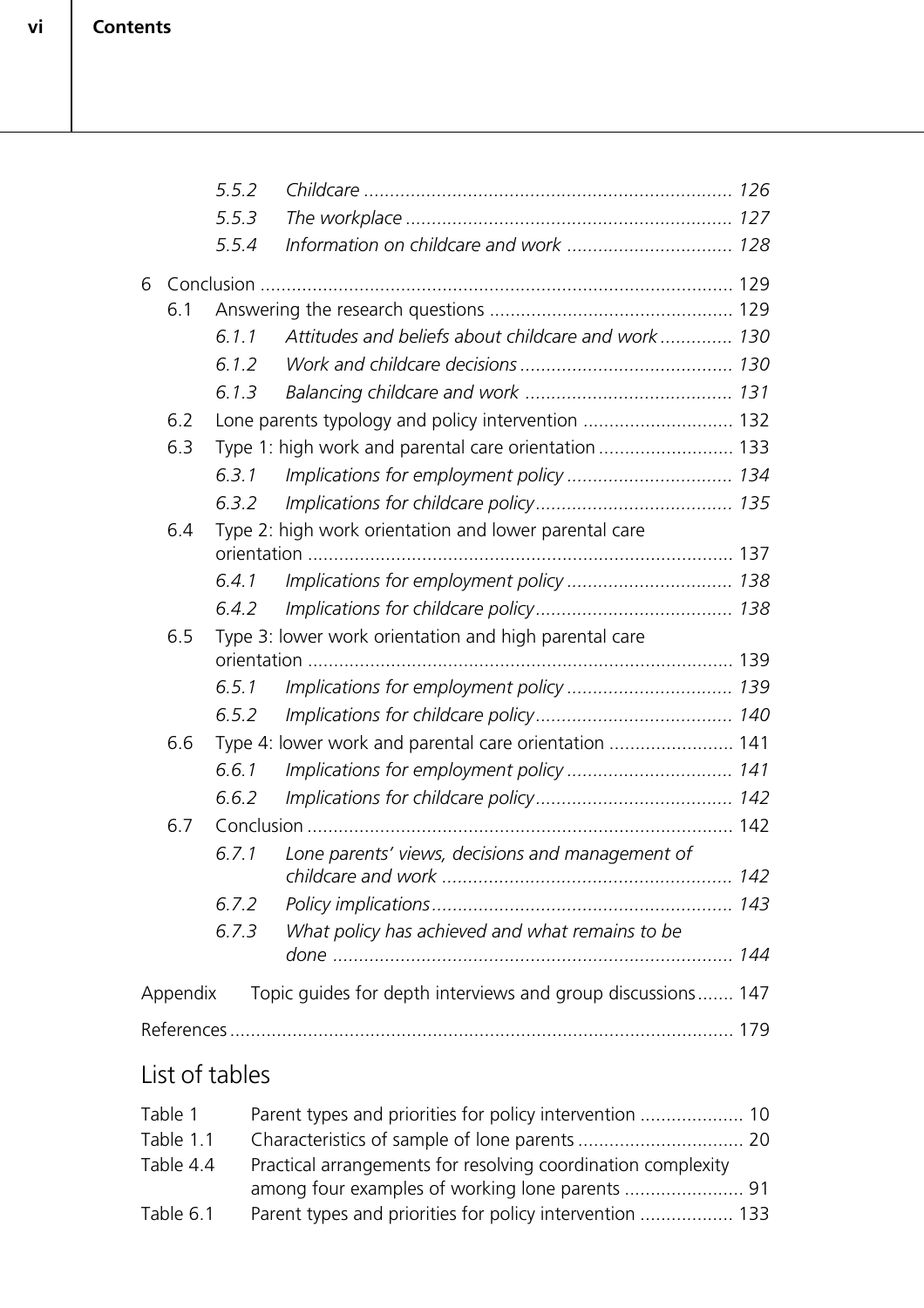## List of figures

| Figure 2.1 | Typology of lone parents' work/parental care orientations  28 |    |
|------------|---------------------------------------------------------------|----|
| Figure 4.1 | Case Study One: mix of family help and out-of-school          |    |
|            | support with coordinating work, childcare and education for   |    |
|            | lone father working full-time                                 |    |
|            |                                                               |    |
| Figure 4.2 | Case Study Three: informal help with coordinating work,       |    |
|            | childcare and education for lone mother working part-time     |    |
|            |                                                               | 87 |
| Figure 4.3 | Case Study Four: informal help with coordinating work,        |    |
|            | childcare and education for lone parent working regularly     |    |
|            |                                                               |    |
|            |                                                               |    |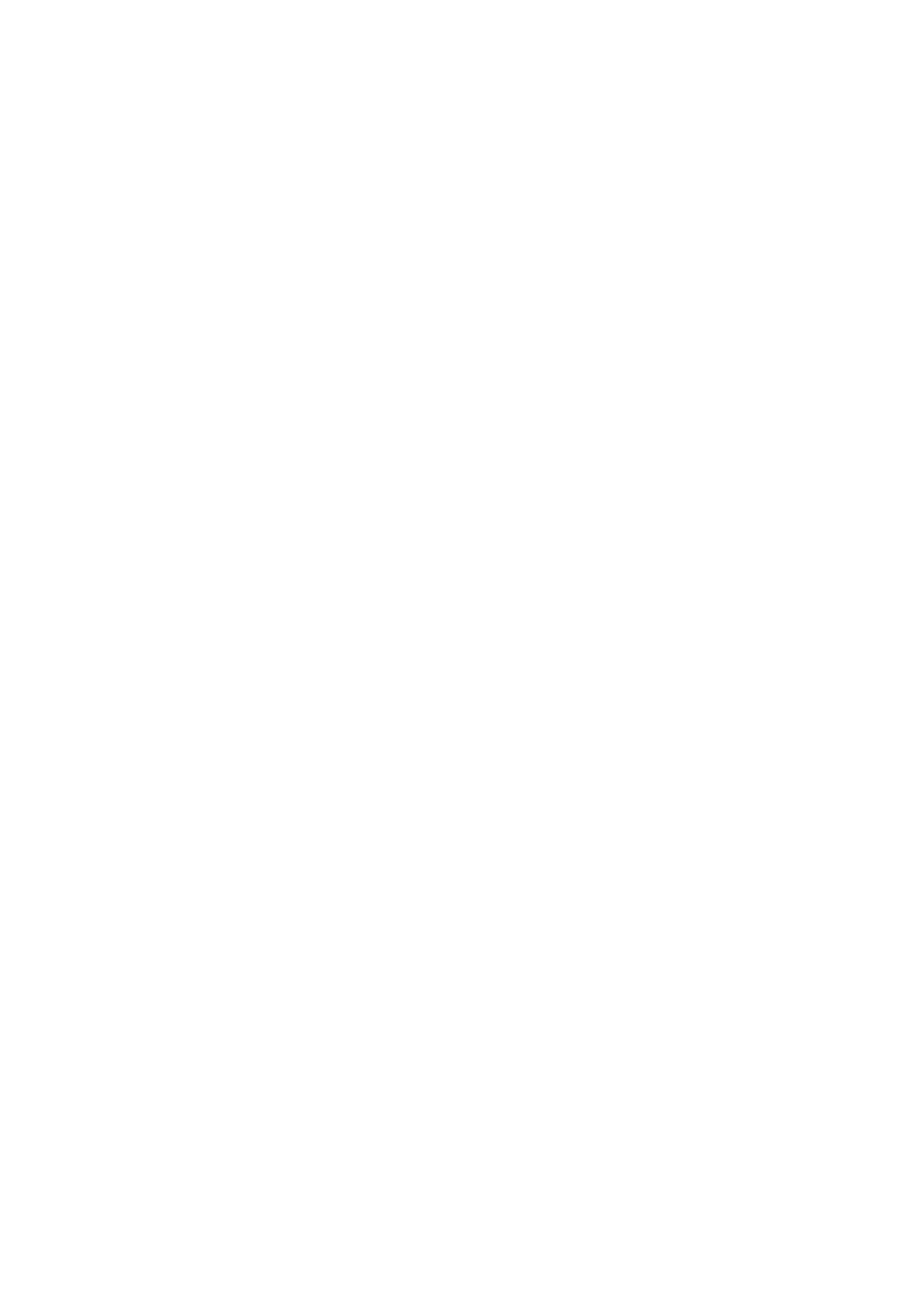**ix**

## Acknowledgements

All the lone parents who took part in interviews and focus groups for this study deserve our sincere thanks for their time, help and enthusiasm. The project was managed by Bairbre Kelly and Emily Cattell at the Department for Work and Pensions, and we would also like to thank other government colleagues whose input helped shape the research and reporting.

A number of colleagues outside the core team contributed to the research. At NatCen, we would like to extend particular thanks to Wendy Duldig, Robin Legard, Matt Huxley, Richard Brown and Sarah Lewis, as well as Chris Massett, Sonia Shirvington and their staff of telephone interviewers, who conducted the initial screening exercise. At SPRU, we would like to thank Sally Pulleyn and Beverley Searle. Focus group recruitment was managed by Colleen Norton and her team at PlusFour Market Research.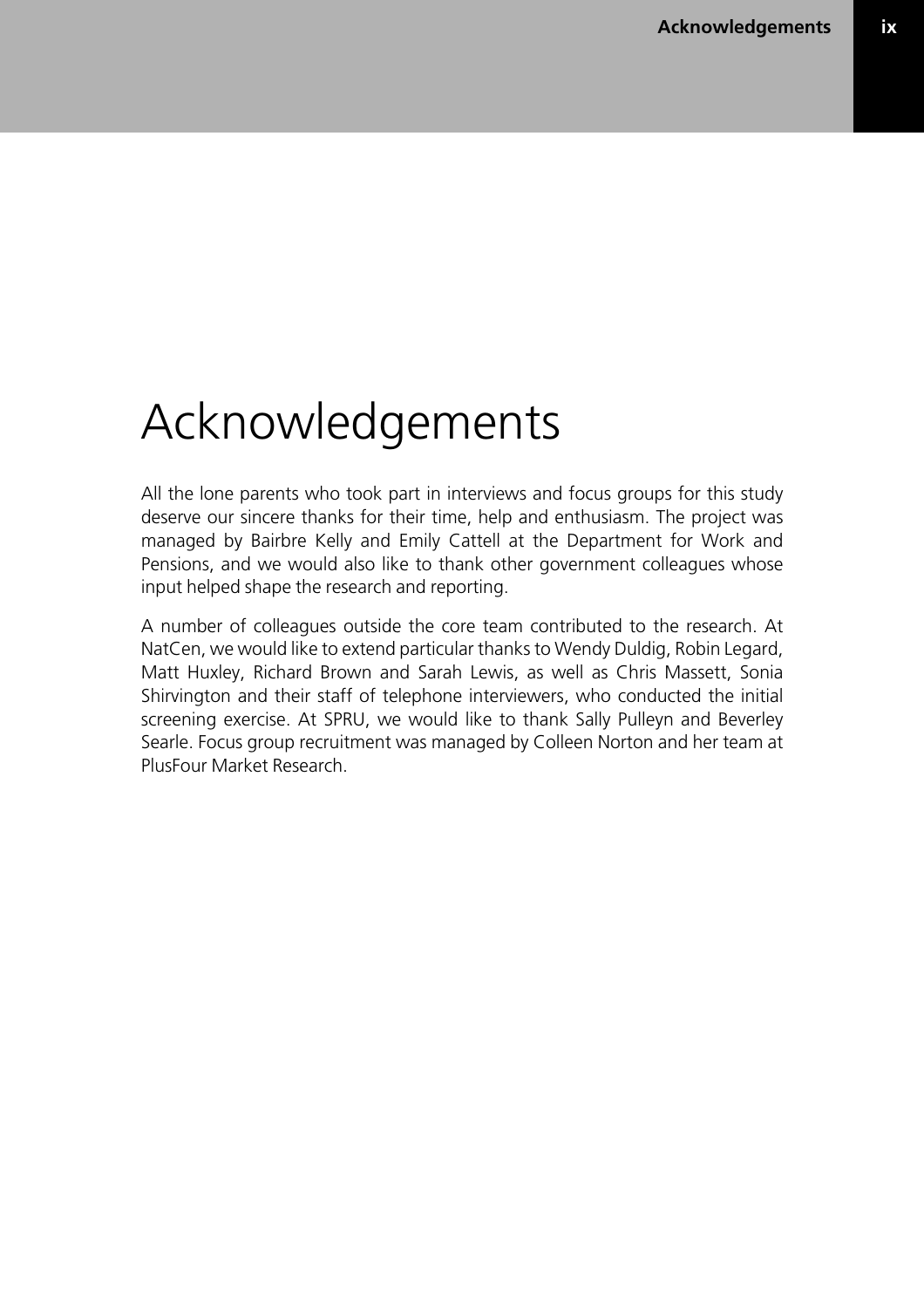**x**

## The Authors

**Alice Bell** is a Senior Researcher in the NatCen Families and Children Research Group. In addition to her qualitative work with parents, she has managed a number of large-scale survey research projects in the childcare field for the DfES, including the current Evaluation of the Neighbourhood Nurseries Initiative. Alice has also taken the lead in devising and running an annual two-day NatCen workshop on conducting research with children and young people.

**Naomi Finch** is a Research Fellow at the Social Policy Research Unit (SPRU), University of York. She has worked on several studies focusing on parental and Family policy, and specifically on lone parents, including qualitative work, literature reviews and secondary analysis of survey data. In 2003, Naomi completed a comparative study of Child Benefit packages in 22 countries, also funded by the DWP. Her current work includes a comparative project on welfare policy and employment in the context of family change, funded by the Nordic Council of **Ministers** 

**Ivana La Valle** is the Head of the NatCen Families and Children Research Group. Much of Ivana's recent work has focused on issues relating to parental employment and childcare, including two recent studies funded under the Joseph Rowntree Foundation Work and Family Life Programme, looking at atypical working and selfemployment, and the links between these and family life. Ivana has also directed a number of large-scale quantitative childcare surveys for the DfES including, currently, the Evaluation of the Neighbourhood Nurseries Initiative.

**Dr Roy Sainsbury** is Assistant Director at the Social Policy Research Unit (SPRU), University of York. He has a long track record of researching welfare to work issues, including the relationship between sick and disabled people and the labour market, in-work assistance and work incentives. Roy's current and recent work includes several evaluations of government initiatives, including: the New Deal for Disabled People, the Job Retention and Rehabilitation Pilots and Incapacity Benefit Pilots.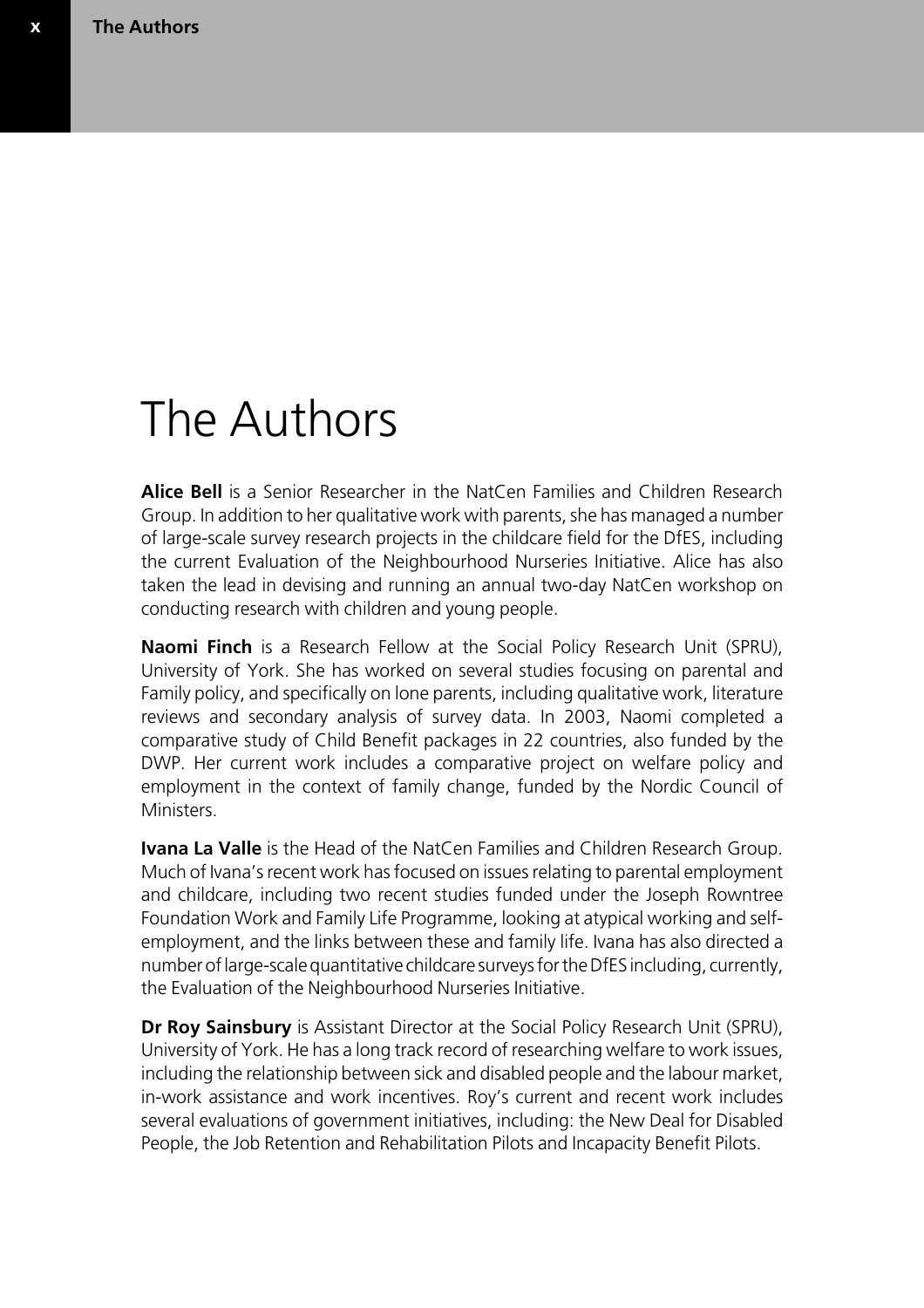**Dr Christine Skinner** is a Lecturer in the Department of Social Policy and Social Work at the University of York. She has considerable expertise in the field of family policy, particularly in relation to parenthood and the welfare to work agenda. In 2003, Christine published *Running Around in Circles: Coordinating Childcare, Education and Work*, one of the first analyses of how working mothers manage and coordinate childcare and education alongside their employment commitments.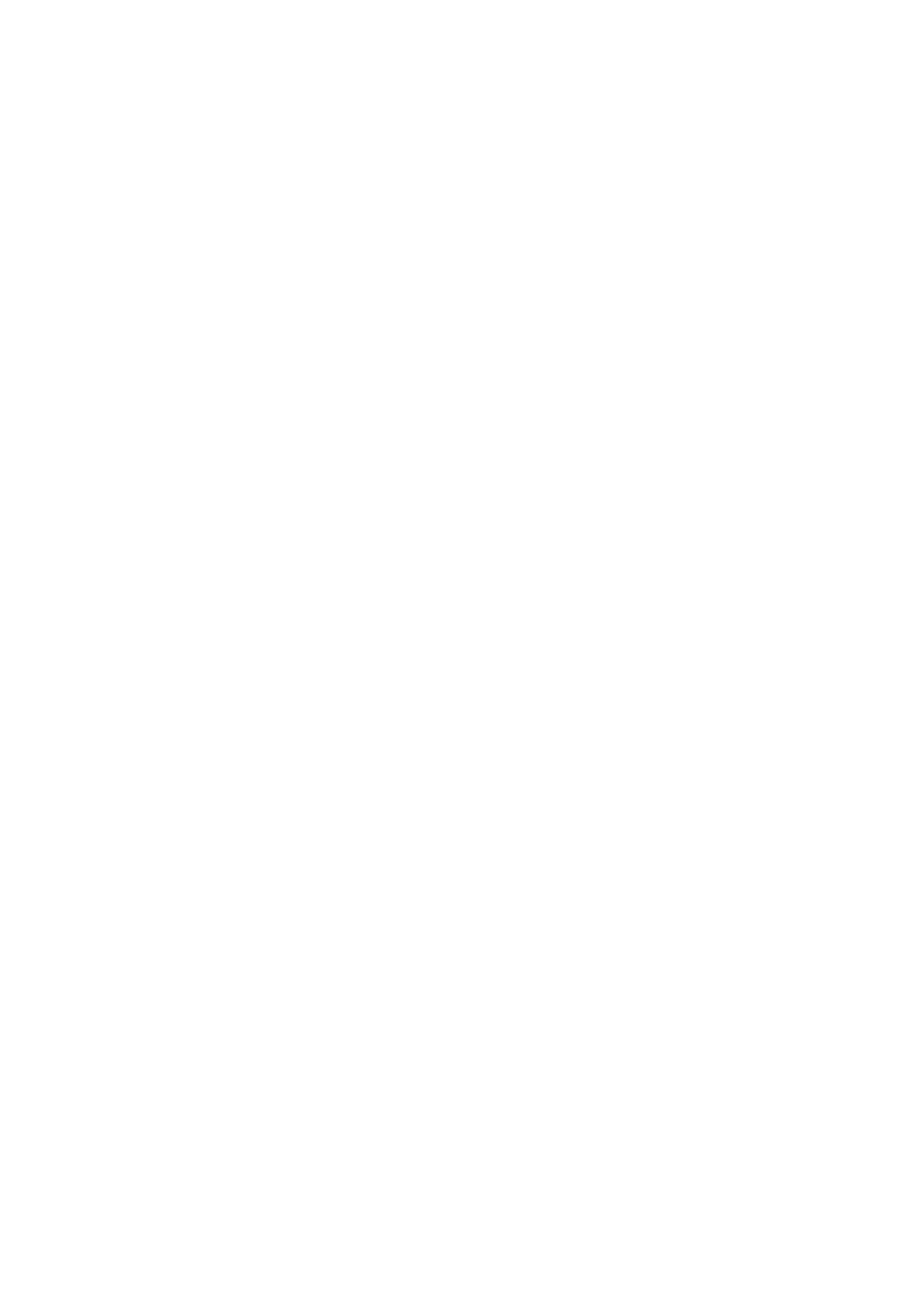## Summary

## Introduction

As part of its welfare to work strategy the Government has been concerned to encourage and increase lone parents' participation in the labour market and has set itself the target of an employment rate of 70 per cent for lone parents by 2010. Research findings over the course of the last ten years or so have shown that childcare is an important contributing factor in the labour market behaviour of lone parents.

This report presents findings from qualitative research to increase understanding of lone parents' attitudes towards and experiences of childcare, their decisions about childcare and work, and their views and experiences of recent and imminent policy initiatives and changes.<sup>1</sup> The research was carried out for the Department for Work and Pensions (DWP) by the National Centre for Social Research (NatCen) and the Social Policy Research Unit (SPRU) at the University of York.

Seventy-eight face-to-face interviews were conducted with lone parents with at least one child aged ten or under in the Spring of 2004. The interviews were used to gather data on experiences and views of childcare and work. Eight focus groups were also held to explore policy ideas around work and childcare. The research included lone parents who were both in and out of paid employment.

#### **Lone parents' views, attitudes and beliefs surrounding work and childcare**

In making decisions about whether to work and what type of work to do, lone parents act under a range of influences including their personal orientation towards work, their attitudes towards parental and non-parental childcare, and their views about different types of formal and informal non-parental childcare.

<sup>1</sup> It should be noted that this report was drafted prior to the Government's childcare strategy announcements in December 2004.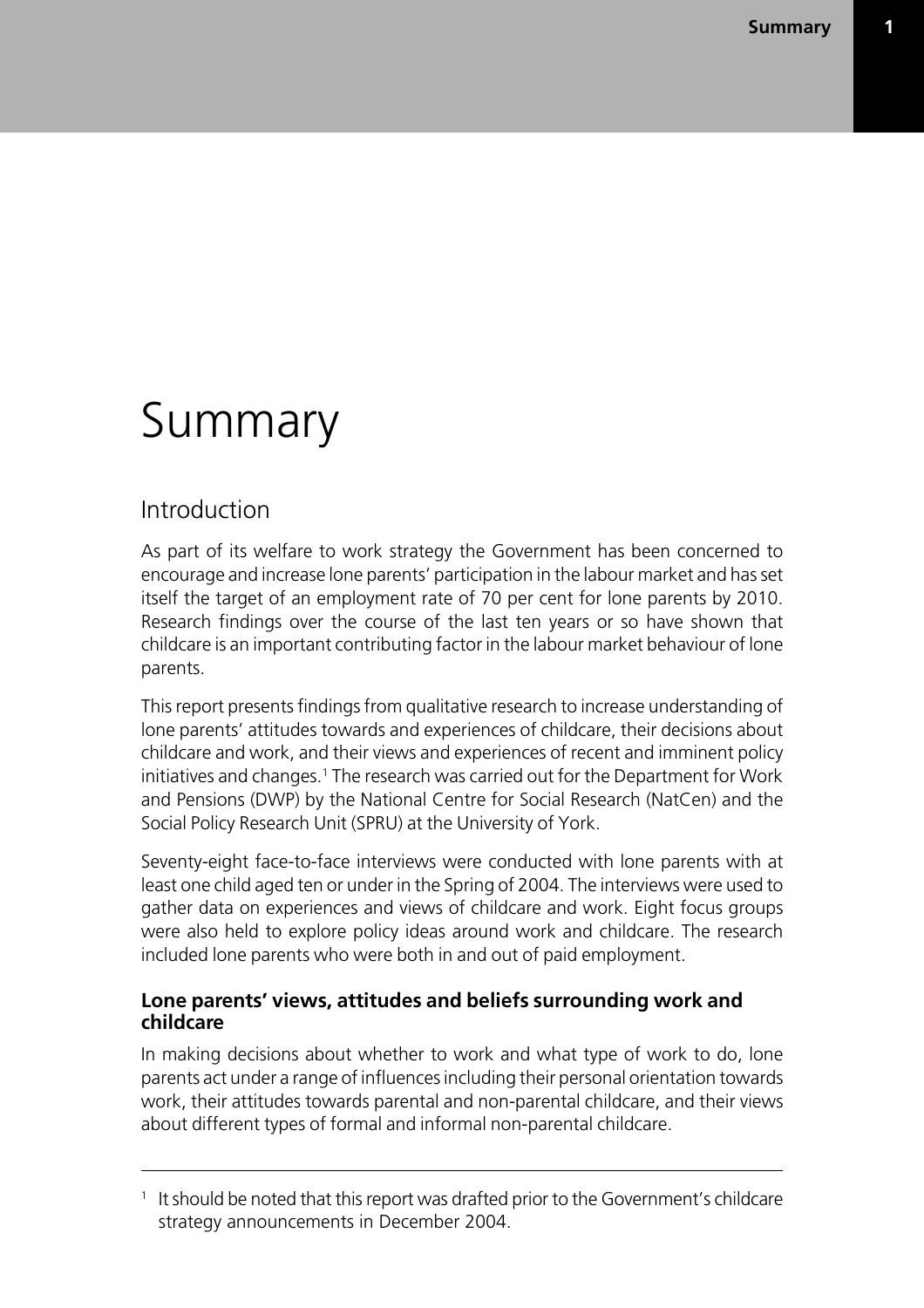#### *Lone parents' orientations towards work and parental care*

'Work orientation' refers to the extent to which a person is disposed to working, and the strength of their motivation to work for whatever reason, while their orientation towards parental childcare refers to their level of attachment to the idea of providing all or most childcare themselves. Lone parents' work orientations could be high for a number of reasons, for example because work formed an important part of how they perceived themselves, because it had a high social value for them, or because they perceived it as part of providing their children with a positive role model. Orientations towards parental childcare reflected lone parents' views about the rights and responsibilities of being a parent, the emotional value of parenting for them, and their ideas about how best to meet the perceived needs of children.

#### *Interaction between work and parental care orientation*

Lone parents could be roughly categorised as having either a high or a lower orientation towards work and towards parental childcare. Combining these orientations produced a four-fold typology of lone parents.

- Some parents (Type 1) had a high work orientation and were also strongly disposed to providing parental childcare. They had aspirations to work but also to provide a great deal of parental care. Typically, this caused tensions that had to be resolved. Some parents managed to find jobs that allowed them to fulfil both work and parental aspirations. Others made compromises in relation to work or parental care (or both).
- Type 2 parents had a high work orientation and a lower disposition towards parental care. These parents were disposed to finding work after becoming a parent and did not necessarily want to provide full-time childcare themselves. They experienced fewer tensions about combining work and childcare, and were more likely to be prepared to use non-parental care in order to be able to work.
- Type 3 parents had a lower work orientation and a high disposition towards parental care. These parents typically chose to stay at home to care for their child(ren) and tended to view motherhood as a 'job' in its own right. Having to enter paid work was perceived as something that could impinge upon being a parent, but they might have taken a job if they could still meet their primary desire to care for their child(ren).
- Type 4 parents were identified as having a lower work orientation and a lower disposition towards parental care. These lone parents were not strongly motivated to find a job and although they typically chose to stay at home with their children, this was not necessarily linked to views about non-parental childcare.

#### *Factors shaping work and parental care orientations*

Orientations towards work and parental childcare were not necessarily static but could change over time, for example as children got older. Factors that shaped work and parental care orientations fell into two broad categories. First, there were those derived from past and current circumstances, such as the parent's own upbringing, education and work history; as well as children's ages, life stages, and personalities.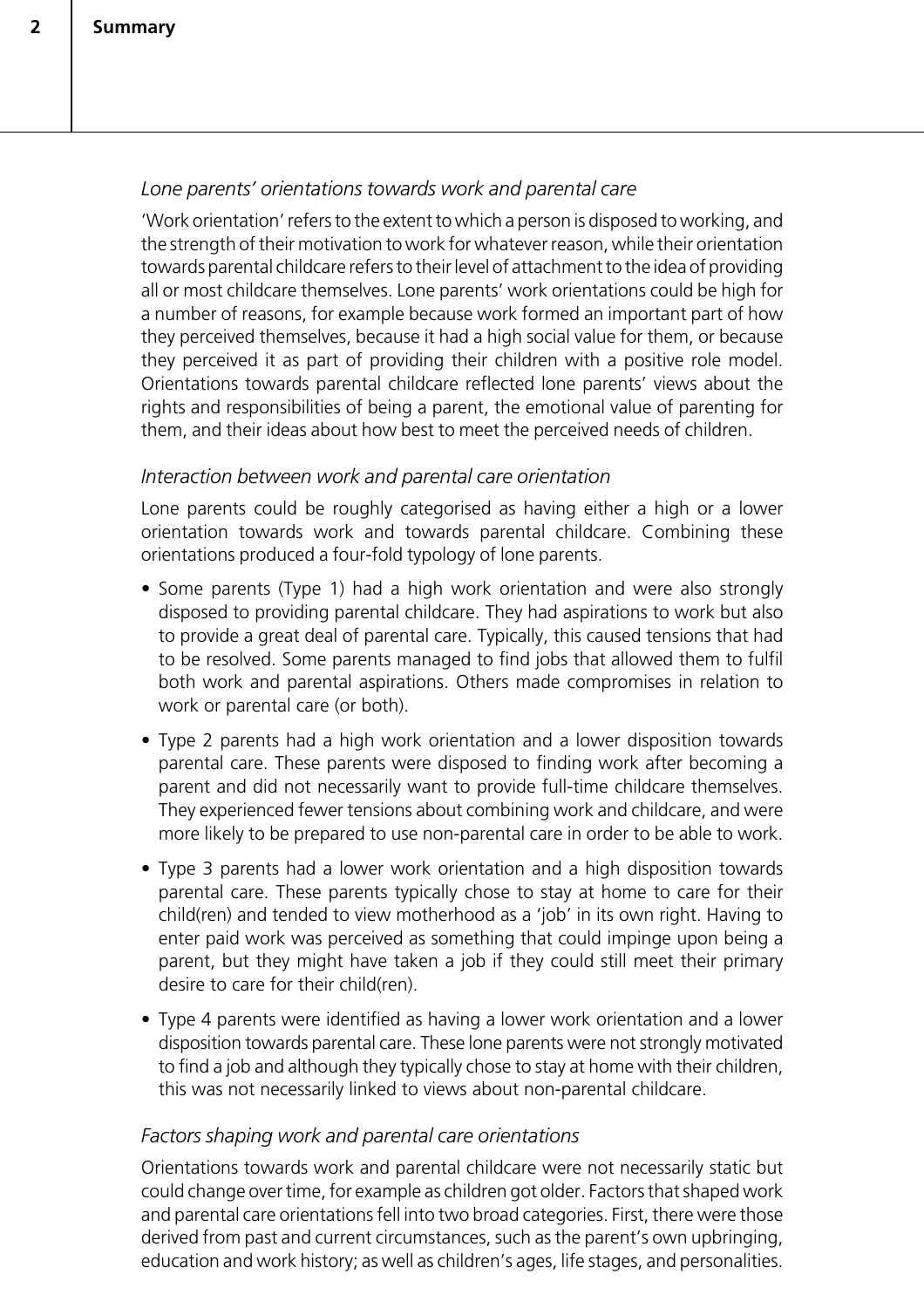Secondly, specific events and developments could have led to changes in a parent's work or parental care orientations at a particular point, such as when they became a parent or become a *lone* parent, through a relationship break-up or the death of a partner.

Work and parental care orientations could also shape and be shaped by beliefs and preferences about various forms of non-parental childcare.

Informal childcare providers were generally perceived as trustworthy and genuinely committed to both the parent and the child. Some lone parents also felt that friends and family members, especially grandparents, were likely to share their values on issues such as how to bring up and discipline children (although it was also notable that some did not feel they shared this sort of understanding with their parents or other informal carers). A feeling that children would be happier or more comfortable in familiar surroundings also tended to lead parents to favour informal over formal provision.

With regard to formal childcare, providers based in or attached to schools and nurseries were typically considered most trustworthy, while the strongest concerns about trust and safety were expressed in relation to childminders. Parents had mixed views about the environments of different settings, and these sometimes influenced their preferences in opposite ways. For example, environments in which childminders provided care were viewed both positively as 'homely' and negatively as too 'closed'; similarly, out-of-school clubs were viewed positively as safe and familiar and negatively because they were too close to the school environment. Opportunities for socialisation and stimulation were valued by parents and tended to lead to a preference for group-based provision (nurseries, out-of-school clubs, and so on).

Though some lone parents valued formal qualifications for childcare staff, others were more concerned that staff had experience of looking after children (particularly as parents themselves). Lone parents also tended to have firm, but differing, views about what types of childcare were appropriate for children at different ages. For example, some saw childminders as appropriate for young children and babies because of the one-to-one care provided, while others said they would not feel confident about leaving a child in an individual's care until he or she was old enough to tell them about what was happening there. Older children were generally thought to benefit from environments that offered opportunities for socialising and stimulation. Past experiences of using or receiving childcare could also influence lone parents' childcare preferences: for example, a positive experience of using a particular provider could lead to a change in perceptions of that type of provision more generally. The media was most likely to have inspired a negative view of childminders.

#### **Lone parents' decisions about work**

#### *Coming to a decision about work*

Lone parents' decisions about whether to work were typically complex, being the product both of their overall orientations towards work and parental childcare and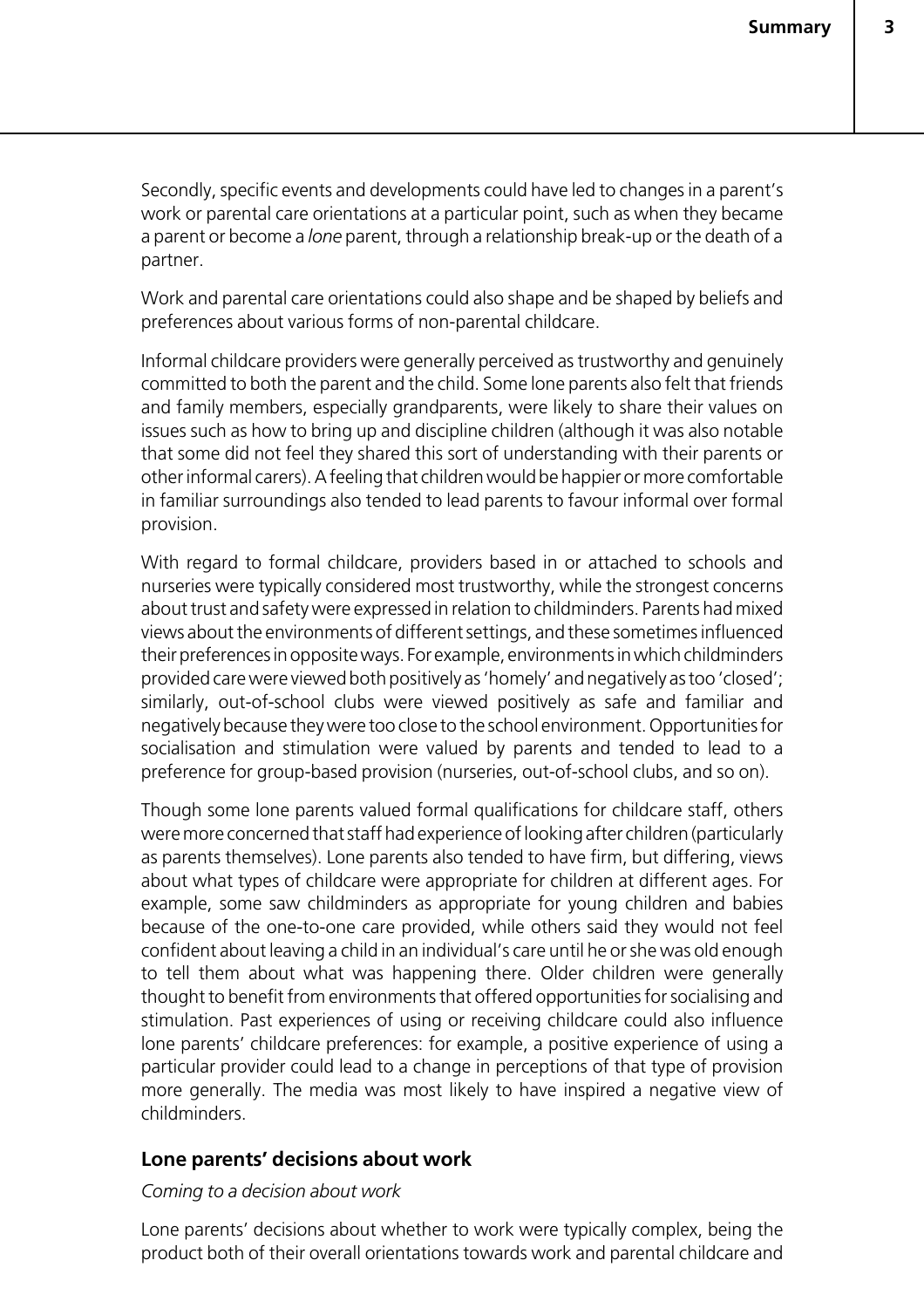of a range of more 'pragmatic' factors, including:

- 'parent-centred' considerations (for example, enjoyment of work and other social and personal needs);
- 'child-centred' factors (for example, benefits of parental care, especially following the break-up of the parents' relationship, or having a working role model);
- issues that affected the whole family (for example, financial needs and benefits).

It was common for lone parents to have made compromises and trade-offs in order to reach a decision. Different lone parents' decisions could take place by means of different decision processes. At one end of the spectrum, some parents, typically those who were highly work-orientated and well-informed, undertook systematic calculations, sometimes with the help of a New Deal for Lone Parents (NDLP) adviser or family member. For some of these parents, the financial help available through the childcare element of Working Tax Credit was important in making a decision to look for work. Other parents' decision processes were more 'partial' or short-term in nature, for example focusing on some needs and disregarding or postponing others; while a third group of lone parents made decisions about work primarily on the basis of perceived norms derived from family or other social networks.

For a fourth group of parents, the decision to enter work was prompted by a specific event (for example, an offer of work or childcare) or by a situation that acted as a 'gateway' into the labour market. These 'gateways' included study, training and voluntary work, all of which had the capacity to improve a parent's employability and therefore tended to appeal to those who wished to develop a 'career' rather than 'just getting a job'. Voluntary work also seemed to represent a particularly effective 'gateway' for lone parents who had never worked or had taken a long break from the labour market. There were various reasons for this, including the absence of the financial risk involved in coming off benefits and the fact that some voluntary work was available in familiar environments such as schools or childcare settings.

#### *Finding a 'suitable' work-childcare combination*

Perceptions about the feasibility of finding a suitable work-childcare combination could have a strong influence both over the initial decision of whether to work, and over the extent to which it was possible to put this decision into practice. Ideally, such a combination would incorporate *both* work and childcare that were available, obtainable, desirable and capable of being coordinated with other aspects of family life.

Decisions about work were influenced by:

- parental employability and the availability of suitable jobs in the local area;
- hours, days and times at which parents were required to work (the desire for part-time working, particularly during school hours, emerged very strongly);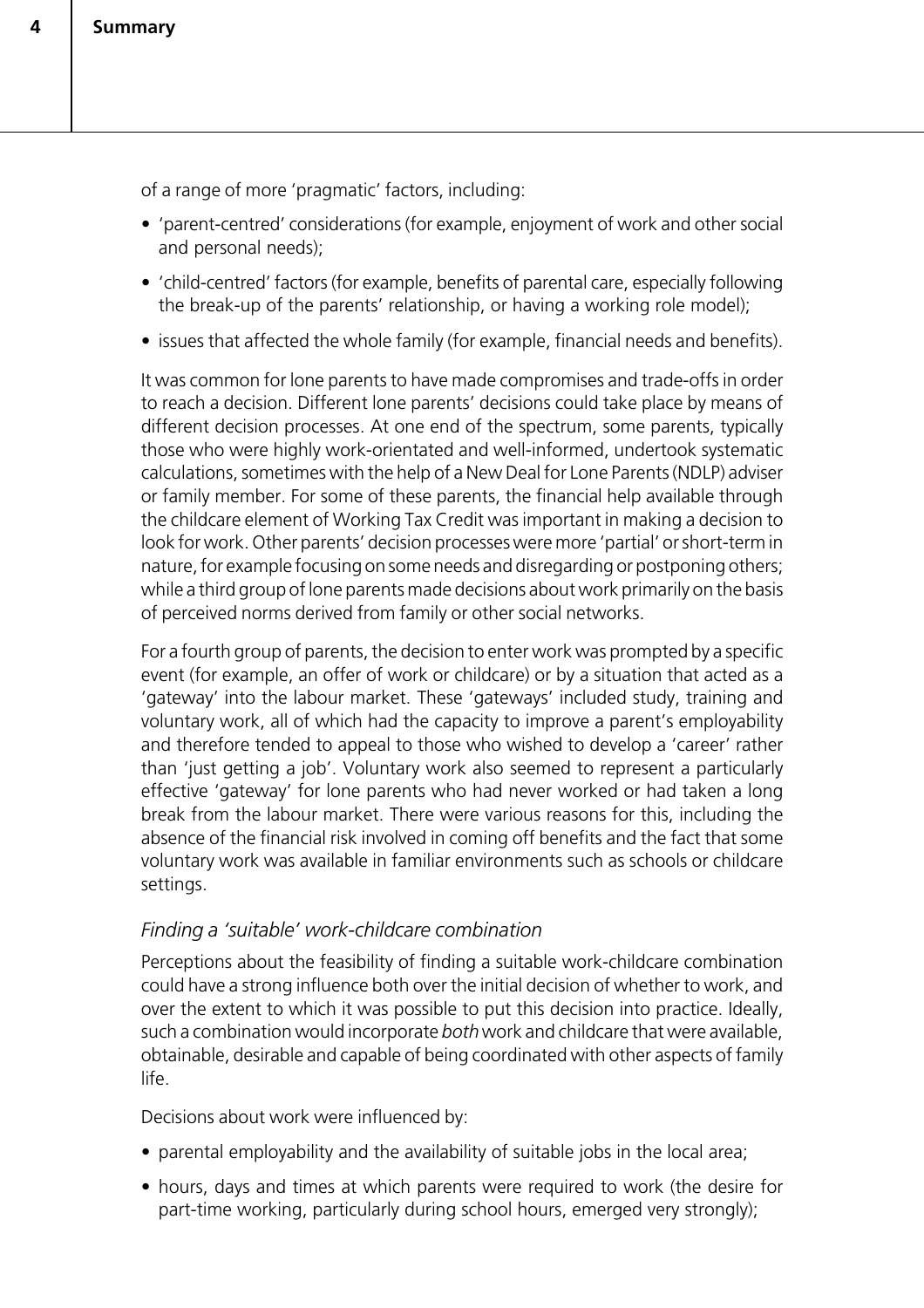- employers' flexibility (with regard to regular working hours but also more generally, for example, when reacting to unforeseen events such as a child's sickness); and
- location of work (either for transport reasons or because parents wanted to work in the local area for other reasons, such as being close to the child).

In addition to the factors already mentioned, parents also took cost, availability and accessibility into account when assessing the suitability of childcare providers. Some parents felt that the childcare in their area was too expensive, sometimes even with the assistance of the childcare element of Working Tax Credit (WTC). For other parents, the main challenge was finding a childcare place, either because providers were full, or because they needed childcare at non-standard hours or on a flexible basis to fit around their jobs.

#### *Managing the transition into work*

The period of transition into work could be a difficult and stressful time for lone parents. For some, it was difficult to know whether to look for a job first and then seek childcare to fit around the job (in terms of hours, cost and/or location, for example), or vice versa. In some cases, this had led to parents having to look for work or childcare under substantial time pressure, which could increase the level of stress associated with making the transition into work. This transition could be made easier if parents were supported to the extent that they were able to secure one thing (either work or childcare) first, and take a reasonable amount of time after that to secure the other.

Parents also described a financial gap that occurred around the time of moving into work, when, having let go of the security of benefits, they then had to wait a period of weeks before receiving either earnings or the WTC. One particular cause of concern for parents was the way that the WTC did not enable them to be around while their child settled in at a childcare setting, before starting work.

It was common for lone parents to seek support from family and friends during the transition into work. Support given ranged from offers of informal care on a shortor longer-term basis, to practical help in seeking jobs and childcare, and emotional support during a demanding time in a lone parent's life. Some parents had also received advice and support from an NDLP adviser, although their experiences varied widely in terms of both content and quality.

#### **Lone parents' experiences of managing paid work, childcare and education**

#### *Coordinating work, childcare and education*

Lone parents had to deal with the practicalities of coordinating work with childcare and/or education on a daily basis. This included ensuring continuity of care for the children as well as making appropriate arrangements for parents' and children's travel to ensure that everyone arrived at their various destinations on time.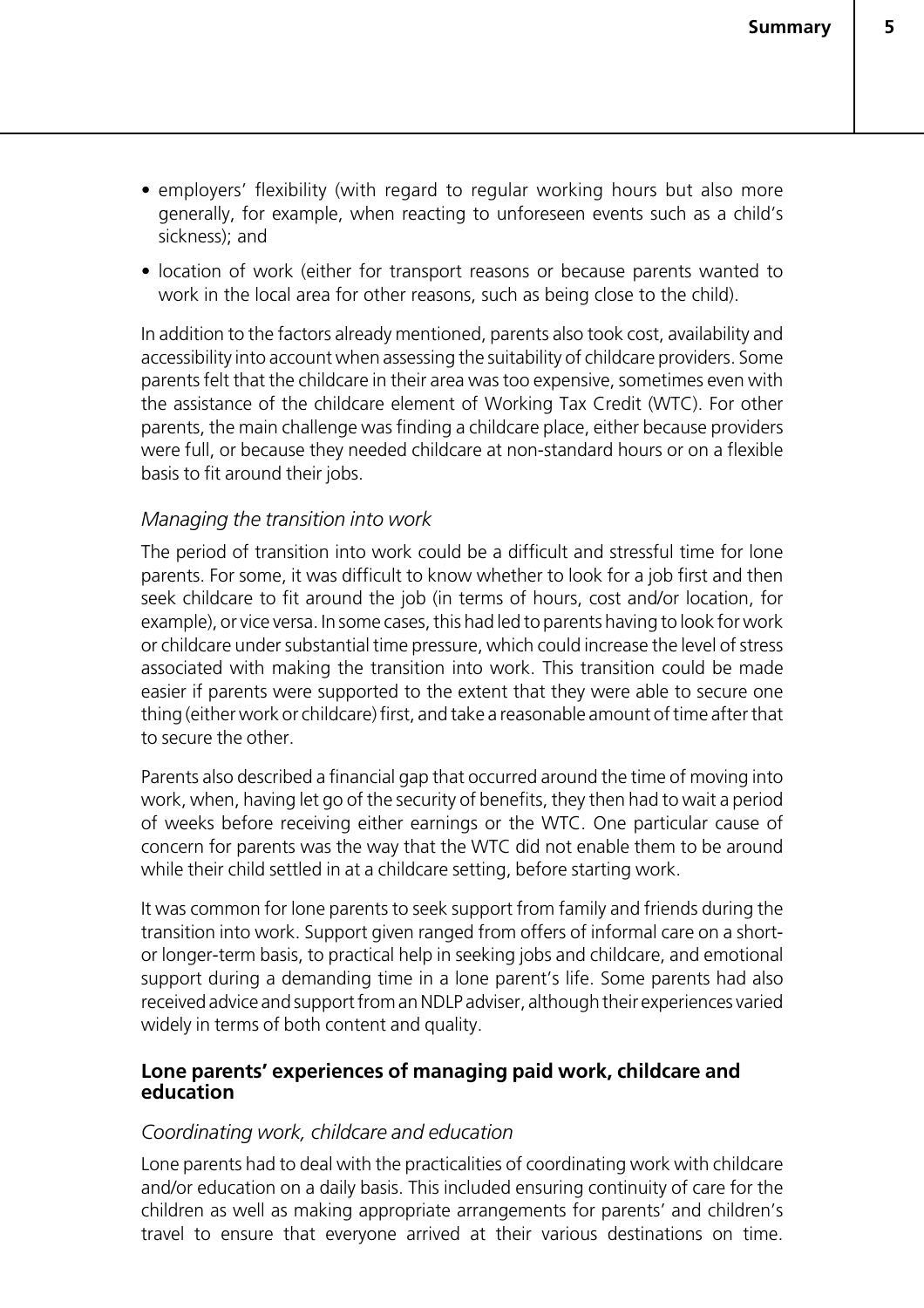Coordinating work, childcare and education tended to take considerable time and effort, and was rarely a mundane or straightforward aspect of lone parents' lives.

The circumstances under which effective coordination was achieved were highly variable. Lone parents with the most straightforward arrangements tended to transport children to and from their destinations themselves, while those with the most complex arrangements tended to rely on others for support with children's transport, often alongside the provision of wraparound care. Parents commonly used multiple forms of support, sometimes involving a mixture of informal and formal care. Family members sometimes played an important role in transporting children and in providing wraparound care, although non-resident parents (mainly fathers) were rarely described as being involved in either of these activities.

Coordination tended to be made more complex where a parents' working hours were long and/or extended beyond the school day, or where they had long journeys to and from work, school or childcare. In such cases, additional support with children's transport and care was usually required. Sometimes the amount of childcare needed could be as little as 10 minutes, but filling such small gaps was nonetheless vital to ensure children's continuity of care and to enable parents' employment. Journey times to work were commonly less than 30 minutes, and no parent reported a journey of longer than an hour, indicating that the limit for lone parents in terms of feasible coordination of travel to work, childcare and education lies somewhere around this threshold.

#### *Strategies for simplifying the coordination of work, childcare and education*

Lone parents were generally highly active in pursuing strategies for effective coordination, which tended to fall into three main categories, which were often used in combination:

- creating proximity between the home, workplace, education and childcare settings;
- reaching negotiated agreements with employers over the number and timing of working hours; and
- reaching negotiated agreements with family and friends for informal childcare and coordination support.

The parents we spoke to had created proximity between key locations in various ways: by choosing childcare that was close to the home and/or school; by moving house to be nearer the workplace and/or school; or by choosing employment local to their home. The desire for proximity between homes and childcare settings confirms the importance of plans to introduce both Children's Centres and Extended Schools in all neighbourhoods.

Those parents who adopted the second strategy tended to seek alterations to their working hours which would allow them to deal with the children's transport needs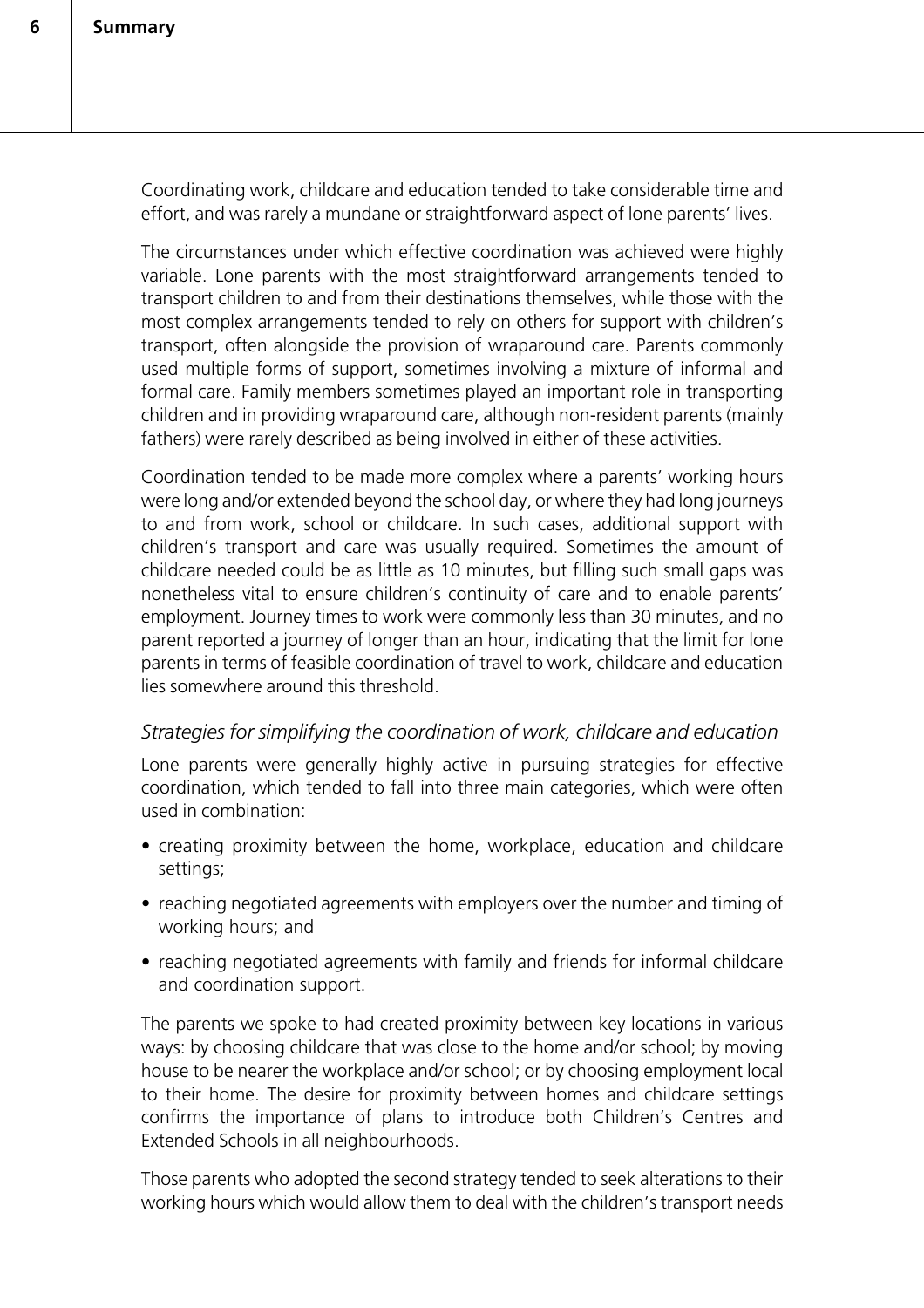themselves and/or to dispense with the need for childcare. The main aim of these strategies was to reduce the 'time costs' associated with travel and work commitments. Time costs were accentuated for lone parents because they were parenting alone, without another parent in the household to help with coordination problems, or to participate in a parental 'shift pattern' of paid work and childcare.

#### *Negotiated agreements in the management of work and childcare*

The latter two strategies of negotiating work and care were very closely linked: parents had sought to alter their working hours to fit with their childcare provision and/or vice versa. Where there was inflexibility in either of these, the task of coordination became much more difficult. For some lone parents, this resulted in a decision to change jobs or to give up work or study altogether.

Some lone parents had successfully reached negotiated agreements with employers to alter their working hours, and these were often vital to their coordination strategies, particularly in view of the general inflexibility of childcare provision. However, such agreements were not always satisfactory and had, in some cases, created damaging imbalances in relationships between lone parents and their employers. Some reported, for example, that what they 'paid back' in unpaid overtime far outweighed the time taken off work, while others tended to construe such agreements as 'favours', which could induce feelings of guilt, gratitude or resentment.

Negotiations with informal carers such as grandparents tended to be much more complex and implicit than those with employers, involving varying expectations on all sides. Some parents, for example, expected grandparents to provide childcare as a right, while others expected no help at all, perhaps because the grandparents worked, were ill or frail, or because the lone parents felt it was 'not right' that they should help. Grandparents' expectations also varied according to their capacity and willingness to provide childcare. A wish to 'pay back' informal childcare providers, in cash or kind, was much more strongly associated with friends – and sometimes other relatives – than with grandparents.

#### **Lone parents' policy messages**

A range of policy messages emerged both explicitly and implicitly from our discussions with lone parents.

#### *Parents and work*

Overall, lone parents' views of the WTC, and particularly the childcare element, were positive. For some parents, particularly those without access to informal childcare provision, it had made the difference between working and not working; crucially, it seemed to have opened up a route for parents to combine paid work and family responsibilities by making it financially viable for them to work part-time.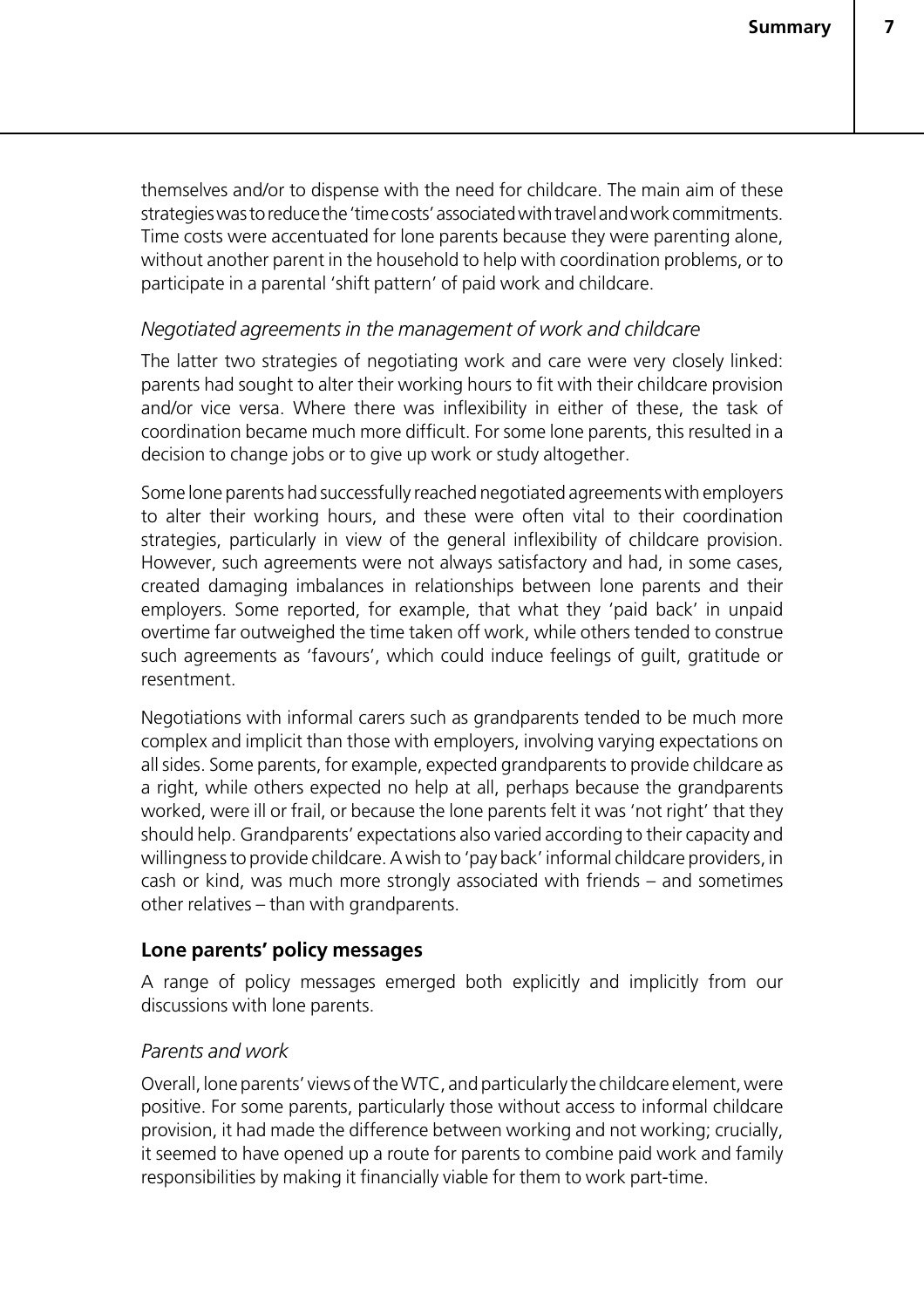Some parents thought that the subsidy provided through the childcare element of the WTC should be increased or distributed more 'fairly', perhaps with more of a focus on lone parents and low-income families. Some said it was still difficult to pay for childcare, even though they only had to meet 30 per cent of total costs. It was also observed that the 16-hour threshold did not allow parents to work a very small number of hours (perhaps as part of a gradual entry to work), and could even act as a disincentive to working more hours or seeking promotion within a job.

Some lone parents said that speaking to an NDLP adviser had played a part in their decision to take work. The 'better-off' calculation and provision of information about WTC were considered helpful elements of the service. It was clear that the NDLP worked best when the support offered was collaborative (ideally with both parents and employers), flexible and sensitive to the needs of the individual lone parent. It also needed to be holistic, primarily in terms of taking childcare needs into account, rather than focusing solely on the search for a job (a function which is likely to be assisted by the development of the Childcare Partnership Manager role).

Some lone parents felt that the Government could do more to recognise that some parents genuinely did not wish to work, particularly in the early years of a child's life. It was considered important that the Government was not seen to be pushing parents towards work or implying that they ought to work. Parents also felt that the Government should support parents who chose to stay at home with children, both financially (for example, improving benefits for non-working parents or extending paid maternity leave) and personally (for example, facilitating social interaction between parents to prevent them becoming lonely or isolated).

#### *Childcare*

Lone parents had a number of suggestions for ways in which the Government could improve childcare services. These focused on increasing the number of good quality, affordable nurseries for pre-school children; expanding affordable out-of-school and holiday care for school age children; and addressing the problems associated with the inflexibility of all types of formal provision (for example, having to book or pay for a place a long time in advance, or not being able to use providers part-time). Some parents were also concerned with wraparound childcare (for example, between the hours of 8am and 6pm to cover journeys to and from school) and provision at atypical times.

Some lone parents thought that informal carers (family and friends) ought to be eligible for subsidy via the WTC, as this would make them feel more confident about asking for care from these sources and, hence, more likely to take work or increase their working hours. An additional benefit might be to help the carer (for example, by enabling a grandparent to retire). It was noted that some informal carers actually *spent* money in the course of providing childcare (for example, on food or transport).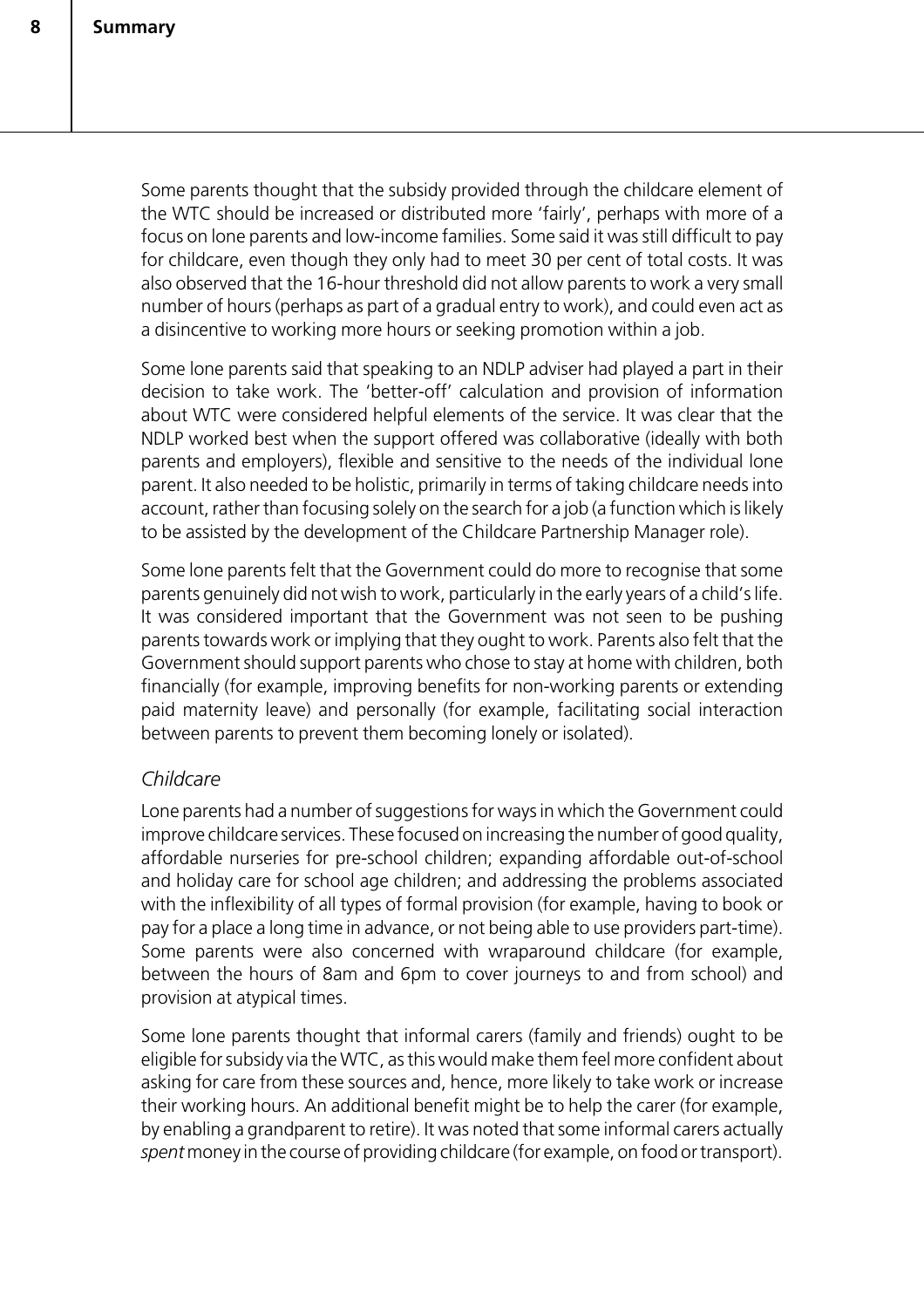#### *Employers and the workplace*

While lone parents typically acknowledged the constraints within which (particularly small) employers could offer family-friendly support, there were nevertheless a number of ways in which they felt policy could help here. These included encouraging employers to offer part-time (particularly school-hours) work, flexible hours and job shares, and urging them to take a flexible approach with regard to unforeseen events such as a child's sickness. Some parents were positive about the idea of workplace crèches, which they felt would make combining work and care easier, and be attractive to those who were nervous about leaving their children for the first time on (re-)entering work. Lone parents also felt, more generally, that the Government had a responsibility to liaise with employers and persuade them to engage with the particular needs of lone parent families, even where they represented a small minority of staff.

#### *Provision of information*

While it was clear that the provision of relevant and high quality information on childcare could influence a parent's attitudes, particularly towards formal provision, lone parents described the provision of childcare information as 'bitty' and 'disjointed', and felt that parents were typically required to take a very proactive approach to finding it. They also felt it was generally difficult to track down the kind of detailed information on childcare providers they needed. A priority for parents was therefore for the Government to provide a single, well-publicised, easily accessible source of childcare information for them to use as and when they needed it.

Although lone parents had received childcare information through a wide variety of channels, the preferred source of information was personal recommendation from other parents. This might point to useful government investment in developing local parent networks alongside other formal sources.

To complement information on childcare, lone parents suggested ways of providing them with advice on (re-)entering work, including a 'bumper pack' of information to be sent annually to lone parents and a freephone advice line advertised on television.

Overall, the key message was that advice and support on work, childcare and other issues ought to be integrated and holistic and sensitive to the needs and desires of the individual parent.

#### **The lone parents typology and policy intervention**

Individual lone parents have different combinations of work and parental childcare orientation, and this is likely to determine the kind of intervention that might be more effective, in the first instance, to enable them to take up paid work or to remain in employment. The table below summarises the **minimum** intervention that might enable lone parents to enter and remain in work, according to the four broad types we have identified. However, in interpreting this table, it is important to be aware that government intervention will always operate within certain limitations: whilst it may do much to alter parents' views about work and childcare, it too must be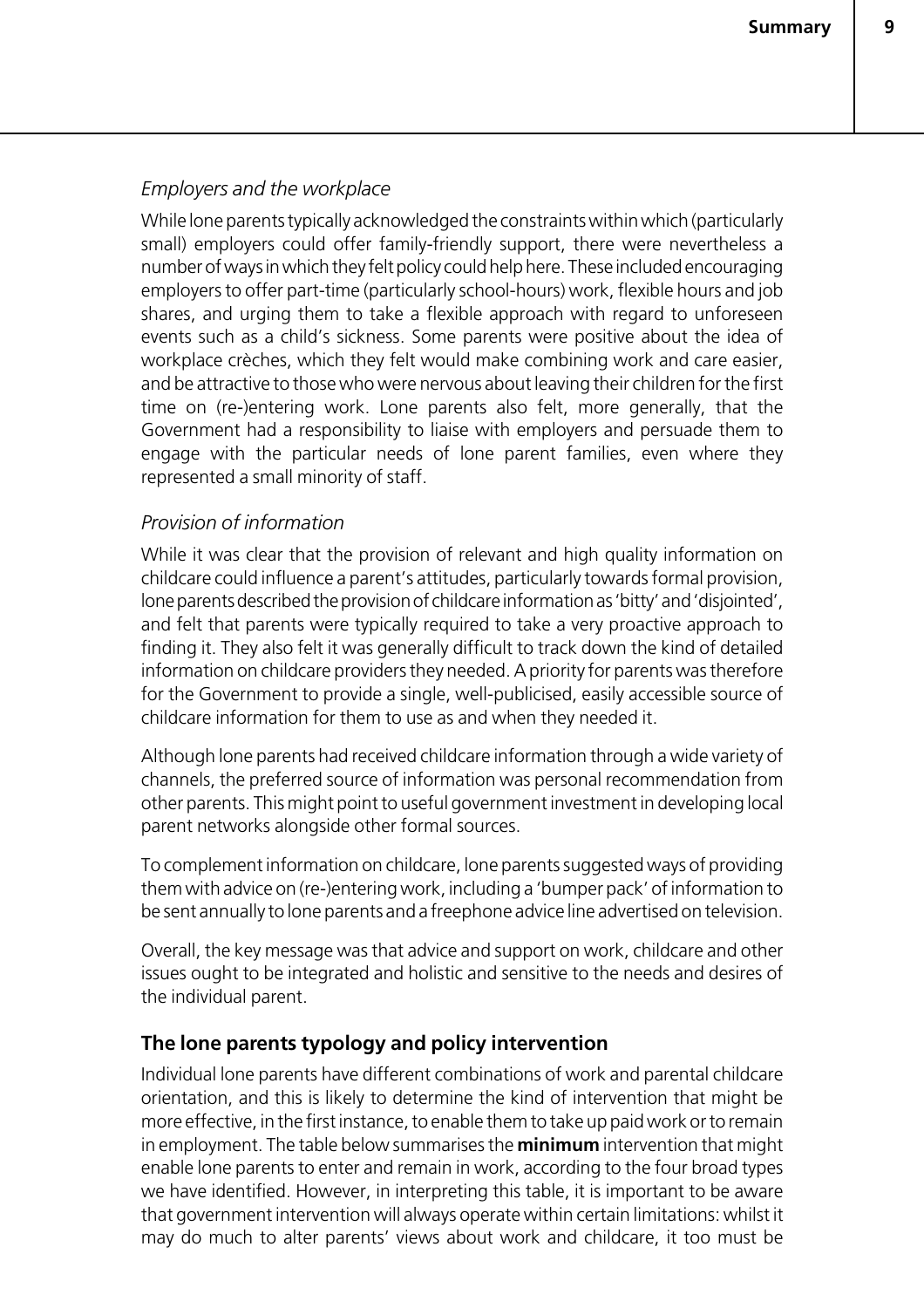adaptable and seek to reflect – rather than change – those beliefs and preferences which they hold most deeply.

| <b>Parent type</b>                                              | <b>Employment intervention</b>                                                                                                                                                                                                                | <b>Childcare intervention</b>                                                                                                                                                                                                                                                                                                                                                                                                    |
|-----------------------------------------------------------------|-----------------------------------------------------------------------------------------------------------------------------------------------------------------------------------------------------------------------------------------------|----------------------------------------------------------------------------------------------------------------------------------------------------------------------------------------------------------------------------------------------------------------------------------------------------------------------------------------------------------------------------------------------------------------------------------|
| Type 1:<br>high work &<br>high<br>parental care<br>orientation  | - Flexible working arrangements<br>available in all job types<br>- Control over working hours,<br>including atypical hours<br>- Extended paid maternity or<br>parental leave (e.g. for one year)<br>'settle in' period                        | - Better information on childcare services<br>with an emphasis on recommendations<br>from other parents<br>- Childcare 'tasters'<br>- (Financial support for informal carers)<br>- Financial support for childcare during the<br>- Childcare measures targeted at those with<br>older pre-school and school-age children                                                                                                         |
| Type 2:<br>high work &<br>lower<br>parental care<br>orientation | - Level of employment flexibility<br>required largely dependent on<br>flexibility of childcare provision<br>parents need them                                                                                                                 | - More affordable day care provision<br>- More out-of-school and holiday childcare<br>- Services that are available when lone<br>- Childcare and education settings located<br>in close proximity                                                                                                                                                                                                                                |
| Type 3:<br>lower work<br>& high<br>parental care<br>orientation | - Learning opportunities<br>- Voluntary work                                                                                                                                                                                                  | - Better information on childcare combined<br>with information on learning and<br>voluntary work opportunities<br>- Childcare 'tasters' provided in combination<br>with short training or advice sessions<br>- Childcare provided with courses and<br>voluntary work-Financial support for<br>childcare during the 'settle in' period<br>- Childcare measures targeted at those with<br>older pre-school and school-age children |
| Type 4:<br>lower work<br>& parental<br>care<br>orientation      | - Learning and voluntary work<br>opportunities, although direct<br>entry into work also an option<br>- Support to deal with the<br>'financial gap' associated with<br>the transition into work<br>- Strengthen family-friendly<br>legislation | - All measures listed under Type 2 but with<br>more affordable provision /financial help to<br>pay for childcare being particularly<br>important                                                                                                                                                                                                                                                                                 |

#### **Table 1 Parent types and priorities for policy intervention**

#### **Conclusion**

The study seeks to answer three key research questions:

- What are the factors that underpin parents' views and attitudes towards (parental and non-parental) childcare and work?
- How are lone parents' decisions about childcare (and the perceived choices and constraints) balanced with decisions about work?
- How do lone parents manage or negotiate childcare within working life?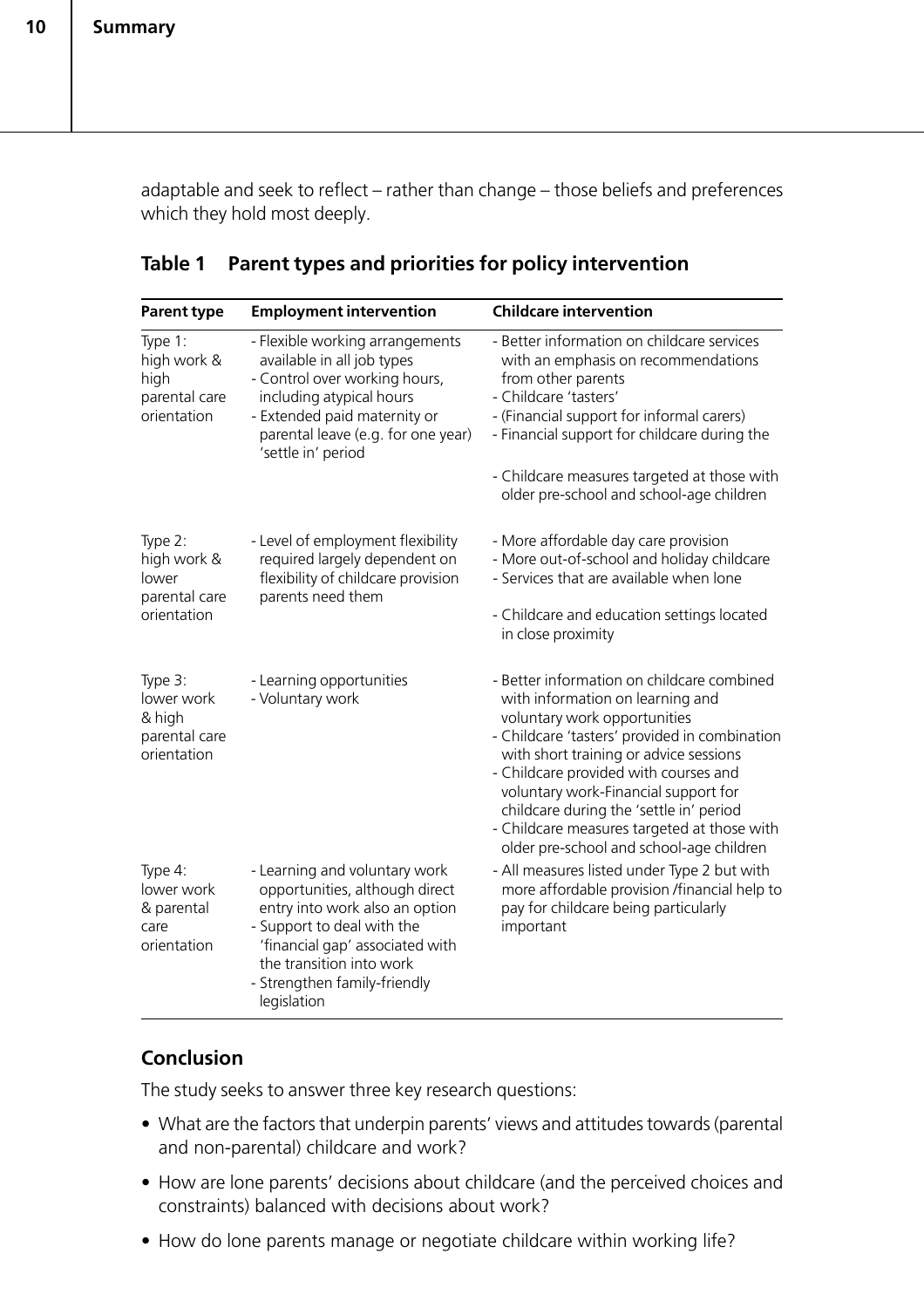#### *Research question one: attitudes and beliefs about childcare and work*

This study has filled a gap in the evidence on lone parents, childcare and work by developing a detailed typology of work and parental care orientation and exploring the various factors that can contribute to these. Understanding the interaction between these two orientations, and how this shapes attitudes towards work, parenting and childcare can be used to inform thinking about appropriate policy interventions for different kinds of lone parent family.

#### *Research question two: work and childcare decisions*

This study increases understanding of lone parents' labour market behaviour and childcare arrangements by making a clear analytical distinction between the influences that underpin parents' beliefs and attitudes towards work and childcare, and the more pragmatic factors that shape employment and childcare decisions. Of relevance for policy is the development of 'models' that guide parents' decisions about whether or not to take up paid employment. The study has shown how adequate information, advice and support can help parents move towards a satisfactory balance between their roles as workers and as parents.

The study also looks deeper than previous research into the timing of lone parents' decisions about work and childcare. Our findings show how difficult it can be for parents to synchronise decisions about childcare and work arrangements; a factor which can add to the substantial pressures they already face during the transition to work.

#### *Research question three: managing and negotiating childcare and work*

This study builds on a body of evidence regarding lone parents' attempts to balance work and care with an in-depth analysis of how these are coordinated on a daily basis. Locations of work, school and childcare providers, transport and flexibility of both work and childcare emerge as key determinants of effective coordination. Strategies to create proximity between home, work, childcare and education settings exist alongside negotiations with employers regarding working hours, and with family and friends regarding informal childcare arrangements and coordination support. Of relevance to policy is the evidence that coordination difficulties can act as disincentives to work, that the lack of support from the non-resident parent can have large 'time costs' for lone parents, and that changes in employment policies could play a crucial role in supporting parents disadvantaged by having to face problems alone.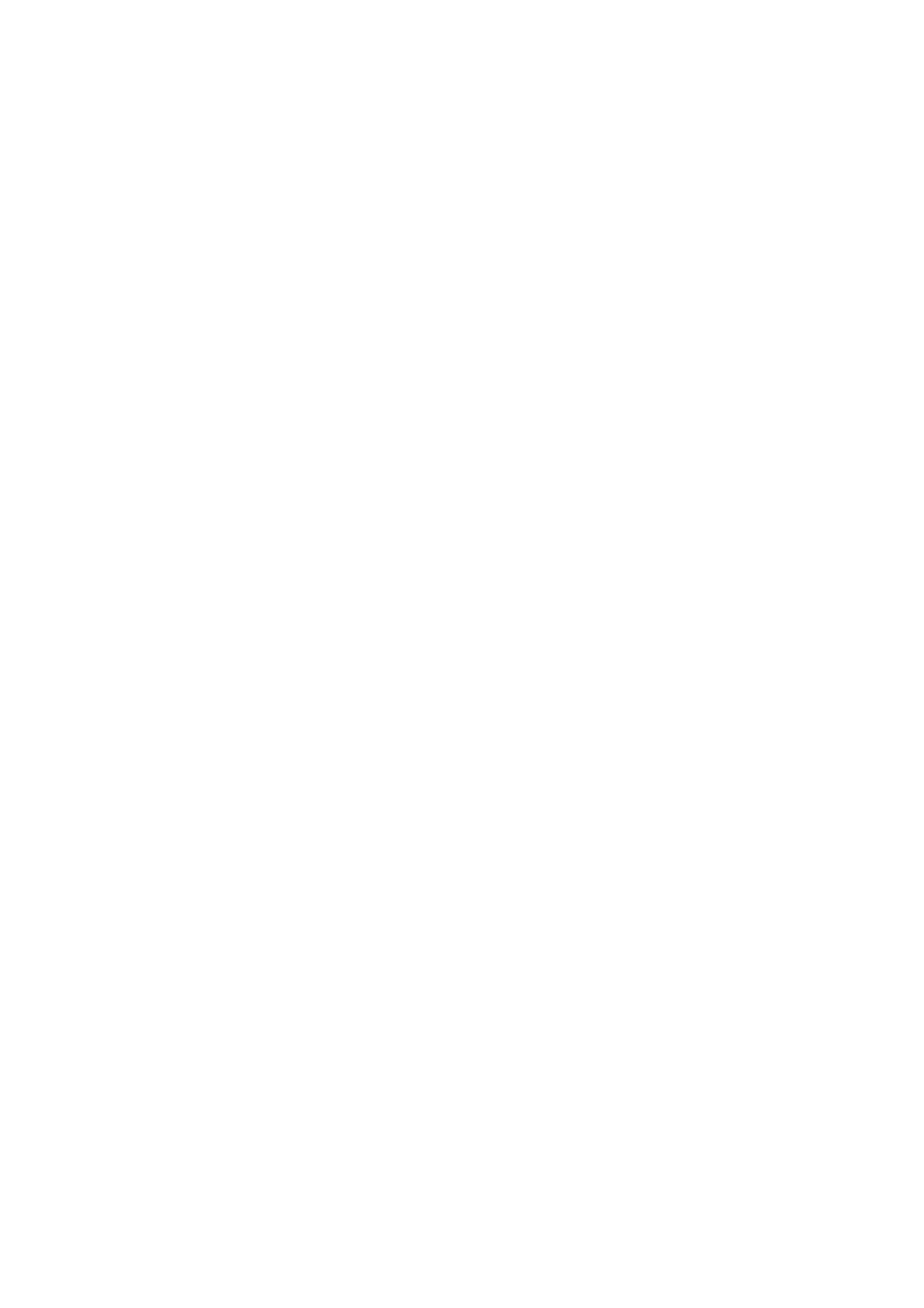## 1 Introduction

As part of its welfare to work strategy the Government has been concerned to encourage and increase lone parents' participation in the labour market and has set itself the target of an employment rate of 70 per cent for lone parents by 2010. Policy thinking around this objective has been informed by consistent research findings over the course of the last ten years or so, that, among other things, childcare is an important contributing factor in the labour market behaviour of lone parents. The Department for Work and Pensions (DWP) now wishes to update knowledge about the interaction of childcare and labour market decisions in the light of a number of policy changes, and to inform future policy thinking.

This report presents findings from qualitative research to increase understanding of lone parents' attitudes towards and experiences of childcare, their decisions about childcare and work, and their views and experiences of recent and imminent policy initiatives and changes.<sup>2</sup> The research was carried out in 2004 for DWP by the National Centre for Social Research (NatCen) and the Social Policy Research Unit (SPRU) at the University of York.

This introductory chapter explains the policy background to the research study and sets out a brief review of the current state of knowledge about the labour market participation of lone parents and their use of non-parental childcare (in Sections 1.1 and 1.2). The aims and objectives of the study are in Section 1.3. The design and methods of the study are described in Section 1.4, and Section 1.5 sets out the structure of the rest of the report.

### 1.1 Policy background

In 1998, a consultation document 'Meeting the Childcare Challenge' (DfEE, 1998) introduced the first *National Childcare Strategy*, its aim being to increase the number of childcare places, to make childcare services more affordable and to raise the quality of provision in order to enable parents, especially lone mothers, to enter

 $2$  It should be noted that this report was drafted prior to the Government's childcare strategy announcements in December 2004.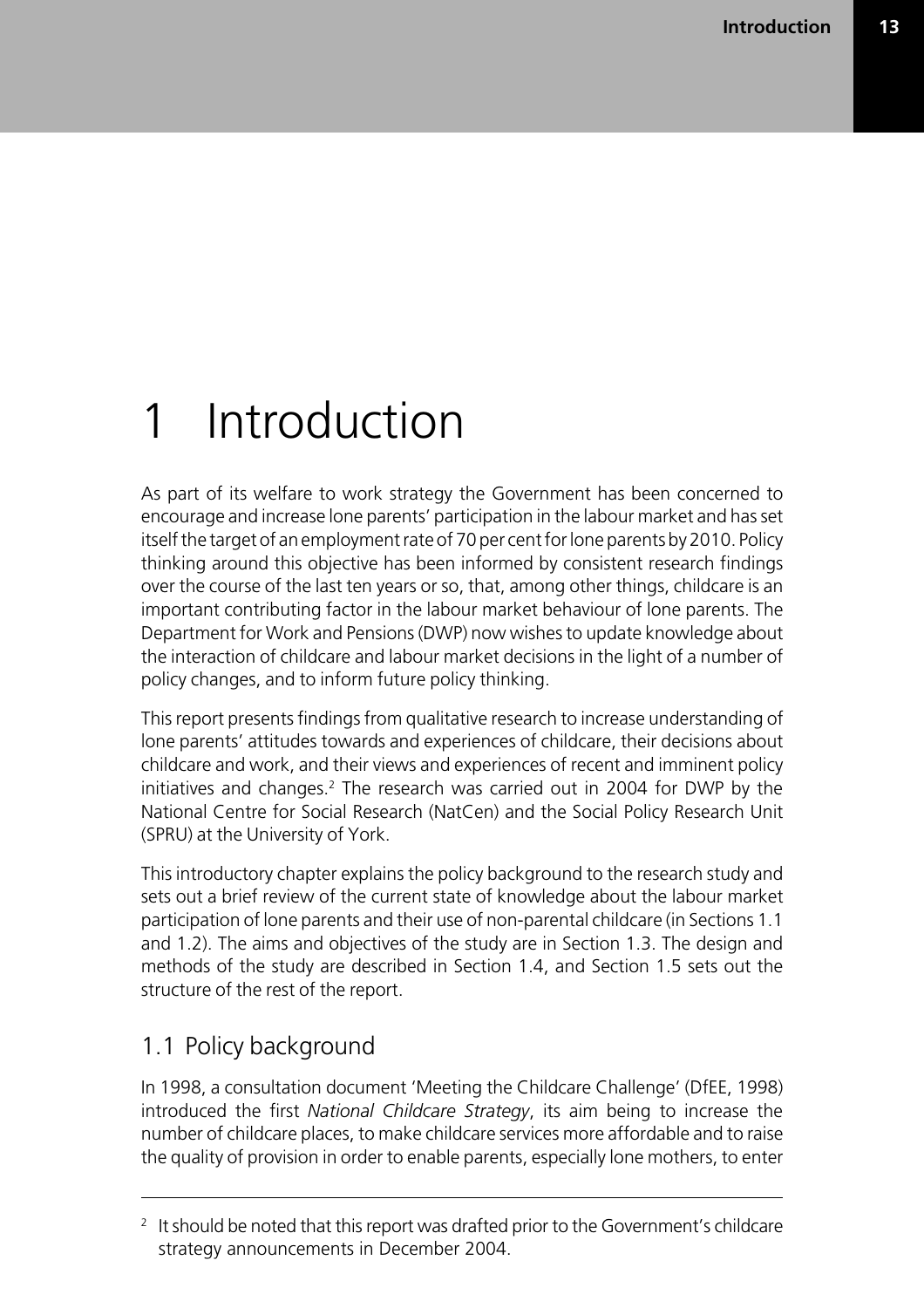and remain in paid employment. Another objective was to invest in the health, wellbeing and education of all children, targeted at those living in deprived areas, so that they are better prepared for school (Land, 2002).

The National Childcare Strategy comprises a range of policy initiatives, including increases in central funding to expand the number of childcare places available; pilot schemes for Early Excellence Centres to test the value of integrated day care, early education and family support services; the Neighbourhood Nurseries Initiative to provide new affordable childcare places to deprived areas; the New Opportunities Fund from National Lottery money for the expansion of out-of-school clubs; the national Sure Start programme providing services to families with children under four years in deprived neighbourhoods; financial support to parents to pay for childcare (such as the childcare element of the Working Tax Credit, and childcare subsidies provided as part of the New Deal for Lone Parents); the introduction of Childcare Partnership Managers in Jobcentre Plus offices<sup>3</sup>; and the establishment of Children's Centres in deprived areas to house family services, including childcare and early years education, health services, training and parenting support, in a single location.

### 1.2 Recent research on work and childcare

#### **1.2.1 Use and preferences regarding childcare**

Research on childcare has dealt mainly with descriptive analyses of parents', including lone parents', *use* of childcare. However, this can be distinguished from parents' *preferences* for different kinds of childcare, which they might or might not be able to use in practice. Research and policy also distinguishes between *formal* and *informal* childcare. Formal childcare includes registered provision, such as nursery schools and classes, playgroups, day nurseries, childminders, nannies and au pairs, and out-of-school clubs. Informal childcare includes provision by grandparents, other relatives (including siblings), friends and ex-partners. This distinction is important in policy terms because government financial assistance (for example through the WTC) is only available to parents who use registered formal provision.

The main source of childcare for parents (lone mothers and two parent families), particularly for those working part-time, is grandparents though friends and relatives are also widely used (La Valle *et al.*, 2000; Woodland *et al.*, 2002). Among lone parents in a recent study, just under a quarter reported using their ex-partner for childcare, a source used particularly by those in work (Woodland *et al.*, 2002) and lone fathers (Kasparova *et al.*, 2003).

<sup>&</sup>lt;sup>3</sup> Childcare Partnership Managers were introduced in 2002 to identify the gaps in local childcare provision, work with local childcare partnerships to influence the growth of childcare, facilitate the flow of up-to-date information about available childcare to Jobcentre Plus, and promote the services and customers of Jobcentre Plus to employers within the childcare sector.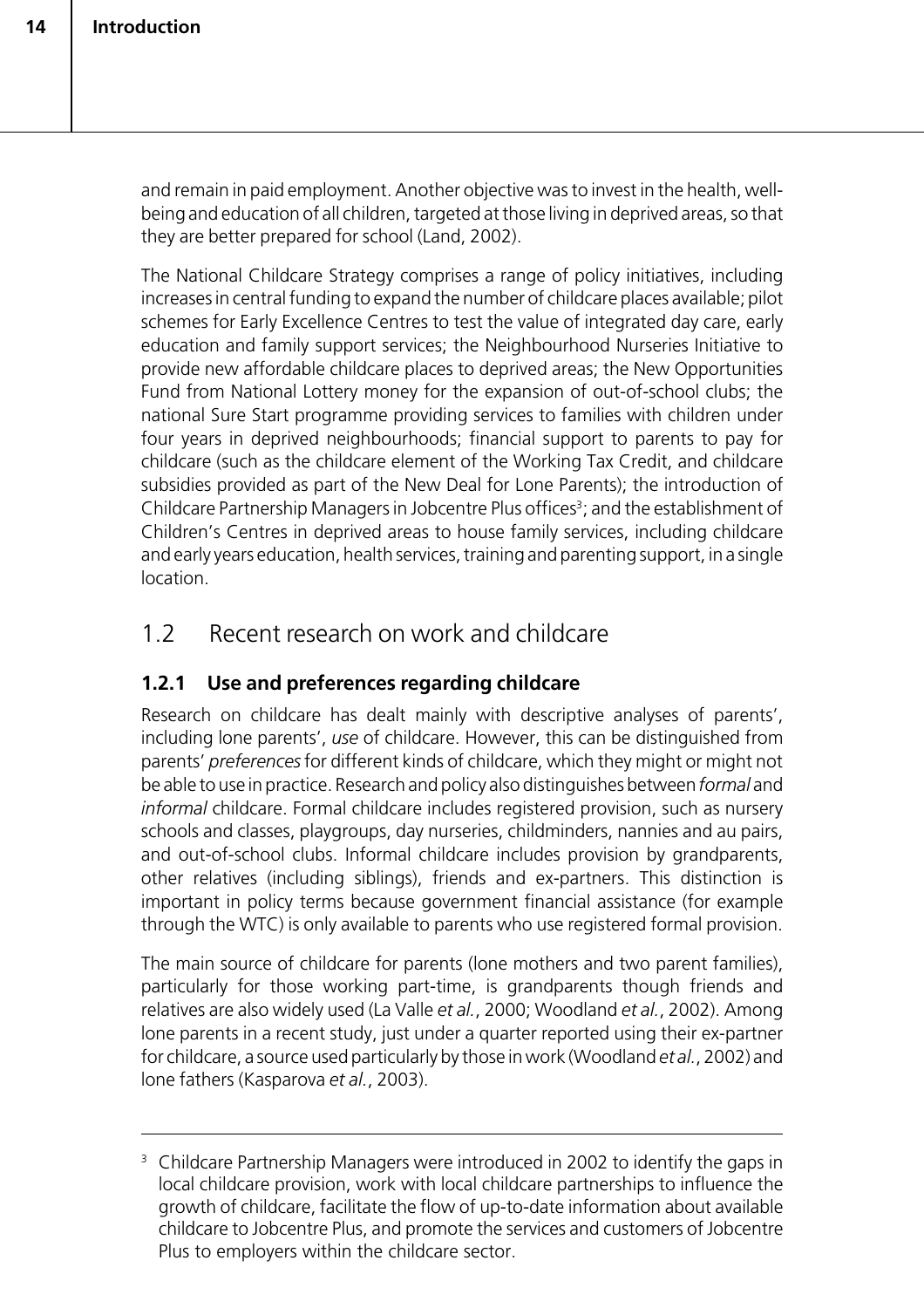Some research studies have explored parents' preferences for different kinds of childcare over and above data on the providers that they actually use. These have found that informal care is generally favoured over formal for a variety of reasons. It is seen as more flexible than formal childcare, thus matching the demands of the flexible labour market (Land, 2001). Second, informal care, particularly if provided by grandparents, is sometimes considered as the 'next best thing' to parental care. Parents tend to see informal carers as providing a quality of care comparable to their own, with someone whom they can trust, who will show affection to their child and who would bring their children up as they would want to (Arthur *et al.*, 2003; Woodland *et al.*, 2002). Childcare preferences among lone parents are complicated by certain characteristics such as class. For example, there is evidence that working class mothers are deeply distrusting of formal childcare, preferring family care because they consider it best for their children (Duncan and Edwards, 1999). Some parents, however, have been found to favour registered formal care because it is seen to give children the opportunity to mix with others, to receive an education and to be looked after by someone who is properly trained. Woodland *et al*. (2002) found that parents who need full-time care were more likely to choose formal provision, often in combination with informal care. The same study found that 66 per cent of lone parents and 60 per cent of couples who ideally wanted to use a formal provider had not done so in the previous year, suggesting that there might be an unmet demand for *formal* childcare among lone parents (Woodland *et al.*, 2002).

Some research suggests that the types of childcare most likely to be preferred by parents largely correspond to the forms of provision that are most commonly available (Ford, 1996), though other work has found that a lack of availability of formal childcare constrains demand (Callendar, 2000), suggesting that an increase in formal care might lead to an increase in its use.

#### **1.2.2 Barriers to using childcare**

A major barrier to work for lone mothers in the UK is thought to be a lack of good quality, convenient and affordable childcare. Numerous studies have identified the difficulties that mothers in general (Bryson *et al.*, 1999; Callendar, 2000; Finch and Gloyer, 2000; La Valle *et al.*, 2000; Childcare Commission Report, 2001; Strategy Unit, 2002; Woodland *et al*., 2002), and particularly non-working lone parents (Kasparova *et al.*, 2003), experience in finding childcare. For example, in a recent study, six out of ten unemployed lone parents who were looking for work cited childcare availability and affordability as preventing them from entering full-time work, and half of lone parents reported they had some difficulties paying for childcare (Kasparova *et al.*, 2003). Marsh (2001) also found that a third of out-ofwork lone parents said a lack of affordable childcare was a barrier to work.

Other research provides evidence that childcare costs for lone parents are not always the main or sole influence in the decision to work, and lone parents long established in work rarely cite childcare as a major difficulty they had to overcome to enter or remain in paid work (Marsh, 2001). The financial costs and benefits of using childcare, and of entering paid work, can also be considered alongside social norms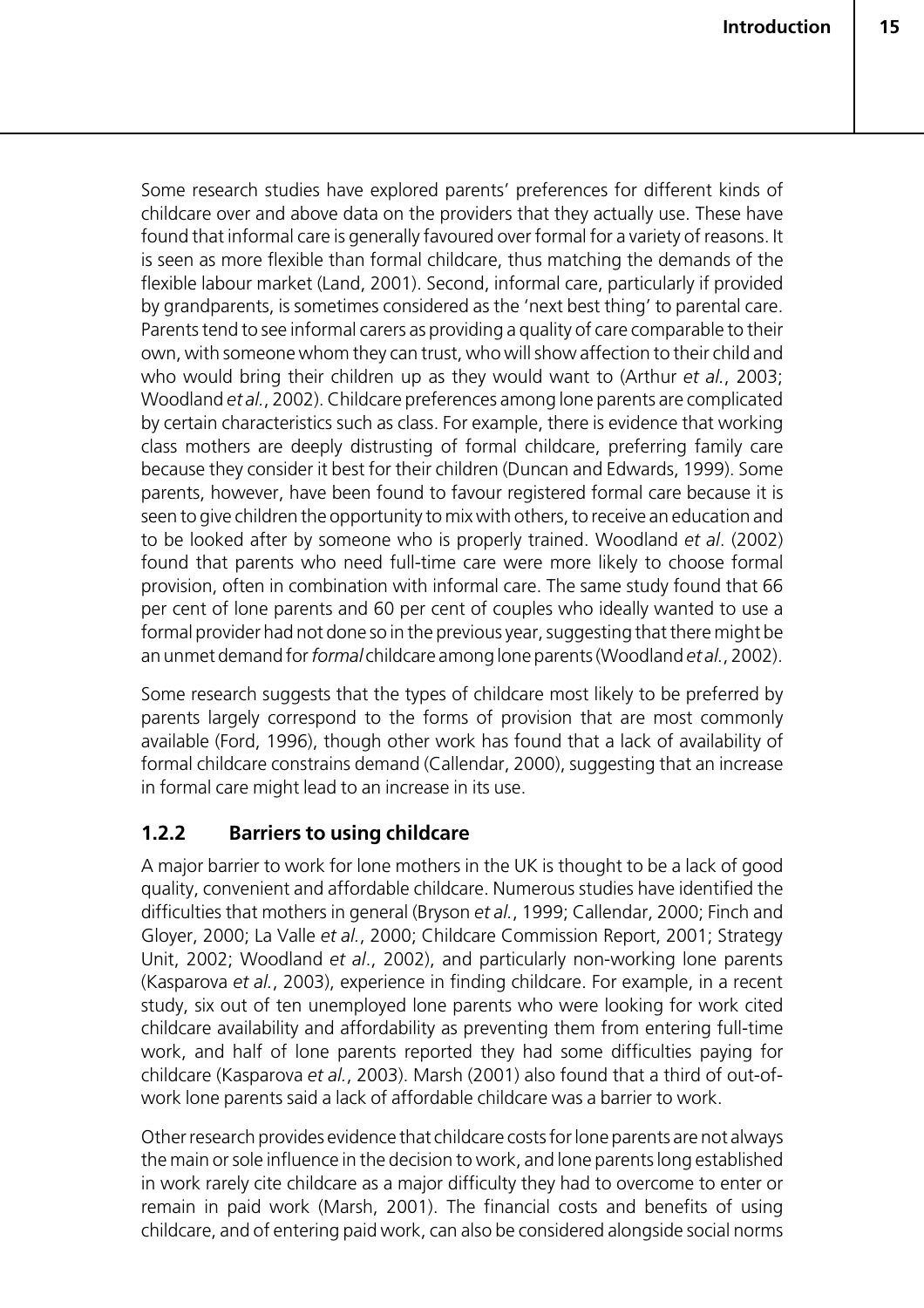and expectations, or what Duncan and Edwards (2002) call 'gendered moral rationalities'. There is evidence that tension between lone parents' dual role of parent and worker can contribute to the decision (not) to work or to delay work, and subsequently to their use of childcare (Duncan and Edwards, 2002).

In surveys of lone parents asking about reasons for not working, issues of childcare affordability are often cited alongside a desire not to spend time away from their children (e.g. Kasparova *et al.*, 2003). Many lone parents choose to stay at home with their children despite the financial advantages that work can offer, either when children are very young or because of the perceived need for parental care, for example, soon after parents have separated or divorced (Marsh, 2001). In one study, 67 percent of lone parents compared with 58 percent of couple families cited this as a reason for not using childcare (Woodland *et al.*, 2002).

Many lone mothers want to look after their children themselves and childcare only becomes an issue once work is considered, not before (Marsh, 2001). Some lone parents do not look for childcare to fit in with their prospective employment; rather they look for jobs with hours that enable them to look after their children themselves (Finlayson *et al.*, 2000). Lone parents who strongly feel that they should care for their children themselves can be positive about employment, but only when it does not interfere with their roles as mothers (Marsh, 2001). Providing affordable childcare does not necessarily lead to increased employment amongst lone parents. Nonetheless, it is still important, and additional provision at the right time can ease the move into work more quickly (Marsh, 2001).

### **1.2.3 Gaps in knowledge**

We still lack a full understanding of how different factors combine together to shape parents' attitudes towards childcare and the direction of any possible 'causal' relationships – for example, whether positive attitudes towards non-parental care *precede* and help to facilitate a return to work, and the extent to which they are a *result* of the return to work and the need to use non-parental care. We also know little about the relative importance different factors have in shaping childcare preferences. For example, we know that the widespread preference for and use of informal care are influenced by perceptions of trust and shared values (see for example, Arthur *et al*., 2003). However, we also know that informal care is often preferred and chosen by parents because, compared with formal provision, it is cheaper (and often free), and is usually more flexible and accessible. What we do not know, however, is the relative importance that these influences have on the childcare preferences of parents in different circumstances.

A further issue that has been little researched is how the 'history' of childcare provision in a local area influences parents' attitudes. A recent study (Harries *et al*., 2004), found that in areas with a long tradition of childcare services, use of formal childcare was 'normalised', in that it was common and generally positively viewed. In areas with little history of formal provision and where progress in expanding childcare services had been slow parents tended to regard formal childcare as either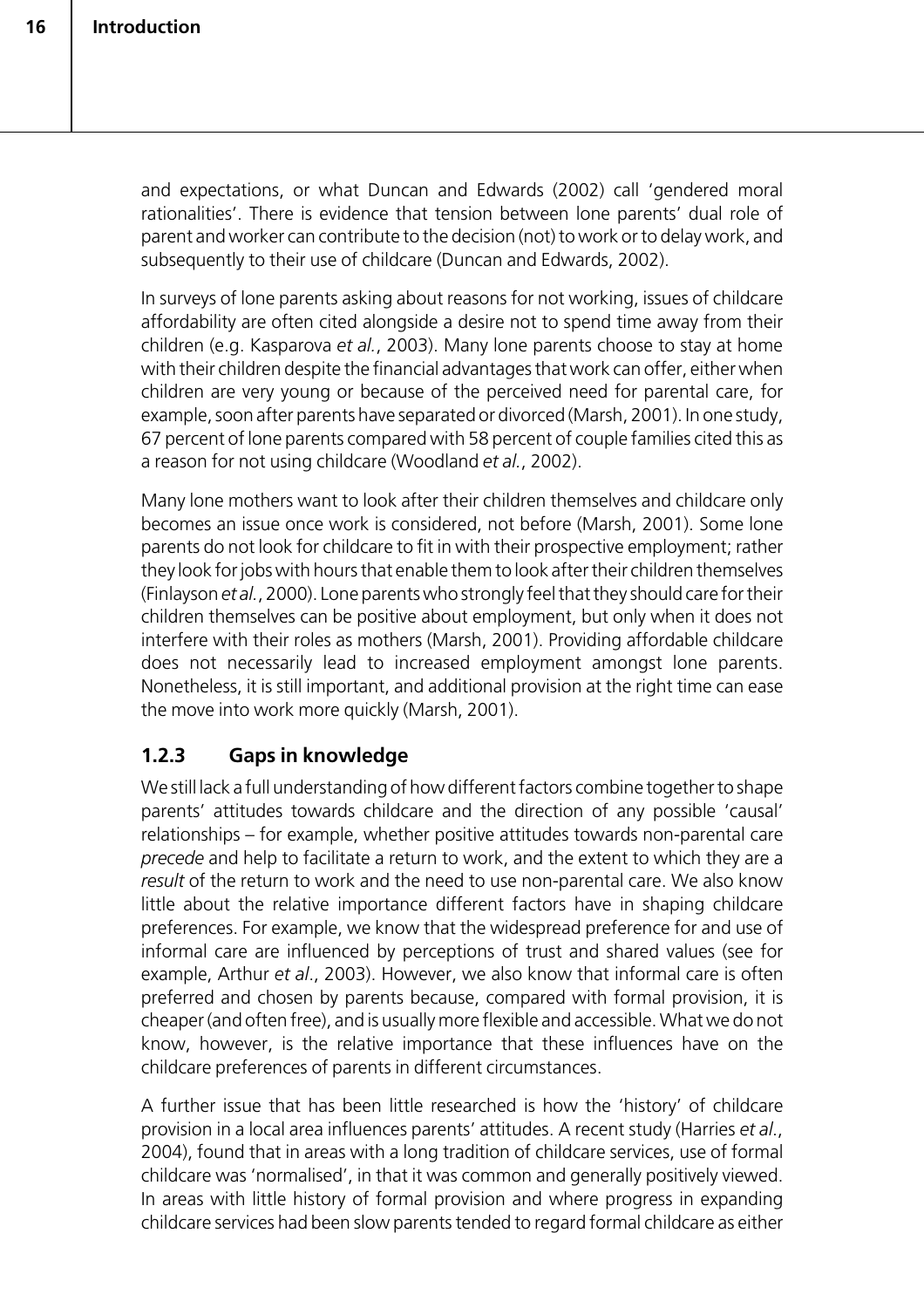something for parents who could not cope with their children or for 'well-off' parents.

Although research has addressed the question of parents' choices about childcare, there has been less work on how parents manage those arrangements in practice. Childcare arrangements need to be coordinated with travelling to and from home and different education and care settings. At the same time parents must also manage their own travel to and from the workplace. In some cases, these arrangements can be complex and have been described as 'running around in circles' or 'having to be in a million places at once' (Skinner, 2003). Family, friends, and non-resident parents can all play an important role in lone parents' coordination of different arrangements. The great reliance on social and family networks for childcare provision and for coordinating childcare arrangements raises the question of how lone parents negotiate access to these.

Employers also have a potentially important role for parents in managing childcare and work. Recent research has shown that parents in a weak labour market position (for example, low skilled workers) might be less able than others to secure familyfriendly arrangements within their current jobs, or to find jobs that can meet their needs to reconcile parenting responsibilities with work (La Valle *et al*., 2002a). Given the large number of lone parents in low skilled jobs, relations with employers are an important issue to understand for the development of policy.

### 1.3 Aims of the study

While much is known about lone parents and labour market behaviour, two principal considerations have prompted the need for more work to inform future policy thinking. First, there is a need for greater understanding of the views, attitudes and beliefs of lone parents about childcare and work, and how policy might need to take these into account. Secondly, there is a need for new data on lone parents' use and experience of childcare in the light of recent and imminent policy changes.

The main objectives of the study were, therefore, to explore:

- lone parents' preferences about the use of non-parental childcare and about the use of formal versus informal care;
- how, and to what extent, lone parents' decisions about childcare (and perceived choices and constraints) are balanced with decisions about employment;
- how lone parents manage or negotiate childcare within working life.

More detailed research questions included:

- What have been lone parents' experiences of, and attitudes to, childcare used in the past?
- What are lone parents' motivations for using non-parental childcare (including work-related and child-centred reasons)?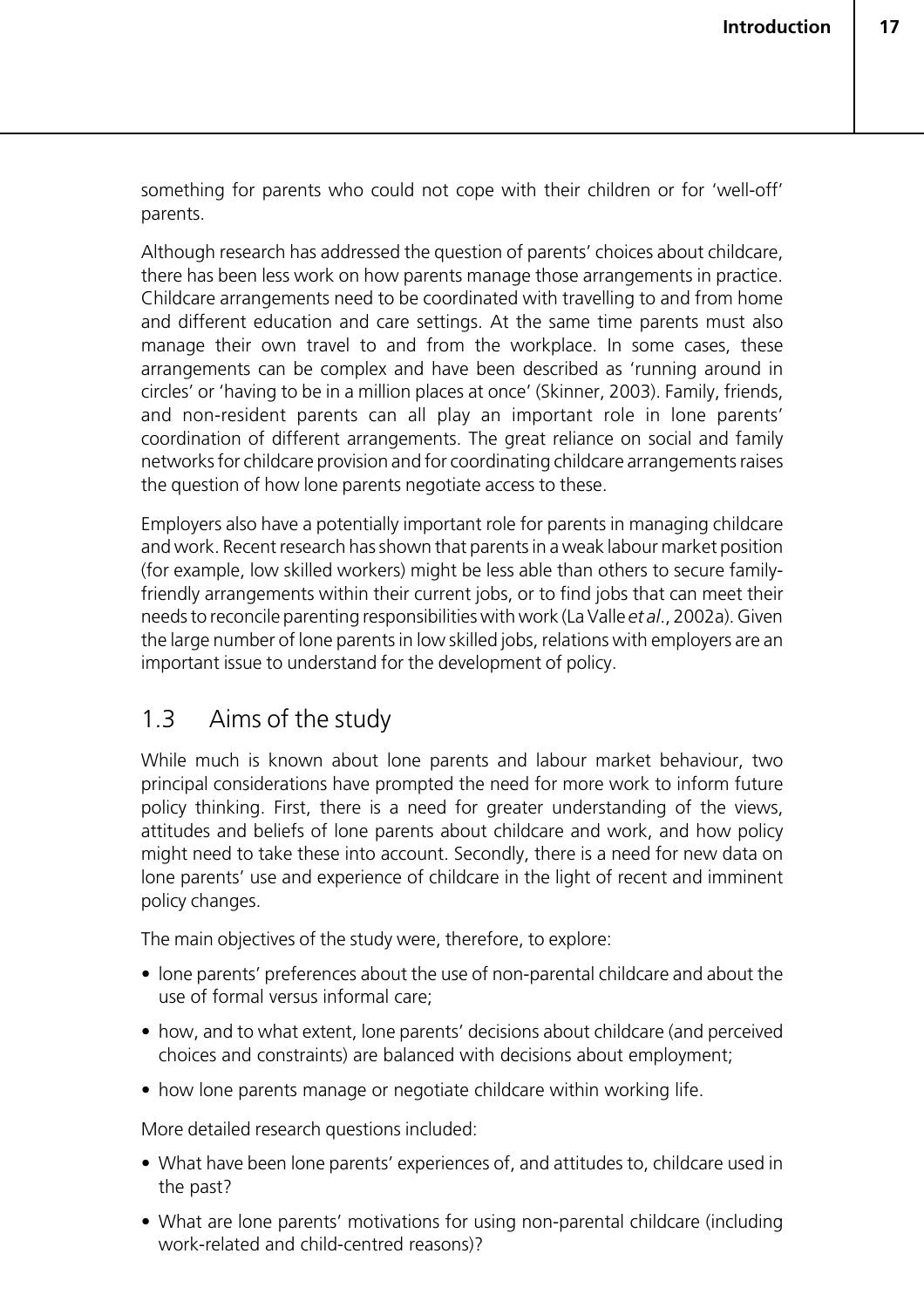- How do lone parents view the benefits and limitations of informal and formal childcare?
- What are parents' ideal choices of childcare?
- What sorts of flexibility do lone parents need from childcare?
- What sources of information about childcare do lone parents use, and need?
- When do lone parents start looking for childcare (i.e. after getting a job, before, or simultaneously)?
- What are lone parents' views and experiences of current policy ideas for helping them?
- What other policy lessons are there for Government for the provision of formal childcare?

### 1.4 Design approach and methods

Qualitative research techniques were considered the most appropriate method for exploring lone parents' views, beliefs and experiences of childcare and work.

The research questions set out above suggested that a mix of individual depth interviews and group discussions would be required, since questions about individual beliefs and experiences are best explored in one-to-one interviews, while exploring views about current and future policy is most suited to group discussions where people can respond to the views of others.

The target sample of lone parents for this study included only those with a child of 10 years or younger. It was expected that most lone parents with older children would not need to use forms of formal or informal childcare so often and would experience fewer difficulties balancing work and childcare.

#### **1.4.1 Depth interviews**

Seventy-eight interviews were carried out with lone parents in the Spring of 2004. The sampling frame for the depth interviews included lone parents who had taken part in the Family Resources Survey (FRS) between April 2002 and December 2003 and had consented to being contacted again for the purposes of research. Lone parents were initially telephoned and screened to ensure that they were still lone parents and that they still had at least one child of 10 years or younger living with them in their household.

It was clear from the review of research literature outlined above that a wide range of factors could influence lone parents' decisions about childcare and work, and their experiences once in work. The sampling approach for this study was therefore intended to maximise the extent to which such diversity was reflected in our sample.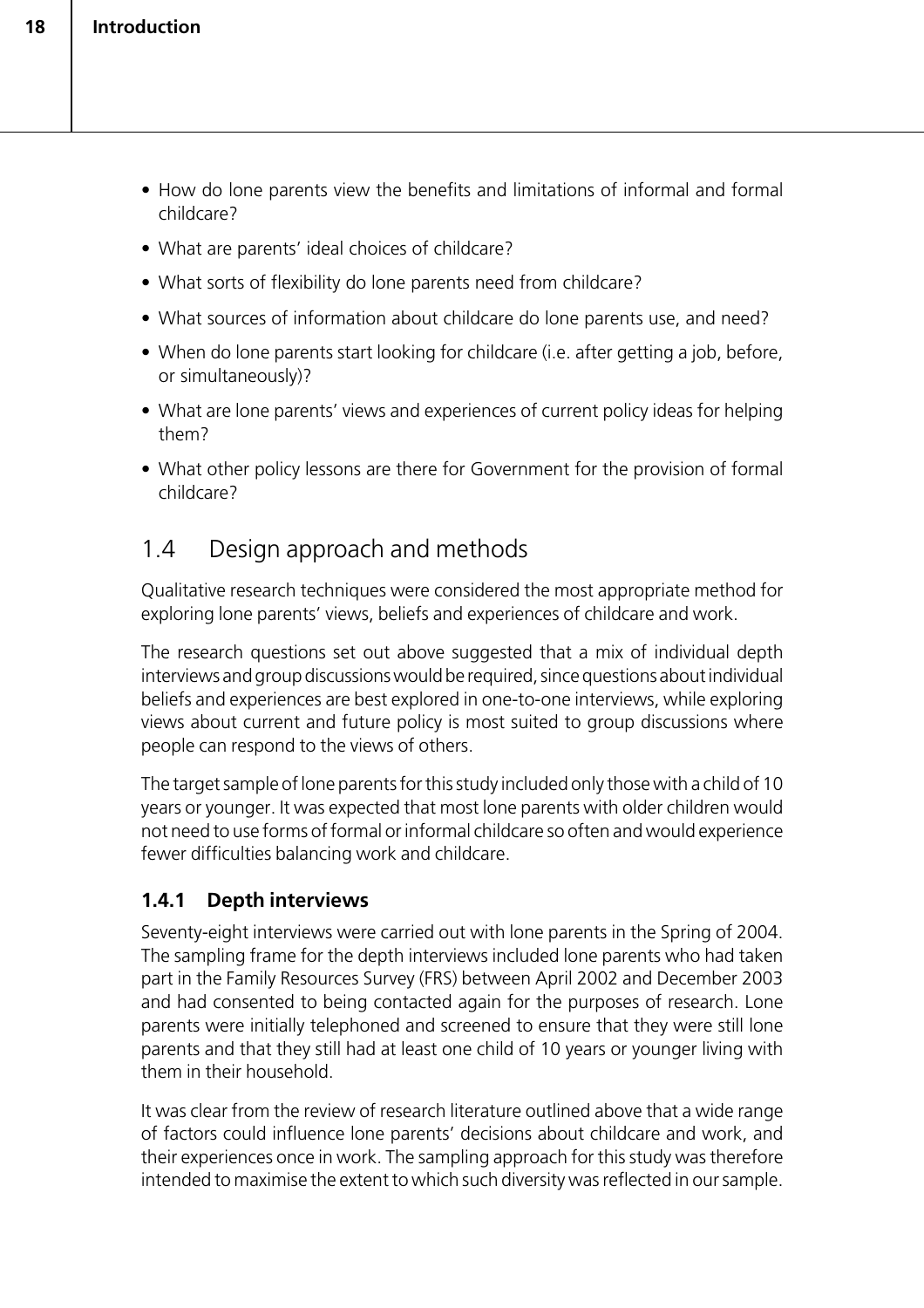Two *primary sampling variables* were selected to guide selection:

- employment status and length of time in work;
- geographical area.

The sample was selected to include roughly equal numbers of lone parents who were in paid work and those currently not in paid work. For those in work, the aim was to include parents who had recently entered, or re-entered, the labour market and those who had been in work for a longer period of time. The former group was expected to be able to talk with better recall the early transition period from unemployment to work, while the latter group was expected to contribute experiences of sustaining work and details of how they dealt with any changes in circumstances at home or at work that had impacted on their childcare arrangements.

Four research sites – London, South Wales, the North West and Tyneside – were chosen, within which lone parents were selected from a range of city, urban and rural locations.

In constructing the purposive sample for this study we also aimed for diversity around a number of other criteria. The sample was therefore monitored as respondents were recruited and interviewed to ensure that sufficient diversity and range was achieved. These criteria included:

- patterns of childcare use: we aimed to include lone parents who use non-parental childcare covering informal provision and different types of formal childcare;
- work patterns: including lone parents who worked full-time, those with parttime jobs, and in forms of study;
- age and number of children in the family;
- parental age and gender.

The characteristics of the 78 lone parents in the sample are presented in Table 1.1 according to the primary and other sampling variables.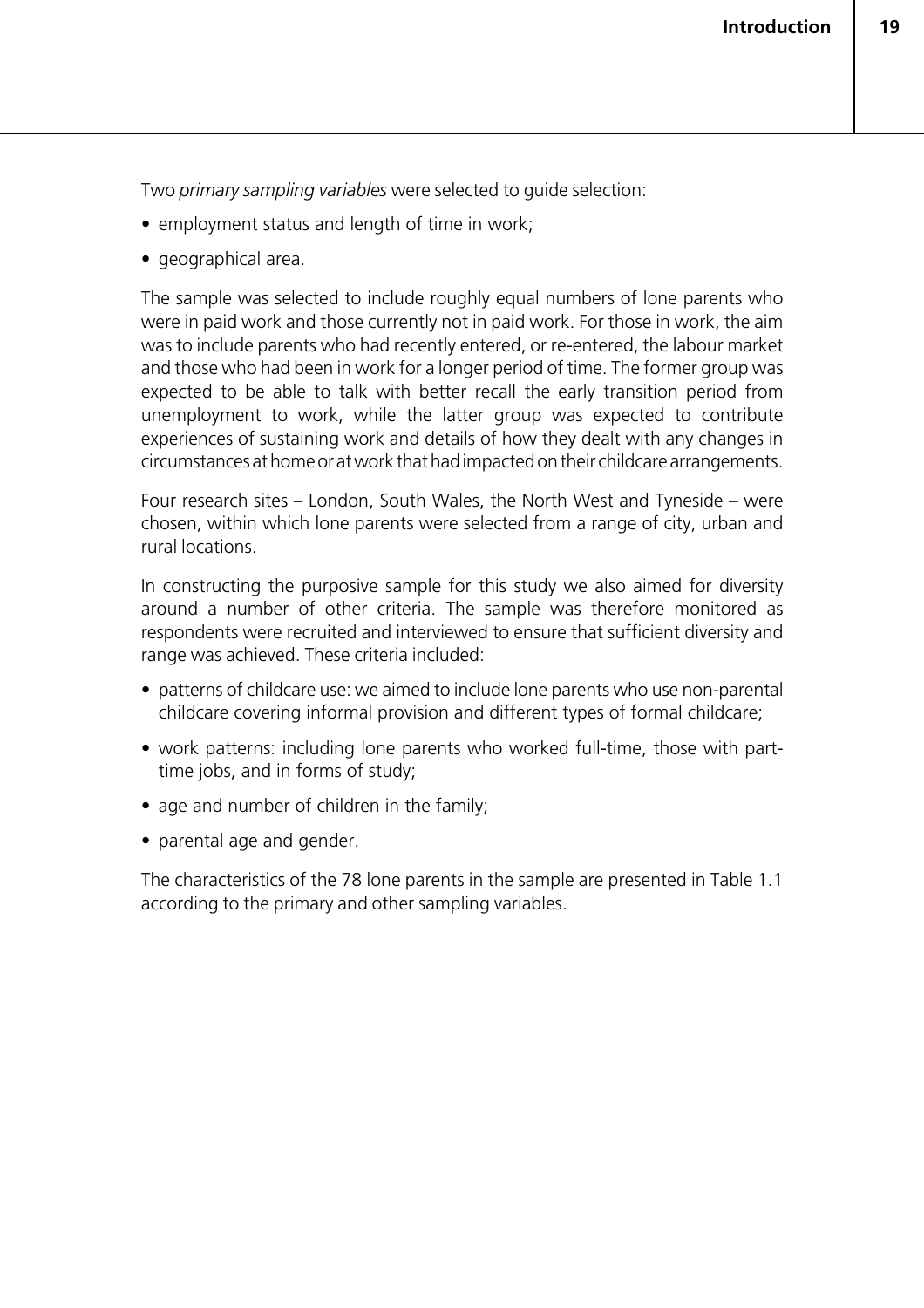| Characteristic                          | <b>Number</b> | <b>Notes</b>                                |
|-----------------------------------------|---------------|---------------------------------------------|
| Sex                                     |               |                                             |
| - women                                 | 75            |                                             |
| - men                                   | 3             |                                             |
| Age                                     |               |                                             |
| $- < 30$                                | 20            |                                             |
| $-30-39$                                | 37            |                                             |
| $-40-49$                                | 14            |                                             |
| - not known                             | 7             |                                             |
| <b>Employment status</b>                |               |                                             |
| - in work full-time (30+ hours a week)  | 17            | Six lone parents were in some form of study |
| - in work part-time (< 30 hours a week) | 26            |                                             |
| - out of work                           | 35            |                                             |
| Number of children                      |               |                                             |
| $-1$                                    | 35            |                                             |
| $-2$                                    | 20            |                                             |
| $-3$                                    | 15            |                                             |
| $-4$                                    | 8             |                                             |
| Age of youngest child                   |               |                                             |
| $- < 3$                                 | 15            | NB 25 lone parents had at least one         |
| $-3-4$                                  | 10            | pre-school age child                        |
| $-5-6$                                  | 24            |                                             |
| $-7-10$                                 | 26            |                                             |
| $-11-12$                                | 3             |                                             |

#### **Table 1.1 Characteristics of sample of lone parents**

Lone parents' experiences of childcare included their current use and their past use (which often included a number of different types of childcare). Nine lone parents in the sample were, at the time of interview, not using any form of non-parental childcare, and nine were using more than one type. Eight lone parents were currently using their ex-partners to provide some or all of their childcare needs. However, current use of childcare did not reflect their overall patterns of use and their wider experience of childcare since many had used various types of provision in the past. For example, many parents who had used nursery provision when their children were very young had changed to a different sort of provision (or no provision) once their child reached school age. Across the sample, therefore, there was a wide range of experience of all the main forms of non-parental childcare, including informal provision from family and friends, nursery provision, childminders, and out-of-school provision.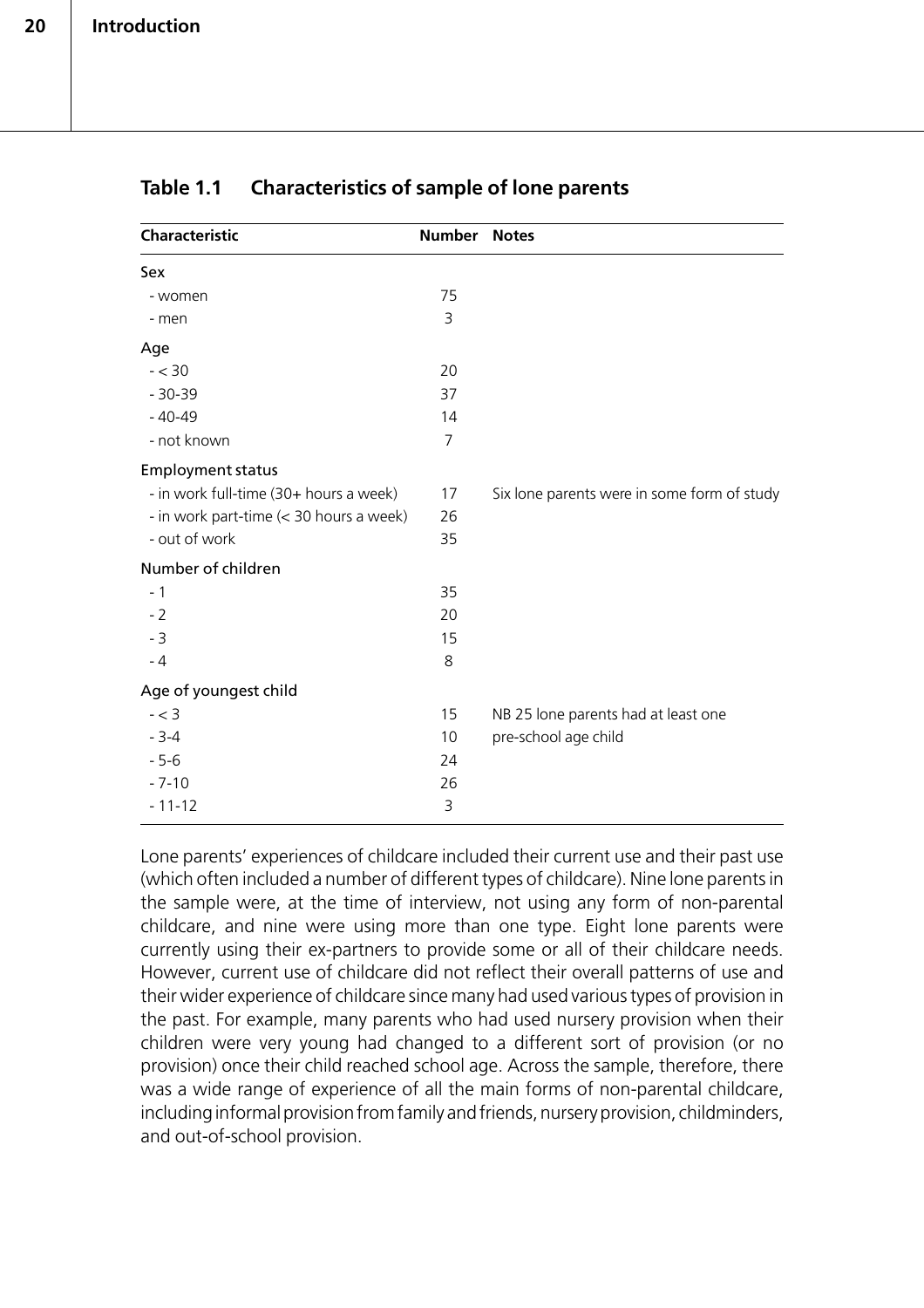#### **1.4.2 Group discussions**

The aim of the group discussions was principally to consider policy issues around the provision of childcare itself and other forms of support (such as information and financial help) intended to enable lone parents to benefit from childcare opportunities.

Eight group discussions were held: two in London, and one each in Birmingham, Newcastle, Manchester, Sheffield, Liverpool and Cardiff. Prospective participants were selected from the same source as that used for the individual interviews (the Family Resources Survey (FRS) 2002-2003), and boosted by samples of lone parents from three further sources, namely (a) the FRS 2001, (b) the FRS 2000 and (c) the Sixth Survey of Parents of Three and Four Year Old Children and Their Use of Early Years Services (2002). The sub-samples were forwarded to a recruitment agency who made personal contact with lone parents. Not all parents were willing or able to attend the group discussion on the chosen date. The recruitment agency therefore used 'snowballing' techniques to ensure that a sufficient number of parents attended each group, according to instructions supplied by the research team to ensure a robust sample. This proved a successful back-up strategy and a total of 69 lone parents, all mothers, eventually attended one of the discussions.

The primary aim was to recruit working lone parents with at least one child aged 10 or under to the groups. Detailed information about their personal and employment characteristics was not collected systematically at the point of recruitment.

#### **1.4.3 Conduct of fieldwork and analysis**

The depth interviews were carried out using topic guides. These can be found in the *Appendix*. The fieldwork instruments for the group interviews contained a number of different techniques intended to stimulate discussion of a number of policy areas. These are also in the *Appendix*.

Individual interviews typically lasted an hour to 90 minutes; the group discussions took between 90 minutes and two hours. Interviews and group discussions were tape-recorded with the respondents' agreement and transcribed verbatim.

The qualitative data was analysed using 'Framework', a qualitative analysis method that uses a thematic approach to classify and interpret qualitative research data. It is a systematic and transparent method of analysis that ensures validity and reliability in interpreting findings. The key topics and issues that emerged from the data were identified through familiarisation with transcripts. Following this a framework of key issues was devised. A series of charts or matrices was set up, each one relating to a different key theme. The columns in each chart represented the key sub-themes or topics whilst the rows represented individual respondents. Data from each respondent were then summarised into the appropriate cell. In this way, the data were ordered within an analytical framework that is grounded in respondents' own accounts. This approach allows consistent 'within case' and 'between case' analysis, for example between working and non-working lone parents.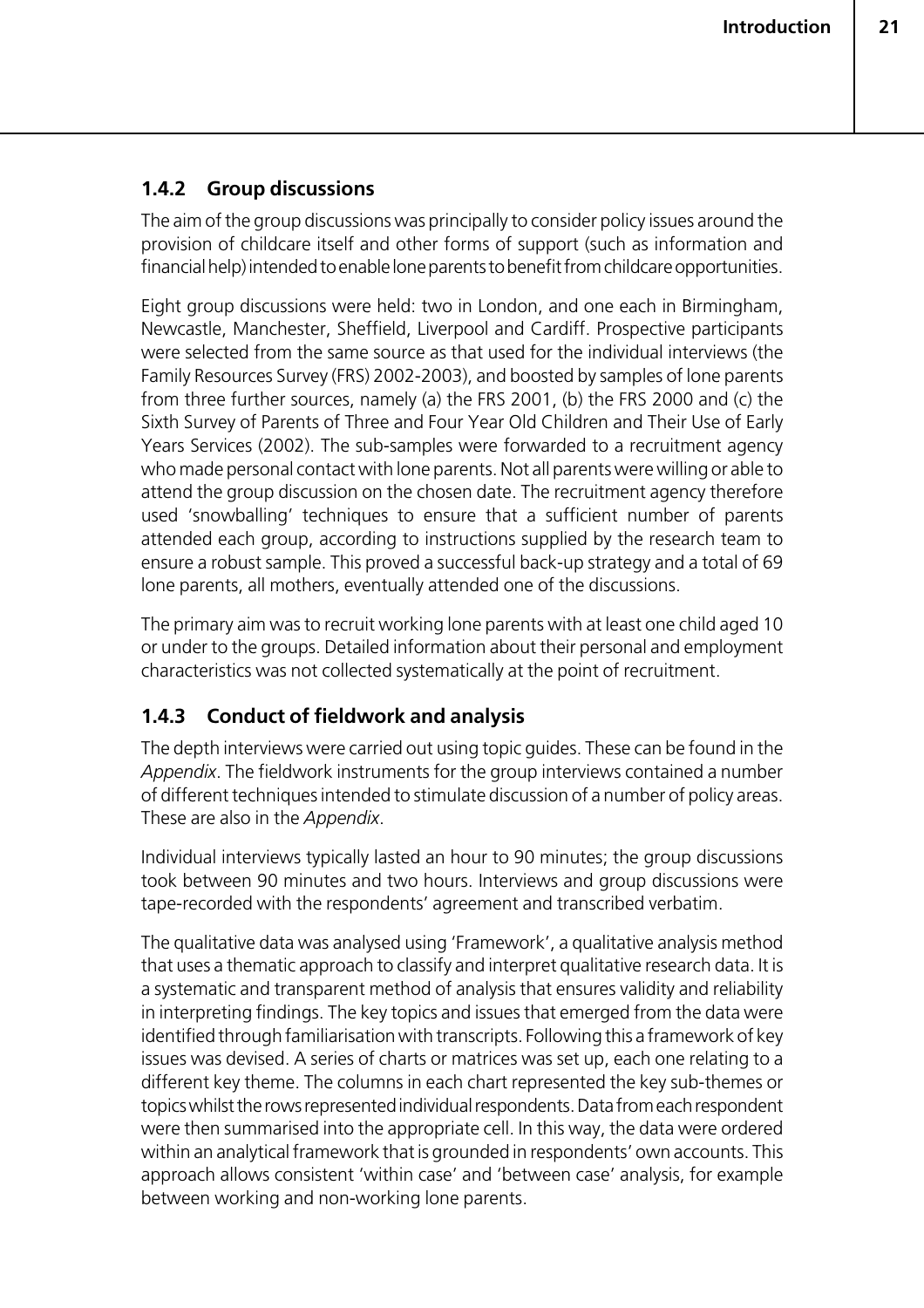### 1.5 Structure of the report

The structure of the report has been chosen to address the main research questions underpinning the study. Chapter 2 presents an analysis of lone parents' views, attitudes and beliefs about work and childcare. Two key dimensions, work orientation and orientation towards providing parental childcare, are used to develop a typology of lone parents to increase understanding of the types of issues that lone parents face in making decisions about work and childcare. The chapter goes on to examine lone parents' views about informal and formal childcare, and about different types of formal childcare.

Chapter 3 looks at the factors that influence a lone parent's thinking about whether or not to enter, or re-enter, the labour market, and considers the ways in which decisions about work are reached. We also look at the difference between making a decision about *whether* to work and how that decision is put into effect. Finally, the chapter examines the period of transition into work, and how difficulties, worries or concerns about working are addressed.

Chapter 4 analyses lone parents' experiences of managing work and childcare by exploring how they plan and implement arrangements for working, and for transporting themselves and their children between home, childcare providers, schools and places of employment. The chapter also considers the important issue of how parents manage relationships with employers, for example in negotiating working hours and the need for time off to deal with ad hoc or unforeseen circumstances. Lone parents' management of negotiations with informal and formal childcare providers are similarly explored.

Chapter 5 presents data from lone parents who took part in both interviews and discussion groups about their views and experiences of government policy regarding childcare and work. The chapter covers perceptions, opinions and suggestions around the provision of childcare and policies that can support the use of childcare (such as information and financial support).

Chapter 6 concludes the report by returning to the research questions and summarising what has been learned from this study in the context of existing knowledge. It also includes a discussion of how different types of policy intervention might be required to support lone parent families in different circumstances and with a variety of needs.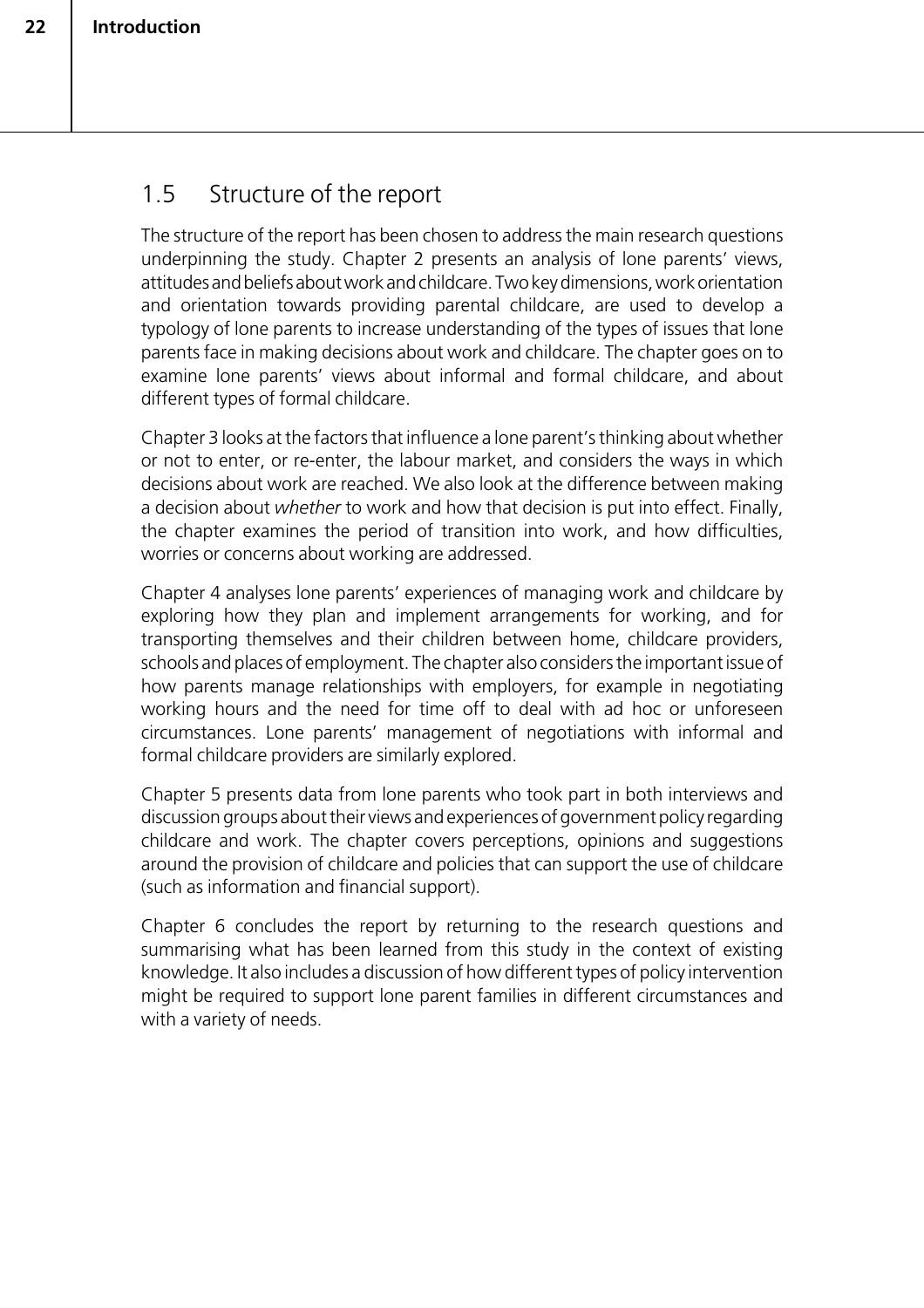**23**

# 2 Lone parents' views, attitudes and beliefs about work and childcare

In making decisions about whether to work and what type of work to do, lone parents act under a range of influences including their personal orientation towards work, their attitudes towards parental and non-parental childcare and their views about different types of formal and informal non-parental childcare. In addition, each of these factors can interact with the others: for example, research has found that work orientation is important not only in terms of the decision to enter or not enter work, but also in relation to childcare preferences (Duncan and Strell, 2004). This chapter investigates lone parents' deeply-held views, attitudes and beliefs about work and childcare. Then, in Chapter 3, we will go on to consider how these factors combine with more pragmatic considerations (relating to cost, availability, and so on) to result in lone parents' decisions about work.

The first section of the chapter focuses on lone parents' beliefs and attitudes towards work and parenting, and how they perceive the interaction of their roles as workers and parents. In Section 2.3, we develop a model incorporating four 'types' of lone parent, based on their combinations of work orientation and orientation towards providing parental care.

In Section 2.4, we develop our discussion of lone parents' work and parental care orientations by exploring the factors that can shape these for different parents.

Finally, in Sections 2.5 and 2.6, we go on to look at lone parents' beliefs and preferences about different types of non-parental care, comparing first 'formal' versus 'informal' care, and then exploring views and preferences towards different types of formal childcare, and the factors that shape these.

### 2.1 Lone parents' orientations towards work

We use the term 'work orientation' to mean the overall extent to which a person is disposed to working or the strength of their motivation to work, for whatever reason or combination of reasons. (Note again, however, that we will not be dealing with the pragmatic factors that play a part in decisions about work and childcare in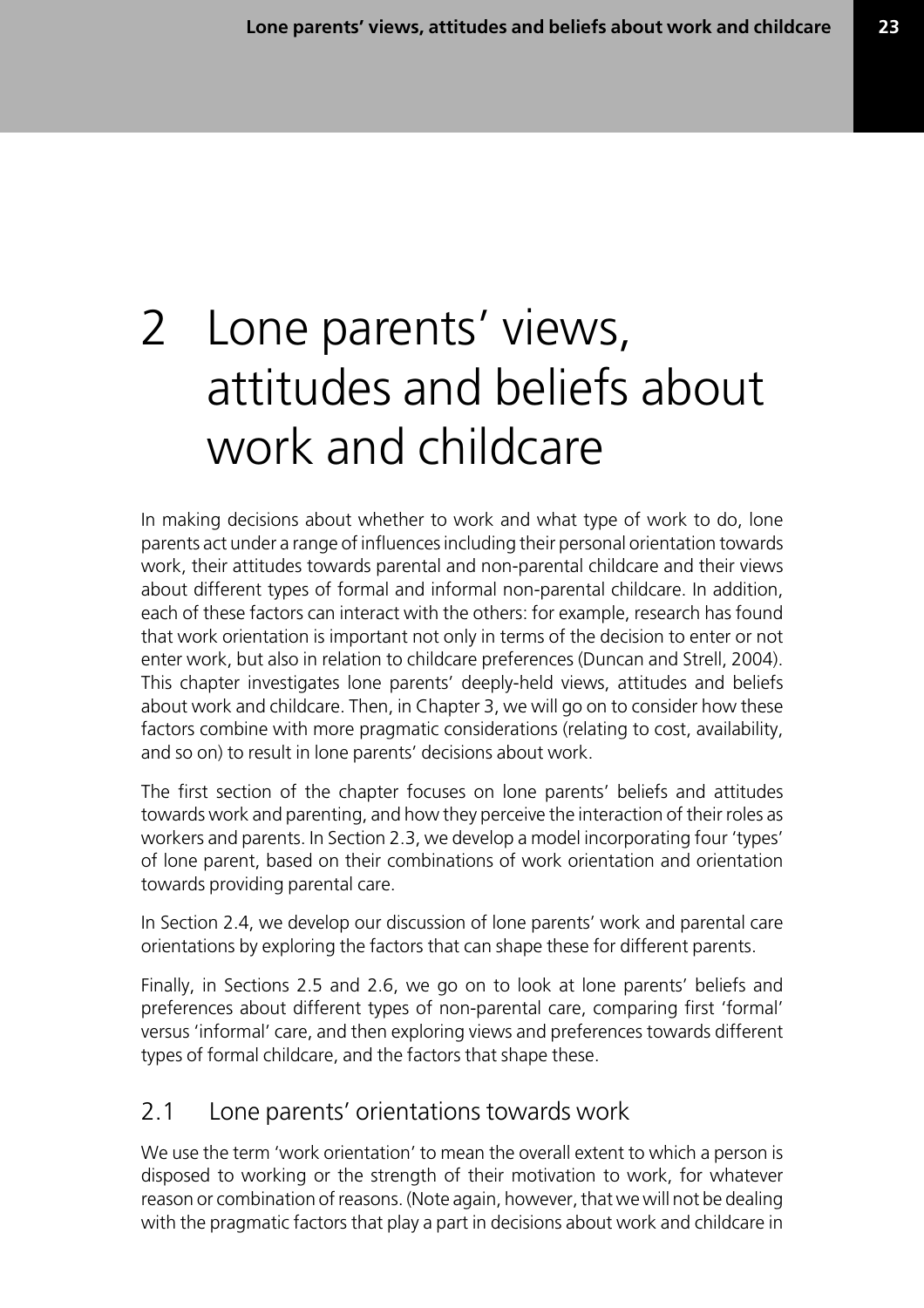this chapter – financial necessity, for example, or the availability of suitable work and childcare; these will be discussed in Chapter 3). Work orientation can be placed on a continuum, with a 'high' or 'strong' work orientation at one end and a 'lower' or 'weaker' work orientation at the other. It is also fluid and can change over time in response to changes in a person's circumstances or attitudes.

# **2.1.1 Work orientation and personal identity**

The parents who can be described as holding the strongest orientation towards work were those for whom work was important for their identity or for how they viewed themselves within society. For these lone parents, work '*added an extra dimension'* to life – it was about being '*more than just a mum*.' Work fulfilled personal needs and made them '*more of an all round person'*. Work was productive, '*challenging*' and '*mentally stimulating'*, and felt like an '*achievement,*' as if they were actually '*accomplishing something*.' Typically, these parents felt they needed to be something other than '*just*' a parent:

*' …when you're stuck at home with kids, you're two people – you're mummy when the kids are around and then you can be who you are when you're out. So while I've got my kids I'm mummy, and when I haven't got them I can be J …So I was back to J when I was at work.'*

(lone mother of 19-year-old, 17-year-old, eight-year-old and seven-year-old, non-worker)

For some lone parents earning money was related to maintaining a *'bit of pride'* or '*self-respect'*. For others, paid work was closely related to removing a stigma attached to being on benefits. These lone parents considered themselves not to be the type that '*asks for handouts*.' Earning your own money was also about what was seen as the intrinsic wrong of *'sitting back and relying on the state'* or *'sponging off the state.'*

For some parents, work was important in relation to their role as provider. Thus, becoming a parent tended to increase work orientation since the income from paid work made them able to have a '*better standard of living'* or '*a better lifestyle'* for their children. For some, it was important to make sure their children got *'the same as the kids over the road.'* For others, the importance of work was closely related to a desire that their children should not have to bear the stigma attached to being on benefits or living on a council estate. Some parents simply considered it their material responsibility to provide for their children:

*'I didn't think the state should look after my children because the state didn't say, 'Have these children.' I chose to have my children so I chose to make that choice to work.'*

(lone mother of 14-year-old and 20-month-old, worker)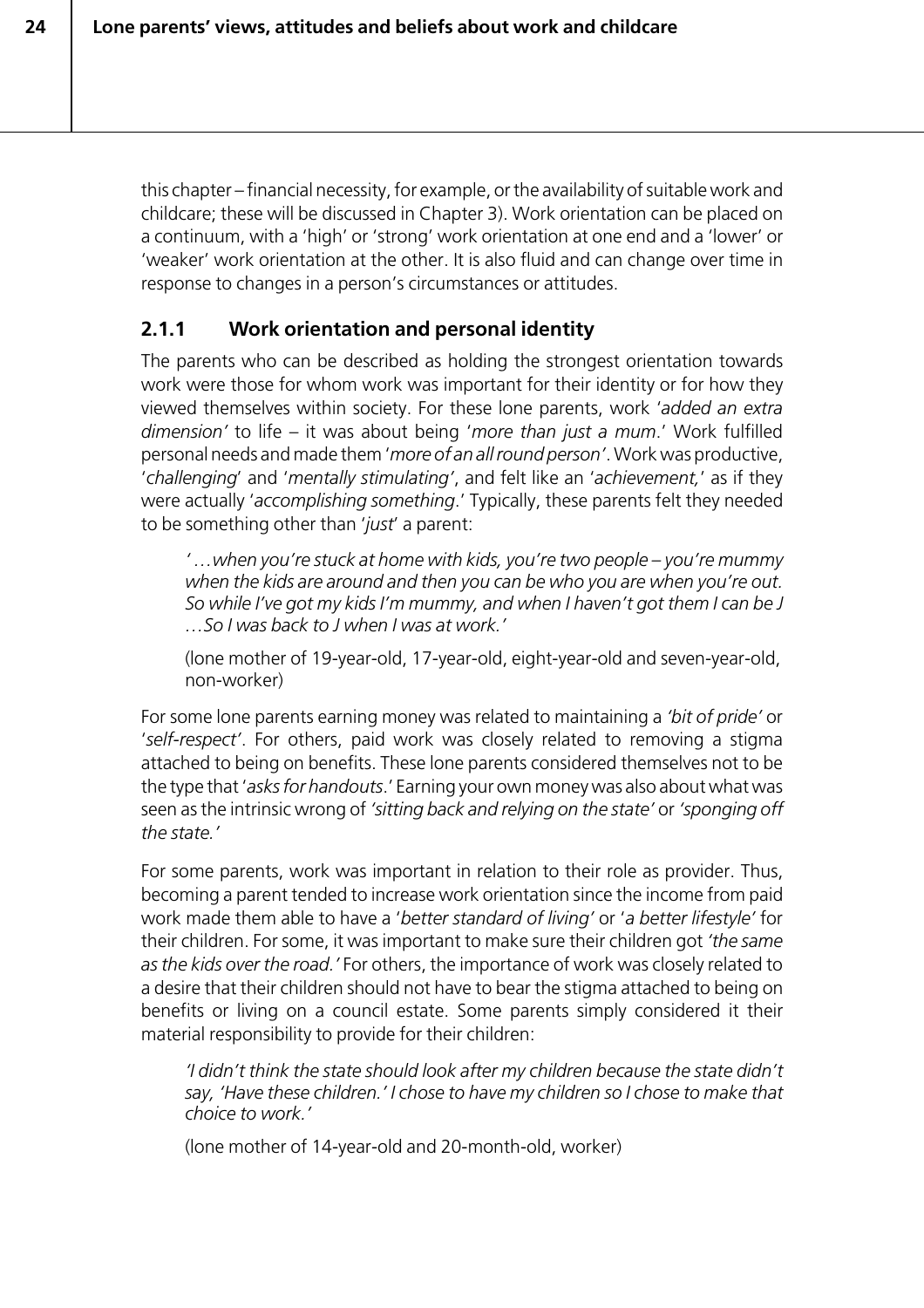# **2.1.2 The social value of work**

Some lone parents did not feel that work was a key element of their personal identity but were nevertheless strongly orientated towards it, typically for the benefits they gained from meeting and mixing with other people. For these parents, staying at home to look after the children was perceived as *'boring'*, *'at home all day and do[ing] nothing'* or *'staring at four walls*.' The advantages of work included gaining '*independence', 'confidence'* and '*self-esteem'*, and, for some, work was *'fun'*. Work provided '*a break'* from the children whilst also being able to have some '*adult conversation*.' It was a place for mixing with other adults, and, for some, for forming friendships. Work for these parents was a means to prevent, or to combat, social isolation.

# **2.1.3 The value of 'worker' as a role model for children**

For some parents, paid work was important in order to provide '*a good role model'* for their children. These lone parents talked about instilling '*social responsibility'* in their children and teaching them *'rights and wrongs'* through the example of paid work. For some, it was also important that their children recognised them as being something more than '*just*' a parent. These lone parents spoke about wanting their children to be '*proud*' of them because they were working and *'serving a purpose'* rather than just looking after them. Thus, working made them change their view of themselves as a parent:

*'I feel [child] respects me more as a working parent. I don't mean I wasn't a good mum before I was working, but it gives them values in life that I'm trying my best to work and to get my career.'*

(lone mother of nine-year-old, non-worker doing some voluntary work)

Some parents also believed that working (and hence, not providing full-time parental childcare) enabled their children to become more *'independent'* and *'selfreliant.*' Some talked about the happiness they had experienced as a result of undertaking paid work as reflecting positively on their children – *'if you're happy, the kids are going to be happy.*' For some, paid work had also meant that they enjoyed the time they spent with their children more and were less inclined to be '*impatient and ratty*' with them as a result of feeling frustrated or of spending all their time together. Some said that work enabled them to have more *'quality time'* with their children. By spending time apart they made the most of the time they had together.

# 2.2 Lone parents' orientations towards parental childcare

A parent's disposition towards providing parental childcare lies on a different continuum to their work orientation, with a 'high' or 'strong' orientation towards parental care at one end and a 'lower' or 'weaker' orientation towards parental care at the other. Parents with a high orientation towards parental childcare feel that that they should, and want to, provide childcare themselves (those with the strongest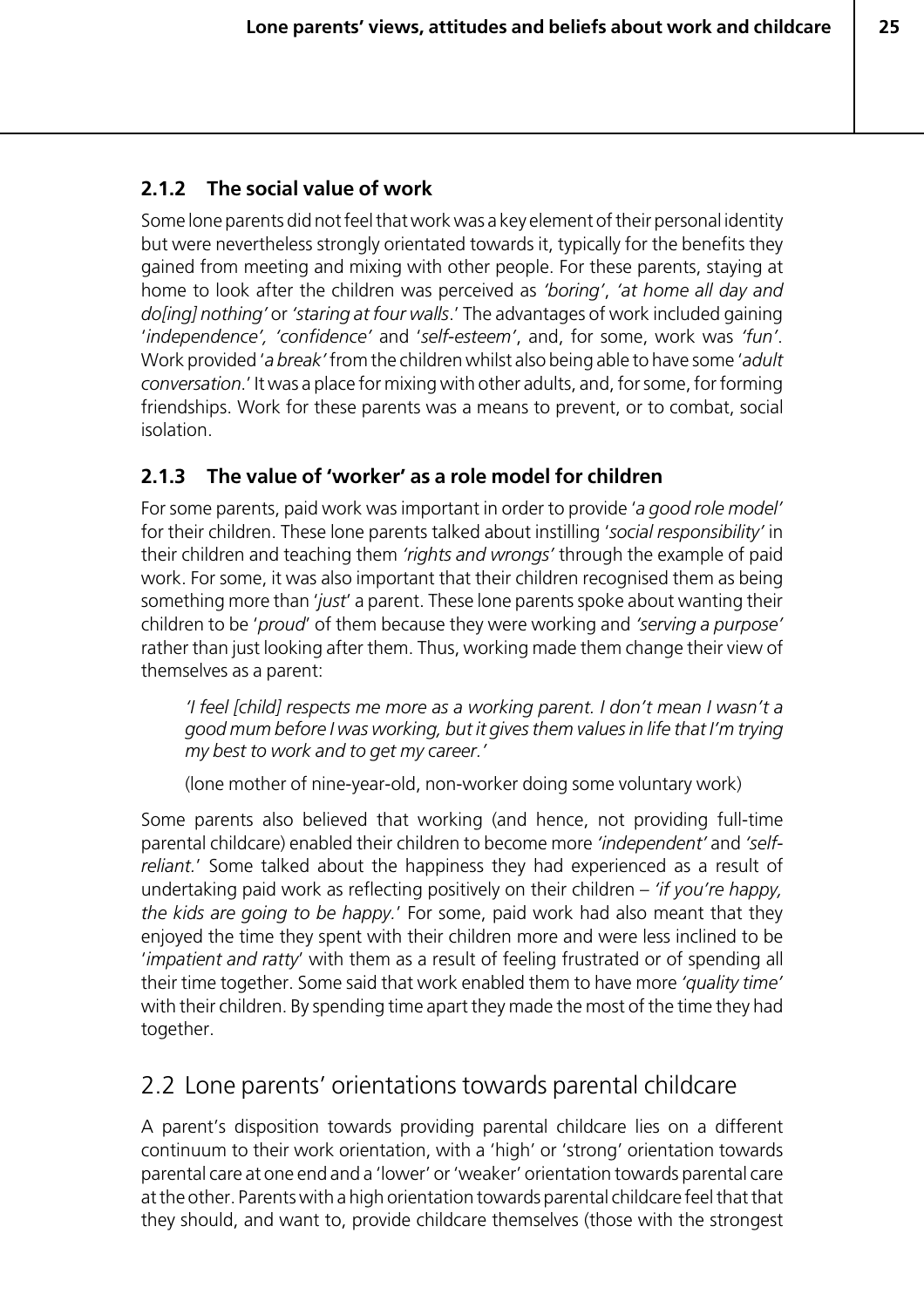parental care orientation preferring to do so full-time). Parents with a lower orientation are happier with the idea that they do not provide full-time childcare themselves. As with work orientation, an individual lone parent's orientation towards parental care might be placed at any point along this continuum.

# **2.2.1 Parental childcare as rights and responsibilities**

For some lone parents, orientation towards parental childcare was embedded within concepts of rights and responsibilities. On the one hand, it was considered '*every mother's right to be ther*e' to raise her child. On the other hand, lone parents considered it theirs, and nobody else's, *'duty'*, or *'responsibility'*, to care for their children. For those that held this view, parental childcare was typically rooted within norms of what it meant to them to be a *'good'* parent. One mother we spoke to even went so far as to characterise non-parental childcare as mainly for *'ineffectual'* parents. Where parental childcare was perceived as the norm, going against this could mean risking stigmatisation for being a *'bad'* mother:

*'I was hearing mothers talking about…I don't think I'll go back to work until my child is going to school…And they're like…making me out to be a terrible mother that I'm going back to work when she's seven month…I thought, well that's for you but for me I'm going back a bit sooner.'*

(lone mother of 14-year-old and 20-month-old, worker)

For some lone parents, parental care was embedded within feelings of '*independence*' and proving to others that they were capable of bringing up their child by themselves; something which could be especially important to them because they were a lone parent. These parents were determined not to *'dump them on other people,*' especially family and friends, and some had concerns that others, especially family members, might perceive them as incapable or dependent if they opted to use non-parental childcare.

# *2.2.2* **The emotional value of parental childcare**

For lone parents, emotional attachment was typically an important factor in shaping orientation towards parental care. These lone parents wanted to see their children *'grow up'* and not *'miss out'* on their child's development and experiences, such as their first smile, first crawl, or first tooth. One lone parent who worked as a childminder spoke of seeing other parents *'heartbroken'* when they had missed such important developments while the child had been in her care. Parents felt it was important to *'enjoy'* their children, to develop a *'bond'* with them, and some expressed a *'need to be there*' for the child, especially when very young. Emotional attachment continued to influence some parents' thinking about work as their children grew older, in some cases beyond the point at which they started school, when it was sometimes felt very important that the parent was able to take them to school, pick them up, do homework with them and *'be there for them'* if they were ill or had a bad day.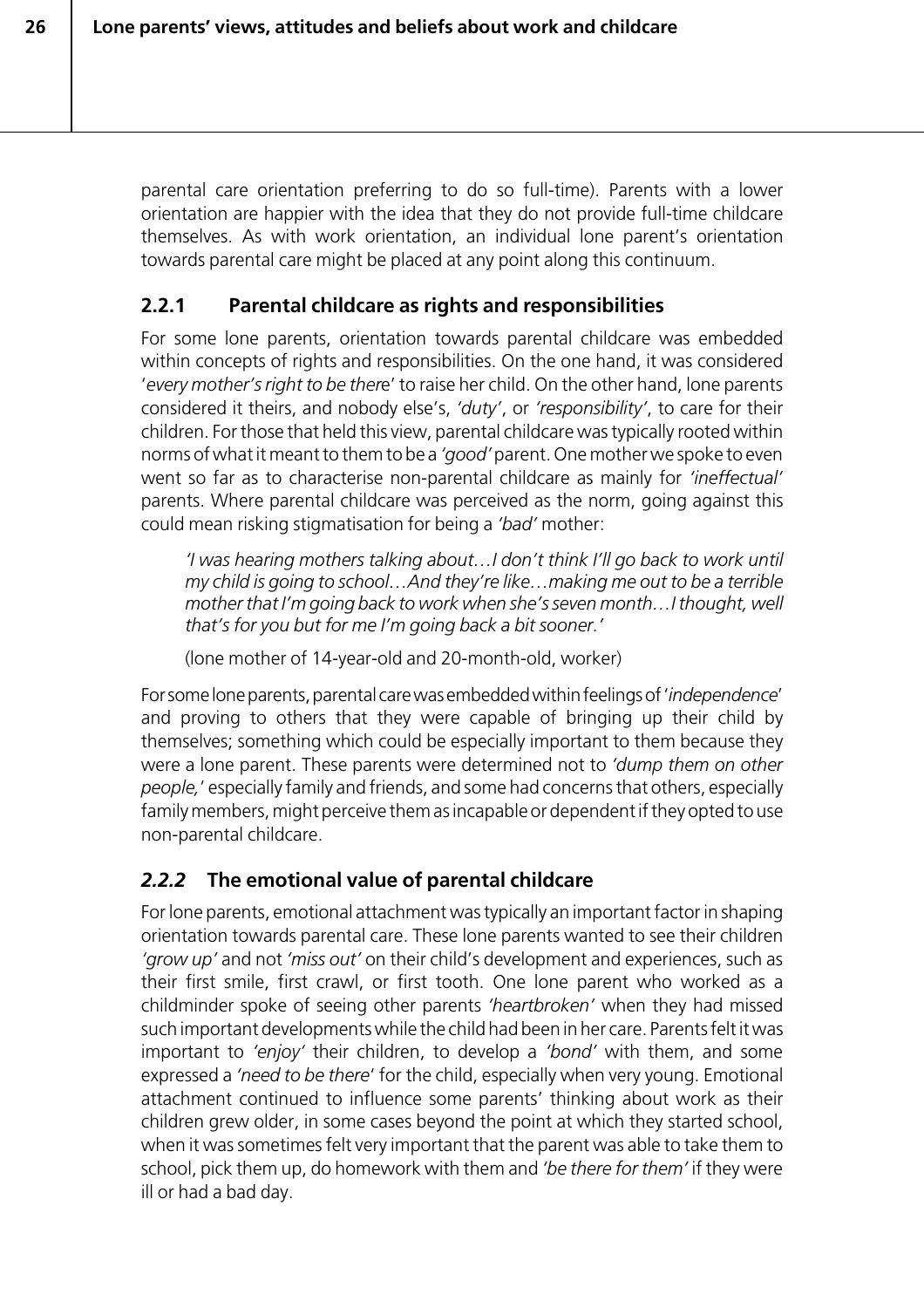There was some evidence that being a lone parent could accentuate the importance of emotional factors in thinking about work, owing to the belief that children '*need you more'* when you are the only present or involved parent in their lives.

# **2.2.3 Parental childcare as meeting children's needs**

For some lone parents, an orientation towards providing parental care was related to the child's perceived *'need'* to be looked after by their parent. Sometimes, this was associated with a child's unhappiness about being left with other people, which, in turn, was sometimes perceived to be linked to the trauma of the parents' relationship break-up. In other cases, the belief that the child *'needed'* parental care was linked to the parent's lack of trust for non-parental providers, or a feeling that others would bring them up in a way that was unacceptable. For some parents, leaving their child – even with family members - was unthinkable.

Some parents believed that parental childcare played an important role in a child's development during their formative years. Lone parents mainly focused on the *'security'*, *'stability'* and *'confidence'* that parental care can develop in a child, especially after a relationship break-up. These parents felt that a lack of parental care could lead to a downturn in the child's behaviour as a result of the perception that no one '*cared*' for them anymore.

# **2.2.4 The value of non-parental childcare**

Some parents in our study, however, held a 'lower' orientation towards parental childcare. Some of these parents felt it was important for them to be able to have a *'break'* or time for themselves away from the children, while emphasis was also placed on the need for children to have '*time out'* from their parents (as we have already mentioned, this need could also influence a parent's orientation towards work). Some felt that allowing both child and parent to have their own space enabled the child to '*mix with others'* and the parent to have a *'healthier'* relationship with them.

Parents perceived non-parental childcare as having a range of potential benefits. Some associated it with children developing social skills or independence, or as having positive implications for their general well-being. Some even believed that parental care could have a negative effect on the child's personality, leading to a *'selfish and spoilt,' 'clingy'* or dependent child. Others were concerned that their children might *'miss out'* if they were cared for at home because they believed that children who had time away from their parents '*have different qualities and abilities that they wouldn't have learnt maybe at home*.'

# 2.3 The interaction between work and parental childcare orientation

To understand how orientation towards parental care interacts with work orientation, we have developed a model of four broad 'types' of lone parents. The figure below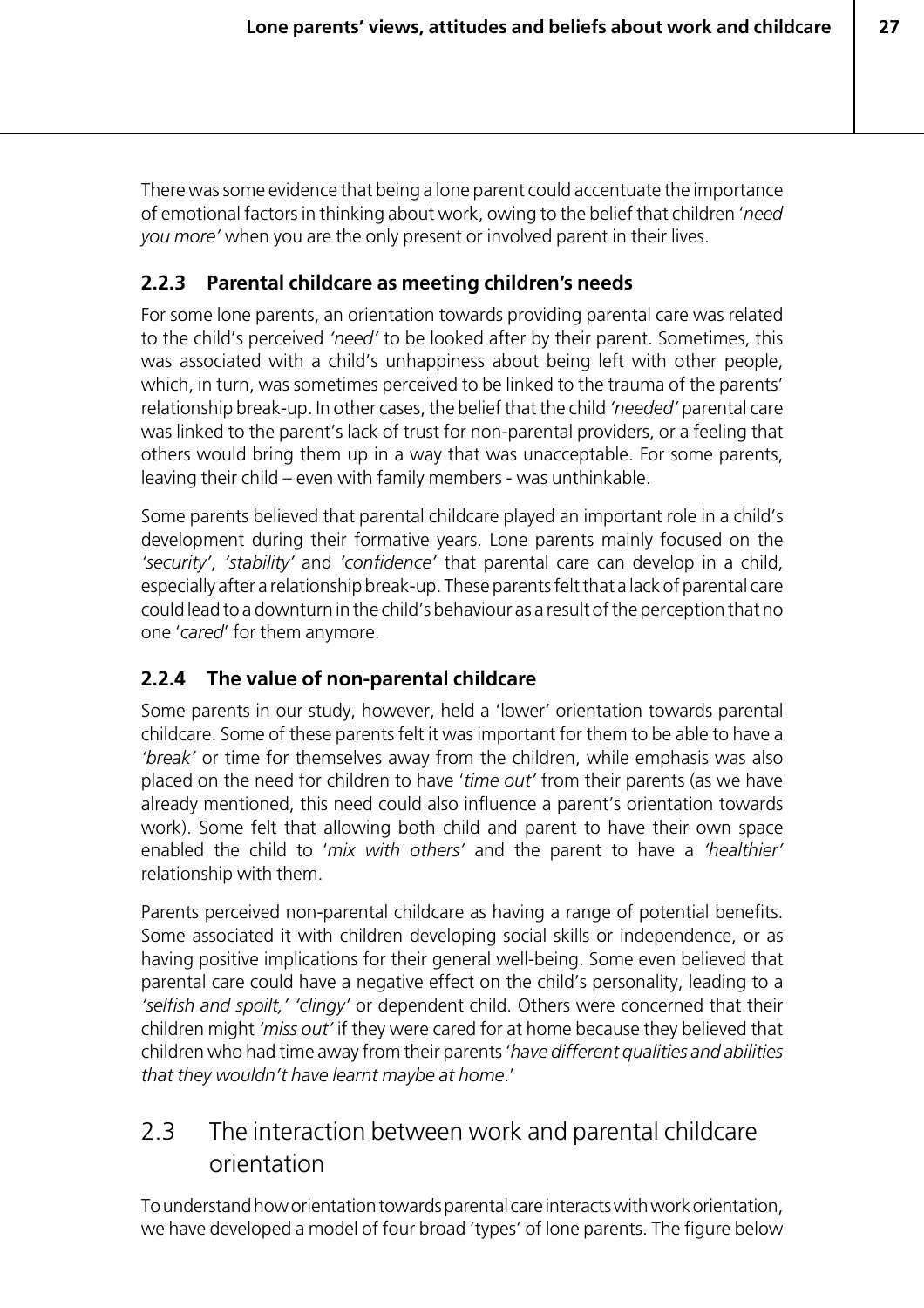shows where each type lies in a matrix where the work orientation continuum runs vertically and the continuum of parental care orientation runs horizontally:

#### **Figure 2.1 Typology of lone parents' work/parental care orientations**

| High work orientation  |  |                  |
|------------------------|--|------------------|
| Type 2                 |  | Type 1           |
| Lower parental         |  | High parental    |
| care orientation       |  | care orientation |
| Type 3                 |  | Type 4           |
| Lower work orientation |  |                  |

Orientations towards both work and parental childcare are dynamic rather than static. In the next section, we will go on to discuss some of the ways in which the work and parental care orientations of the lone parents we spoke to had changed over time. First, we shall briefly describe a 'typical' lone parent for each of the four types.

# **2.3.1 Type 1: High work and high parental care orientation**

Type 1 parents had a high work orientation and were also strongly disposed to providing parental childcare.

These lone parents stood out clearly from the rest in our study, having aspirations to work and also to provide a great deal of parental care. Typically, this caused tensions that had to be resolved, and parents had found several different ways of doing this. These included:

- the parent made a work-related compromise in order to provide parental childcare. This could mean, for example, deciding to put work on hold for a period, or working fewer hours than they would ideally have wanted to (for reasons of money, enjoyment, or career advancement, for example);
- the parent provided less parental care than they would have ideally liked to in order to work (or to work a greater number of hours);
- the parent managed to find a job that allowed them to fulfil their aspirations in relation to both work and parental childcare (for example, one with fewer hours but good career prospects, or by taking a job within school hours only).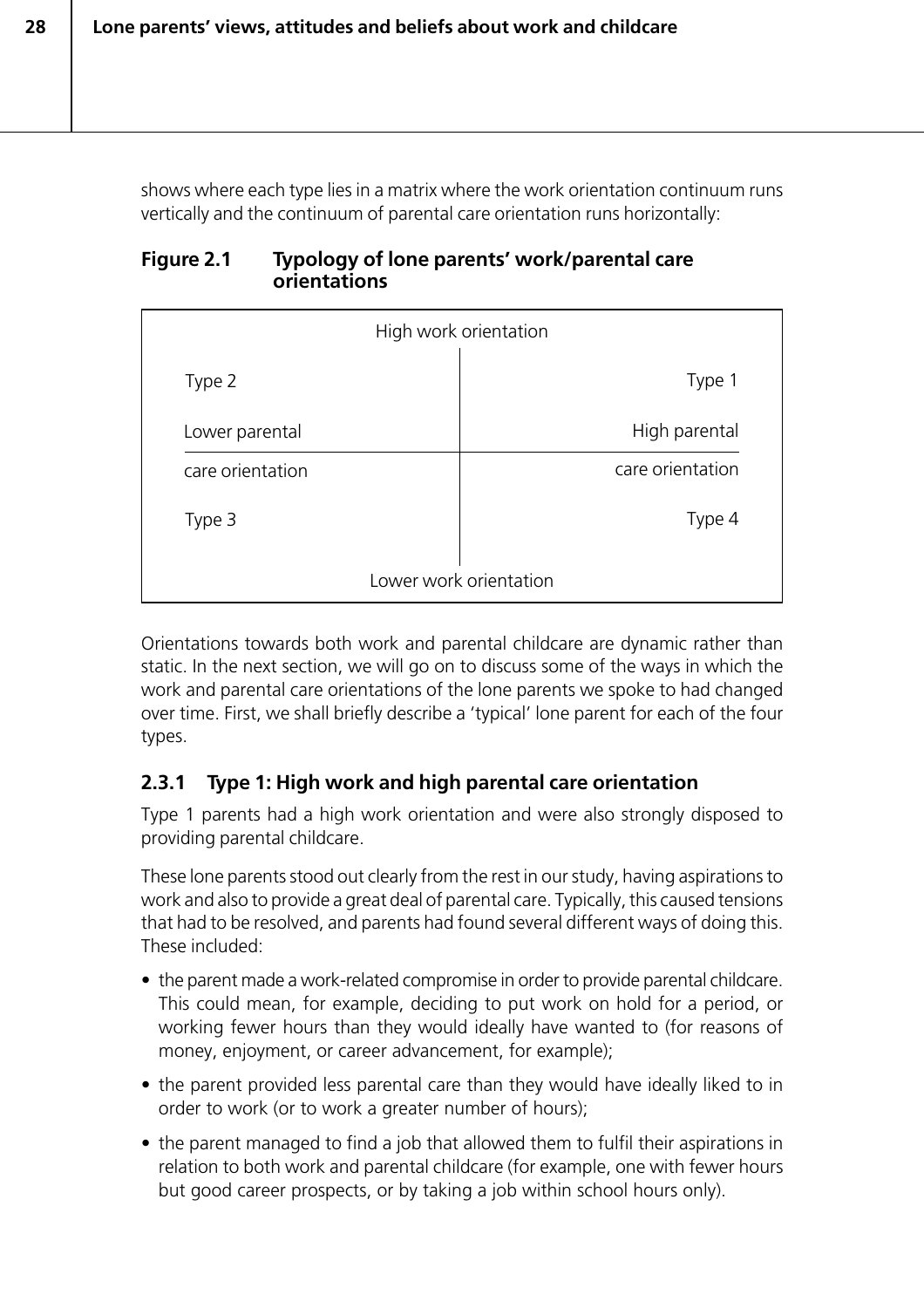# **2.3.2 Type 2: High work and lower parental care orientation**

Type 2 parents had a high work orientation and a lower disposition towards parental care.

These parents were disposed to entering or re-entering work after becoming a parent. They definitely wanted to work and did not necessarily want to provide fulltime childcare themselves. They therefore experienced fewer tensions about combining work and childcare, and were more likely to be prepared to use nonparental care in order to be able to work.

# **2.3.3 Type 3: Lower work and high parental care orientation**

Type 3 parents had a lower work orientation and a high disposition towards parental care.

These parents typically chose to stay at home to care for the child themselves and tended to view motherhood as a *'job'* in its own right: *'I'm their mum, it's my job, it's my duty. It's what I want, it's what I live for.'* Thus, for these lone parents, having to enter paid work was perceived as something that would impinge upon this '*job*' as a parent. Undertaking paid work would mean '*missing out*' on their children growing up, and these parents tended to view themselves as *'giving...the best time of their life to look after their kids.'* One parent even suggested that mothers should be paid to stay at home to carry out this *'job'*. Some of these parents also viewed it as detrimental to their children if they worked:

*'Because the best way of being a parent is not just bringing income into the home, it's being taking care of your child the best they should be taken care of…there's single mothers that work, but I would say they don't know the mental effect it's doing onto their child. You could get money but you could never…replace the love for your child with anything.'*

(lone mother of five-year-old, non-worker)

Lone parents in this group experienced fewer tensions than Type 1 parents in terms of reconciling paid work and parental childcare. They did not tend to see work as important for their identity, although some said they might take a job (typically for social or financial reasons) if it did not impinge on their primary desire to care for their child.

# **2.3.4 Type 4: Lower work and lower parental care orientation**

Type 4 parents are defined as having a lower work orientation and a lower disposition towards parental care.

These lone parents were not strongly motivated to find a job and typically chose to stay at home with their children, but not necessarily because they held the view that they should provide full-time care for their children themselves. Indeed, some placed value on non-parental childcare, for example, for the opportunities it could yield for socialising their child, and for mixing with other children. Therefore, while they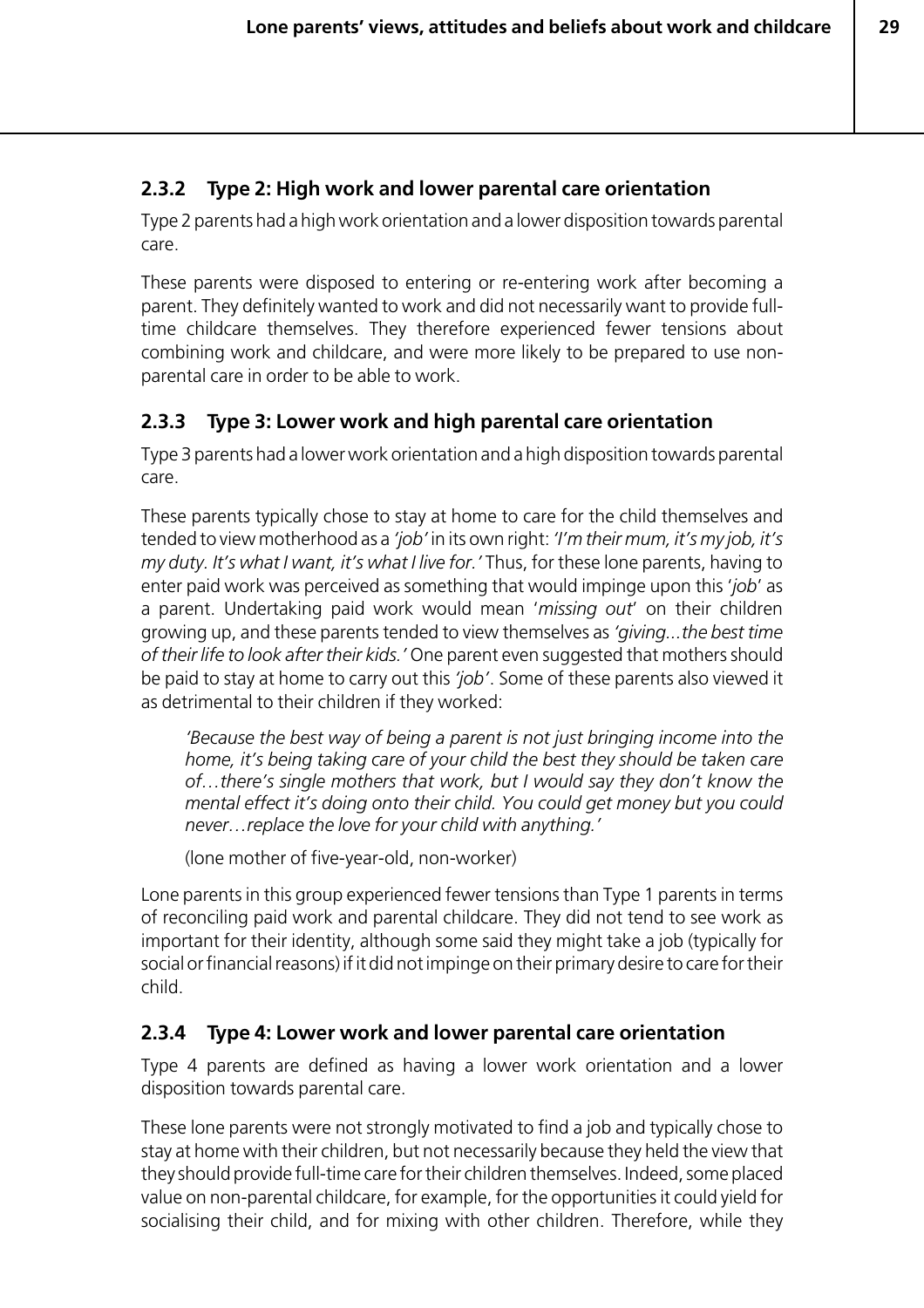tended to provide a great deal of childcare themselves, this tended to be more reflective of their lower work orientation than of any principled commitment to the importance of parental care.

# 2.4 Factors that shape work and parental childcare orientations

A person has both a work orientation and a parental care orientation prior to becoming a parent or a lone parent. Moreover, neither type of orientation is static: rather, they tend to change over time for a number of reasons. The factors that shape lone parents' work and parental care orientations fall into two broad categories. First, there are those that relate to past and current circumstances, which are likely to shape orientations gradually over a period of time. Secondly, a range of specific events and developments may result in a change to a parent's work or parental care orientation at a particular point in time.

Among the parents we spoke to, the first category of 'circumstantial factors' included:

- parent's own upbringing:
- parent's educational background;
- parent's work history;
- child's age and life stage;
- child's personality and characteristics.

Specific events and developments included:

- becoming a parent;
- becoming a lone parent through a relationship break-up or the death of a partner.

We discuss these in turn below. It is also important to note, however, that factors which can be classified as more 'pragmatic' (for example, financial factors and those relating to the availability of work and childcare) are also heavily influential on work and parental care orientations. We will deal with these in Chapter 3.

# **2.4.1 Past and current circumstances**

#### *Parent's own upbringing*

Some lone parents identified their own upbringing as having been important in shaping their work orientation and/or orientation towards providing parental childcare.

One group of lone parents felt they had been set a good example by their own families, which they had attempted to follow. Some thought, for example, that being brought up by working parents, especially working mothers, had played a role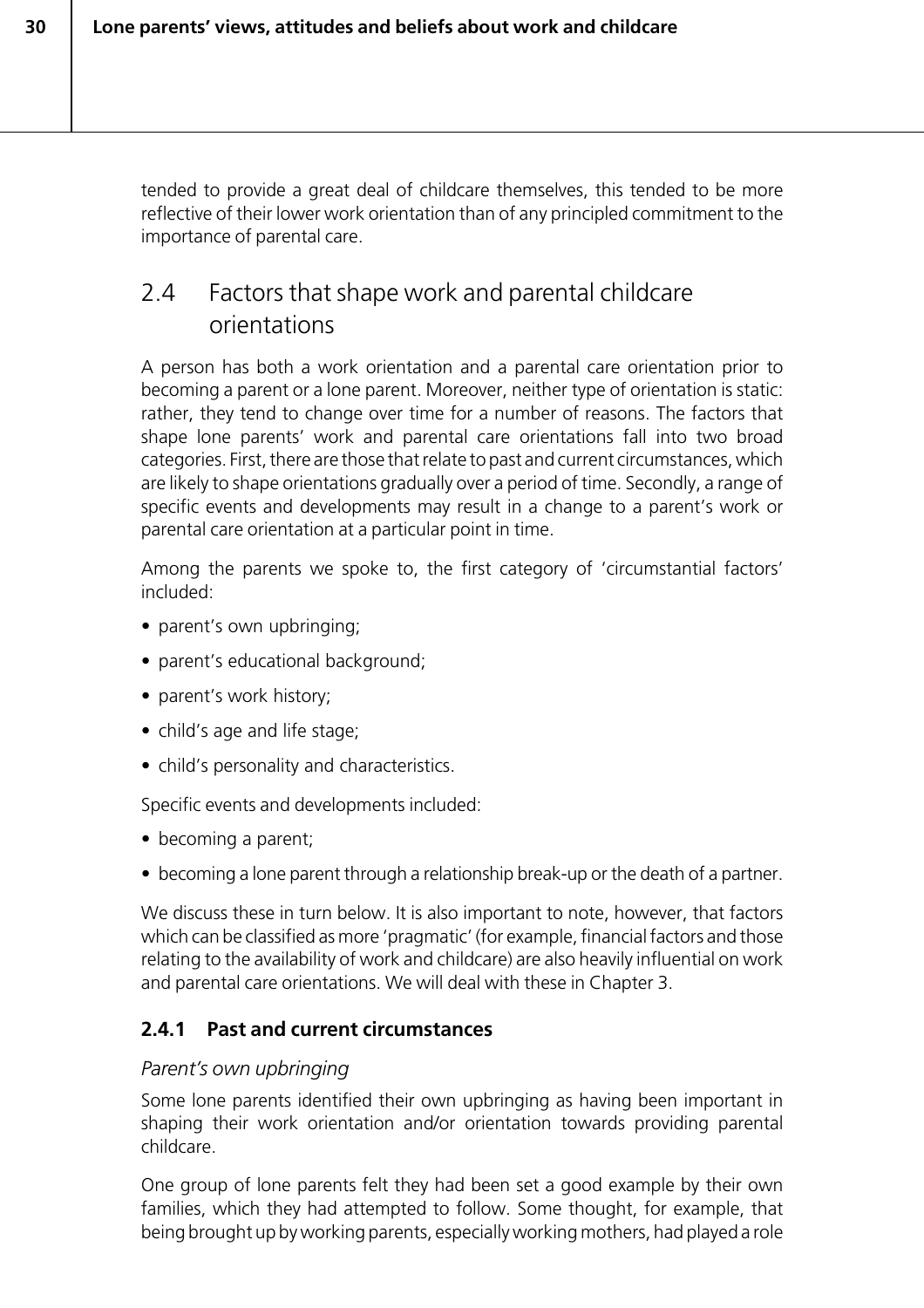**31**

in shaping their high work orientations. For others, an upbringing characterised by parental care – usually by the mother – had shaped their own strong orientation towards parental childcare. Some lone parents described how they had been '*brought up'* to look after their children themselves, and that this attitude had been passed down the generations. One Type 1 mother identified both parents as having been influential upon both her high work orientation and her high orientation towards providing non-parental childcare: her mother provided parental care until she reached the age of six and her self-employed father was strongly motivated towards work. The tension between the two orientations was resolved by her choice to work as a childminder.

However, some lone parents' upbringings had inspired them to do things differently. For example, one parent recalled having been unwilling to leave her mother on the first day of school, which she saw as the result of having been cared for primarily by her until that point. This memory had weakened her own orientation towards providing parental childcare, as she was concerned that a similar situation should not re-occur for her own child. In contrast, another lone parent referred to an '*unsettled*' childhood (**not** characterised by parental care) as an explanation for preferring parental childcare for her own children.

#### *Parent's educational background*

Educational background may serve to strengthen or weaken a lone parent's orientation towards work. Type 1 lone parents (high work orientation and high parental care orientation) had higher qualifications than Type 3 and 4 parents but generally tended to have lower level qualifications than Type 2 parents. They tended to leave school at 16 with some qualifications, and some undertook further vocational training courses, such as NVQs. Some Type 1 lone parents had high work aspirations when leaving school, although these were often not fulfilled due to type or level of qualifications. Within this group, those who thought working was an important part of providing a good role model for their child tended to have higher qualifications and greater career-related aspirations.

Type 2 lone parents (high work orientation, lower parental care orientation) had often stayed in full-time education longer than their Type 1 counterparts, and had obtained higher qualifications than all the other groups of lone parents – either leaving school at the age of 16 with a relatively high number of qualifications or staying on beyond compulsory education, with some achieving qualifications at degree level or above. Some Type 2 parents had work aspirations at the time of leaving school, although some did not fulfil these until later life and others did not pursue their plans at all, usually as a result of external influences such as career advice.

Type 3 lone parents with a lower work orientation but high orientation towards parental childcare had generally left school at age 16 or earlier with few or no qualifications. Some had tried to do courses later on in their life but most had not completed them.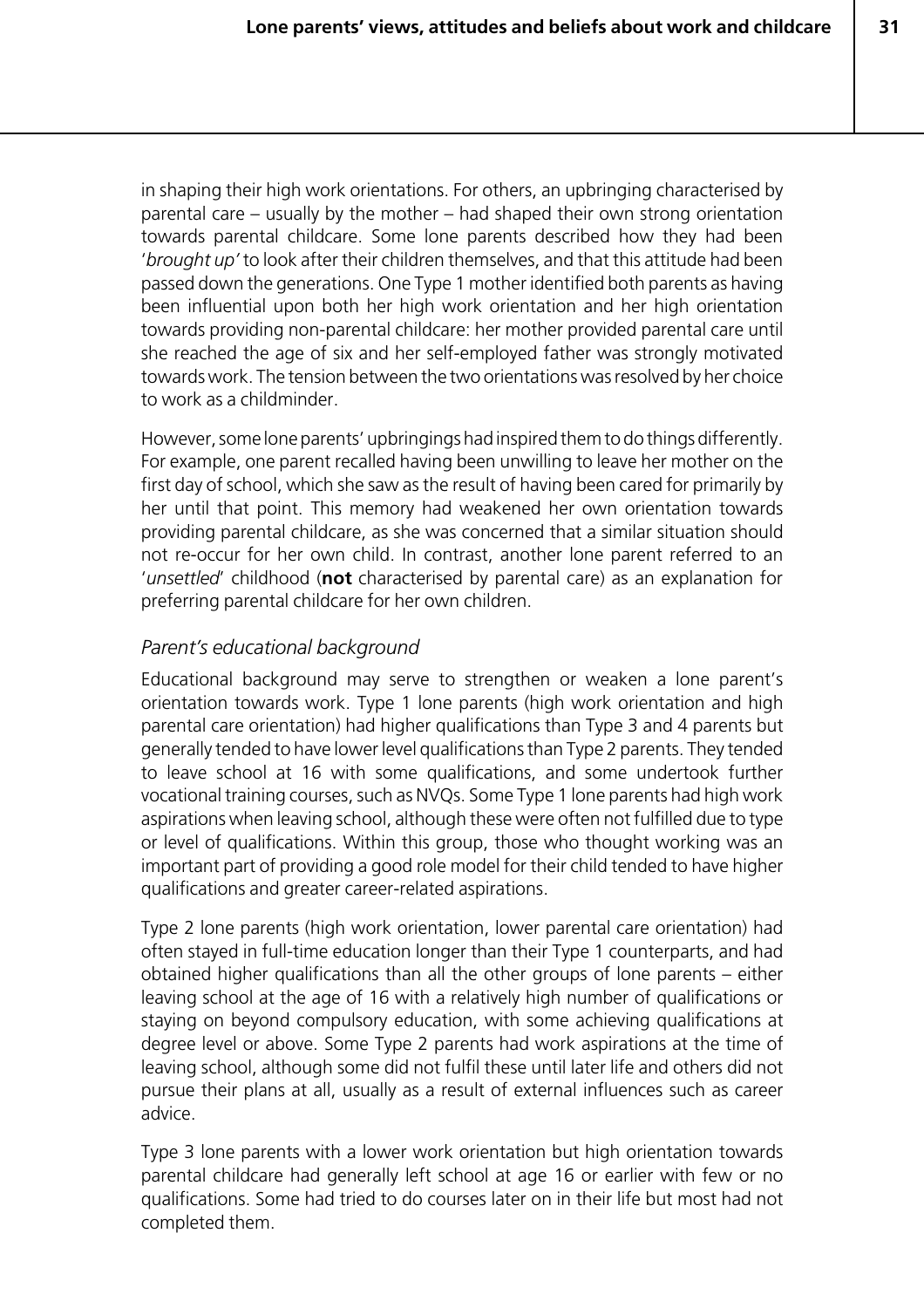Type 4 lone parents were the least qualified of the sample. They had usually left school before age 16, with some highlighting a lack of enjoyment of school. Whilst some had undertaken further courses, they did not tend to have completed them. Although some did recall having had work aspirations on leaving school, they tended to be unclear about what they were or why they had not pursued them further.

While these findings would suggest an association between high levels of education and strong work orientation, the causal direction of this relationship is not known, i.e. whether a disposition towards work led to educational attainment or whether a strong work orientation was formed as a result of the level of education and qualifications that parents had achieved. In addition, a high work orientation was not exclusively associated with educational achievement: some lone parents without qualifications were also highly orientated towards work.

The evidence that Type 2 parents were the most qualified of our sample, and Type 3 parents held few or no qualifications, could indicate a negative relationship between educational achievement and orientation towards parental care. Again, this relationship may run in two directions. It could be that well-qualified parents became less orientated towards parental care as a result of the employment opportunities open to them, or it might be the case that the sorts of parents who are likely to have a strong preference for parental care are less likely to achieve in education (for example, because they see it as the 'norm' to stay at home and bring up children and are therefore less motivated towards work and education from the outset). There was some evidence for all these scenarios among the parents we spoke to.

#### *Parent's work history*

Our study suggests a connection between work history and lone parents' work and parental care orientations but, as with educational background, it is difficult to determine the direction of the causal relationships involved.

Type 1 lone parents with a high work orientation and high parental care orientation generally tended to have worked continuously since leaving school in a variety of unskilled or semi-skilled full-time jobs. However, because of their high parental care orientation, some of these parents had found themselves faced with an employment dilemma upon having a child. For some, the birth of a child had prompted a reduction in working hours, whilst for others it had meant stopping work, at least temporarily. Some Type 1 parents had continued in full-time employment, however, suggesting that a high orientation towards work can take precedence over a strong inclination to provide parental care.

Overall, Type 2 lone parents were most likely to be strongly career-oriented, with some careers built steadily since leaving full-time education, and others embarked upon at a later stage, for example after the birth of a first child. Most but not all Type 2 parents had taken relatively short breaks from work when their children were born.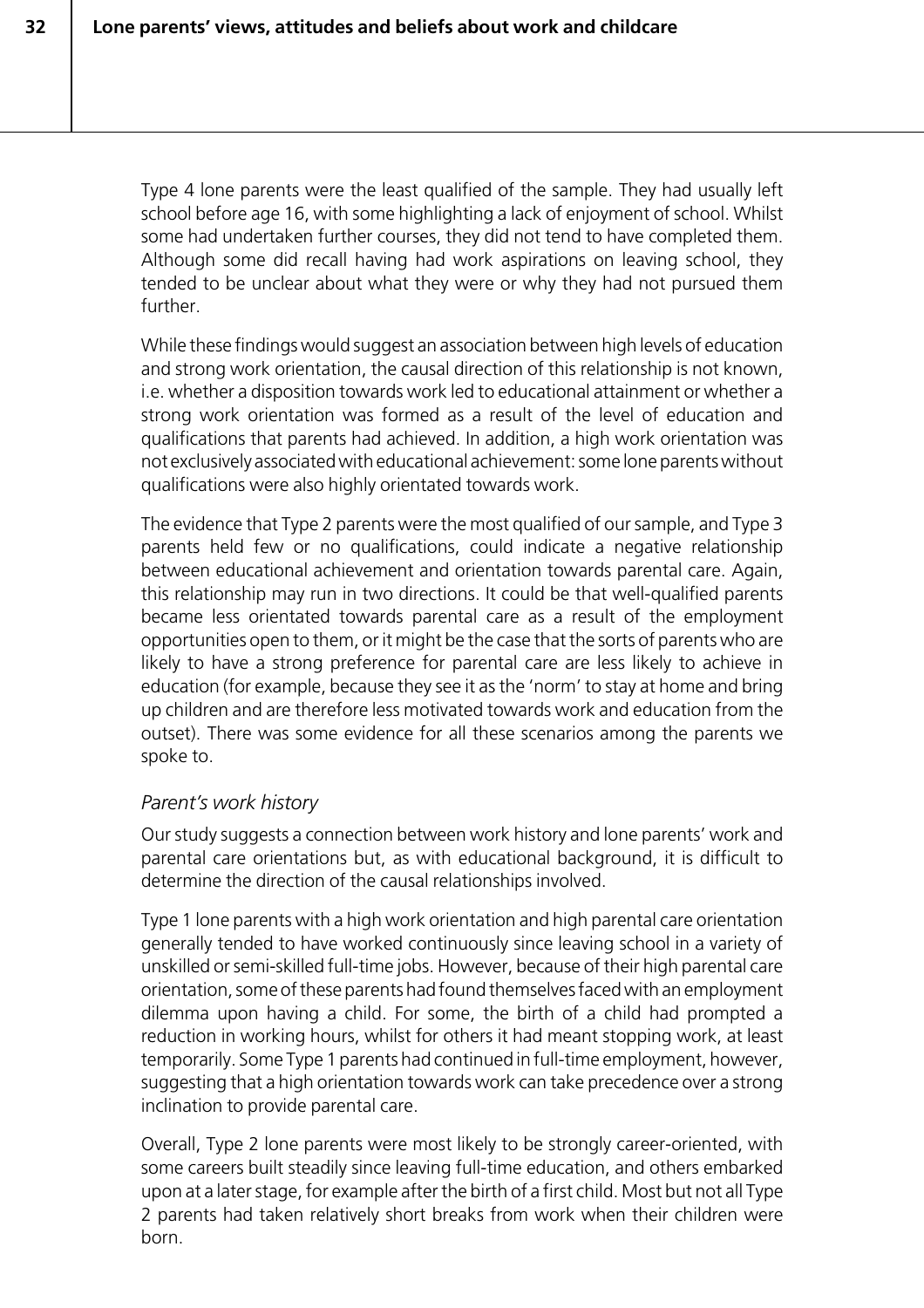Type 3 lone parents with lower work orientations but high orientations towards parental childcare were not typically strongly concerned with building a career. Moreover, the jobs that these women undertook were generally in the femaleorientated service industry – as dinner ladies, cleaners and caterers, for example.

The impression to emerge from the data on Type 4 lone parents' work histories was rather more sketchy than for the other groups. However, these parents tended to be out of work more often than in work, and those that had worked had typically undertaken unskilled jobs.

#### *Child's age and life stage*

For the lone parents we spoke to, orientation towards parental childcare was typically dependent on the age of the child. Some parents felt that young children (typically those aged under three) were considered to need more emotional support and *'attention'*, to *'need their mum,*' or simply be *'far too small to go to pre-school.'* Some lone parents therefore considered it very important to stay at home during these early years:

*'I think they're the most important years there is and you basically, how, how you bring your kids up, up to the age of about five, that's your make or break isn't it.'*

(lone mother of nine-year-old, six-year-old and five-year-old, worker).

For some parents, starting school represented a particularly significant juncture, when it was thought that children would and should become more *'independent,'* less *'clingy'*, and also better able to inform their parents if anything was wrong at school or in an out-of-school childcare setting. This finding is supported by Woodland *et al.* (2003), who also found that non-working lone mothers with younger children were more likely than those with older children to cite wanting to stay at home with their children as a reason for not working. We will discuss the importance of a child's life-stage with respect to decisions about working in more detail in Chapter 3.

#### *Child's characteristics and personality*

Whether or not parents' work and parental care orientations depended on the age of the child, the idea of waiting until they felt that their child was '*ready*' to be left with someone else was a key concern for some parents. In some cases this was linked to the child's personality or characteristics and so orientation towards work and parental childcare could change from one child to the next within the same family. Parents with a child perceived as being particularly '*hard work*' or *'clingy'* sometimes felt that they had a responsibility to spend more time with them or stay at home with them for longer; conversely, these characteristics sometimes led them towards using non-parental childcare at a younger age, either for the child's benefit (for example, for stimulation and socialisation) or for their own (to '*work to get away from him'*), or both.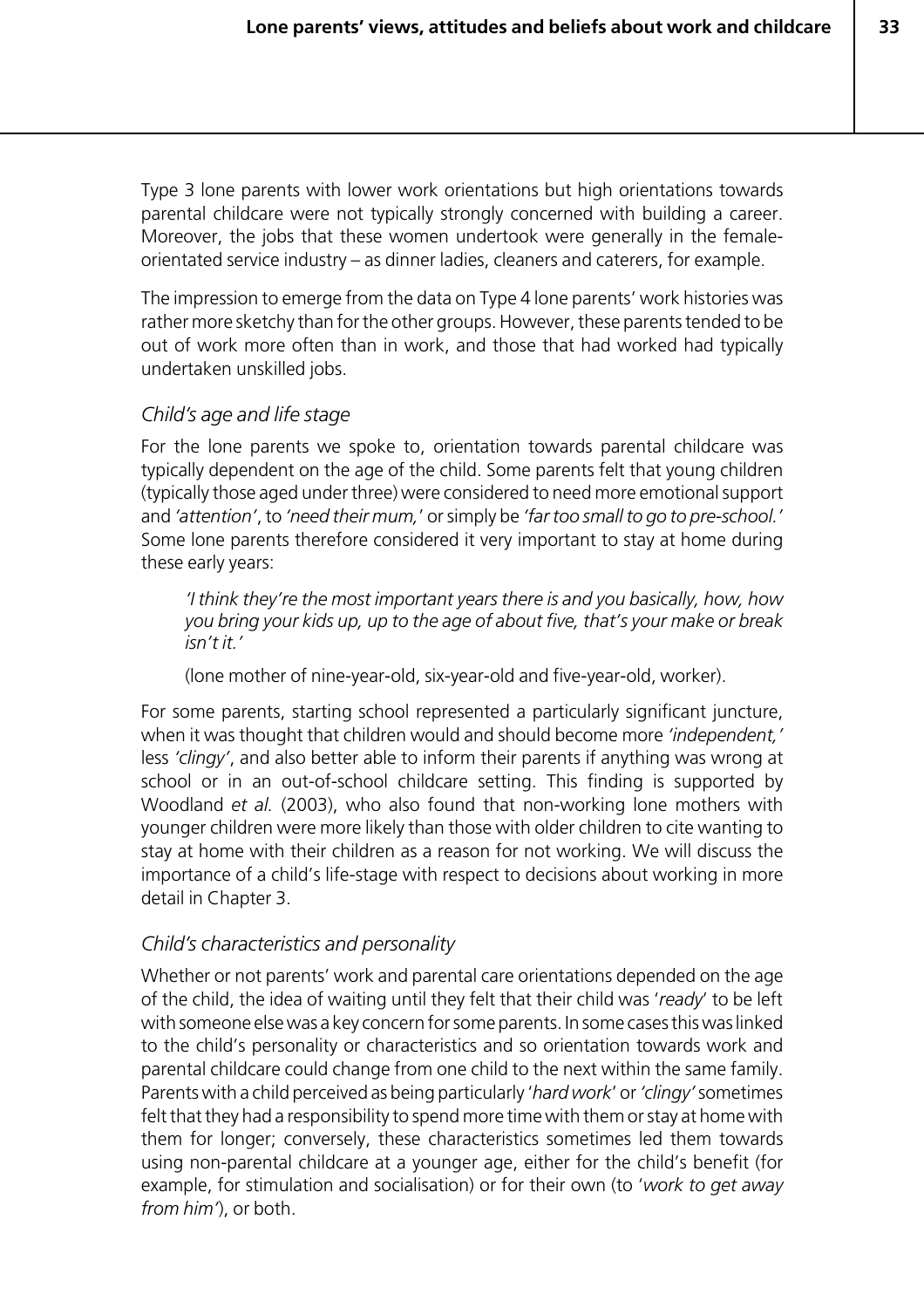# **2.4.2 Specific events and developments**

For some parents, the events of becoming a parent and becoming a lone parent occurred simultaneously, while for others they were separated in time. Whichever was the case, both events were likely to have shaped lone parents' work and parental care orientations.

#### *Becoming a parent*

In some cases, becoming a parent had shaped work orientations by causing them to think about the potential benefits of working for their children as well as themselves. In such cases, the tendency was for work orientation to be strengthened. Some lone parents talked about how having a child had given them a sense of '*responsibility*', although the meaning of this term was different for different parents. For some parents, particularly those who were strongly work-orientated or whose work orientation was strengthened by having a child, '*responsibility*' could mean providing for the material needs of their children. For others, '*responsibility'* could have a different meaning, for example, as we have already discussed, it was associated with providing an example or '*role model*' for a child.

For some lone parents, becoming a parent caused a temporary decrease in work orientation, causing them to postpone their work-related plans and aspirations, to put them on the *'backburner*' while their focus shifted to providing parental childcare, at least during the first year or few years of the child's life. Not all of these parents rejected the idea of entering or re-entering work altogether however, and some fully intended to do so.

#### *Becoming a lone parent*

Becoming a lone parent brought with it a change in role for some parents, which, in turn, could lead to a change in work and/or parental care orientation. This was commonly described with reference to the norm of the traditional male breadwinner family. Some lone mothers considered themselves to have taken on the dual role of both *'a mother and a father,'* or even a triple role – *'housewife, mother and breadwinner'*, and identified this as having made them more focused on going to work. In the same way, some lone fathers recognised that becoming a lone parent meant developing a stronger orientation towards providing parental care than they would have had if in a couple. A few lone mothers were anxious about acting against traditional norms where the mother's duty was to undertake parental care, but felt they had no choice but to go to work, usually for pragmatic reasons such as financial necessity. Others, in contrast, described themselves as *'feminist'* or '*independent*' women as a result of taking on both roles.

Some lone parents perceived there to be a 'double stigma' specifically associated with being a non-working lone parent - first, for being a lone parent and, second, for being on benefits. This therefore increased their orientation toward work:

*'They look at me and think: 'ooh, she's a single mum, drinking away our taxes''*

(lone mother of four-year-old, worker)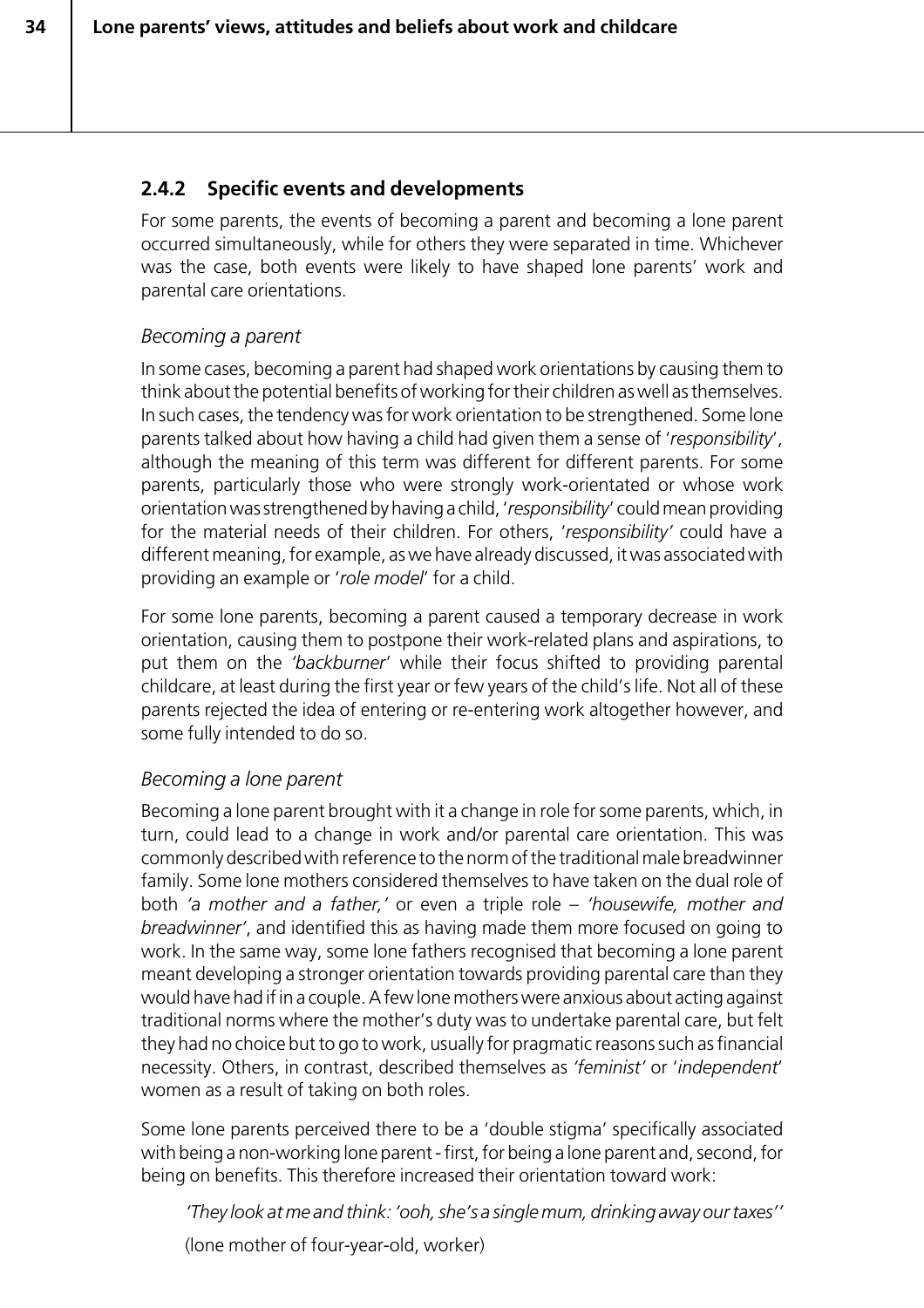**35**

For some lone parents who had been through the break-up of a relationship with a partner, the effect of the break-up on the child had been an important factor in shaping their work orientation and orientation towards providing parental care. In some cases, parental care orientation had been strengthened by a feeling that the child has undergone a traumatic experience, and that there was therefore a greater need or desire to have the parent there. These findings are supported by previous research which has shown, for example, that nearly all couples argue during the year before separation, for nearly four in ten these arguments are physical, and more than a quarter of the women who become lone parents report physical injury (Ford, 1996). However, these findings also need to be kept in perspective: taking the lone mother population as a whole, there is evidence that those who are not working are actually less likely than mothers in couples to be doing so because they felt that their child would suffer if they went to work (Woodland et al, 2003).

Becoming a lone parent also seemed to have a significant effect on both work and parental care orientations when it also involved becoming a widow or widower. Lone parents who had experienced the death of a partner talked about '*owing*' something to their late spouses in terms of caring for the children. For one parent, this meant looking after the children himself, feeling he was *'doing justice to his wife'* by doing so, although this was placed alongside the belief that it was the role of one parent to look after the children (which, once his wife was no longer there, automatically made it his role). He put this belief into practice by changing his career from a solicitor to a childminder, which fitted in with the children and also, in his opinion, had the added benefit of providing a male role model for the children of lone mothers for whom he provided care.

For one lone mother, however, the death of her husband had strengthened her work orientation: it was emotionally important to carry on his business after his death, whereas before his death she had not worked since her children were born. Nevertheless, she, like the lone father described above, had also become more determined to look after the children herself when there was only one parent around for them. Thus, for both parents, parental childcare and work orientations were influenced, or accentuated, by the death of their partner, and this, in turn, had led to a change in the parent's role within the family.

# 2.5 Non-parental childcare: beliefs and preferences about informal and formal childcare

Work and parental care orientations can also shape and be shaped by beliefs and preferences about various forms of non-parental childcare. With this in mind, we now turn to lone parents' beliefs and preferences about non-parental care, exploring, first, lone parents' perceptions of informal compared with formal nonparental childcare, and then moving on to discuss preferences towards different formal provider types.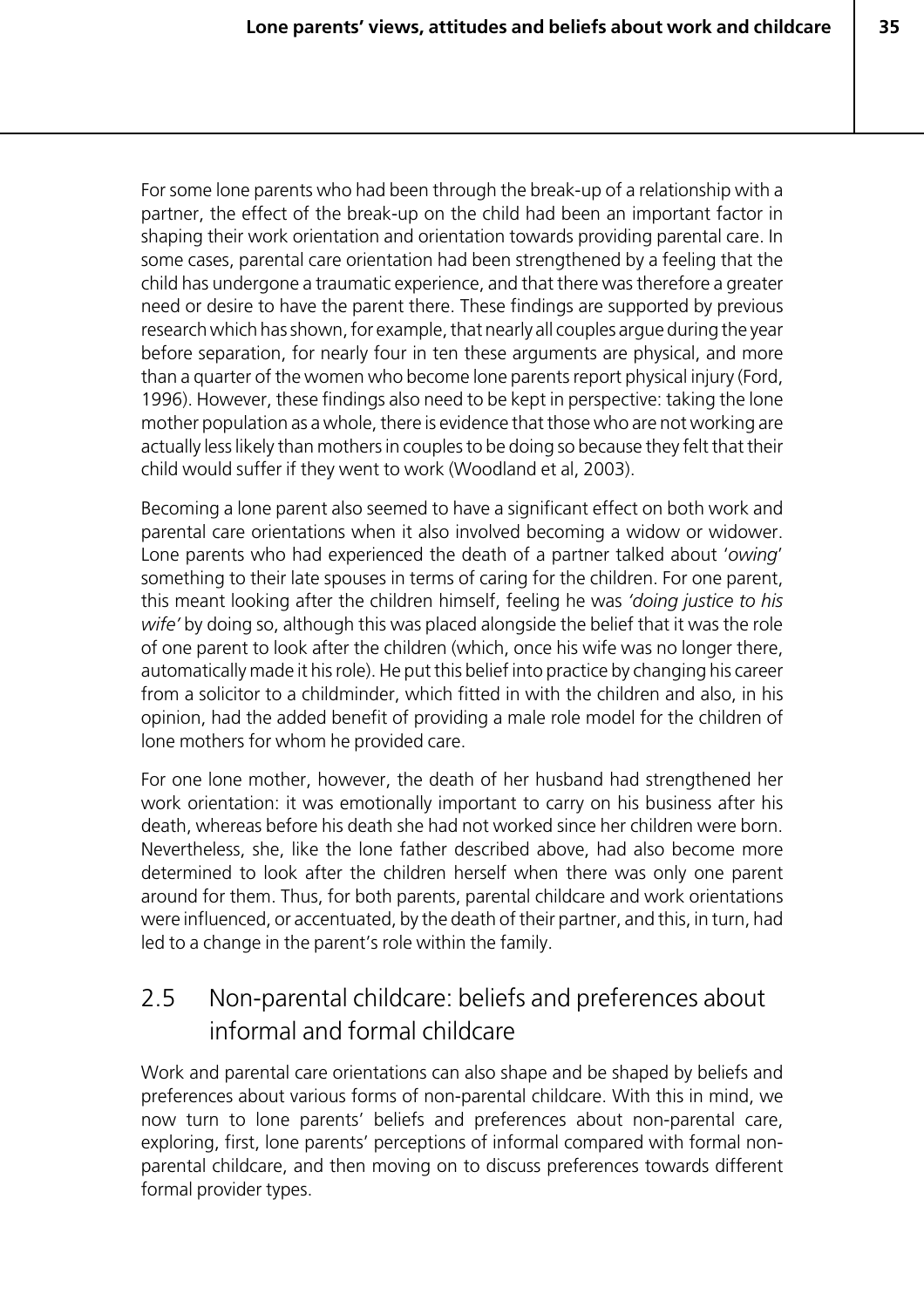#### **2.5.1 Lone parents' perceptions of formal and informal non-parental childcare**

In thinking about policy, childcare provision is commonly categorised under the headings 'formal' and 'informal'. 'Formal' childcare includes registered provision such as nursery schools and classes, playgroups, day nurseries, childminders and out-of-school clubs, as well as non-registered carers such as nannies and au pairs. 'Informal' care includes provision by grandparents, other relatives (including siblings), friends and ex-partners. It is important to note, however, that lone parents themselves very rarely talked about childcare as 'formal' or 'informal'. It was common for them to distinguish between people they knew and other providers, and to talk about formal childcare in terms of specific provider types (nurseries, childminders, and so on) rather than under a single heading.

#### *Trust and commitment*

The main division between different childcare providers discussed by lone parents was between people they knew versus '*strangers*', which often mirrored a division between those they '*trusted*' and those they did not. Indeed, this was typically the overriding factor in some lone parents' preference for informal care. From this stemmed the separation of childcare by family and friends from all kinds of formal childcare. It is also important to note, however, that while some lone parents did talk about family and friends interchangeably, others expressed very different views about each. For example, while family members were typically seen as reliable, trustworthy and possessing similar values to parents with regard to bringing up children, not all friends were seen as being so reliable or sharing parents' values to the same extent.

Issues of trust and familiarity were entrenched within some lone parents' preferences for informal over formal childcare. Parents feared how other people would treat their children, focusing on possibilities for physical, sexual, and emotional abuse *'behind closed doors'*. There was a sense that even if more formal facilities became available, some parents would not (want to) use them owing to concerns about trust and safety. Some parents were particularly unwilling to leave their children with '*strangers*' during the evening or at night. It was not clear from our data however, to what extent this reticence was rooted in concerns about safety, or in other factors, such as feeling that care should be provided within the home at such times.

Some parents also had a sense of injustice or considered it illogical that the Government was prepared to support parents financially to leave their child with a '*stranger*' but were not prepared to do the same for family, who were more trustworthy and would do effectively the same, or better job. We will consider the issue of whether informal childcare providers should be subsidised by the Government further in Chapters 5 and 6.

Another important factor influencing preference for informal childcare was the issue of commitment. For some, the fact that family members and friends were willing to undertake childcare '*out of the kindness of their hearts'* was enough to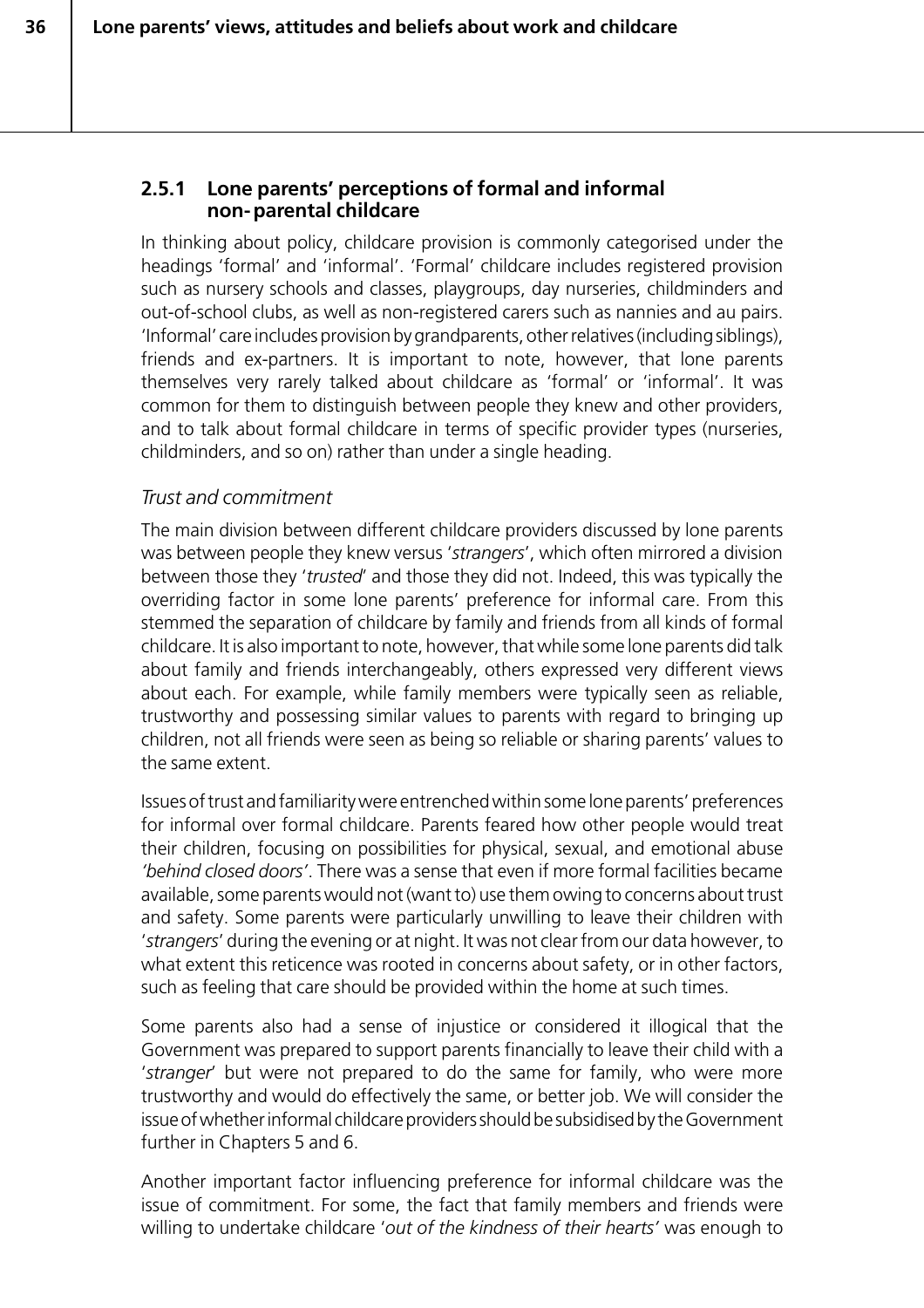sway them towards using these providers over other types of childcare. But, for other parents, the feeling that family would '*stick by you,'* were committed to looking after the child, would *'rally round,'* and might actively **want** to look after the children acted in favour of informal childcare. It meant that family support could always be relied upon, even at short notice, and as a result some lone parents automatically asked family to look after their child without considering other options.

A further factor that led some lone parents to a preference for informal care, particularly from grandparents, was a feeling that it was important that anyone looking after their child also had experience themselves of being a parent. (We shall see in Section 2.6.1 that this consideration also influenced lone parents' views about different types of formal childcare.)

Some lone parents, however, did not have a preference for informal childcare. Some of these felt that family undertook childcare out of a sense of obligation rather than because they wanted to, and that this could impinge upon the level and quality of care given. Others felt that that they would be '*putting on'* friends and family by asking them to provide regular childcare, and would only use them in an emergency. Some parents described feelings of '*guilt*' about relying on their own parents, feeling it was not grandparents' responsibility to undertake childcare, as they should have a different kind of relationship with their grandchildren. In other cases, grandparents were considered too old or ill to undertake childcare, while others felt it was simply not their role: '*they brought us up, why should they bring mine up?*'.

#### *Shared understanding*

Alongside issues of trust and safety, parents were concerned with the ways in which childcare providers might bring their children up, the methods they might use to discipline them and the kinds of values that they would instil. Parents valued a shared understanding on these issues, which they generally associated most with family and friends rather than formal providers. However, not all family and friends were automatically trusted to bring the child up as the parent wished. While some parents favoured certain family members or friends for cultural or religious reasons, others felt that grandmothers would have very similar ideas to the lone parent about how to discipline and bring up a child:

*'…and [she] bring[s] them [the children] up the way I want her to and…they get 80 percent or 90 percent of the same treatment as they would with me…'*

(lone mother of twins aged nine, worker)

Not all lone parents, however, were quite so positive about grandparents as childcare providers. Some parents expressed negative views about the child's grandparents providing care, perhaps because they had different values, different parenting styles, had not brought them up very well when they were children or would be inclined to '*interfere*'. Also, some parents thought that family members in general – and grandparents in particular – would be unable to provide a child with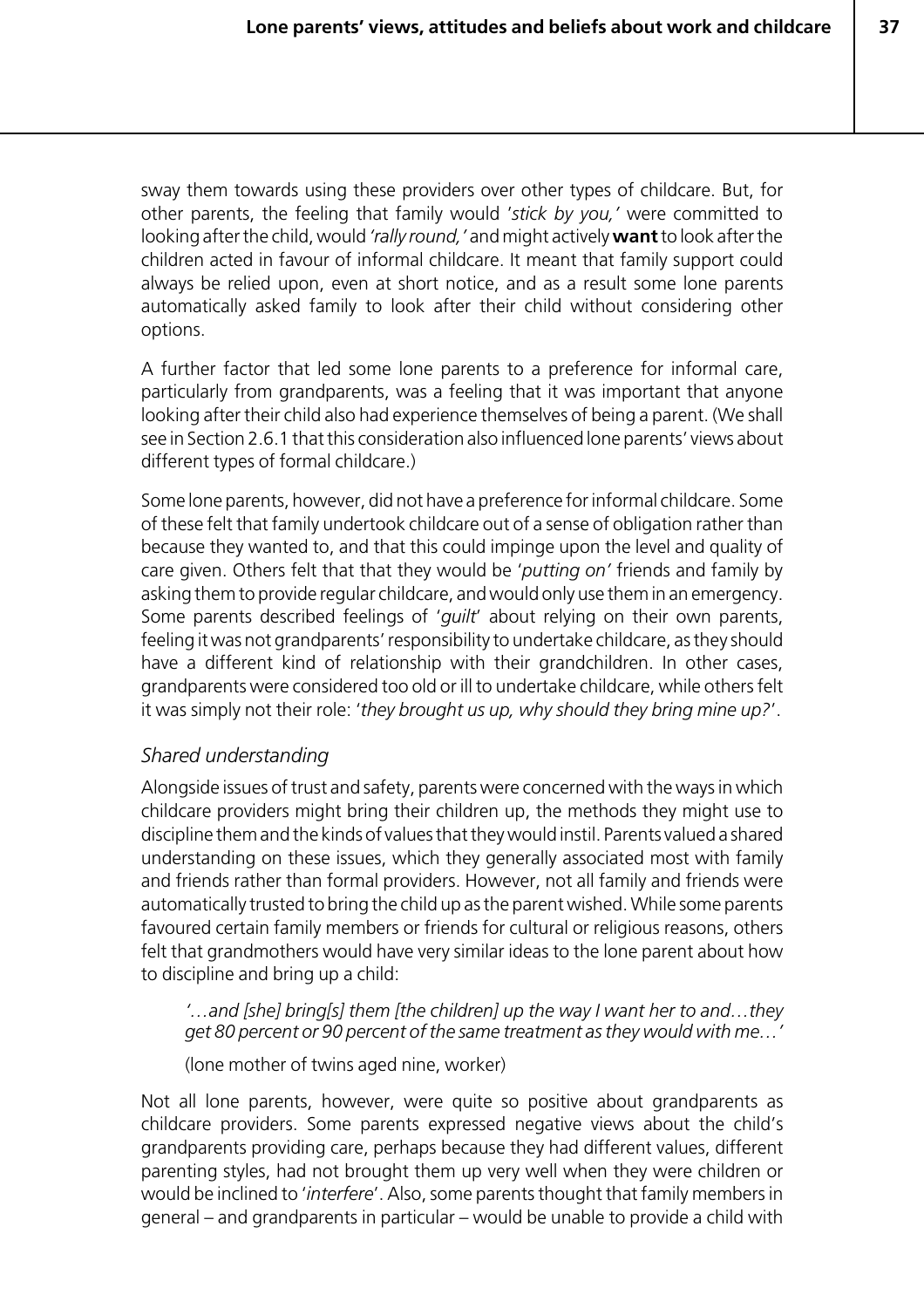the same level of stimulation and the same sorts of activities that formal care could provide; this was perceived to lead to children being bored or unhappy. A further disadvantage of informal care for some lone parents was the lack of opportunity for social interaction with other children, which was considered to be a major benefit of specific types of formal childcare (primarily group-based provision). Socialisation was often seen as particularly important for younger children (as opposed to babies, or older children, who would get such opportunities at school).

# *Children's happiness*

Lone parents frequently talked about their children's '*happiness*' and about *'wanting them to be happy*'. Children's happiness was key to many lone parent's preferences regarding non-parental childcare. For example, the belief that children were happier and felt more comfortable in familiar surroundings tended to lead parents to favour informal over formal provision. Some felt that friends and family, especially ex-partners, had affection for or '*loved*' their children, and thus would give them special attention compared with formal providers. These parents expressed the view that their children would be '*safe and cared for completely'* with these providers. For a few lone parents, an ex-partner's close relationship with their child pre-break-up meant it was important for the child that the ex-partner had an input in the child's upbringing and care.

Children's happiness was not linked solely with informal childcare, however. Some lone parents saw types of formal provision (such as out-of-school clubs) as making their children happy, for example by allowing them to mix and play with a group of friends.

#### **2.5.2 Non-parental childcare: lone parents' preferences for different types of formal childcare**

This section aims to investigate the key factors according to which lone parents formed preferences for one type of formal childcare over another.

# *Trust and safety*

As with preferences for informal or formal childcare in general, trust and safety were major influences upon lone parents' thinking about different formal provider types. In general, providers that were attached to, based in or similar to schools were considered most trustworthy. Thus, out-of-school clubs were considered trustworthy because they were run by teachers and parents known to lone parents and their children in a familiar and safe environment, usually a school setting. Parents' high levels of trust in childcare provided in a school setting also extended to nursery classes and nursery schools attached to schools.

In contrast, it was common for parents to have concerns about the extent to which they could trust childminders, which were often linked to the fact that there was only one adult involved and the care took place in a *'closed'* environment. This concern was not extended to nurseries to the same degree, since members of staff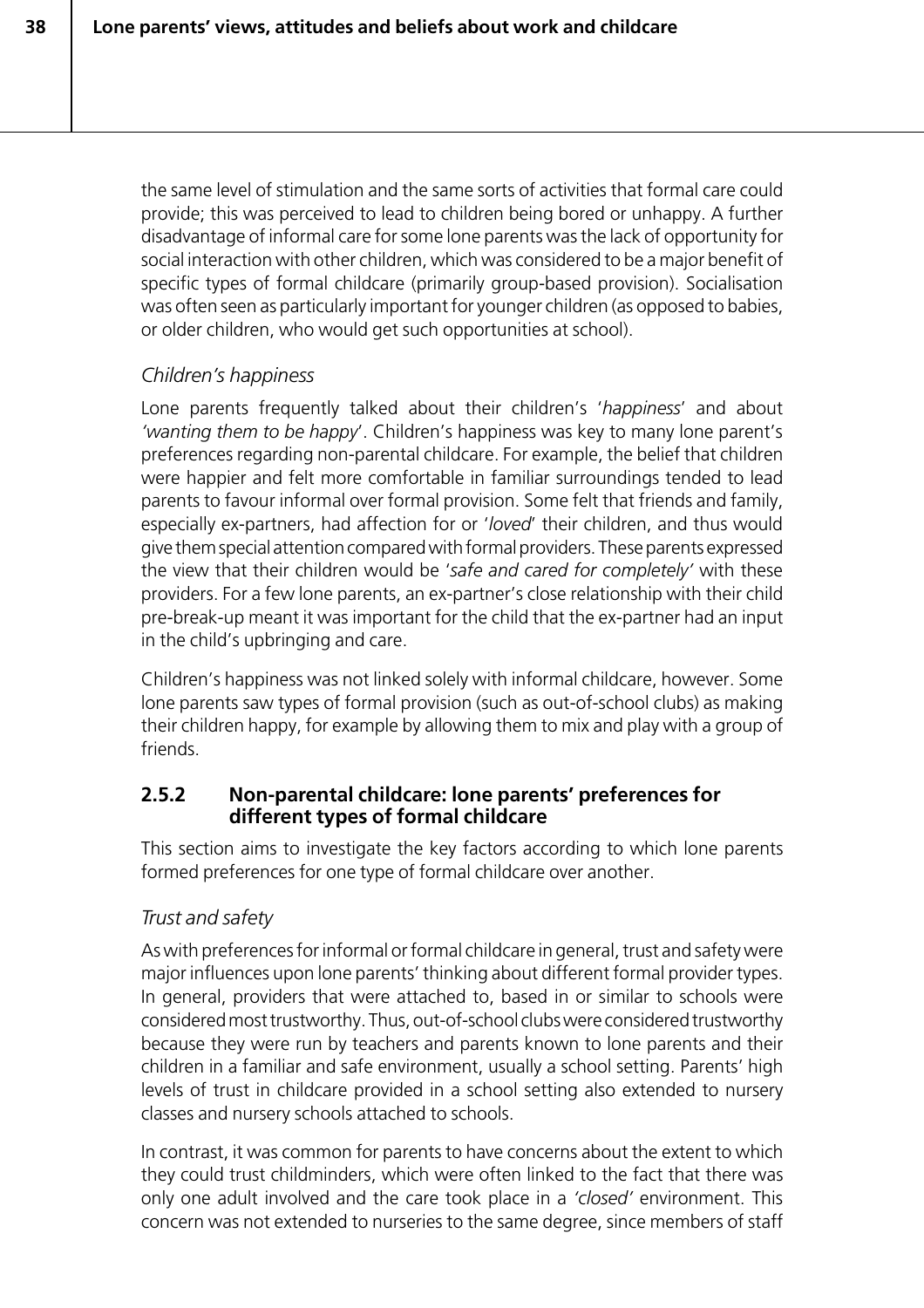**39**

could check to see whether their colleagues were *'stepping over the line'*. Some of the strongest negative views around trust related to childminders, leading some lone parents to state a preference for other forms of non-parental childcare. In the depth interviews, lone parents were asked directly whether there were any forms of childcare that they would avoid, and childminders were mentioned here more often than any other kind of childcare. Moreover, some of the lone parents in the study who worked as childminders said that their users' concerns over trust and safety resonated with their own preference for caring for their child themselves, which had led them to choose childminding as a profession in the first place.

#### *Interest in the child*

We mentioned in the previous section how important it was to parents that their childcare providers had a genuine interest in and commitment to their child (and, for some providers, to children in general). For some parents, this was a source of concern about using a childminder, with some feeling that they would in fact provide too little *'one-to-one'* care. These parents felt that childminders were liable to have little interest in their children and give them too little attention, choosing to *'do the housework'* or *'sit round and gossip'.* Some parents also expressed the view that some childminders were *'just doing it for the money.*' It is worth noting, however, that some parents also criticised nurseries similarly, reporting that staff were *'not bothering with the children'*.

#### *Environment and atmosphere*

Lone parents' views about the environments provided by different formal providers varied widely. Some thought that a childminder could provide a *'homely'* environment and the kind of *'one-to-one'* attention that younger children, especially babies, needed (for this reason, a high staff-child ratio was generally considered positive with regard to nurseries). However, others characterised childminders' homes as *'closed environments'* or viewed them negatively due to a lack of opportunity for mixing with other children. Similarly, while some lone parents had chosen particular childminders because they shared their approach to disciplining children or had similar routines to their own, others were concerned that the close attention given to children by childminders would result in their child being brought up by the childminders *'in their way,'* and perhaps a *'wrong'* way in the eyes of the parent. This was often related to the level of discipline or the kind of manners that would be instilled, but there was also concern about the appropriate level of care provided, for example in relation to willingness to change soiled nappies. These views had sometimes been shaped by past negative experiences of childminders, or by the experiences of friends, acquaintances or other parents portrayed in the media.

For some lone parents, out-of-school clubs were considered an '*extension of school*' and, while this could have positive connotations in terms of trust and safety, it also had negative implications for some parents, who felt that out-of-school care made the '*day too long*' for the child, especially when it involved staying on in the same location and environment. Some parents held similar views about day nurseries.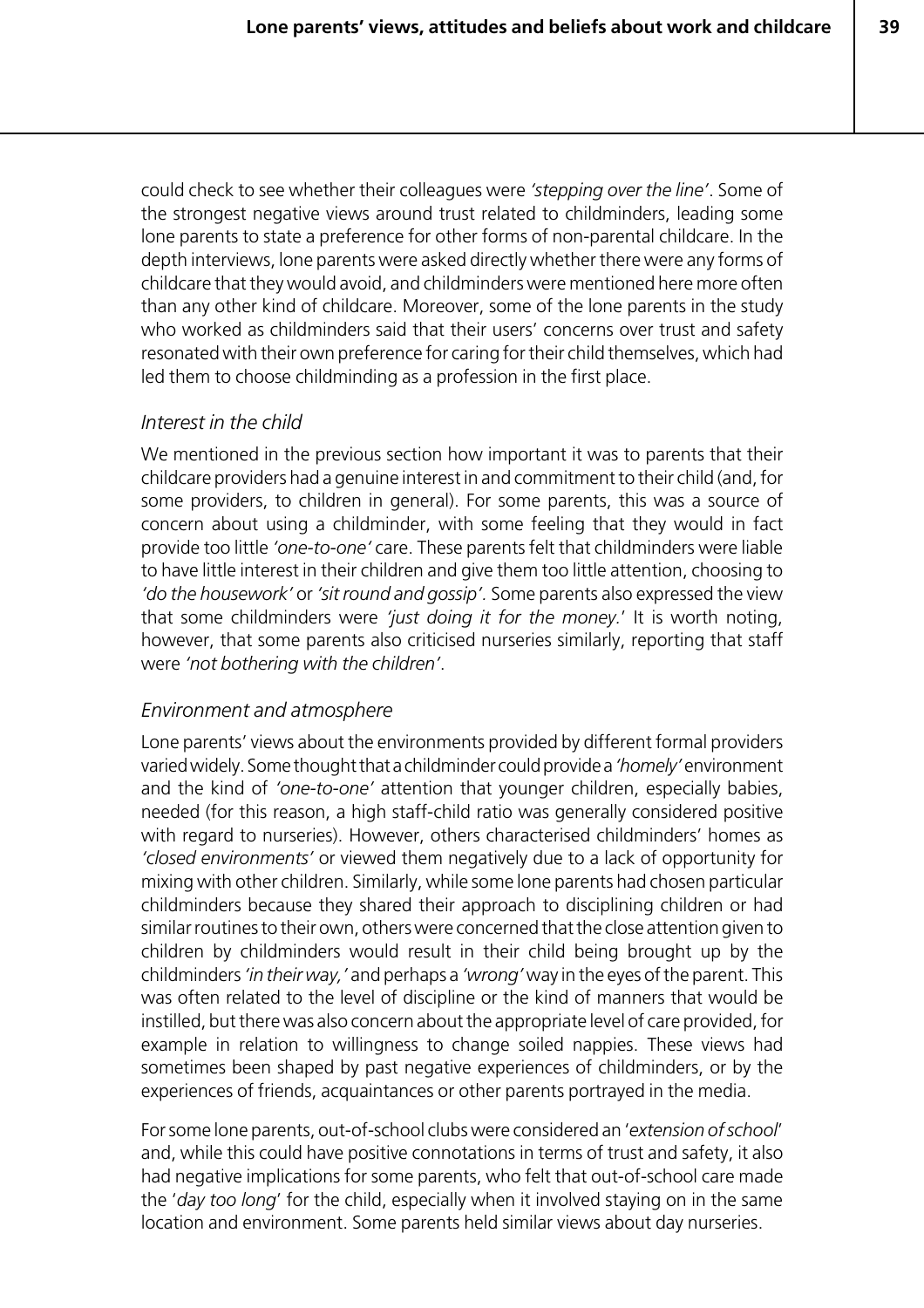# *Socialisation and stimulation*

An important factor in favour of nurseries, playgroups and crèches was regarded to be the social skills that children developed by attending them (though this advantage was referred to mainly in relation to younger children rather than babies). Thus a combination of parental and formal care was often used by parents as a way for their children to mix with other children and adults, which was something their child might have missed out on by being at home with one parent all day. This was considered especially important for an only child, and for younger children whose older brothers and sisters had already started school. The socialising function of nurseries was also considered important in order to prepare children for the *'shock'* of starting school. Some parents felt that out-of-school clubs benefited their children by providing opportunities to socialise and mix with friends.

Other sorts of stimulation, besides socialisation, were also important in influencing lone parents' childcare preferences, leading parents to consider the range and types of activities available in different settings. In general, it was considered important that children were not bored whilst in childcare and that a variety of activities and facilities were made available to them. Parents expressed particular concerns about children being left to watch television at childminders, and about a lack of outside space in which they could play at nurseries. Overall, nurseries and out-of-school clubs elicited more positive associations concerning both socialisation and stimulation than childminders.

For some parents, it was important that activities had educational content, though for others this was either unimportant or something to be actively avoided. Whilst some parents did not prioritise the educational element of childcare, the 12½ free weekly hours early years education provided for three and four year olds was generally approved of and seemed to be regarded by parents as an important way of preparing children for school.

Parents viewed childcare positively when they perceived that their child would develop both mentally and physically as a result of attending the setting; developmental activities mentioned included learning nursery rhymes, developing speech or becoming potty trained. For these reasons, it was important to some parents that their child was placed in a setting appropriate to their age and not put together with other children of a younger age, who might '*hold them back*'.

# 2.6 What shapes preferences for formal childcare?

# **2.6.1 Providers' qualifications and experience**

Various kinds of information and assurance regarding providers' qualifications and experience played a role in forming parents' preferences for different kinds of formal childcare. For some parents, reassurance was particularly important with respect to childminders, with some parents describing how qualifications and certification had been very valuable in enabling them to go about *'gauging their skills'* and judging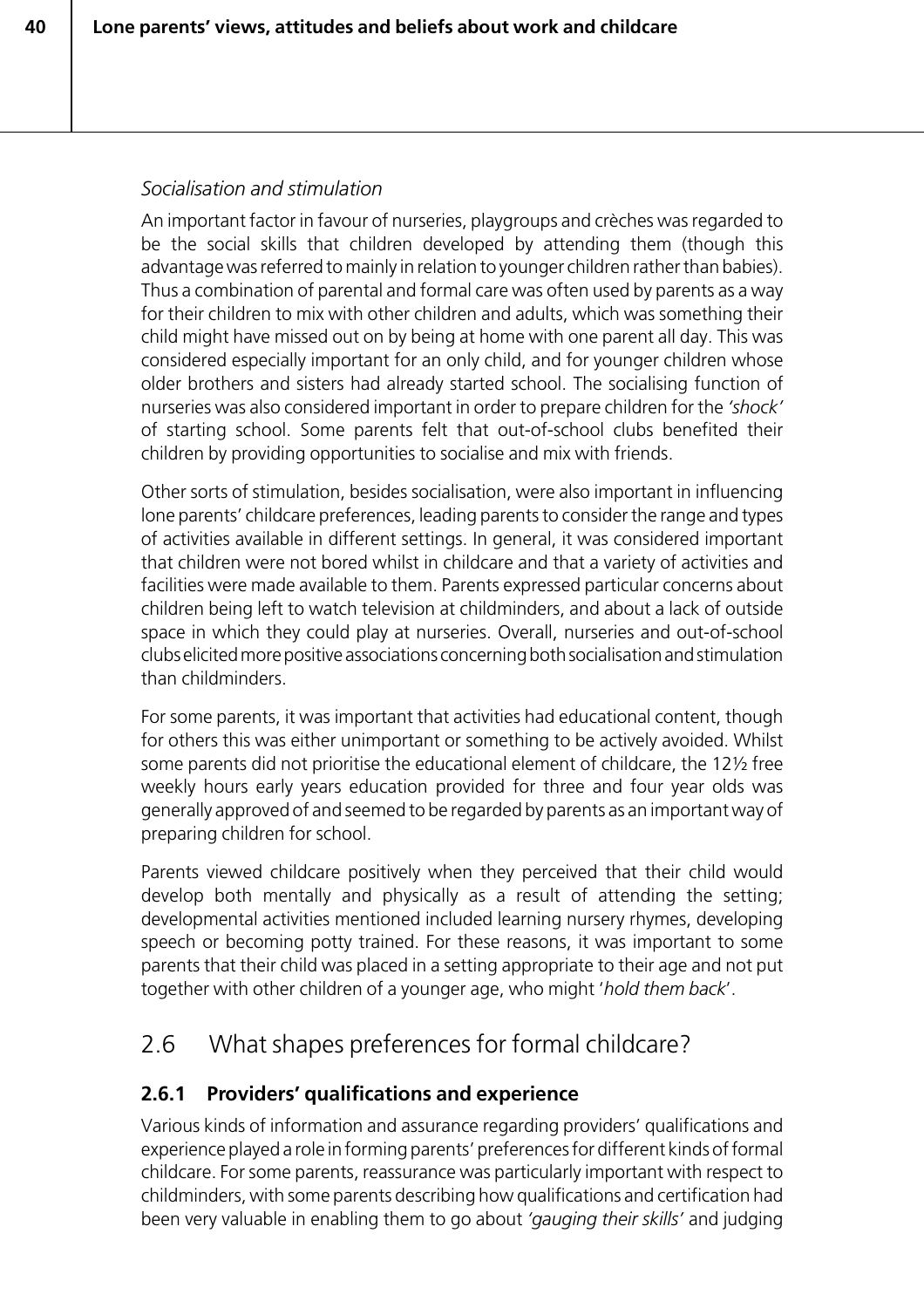the extent to which childminders were *'dedicated'* to their job. However, for some lone parents, reassurance did not necessarily come from qualifications, certificates, or even police checks. To these parents, qualifications meant very little and were not seen as indicative of their abilities as a carer, nor of the extent that they could be trusted with children. Rather, it was experience with children that was paramount, and particularly experience as a parent.

We have limited data about how parents learned about provider's qualifications and experience. Some did mention the list of registered childminders obtained from the local council and a few mentioned OFSTED checks as well. However, it seems that parents also gauged provider's qualifications and experience by more indirect methods – by visiting and talking to the providers, and generally observing how they treated the children in their care. For some, the length of time spent working as a childminder was taken as a mark of quality and experience. Others judged the provider's experience according to their age, which was also linked to whether they had experience as a parent. Other lone parents would only consider using providers they knew personally, so that they could be sure of having full information on their histories and previous experience.

Parents typically relied on recommendations, mainly from other parents, and reputations in choosing childcare providers; again, this was especially the case for childminders. Some relied on recommendations because of a lack of information on childcare from other sources, while others felt that recommendations provided greater guidance with regard to the quality and trustworthiness of the carer, especially if that recommendation came from a fellow parent. However, for some lone parents, relying on recommendations had led to difficulties. In some cases, they had heard different opinions from different sources, which had left them unsure as to which to believe, while others had encountered problems because the recommended providers had tended to be the most popular and therefore those with the longest waiting lists. We will discuss the role of childcare recommendations, alongside more formal sources on information, in detail in Chapter 5.

# **2.6.2 Age of child**

We discussed earlier how a child's age can influence preferences towards parental and non-parental childcare; for some lone parents the same was true of different forms of formal childcare, although opinions varied on which provider types were most appropriate for children of different ages. Some parents, for example, considered childminders to be most suitable for babies and younger children on grounds that they provided one-to-one attention in a home-like environment, while other parents had concerns about leaving young children with childminders, particularly because they would not be able to tell the parent if something went wrong while they were there.

Similarly, some parents felt that childminders were preferable to other types of formal childcare because they were able to care for children of all ages, though others preferred nurseries to childminders for older pre-schoolers (over the age of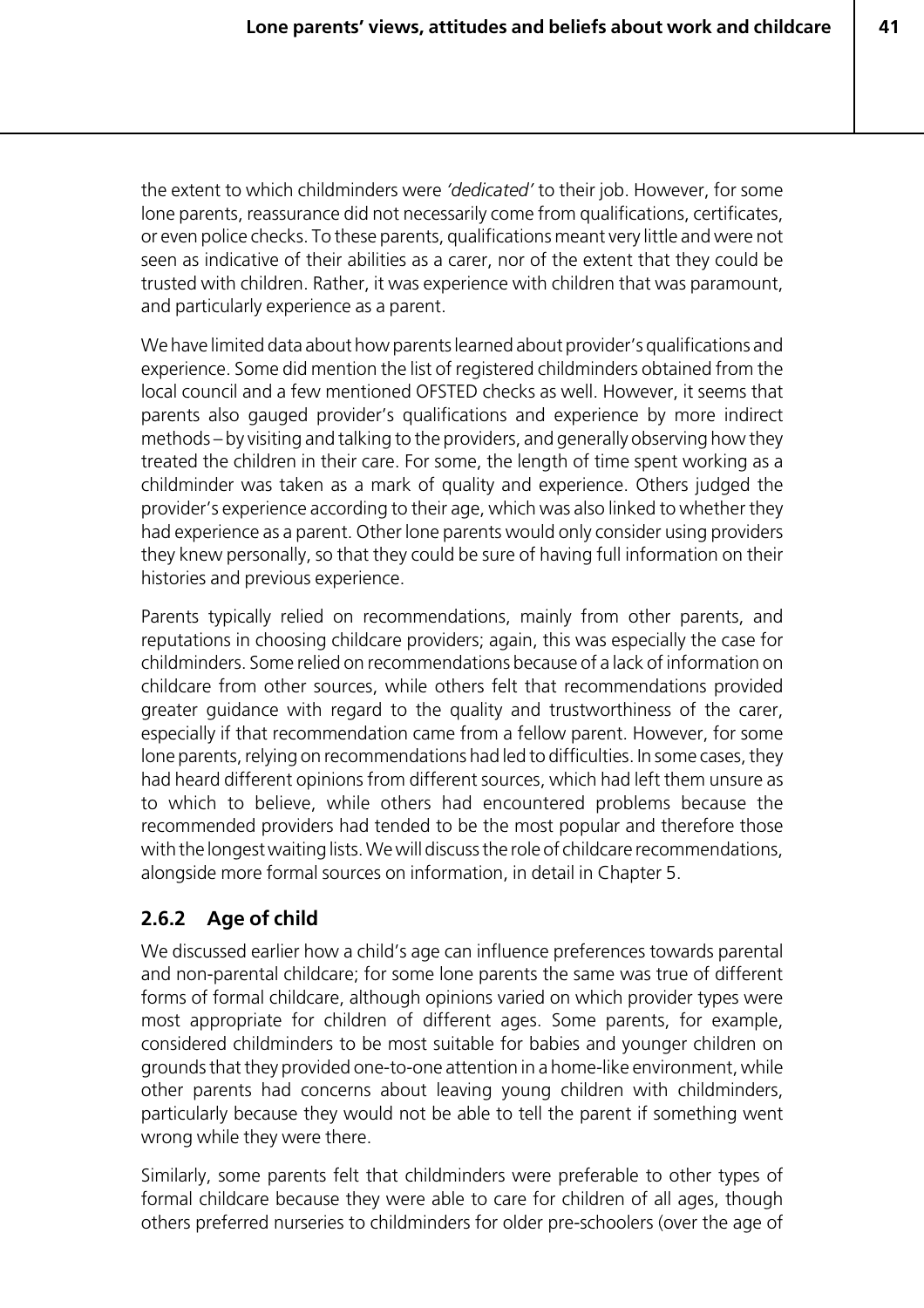three). Children of this age were perceived as becoming more '*independent*' and thus as needing less one-to-one attention, as well as benefiting from a stimulating and socialising environment. Older children were considered to need more '*independence*' and out-of-school clubs were deemed more appropriate than childminders because they offered a variety of activities, although some parents criticised out-of-school clubs for a lack of age-appropriate activities.

# **2.6.3 The media**

**42**

The influence of the media on views about childcare was not asked about directly for this study, but some lone parents mentioned the media spontaneously and stories in the press or on television sometimes appeared to have been important in shaping their views. Worries and mistrust were sometimes the result of media stories about children neglected in childcare, paedophilia, and '*child-beaters'*. Some lone parents talked about their trust of childcare providers, especially childminders, as having changed directly as a result of seeing programmes on television showing harmful behaviour by particular provider types. However, it was notable that some parents differentiated between media stories about incidents connected to the school environment compared with other childcare environments. Incidents occurring in schools were typically viewed as the exception rather than the norm, and tended not to inspire more than a general review of child safety in the parent's mind, whereas stories about other childcare providers sometimes elicited a more radical reaction, such as a decision to avoid a particular type of childcare altogether.

# **2.6.4 Past experiences**

Both positive and negative past experiences had helped shape some lone parents' preferences for different types of formal childcare. For some, mistrust stemmed from bad experiences of using formal care, where their own or other children had been psychologically or physically mistreated, while others said that negative memories of being left with a childminder had been enough to shape a preference against using this provider type for their own child. In contrast, however, some lone parents felt that having attended a particular nursery themselves when they were young had led to a preference towards using the same provider for their own child, despite it being highly likely that the staff would have changed in the interim.

For some parents, views on formal childcare had changed after having the chance to try a provider out. These parents were typically those for whom the '*unless I know you I am not happy to leave my children with you*' attitude was related to, as one mother put it, *'fear of the unknown'*. Thus there were examples of lone parents' fears over trust and safety having been removed once formal childcare had successfully been tried and tested. One mother, for example, had heard media stories about abusive childminders, but since using formal childcare she no longer thought negatively about childminders or nurseries. Other parents gained reassurance about their child's safety at the provider by using web cameras on the internet or digital photographs sent to them via email. In addition, as mentioned earlier, the experiences of fellow parents can also help to shape preferences for different types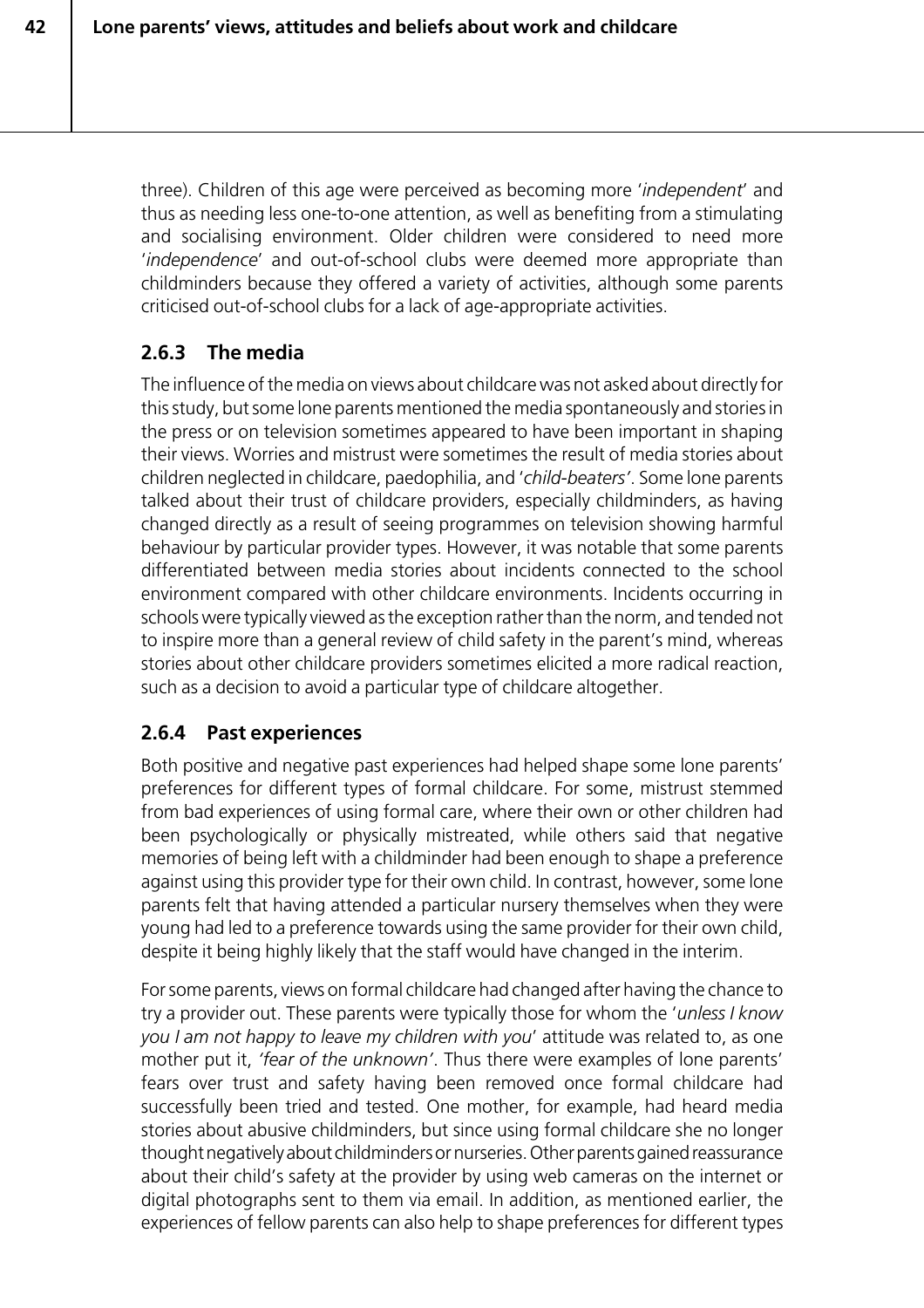of formal childcare, and lone parents typically considered personal recommendations a very important source of childcare information. We will discuss this further in Chapter 5.

# 2.7 Conclusion

In this chapter, we have analysed the views, attitudes and beliefs about work and childcare among our sample of lone parents. We have described these and, as far as the data allow, sought to explain their origins. We have shown that attitudes and beliefs are not fixed but can change over time, and that some attitudes are harder than others to influence.

# **2.7.1 Work and parental childcare orientations**

We have seen that people's orientations towards work and towards providing parental childcare can be formed independently of one another, and that they are also subject to change. Some of the lone parents we spoke to had high work orientations based variously on views of work as an important part of personal identity; as a valuable source of social stimulation; or because they felt that being a worker was part of providing a positive role model for their children. Previous quantitative research has shown that that 10 percent of working lone mothers would choose to take care of their children themselves (Woodland *et al.*, 2003). Those parents in our sample with high orientations towards parental childcare had also developed these as the result of a number of factors, including views about the rights and responsibilities of being a parent; the emotional value of parenting; or a perception that parental childcare was best placed to meet children's needs for security and stability. Other parents were less strongly attached to work or parental care respectively and, again, a number of causes were identified, including the parent's own upbringing, educational background and work history; their children's ages, characteristics and personalities; and the effects of becoming a parent or a lone parent.

Type 1 lone parents have been shown to experience the greatest tensions in trying to reconcile their work and childcare aspirations, while Type 2 parents typically faced fewer problems of reconciliation since they were committed to work and prepared to consider forms of non-parental childcare. While Types 3 and 4 lone parents were not so committed to employment, understanding how some of them came to be in work and what factors influenced their decisions about work and childcare will help us understand why these parents have weaker work orientations and what might be done to strengthen them. In the next chapter, we will go on to look in detail at the challenges our lone parents faced in seeking to combine work and childcare in practice. Then, in Chapter 6, we will go on to consider the different opportunities and challenges for policy presented by the four different 'types' of lone parent in our study.

**43**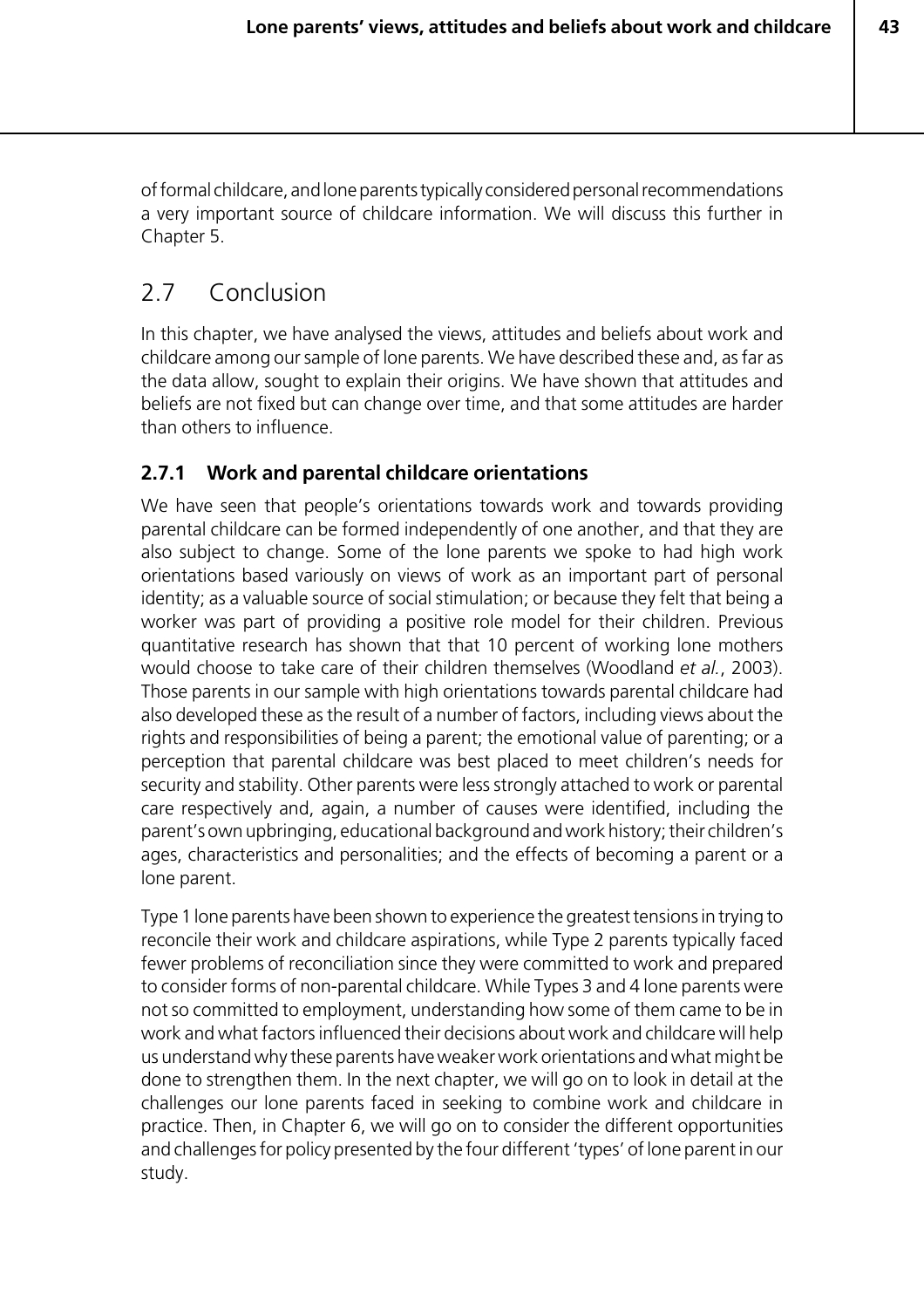# **2.7.2 Preferences for different forms of non-parental childcare**

As previous research has shown, lone parents have diverse views about the relative merits and desirability of informal and formal types of childcare, and about different types of formal provision. This study has built on this evidence, confirming that some lone parents have a strong and deeply-embedded preference for informal over formal childcare, others associate a range of benefits with use of formal provision or a combination of the two.

Research has found that mothers are likely to choose one provider over another because they are considered trustworthy (Woodland *et al.*, 2002). Our research has highlighted how issues of trust and familiarity are entrenched in lone parents' childcare preferences. Concerns about trust, safety and commitment were among the strongest determinants of some parents' preferences for informal over formal care, and also influenced preferences for different types of formal childcare (groupbased provision over childminders, for example). Previous research has also shown that mothers choose one provider over another because they consider them to share their values about caring for or bringing up children (Woodland *et al*., 2002). Our study has seen the extent to which a shared understanding between parent and carer was important for lone parents, and typically linked with a preference for informal care.

Perceptions of whether children will be happy in particular types of childcare setting, and the extent to which providers show genuine interest and affection towards the child, have also been shown to shape views about childcare (Woodland *et al*., 2002), and again, our research supported these findings. We have also provided further insight into how opportunities for socialisation and stimulation are important in forming lone parents' preferences for certain types of formal childcare. We have shown that, while carers' qualifications and accreditation were of interest to some parents, experience was considered the strongest predictor of ability. In addition, parents were likely to derive assessments of provider quality from the recommendations of other parents, which, they felt, could provide particular reassurance regarding providers' trustworthiness. Other influences on childcare preferences included the child's age; experience of using certain forms of childcare in the past; and, for some, the media's (usually negative) portrayal of childcare provision.

Parents' concerns about trust, though perhaps impossible to erase completely, pose a challenge for policy. There are various ways in which a greater degree of reassurance might be provided: more hands-on training of the childcare workforce, for example, an enhancement of existing inspection and accreditation procedures, or increased provision of taster sessions for parents. Efforts might also be made to promote a more positive picture of formal childcare and what it can offer (including through the media).

It is also important, however, for policymakers to recognise that some lone parents genuinely prefer parental or informal childcare to all forms of formal care, and that, in some cases, it may be the most appropriate and effective option for them (for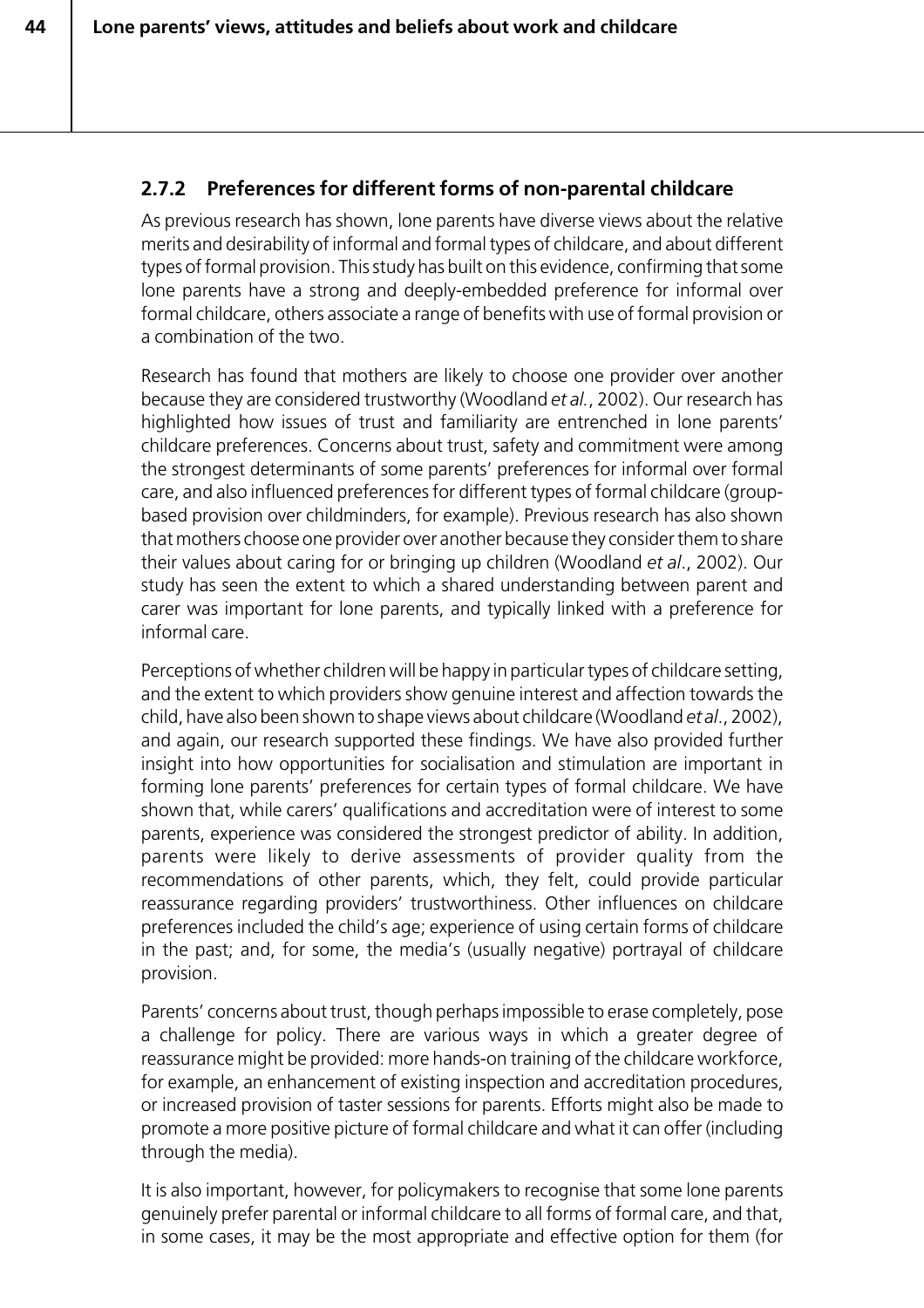**45**

example, it may be the case that parents' reticence about leaving their child in formal care in the late evening or at night could not be resolved by introducing 24-hour formal provision). Individual lone parents have different preferences about work and childcare, and it must be understood that these vary in their malleability. For this reason, the first priority must be to support the provision of a variety of forms of childcare, informal as well as formal, and of different types, as appropriate to different parents and children.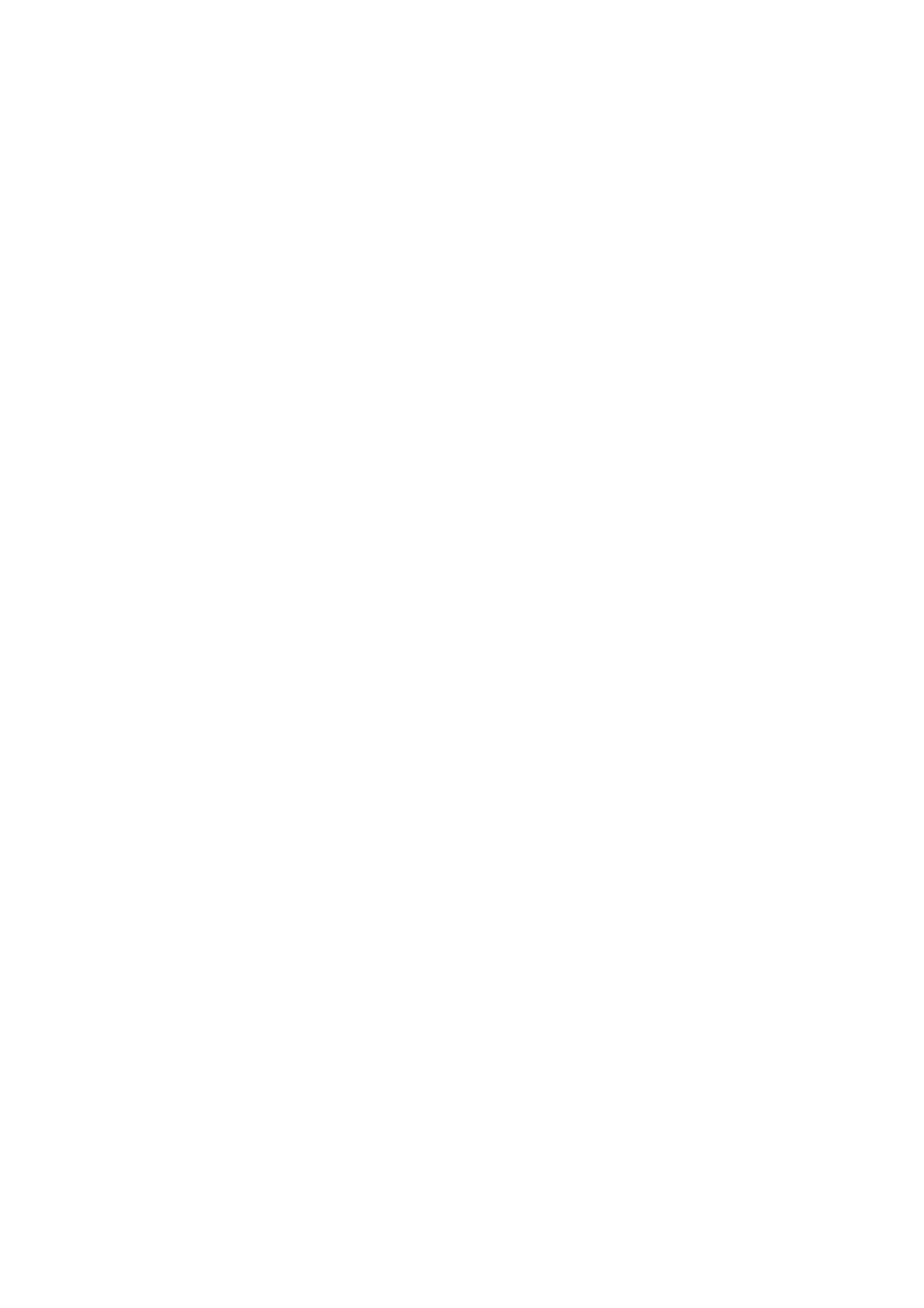**47**

# 3 Lone parents' decisions about work

In this chapter, we will build on Chapter 2's discussion of lone parents' beliefs and attitudes about work and childcare by going on to look at the factors that may influence a lone parent's thinking about whether or not to (re-)enter the labour market. We will consider the ways in which decisions about work are reached, the factors involved in the decision process and whether there are particular considerations, circumstances or events that can make the difference in a lone parent's decision about whether to work. We will also look at the difference between making a decision about whether to look for work and putting that decision into practice. Finally, we will focus on the period of transition into work, exploring the 'mechanics' of that transition and any difficulties, worries or concerns that may be involved.

# 3.1 Coming to a decision about work

In this section, we look at the factors involved in decisions about work, the choices and compromises that parents have to make and the 'shape' of the decision process itself. At the end of the section, we will also discuss whether there are any particular factors that tend to make the difference in a lone parent's decision about whether to work.

This section aims to represent the ways in which lone parents come to a decision about whether to work, while Section 3.2 will go on to discuss how they might put this decision into practice by securing a work-childcare combination that is suitable for them. Clearly, however, the two are closely inter-related: crucially, it must be borne in mind that, if the practical obstacles prove too great, the initial decision to look for work can ultimately be reversed.

# **3.1.1 Factors in the decision**

Here, we discuss the three main broad categories of factor that tended to be involved in lone parents' decisions about whether to work: financial factors, 'parent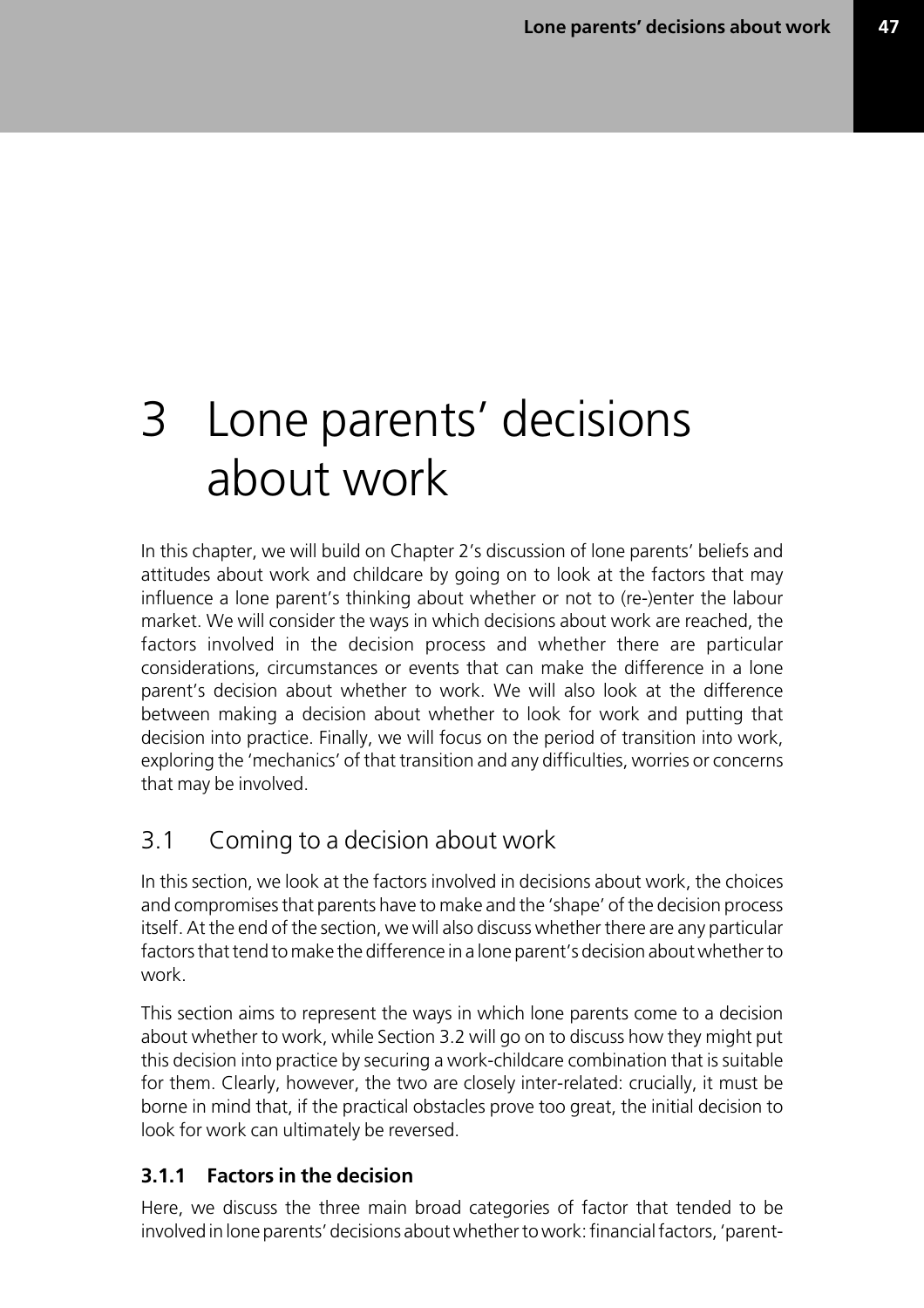centred' factors and 'child-centred' factors. It must be acknowledged at the outset that, to some extent, the distinction between factors related to parents' needs and desires and those related to the needs and desires of their children is somewhat artificial: the parents we spoke to expressed a strong interest in and commitment to their children's fulfilment and well-being and, in this sense, for some of them, the needs and desires of their children effectively became their own. Nevertheless, as we will see, coming to a decision about whether to work often involves an attempt to balance the needs and desires of parent and child, and in that respect the distinction will help us in aiming to describe the ways in which lone parents arrive at decisions about work.

#### *Financial factors*

In Chapter Two, we talked about the fact that financial factors can play a role in shaping a lone parent's work orientation, for example in terms of the extent to which they view their role within the family as that of provider, and the extent to which they are affected by stigmas attached to being out-of-work or '*sponging off the state*'. On a more pragmatic level also, the perceived financial benefits or penalties of working were paramount in many lone parents' decisions about work. Some lone parents cited money as a reason **not** to work: typically these were parents with a low level of skills and qualifications (and thus lower earning potential) or those with a larger number of children (and thus a greater need for childcare). However, there were some parents who had higher earnings potential and relatively strong work orientations who also said that they were not working for financial reasons: in these cases a lack of available childcare, sometimes coupled with an aversion to particular types of childcare, tended to be responsible.

Where money was cited as a reason not to work, the cost of childcare could be a significant factor in the decision, along with the loss of subsidies for rent and council tax. Some lone parents expressed the sense that it would be daunting to let go of the '*security*' of being on benefits, which, they felt, would leave them bearing the full financial burden of the household alone. In addition, working was viewed by different parents as having either a positive or a negative connection with home ownership: some working parents felt they were obliged to keep working in order to keep paying their mortgages, while some non-working parents worried that their mortgages might be put in jeopardy if their financial circumstances were to change as a result of entry into work. In both sorts of case, there was evidence of a connection between having to revert to renting accommodation (especially if this meant social housing) and sometimes, as indicated in Chapter Two, a loss of independence or self-respect.

Where financial considerations had encouraged or were encouraging parents to move **into** work, this was sometimes for positive ('pull') reasons – e.g. affording more things for themselves and their families, having a bit more money for 'treats' and 'luxuries' – and sometimes for negative ('push') ones, including the aforementioned stigma associated with receiving Income Support. The power of potential financial benefit to act as an incentive to enter work applied to parents with a wide range of characteristics in terms of employment and educational history,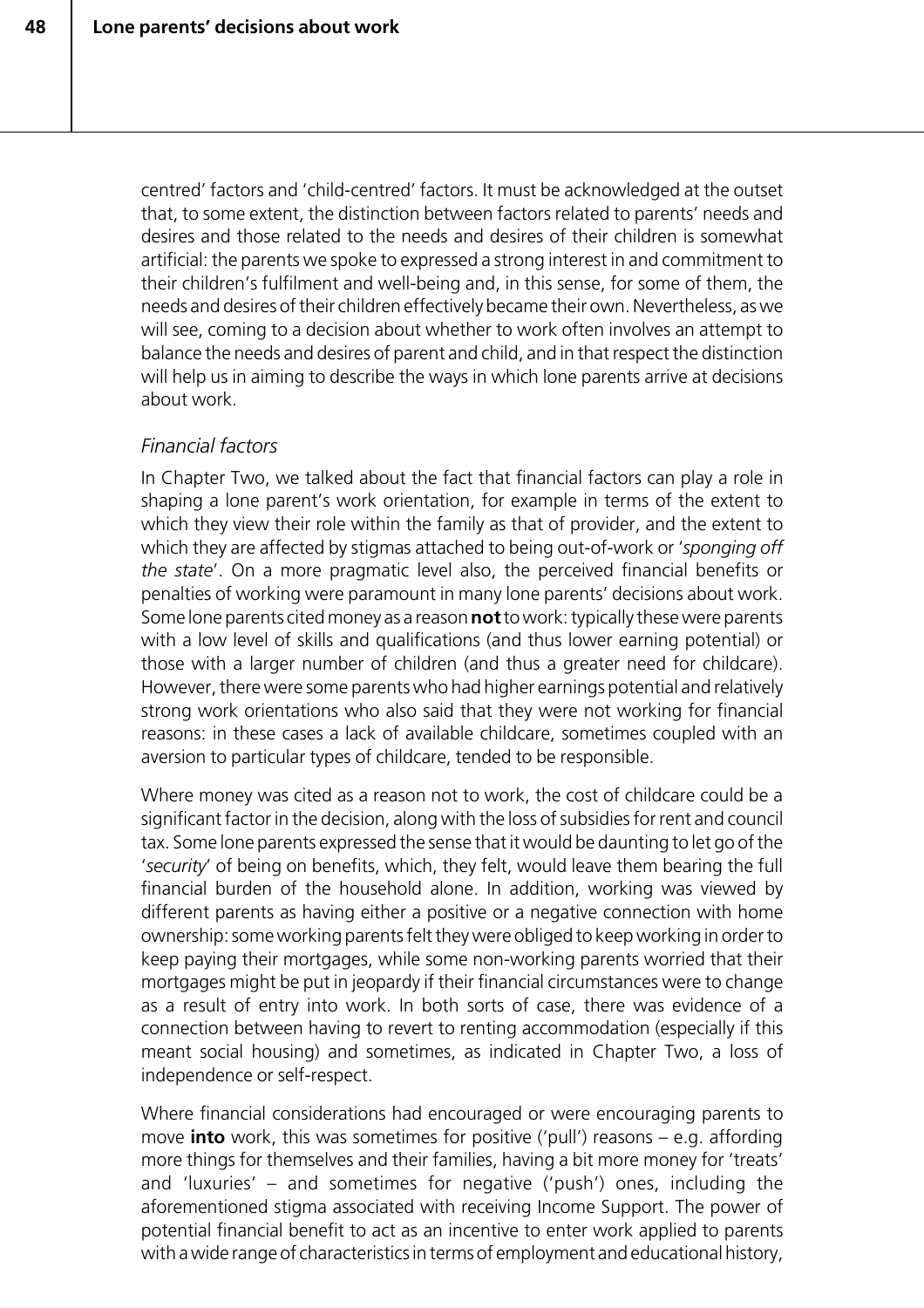work orientation, employability, and so on. Some respondents expressed a particular determination not to let their quality of life drop as a result of becoming a lone parent, particularly if they had not received or did not anticipate receiving financial support from an ex-partner (NB in general, in the study, non-resident partners were conspicuous by their absence).

The availability of Working Tax Credit (WTC), specifically the childcare element, had clearly made a great difference to some parents' perceptions of the feasibility or desirability of working and several parents cited this as the main influence over their decision. These parents tended to be those with a higher level of skills and/or qualifications, and therefore higher earnings potential; they also tended to have fewer children, so their childcare needs were limited. In particular, WTC was seen not only as a way of making work financially viable, but of making **part-time** work financially viable: as one parent put it, of allowing them 'the best of both worlds'. We will come back to the issue of part-time working when we consider what constitutes 'suitable' work for lone parents in Section 3.2.

Finally, it was also clear that the availability or lack of financial support could have an influence on lone parents' decisions about entering education or training, as well as entering work. Some parents – particularly those with a higher level of skills or strong work orientation – felt that working would be made substantially more attractive if they were able to 'invest' in a long-term career path, rather than merely to work in order to subsist; in these cases, the availability of financial support for education and training could have a strong influence over their decisions about whether to work.

#### *'Parent-centred' factors*

Parent-centred considerations can be very important in orientating lone parents towards paid work. As we saw in Chapter 2, these considerations can include a need or desire to '*get out of the house'*, to relieve boredom or depression, or to interact with other adults. As discussed in Chapter 2, some parents even went so far as to say that work was essential for their happiness, self-esteem or '*sanity*'. In some cases, the priority assigned to these sorts of considerations stemmed to a greater or lesser extent from having become a lone parent, which can be an isolating and lonely experience and, for some parents, can entail moving to a new area, perhaps to be near family members, to make a 'fresh start' or even to escape a dangerous or violent situation. For lone parents in these sorts of situations, work can be seen as an important way of developing new social networks.

In Chapter 2, we also described some lone parents as tending to see work as an important element of their personal identity. This did not, however, imply that they felt they had compromised their children's needs or desires in any way; only that their decision about working had been primarily parent-centred rather than childcentred. In some of these cases, parents gave a clear account of having prioritised their own needs over those of their children, by first finding a suitable job (or course of study or training) and then fitting their childcare arrangements around it. Parents who were strongly career-orientated were also more likely to have made decisions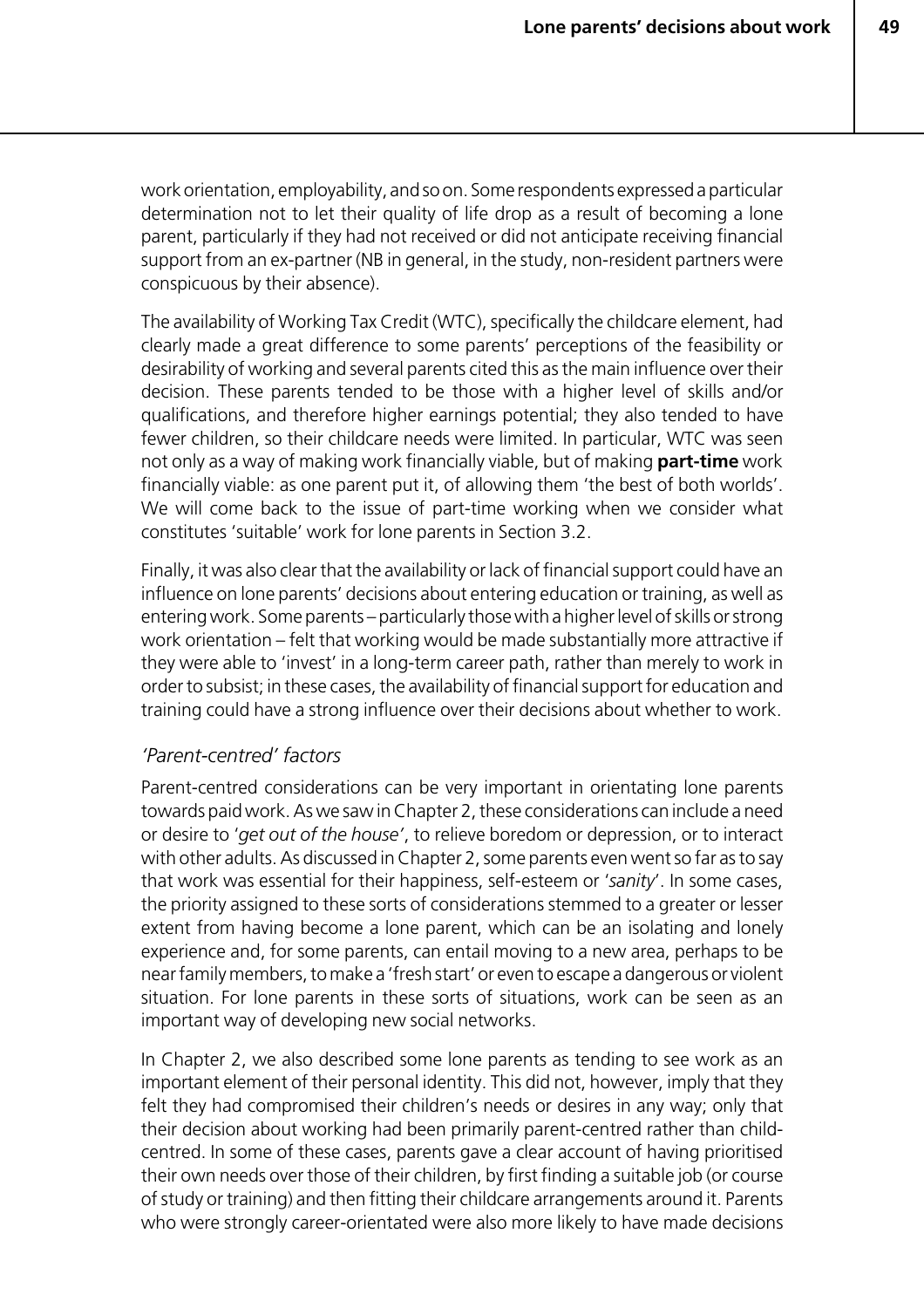about the type of work they undertook or their working hours on the basis of parentcentred factors: for example, one mother explained that she had decided to return to work full-time as she felt it was a necessary pre-condition of her progressing into a management position.

In the same way, parent-centred factors may include needs and desires which can lead to a lower work orientation, such as a fear of going out to work or a lack of confidence stemming from perceived low employability or lack of skills. And, as we have already seen, both positive and negative factors can change over time: for example, some parents reported that their desire to work had increased as a result of seeing a friend benefit from working, while others described how it had ebbed away during a period out of work (usually following the birth of a child) when they had '*got lazy*' or '*got into the habit*' of being out of work.

There was also a sense that, for some lone parents, the idea of undertaking work alongside all their other roles and responsibilities, was simply '*too much*'. In some cases, this sort of view was associated with having a large number of young children, with perceived low employability or with experienced or anticipated transport problems; in one case, worries were based on a bad past experience which had led to the parent giving up work for this reason. It was also notable, however, that some parents who expressed concern about combining work with the rest of family life were nevertheless strongly work-orientated, suggesting that measures to overcome this perception and reassure parents could have a beneficial effect. Parents' needs and desires tended to take the form of concerns about being too tired, having to rush around or finding themselves under excess pressure or stress, for example, because they might have to leave work at short-notice if their child was ill or find themselves panicking about collecting a child from school or childcare if they were late leaving work or got stuck in traffic. We will come on to discuss what constitutes 'suitable' work-childcare combinations for lone parents in Section 3.2, while the challenges involved in coordinating work and childcare on an everyday basis will be explored in detail in Chapter 4.

#### *'Child-centred' factors*

Our discussion in Chapter 2 also showed how considerations about children's needs and desires could influence both a lone parent's work and parental care orientations. And indeed, some lone parents' decisions about work could be characterised as primarily 'child-centred', whether that meant deciding not to work on grounds that children benefit from a substantial amount of parental care; deciding to (re-)enter work due to a feeling that parental work had advantages for children as well as parents; or feeling that work had both advantages and disadvantages for children, and thus having to find some way of resolving the resulting tensions and converting them into an ultimate decision.

We also made the point in Chapter 2 that both work and parental care orientations can change over time in response to children's changing life stages. Thus, where a lone parent's thinking about work was primarily or partly 'child-centred', decisions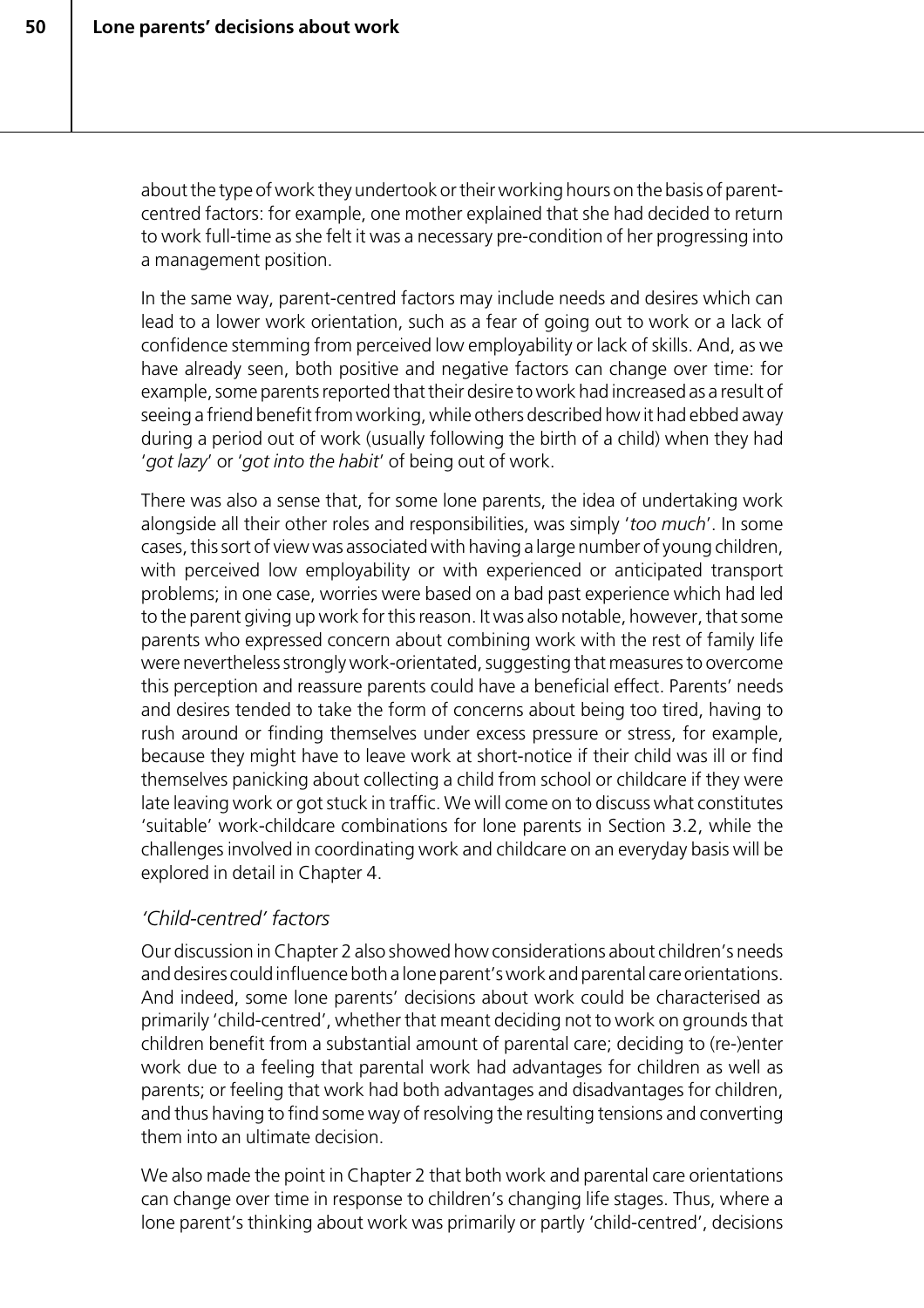about work were very likely to be linked to a child's age or life stage. These links tended to focus on the following key junctures in a child's development:

- reaching an age where he or she is old enough to tell you about what happens at the childcare provider;
- reaching an age where he or she can begin early years education (NB most parents referred to this as '*reaching nursery age'*);
- reaching an age where he or she can attend full-time school;
- reaching an age where he or she can travel to and/or from school alone.

Some parents had rather strong views on whether, how much and what type of non-parental care is appropriate for children at different life stages, although, as we said in Chapter 2, the concept of 'readiness' for (different types of) non-parental care was also closely linked to the needs of individual children, for example, because of special medical or educational needs or particular characteristics such as being shy or '*clingy*'.

Parents who said that they would not return to work until their children were old enough to tell them about what was happening at the childcare provider were usually concerned with issues of trust and safety (as indicated in Chapter 2, this threshold was particularly associated with the use of childminders). In contrast, parents seemed to feel that group-based provision could be intrinsically safer by virtue of there being several members of staff present at any one time, although some of those parents who had very strong concerns regarding trust and safety expressed a strong preference to stick with informal care.

The decision to wait until the children were old enough to start early years education was often associated with views and perceptions of other forms of childcare: concerns about trusting childminders, a lack of or resistance to informal provision, beliefs or worries about the cost, availability or suitability of day care, and so on. Early years education is universally available and free of charge, which is likely to be a key reason why lone parents generally considered it the 'norm' for children to receive it. In addition, it was seen as important for their development and for preparing them to start school, in a way that other pre-school providers (especially childminders and informal care) were not – a feature which was of particular relevance to parents who felt that it was very important to put the needs of their children first. However, early years education also tends to be available on a part-time basis and is usually provided in sessions of around two-and-a-half hours; for this reason it was often seen by parents as having little impact on the possibility of working, particularly if they were unable or reluctant to use additional non-parental care. It is also worth noting that other research has highlighted a range of problems that can be associated with early years education, for example the fact that some childminders are only prepared to take children to and from specified providers or that they typically still require paying for the two-and-a-half hours while the child is receiving the early years education (undermining the financial impact of receiving free provision). Some parents have also complained of a lack of easily combined wraparound provision in the settings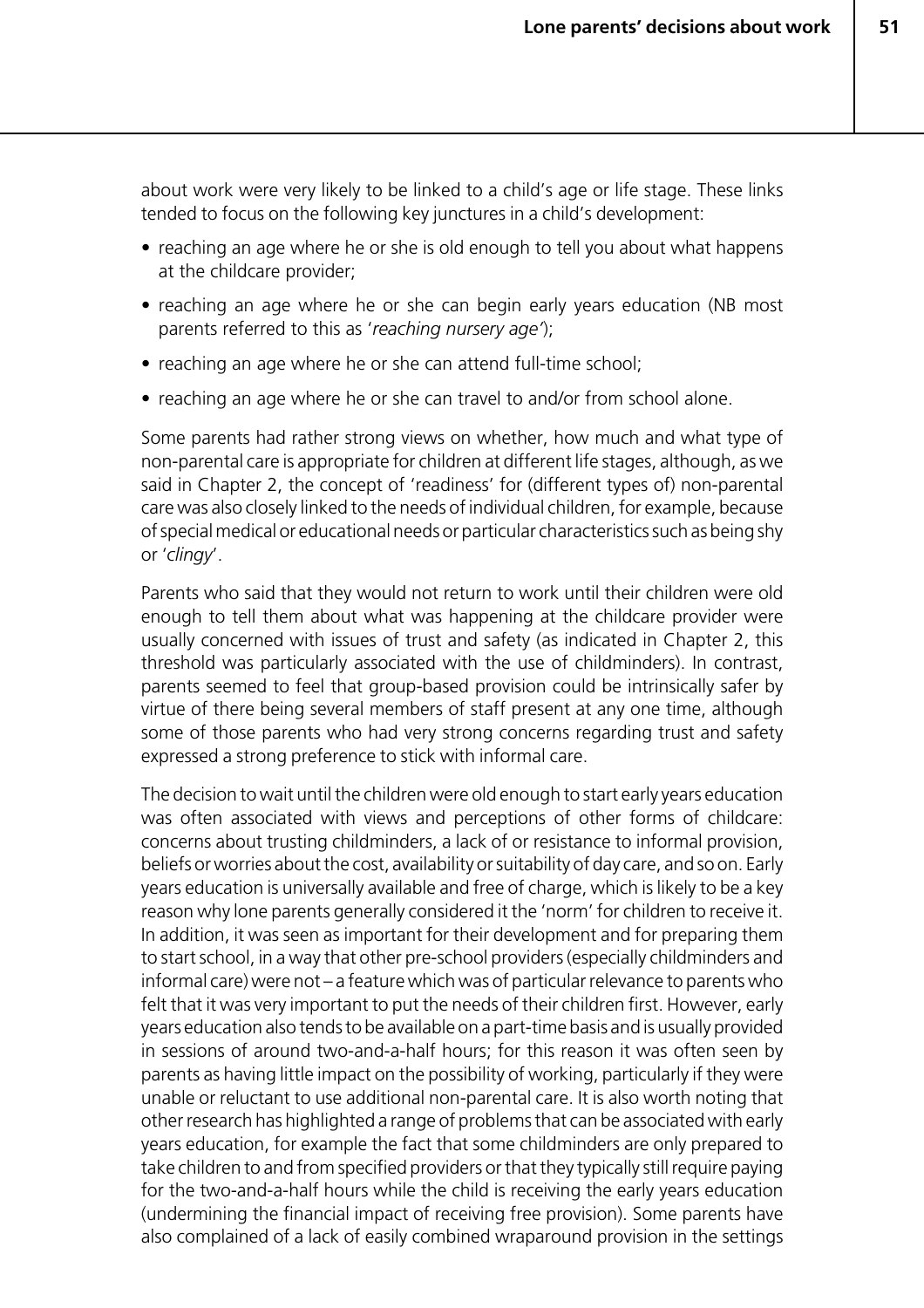where early years education is provided. For these and other reasons, some parents have expressed the view that they would prefer to use their 12.5 hours within, say, two or three days a week, rather than spreading them evenly across the five days Monday to Friday (Harries *et al*., 2004), and, indeed, the Government has recently announced that parents will be able to use this provision more flexibly in future.

Although the decision not to work until a child had reached the age for full-time school was 'child-centred' in the sense that it was driven by the age of the child, in fact the main motivations for such a decision seemed to focus less on concerns about the child's well-being than on considerations relating to the cost of childcare or, more specifically, the cost of **enough** childcare to enable the parent to work, particularly if he or she had more than one child to think about. For this reason, as indicated in Chapter 2, some parents had taken the decision – sometimes very early on in the child's life – that it would not be feasible for them to work until all their children were in full-time education, but that, when that happened, it would be '*their time*', time for them to '*get their lives back*' or '*start living again'*. It was also notable that parents with very negative views of the effects of parental work on young children were liable to identify the point of entry into full-time school as a clear threshold with regard to working: one mother even indicated that she did not consider working part-time while her child was at school to qualify her for the title of 'working parent' at all!

While the beginning of full-time school was clearly a watershed moment for many parents, it is also important to note that some parents considered it unfeasible or undesirable for them to work until their children were old enough to travel to and/or from school alone, either because they considered it dangerous or because they simply felt it was inappropriate. This was clearly related to whether they perceived that somebody else they trusted might be able to accompany the children on these journeys, although some parents had decided that they could not work until their children were able to travel to and from school alone because of an assumption that childcare would not be available for such short periods. Parents who felt that entering work would mean working longer than school hours were sometimes unhappy about the prospect of their children travelling home from an after-school club in the early evening if they could not get there in time to pick them up (typically, after-school clubs seemed to stay open until around 6pm, which was not late enough for all parents who needed or wanted to work full-time). Concerns were also raised about how children might make the transfer between school and an after-school club or recreational activity where this was not (perceived to be) arranged on their behalf. For parents who were not in a position to ask for assistance from family or friends, concerns about how children would get to and from school in their absence appeared to represent a 'dead-end' in their thinking because they did not feel that formal childcare would be available for such short periods of time; one lone mother who lived in a rural area commented that no provider, formal or informal, would be able to '*cover*' her journey because it was long and her home was out-of-the-way. We will come on to talk about the significance of journeys to and from school and childcare settings in terms of coordinating work and care in Chapter 4.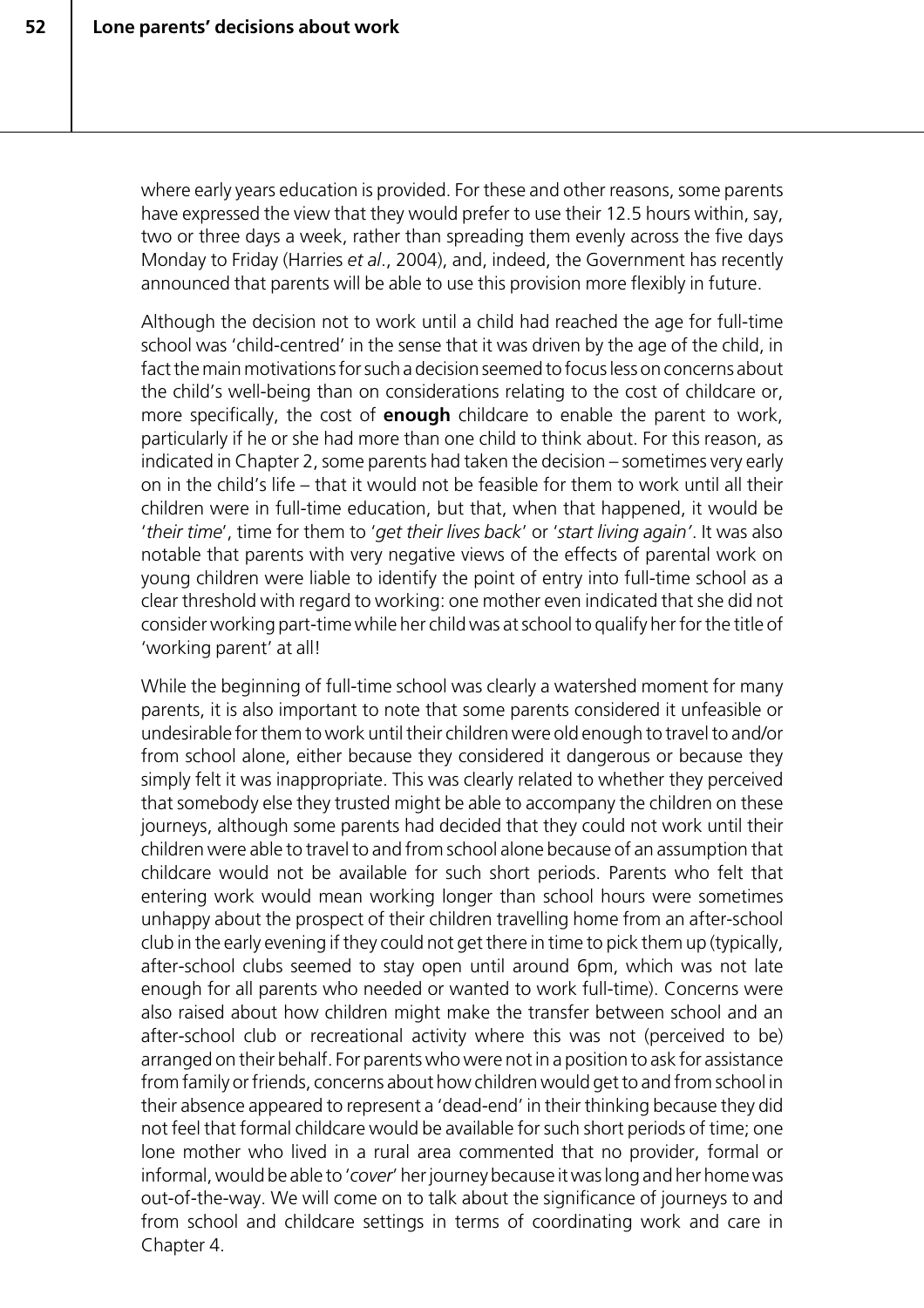Finally, as well as concerns about their own tiredness and stress, parents also expressed worries about the potential effects of a demanding work-childcare routine on their children. For example, as mentioned in Chapter 2, parents of schoolage children commonly worried about out-of-school clubs making the '*day too long*' for their children, possibly leading them to be tired or irritable; some said they did not want the childcare providers to get the '*best part of the day*', leaving them with nothing to do but feed, bathe and put to bed.

#### **3.1.2 Prioritising and compromising**

The question of which factors play a part in a decision about whether to work is distinct from but closely related to the question of whether parents view themselves as having to prioritise their concerns or make compromises in order to facilitate a decision about work (NB at this stage, we are still talking about *hypothetical* priorities and compromises, relating to an overall decision about (re-)entering work; the issue of what it actually takes to achieve a suitable work-childcare combination will be addressed in Section 3.2).

Some parents with strong work orientations conceded that they were prepared to make compromises related to childcare in order to be able to pursue their own needs and desires related to work, either because they anticipated that their earnings would not enable them to afford a preferred provider or that their preferred provider would not be compatible with their work (e.g. for reasons of location or opening hours). Such compromises usually meant conceding that they may have to use a childcare provider they perceived as being less than ideal in terms of quality, or of a type that was not their first choice. However, there also seemed to be some childcare compromises which no parent was prepared to contemplate, namely those which implied sacrifices of trust, safety and a minimum standard of 'quality', which, as we indicated in Chapter 2, tended to be judged primarily on criteria relating to staff ratios, experience and competence, while other factors such as cleanliness, hygiene, facilities and activities were also taken into account.

Similarly, in cases where parents had prioritised the needs and desires of their children over their own – most commonly associated with the decision not to go to work or to work a very small number of hours, e.g. in order to avoid using childcare – this was sometimes perceived as having directly caused a compromise of some kind, perhaps in terms of money, career aspirations or development, stimulation, social interaction or personal identity. In some cases, child-centred concerns had motivated parents to use informal care and this may also have had associated 'career costs', either because the informal carer was only available to provide care at certain times, or because parents were wary of asking for a large number of hours of care, feeling it would be '*imposin*g' or '*asking too much*' of their friends or family (we will talk in more detail about negotiations and agreements with informal childcare providers in Chapter 4).

In addition to compromises aimed at resolving tensions between parent-centred and child-centred factors, some parents perceived themselves as having made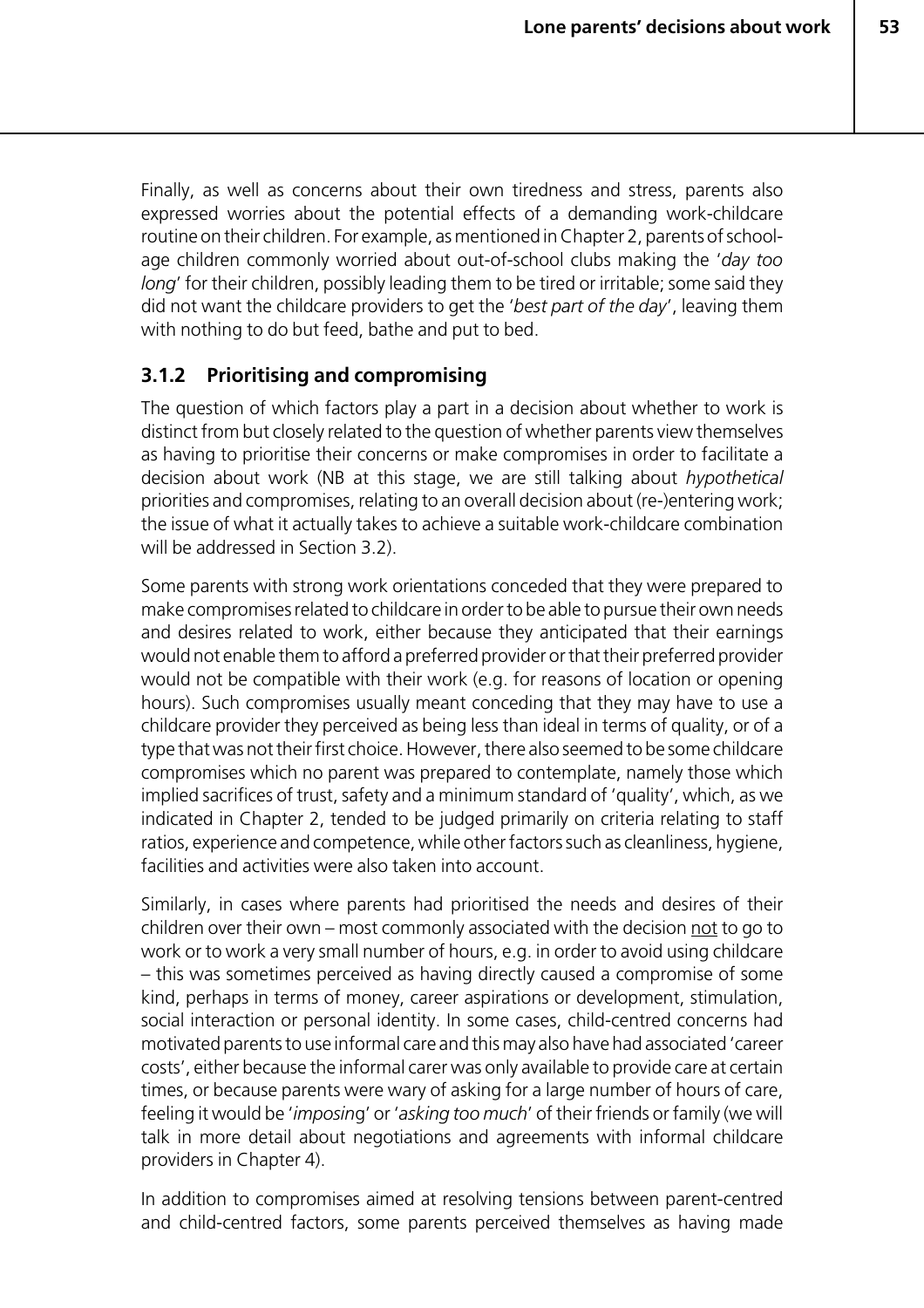compromises *within* each of these categories. For example, even for parents with strong work orientations, the decision to work was sometimes described as having entailed a cost in terms of making their lives more demanding or tiring, or preventing them from enjoying as much quality time with the children. In terms of child-centred considerations, some non-working parents recognised that, while their decision not to work might allow their child(ren) what they perceived as being the unique benefits of parental childcare, it might, at the same time, deny them certain financial rewards or the working '*role model*' to which some lone parents seemed to attach such great significance.

# **3.1.3 The decision process**

Discussion of 'factors', 'priorities' and 'compromises' may create the misleading impression that lone parents' decisions about work are always made by means of a precise and detailed calculation, wherein the pros and cons of working are carefully weighed up to reach an overall optimal solution. In fact, while some parents do reach their decision by means of a process approximating this sort of model, for others, the process can look quite different.

The processes by which our lone parents reached their decisions about whether to work may broadly be classified as one of the following:

- overall calculation;
- partial perspective;
- norms or perceptions-based;
- prompt or gateway.

# *Overall calculation*

Parents who did engage in a 'calculation' in order to arrive at a decision about whether to work had usually done so with the support and assistance of somebody else, either a friend or family member, or a professional such as their New Deal for Lone Parents adviser. Some calculations were solely financial – would the parents be better or worse off in work? – but, often, other factors would also be involved, including the potential impacts of working on children and family life in general. Where a friend or, more commonly, a family member was involved in assisting the calculation, this was sometimes associated with an offer of informal care, which seemed to give the third party a clearer role or 'investment' in the lone parent's decision. The part played by NDLP advisers in the decision process seemed to vary quite widely: some parents described a thorough and 'holistic' service, whereby advisers had addressed a range of concerns, including giving practical advice about specific jobs and childcare providers. In other cases, however, advisers seemed to have focused all their attention on certain aspects of the calculation – most commonly the financial implications of coming off benefits and into work (the 'better-off' calculation) – while neglecting others, such as finding suitable childcare or finding work to fit with family responsibilities. Some parents also raised the issue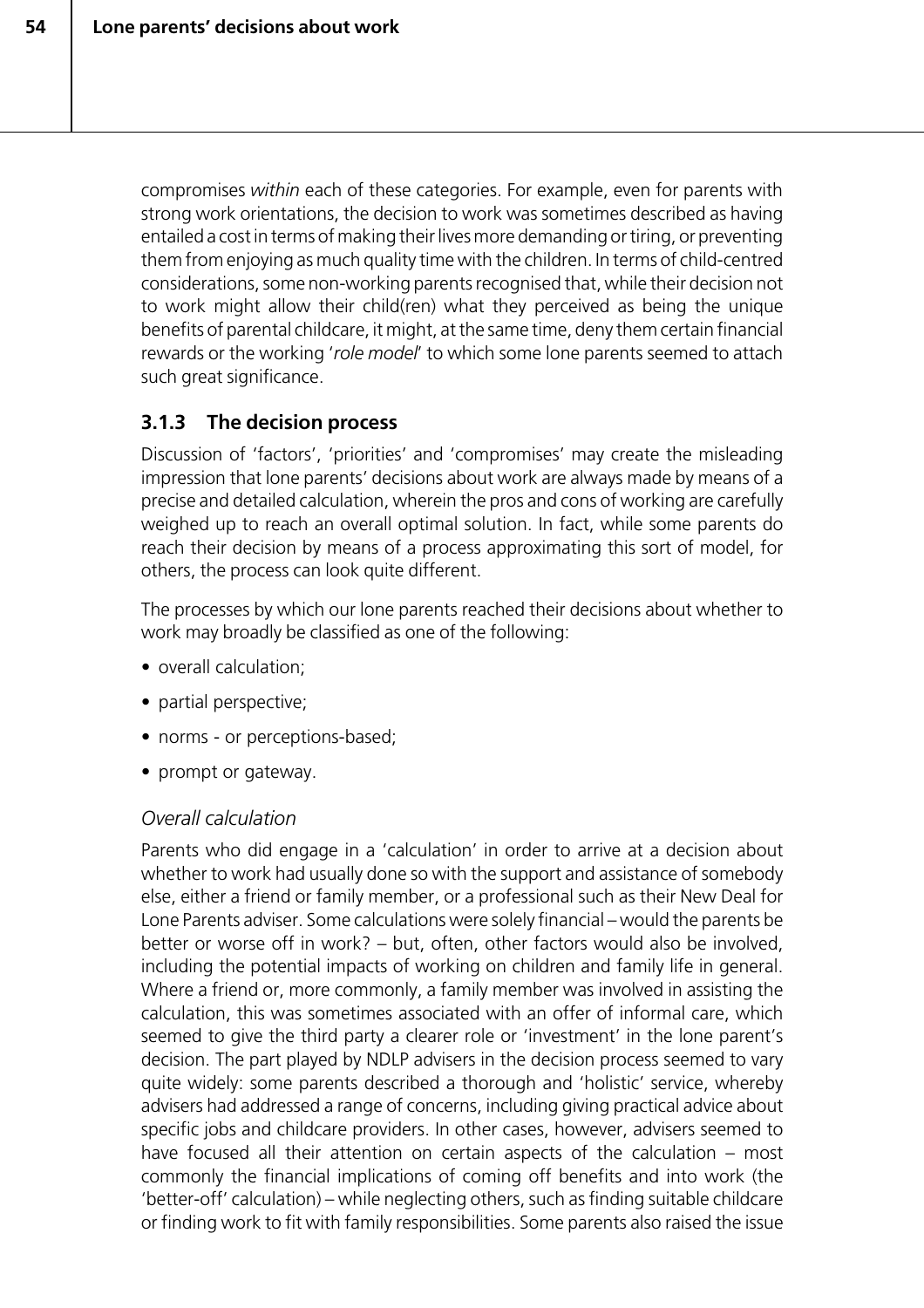of the difficulty of calculating the financial implications of returning to work without a good idea of their earnings potential, which may be a particular issue for parents who have never worked or who have been out of work for a long period of time. The decision about whether to (re-) enter work was typically seen as important and highimpact by these parents, and any gaps in the calculation could be seen as indicative of risk and, on that basis, prove unsettling.

It is also worth noting that information on childcare tended to be an important element in 'calculations' about the implications of (re-)entering work, and that those parents whose decisions processes most closely resembled this model were also more likely to have taken a proactive approach to finding such information. Issues around the kind of childcare information that is available to parents, and the ways in which such information is disseminated, will be considered in Chapter 5, where we explore lone parents' policy messages.

#### *Partial perspective*

For some lone parents, however, the decision of whether or not to work was not arrived at by means of a calculation, but through a process which was somewhat less balanced and controlled. The decision process of some parents might be characterised as originating in a 'partial perspective', in other words, they arrived at a decision by focusing it down to some subset of the different factors involved in their thinking about work, e.g. by thinking only about their own career aspirations or only about the needs of their children, and suspending or postponing the other factors until these had been dealt with. A 'partial' approach often reflected a short-term perspective, and was particularly associated with the perception that circumstances were destined to change: one of the student parents we spoke to, for example, admitted to having no idea what she would do about childcare once her training was complete and she was ready to enter work. The temptation to come to a decision about whether to work based on a partial perspective seemed, in many of these cases, to be a reaction to the feeling that taking all factors into account at once was too big a task or challenge to manage; in some cases, parents seemed to feel that the challenge was so big that their only option was to approach it gradually or *'in bits*'. A sense of having too many issues to tackle or too much to cope with at once came through strongly from some lone parents, and highlights a considerable need for support, particularly during a transition into work. In Section 3.3, we focus on this transition and discuss both the nature of the support lone parents require around this time, and where they tend to find it.

#### *Norms- or perceptions-based*

In Chapter 2, we talked about the role perceived norms – stemming, for example, from a lone parent's own upbringing – can play in forming work and parental care orientations. Accordingly, norms sometimes had an influence over decisions about work, although those parents who arrived at a decision about work by means of a 'norms- or perceptions-based' process did not typically perceive themselves as having made a 'decision' about whether to work at all. Rather, their working status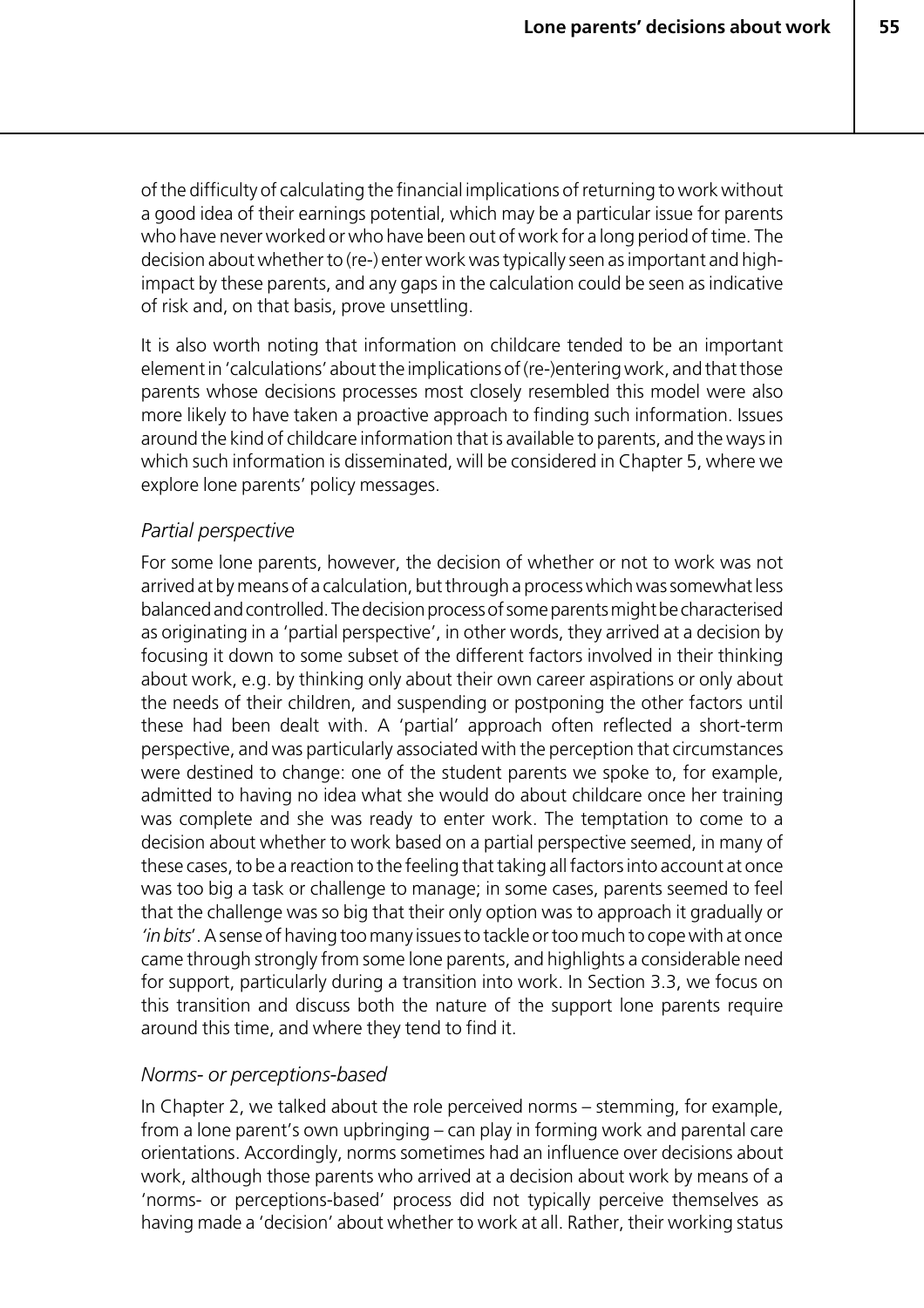was determined by some norm or perceived norm, stemming from friends, family, communities or society more widely, or from perceptions about the feasibility of working that were long-standing and general, rather than based on particular items of information or evidence (again, the issue of how easily information was available is also relevant here and will be revisited in Chapter Five). We have already mentioned parents who said they had never considered returning to work while they were caring for (young) children and those who, on the contrary, said they had always assumed they would do so. Similarly, some parents were working or not working as a result of perceptions about what was feasible, not for them specifically but at a more general level; for example, that it was not financially beneficial for parents to work before their children started school or that there were no jobs available that could fit around school hours. For these parents, working or not working was not a matter of 'choices' or 'decisions', but of (perceived) necessity.

#### *Prompts and gateways*

For some parents, the process of coming to a decision about work focused specifically on a single event or series of events, or on a particular set of circumstances. For example, as we have seen in Chapter 2, a relationship break-up or bereavement can have a considerable effect on parents' thinking about work, as can healthrelated circumstances (for parents and children) and other problems (e.g. domestic violence, drug use). Some parents' work decisions had also been shaped by positive prompts such as an offer of work or childcare and could therefore be characterised as essentially reactive. Some expressed the view that they had been '*lucky'* to have come across an opportunity to combine work and childcare, perceiving such opportunities to be the exception rather than the rule, sometimes on the basis of their observations of relatives, friends or acquaintances who were also lone parents.

Aside from events or circumstances that determine or 'prompt' a decision about whether to (re-) enter work, some parents described particular experiences that had provided them with a 'gateway' into the labour market. Perhaps the most important gateway was education or training, which can benefit parents not only in terms of developing skills and obtaining qualifications, but also across a wide range of dimensions including work orientation, confidence and self-esteem. Study and training can be particularly helpful for parents who have never worked or who have had a long career break, either owing to a pregnancy or for other reasons. Educational activities were seen by some parents as a longer-term investment towards a '*career*' rather than '*just a job*'; for others, they were attractive because they represented an opportunity for (re-)entering work gradually, possibly in a way that was more compatible with their childcare needs (e.g. because it involved fewer or more flexible hours) or because they could adjust the pace of their training according to their families' needs. These findings are in line with the evidence gathered through previous research on student parents (La Valle *et al.*, 2002b).

Aside from education and training, voluntary work within a school or childcare setting also emerged as an important 'gateway' for some lone parents: several parents who were working as helpers or volunteers clearly perceived this as a route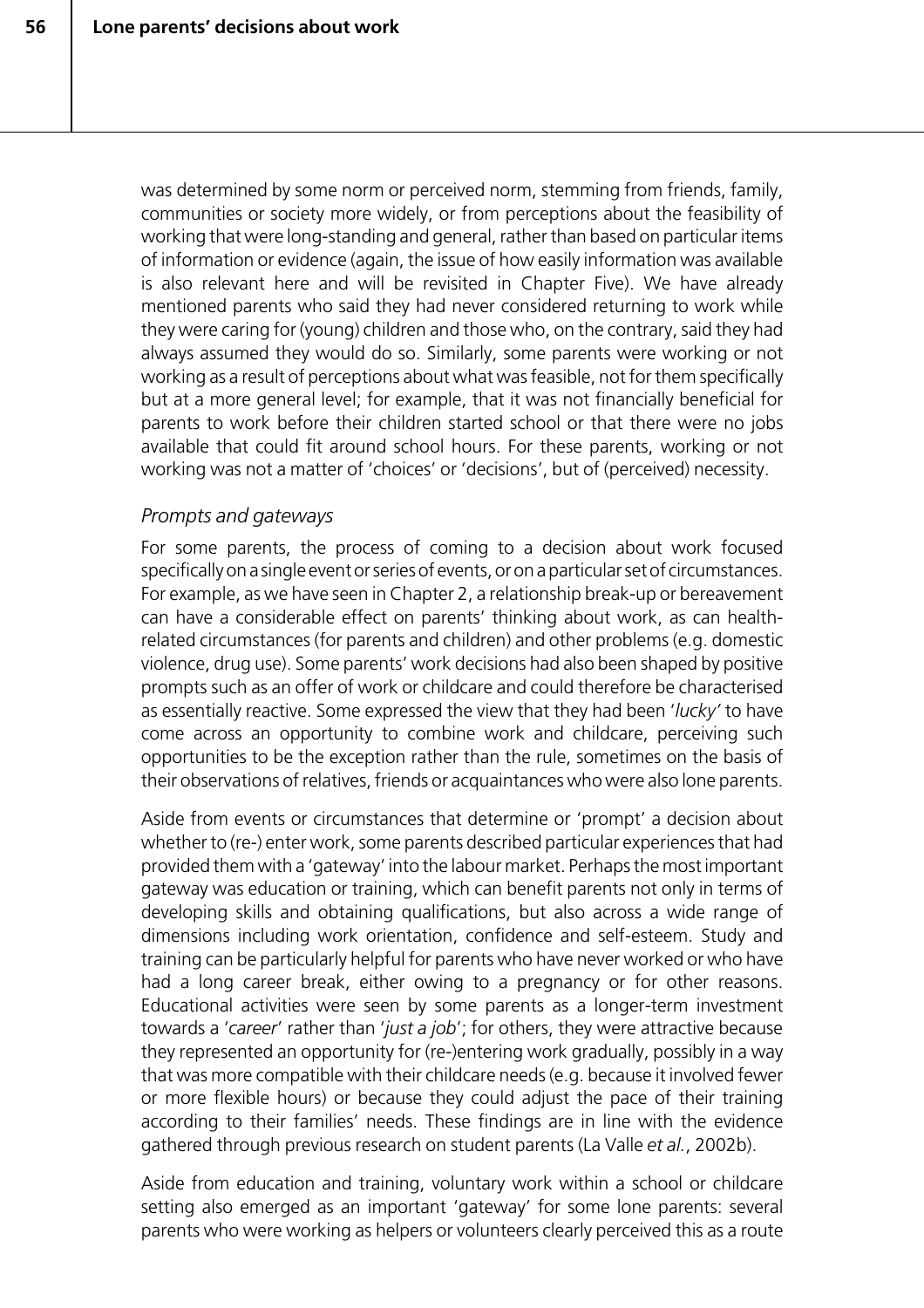into paid work over the shorter or longer term. There was a sense, particularly among parents who had never worked or had been out of work for a long period of time, and among those who lacked confidence about working, that schools and childcare settings were '*safe*' or familiar environments, where they knew what they were doing and did not feel intimidated. They could also feel secure in the knowledge that this was one form of work-related activity that would not conflict with the needs of their children, both because of the hours involved and because the environments (it was assumed) understood the needs of children and would be sympathetic to the parent's perspective. In addition, voluntary work provided some parents with the non-financial benefits of working without requiring them to resign the '*security*' of being on benefits or to risk the potentially severe consequences of miscalculating the financial implications of working (e.g. losing a mortgage). Finally, there was a sense that, for parents who were intimidated by, or not orientated towards, work, voluntary rather than paid involvement in a workplace could feel more secure insofar as it was less 'binding' than paid work, the dynamics of the employer-employee relationship were different and, ultimately, parents were free to withdraw.

#### *Moving between models*

Aside from specific prompts or gateways that led directly to a change in attitudes towards work, there was evidence that other factors could help shape the nature of the decision process. In particular, it was clear that the provision of adequate and relevant information about both work and childcare opportunities had the potential to move parents away from the 'partial perspective' and 'norms- or perceptionsbased' categories, and equip them to make more of a formal calculation about the implications – financial and otherwise – of taking up work. However, where a parent was initially resistant to the possibility of working, perhaps owing to low perceived employability, challenging circumstances, nervousness, or a perception that it was the norm for mothers of young children **not** to work, information may not have been enough. In these sorts of cases, more intensive and personalised support and encouragement were often required, and here a positive, productive face-to-face relationship with an NDLP adviser could play a vital role. We will come on to discuss lone parents' views and experiences of the NDLP, as well as the wider issue of information on work and childcare, in Chapter 5.

# **3.1.4 What made the difference?**

The general impression that emerged from the study was that lone parents' decisions about work were typically made on the basis of a substantial number of factors, all of which required satisfactory solutions if they were ultimately to achieve a delicate balance of arrangements, which would facilitate the tricky combination of paid work and family responsibilities. There was very little evidence, therefore, that a decision about whether or not to (re-) enter work might be taken on the basis of one consideration in isolation. However, some factors did stand out as being particularly important and, for some parents, it appeared that, while these were not sufficient for making a decision about work, they were certainly necessary conditions of any such decision being made.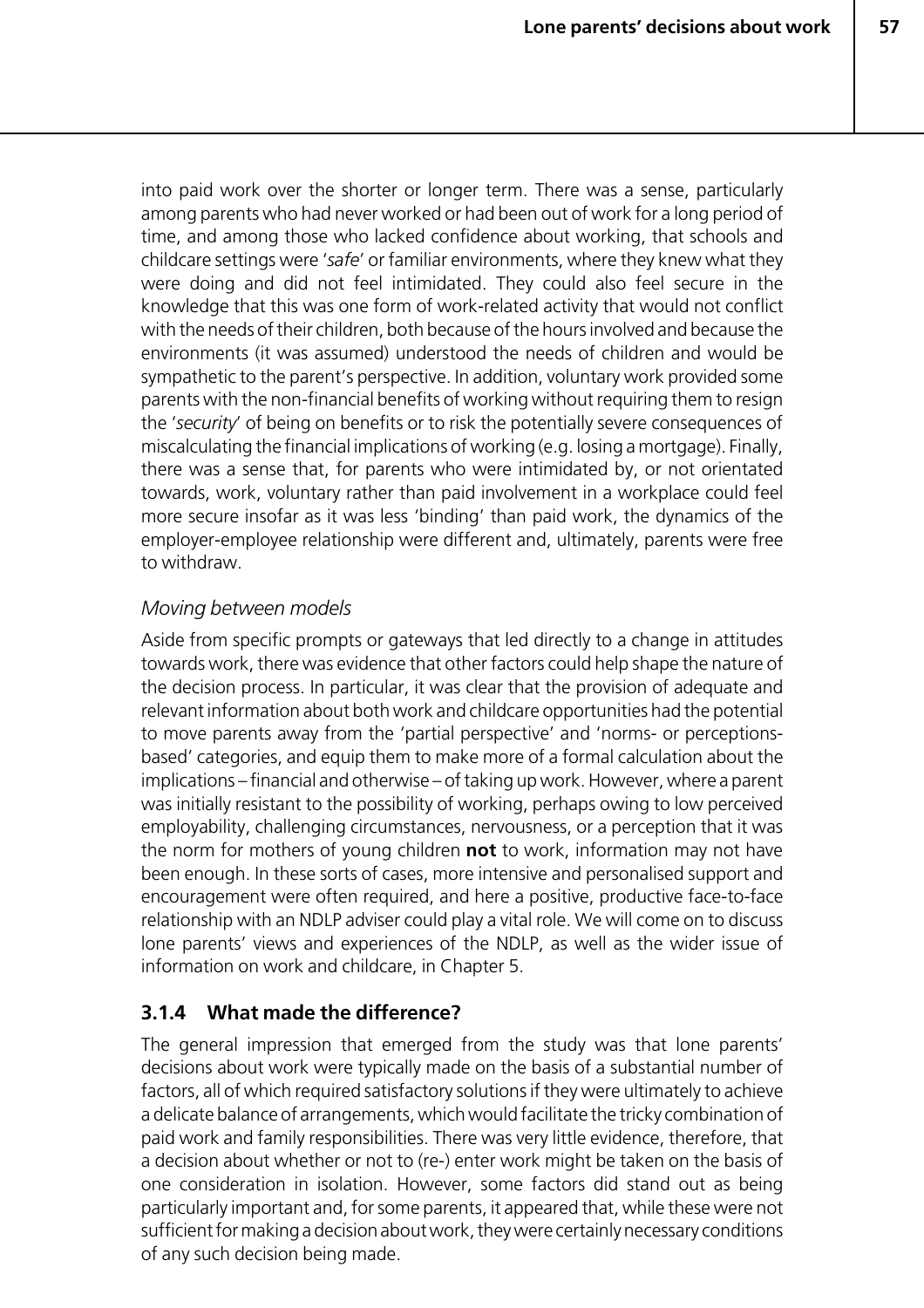#### *The New Deal for Lone Parents and the Childcare Element of the Working Tax Credit*

Government intervention under the NDLP was clearly fundamental in some parents' decisions about whether to work, as had the availability of financial support through the childcare element of the WTC (as mentioned earlier). Several parents attributed their (re-)entry into work directly to their involvement with the NDLP: these parents tended to be among the more highly-skilled, highly-qualified and strongly workorientated. Information about the childcare element of the WTC and the carrying out of a 'better-off' calculation had often been a strong influence in these cases; it was also clear that a 'holistic' approach, whereby the adviser addressed other issues such as finding and paying for childcare provision, had been particularly successful for some parents. Even in some cases where parents had not yet entered work, there were signs that the NDLP was moving their thinking forward by presenting them with opportunities that they may not previously have considered, and again particularly by informing them about the childcare element of the WTC.

Although some parents had responded negatively to the initial approach from NDLP, finding it '*cheeky*' or intrusive, or feeling that it implied they '*ought*' to be in work, there was a sense that others appreciated the 'exploratory' nature of the programme and the fact that they were able to develop an ongoing relationship with their adviser. Equally, while some parents found that the service they received from their NDLP adviser was limited or inflexible in some respects, others commented on the experience of a process focused on finding a way for them to reach their goals rather than to impose somebody else's goals on them. We will explore lone parents' policy messages regarding both the WTC and the NDLP in Chapter 5.

# *Availability of childcare*

Childcare availability is clearly a key factor in many parents' decisions about whether to work, whether this be related to cost, type, hours, times, location, quality, trust, safety or a combination of all these factors. We have already mentioned, for example, a group of lone parents who stated that they would not work if they could not find a satisfactory childcare provider and, while some parents may be prepared to make certain compromises when it come to childcare, ultimately the question of whether they can find childcare that meets their minimum standards – of affordability, accessibility, quality and, crucially, trust – was certainly of primary importance in lone parents' decisions about whether to work.

Among all the childcare-related factors, however, the availability of **informal** childcare very commonly made the difference in a decision about whether to work. This was true of parents with a variety of jobs and work orientations, and was commonly related to a perceived lack of formal childcare in the local area or the need or desire to avoid the cost of formal care. In some cases, the role played by informal childcare was primarily or solely financial: for some parents (particularly those with several children or low earnings potential), it seems that childcare has to be free to be feasible, sometimes in spite of the help afforded by WTC (although, as we have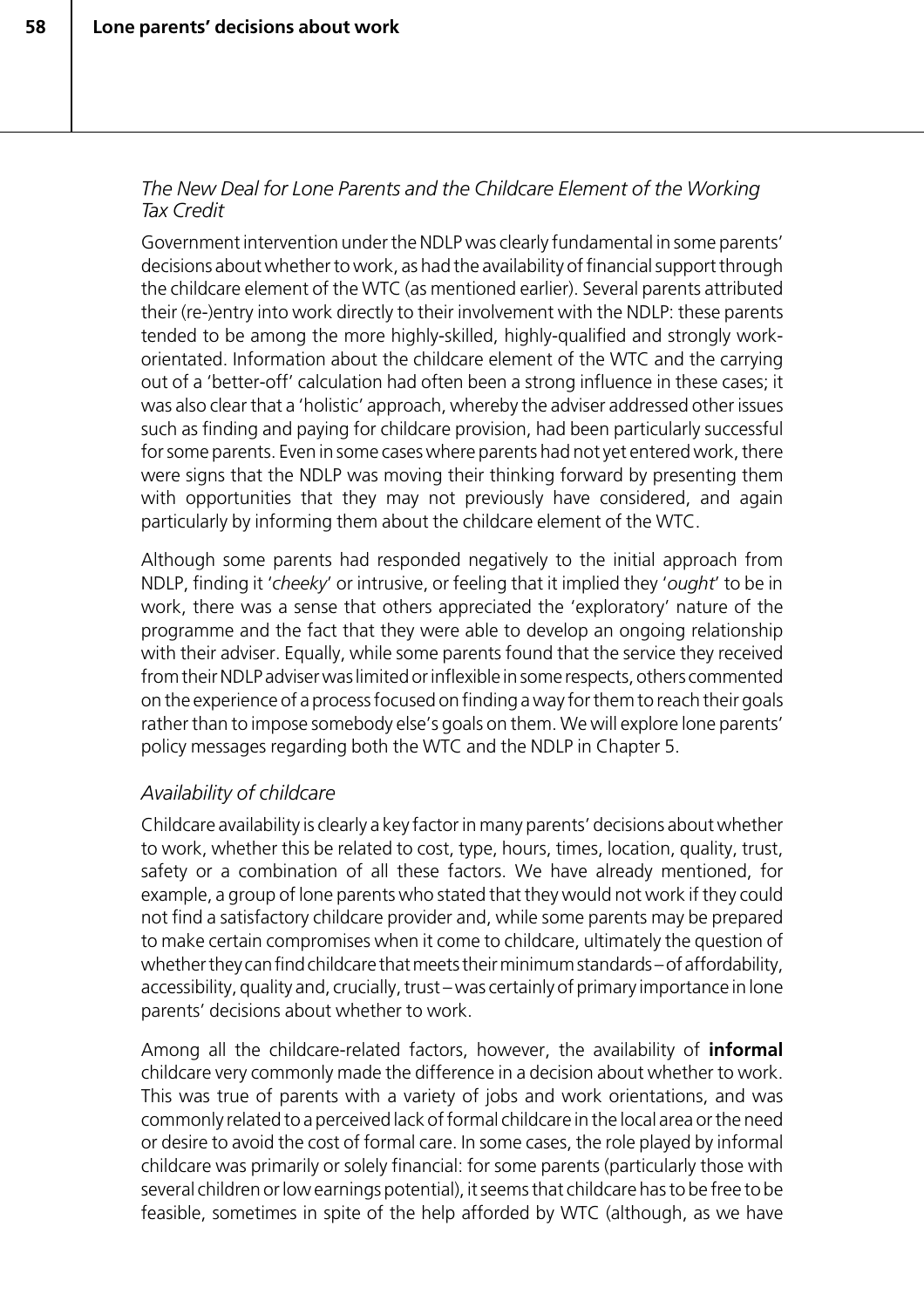mentioned, the childcare element of the WTC had also made a big difference to some parents). In other cases, the significance of informal care related to a strong preference for friends or family as the '*next best thing*' to parental care and, at the extreme, an aversion to all forms of formal pre-school care, usually on grounds of trust. And sometimes the availability of informal care was crucial to parents' decisions about whether to work because of coordination factors, including evidence or perceptions that other forms of care would not be as flexible, i.e. would not be available at atypical times (a consideration especially relevant to shift and night workers), for small numbers of hours (e.g. '*the school run*') or on an ad hoc or irregular basis. In some cases, aversion to formal care and perceived exclusive associations between informal care and affordability, availability and flexibility were partly the result of a lack of information about the availability, cost and flexibility of formal provision. Nevertheless, for all these reasons, some lone parents were very clear that the availability of informal care was what made the difference in their decision about work.

It is notable that, while lone parents used a variety of family members and friends for informal childcare, in general, non-resident parents appeared to play a much less significant role. There were exceptions to this, however, such as one strongly workorientated lone mother whose ex-partner had a much weaker work-orientation and had agreed, on that basis, to provide childcare (both parents also had a strong aversion to formal childcare on cultural grounds). Here, the non-resident parent had such a significant involvement with childcare, that the mother said she did not effectively consider herself to be a lone parent at all.

#### *The 'better-off' calculation – does working have to be 'worth it'?*

Whether carried out with or without the support of an NDLP adviser, the calculation of whether working would make a family financially 'better off' typically represented the 'bottom line' for lone parents. Parents who talked at length about the potential non-financial benefits of working, the need to provide a '*role model*' for children, the stigma of being on benefits and so on, were still quite clear that working for no financial reward was simply not an option, particularly as work usually came at the cost of spending less time with children:

#### *'What is the point of slogging your guts out at work, if you can get the same money for looking after your child?'*

(lone mother of six-year old, worker)

Moreover, some parents' aversion to '*working for nothing*' was not just about the financial benefits of working, but also about a feeling that a failure to come out 'better off' might actually undermine some of the *non-*financial benefits of working as well. We have already described how a substantial part of the attraction of work was linked to parents' pride and self-esteem, a sense of having a purpose or function, of being '*on a level*' with other adults. If they were to work without earning, arguably the potential of work to make them feel useful, to help them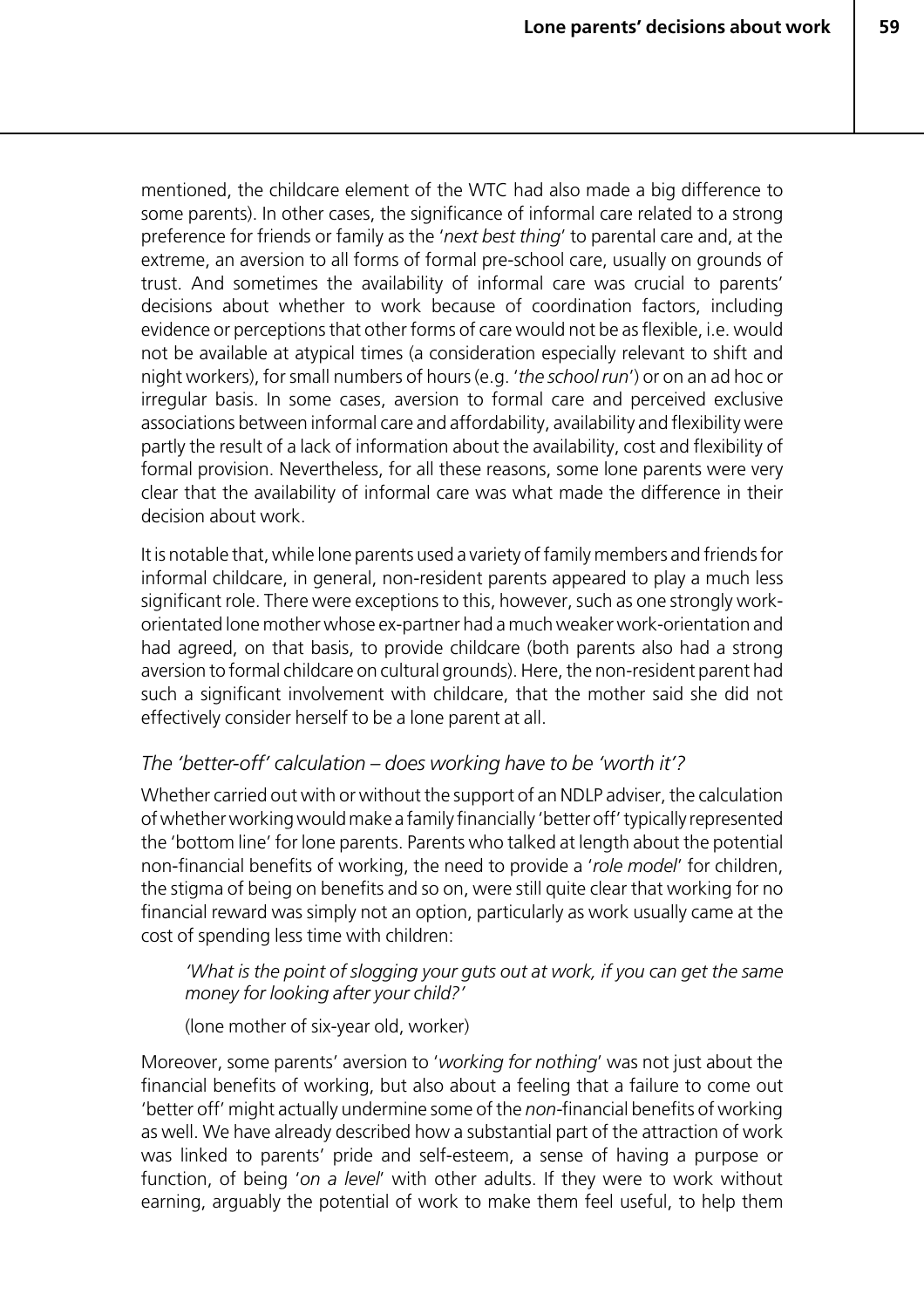perceive themselves as having something to offer beyond the realms of home and family, or even for making them feel '*normal*' might be weakened as well.

There were, however, a few exceptions to the 'better-off' rule. Some parents claimed that they would work – or even were working – for very little or no financial reward. In some cases this was explained in terms of the non-financial benefits of working, but it was also likely to be linked to the notion of a long-term investment, i.e. it might be considered acceptable to work without financial reward in the shortterm if it helped to develop a parent's career so that, eventually, work would start to pay off financially as well as in other ways. In addition, as we have already mentioned, some parents in the sample had undertaken voluntary work, usually within school or childcare settings. In some cases, these activities were viewed as 'gateways' into work, and so to financial advantage; in others, they were simply a way of '*getting out of the house*'. The voluntary work undertaken typically involved a small number of hours at convenient times, and was of a type that the parent enjoyed or had a particular interest in.

# 3.2 Finding a 'suitable' work-childcare combination

So far in this chapter, we have been talking about the ways in which lone parents reach a decision about whether or not to work. This has involved some discussion of their knowledge and perceptions of the availability of suitable work and childcare because while the decision about whether to look for work is logically prior to the question of whether work will be feasible in practice, practical considerations and projections nevertheless often play a significant part.

'Suitable' work or childcare can be defined as that which is available, obtainable, desirable and capable of being coordinated with other aspects of lone parents' lives. In this section, we will explore all these aspects of suitability, as well as the facilitators and barriers that affect the way in which a decision about whether to work in principle can be put into practice.

# **3.2.1 'Suitable' work**

Perceptions of the availability of 'suitable' work depend on perceptions about the local labour market; parents' employability (skills, qualifications and experience); the potential financial and non-financial benefits of work; and the potential for coordinating work with other aspects of parents' lives, primarily their childcare responsibilities.

## *Local employment opportunities*

Several of the parents we spoke to expressed doubts about whether jobs that were obtainable to them were available in their local area. In some cases, this was simply attributed to the state of local labour market, which was a particular problem for parents who were unable or unwilling to travel beyond the local vicinity, either for reasons of transport or coordination, or because they would not feel comfortable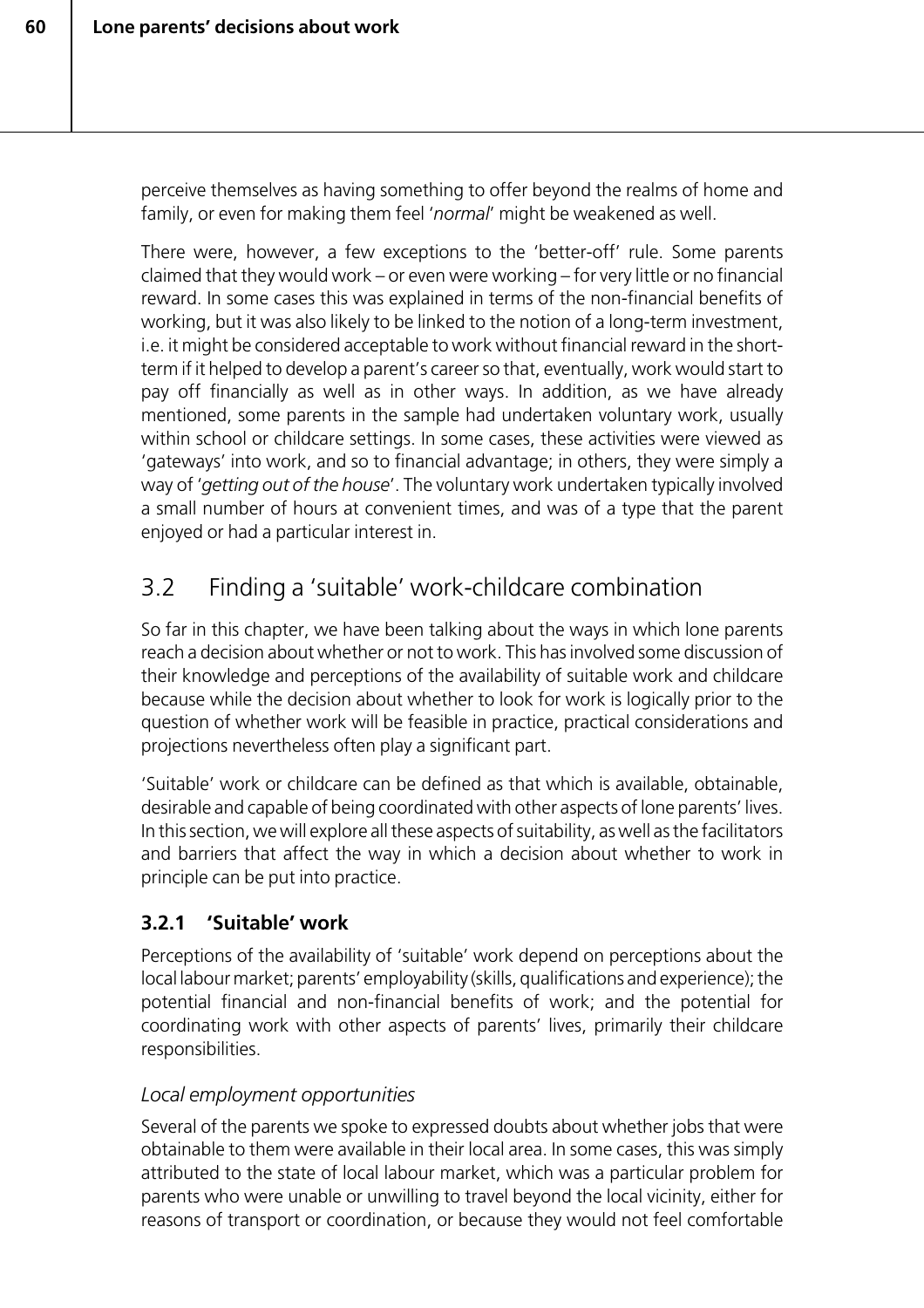working far from home or away from their children's schools and/or childcare providers. In other cases, concerns about being able to get a job were explicitly related to limitations on the parent's skills, qualifications or experience; a low level of confidence might also have an (implicit) effect on a parent's perception of their own employability. Parents who had never worked or had spent a significant period out of work were particularly likely to express these kinds of doubts. There was some evidence that even a relatively short period out of the labour market could change a parent's perception of their own employability: one mother, for example, said she expected that, having been out of work for two years, any potential employer would wonder '*what she'd been doing*' and would be likely to offer the job to someone who had not taken such a break. Other parents talked about experiences of being asked in job interviews about whether they had children, whether they were lone parents or what they would do if a child was sick; in all cases where this had happened, parents had viewed their answers as having a potentially detrimental effect on their chances of getting the job.

Some parents felt that, while they might be able to get a job in their local area, they would have difficulty finding a job they **wanted**. This sometimes meant they experienced or anticipated problems finding work that was enjoyable or rewarding or furthered their careers; in other cases, it was a reflection on the possibility of finding a job that would make working financially worthwhile. It could also refer to other aspects of the type of work, such as whether it was temporary: one lone mother commented on the fact that much of the work available in her area was temporary and that this was not very suitable for (lone) parents owing to the fact that they were likely to need to set up and commit to childcare arrangements.

The question of whether a job was deemed suitable was also typically strongly determined by the potential for coordinating work with other aspects of family life.

Finding work and childcare that can be coordinated with each other and with other aspects of family life can be extremely difficult for lone parents. It is perhaps little wonder, therefore, that coordination factors play such a large role in the feasibility of finding a suitable work-childcare combination. In Chapter 4, we will come on to talk in detail about how lone parents were managing to coordinate their work and childcare arrangements and what problems they experienced in seeking to do so. First, in this chapter, we will briefly outline the key elements that determine whether work is viewed as possessing potential for coordination.

#### *Hours, days and times*

Lone parents expressed a strong desire for part-time work, focusing particularly on confining work solely to school hours. Several reasons for desiring school-hours work were cited, including a lack of, or aversion to, out-of-school childcare (formal or informal), a need or desire to avoid paying for childcare, concerns about how children might get to and from school and a desire to be personally present at home during mornings and/or evenings, and/or waiting at the school gates in order to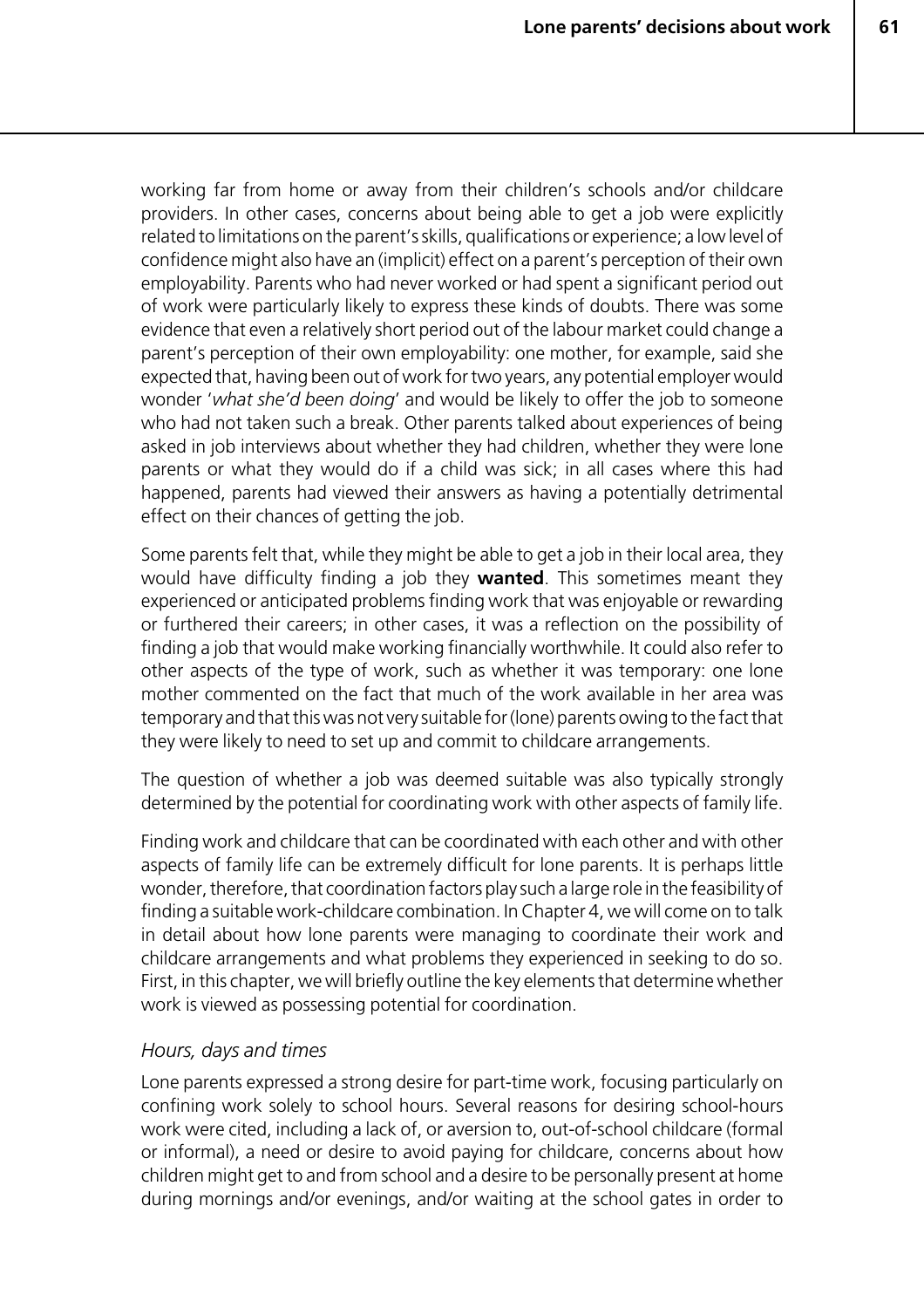have contact with staff, because the children wanted them there or because they felt they '*ought*' to be there:

*'I always used to feel sorry for the people in my class who didn't have that, who had to let themselves in from school or […] you know, had to go somewhere else.'*

(lone mother of 16-year-old, 13-year-old and five-year old, worker)

As discussed in Chapter 2, some parents wanted to work particular hours because they felt they needed to be around for their children owing to an event such as a relationship break-up or bereavement, or because the child had special needs or characteristics (e.g. wanting to be around at meal times because the child was very fussy about food). For others, the desire to work part-time was primarily 'parentcentred', for example because they were nervous about returning to work and wanted to do so gradually ('*a little job in the mornings*'), or because the idea of working for a large number of hours made them worry about coping with work alongside other responsibilities.

Term-time work was also considered desirable by some parents, although it was mentioned less often than part-time and school-hours working and, overall, perceived as being more difficult to secure (which may, of course, be one reason why it was mentioned less often). Nevertheless, the school holidays tended to be at the forefront of working parents' thoughts, and in some cases – particularly where informal care was unavailable, or parents did not want to ask for help from family and friends – other 'ad hoc' days off such as INSET days or days when a child was sick were also an issue. Concerns about both regular and ad hoc time off school were sometimes underlying parents' perceptions that they could not work or that the only work they could feasibly undertake would be within schools or childcare settings.

However, while there was considerable evidence of part-time, school-hours and term-time working among the lone parents we spoke to, other forms of nonstandard hours patterns worked by partnered parents were little in evidence. This may partly be explained by the notable rarity of 'shift-parenting' arrangements with non-resident parents among the lone parents we spoke to: in one case where a lone mother had attempted to set up a 'shift-parenting' arrangement with her exhusband, whereby he provided childcare while she worked in the evenings, this had not worked out and she had eventually changed her shifts so that her children could be looked after by a friend instead. There were several examples of successful 'shiftcaring' with informal carers other than non-resident parents, such as another mother who chose to work nights so that her parents – who worked during the day – could look after her children. Those lone parents who did undertake work at atypical times – night-time or shift work, for example, as well as those who worked at weekends – had almost always assumed that they would have to rely on informal childcare when seeking a suitable work-childcare combination. Therefore, for these parents, the suitability of a job would be determined by whether it could be coordinated with the hours and times when family and friends would be available to care for the children.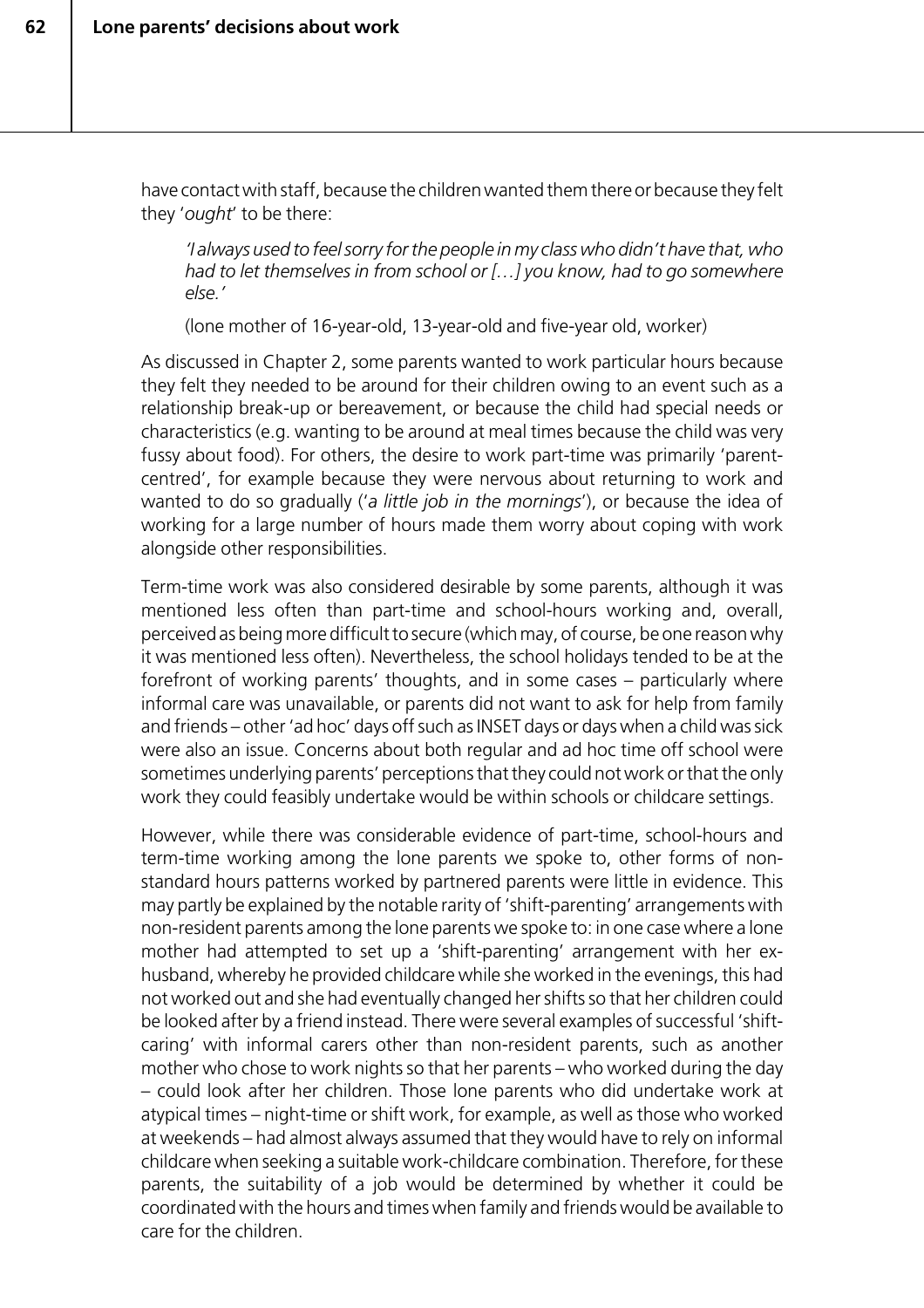It is also worth noting, as mentioned in Chapter 2, that some parents expressed a resistance to using formal childcare at atypical times (particularly during the late evening or at night). It was not possible to explore the possible causes of this resistance in detail, but there was a sense that concerns about trust and safety could be one factor, while other research has shown that some parents prefer to have childcare provided in the home at atypical times or would not want to use regular formal care at what they consider to be 'family times', although they might consider doing so on a more ad hoc basis (La Valle *et al.*, 2002a; Statham and Mooney, 2003).

#### *'Flexibility'*

The term 'flexibility' was used to cover a number of features of work, ranging from practices such as flexi-time, part-time and term-time working, to aspects of an employer's or organisation's attitude or ethos.

While some parents placed great emphasis on part-time and term-time working, opportunities to work hours that could be varied at short notice (i.e. hours that the parent could change from day to day or week to week, e.g. as part of a flexi-time system) did not emerge as a key concern. This appeared to stem from the fact that most childcare providers required parents to commit to a certain pattern of care in advance, which did not allow scope for spontaneous change in response to variable working hours; it was notable that informal, as well as formal, providers, though more flexible in general, typically required or preferred a regular arrangement, especially if they needed to fit childcare around their other commitments. Therefore, the key thing for lone parents seemed to be knowing in advance how many hours they were required to work and at what times; while the opportunity to rearrange their hours on a spontaneous basis might be a bonus, it was not perceived as something that might enhance the extent to which they were able to coordinate work with the rest of their lives.

Some parents, however, felt that having responsibility for children, particularly as a *lone* parent, meant that certain other sorts of flexibility could be of great benefit to them: these related mainly to the 'approach', 'attitude' or 'ethos' of employers, rather than to formal policies such as variable hours. Unforeseen events, for example, were a big issue for some parents contemplating the prospect of work, who said that they would be unsure about what to do in the case of a child's sickness, either because they anticipated that they would not be paid if they took time off or because they felt that doing so would might create a bad impression with an employer or colleagues (we will come on to describe working lone parents' experiences of dealing with unforeseen events in Chapter 4). In general, parents did not think it would be possible or 'fair' to ask a childcare provider to take care of a sick child, in some cases even if that provider were a relative or friend, and some commented that they would simply not be happy to leave their child when he or she was unwell. While dilemmas associated with these kinds of unforeseen circumstances represented a substantial and genuine worry for some lone parents, ultimately they were probably unlikely to drive decisions about work in general or even about specific jobs. There were exceptions, however, such as one mother of two children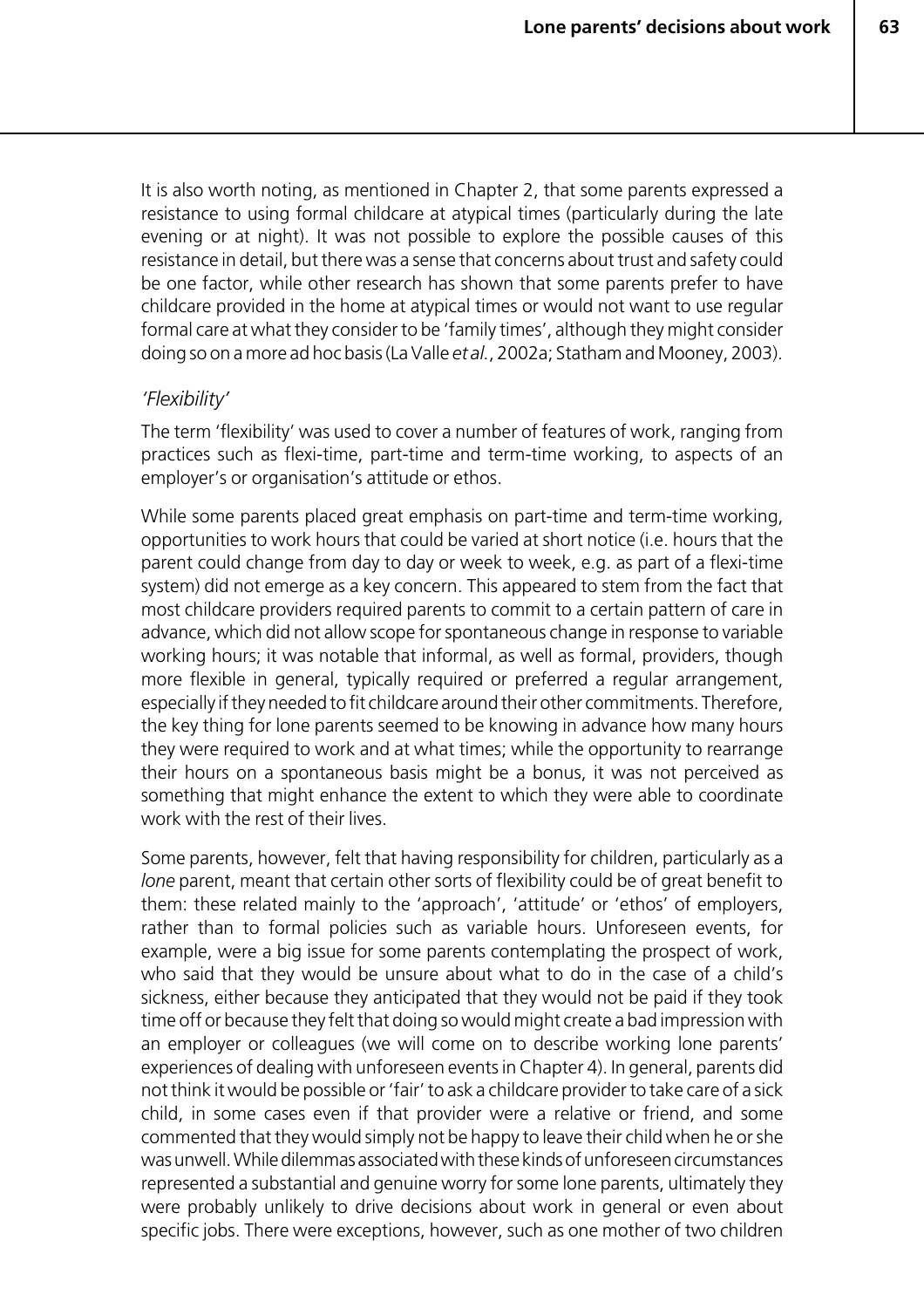with severe special needs, who expressed the view that her need for this sort of flexibility would make it difficult for her to hold down a job at all.

In terms of attitudes and ethos, a further key concern focused on finding an employer who was 'understanding' and 'sympathetic' to the needs of parents; this encompassed situations such as having to take time off for a sick child, but also extended outwards as a more general way of characterising a relationship between an employer and its employees. Again, such concerns were unlikely to drive decisions about work and jobs, but nevertheless represented a contributing factor in what was considered to be 'suitable' work. Some lone parents did have experience of working for employers they considered to be family-friendly, and others who were contemplating the prospect of work had been encouraged to hear of such examples. For example, one set of focus group participants had a strong awareness of a particular supermarket's good reputation for 'family-friendliness', although it was pointed out that this might mark them out as the exception rather than the rule. And, again, there were some parents who felt that, ultimately, the only employers who might truly see things from their perspective would be schools and childcare settings (although this was overall a less significant 'pull' factor than the availability of school-hours jobs in these environments).

#### *Location of work*

Location of work was an important determinant of compatibility for some parents, either on grounds of anticipated difficulties with transport, or owing to the cost and/ or time implications of working far from home, schools or childcare providers. There were cases in which parents reported having rejected a 'better' job than the one they were doing on ground of location. Other parents were simply resistant to travelling too far to work on grounds of nervousness, low confidence, or a desire to ease the transition into work by remaining on familiar territory. A few parents mentioned the advantages of being able to work in very close proximity to a childcare provider (e.g. a workplace/students' crèche); this was usually associated with a reluctance to leave the child, issues around trust and safety, or a desire to be able to get to the child quickly in an emergency.

Few parents in the sample worked from home and, in general, the perception seemed to be that, in spite of the compatibility advantages of homeworking, many of the other potential benefits of working – social aspects, a feeling of independence, etc. – were specifically associated with going outside the home to work. One lone mother who ran her own ironing business from home described how she did not really perceive herself as a 'worker', with all the feelings of pride and self-esteem she associated with having been out to work in the past, let alone as the owner/manager of a business.

## **3.2.2 'Suitable' childcare**

In order for a work-childcare combination to be truly suitable, both work **and** childcare must fulfil the criteria of being available, obtainable, desirable and capable of being coordinated with other aspects of family life. The key determinants of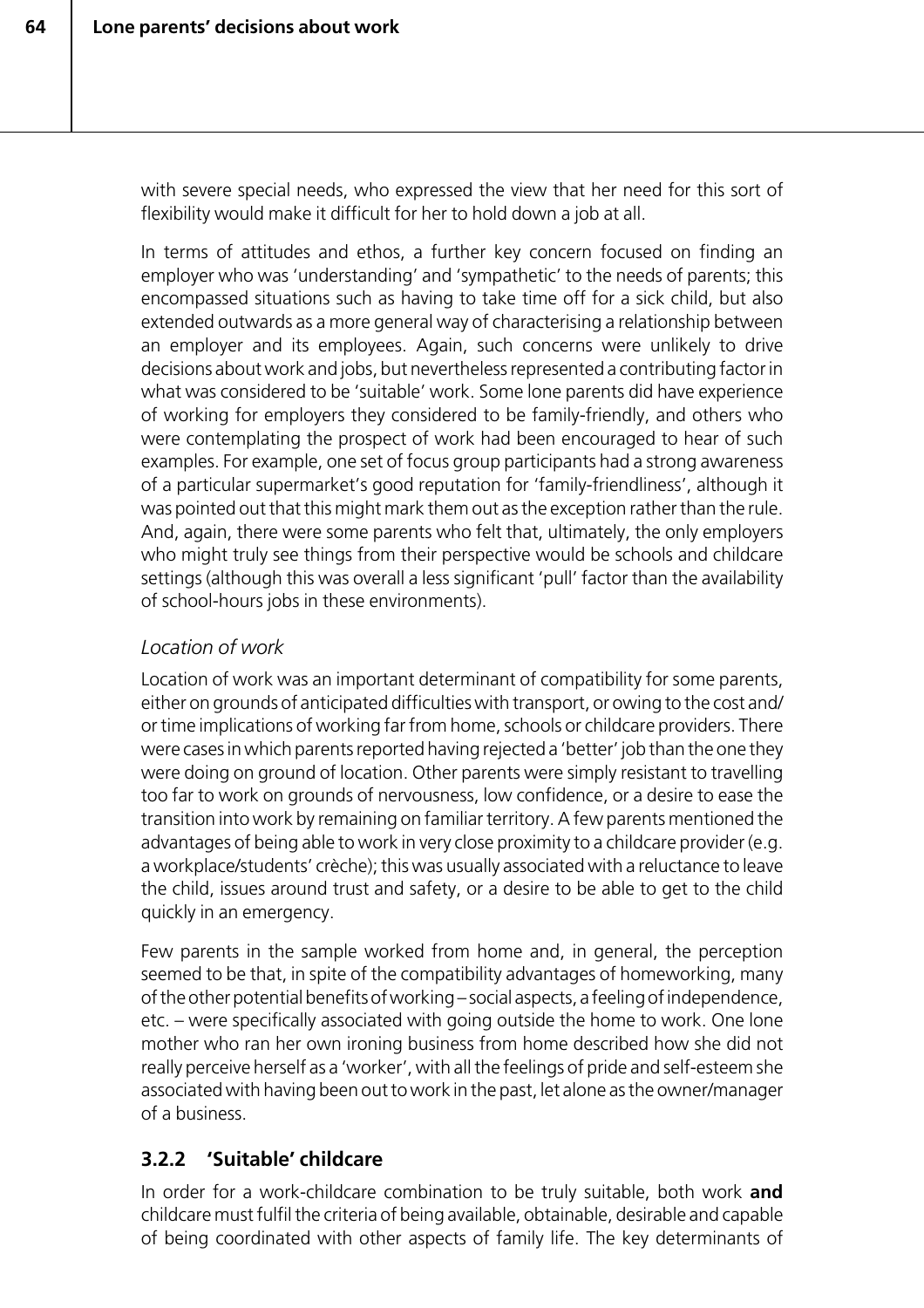childcare suitability are discussed in this section, beginning with the 'principled' factors discussed in Chapter 2, and then expanding the discussion to incorporate a range of more 'pragmatic' factors that can influence lone parents' decisions about whether to work.

#### *Type and appropriateness of care*

We saw in Chapter 2 how some parents have very deeply embedded preferences towards parental and various types of non-parental childcare, while others have a strong commitment to the benefits of formal care. Some parents also prefer to use a combination of the two. It is clear, therefore, that accordance with parents' – and, in some cases, children's – preferences represents one important aspect of childcare 'suitability'.

It is also worth acknowledging that preferences for different types of childcare may come with qualifiers about children's ages and life stages or may change over time as a result of a child's development. We have already mentioned the emphasis some lone parents placed on being sensitive towards children's individual characteristics, pace of development and 'readiness'. Therefore, 'appropriateness' should also be recognised as a key element of childcare suitability.

#### *Trust, safety and quality*

Again, as we saw in Chapter 2, trust and safety were at the forefront of parents' minds when forming a concept of suitable childcare, as were a sense of 'identifying with' or 'sharing values' with childcare providers. The evidence presented in the last chapter also illustrated a range of additional elements underlying parents' notions of what made a '*good*' or '*high quality*' childcare provider, including: qualifications and accreditation, experience (especially as a parent) and being genuinely interested in or focused on children.

Other aspects of quality, not primarily concerned with staff, included cleanliness, hygiene, the provision of a variety of high quality facilities and the ability to engage children in stimulating and enjoyable activities. Parents expressed a range of views about the nature of such activities, which varied according to the age of their children and their preferences for childcare that was more or less educational in content.

#### *Cost*

Cost was, for some parents, one of the most important factors in determining the suitability of childcare. We have already made reference to a subset of parents who felt that childcare had to be free to be feasible, while others were prepared to pay for childcare but had found it difficult to find a provider they could afford. In some cases, parents were concerned not only with the regular costs of childcare, but with extra costs they might incur, for example, if they were required to use extra childcare for some unforeseen reason, or were charged because they were late picking the child up from a provider. Some parents' perceived difficulties related to paying for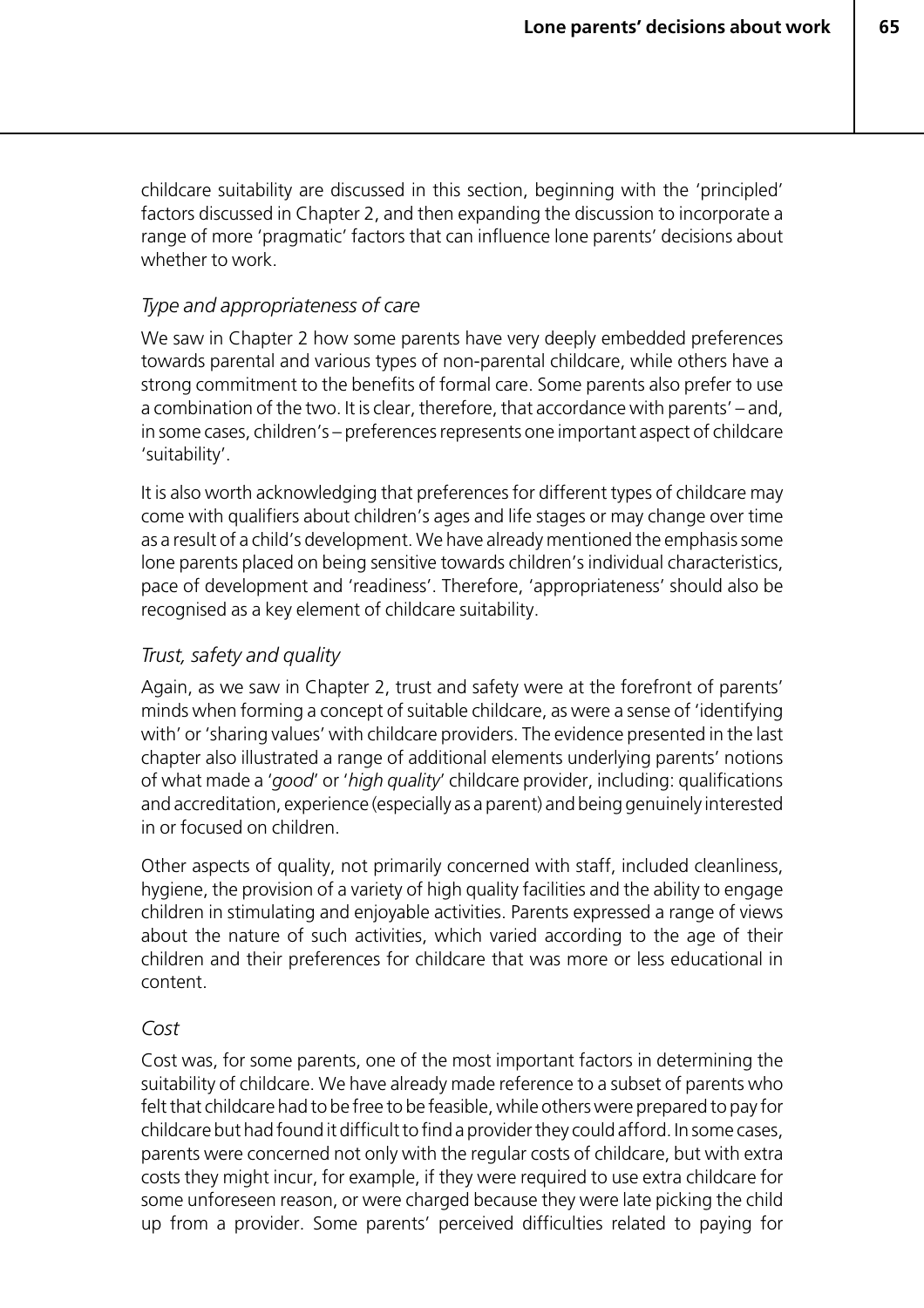childcare were associated with a lack of awareness of local provision, an assumption that some or all formal childcare was '*not for them*' or a lack of knowledge or understanding of the financial support available to help families with their childcare costs. In others, parents who felt they could not afford to pay for childcare were quite well-informed and several commented that, while the childcare element of the WTC might be very helpful, a parent still needed to find both a relatively well-paid job and a relatively low-cost childcare provider in order to make ends meet (and both of these were commonly seen as difficult to achieve).

#### *Availability and accessibility*

Some parents who were aware of affordable, good quality childcare in their area had nevertheless experienced or anticipated experiencing difficulties finding a suitable work-childcare combination owing to problems of availability. Some providers, particularly the affordable ones, were believed to be full, while others applied restrictive criteria to their intake such as catchment schools or areas; all these problems were especially associated with out-of-school and holiday provision. Parents described long waiting lists (particularly for day care), stressful periods of uncertainty and a feeling that they were under pressure to '*get in first*' to secure a place, and all these things were, of course, compounded if the availability of childcare was a crucial factor in enabling a parent to work.

Another aspect of availability that can act as a barrier to finding a suitable workchildcare combination concerns the hours, days and times at which childcare is available. We have already mentioned that parents who were required to undertake shift work or work at night tended to assume that informal care was their only option; some student parents also mentioned the difficulty of finding childcare to cover evening lectures. Childcare at atypical hours does not even seem to be readily available to parents who work in industries where night or shift working is the norm: one lone shift-working mother, for example, who worked for the Ambulance Service described how she had access to an NHS crèche but it closed at 6pm. Few parents talked about weekend work but, where they did, the problems were much the same.

It is also worth noting, however, that parents' views about what represented suitable childcare varied according to the hours at which it was needed. For example, while some parents would certainly have found weekend, early morning and/or early evening care helpful (some expressing a wish for care as early as 6am or as late as 7pm), some were reluctant to consider using formal childcare late in the evening or at night. As mentioned previously, this may indicate a genuine preference for informal care at such times, or could suggest that any formal care provided at such times would have to be of particular types, for example based in the home.

A third element of availability is flexibility. Overall, parents were pessimistic about the chances of finding childcare to cover short-term or ad hoc needs such as school holidays, INSET days, irregular appointments or sickness. Again, in some cases, informal childcare was perceived as the only type of provision that could meet these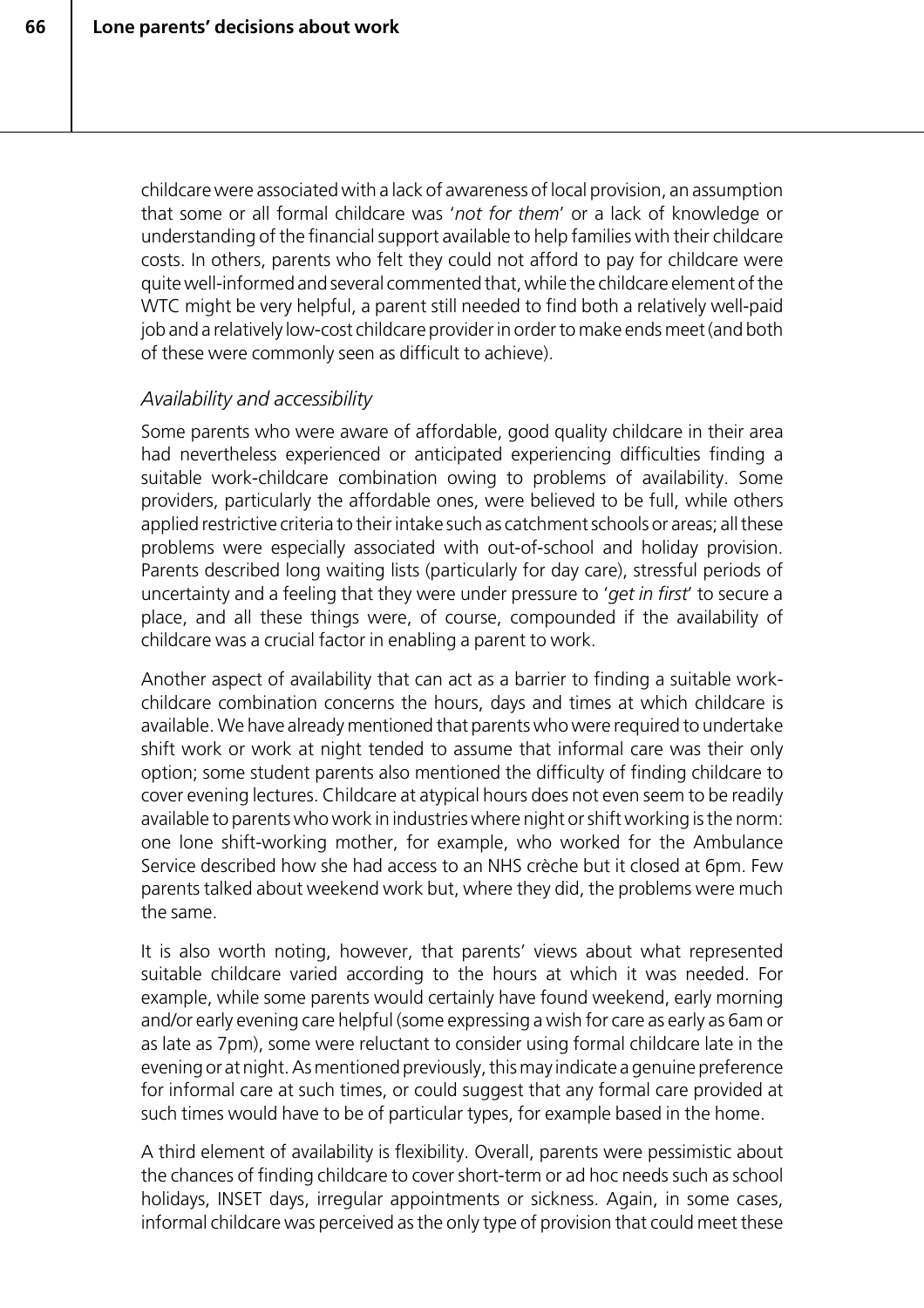requirements. Parents' concerns about finding flexible work were also mirrored in their requirements for flexible childcare, yielding questions such as: 'will the provider take my child if he or she is sick?' and 'what will happen to my child if I get held up at work?'. Flexible childcare was also interpreted by some parents as childcare which did not require a regular or up-front commitment, e.g. a 'drop-in' out-of-school club or a childminder who was happy to agree hours of care at relatively short-notice. Some parents reported having to commit to, and usually pay for, childcare well in advance, either because places were limited or because it was the provider's protocol; for some, this meant that the benefits of flexible working were effectively neutralised because taking time off work to spend with their child would come at the cost of paying for unused care.

Finally, the role of accessibility in defining suitable childcare again mirrored parents' concerns about locations of work. In some cases, accessibility primarily referred to location – being near home, work or siblings' schools/childcare providers – while, in others, it was focused on transport arrangements and the time and cost implications of these.

# 3.3 Managing the transition into work

In Section 3.2, we looked at the criteria determining what constitutes a 'suitable' work-childcare combination for lone parents, and the extent to which it seems possible for them to find jobs and childcare provision to fit. In this section, we focus on an additional set of challenges facing lone parents who want to work, this time related to the logistics or 'mechanics' of (re-) entering the labour market.

# **3.3.1 The sequence of arrangements – 'chicken or egg?'**

One theme that came out strongly from discussions with lone parents who had decided to (re-)enter work was the sequence in which arrangements should or could be made, primarily whether it was better to find a job first and then look for childcare to 'suit' the job, or vice versa. Parents had different views on this question, rooted in a variety of considerations and concerns. For example, some parents said they had found or would need to find a job first so that they knew what they would be earning and therefore what they could afford to pay for childcare, while others said they would only feel comfortable accepting a job once they could be sure their earnings would definitely cover their outgoings, including childcare costs. Similarly, while some parents said they had found or would need to find a job that fitted around the hours for which they could secure childcare, others said that they would need to know their working hours before they knew what childcare to look for.

The problem here concerns the *knowledge* parents need, at a particular point in time, in order to be able to judge whether any given job or childcare provider is suitable for them. Acquiring the necessary knowledge about work and childcare all at the right time can be particularly difficult owing to wide variations in the length of time it can take to find employment and satisfactory care. In practice, therefore, the ways in which lone parents overcome this 'chicken or egg?' dilemma – particularly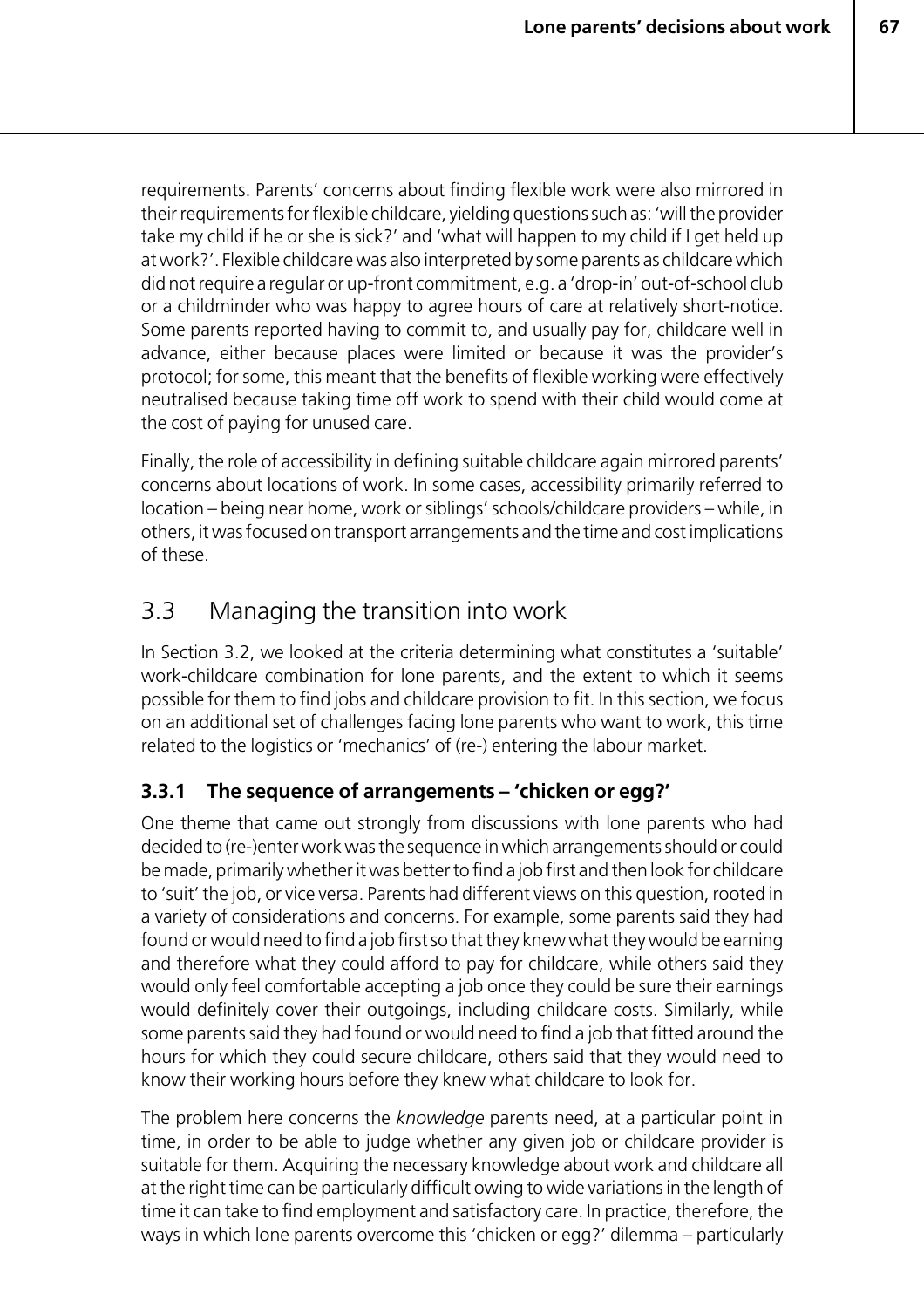where substantive support, such as informal childcare provision, is not available to them – appear to be somewhat arbitrary, reliant on luck and often involving an element of risk. One lone mother, for example, described how she had put her daughter's name down on a nursery waiting list with no idea how she would pay for a place and then, when a place was offered a year later, went along to the Jobcentre and requested that they find her a job that would pay for the nursery. In other cases, parents described having to find a childcare provider very quickly – within as little as a few days – following a job offer; this was more a feature of lower-paid work than of professional jobs. Similarly, some parents had been forced to find suitable work in a hurry when a specific paid childcare opportunity arose, owing to the fact that neither earnings nor the childcare element of the WTC would be available to them until *after* they had started work. In view of the complex criteria that can determine the suitability of both work and childcare, it is perhaps no surprise that additional time pressure in either direction tended to cause parents a considerable amount of stress.

# **3.3.2 A financial 'gap'?**

Another cause of concern to lone parents was the financial transition involved in (re-) entering work. We have already mentioned that letting go of the '*security*' of being on benefits can appear daunting, perhaps particularly to lone parents, who in most cases shoulder the financial burdens of the family alone. Several parents also mentioned the fact that they would not be paid for up to a month after starting a job and were therefore worried about how they would pay for childcare and other things during that first month.

Aside from the fact that a claim for WTC cannot be made until seven days before a parent is due to start work, the length of time it took for such a claim to be processed was an issue for some parents. Some working parents described cases in which childcare providers had been prepared to wait for payment until a claim had come through, but the perception was that this was very much a favour or goodwill gesture, rather than standard practice. Parents who had experienced difficulties relating to receipt of benefits and credits in the past were sometimes pessimistic about how smoothly the financial transition would run and/or worried about whether the information they had received about their entitlements had been correct.

A related point here concerns parents who expressed a preference not to enter work until their children had been given a chance to '*settle*' into their new childcare arrangements, thereby implying a period of time during which the parent would be paying for childcare but not earning money through work or – crucially - receiving money to pay for the childcare through the WTC. Responses to this desire ranged from one parent who said she had deliberately arranged to start her job a week after her child was due to start attending the provider, to others who said they would not even be happy to accept a job until their children had '*settled*', in case they needed to take the children out of the setting altogether and look for something else.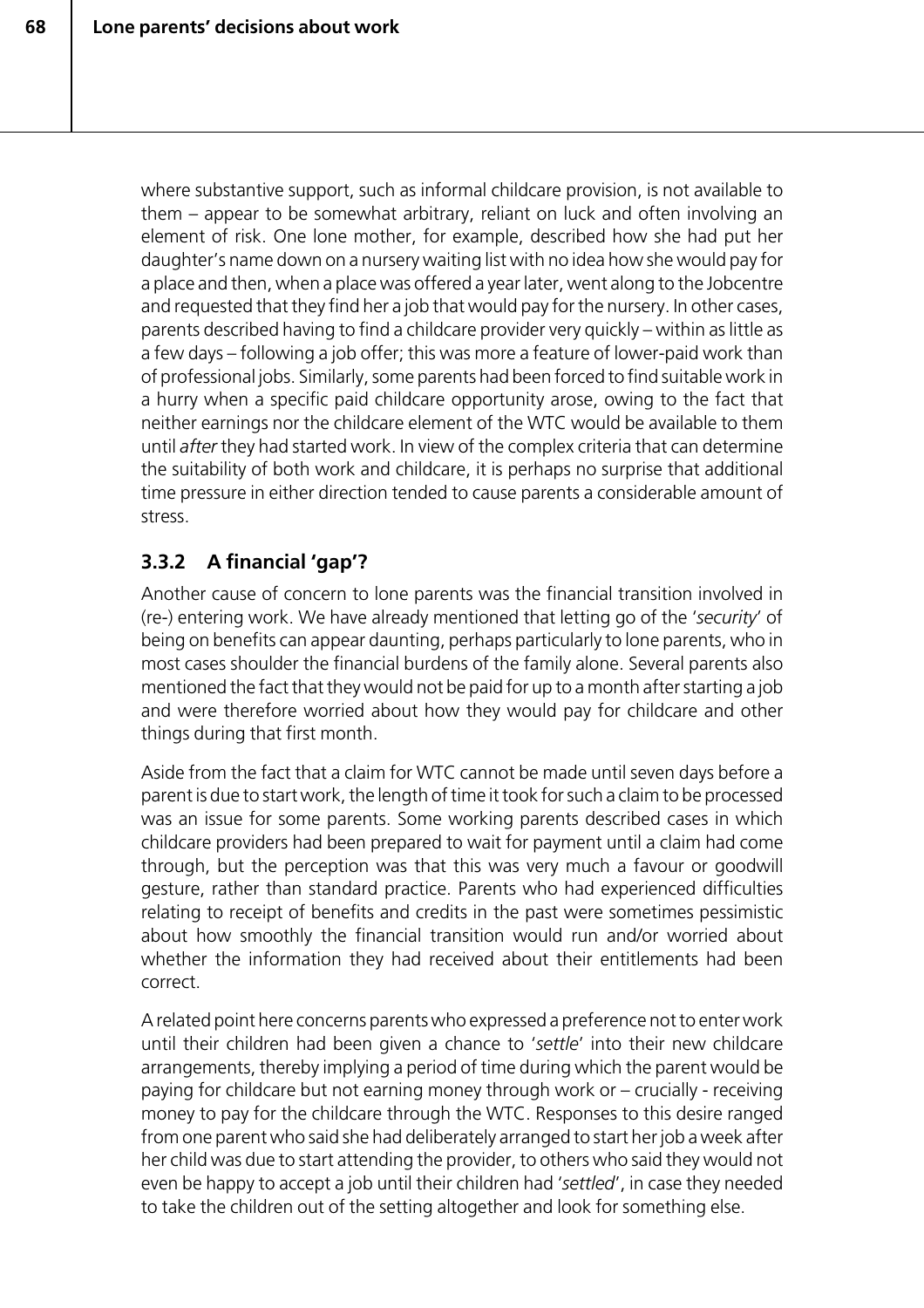#### **3.3.3 Worries and concerns**

The period of transition into work can be a very stressful time for lone parents. The complexity of finding a suitable work-childcare combination – particularly given the 'chicken and egg' question of which to look for or commit to first – as well as worries stemming from the financial transition involved can lead to a heavy practical and intellectual burden. In addition, many parents emphasised the emotional aspects of the transition: worries about feeling tired, for example, or over-burdened, or about coping with the demands and '*discipline*' of work. Parents with low confidence or self-esteem were likely to be particularly anxious around this time. It was also clear that, in some cases, it was not possible for parents to know, at the point of entry, whether a job would ultimately prove suitable for them or not, and therefore some concerns were related to potential coordination and flexibility problems, arising, for example, from a need to take time off for a child's sickness or other unforeseen event. In some cases, parents described having entered work without any '*emergency back-up'* arrangements in place. Parents also described concerns relating to their children during the transition into work. Some were preparing to leave their children for the first time in their lives, and were thus having to cope with their own feelings about the prospect of time apart, often including some guilt about leaving them, as well as worries about how the children would settle into their new settings and routines.

Some of the non-working lone parents we spoke to had been so concerned about the difficulties associated with combining paid work with other aspects of their lives, particularly during the transitional period, that that these had played a significant part in their decision not to work. Parents who were orientated towards working, either for financial reasons of because of other perceived benefits of working, were more likely to have overcome such barriers, as were those who were offered informal childcare.

## **3.3.4 The need for support**

The complex and multifaceted nature of the transition into work can lead to a demand for considerable support during the transitional period. The 'chicken and egg' problem related to securing suitable work and childcare, as well as concerns around a 'financial gap' and potential flexibility issues in the early stages of work, are just some of the reasons why some lone parents seek to ease the transition by turning to family and friends. In some cases, this support is mainly emotional: one parent, for example, described how her mother's reassurances had made a big difference during the nerve-wrecking period when she was attempting to secure suitable work and childcare:

*'I was panicking a bit because I didn't get a childminder till quite late on...and I did worry cos I kept thinking: 'well, if I don't get one, I can't go back to work', but my mum just kept saying to me: 'look, don't worry about it, we'll sort it out.''*

(lone mother of seven-year-old, worker)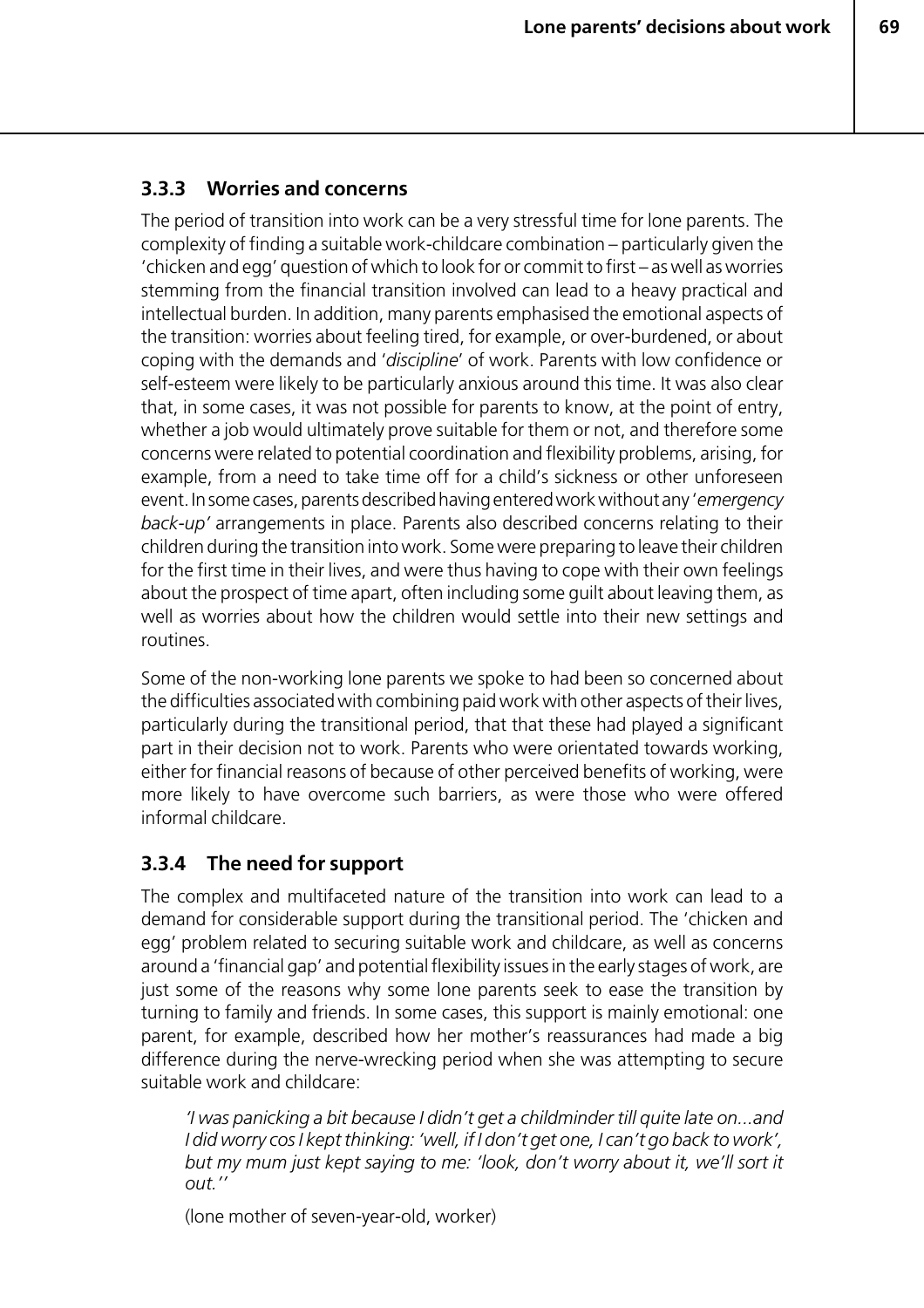In cases where parents are required to enter work at short notice, are not in a position to pay for childcare as soon as they start work or require more time to find suitable childcare, support in the form of actual offers of informal care (even if only as a '*back-up*' in case other arrangements fail) can also be invaluable.

Though such cases were not typical, there was some evidence that parents were sometimes receiving substantive support from sources other than family and friends. Understanding childcare providers, particularly those who were prepared to wait for payment, were credited with a role in easing the transition for some parents. In exceptional cases, employers had also shown a willingness to help: one lone mother, for example, who had accepted a job before finding suitable childcare, described how her employer had encouraged her to go away and sort everything out and then come back to them to agree a start date. In that case, an NDLP adviser had been involved in arranging both employment and childcare, which may partly have explained the employer's collaborative approach. Perhaps surprisingly, however, there was little overall evidence of NDLP advisers playing a significant supporting role during the transition into work, the emphasis of the relationship for most lone parents being focused on the job-seeking process.

# 3.4 Conclusion

In this chapter, we have explored the more pragmatic factors – over and above lone parents' views and beliefs – which influence their decisions about (re-)entering paid work, as well as the factors that contribute to finding a 'suitable' work-childcare combination. In the final section, we also focused in on the unique pressures and challenges associated with the period of transition into work.

# **3.4.1 Factors influencing a decision about work**

We classified the main factors that contribute to a lone parent's decision about whether to (re-)enter work into the three broad categories of:

- 'financial';
- 'parent-centred';
- 'child-centred'.

Ultimately, every decision about whether to (re-)enter the labour market will involve striking some sort of balance between these three types of consideration.

Consideration of financial factors can serve to weaken or strengthen a parent's work orientation. For example, a parent who has, or perceives themself to have, low earnings potential may develop a weaker work orientation on the basis of a belief that work would not be financially worthwhile, whereas a parent who recognises a link between paid work and potential financial benefit is likely to experience the opposite effect. The same 'double potential' was observed to stem from consideration of a range of specific financial issues, including receipt of Income Support (while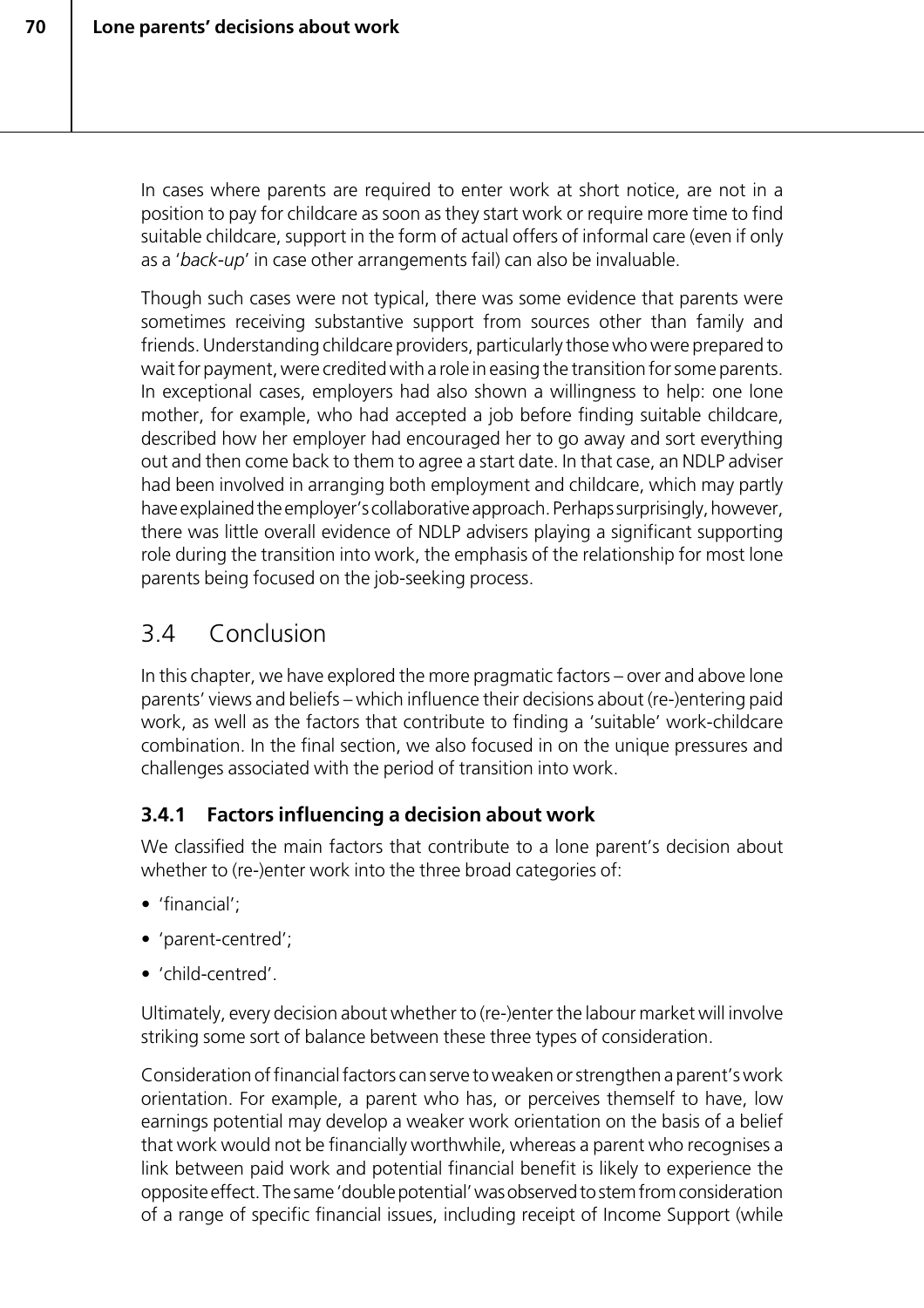some parents were reluctant to let go of the *'security´* of benefits, others were keen to escape the stigma or guilt associated with receiving them) and home ownership (while some parents worried about their mortgages being put into jeopardy if they entered work, others cited the need to keep paying the mortgage as a key reason to remain in work). In addition, there was evidence that specific forms of financial support could play a key role in shaping a decision about work. The childcare element of the WTC had made a clear difference to some parents, particularly those who placed high value on the possibility of working part-time. For other parents, financial support for education or training was seen as key, and there was a feeling that lone parents ought to be supported in taking a long-term approach or developing a career, rather than just encouraged to get *'any job'* to *'get by*'.

The category of 'parent-centred' factors covered a wide range of issues, which, again, might have either a positive or negative effect on work orientation. On the positive side, we considered parents' roles as workers as an element of personal identity, as well as having the potential to provide opportunities for socialisation, to prevent isolation, boredom and depression, and to increase feelings of self-esteem and independence. At the opposite end of the scale, we also considered a range of parent-centred reasons for resisting work such as a lack of confidence, a perceived lack of skills, qualifications or experience, a lack of motivation (perhaps after a long break from the labour market) or a feeling that managing paid work alongside all the other responsibilities of being a lone parent would simply be *'too much'*. In the case of the latter, we noted that this sense of being 'overwhelmed' was sometimes reported by parents who were nevertheless highly work-orientated, suggesting that efforts to reduce this burden, and to reassure and support this group, could have a beneficial effect.

Many of the 'child-centred' factors that can influence lone parents' decisions about work were discussed in detail in Chapter 2, in the context of the perceived advantages and disadvantages of different forms of childcare. In this chapter, we focused on the ways in which a child's age or life stage can influence the effects of child-centred considerations on a parent's decisions about working. Parents' varying views about the 'appropriateness' of different types of childcare for children of different ages had sometimes led them to identify a particular point in time at which it might be feasible for them to consider (re-)entering work. It was common for parents – particularly if they were also concerned about the cost and/or availability of pre-school childcare – to put off making a decision about work until the child started full-time school, although concerns about out-of-school care and journeys to and from school could (be perceived to) restrict a parent's choices about work even beyond that point. A child's personality and characteristics also had to be taken into account, all of which indicates that flexibility in childcare provision is key, as age thresholds vary between individual children and families, having developed in response to a range of considerations.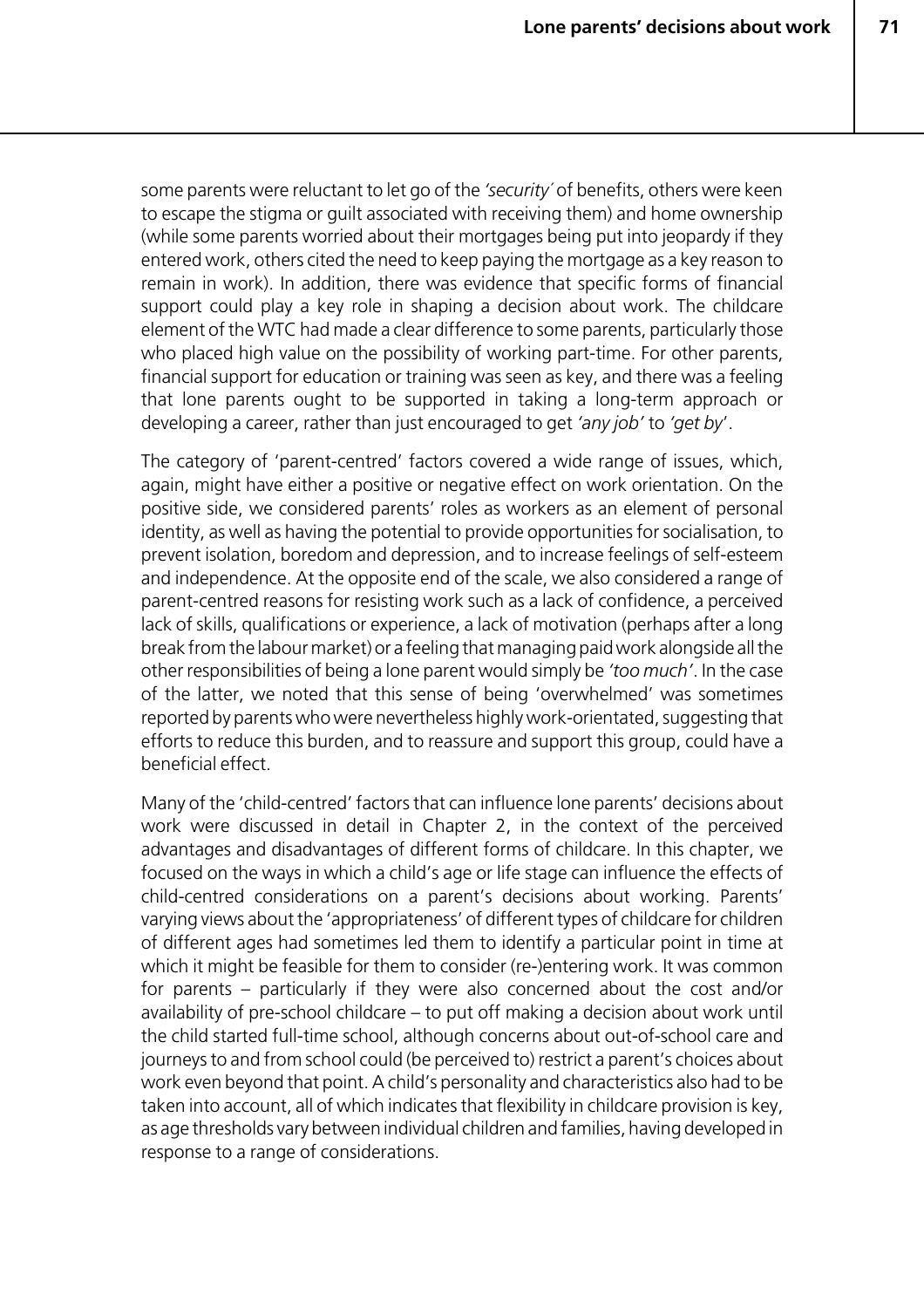Finally, it is important to recognise that not all parents who (re-)enter work manage to strike a perfectly satisfactory balance between the different factors that influence their decision. Compromises of various kinds were common among the lone parents we spoke to, typically involving, on the one hand, the use of a childcare provider which was seen as less than ideal to fit with the constraints of work, or, on the other. making some sort of career sacrifice in order to be able to secure suitable childcare. There were also cases in which parents felt that compromises had been unavoidable: that working inevitably implied some sort of sacrifice in terms of family life, or that staying at home with the children, for all its advantages, automatically denied the parent – and perhaps the children – the multifarious benefits of work.

## **3.4.2 The decision process**

Having considered the different factors which can influence a lone parent's decision about work, we then went on to consider the shape of the decision process, identifying the four different models of:

- an 'overall calculation':
- a decision taken from a 'partial perspective';
- a 'norms- or perceptions-based' decision;
- a decision that arose as the result of a 'prompt' or 'gateway'.

Those parents who arrived at the decision of whether to (re-)enter work as the result of a systematic calculation tended to be those who had support from friends, family or a professional such as an NDLP adviser, and were typically better informed, often having taken a proactive approach to finding the information they needed. In contrast, other lone parents were categorised as having made their decision on the basis of a 'partial perspective' – that is, by focusing on a single key consideration or subset of considerations, whilst ignoring or postponing others. This was sometimes partly a response to missing information (e.g. what work they would be able to get having completed their training) or because of a sense of being overwhelmed by all the issues that needed to be addressed; a feeling which may have been enhanced by a lack of support from others.

Lone parents whose decision about work was 'norms - or perceptions-based' often did not perceive themselves as having actively made a decision at all; rather they had simply acted in accordance with some perceived norm stemming from family, friends, communities or society more widely. Typically, this was associated with perceptions of whether it was 'right' or 'normal' for parents of young children to work, but it could also involve a concept of feasibility at a very general level, for example the belief that, on the whole, it was not possible for parents to go to work until their children started school.

The study uncovered evidence of a range of events and circumstances that could initiate a lone parent's (re-)entry into the labour market. Some of these – the ones we called 'prompts' – were immediate or short-term in nature: an offer of work or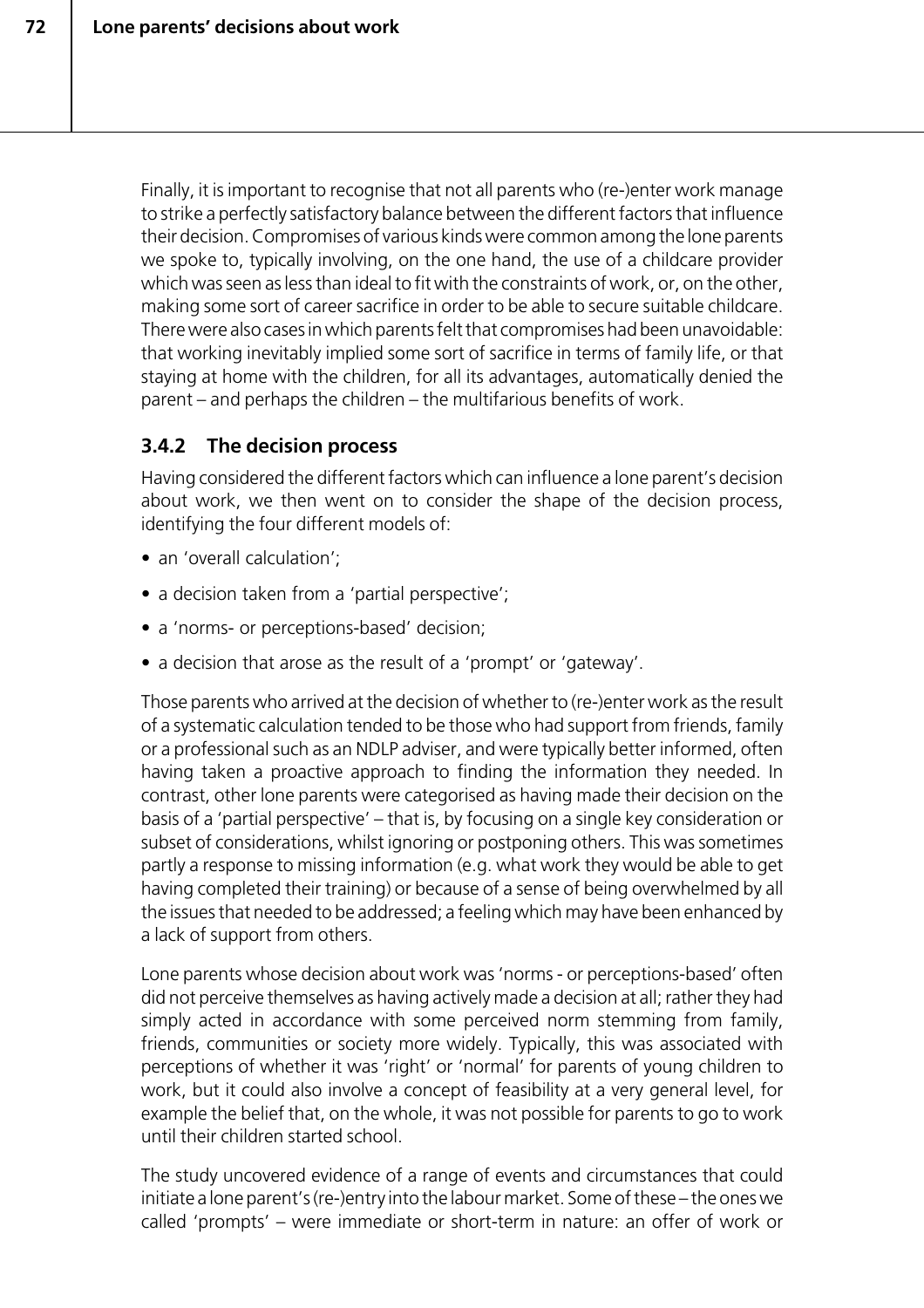childcare, for example. Others – the 'gateways' – were more long-term or gradual; opportunities for education or training for example, which could not only equip parents with the necessary skills and qualifications to (re-)enter work, but could also help them in a number of other ways, such as building confidence and self-esteem. Voluntary work also emerged as a key gateway into paid work for a range of reasons, including the sense that it could enable parents to (re-)enter the labour market gradually, involving less pressure or commitment than a paid job. Voluntary work in schools and childcare settings appeared to have been particularly beneficial for some lone parents, as these were seen as safe environments, which would be sympathetic to the needs of parents and where parents already possessed a certain amount of understanding and expertise.

In addition to specific prompts and gateways, the shape of a parent's decision process can be altered by other factors, particularly the provision of information, guidance and support. These were likely to be particularly important for parents who had a sense of being 'overwhelmed' by the prospect of (re-)entering work and had, for this reason, developed a partial or norms-based approach. In such cases, information and support might help them move more towards the 'calculation' model, increasing their chances of identifying an optimal work-childcare solution.

# **3.4.3 What made the difference?**

Whilst acknowledging that the decision of whether to (re-)enter work is always multifaceted and complex, in Section 3.1.4 we went on to draw out some factors which appeared to have been particularly important in helping some lone parents reach their decision. Two government initiatives stood out here: the NDLP and the childcare element of the WTC. The NDLP had clearly been a key factor in enabling some lone parents to (re-)enter work. The 'better-off' calculation and the provision of information on the WTC were cited as key components of the service, but there was also a clear message that relationships with NDLP advisers worked best when they were personalised, holistic and sensitive to an individual parent's situation.

Other key factors were the availability of childcare and the question of whether working would be financially worthwhile. In terms of childcare availability, the availability of **informal** provision stood out as something that commonly made the difference in a lone parent's decision about work. In some cases, this was related to a (perceived) lack of affordable formal childcare in the area, or a wish to avoid the cost of formal care, whereas, in others, it was related to a principled or deeplyembedded preference for informal care. Therefore, it seems reasonable to infer that efforts to tackle misconceptions about formal childcare, as well as to increase its availability and flexibility, would all have a positive effect on encouraging lone parents to (re-)enter work. It is also possible that increased support for informal provision – particularly for those parents who have a strong preference for this sort of care – might have an effect. We will go on to discuss the issue of payment for informal carers, as well as information on formal childcare services, in Chapter 5.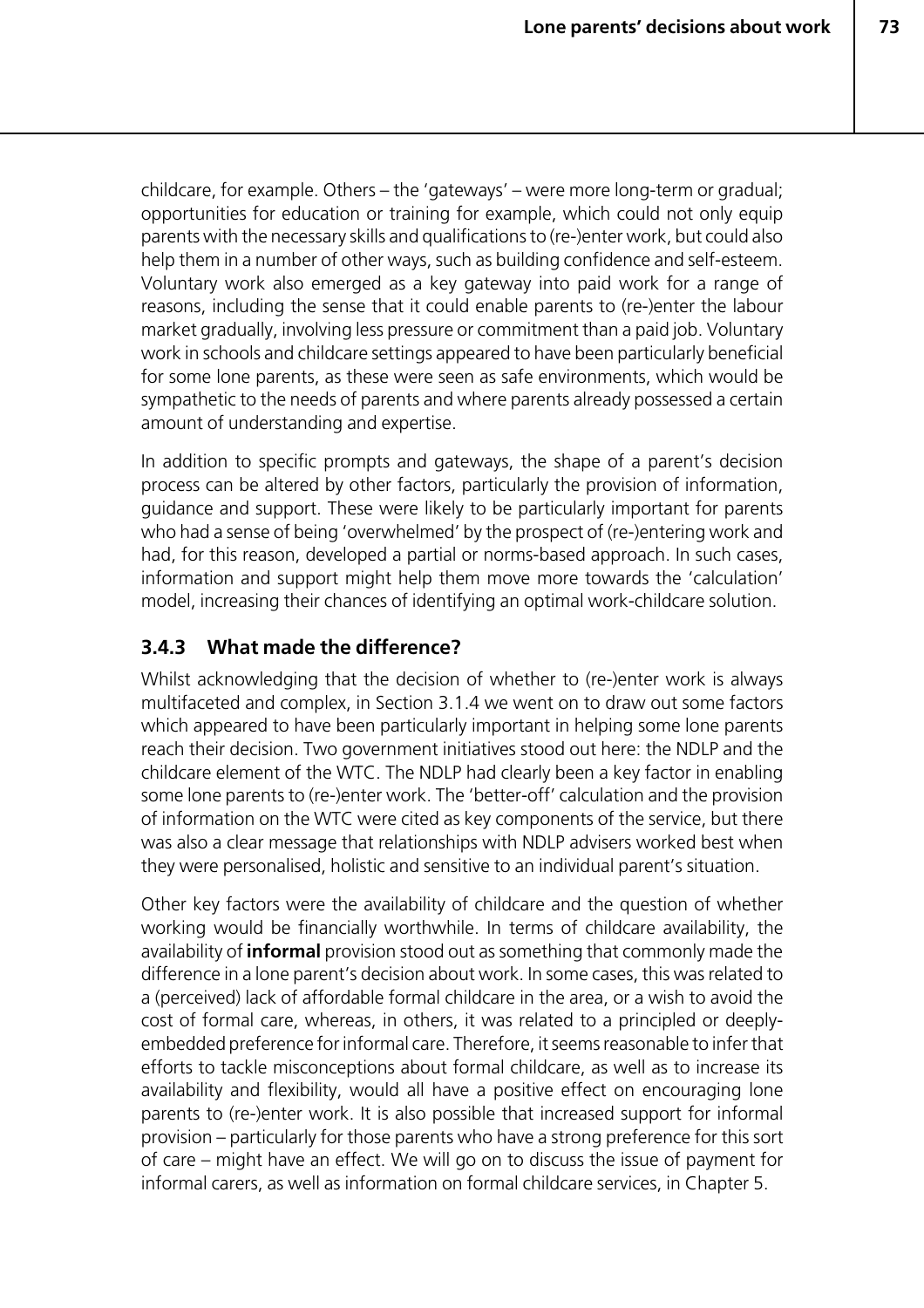Whatever other concerns lone parents may have had, it was clear that, ultimately, working did have to be 'worth it' in financial terms. For some, this view was associated with perceived disadvantages of working (having less time to spend with children, for example) while, for others, it was linked to a feeling that working without financial gain would not afford them the same benefits in terms of independence or self-esteem. There were exceptions to this rule, however, most notably among parents who saw working in the short-term as part of a longer-term investment, helping them to gain skills or experience which would, eventually, begin to pay off.

## **3.4.4 Finding a suitable work-childcare combination**

Finding a suitable work-childcare combination represents the additional challenge of putting a lone parent's decision to work into practice; moreover, it is important to recognise that, should this prove too problematic, an initial decision to work can ultimately be reversed.

Suitability in terms of both work and childcare can broadly be defined in terms of four key criteria, namely being available, obtainable, desirable and compatible with other aspects of family life. In Section 3.2, we outlined several components of what lone parents saw as suitable work and childcare. As regards work, these were: local employment opportunities; hours, days and times of work; flexibility; and location of work.

Some lone parents perceived local employment opportunities as being limited in general, while others related this explicitly or implicitly to their own (perceived) employability. Parents who had never worked, or who had taken a significant break from the labour market, often felt they would find it more difficult to get a job. Some lone parents even cited instances in which they had felt at a disadvantage in job interviews, for example, owing to employers' perceptions that, as a lone parent, they might be less reliable than other employees. For some parents, however, the issue was less whether they would be able to get a job than whether they would be able to get a job they **wanted**: this could mean a well-paid, interesting or enjoyable job, something that would further their careers, or something that could be easily coordinated with childcare and other aspects of family life. This reinforced the message that, in supporting lone parents to (re-)enter work (through Jobcentre Plus, for example), it is important to recognise both that they may not be prepared to accept '*any job'* and that work cannot be considered in isolation from their other needs and responsibilities.

The study showed a strong desire among lone parents for part-time work, particularly during school hours. School-hours working was considered particularly desirable for a range of reasons, including the opportunity to avoid paying for outof-school care, or a feeling that out-of-school care made the *'day too long'* for the children. Some parents also expressed a wish to take and/or pick up their children from school personally, and there was evidence that this was particularly likely where children had undergone trauma due to a relationship break-up or bereavement.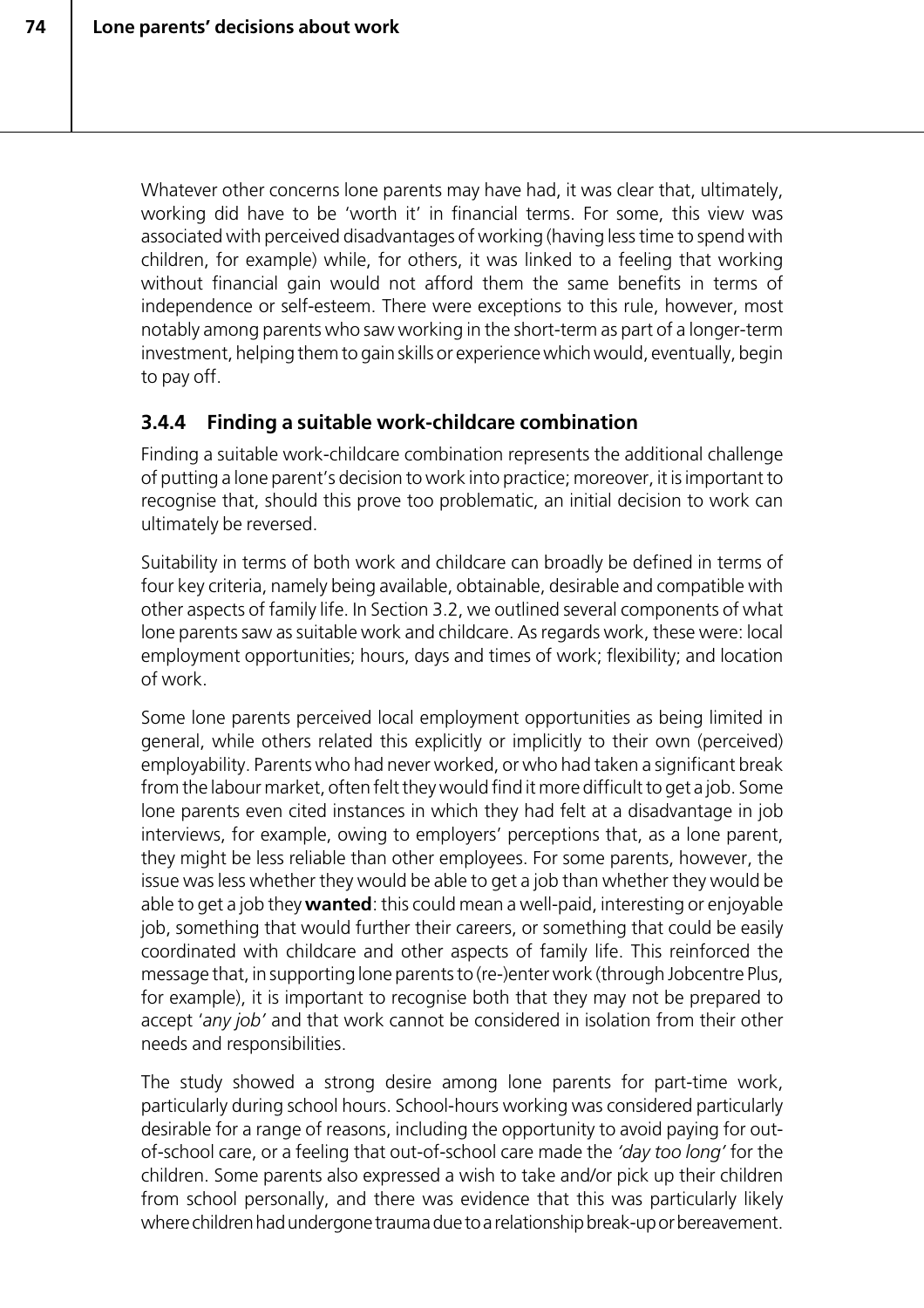In other cases, the desire for school-hours working was wholly or partly parentcentred, insofar as it lessened the challenge of coordinating work and care, which, in turn, reduced the pressure associated with (re-)entering work. Term-time work was also preferred by some lone parents, primarily because it took the pressure off trying to find childcare to cover the school holidays, which some parents described as a *'nightmare'* time.

While the lone parents we spoke to had undertaken part-time work of various kinds, work at atypical times such as nights or shift patterns was little in evidence. This may partly be explained by the absence of 'shift-parenting' arrangements with nonresident parents among our sample, although there were examples of lone parents successfully engaging in 'shift-care' with other informal carers. Furthermore, it is important to note that, while lone parents could benefit hugely from opportunities to work part-time (and, indeed, for some, such opportunities meant the difference between working and not working), they were often not in a position to take advantage of 'flexible' working arrangements in the sense of 'flexi-time' schemes whereby working hours can be altered on an ad hoc or spontaneous basis, largely due to the inflexibility of formal childcare services.

Flexibility in terms of an employer's attitude or ethos was a key concern for many lone parents, especially when associated with unforeseen events such as a child's sickness. Some parents said they would not be able or willing to ask childcare providers to take care of their child if he or she was unwell, and therefore a sympathetic employer could make things a great deal easier at such times. Moreover, while this would not have made the difference between accepting and rejecting a job for most parents, it could do so in some cases, for example if a child had severe special needs.

Finally, location of work was an important concern for some lone parents, either because they anticipated that transport problems could make coordination of work and childcare difficult, or because they preferred to work locally, for example because they were nervous about (re-)entering work or because they wanted to be near their childcare provider(s) in case of an emergency. Although some parents we spoke to were working from home, this was not generally viewed as an ideal solution to the challenge of combining work and care, as it was not perceived to offer all the benefits of going out to work, such as socialisation, stimulation, independence and self-esteem.

The key determinants of suitable childcare for lone parents were identified as type of provision and appropriateness for a child's age and other characteristics, trust and safety, quality, cost, availability and accessibility. Many of these factors were discussed in the context of parents' preferences for different types of formal and informal care in Chapter 2. Appropriateness of care was typically related to a child's age, life stage, personality and characteristics, but was also influenced by parents' beliefs about the role that childcare should play and the extent to which different provider types could fulfil this. As we have already mentioned, trust and safety were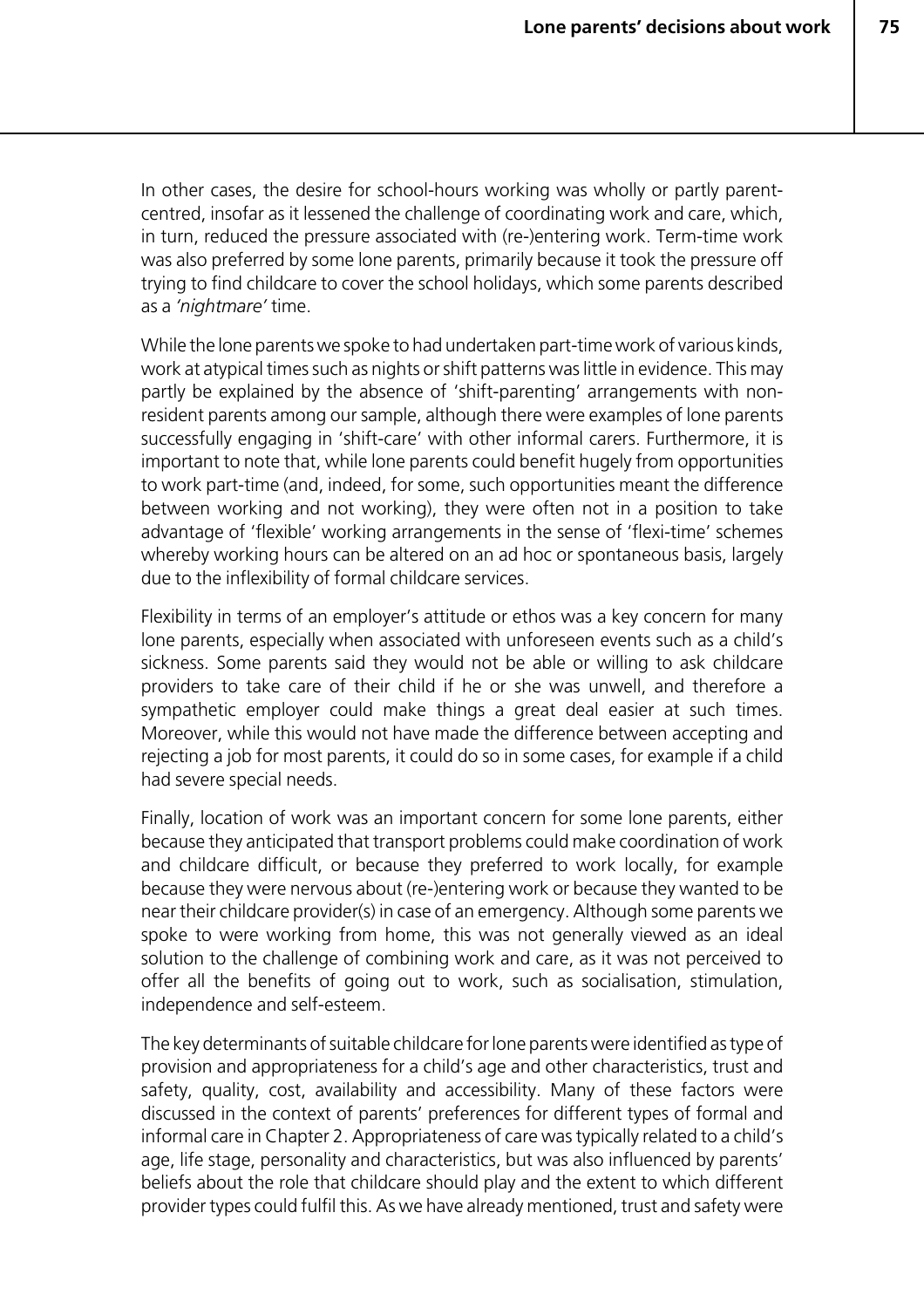key for parents, as was some sense of 'shared values', for example a feeling that the provider would discipline your child in the same way as you would.

Lone parents assessed the quality of childcare providers along a range of dimensions, including cleanliness and hygiene, the standard of facilities and the provision of stimulating and enjoyable activities. Experienced and competent staff emerged as a key component of quality, with some parents expressing a strong preference for staff who had children of their own. Parents also placed high value on the sense that providers were 'child-focused'; that they were keen, engaged and enthusiastic, and demonstrated a genuine affection and respect for children.

Cost, availability and accessibility were the three key pragmatic factors that determined the suitability of childcare for lone parents. Some parents felt that childcare had to be free to be feasible, while others reported that they had found it difficult to find affordable care, even with the help of the childcare element of the WTC. In some cases, however, a perceived lack of affordable childcare did appear to be related to a lack of information or a general presumption that certain forms of childcare were *'not for me'*; in such cases, there were signs that increased relevant information on childcare options could open up new doors. However, some parents who were aware of good quality, affordable childcare in their areas reported difficulties getting a place; this was particularly associated with day nurseries, as well as out-of-school and holiday care. Moreover, where places were available, care was often not offered for a sufficient number of hours or at the times that would best enable lone parents to work. Flexibility was also an issue: parents were concerned about what might happen if their child was sick or if they were late to pick him or her up at the end of the day. On the other side, the fact that formal providers commonly required parents to commit to (and sometimes pay for) a certain pattern of care in advance could prevent them from taking full advantage of flexible working arrangements.

# **3.4.5 Managing the transition into work**

The complex and multifarious challenges facing lone parents in coming to a decision about whether to work and putting a decision to work into practice emerged clearly from the study. In the final section of this chapter, we focused in on the period of transition into work; a time which tended to emerged as particularly stressful and demanding.

One key finding here was that parents are often effectively required to sort out their work and childcare arrangements simultaneously in order to ensure that the two will fit together, both financially (i.e. the job will pay enough to fund the childcare / the childcare will be affordable given the pay) and in terms of coordination (time, location, transport, etc.). Of course, it is very rarely possible to synchronise these exactly, and therefore, in practice, parents were typically put in the position of having to commit to one side of the equation and simply hope for the best. Naturally, this increased the level of stress associated with making the transition into work, with parents sometimes rushing around to secure jobs or childcare in a matter of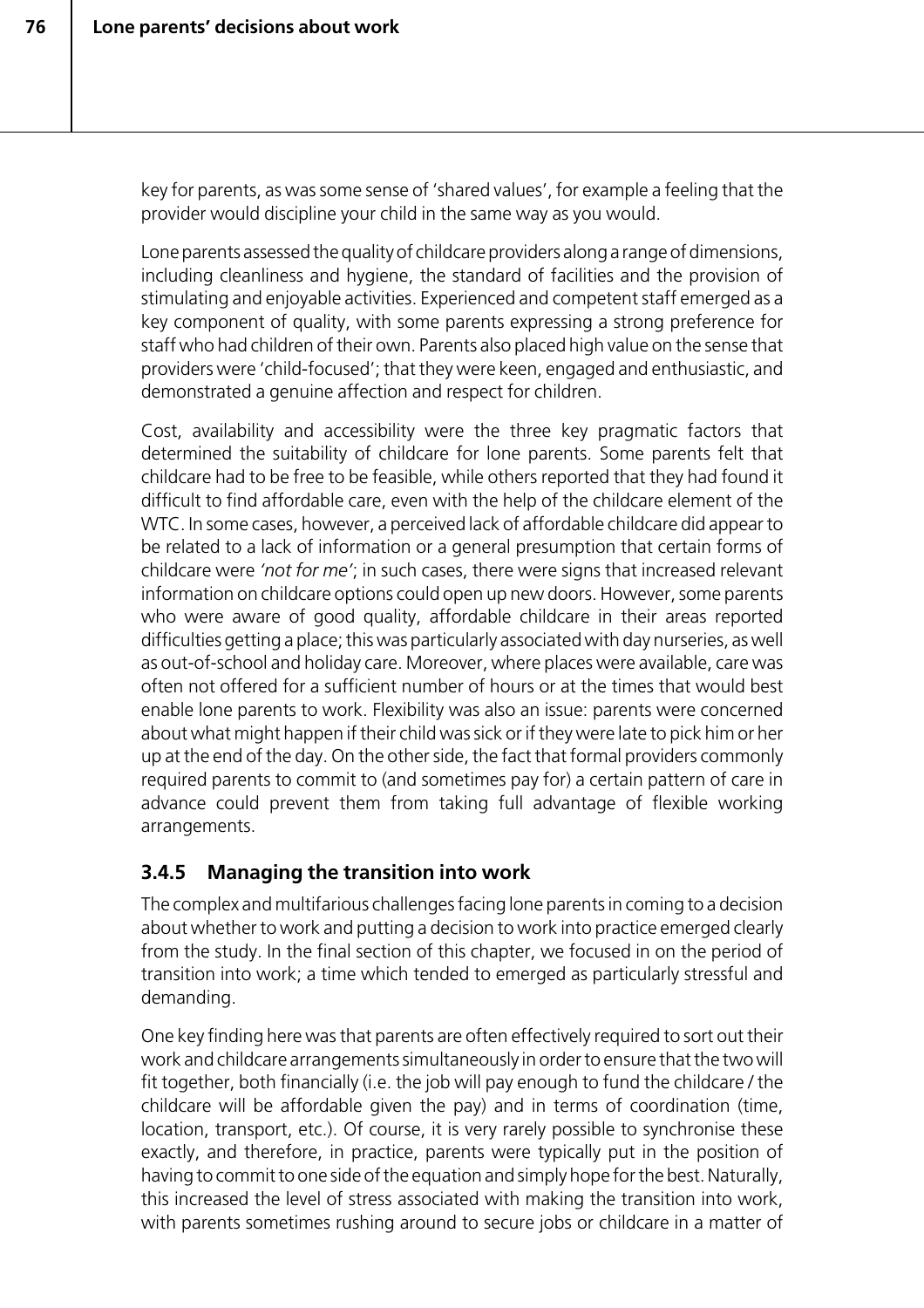weeks or even days. The message here seemed clear: the transition into work could be made a great deal easier if parents were supported to the extent that they were able to secure one thing (either work or childcare) first, and take a reasonable amount of time after that to secure the other.

Some lone parents associated the transition into work with worries and concerns of a financial nature. These included leaving the *'security'* of benefits, being solely responsible for the household's finances and concerns about how smoothly the transition into their new financial arrangements would run (for example, whether their WTC would come through on time). One particular worry here concerned the perception that there would be a financial 'gap' associated with moving into work, while parents waited for their first pay packet to come through. In some cases, this related back to the issue of sorting out work and childcare simultaneously. Parents who were relying on the childcare element of the WTC were concerned about how they would pay for childcare in the first phase of working and, while there were some examples of childcare providers deferring payment during this period, this was very much seen as a lucky exception to the rule. In addition, there were some parents who expressed a desire not to start a job until they had been able to observe their child settling into a new childcare setting which, inevitably, had the potential to widen this financial gap even further.

It is clear that the transition into work can involve a wide range of worries and concerns, financial, practical and emotional, concerning both parents and children, and encompassing both short-term and longer-term issues. For this reason, support from family and friends can be crucial, with 'back-up' informal care often playing a key role. For some parents, however, particularly those without family and other social networks to call on, support from other sources such as the NDLP can also be vitally important at this time. Evidence on the extent to which NDLP advisers had provided adequate support in the transitional period varied among our respondents: while some described the service as mainly focused on the job-seeking process, others were more positive, with one paradigm case in which a three-way collaboration between the parent, the adviser and the prospective employer had resulted in a situation where the employer had told the parent to go away and find suitable childcare, before coming back to agree a start date that was most convenient to her.

**77**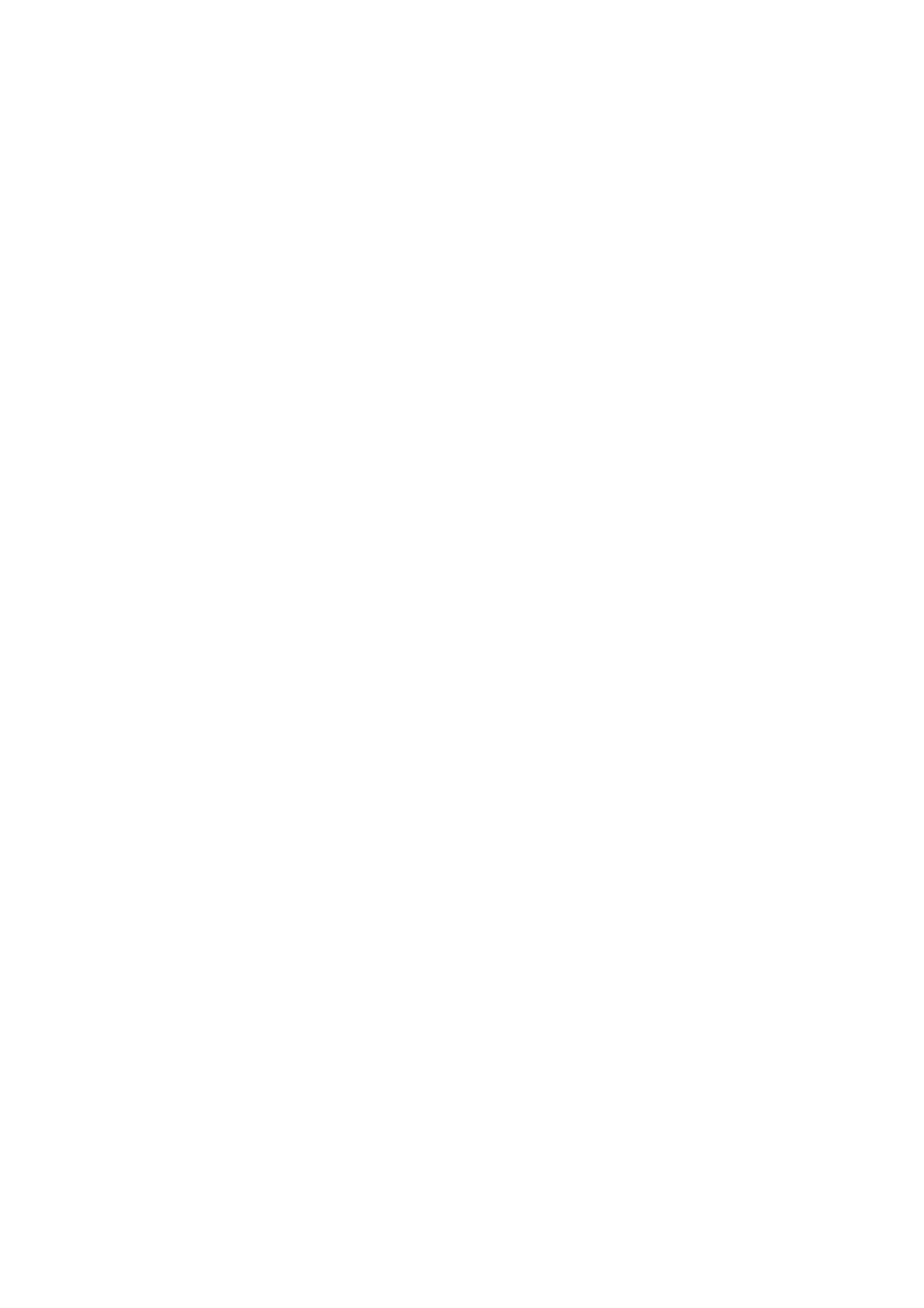# 4 Lone parents' experiences of managing paid work, childcare and education

Chapter 4 builds on Chapters 2 and 3 by exploring lone parents' experiences of managing and coordinating work, childcare and school education after their work and childcare decisions have been made and they have taken up paid work. It is important to consider these experiences in-depth, as little is known about how parents - especially lone parents - actually manage their arrangements for coordinating work-time with childcare and education time in practice, to ensure continuity of children's care. In this chapter, therefore, we aim to cast some light on the nature of these practical arrangements and the ways in which they are managed by lone parents. We will explore how children's and parents' travel arrangements are coordinated to ensure everyone arrives at their respective destinations on time; the degree of complexity involved in coordinating these journeys; and the extent to which support from others is used to help with both transport and the coordination of care arrangements (which can include more than just providing childcare). We will also consider the nature of lone parents' negotiations with employers and childcare providers (especially grandparents) in relation to the coordination of childcare and work. The main aim of the chapter is to find out what works well and less well in managing coordination, the factors that are involved in this, and the strategies that can help lone parents overcome any difficulties.

The chapter begins, in Section 4.1, with a brief description of children's and parents' travel arrangements to and from childcare, education and work. Using four case studies, we describe in detail the level of complexity involved in managing these arrangements. In Section 4.2, we describe some of the ways in which lone parents tried to simplify their coordination arrangements and identify some of the strategies they adopted (or wanted to adopt) to achieve this. We also show how parents managed arrangements for school holidays and other ad hoc events (such as when a child gets ill). Finally, in Section 4.3, we consider how lone parents negotiated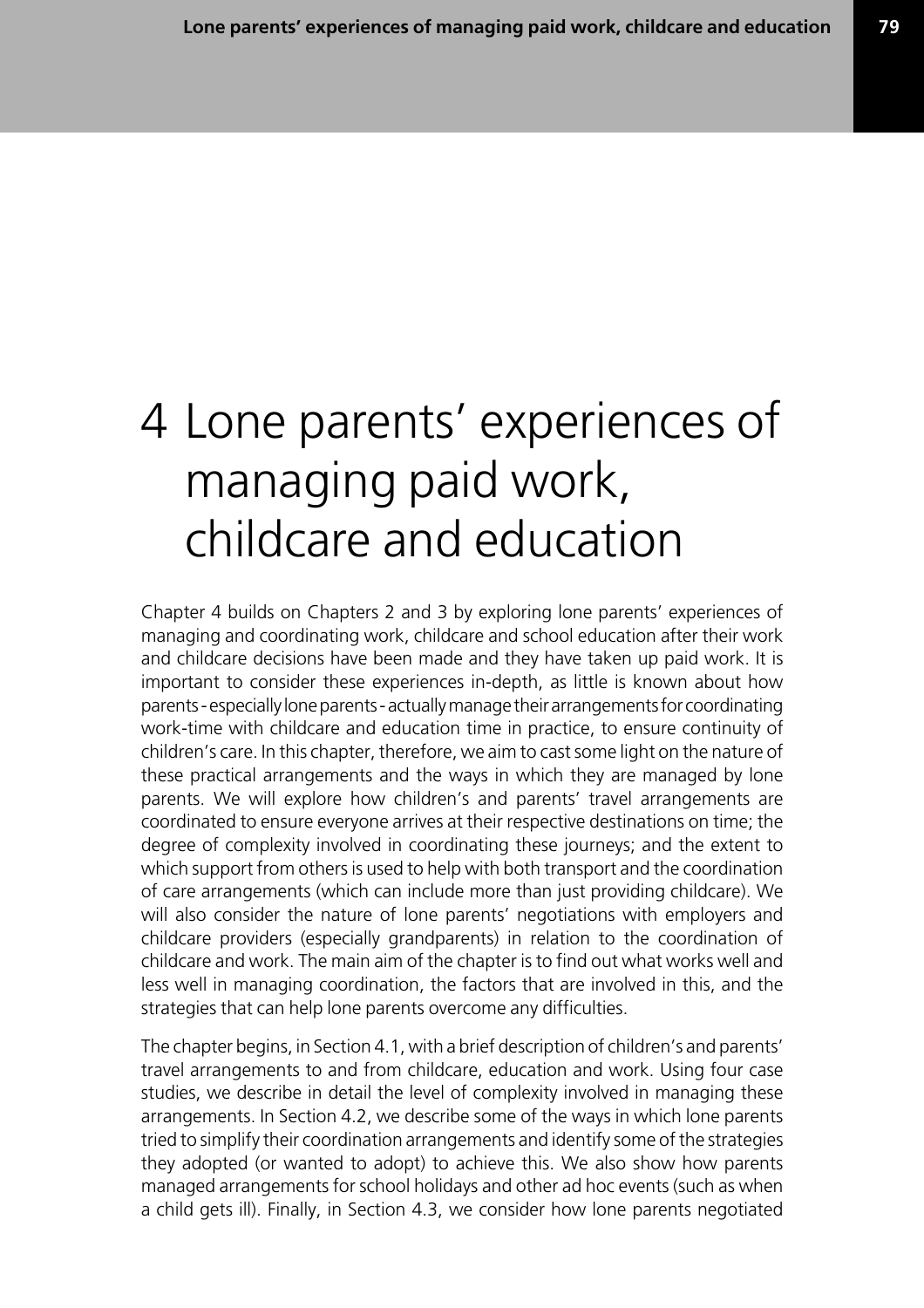agreements with employers and childcare providers to achieve effective coordination of work and childcare.

# 4.1 Practical arrangements made by working lone parents to coordinate work, childcare and education in a typical week

The working lone parents we spoke to for this study used a number of different transport arrangements. While some parents of older children travelled to work separately, leaving the children to make their way to their destinations independently, other families' arrangements involved parents travelling to schools and care settings with the children or making use of additional support from one or more additional sources. Moreover, arrangements could be different at the start and end of the day: some parents, for example, took their children to childcare/school in the mornings themselves, but arranged for someone else to pick them up and/or care for them until the parent finished work – others did the same thing in reverse. In some cases, the support parents received with transporting their children between home, school and childcare settings came from sources which were not perceived as providing 'childcare' as such, while in others, those who transported children also provided care. The carers involved in transporting children included grandparents, other family members, friends, out-of-school clubs (for journeys to and from school) and childminders. Family members played a particularly important role here. Nonresident fathers were mentioned by some lone parents, although it was uncommon for them to be described as taking an active part in transporting children or providing childcare (as distinct from 'having contact' with the children).

Where parents worked at home, either running a childminding business or other kind of business, they generally did not use help from others in transporting children. Similarly, where parents worked school hours or lived close to the formal childcare used, they tended to transport the children to and from school/childcare themselves. In such circumstances, it appeared that coordinating work and care was fairly straightforward. Where parents used support from others with children's transport, coordination seemed more complex, with the key determinants of this complexity being the timing of the parent's working day and their travel time to work.

# **4.1.1 Full-time working lone parents**

To begin to answer the question of what works well or less well in coordinating work and childcare/education in a typical working week, we will examine four of the most complex sets of arrangements in detail. Two of the case studies involve parents who worked full-time and two involve those who worked part-time. Full-time work is defined as 30 or more hours per week and part-time as fewer than 30 hours.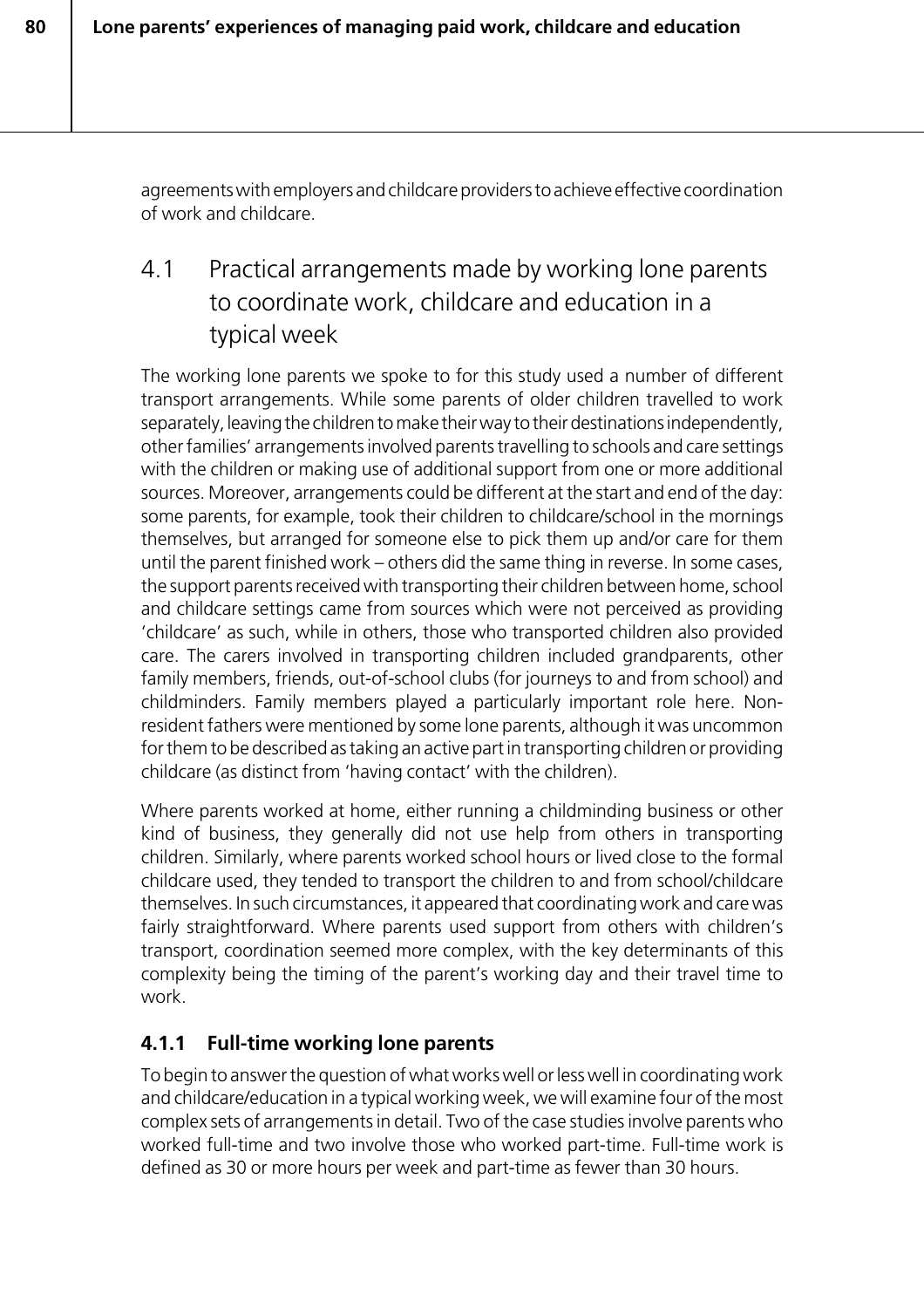**81**

#### *Case Study One*

Case Study One describes a lone father of a son aged nine years who worked fulltime, from 7am to 5pm, Monday to Thursday. He received a mix of support with childcare and transport from an out-of-school club and his son's grandmother. The ways in which this support was coordinated with the father's work commitments is illustrated in Figure 4.1.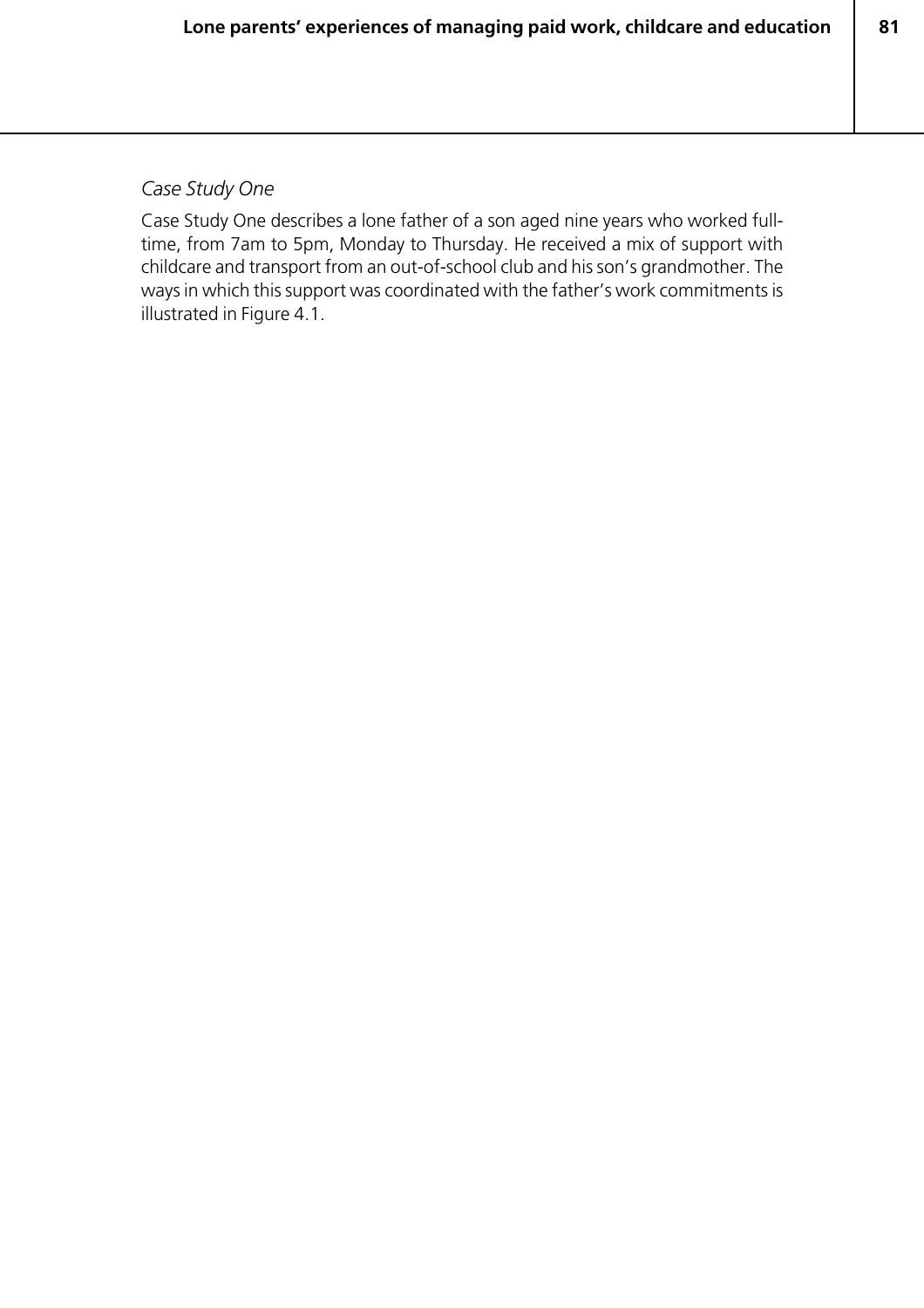#### **Figure 4.1 Case study one: mix of family help and out-of-school support with coordinating work, childcare and education for lone father working full-time (7am – 5pm, Monday to Thursday)**

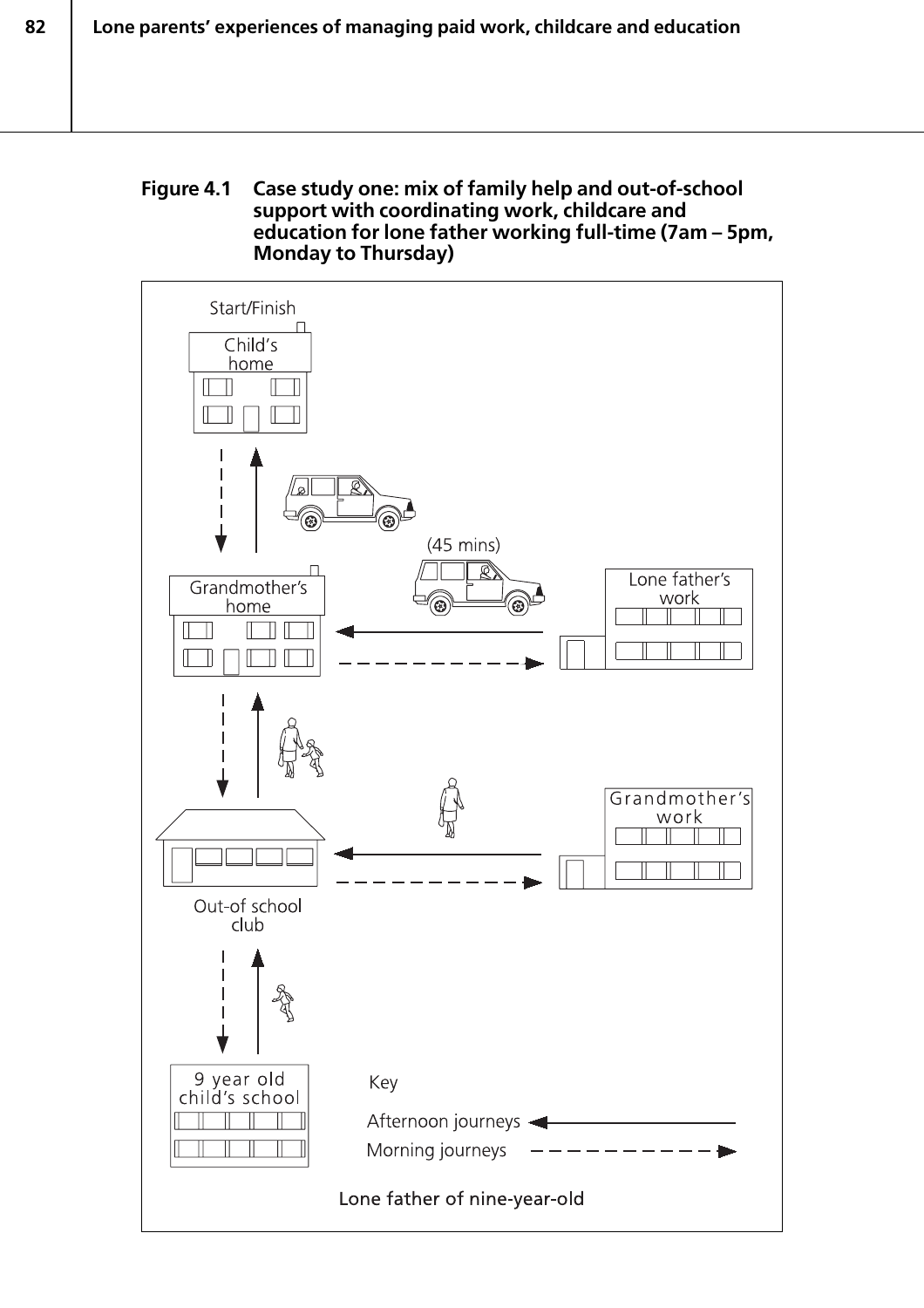Figure 4.1 shows that the father left home in the mornings and travelled by car to the grandmother's house, leaving his nine-year-old son there at 6.15am before travelling to work 45 minutes away (to start work at 7am). The grandmother cared for the son and walked him to the out-of-school club that opened at 8am, before travelling to her own place of work. The out-of-school club took care of the child for an hour before walking him over to the school close by. These arrangements were then repeated in reverse at the end of the day. The main reasons for this pattern of support were the father's working hours and the distance he had to travel to work. This meant his childcare and travel needs extended beyond the opening times of the out-of-school club (8am to 5.30pm). Thus, the grandmother provided care wrapped around the out-of-school club opening hours.

In effect, this lone father was using two forms of wraparound care, because his son needed to be transported between care settings (the grandmother's house and the out-of-school club) **and** his home **and** his school. The key elements that made this possible were the proximity of the father's home to the grandmother's home; the proximity of the grandmother's home to the out-of-school club; and the father having use of a car, which facilitated travel to the grandmother's house and to his place of work. This case is a good illustration of how a relatively long distance to work (45 minute drive) was managed.

Whilst the lone father felt that these arrangements did work, he was not entirely satisfied. On the one hand, he relied heavily on the out-of-school club, to the extent that he jokingly said that he would *'commit suicide'* if it were not available and – on a more serious note – that he would have to consider giving up work. On the other hand, the out-of-school club opened at 8am – too late to meet his childcare needs fully – and he relied on help from the grandmother to manage this inconvenience. The lone father was also unhappy that his son had to get up at quarter to six in the morning, as he worried that he might be tired at school and '*miss out*' on his education. Ideally, he would have preferred a home carer to look after his son and take him to and from school. This father did, however, appear resigned to matters and believed there was little he could do to improve things. As he described it:

*'You Yeah, it'll do for now basically, you know it wasn't gonna be a permanent thing but I mean as it goes [son] is happy with it. I mean to start with, you know, I don't think anybody was really happy with the situation but, you know these things come along and you've just gotta get on with them, you know you can't, you've got no choice, you've just gotta go with the flow.'*

(lone father of nine-year-old, worker)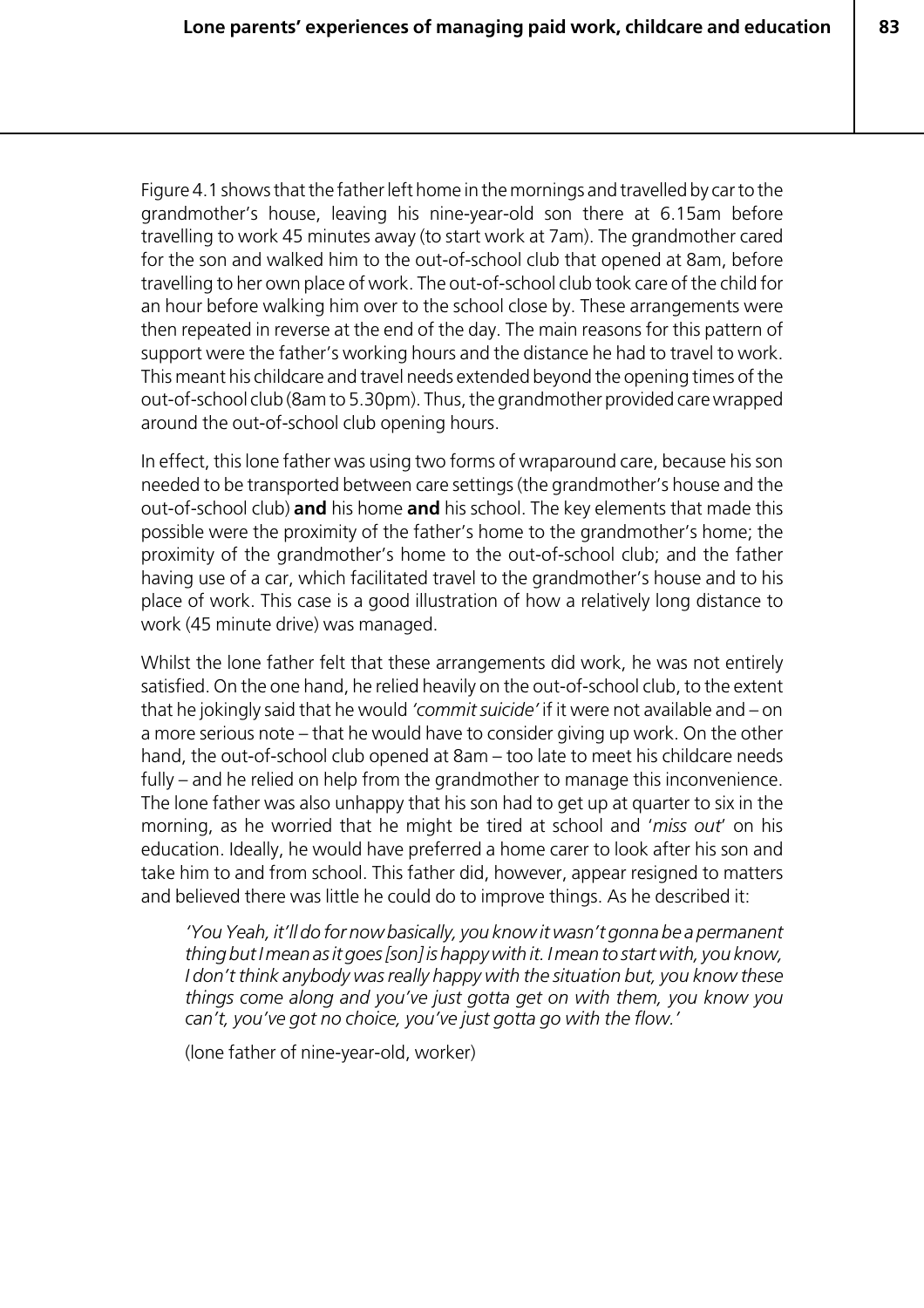The father was also dissatisfied with his working hours: he complained of tiredness and felt he had little time to spend with his son at the end of the day. This time together in the evenings was perceived as very precious, as the father believed when his son got older he would see even less of him, before he eventually left home in adulthood. He said:

*'because never really get any time together because even our home time I've gotta like do a meal, clean up after the meal and then get [son's] things for the next day, get my sandwiches for the next day. So by the time I've come back from work and all this has been done – 'Right mate get your pyjamas on'…In a few years' time when he's older that'll change because he, he won't; be going to bed so early. But then he's gonna have friends – 'oh I'm going out, so and so,' and he's gone. And before you know it he'll be leaving home, so.'*

(lone father of nine-year-old, worker)

Whilst tiredness might be a feature of all working parents' lives, for this lone father, the fact that he could not share the domestic chores with another adult in the evenings seemed to create extra time pressure. Ideally he said he would prefer to change his hours of work to 8am to 4.30pm and '*earn enough to keep us'.* He had already altered his working hours to fit in with his child's needs when he became a lone parent, reducing them from 60 to 38 per week and changing from regular night shifts to day shifts over four days Monday to Thursday. It appeared that his decision to concentrate his work into four long 10-hour days had represented an attempt to resolve the competing demands of work, housework and spending time with his son at weekends, as he said:

*'I can't fault my employer at all because it's like I say they have made the offer, i.e. you can come and go as you please, as long as you complete your hours and you get your work done. But you know what you gain in some ways you lose in others. And it's what's important to you. And that, like I say that Friday it means so much because then me and [son] have got a weekend together. If I go, when I go in on the Friday all the housework's left so then I'll have to do it Saturday so we've only got one day together.'*

(lone father of nine-year-old, worker)

Despite this degree of flexibility over his working hours, there were some common elements between this father's arrangements and the second case study of complex coordination, which involved no flexibility over working hours and shift working.

#### *Case Study Two*

The second case study of a full-time worker involves a lone mother who had a fiveyear-old daughter. She worked a rolling shift pattern involving early morning starts, late evening finishes, long twelve-hour days and night shifts. This lone mother resided with her daughter in the grandparent's house and relied solely on family members for support to coordinate her work and childcare effectively (it is not possible to illustrate her coordination arrangements diagrammatically as they changed weekly in response to her shift pattern). The grandmother was involved in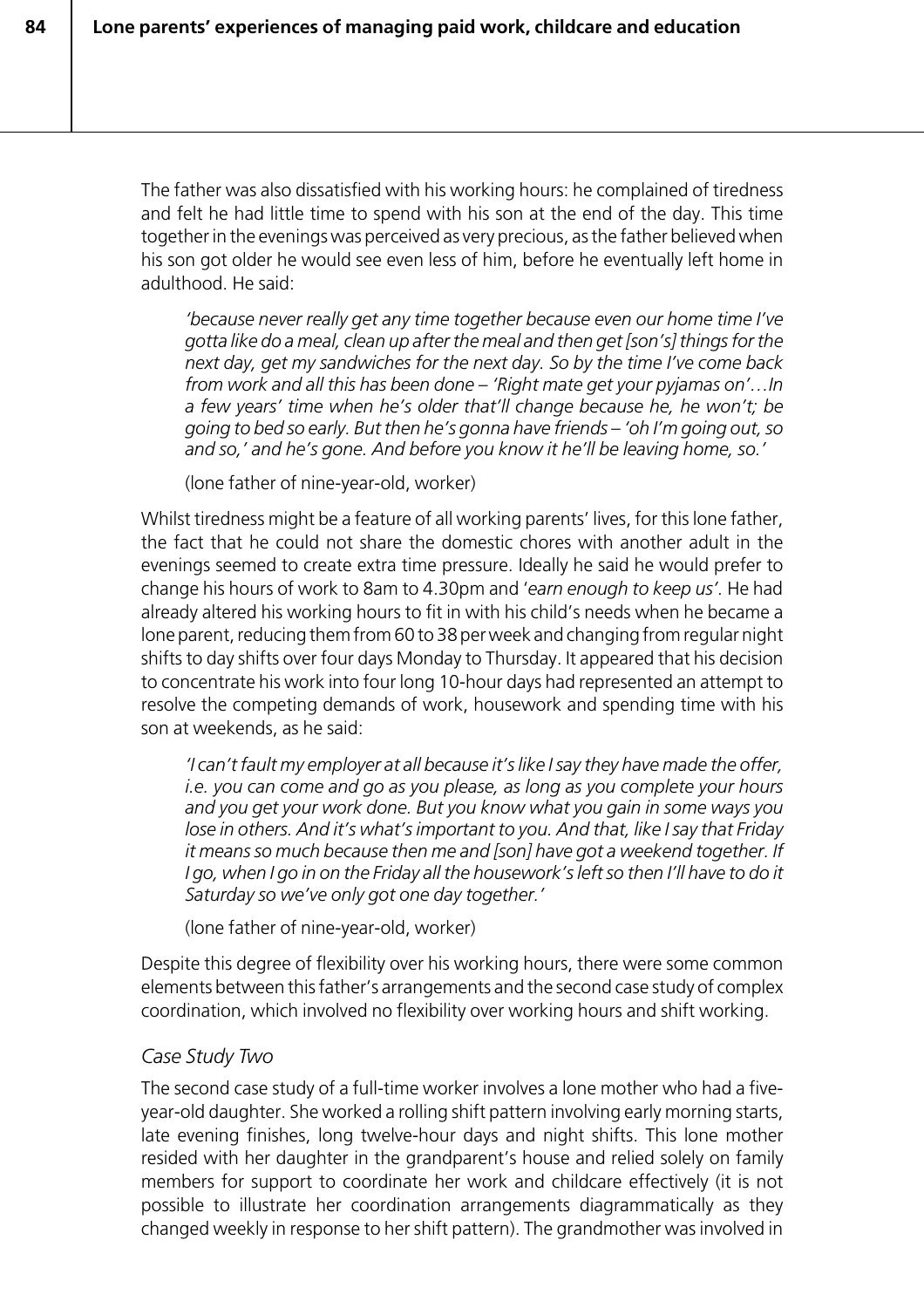providing childcare, especially in the evenings and at weekends when the mother worked, but she did not help transport the child to and from school: the sister-in-law did this and sometimes provided wraparound care at the same time. For example, when the mother worked long days during the school week (from 6.30am to 8pm), she left home and drove her daughter to the sister-in-law's house (five minutes away) leaving her there at 6am and picking her up again in the evening at 8pm. The sister-in-law then cared for the child at either end of the school day and transported her to and from school. When the mother worked a late shift (starting late morning but still finishing at 8pm) the sister-in-law picked up the child from school, but in this instance she would not care for her as well. Rather she took the child straight home to the grandmother's house where she was cared for until the mother finished work.

The key elements involved in coordinating work, childcare and education in this second case study were the co-residence of mother, child and grandmother; the proximity of the grandmother's house to the sister-in-law's house; the proximity of both houses to the child's school; and – perhaps less importantly – the mother's use of a car to travel to the sister-in-law's house and to work. Travel-to-work time did not need to be accommodated in coordination arrangements in this family, but the mother's shift hours did.

Despite the complexity of her arrangements, this lone mother said she was satisfied and things were '*easy enough*' to manage. Her main carer, the sister-in-law, was also said to be '*happy*'. But, in fact, the mother was not entirely satisfied: like the lone father in Case Study One, she said she often felt tired and expressed a desire to change her working hours to work just two days a week. She said:

*'Obviously the disadvantages are that I don't get to see her as often as other parents do. You know a lot of the time I'm tired. When she wants to do certain things I've just done a 12 - hour shift and you know it sort of gets tiring.'*

(lone mother of five-year-old, worker)

These two case studies of full-time workers with complex coordination arrangements share some common characteristics. Both parents regularly started work early in the morning (pre-8am) and arrived home from work late in the evenings. For the lone mother, this related to her shift patterns, whereas in the case of the lone father, it reflected a 45-minute journey to and from work and a 10-hour working day. In both cases, the working day extended beyond both the school day and the opening hours of out-of-school clubs. This resulted in the need for a complex set of transport and childcare arrangements and, in particular, for very flexible childcare support from family members. Whilst both parents felt their arrangements worked fairly well, they were not entirely satisfied and both expressed a desire to change their working hours. The desire to change working hours seemed to extend beyond concerns about the practicalities of coordination, however, with the lone parents' own tiredness or that of the children being an important feature. The lone father, especially, felt under time pressure in the evenings, when the work involved in doing domestic chores left him with little time to spend with his son.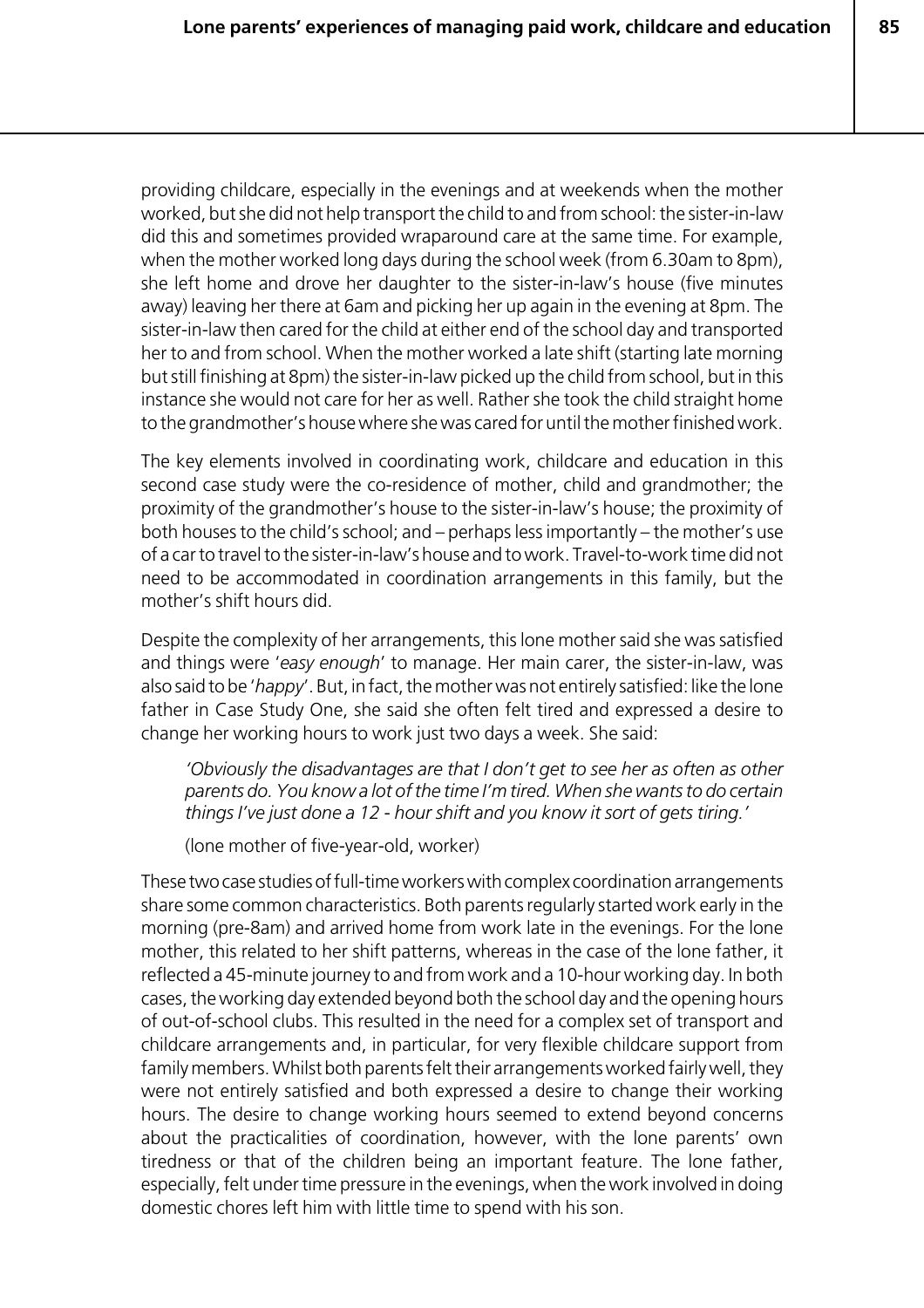## **4.1.2 Part-time working lone parents**

Case Studies Three and Four present the most complex coordination arrangements found among the part-time working lone parents we spoke to.

## *Case Study Three*

Case Study Three involves a lone mother who had one son aged three years. She worked unpredictable hours as a supply teacher and did not always know in advance whether she would work at all in some weeks, or what hours or days she might be required to work. She usually received work offers from the Local Education Authority on Monday mornings and had to make childcare and travel plans at the last minute to fit with work commitments. The key people involved in providing support with childcare and transport were the grandmother and the child's father. The father came to the lone mother's home to care for the child there. This family's arrangements are illustrated in Figure 4.2.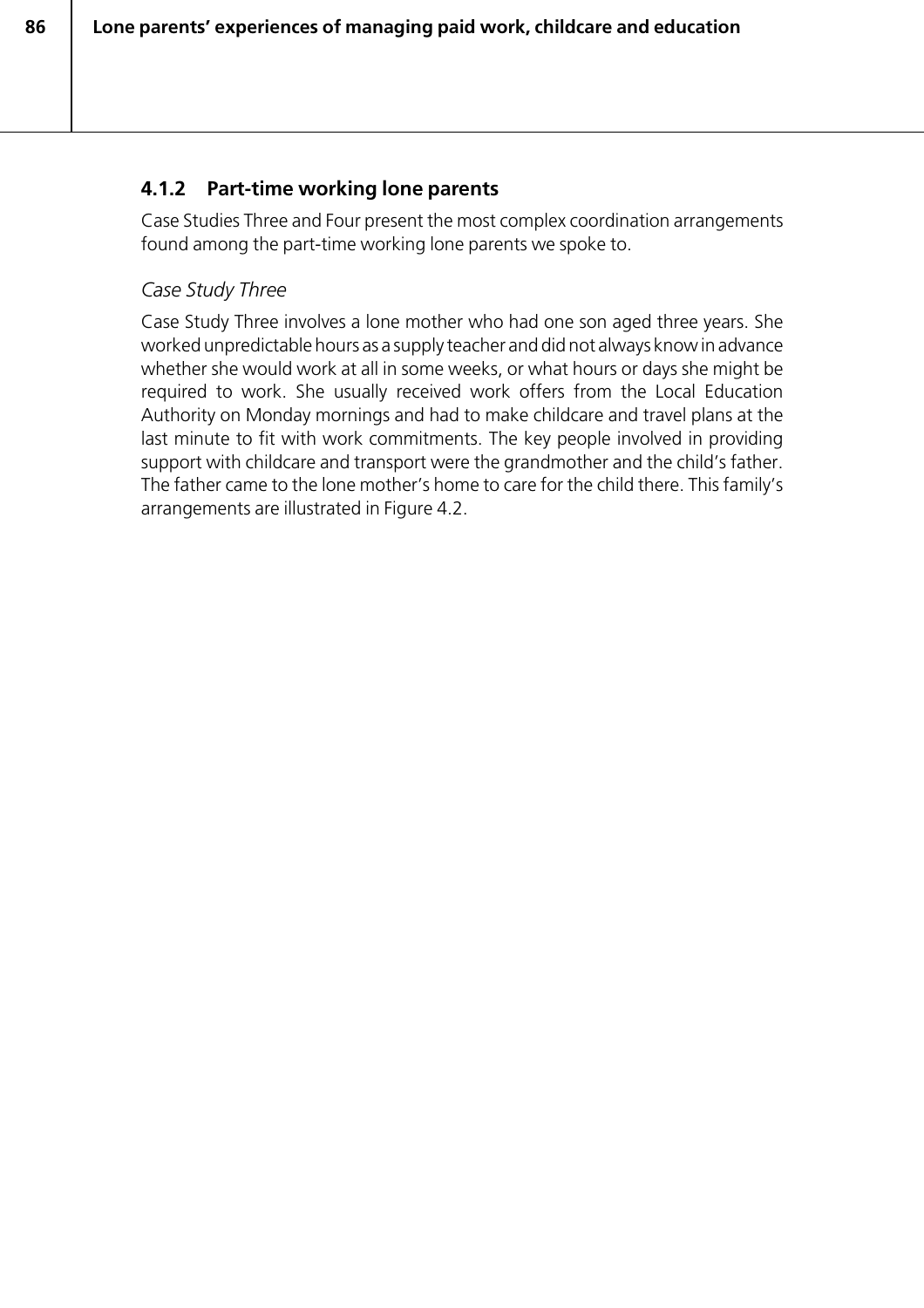#### **Figure 4.2 Case Study Three: informal help with coordinating work, childcare and education for lone mother working part-time (irregular days)**

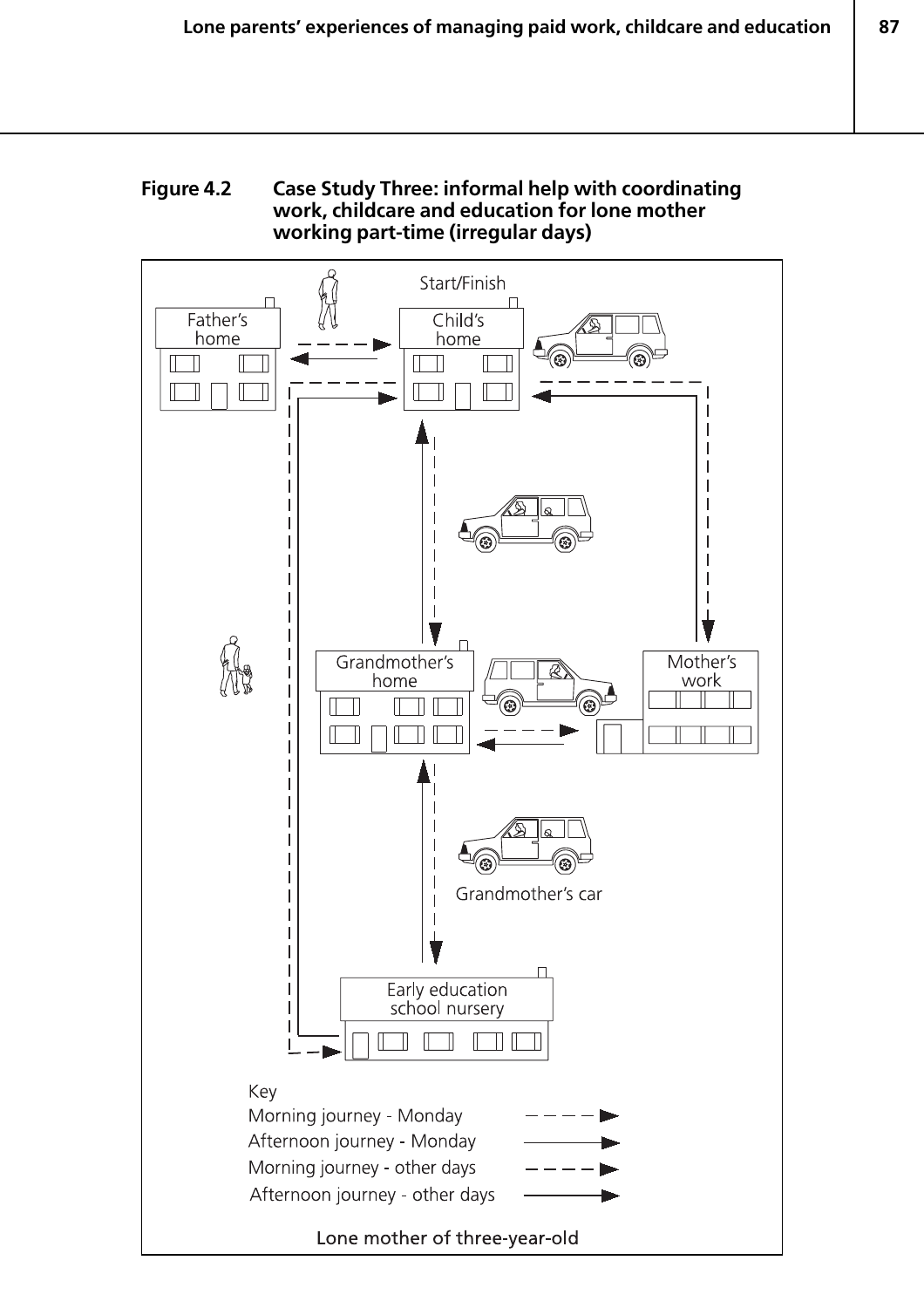Figure 4.2 shows how the son was transported from his home to the grandmother's to stay overnight on Sundays and throughout the day on Mondays. On Mondays, the grandmother cared for the son and took him to and from early-education in a school nursery about fifteen minutes drive away. This substantial and regular support from the grandmother allowed the mother to respond quickly to work offers made on Monday mornings, without worrying about any of her son's childcare needs or about coordinating childcare with her own work commitments. On other days of the week (if the mother was working), the child's father would offer similar support, but he came to the son's home to care for him until the mother finished work. He also walked the son to and from early-education (the father was unemployed).

The key element of coordination in this context of unpredictable employment were the mother's car to travel to the grandmother's house and to work; the grandmother's car to take the son to and from early-education; and the proximity of the father's house to his son's house and to the school nursery. In effect, the father and (to a lesser extent) the grandmother were all 'on standby', waiting to respond to the mother's work situation, and she was heavily reliant on the flexibility of this support to coordinate, work and childcare/education.

In general, the mother thought these arrangements worked well and were even better than they had been in the past, as the grandmother was now retired and no longer caring for a sick relative. She said:

*'It just seems to work really well at, at the moment anyway, and I can't see anything changing, and especially now my mum's retired, she's got that bit of extra time and my [female relative] died last year so she had her to look after as well before that, so she's now got more time, so it does make sense.'*

(lone mother of three-year-old, worker)

Even so, this mother wanted to change her working hours to work the same three days a week on a predictable basis. This suggests that, as in Case Studies One and Two, she was not entirely satisfied with arrangements, in spite of her assertion that they worked fairly well overall.

#### *Case Study Four*

Case Study Four involved a lone mother who had two children aged twelve and nine years. This mother worked regular part-time hours from 9am to 2pm, Monday to Friday. However, despite this regular employment, this mother had multifaceted childcare and transport arrangements similar to those described in Case Study Three, where the parent's employment hours were less predictable. The main reason for this was the mother's relatively long journey to work (45 minutes by car) and the fact that her children attended two different schools. The key people involved in providing childcare and transport support were the children's grandmother and a friend of the lone parent. These arrangements are illustrated in Figure 4.3.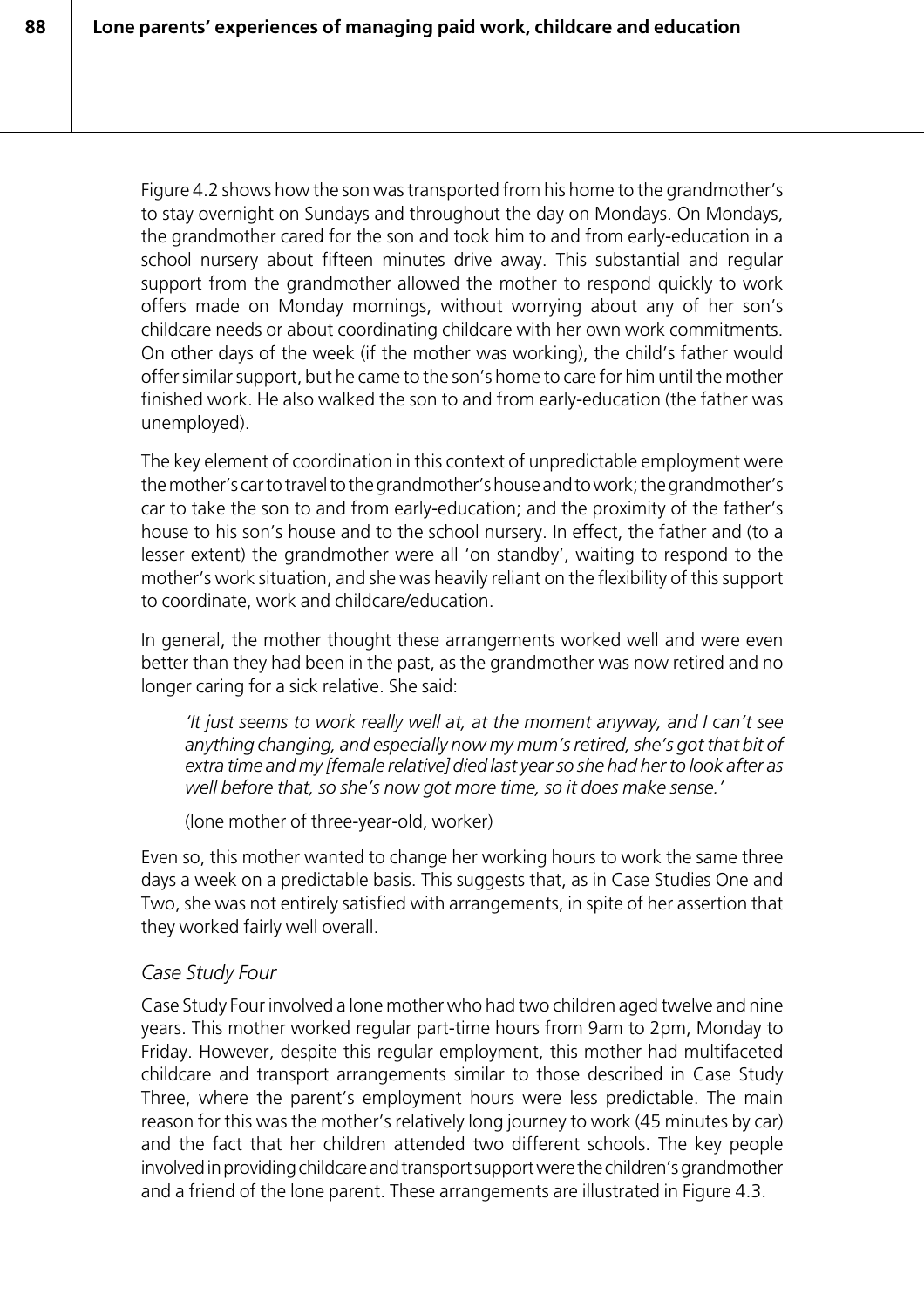#### **Figure 4.3 Case Study Four: informal help with coordinating work, childcare and education for lone parent working regularly (9am – 2pm, Monday to Friday)**

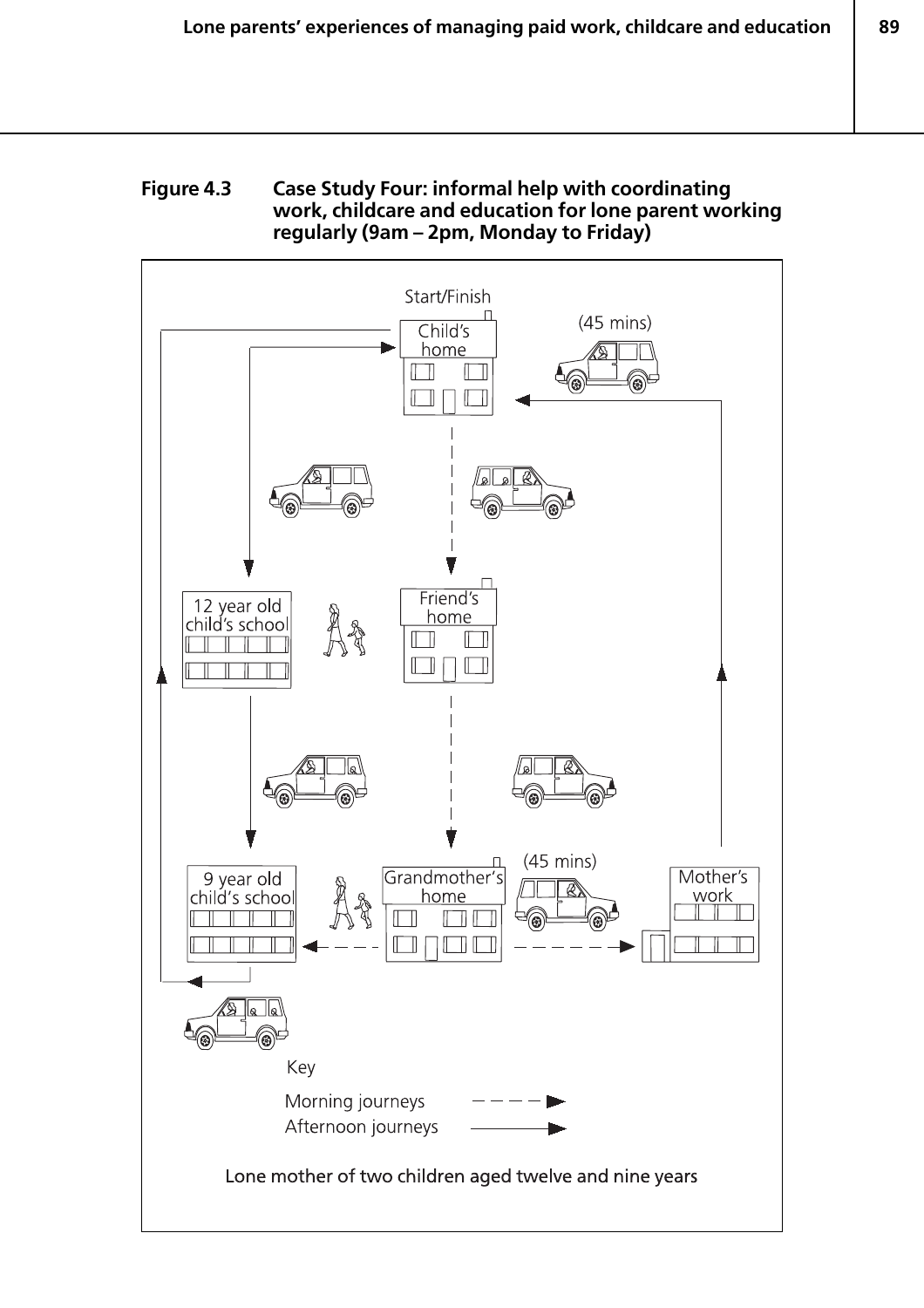Figure 4.3 shows how this lone mother travelled from home in the mornings by car, to her friend's house where she left her oldest child. She then travelled to the grandmother's house and left the youngest child before proceeding to work, a 45 minute drive away. The friend and the grandmother cared for the children separately before walking them to their respective schools (one secondary and one primary). At the end of the working day (finishing at 2pm), the mother usually returned home before travelling by car to pick up the children from their different schools.

The key element in this context of predictable part-time employment was the proximity of both carers' houses to the children's different schools. The mother's car was also important for transporting the children to and from their different care/ education settings as well as for taking herself to work. As in the other three case studies, this mother believed things worked well. However, despite her apparent satisfaction, she was planning to move house to be nearer to her children's schools. She said this would make things a '*lot easier'*: not only would the family be nearer to the school, but it would also shorten her own journey to work. In fact, it would mean that she could use public transport instead of her car, which had recently become a matter of importance, as her employer had decided to withdraw car parking at her place of work. She said that, without the car, she would have had to get two buses to work from her current home, which would have taken over an hour each way. She explained that, under these circumstances, she would have been unable to drop the children off at the grandmother's and friend's houses, and that, ultimately, this would have made it difficult for her to sustain her employment. This case study illustrates, therefore, how both proximity to work and schools/care settings, as well as owning a car, can be crucially important for coordinating work and care, even to the point where a parent might not be able to work without them.

# **4.1.3 Conclusions from the case studies**

Across the four case studies, the problems parents faced with coordination varied and were caused by a range of factors, including: long working days, relatively long travel times to work (45 minutes by car), shift work, unpredictable work and children in the same family attending different schools. Yet, despite these differences, the parents adopted similar approaches to ensure arrangements were coordinated effectively. Table 4.4 presents the nature of these lone parents' coordination difficulties, how they were managed in practice, and the parents' desired strategies for resolving them in the future.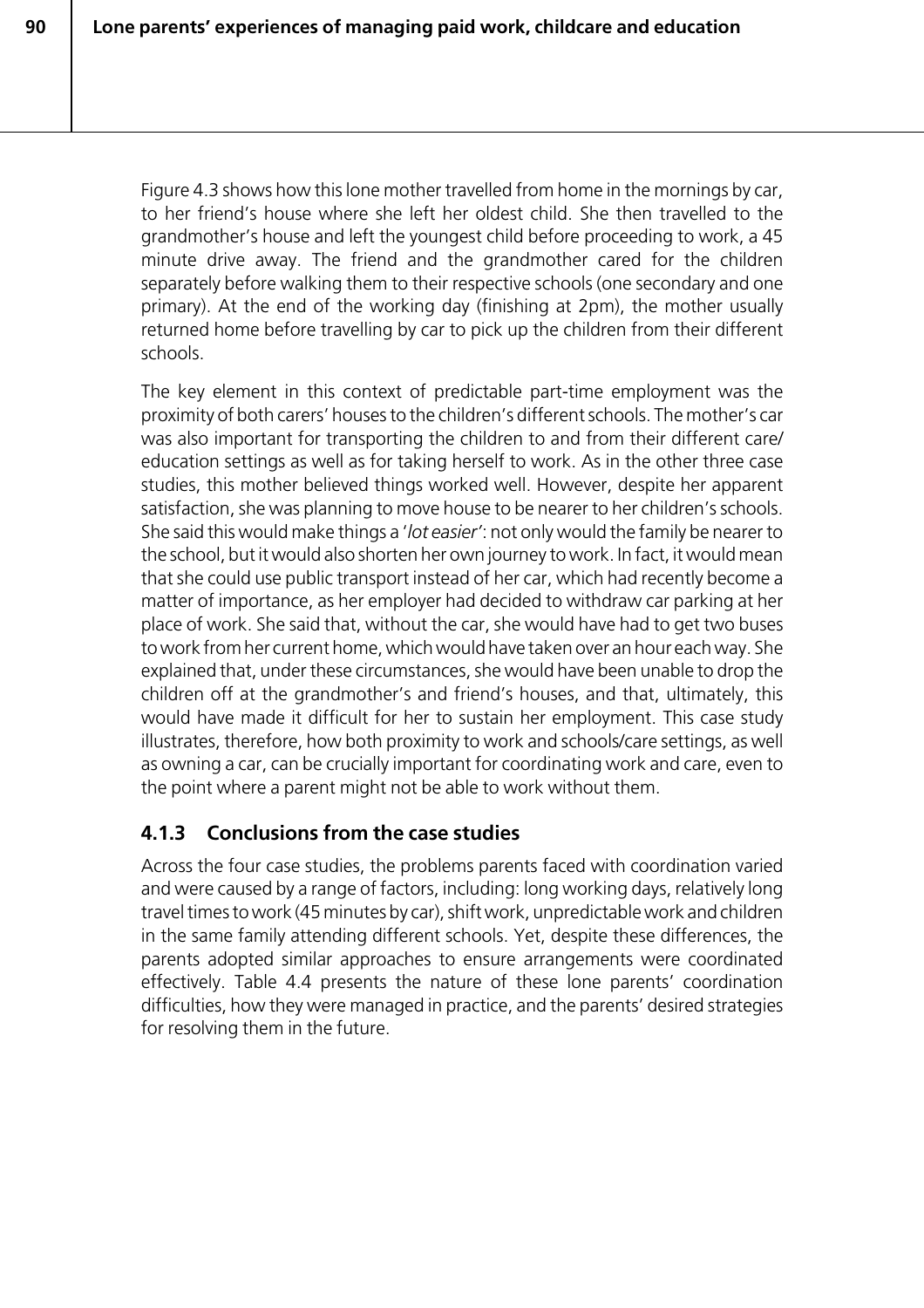**91**

#### **Table 4.4 Practical arrangements for resolving coordination complexity among four examples of working lone parents**

| <b>Case studies</b>                                                                       | Coordination<br>problems                                                                                                              | <b>How coordination problems</b><br>managed                                                                                                                                                                                                                                                                                                                                                                       | <b>Desired future</b><br>options                                                                                                              |
|-------------------------------------------------------------------------------------------|---------------------------------------------------------------------------------------------------------------------------------------|-------------------------------------------------------------------------------------------------------------------------------------------------------------------------------------------------------------------------------------------------------------------------------------------------------------------------------------------------------------------------------------------------------------------|-----------------------------------------------------------------------------------------------------------------------------------------------|
| Case Study 1:<br>Lone father<br>works full-time<br>8am-7pm                                | - Starts work early<br>(7am)<br>- Long working<br>days<br>- No OSC* until<br>8am                                                      | - Used two forms of childcare<br>- Mix of informal and formal<br>provision for wraparound<br>care and transport<br>- Proximity of informal care<br>and formal care to each other                                                                                                                                                                                                                                  | - Work reduced<br>hours 8am - 4.30pm<br>or have a home<br>carer to provide<br>wraparound care                                                 |
|                                                                                           | - 45 minute drive to<br>work                                                                                                          | and to the school<br>- Car to transport child and<br>travel to work                                                                                                                                                                                                                                                                                                                                               |                                                                                                                                               |
| Case Study 2:<br>Lone mother<br>works full-time<br>rolling shift<br>pattern               | - Starts work early<br>re shifts<br>- Changing shift<br>patterns<br>- Long working<br>days                                            | - Use of two forms of<br>childcare<br>- Mix of informal provision<br>for wraparound care and<br>transport<br>- Flexible informal childcare<br>to fit with changing work<br>hours<br>- Proximity of both informal<br>carers' homes to each other<br>and to school                                                                                                                                                  | - Work reduced<br>hours, two days per<br>week                                                                                                 |
|                                                                                           |                                                                                                                                       | - Car to transport child and<br>to travel to work                                                                                                                                                                                                                                                                                                                                                                 |                                                                                                                                               |
| Case Study 3:<br>Lone mother<br>works part-time - Unpredictable<br>unpredictable<br>hours | - Unpredictable<br>working hours<br>place of<br>employment                                                                            | - Use of two forms of<br>childcare<br>- Mix of informal provision<br>for wraparound and general<br>childcare and transport<br>- Flexible informal childcare<br>to fit with unpredictable<br>work hours<br>- Proximity of one carer <sup>2</sup> to<br>child's home and nursery<br>- Use of car for other carer <sup>3</sup><br>to transport child to nursery<br>- Car to transport child and<br>to travel to work | - Work predictable<br>regular hours, three<br>days per week                                                                                   |
| Case Study 4:<br>Lone mother<br>9am-2pm                                                   | - 45 minute drive to<br>work<br>works part-time - Different schools<br>for two children<br>- Long distance<br>from home to<br>schools | - Use of two forms of<br>childcare<br>- Mix of informal provision<br>for wraparound care and<br>transport<br>- Proximity of both informal<br>carers' homes to the<br>children's different schools<br>- Car to transport children<br>and to travel to work                                                                                                                                                         | - Move house to be<br>closer to schools<br>- Move house to<br>reduce journey time<br>to work and enable<br>use of public<br>transport to work |

 $*$  OSC = Out-of-school club <sup>2</sup>The child's father <sup>3</sup>The child's grandmother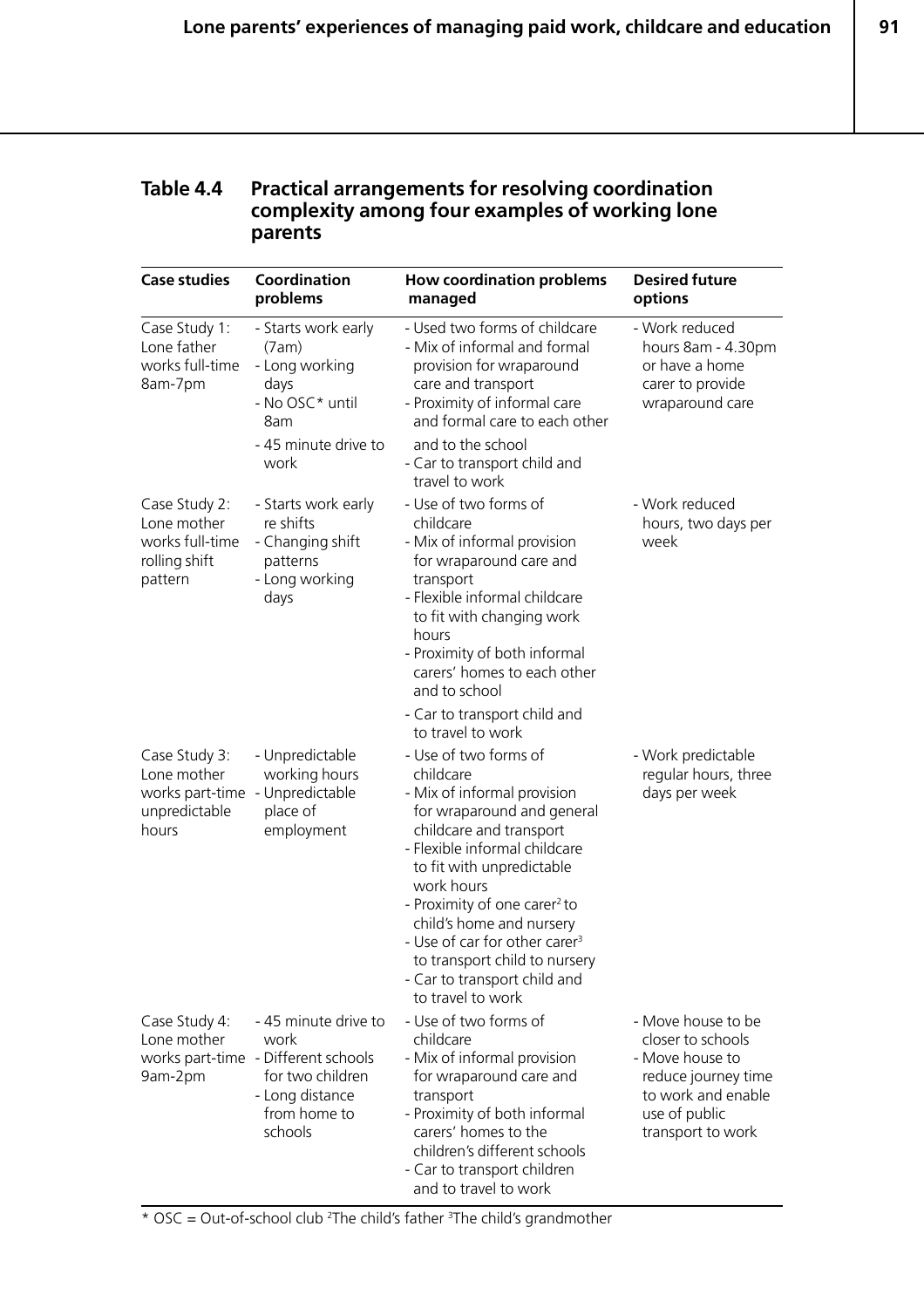Table 4.4 shows that, whilst the nature of coordination problems varied across the case studies, all four lone parents used two forms of childcare: either a mix of formal and informal provision, or two informal carers. Parents also utilised carers who were located in close proximity to one another and to the relevant schools. Moreover, all the lone parents relied on a car to transport children and/or to travel to work, which helped reduce travel time between the home, childcare and work. Similarly, in spite of their complexity, all four parents thought their arrangements worked well overall but nevertheless expressed some desire for improvement: three parents wanted to change their working hours and one was planning to move house. The reasons for wanting to change working hours were multifaceted and included concerns about parents' and/or children's tiredness, and about time pressure in the evenings from chores and other activities, which reduced the amount of time available to spend with children. The reasons for moving house were also multifaceted and included wanting to reduce the distances between home and both work and schools, as well as wanting to eliminate the need to drive to work, as car park spaces in the workplace were being withdrawn.

Overall, these findings suggest that, whilst lone parents with complex coordination arrangements were coping, a reduction in distances and journey times between home, childcare, education and work would have helped them simplify their coordination arrangements. Their ultimate aim seemed to be to minimise the time costs associated with travel to workplaces and care settings, so that they could spend more time with children and/or reduce levels of tiredness. The question this raises is whether the other working lone parents had already simplified arrangements to manage coordination efficiently; also of interest is whether predictable events such as school holidays or unforeseen occurrences (a child's sickness, for example) presented new coordination problems. These issues will be considered in Section 4.2.

# 4.2 Strategies for simplifying the coordination of work, childcare and education

The four case studies of complex coordination arrangements discussed in Section 4.1 indicated that lone parents had adopted (or wanted to adopt) a number of strategies to help them coordinate work and care efficiently. These can be summed up as:

- Utilising childcare that is in close proximity to the family home or children's schools.
- Reducing travel times to work and childcare/school.
- Reducing the unpredictability or variability or altering the timing of working hours.
- Reducing the amount of time spent at work.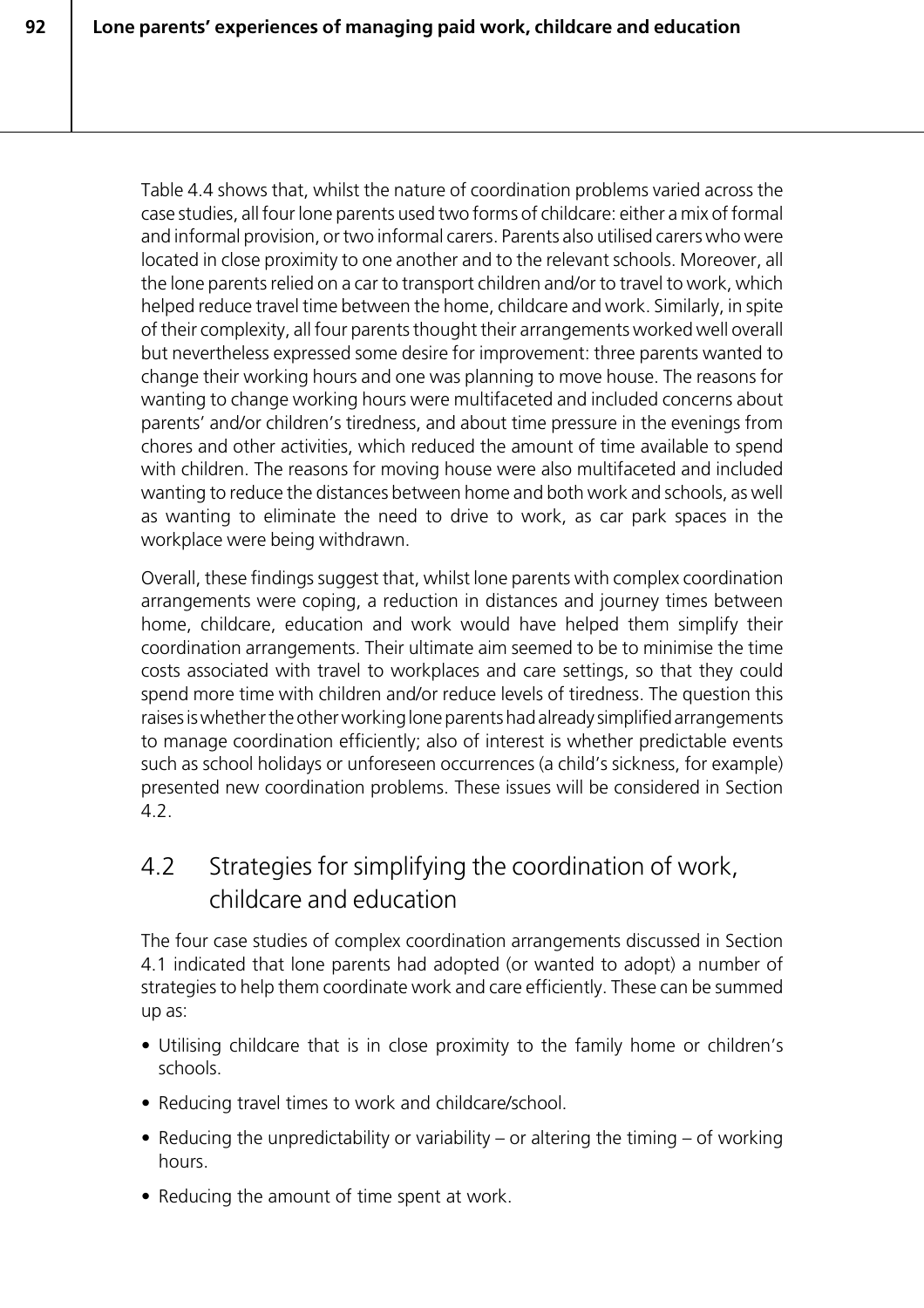These strategies are not mutually exclusive and were commonly used in combination to achieve simplified coordination arrangements and reduce time costs. We have already seen that these and other similar strategies were adopted by both the fulltime and part-time workers in our four case studies; we now widen our analysis to include all the working lone parents we spoke to for our study.

#### **4.2.1 Proximity of the home to work, childcare and education**

A high degree of proximity between work and care settings helped some lone parents in seeking to coordinate work, childcare and education by reducing travel times. The greatest proximity between locations was, of course, experienced by those who worked from home, which included some parents who were childminders and others who ran different sorts of businesses from home. These homeworkers said they specifically chose this work '*to fit in*' with their children's needs and/or that it was '*ideal*', with one stating '*nothing could be done to make things work any better'*. Such apparently 'ideal' arrangements appeared to result from parental decisions to 'choose' employment that fitted in with children's needs (though the perceived degree of choice they had about this varied between parents). The choice to work from home had sometimes been informed by previous experiences in which coordination of work and care had proved too difficult to manage. For example, one homeworking lone mother described how she had given up her teacher-training course because of difficulties making childcare arrangements to cover lectures that finished at 6pm (the university nursery closed at 5.15pm). She explained that, in order to attend these late lectures, she had been required to take her pre-school aged daughter to a friend's house half an hour from her home, before catching a bus to the university, eventually collecting her at 8pm or even later. In the end, this lone mother had decided that, as her daughter was getting very tired, these arrangements were not fair on her and, ultimately, she had '*to come first'.* Thus, this example highlights how studying can create similar coordination problems to working.

Having given up her teacher training course, the lone mother later chose to became a childminder because, she said, it '*fits in with having a child'* and also with being a lone parent, especially when there are no family members available to help. In her case, finding a way to work from home seemed to be a particularly good strategy for making coordination of work and childcare easier. In addition, taking up work as a home-based childminder relieved her of having to find formal childcare, in a situation where informal care was not available. However, it is important to remember, as discussed in Chapter 3, that homeworking can have disadvantages for some parents too, and might not yield all the benefits associated with going out to work, such as having social contact with other adults (a feature which can be particularly important for lone parents). Moreover, working as a childminder will not, of course, suit all parents, for all sorts of reasons, including skills, personality, work preferences and career aspirations.

Other ways in which parents had brought work and care settings into close proximity included moving house to live nearer to the workplace or finding work within the local neighbourhood, close to the family home. For the parent described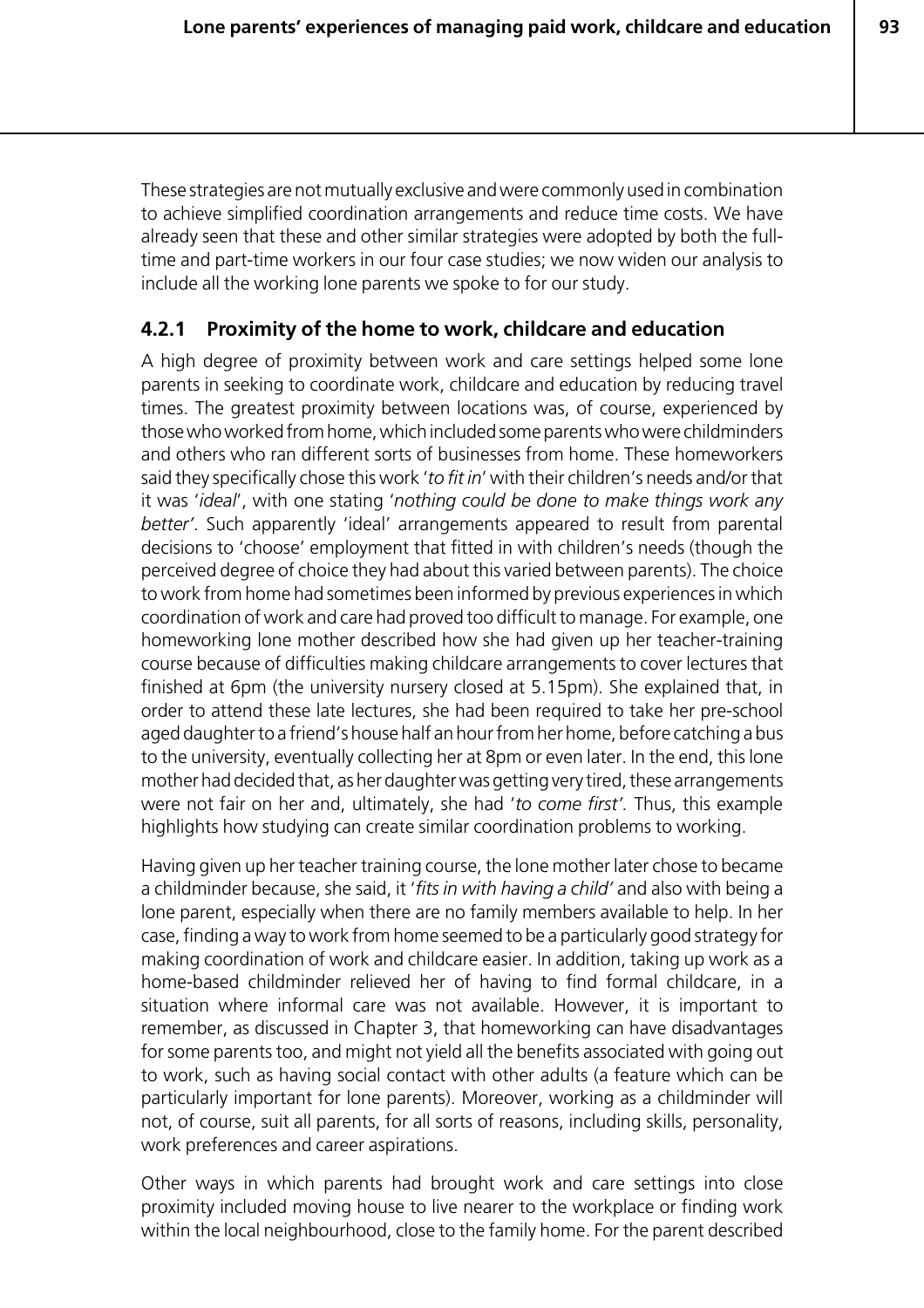in Case Study Four, the choice to move house was related to the desire to create proximity between the home, the workplace and two schools. Other parents we spoke to had deliberately chosen not to look for work outside their neighbourhoods, as they said they did not want to travel on public transport which was a '*hassle*' and too slow, and/or that they did not want their travel time to exceed a certain threshold (commonly, parents considered journey times of an hour or more unacceptable). As we saw in Chapter 3, some parents also had reasons for wanting to work in the local area that did not relate directly to coordination: one parent, for example, had cobbled together three part-time jobs in the local community, as a cleaner and a care assistant, because she said this allowed her to '*be there'* for her children in case they became ill and because it gave her '*peace of mind'*. As discussed in Chapter 3, such considerations were sometimes particularly important for parents who were particularly nervous or worried about (re-)entering paid work.

As was clear from the case studies, limiting one's search for work to the local area sometimes related less to distance than to travel **time**. Parents described how some journeys of relatively short distances would take just 10 minutes in a car but would be difficult to achieve in less than hour by bus, and explained that this would make it very difficult to get children to care and themselves to work on time. Thus, while having access to a car did not create closer proximity *per se*, it had a similar effect by virtue of reducing parents' travel time. Accordingly, concerns about travel time seemed particularly important for lone parents who did not have a car or could not drive, and for those who did not have access to efficient public transport services. None of the working lone parents in our study reported travel times to work of longer than hour and journeys commonly took less than 30 minutes, indicating that the limit for lone parents in terms of feasible travel time for coordinating work, education and childcare lay somewhere around this threshold.

# **4.2.2 Control over working hours**

The level of control lone parents had over their working hours varied along a continuum with 'full control' at one end and 'no control' at the other. Those who were nearer the full control end of the spectrum included the homeworkers, who were all self-employed. Being one's '*own boss'* and having the ability to dictate your own working time (including limiting the hours of childminding) implied a relatively high degree of control for these workers. One lone mother, for example, who worked as a therapist managed her own client load and made her consultation appointments to fit in with school hours. This parent did not see this as a deliberate strategy to coordinate work and care however, but rather the result of fortunate happenstance. She said she had always *'felt lucky'* that she could manage her work around the children, often without the need for additional childcare. She also described her job as a therapist (which she took on after becoming a lone parent) as '*fantastic*':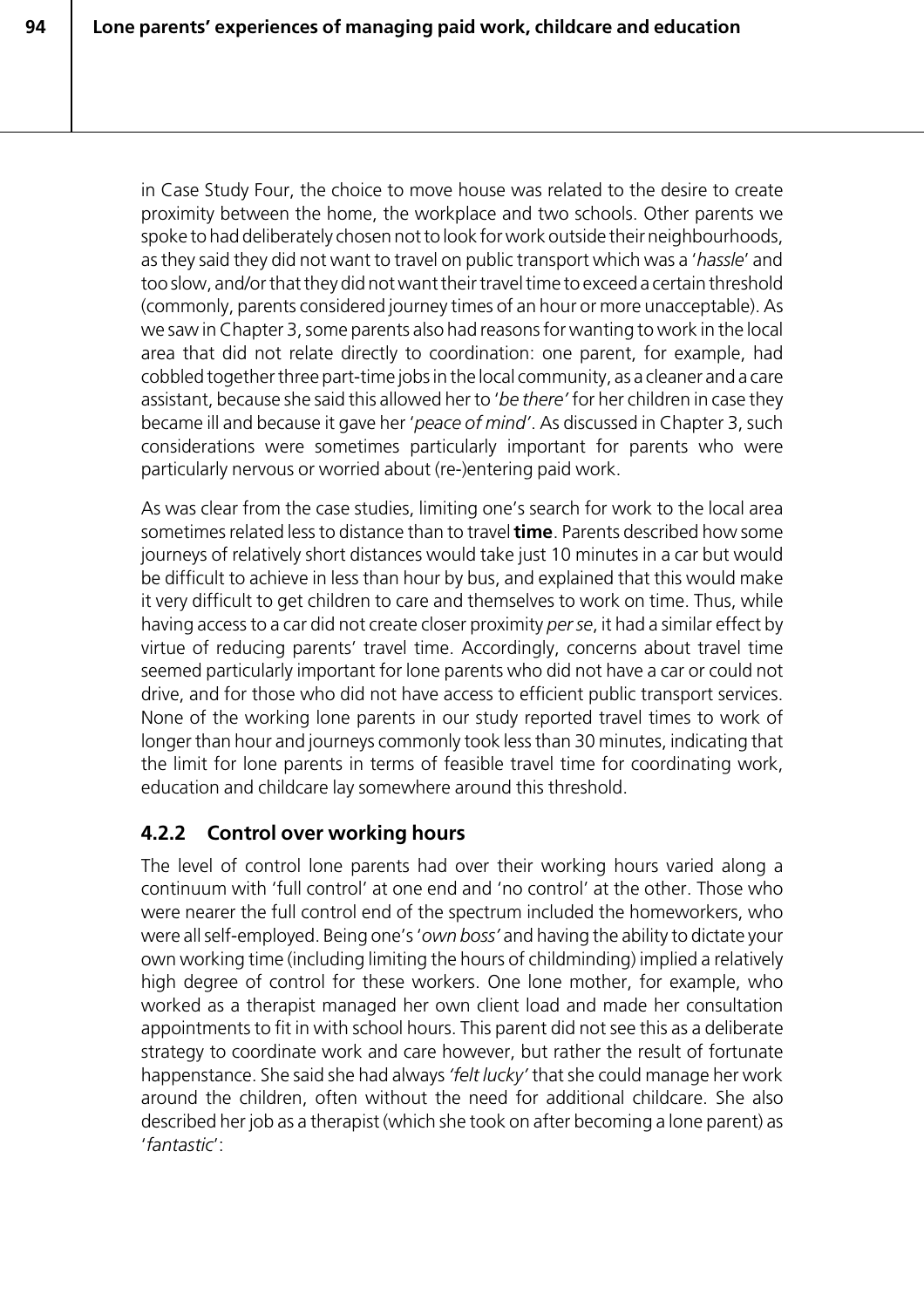*'Currently, the job I have now is fantastic but they're all at school now you see so it does make a difference, I take them to school in the morning and I'm back to pick them up and I do three, six hour days and it's wonderful, absolutely wonderful. '*

(lone mother of 17-year-old, 15-year-old, 11-year-old and ten-year-old, worker)

Lone parents who had some degree of control over their working hours, but not full control, tended to be those who were able to vary the start and end times of their working day, or the days and times in the week when they worked. This was achieved where an employer provided official flexi-time hours, or was willing to reach an informal agreement to change working hours when needed. This flexibility was often used to coordinate work with school hours or with out-of-school clubs that operated fixed opening times. Sometimes the degree of flexibility required was relatively small: some parents, for example, said that starting work just 10 minutes later in the morning had allowed them to take the children to school or to an out-ofschool club themselves, without the need for help from others in transporting them and/or providing wraparound care. In contrast, as we saw in our four case studies, those parents whose working hours (including the time taken to travel to work) did not fit with the hours of formal childcare available to them commonly experienced complex coordination problems, which sometimes required them to arrange both informal wraparound care and help with children's transport to school/out-ofschool clubs, in order to ensure continuity of care.

Some lone parents described how inflexible working hours had actually limited their options regarding the paid work they could do. In order to understand the way in which inflexible working hours can impact on a parent's job options, it is worth considering in more detail the experience of a lone mother who was training to be a student nurse. This mother used a childminder to provide wraparound care and transport to school, but the childminder did not start work until 8am and some of the shifts the mother had to work started at 7.30am. To cope with this, she had organised back-up care for five days of the week in the form of her brother's girlfriend who lived across the road. However, if she was required to work an early shift on the other two days, when the sister-in-law was not available, she was forced to swap this shift with her work colleagues, or  $-$  as a last resort  $-$  to inform her manager that she could not come to work that day, as she had a gap in childcare of 30 minutes or so. Moreover, this strategy of negotiating an exemption from working early shifts was manageable only because, as a student nurse, this lone mother was not included in the staff rota; therefore the employer had a sufficient number staff on duty already if she did not come to work.

This lone mother's problems did not just relate to early shifts, however: she was often expected to work late, past her official finishing time, at short notice and this caused problems because she could not rearrange hours of care with her childminder at the last minute. Again, she was forced to rely on back-up care from family or friends. Here we see how the lack of control over a shift pattern and irregular overtime, both of which implied an extension of working hours for short periods at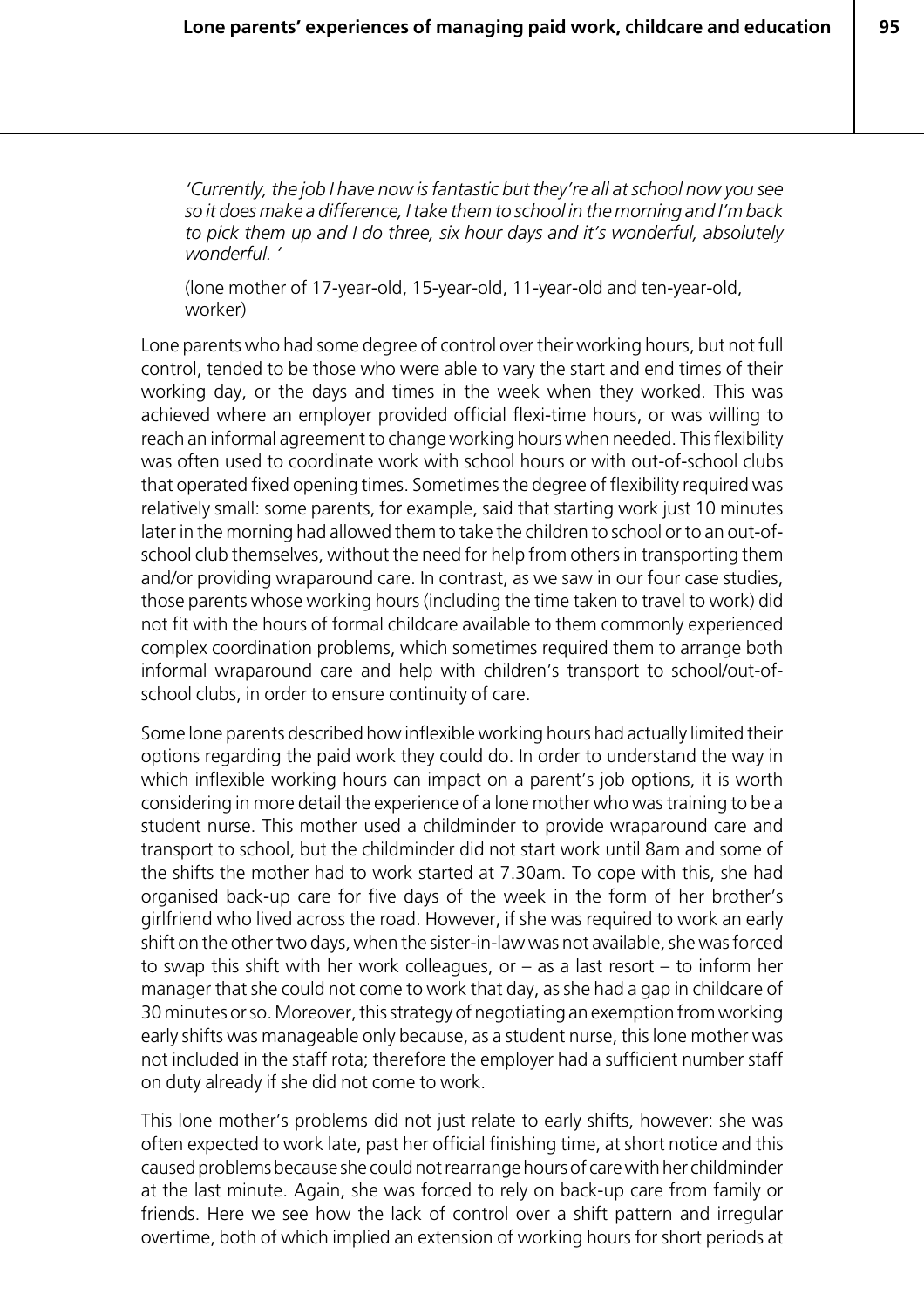the beginning and end of the day, posed major coordination and childcare problems for a lone mother. In addition, whilst she felt she was coping with her current situation, she believed her job options could be limited in future because, as a qualified staff nurse, she would be included on the staff rota and would not be able excuse herself from working certain shifts.

So far, our discussion has highlighted how having either full control or some control to vary working hours could make the coordination of work, childcare and education easier for some lone parents. However, it is also important to note that coordination has to be managed continually over time. Lone parents described how they had been required to respond to changing circumstances – including changing location, changes at work and children's changing life-stages - in a variety of ways. For example, some parents had adopted strategies to allow them to exercise some control over the time of day worked, such as changing jobs in order to work hours which were perceived as more suitable, or negotiating a reduction in hours within an existing job, in order to make it *'easier'* to take the children to and from childcare or school. As we saw in Chapter 3, some lone parents suggested that an *'ideal'* or '*perfect*' job would be one that allowed them to work school hours and often in term-time only, as this would enable them to take children to and from school themselves and/or spend more time with them.

Overall, in relation to ongoing coordination of work and care, lone parents expressed a desire for work that would '*fit in*' with their children's needs. As discussed in Chapter 3, the desire for flexible working hours appeared to be mainly related to the fixed hours of school and/or formal childcare provision. Certainly, managing working hours (including travelling time) that extended beyond the times of formal childcare or school tended to be difficult and to create additional childcare and coordination problems for lone parents. In such circumstances, parents tended to rely on flexible informal childcare that included support with transporting children, because formal childcare was often not extensive or responsive enough to their needs. As one of the focus group respondent pointed out, the coordination of fixed work hours (including travelling time) with fixed childcare hours could be impossible to overcome:

*'I have to start at eight o'clock, the nursery doesn't open until eight o'clock how can I get from the nursery to the job before eight o'clock and have my son sorted out, do your job finish at half past five, I'd never get from [place of work] in the traffic back to the nursery for six o'clock, no guarantee, how am I going to do that?'*

(lone parent, focus group participant, worker)

While another commented that:

*'You can't ring up childminders and playgroups and say you'll be a bit late like you can with friends and family, that can make you panic.'*

(lone parent, focus group participant, worker)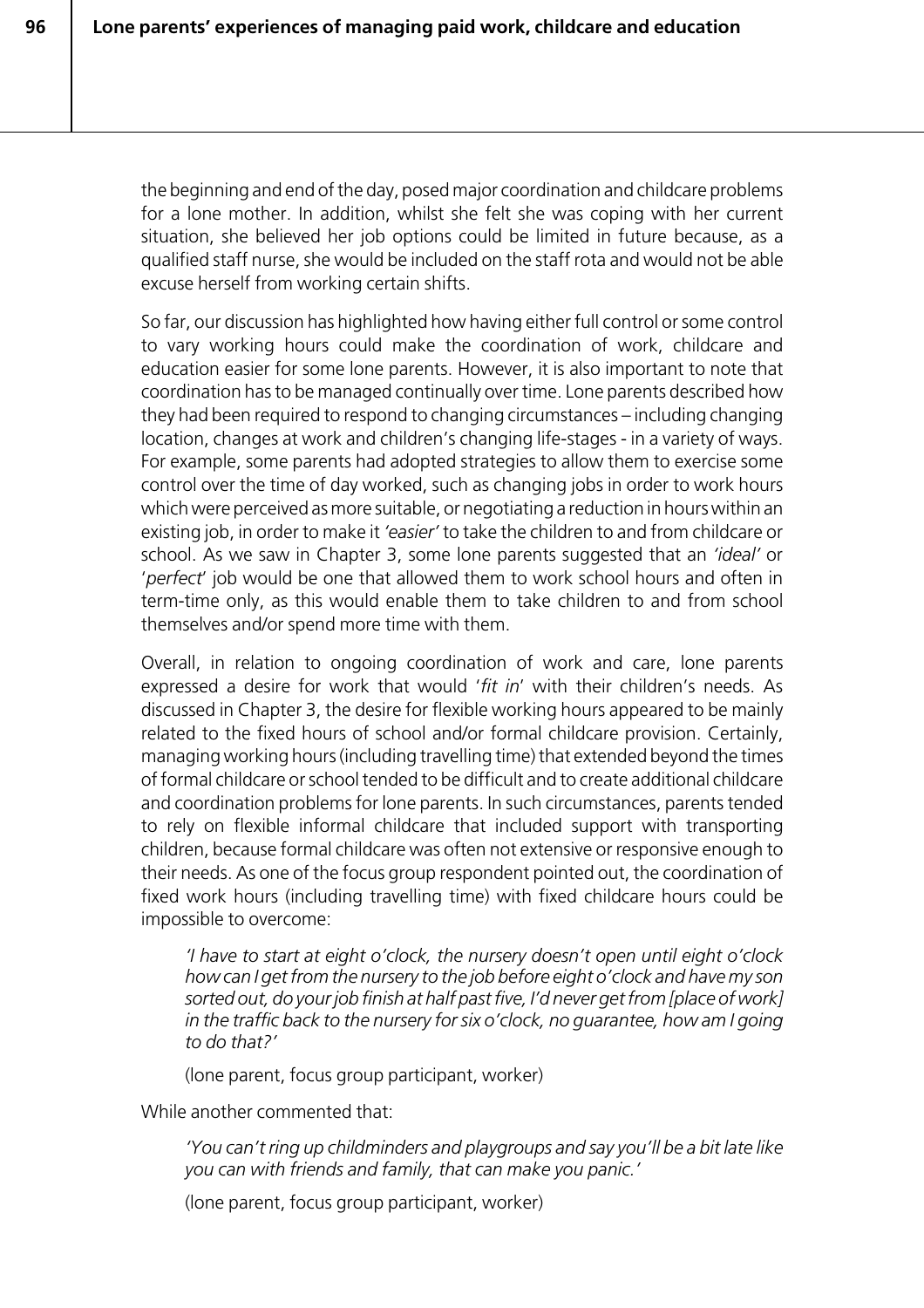Importantly, the evidence also suggests that studying can create similar coordination problems to being in work, especially if lectures or work placements fall outside formal childcare times.

Though it may sound obvious, it is important to remember that lone parents are generally parenting alone. They do not have a partner in the household to whom they can turn for support with wraparound care or help with children's transport to and from childcare/school. Other research, into the coordination arrangements of working mothers in couples, shows that fathers play an important role in this respect, and one that facilitates maternal employment (Skinner, 2003). In contrast, non-resident fathers were rarely mentioned in our study, and, where they were, their role rarely involved providing a substantial amount of childcare or help with transporting children. Therefore, it seemed that having flexibility over working hours was a particularly important factor in enabling lone parents to successfully coordinate work and care, particularly in the context of fixed hours of school and formal childcare provision, and in the absence of another parent.

## **4.2.3 School holidays and 'back-up' childcare**

So far, we have described two main strategies by which lone parents sought to coordinate work, childcare and education during a typical working week: namely, by creating proximity between home, work and care and/or by exercising some control over working hours. Different arrangements might be necessary, however, during school holidays and at other times, such as when a child becomes sick.

#### *School holidays*

Childcare arrangements during the school holidays varied widely among the lone parents we spoke to. Parents who worked term-time only, or worked from home, and those who could take their children with them to work (a rare occurrence), did not use childcare in the school holidays as they had no need for it. Others carried on using the same providers as in term-time, either because they had pre-school age children and were using all-year-round forms of care, or because they were able to increase the hours of provision they used on an out-of-school basis during the term at these times. Childcare provision which was available in the school holidays as well as during term-time included childminders, grandparents and in one case a selfemployed non-resident father. In some cases where informal care was used, the child actually re-located for the holiday period, although this was perceived as entailing some disadvantages for the child, giving them a sense of being sent from '*place to place*' or, as one mother said, making them feel '*feel a bit lost'* by not having the security either of being at home or of knowing in advance where they would be going. Another parent explained that when the children had been to stay with the grandparents they were bored and lost contact with their school friends, which made it difficult returning to school after the summer vacation.

Overall, full-time formal holiday care was perceived to be both sparse and costly, as well as difficult to arrange. Typically, a place in a holiday club had to be booked separately from a place in an out-of-school club, even where the two were run by the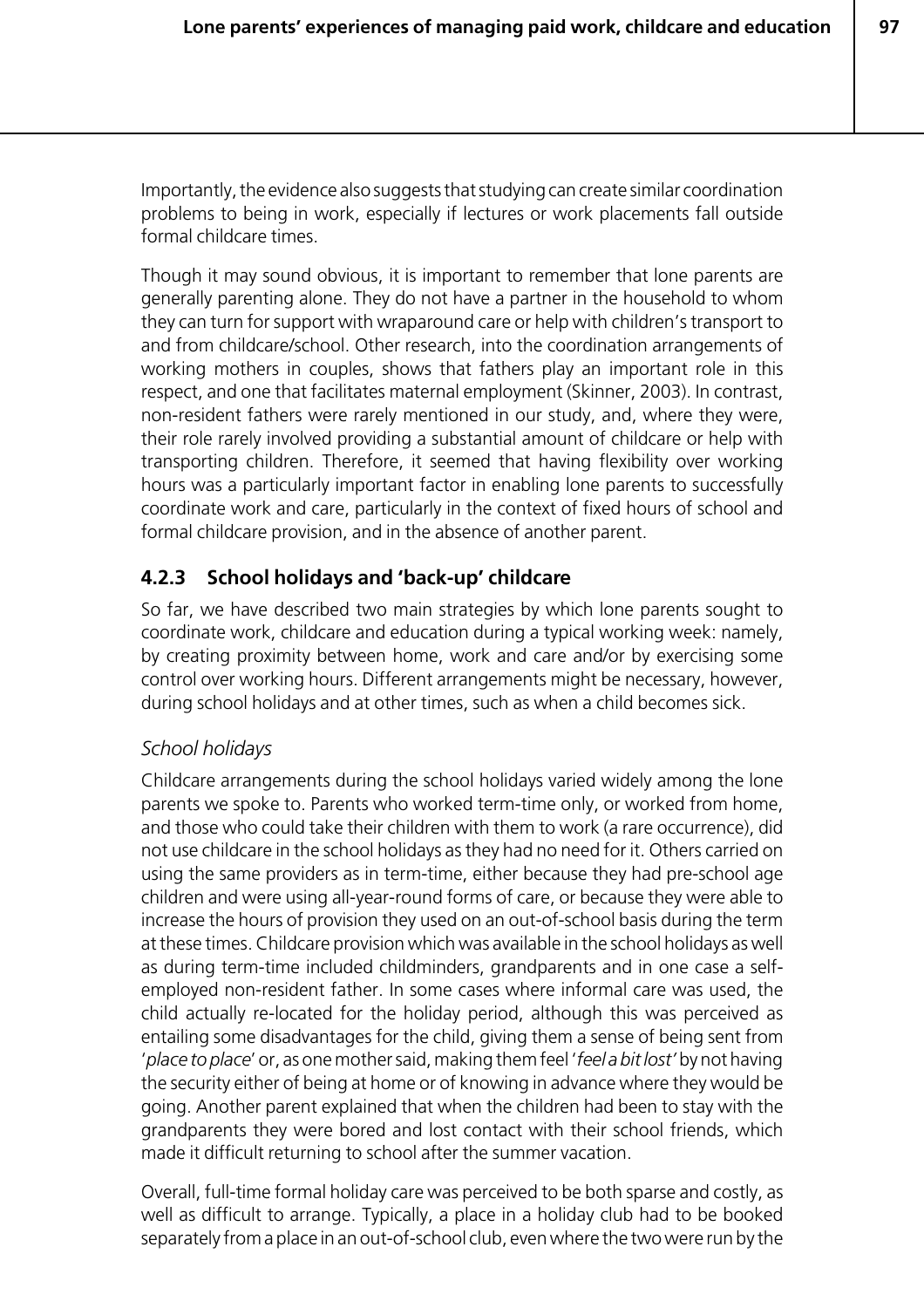same people and/or on the same premises, and it was common for parents to report difficulties in finding a place for their child in a holiday club. In response to these difficulties, some lone parents had dealt with the challenge of combining work and childcare during school holidays by taking annual leave from work and, typically, supplementing this with a mix of support from family members and friends. However, these parents tended not to have agreed regular arrangements with the family and friends they used for this 'supplementary' childcare, and were sometimes consequently worried about finding anyone to care for their children on certain days. It was clear, therefore, that school holidays could be a very worrying time for lone parents, though it was also notable that no working parents we spoke to said that such problems would lead them to give up work altogether.

Overall, a range of strategies were used for tackling the problem of holiday care, including working term-time only, which dispensed with the need for childcare at these times altogether. Some lone parents lamented the fact that their employers did not offer term-time work as an option, while in one case where an employer had introduced it, the parent said they did '*not allow it*' in her section as there were too many parents with school-age children. None of the parents we spoke to mentioned the possibility of taking unpaid leave during school holidays, presumably because they could not afford to lose their earned income, especially during the longer summer vacation.

## *Unforeseen events such as child's sickness*

Whilst some parents praised their employers for a flexible attitude to unforeseen events such as a child's sickness, most of the lone parents we spoke to said that any emergency leave they took would have to be unpaid. Employers were also sometimes inflexible about taking leave in emergencies, or perceived by parents as disapproving of staff who took emergency leave. Consequently, some parents felt uncomfortable about requesting leave in such circumstances, sometimes even to the point where they felt they had to lie to their employers to get time off by saying that they were sick rather than the child. Parents whose emergency leave was unpaid or who felt uncomfortable about taking it tended to seek other childcare support as a 'back-up' for emergencies and other unforeseen events. This back-up care was generally an alternative to the regular childcare used and tended to be provided by family members and friends. Some parents were using a more extended social and family network for back-up care than they used for regular informal childcare, including aunts, uncles, nieces and so on. Grandparents sometimes acted as 'back-ups', but this was actually relatively uncommon, in some cases because parents felt it would be more effort for them to look after a sick than a healthy child, or because they were worried about the grandparents catching illnesses from the child. Most parents had some form of 'back-up' childcare arranged, and there was no evidence to suggest that any parents would be forced to give up work without it. In this respect, regular arrangements were far more key.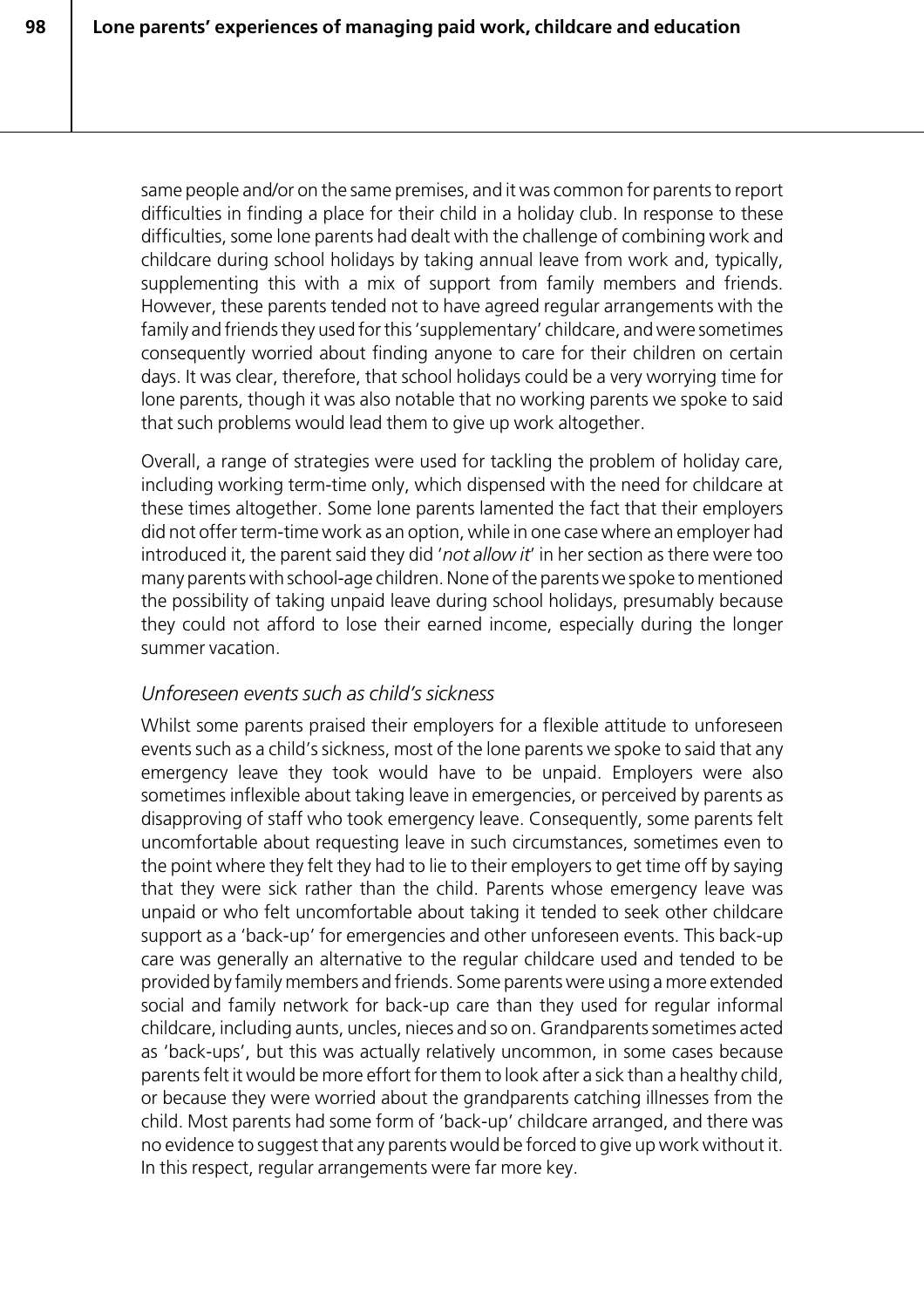# 4.3 Negotiated agreements in the management of work and childcare

It was highlighted in Section 4.2 that lone parents used two main strategies to coordinate work and childcare: creating proximity between care settings and the workplace and/or seeking to exercise some control over working hours. We have also seen that, in some cases, parents had made agreements with employers to alter their working hours to fit in with their (changing) childcare needs. Similarly, parents had negotiated with formal providers, family and friends over the provision of childcare support or help with children's transport. Reaching agreements with these key people therefore underlies the process of coordinating work and childcare; in this section, we explore these agreements and negotiations in depth.

## **4.3.1 Agreements with employers**

Among the lone parents we spoke to, some had reached agreements with their employers in order to assist their efforts to coordinate work and childcare/ education. Such agreements could be made in a variety of ways. For example, aside from formal, permanent changes to parents' working hours and patterns, some agreements were made on a more ongoing basis. Some parents described, for example, a situation where there was an ongoing understanding between the employer and employee, enabling both parties to initiate and negotiate a change to the days or shifts worked, in order to suit each others' needs on an ad hoc but fairly frequent basis. This gave considerable flexibility to both sides over working hours, although it tended to operate in employment situations such as care homes, where other staff members were available to stand in for the employee when such alterations were made.

In other cases, agreements between parents and their employers were less formal, and were sometimes construed more as 'favours' or courtesies that had to be paid back to the employer in some way by the employee. This was particularly evident where minor adjustments to hours were made to give lone parents small amounts of time off to take children to and from school. For example, one parent explained how her employer had agreed that she could arrive ten minutes late in the morning so she could take her child to school and thereby avoid the need for an out-of-school club, on the condition that she 'made the time up'. The way the agreement was presented appeared to make the parent feel that the employer had done her a favour, particularly as she was told not to tell colleagues about her special arrangements:

*'…so I just mentioned it briefly just one day to my boss and, and she came back to me the same day and said "Look I've had a word with the head of the department and they've said if you want to come in at ten past nine, it's fine, can you sort of make it up because if anybody else finds out, they'll kick up a fuss." But I do, I do make it up.'*

(lone parent of seven-year-old, worker)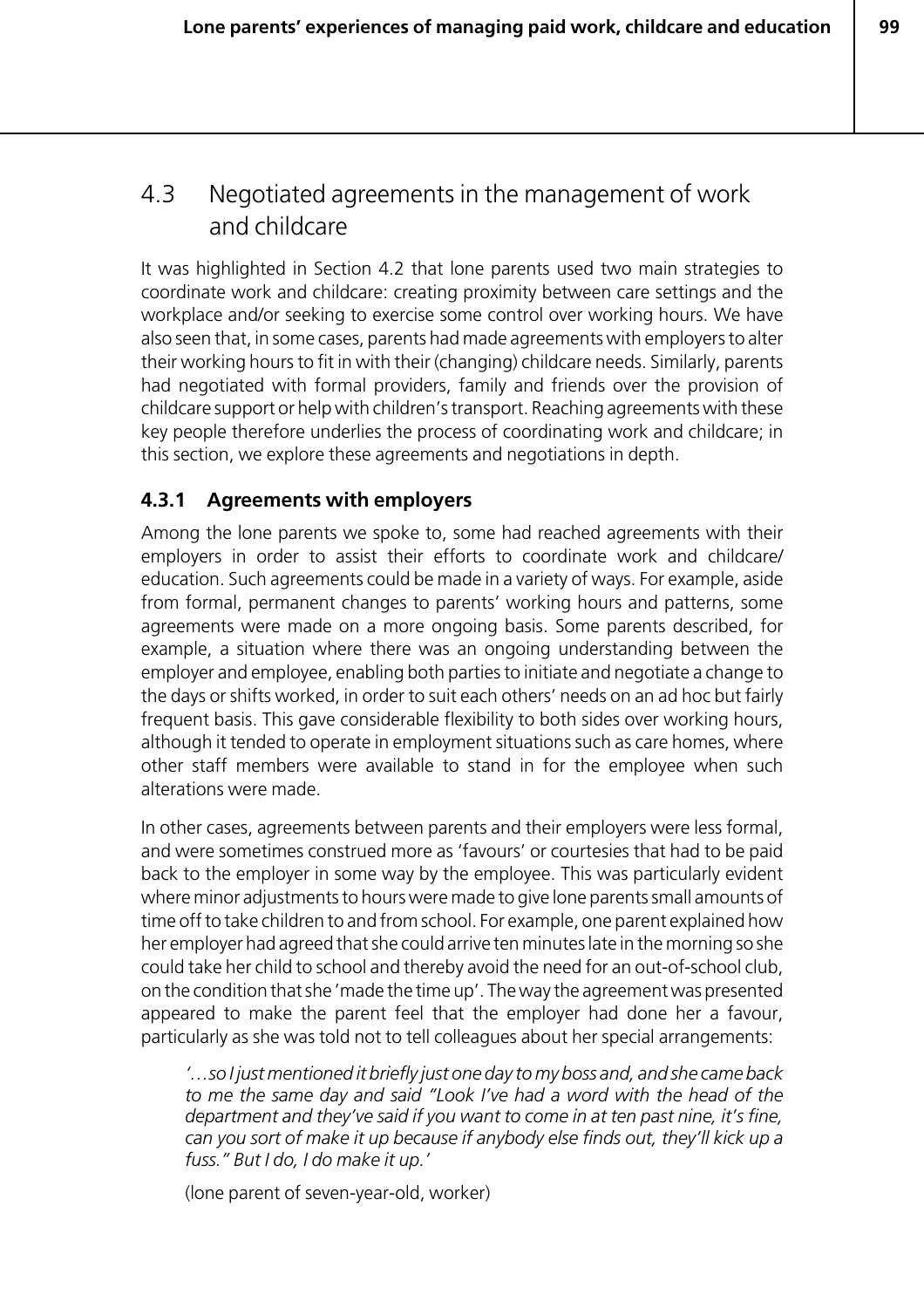This lone mother made the time up during evenings and weekends, when, she said, the amount of overtime she worked far outweighed the ten minutes taken off each day. Thus, the mother was effectively paying an additional penalty (in the form of unpaid overtime) for the 'favour' she had been granted.

In the case described, the employer had stated an explicit expectation of reciprocity, whereby the lone parent was expected to pay back the time taken off work in the mornings. In another case, however, the expectation of reciprocity was more implicit. This lone parent explained how her employer allowed people to leave work early 'occasionally' so they could pick up children from school, but then said that the same employer subsequently 'put pressure on' people to work late into the evenings during busy periods:

*'They put pressure on you, they put the guilt stuff on you and if you don't [work late] they'll pull faces at you, work puts it all on you as well...'*

(lone parent of sixteen year old, eleven year-old and six-year-old, worker)

The implicit nature of the expectation of reciprocity operating in this employeremployee relationship is evident in the remark about the employer '*pulling faces*' to apply pressure to the parent to do what the employer wanted, i.e. for the parent to work late. Another example of an implicit expectation of reciprocity was where a parent said she was allowed time off when her son was in hospital and that this was done as a '*favour*'. And, though she was not explicitly required to repay the favour, it resulted in her feeling obligated to repay the time off by working extra hours unpaid, which she said she duly did, in spite of her feelings of anger and resentment at the perceived expectation that she should do so.

Whether the expression of an employer's expectation that time off to tend to a sick child ought to be paid back was explicit or implicit, parents rarely seemed to feel they had a right to paid parental leave (either regularly or in emergencies) or a right to be supported by their employers for matters that were viewed as being 'outside' the sphere of work. Therefore, even those parents who complained about a lack of family-friendly arrangements – e.g. reduced hours or term-time only contracts – in their workplaces, or described how such arrangements were restricted or not handed out fairly, still felt that such measures constituted 'favours' rather than something they were entitled to as a right.

# **4.3.2 Agreements with childcare providers**

## *Formal childcare providers*

As we saw in Chapter 3, some lone parents had undertaken negotiations with formal childcare providers over certain matters, for example over delaying payment while they waited for a WTC claim to come through. However, the evidence from the study was that such negotiations were strictly limited, and that parents were very rarely able to negotiate over key matters such as hours and times with formal childcare providers. Certainly, both nurseries and out-of-school clubs were perceived as being very inflexible with regard to children's attendance, with some parents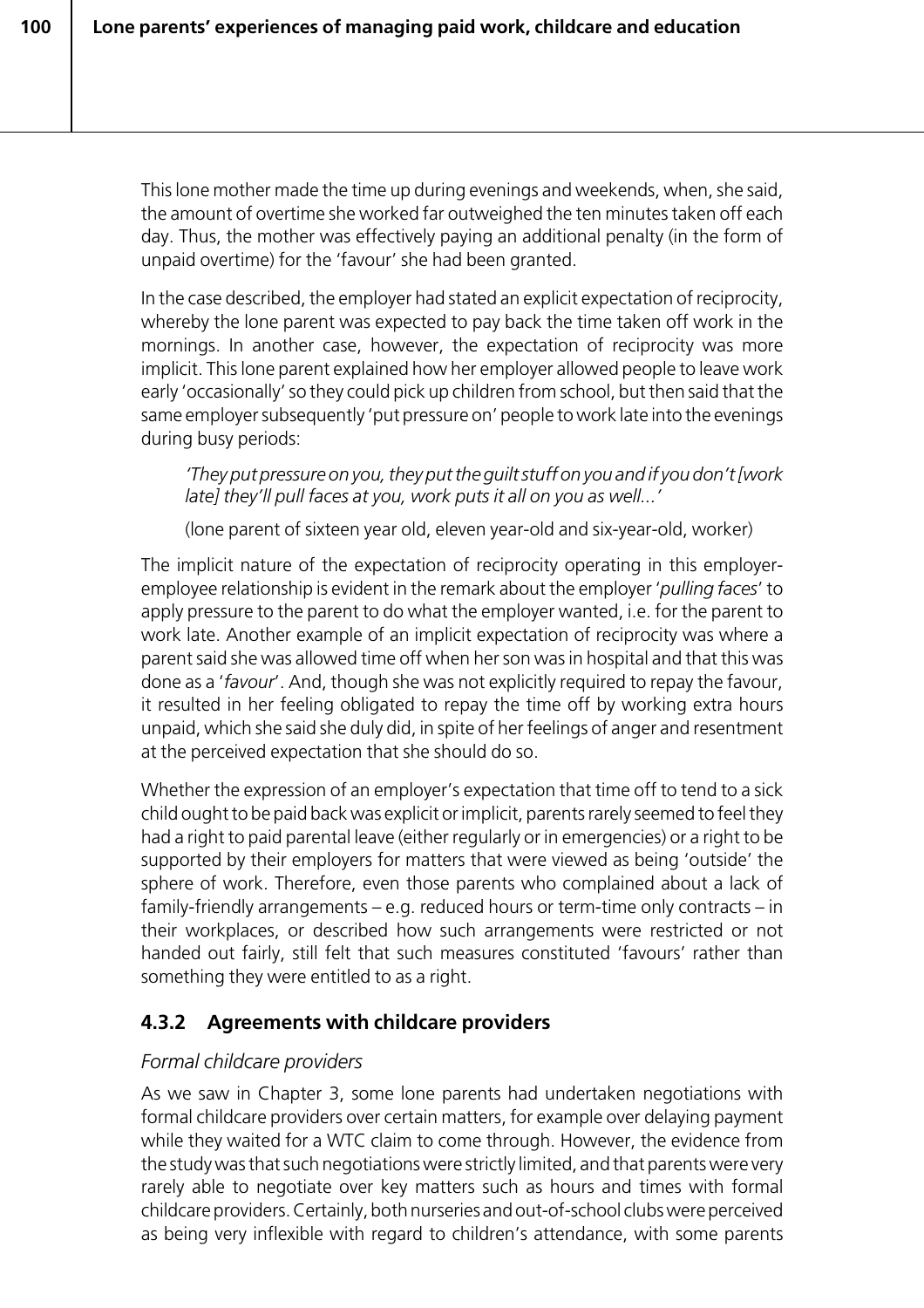**101**

complaining, for example, that they had not been able to negotiate part-time or half-day provision. Childminders were generally seen as slightly more flexible but, even here, a regular commitment for particular hours of care was the norm. For all these reasons, the most common and complex agreements between lone parents and childcare providers were negotiated with informal carers.

#### *Grandparents*

While parents' expectations of balanced reciprocal relations with their employers bore some resemblance to the kinds of relationships they tended to have with friends who provided childcare, they contrasted starkly with parents' expectations of some other informal childcare providers, particularly grandparents. It was rare for lone parents to talk in detail about the ways in which they negotiated childcare agreements with informal carers such as grandparents; rather, there was a sense in which they had 'just happened'. Such agreements seemed typically to operate on an implicit level, and many lone parents had difficulty explaining them. Even so, it appeared that a number of different expectations were operating on both sides with regard to childcare support provided by grandparents.

Attitudes among lone parents towards receiving childcare support from grandparents showed some subtle differences. Some lone parents expected that grandparental support **should** be forthcoming, whilst others were more hesitant and hopeful that grandparents would offer it. Sometimes parents had high expectations regardless of the fact that grandparents were also facing barriers in providing care for the child. One parent we spoke to, for example, seemed to expect the grandparent to continue to provide free childcare, even though she was caring for a sick relative and working herself. In a similar case, the problems had been compounded by explicit differences between the expectations of the lone parent and the grandparents. Here, the lone mother expressed the view that her parents **should** look after her children, but described how she had been having lots of rows with them because they were now finding it *'too much'* to look after her three children (they had provided childcare for nine years). They had asked her to give up work and look after the children herself; she refused to do this and did not seriously look for alternative formal childcare as she felt it was too expensive. Consequently, family relations had become strained. Clearly, this lone parent expected the grandparents to provide childcare irrespective of their own needs, although her ability to relieve them of this task was also restricted by the cost of formal childcare.

Both these examples illustrate a high degree of expectation among some lone parents that support should be provided by grandparents. Accordingly, among the lone parents we spoke to, it was common for grandparents to provide a substantial amount of childcare, in some cases to the extent that even very willing grandparents had begun to complain that it was becoming too much work. In contrast, however, other lone parents described how they did not want to be a burden to grandparents (expressed as not wanting *'to put on'* grandparents) by asking them to provide significant amounts of childcare. These parents tended to limit the amount of care provided by only leaving the children with grandparents occasionally, or for short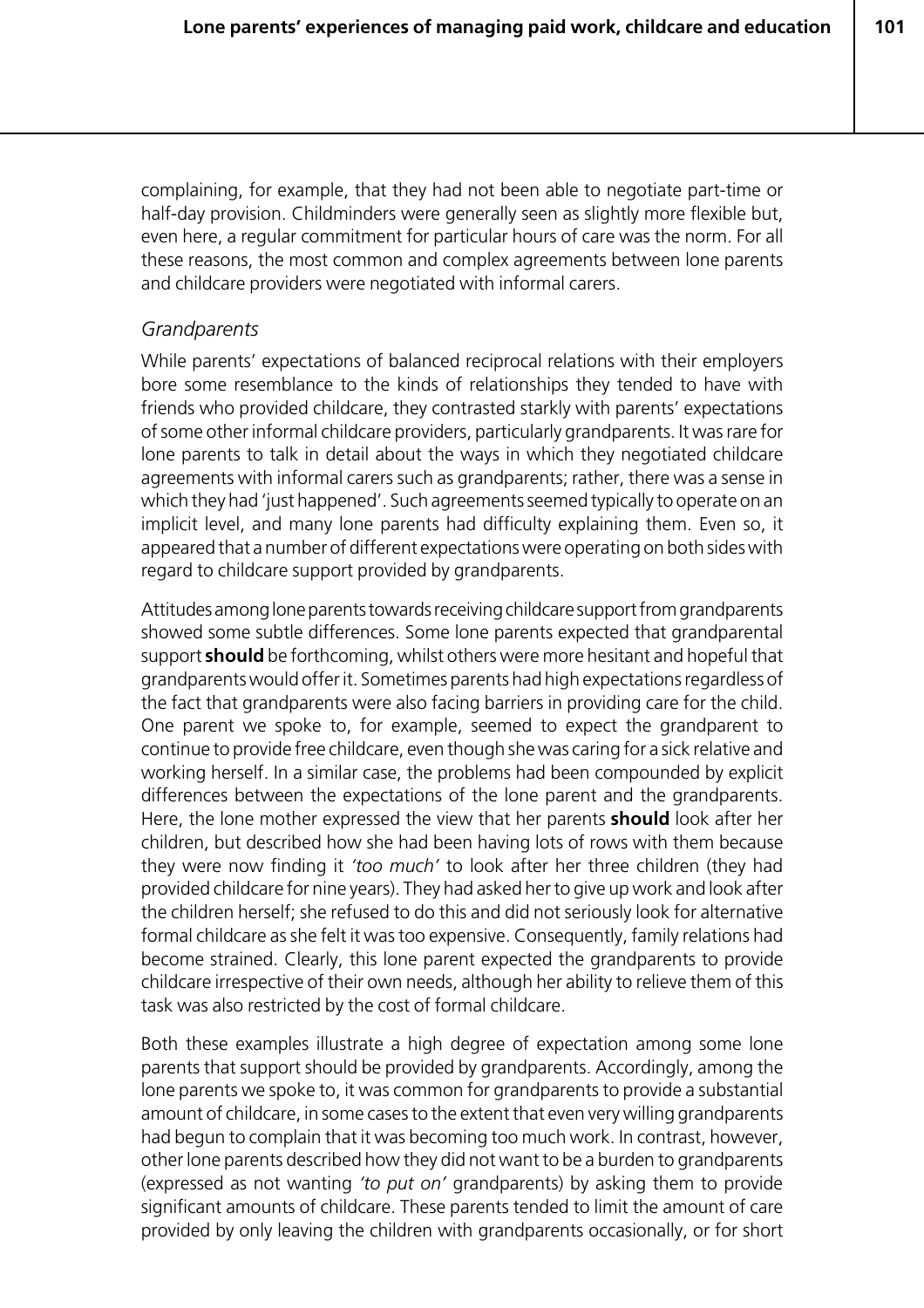periods of time. This was generally because the lone parents said grandparents were unwell or found it too demanding or *'too hard'* to care for the children; they also expressed a desire to protect the grandparents and help maintain their health and well-being. Some parents who had strong concerns about '*being a burden*' said they would not use any grandparental care at all; again, this was typically linked to the perception that grandparents did not have the capacity to provide it, either because they were unwell or disabled, because they were already caring for someone else (e.g. other grandchildren or sick spouses), or because they were in employment themselves. In some cases, grandparents themselves placed limits on the amount of childcare they were prepared to offer for the same kinds of reason.

Some lone parents had not asked for support from grandparents, but had instead waited for it to be offered, or had received an offer at an early stage, before the need to ask had arisen. This was described as *'not asking'* grandparents for support, or as a situation in which the grandparents '*just offered'*, '*just rallied round'* or offered support out of the *'kindness of their heart'*. In these circumstances, lone parents seemed to have been hopeful that support would be offered, rather than expecting that support should be given. It was also left up to the grandparents to decide to help or not and, when they did, lone parents typically appeared to accept that they were willing and able to do so.

Thus, the amount of support lone parents expected from grandparents varied widely, from parents who expected a great deal of support (e.g. the continual provision of substantial amounts of childcare, sometimes irrespective of grandparents' needs) to parents who expected none at all (often linked with perceived reasons why grandparents would not be able to provide it, including grandparents' own work commitments). In some cases, however, expectations were more balanced and reciprocal in nature. For example, one lone parent said she expected no support from the grandmother but qualified this by saying that, if the grandmother were to offer to provide childcare, she would pay her to do so. In this case, the expectation that childcare would not be offered appeared to be connected to the fact that the grandmother was relatively young and had a dependent child of her own: at the time of the interview, she and the lone parent were looking after one another's children on an ad hoc basis, for purposes other than paid work, which may help explain why this parent's expectations were lower than those of others. It may also have been related to a perception, echoed by some other parents, that grandparents should only provide childcare if and when they are genuinely willing to do so:

*'I think sometimes they [grandparents] feel obligated as well and that puts a strain on the relationship, like if you're asking them to look after your child and then they don't really want to, there's somewhere else they really want to be but they don't really want to say no to you at the same time'*

(lone parent, focus group participant, worker)

It was uncommon for grandparents to be paid in any way for providing childcare Only one parent said she actually paid a grandmother for her time in cash, although there were other cases in which parents had offered money to grandparents and these offers had been declined. Other parents, however, made some effort to pay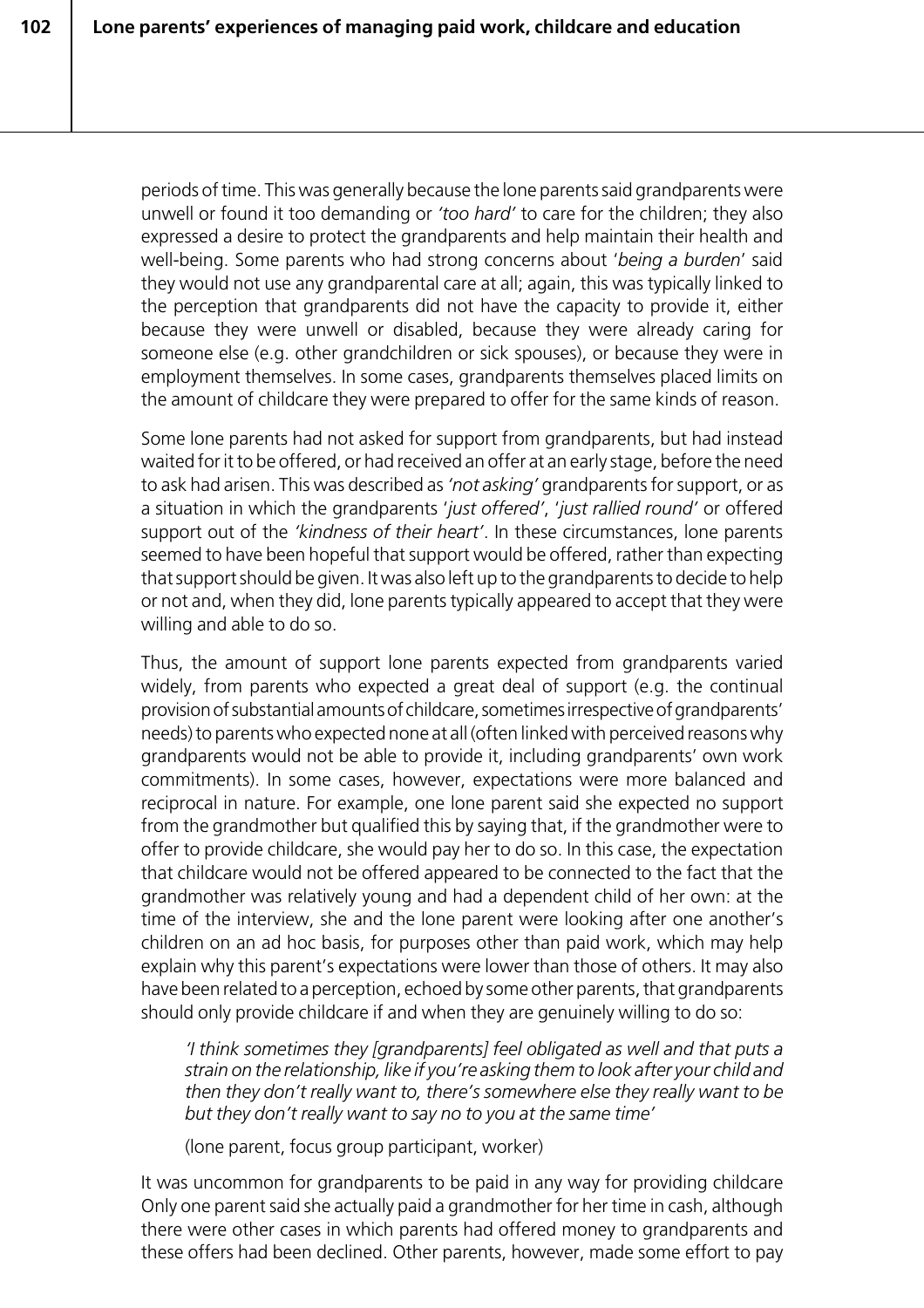grandparents back 'in kind', for example some said they 'took their mother shopping' occasionally or bought her flowers as a thank you. We will go on to consider the issue of paying informal childcare providers in greater detail in Chapters 5 and 6.

#### *Other relatives and friends*

Lone parents who used other relatives, besides grandparents, or friends for childcare were more likely to have offered payment of some kind or to have expressed a wish to offer payment, in order to make these arrangements and relationships more '*business like'*. However, it was also clear that the issue of payment was more likely to arise in relation to childcare provided regularly over long periods of time, and not to one-off or ad hoc arrangements. In general, parents offered gifts, childcare or other forms of support (rather than money) '*in return'* to friends or extended family members. The phrase '*in return*' suggested that these relationships operated on the basis that support from these sources should be reciprocated in fairly equal measure. As one parent described her relations with her sister-in-law:

*'Yeah, and I felt like cos it was my sister-in-law doing it and my sister couldn't obviously she had like, she was doing a hairdressing course, I mean she was full-time, she was busy, and so I felt, yeah, I did, I felt like, you know, in return I had to put a lot of effort in making sure that my brothers were OK, do you know what I mean, like keeping everybody happy.'*

(lone parent, focus group participant, worker)

So, in relationships with friends or extended family members, unlike those with grandparents, reciprocity was a feature and, in that regard, these relationships were more similar to agreements made with employers.

# 4.4 Conclusion

The coordination of work, care, education and travel is often taken for-granted as an invisible aspect of a working parent's life. Talk about who is 'picking up' or 'dropping off' children tends to occur in a casual parlance that can consign such practical arrangements to the mundane and everyday. However, this study shows that, for lone parents, the coordination and management of work, education, childcare and travel is anything but a mundane or straightforward aspect of family life.

## **4.4.1 Practical arrangements for coordination**

In this chapter, we have considered how lone parents managed the effective coordination of work-time with attendance at school and childcare provision to ensure continuity of children's care. It is important that we learn more about how coordination is achieved, as it is a key component in the successful reconciliation of paid work and care. For example, working parents must make arrangements for children to be transported between the home, childcare and/or school in such a way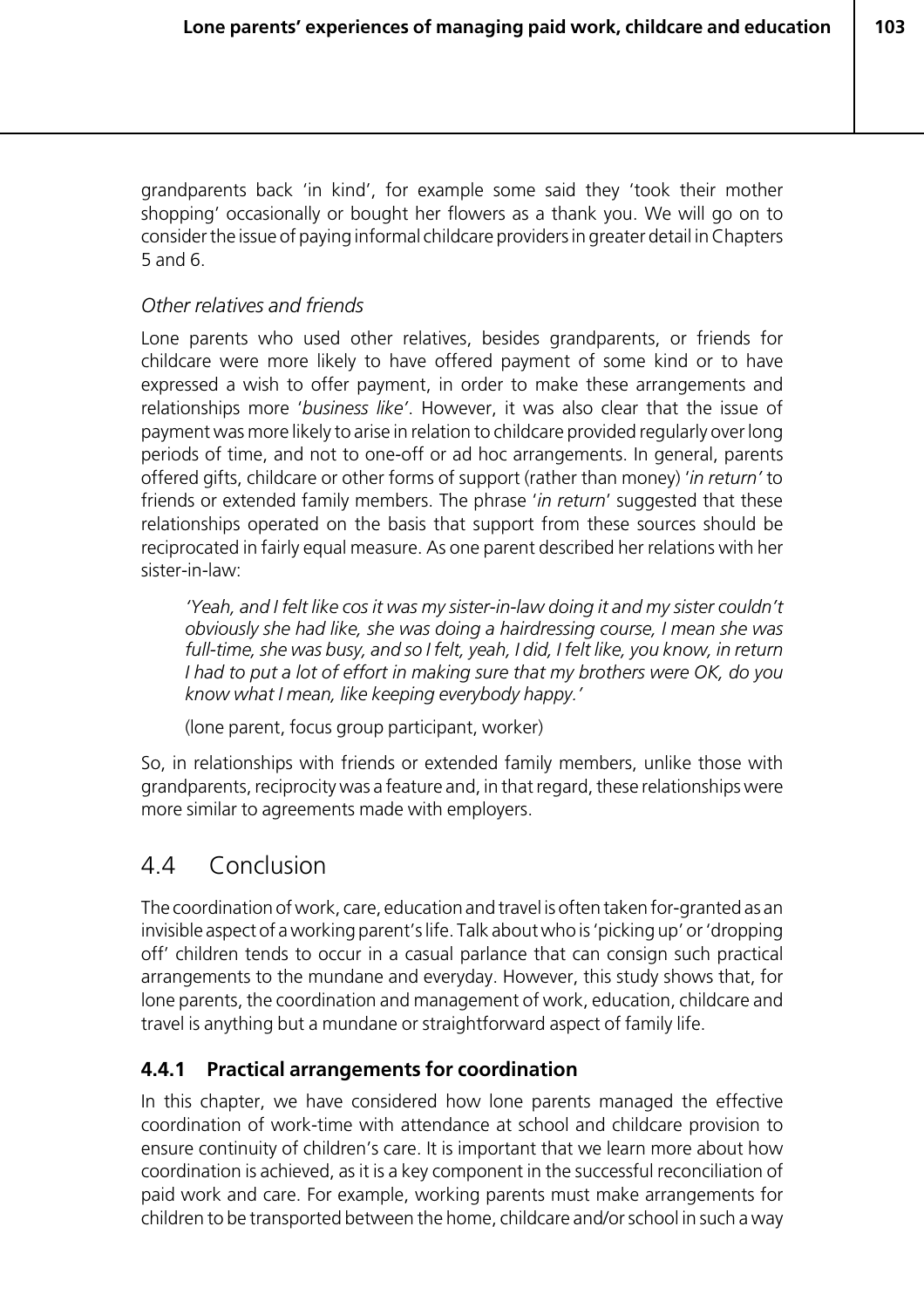that travel times and parental work times coincide with the different times at which schools and childcare providers are available. To put it more simply, care **and** transportation of children across different settings have to be seamlessly dovetailed together to ensure that children are accompanied and supervised at all appropriate times – which may, of course, in the case of young children, mean at **all** times of the day. Moreover, such arrangements also have to be coordinated with parents' own working hours and travel times.

In Section 4.1, we presented four case studies as examples of the most complex coordination arrangements found among the working lone parents we spoke to. These were explored in depth to illustrate the extent and nature of these parents' coordination problems and to highlight how these were being managed. Parents' arrangements were illustrated clearly in figures 4.1, 4.2 and 4.3, which showed the types and extent of support used by these parents to meet children's care and transport needs, and how these were coordinated together in a typical working day. Though the number and patterns of working hours across the four case studies varied considerably – from full-time to part-time work, and from regular days to rolling shift patterns – we saw how the lone parents adopted similar arrangements for managing childcare and coordination. These included: using two forms of wraparound care alongside education on a daily basis; relying on informal carers to transport children to formal childcare settings or to and from school; and using a car to travel to work and to transport children.

The common element underpinning the need for such multiple and complex arrangements was the fact that these four parents' working hours (including travel times) extended beyond one or both ends of the school day and/or the opening times of out-of-school club provision. In such circumstances, parents tended to need help in getting children to and from school or childcare at the beginning and/or the end of the working day. This was a common reason why working lone parents (except homeworkers) needed greater support in coordinating work, education and childcare more generally. Travel to work time was also an important issue, as this could effectively extend working hours even if they did not, strictly speaking, extend beyond the normal school/childcare day. Lone parents' journey times to work tended to lie around the 30-minute mark, with very few reporting travel time of an hour or more, suggesting that this could be the threshold for feasible coordination of work, childcare and school.

# **4.4.2 Strategies for tackling coordination problems**

From this in-depth examination of childcare and transport arrangements three underlying strategies were identified in the management of coordination. These involved:

- creating proximity between the home, workplace, education and childcare settings;
- reaching negotiated agreements with employers over the timing and number of working hours; and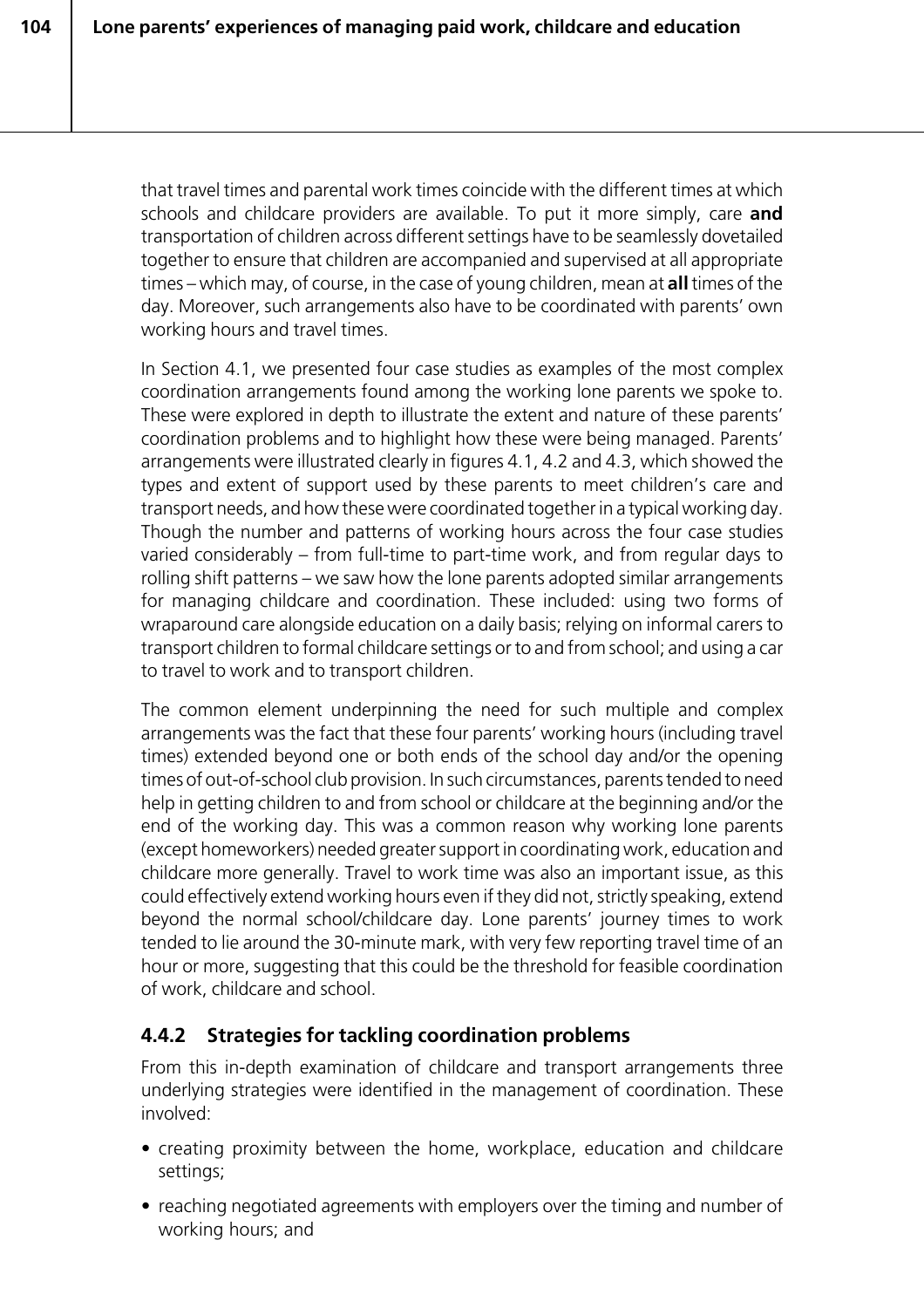**105**

• reaching negotiated agreements with family and friends for informal childcare and coordination support.

These strategies were not mutually exclusive and were commonly used in combination. In the first, proximity was created by parents utilising childcare that was close to the home and/or to the education setting, or by moving house to be nearer the workplace or education. In the second, parents sought alterations in their working hours which would allow them to deal with the children's transport needs themselves and/or to dispense with the need for childcare. In the third strategy, parents sought support with childcare and with children's transport when needed.

The latter two strategies of negotiating work and care are very closely linked: parents need to make alterations in working hours to fit with childcare provision or make alterations in childcare provision to fit with working hours. Where there is inflexibility in either of these – childcare or work hours – this makes the task of coordination much more difficult and may result in some lone parents having to change jobs or even give up work altogether. We saw that this had happened in a few cases where coordination had become too difficult to manage. The evidence suggests that the main aim of these strategies is to reduce the 'time costs' associated with children's and parents' travel and with work commitments.

#### **4.4.3 Negotiations with employers and carers**

Lone parents expressed the desire for working hours that fitted with their children's childcare needs. Some had successfully achieved this to their satisfaction by reaching negotiated agreements with their employers to alter their working hours. Negotiating such agreements with employers was an important strategy to deal with coordination problems, as employers could provide the flexibility lone parents required. This was particularly important in the face of the fixed hours of school and out-of-school club provision, as flexible work could free parents up to transport children by themselves without the need for help from others. However, negotiating such agreements with employers for alterations in working hours could take place in various different ways, some of which were more satisfactory than others. Employers tended to operate agreements for changes in working hours on a basis of reciprocity, whereby the parents were expected to pay back short periods of time off, and this sometimes appeared to work to the detriment of parents, with some reporting that what they 'paid back' in unpaid overtime far outweighed the time taken off work. Such outcomes could induce feelings of guilt, gratitude or resentment on the part of parents. Typically, however, lone parents felt they had no right to time off work for childcare reasons and construed any such agreements as being granted 'favours' by employers, even if the price they paid was also deemed unreasonably high.

The reciprocity involved in negotiations between lone parents and their employers contrasted sharply with agreements over grandparental childcare provision. Negotiations with grandparents tended to be much more complicated and implicit in nature, with expectations varying on all sides. At one extreme, some lone parents expected grandparents to provide childcare as of right, while, at the other, no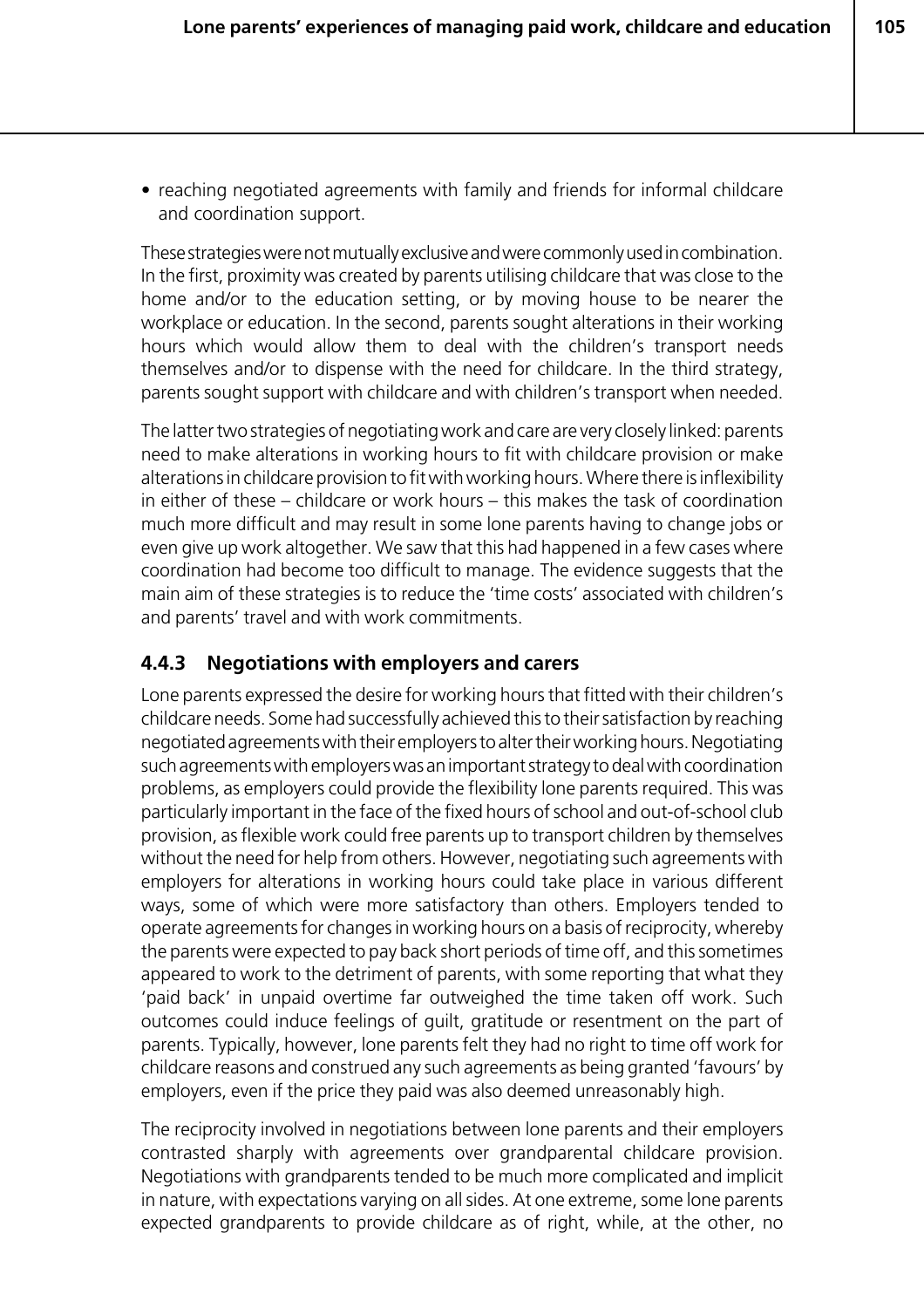support was expected at all, with some parents wanting to protect grandparents from the burden of providing childcare, perhaps because the grandparents worked, were ill or frail, or because the lone parent felt it was *'not right'* they should help. Reaching agreements for childcare support with grandparents was therefore embedded in a milieu of different social relationships that were affected by the age, wellbeing and other factors that affected the capacity and willingness of grandparents to provide childcare. This became particularly evident when compared to agreements made with friends or other extended family members for childcare, as these tended to operate on a basis of reciprocity more closely resembling negotiations with employers.

While some lone parents had negotiated agreements with formal childcare providers over specific matters, such as delaying payment whilst waiting for a WTC claim to come through, the overriding impression to emerge from the study was that there was very little room for negotiation over key matters such as hours and times of use with formal childcare providers.

# **4.4.4 Conclusion**

Managing work and childcare/education involves more than simply choosing good quality childcare but also choosing suitable childcare that can be coordinated with work commitments. In reality, childcare and work choices, even if made independently from one another in the first instance, have to be tied together at some point for the reconciliation of work and family life. To do this successfully, lone parents have to coordinate their families' arrangements on a routine daily basis, on an emergency basis, covering ad-hoc or unforeseen events, and on a yearly basis that covers school holidays. Coordination also involves negotiating agreements with childcare providers (primarily informal ones rather than formal ones) and employers. In many respects, whilst these negotiations are rooted in parents' social networks, managing them in relation to meeting coordination needs is a highly skilled activity where events and resources have to be brought together in a particular time frame to make key events happen and arrangements run smoothly.

Whilst all the working lone parents we spoke to had, by definition, achieved some kind of coordination, it was evident that the efficiency of these arrangements and parents' satisfaction with them were variable. Hence the desire to change working hours to fit around children's care, which in itself is an expression of an unmet need in relation to coordination. This desire also tended to reflect the potentially substantial time costs associated with paid work, which often left parents feeling tired and lacking in time to spend with the children. Arguably, the time costs of paid work were felt particularly acutely by lone parents because, unlike coupled parents, they usually bore the burden of housework and other domestic chores solely on their shoulders, alongside their responsibilities for ensuring (with or without help) children's transport and continuity of care.

Overall, the rich data in this qualitative study has been used to show the complex arrangements that are involved in coordinating work and care as well as some of the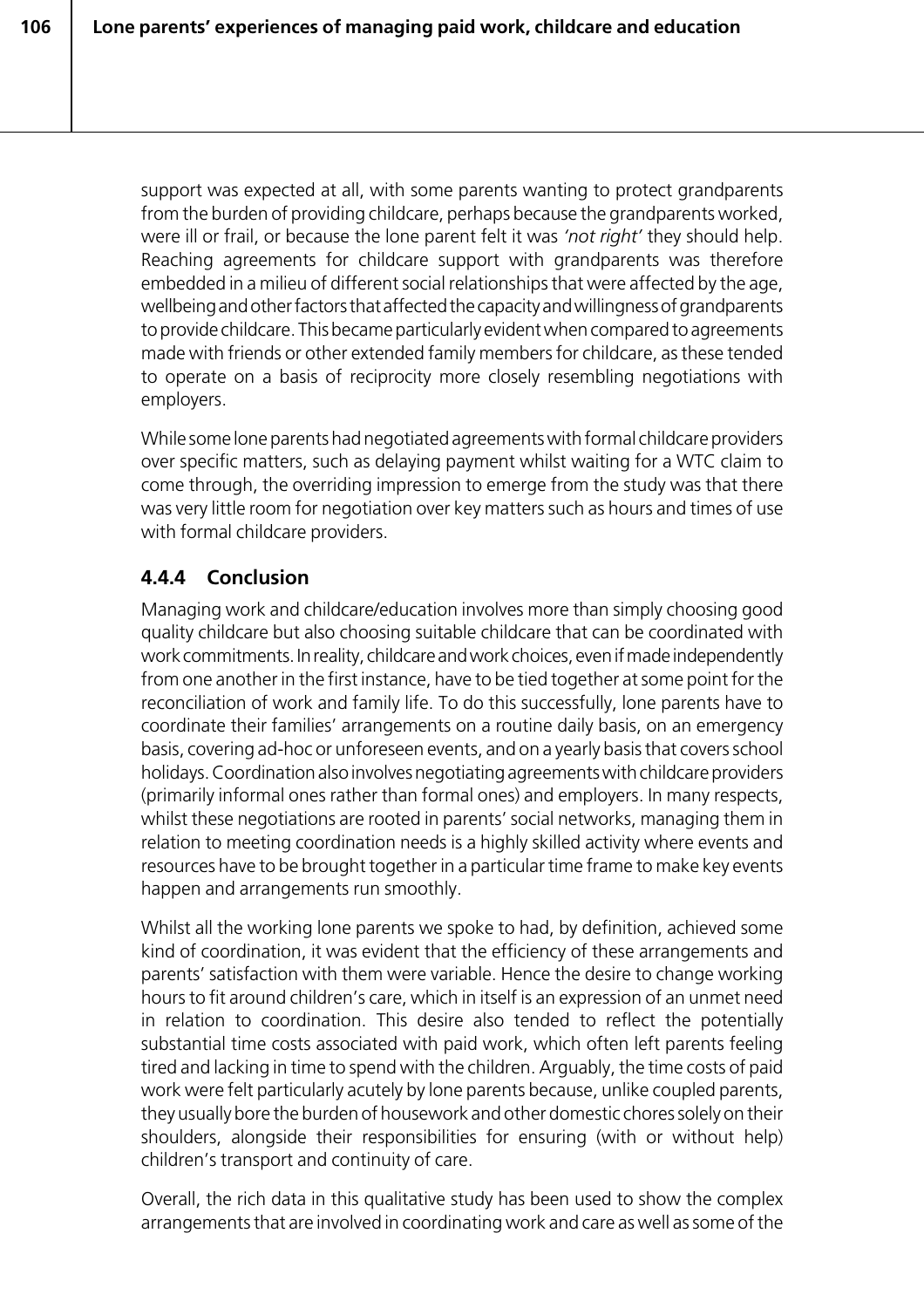**107**

management strategies used to achieve a successful, if not always efficient, resolution of coordination needs among working lone parent families. Relatively little research has previously explored the function of coordination in reconciling work and family life. Some research studies have referred to a 'childcare jigsaw' or a 'mosaic' of childcare where informal care is used to complement formal provision (Wheelock and Jones, 2002; Mauthner et al, 2001). Other researchers discuss the act of 'juggling', or 'patching together' of childcare and work needs (Backett-Milburn et al, 2001; Perrons, 1998). But there is very little work that has explored indepth what is actually involved on a daily basis and how everything (work, care, education and transport) is coordinated together, especially in lone parent families. While Skinner (2003) explored how coordination was managed and how it could act as a disincentive to employment among mainly partnered mothers, the study included little data on lone mothers. This study builds on that work and contributes to the knowledge base about the successful reconciliation of work and care among lone parent families. It highlights how time and space dimensions are important elements that need to be figured in to ensure effective coordination. It also shows that lone parents lacking the support of a non-resident parent may find the time costs associated with doing paid work and coordinating arrangements more difficult to manage. In addition, it illustrates the key role that can be played by employers, who are in a position to facilitate coordination through offering flexibility over working hours. However, in reviewing the employer role, it is also important to understand the explicit and implicit frameworks within which employer/employee negotiations take place, and the roles that notions of reciprocity and unearned generosity play. These considerations raise important implications for policy in relation to work-life balance initiatives.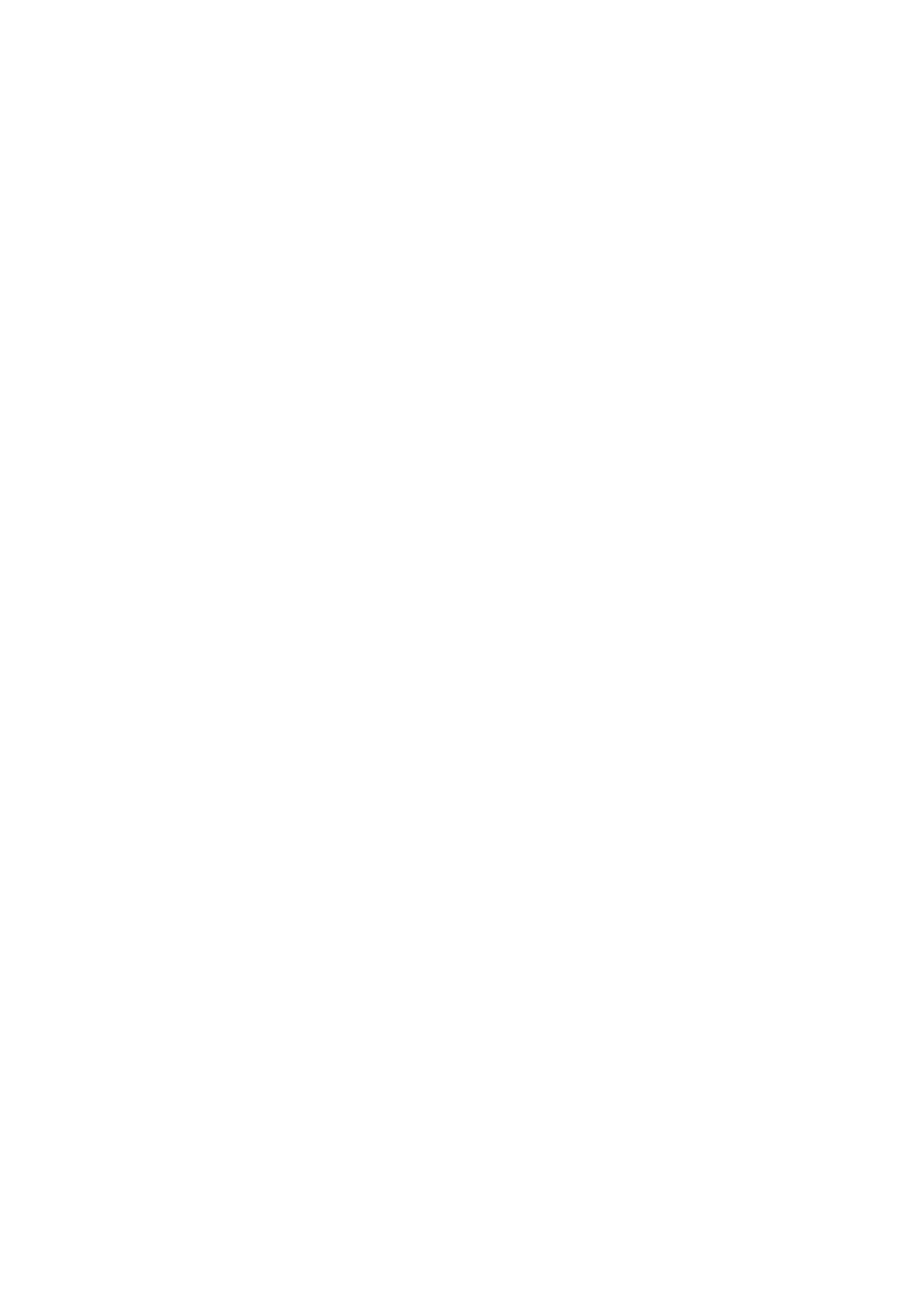# 5 Lone parents' policy messages

Parents who took part in both interviews and focus groups for the study were asked about their views and experiences of government policy regarding lone parents, childcare and work. In this chapter, we will present their perceptions, opinions and suggestions, as well as drawing these together with a range of more implicit policy messages emerging from previous chapters. Then, in Chapter 6, we will go on to discuss how the policy messages might be interpreted and put into practice for parents with different orientations towards work and parental care.

# 5.1 Parents and work

Levels of awareness and experience of recent government initiatives aimed at enabling and encouraging parents to work varied considerably among lone parents.

# **5.1.1 Working Tax Credit**<sup>4</sup>

The introduction of the Working Tax Credit (WTC) (formerly Working Families' Tax Credit) – particularly the childcare element – was probably the recent policy initiative of which lone parents were most aware. In general, the reaction it received was resoundingly positive. It had clearly made a great difference to parents in a variety of situations, both in terms of enabling them to work and by allowing them to use childcare to which they might not otherwise have had access. One respondent observed that the childcare element of the WTC was particularly helpful to parents who did not have access to informal childcare provision, and there was evidence that it had prompted some parents to consider formal childcare seriously for the first time. Parents who had been faced with the challenge of combining work and childcare prior to the introduction of the WTC observed that things had improved significantly as a result of the policy and, crucially, owing to its 16-hour threshold,

<sup>4</sup> The changes that occurred to the WTC in April 2004 coincided with the fieldwork period for this study. Therefore, while parents did not mention any impact these changes may have had, it is possible that they would have experienced some effects further down the line.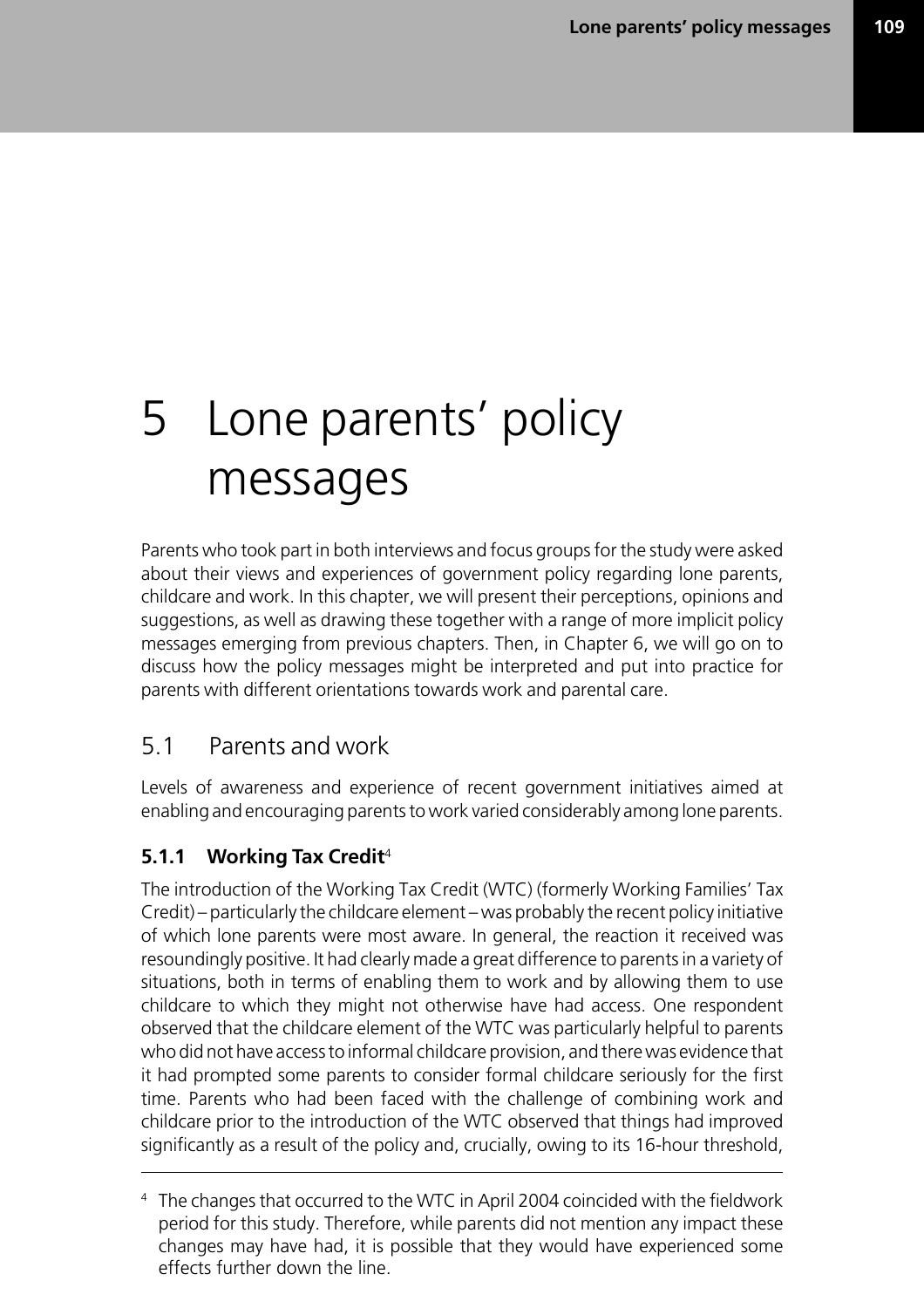the WTC was seen as making the prospect of *part-time* work feasible for lone parents, which, for some, made the difference between working and not working:

*'If they hadn't had Working Family Tax Credit now I would have just probably not worked. Or had to have worked full-time completely and not have seen my child, which I know I probably wouldn't have done.'*

(lone mother of four-year old, worker)

There were, nevertheless, some parents who felt that there was still room for improvement with respect to the WTC. A proportion simply thought the percentage of childcare costs paid by the government should be increased, preferably to 100%, with one parent expressing the opinion that nursery provision ought to be considered part of a child's compulsory free education. Views did vary here, however, with some parents stating very clearly that they did not consider it the government's responsibility to pay all their childcare costs. As discussed in Chapter Three, some parents on low incomes reported finding it difficult to fund 30% of the childcare they were using, and felt that a relatively well-paid job and relatively lowcost childcare were still required in order to make working as a lone parent feasible. Parents with low levels of skills and few qualifications (and therefore low earnings potential) were likely to make this point, and, while those parents who were most enthusiastic about the WTC tended to have fewer children, the likelihood of a parent expressing the view that the childcare element of the WTC was insufficient did not appear to be related to the number or age of their children. Other parents, however, felt that the problem was more to do with the distribution of the money. Some observed that even parents on comparatively high incomes were able to claim the WTC and questioned whether this was the best way of distributing the funds. There was also a specific suggestion that lone parents should be subsidised at a higher rate than partnered parents owing to their lower earnings potential and the greater childcare needs implied, for example, by the relative rarity of shift-parenting arrangements with ex-partners.

Aside from issues around the level of funding offered under the WTC, some parents felt that there were problems associated with its design and operation. We mentioned in Chapter Three that the WTC cannot be claimed until seven days before a parent is due to start work and that some claims had taken a long time to process when parents first (re-)entered work. There were also comments that receiving the WTC in arrears meant that up-front childcare costs effectively had to be paid out of a parent's pocket in the first instance, again contributing to the difficulty of making the transition into work, or making any changes whilst in work that implied an increase in the cost of childcare (e.g. increasing working hours). Some parents also highlighted the fact that childcare costs can fluctuate during the course of a year (e.g. increasing during school holidays), while WTC subsidies would not usually change to reflect this,<sup>5</sup> although they tended to conclude that the best

<sup>&</sup>lt;sup>5</sup> Note that the WTC can be adjusted to reflect a change in childcare costs of at least £10 if that change lasts four weeks or more. There was no evidence that the lone parents we spoke to were aware of this.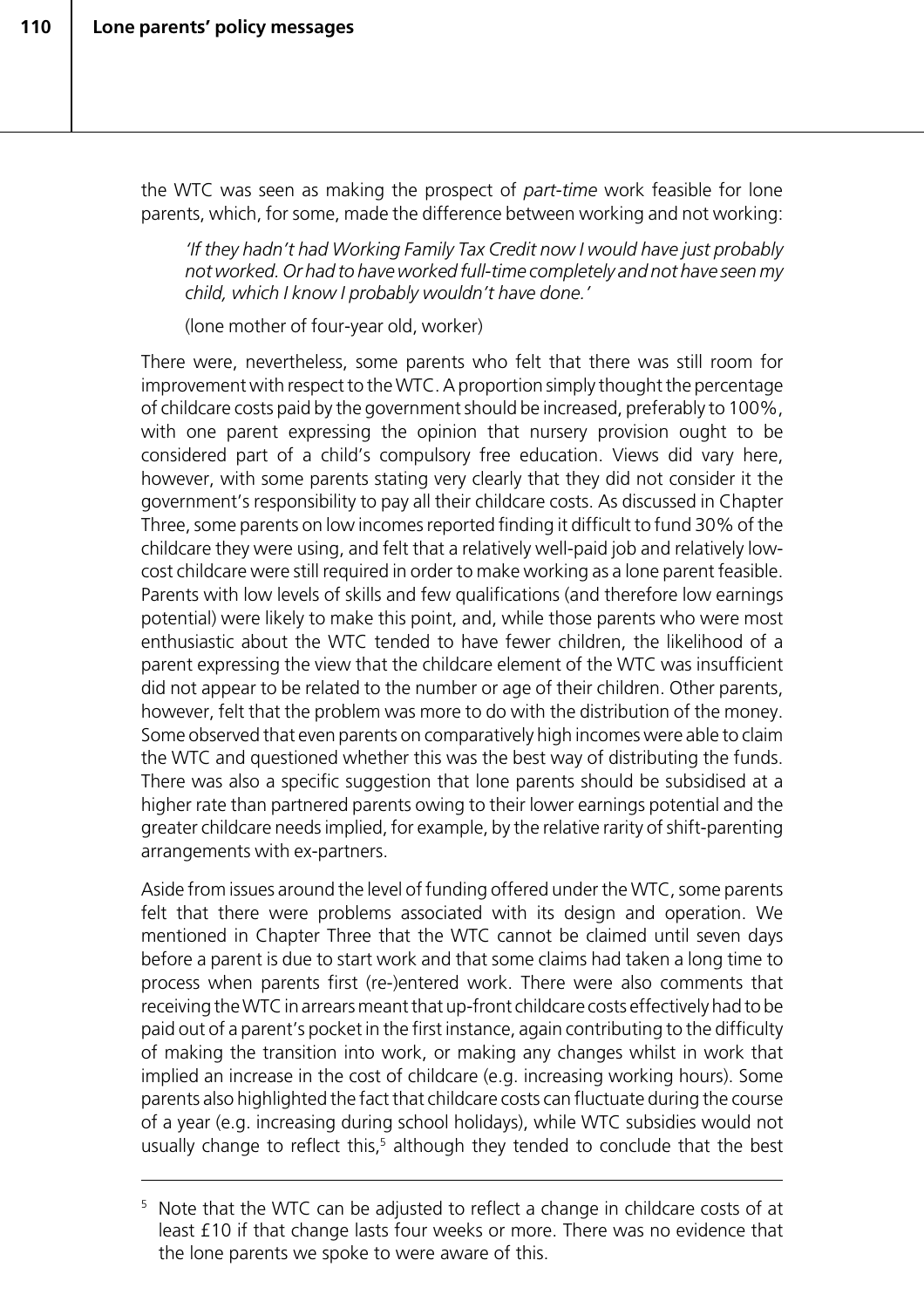response to this would be a change in the pattern of school holidays rather than a change to the WTC itself.

Finally, in spite of widespread appreciation of the role of the WTC in enabling parents to work part-time, some highlighted the fact that the 16-hour threshold did not always match up with parents' preferences with regard to working hours. On the one hand, it was argued that, in seeking to facilitate part-time hours, the WTC might actually deter parents from increasing their hours, accepting promotions and progressing in their careers. This was because, when faced with such opportunities, a parent would effectively conduct a speculative 'better-off', calculation, taking into account increased hours and/or increased pay offset against increased childcare use and/or a proportional decrease in WTC. If this calculation came out with a negative result, the parent might conclude that it made most sense to stick with the status quo. At the other end of the scale, however, some parents expressed a desire to work for *fewer* than 16 hours a week, as part of a gradual entry or return to the labour market, perhaps aiming to mirror the building up of hours of childcare, which was sometimes preferred in order to allow the whole family to settle into a new routine slowly, diluting the impact of what can be a traumatic transitional phase. Owing to the 16-hour threshold, the WTC did not motivate these parents to seek work.

#### **5.1.2 The New Deal for Lone Parents**

The other major policy initiative of which there was high awareness was the New Deal for Lone Parents (NDLP); we discussed this in Chapter 3 as a key facilitator for moving into work. Overall, parents appreciated the opportunity to speak to an NDLP adviser (with some exceptions who had found the approach intrusive or viewed it as implying they 'ought' to work) and had found their contact useful, to a greater or lesser extent. The elements which seemed to have stood out in their minds were discussions about potential routes into work and the 'better-off' calculation; the provision of information about the WTC was also fairly common and some respondents mentioned other work-focused assistance such as CV writing and interview practice. Discussion of childcare was more rare and, where it did take place, it was uncommon for advisers to have provided significant practical help in finding suitable childcare. In spite of the variability of the service, however, it was clear that the NDLP had made a large contribution to some lone parents' decisions to (re-) enter work.

One strong message emerging from discussion of the NDLP was that relationships between parents and personal advisers were most productive where they were continuous, committed and thorough. This required a collaborative and 'holistic' approach, whereby discussions covered the financial aspects of both work and childcare, but also took into account other issues such as job satisfaction, career aspirations and day-to-day coordination of arrangements. It was important that the adviser was seen as being sympathetic and understanding towards the parent, rather than trying to impose a 'template' on them or being focused on getting them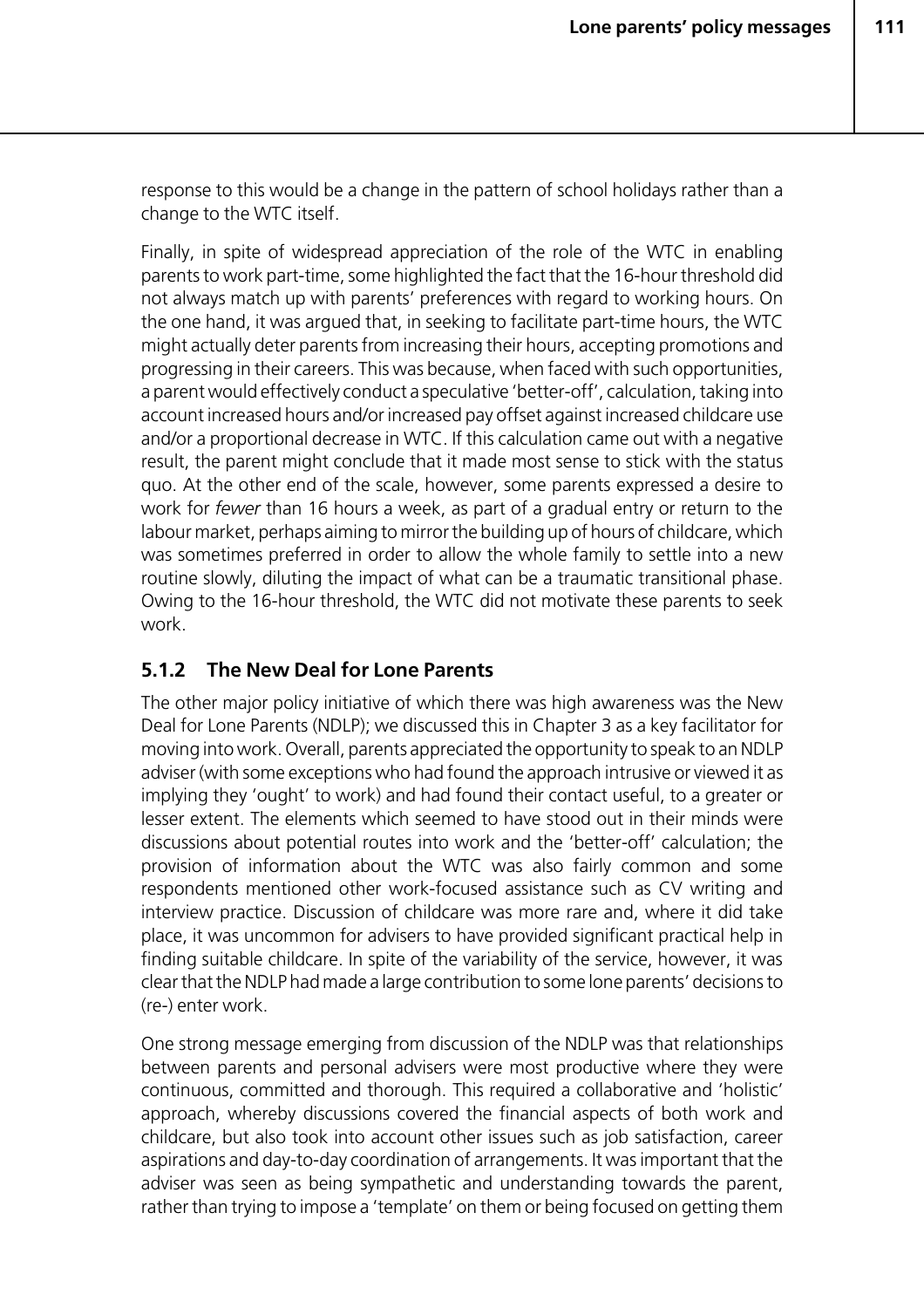into a job (sometimes any job) as quickly as possible. They also needed to be flexible and responsive to the different needs of different parents, which might involve accommodating special circumstances such as health problems or low levels of literacy, as well as emotional barriers such as low confidence and worries related to leaving children for the first time.

The overall impression emerging from the study was that the prospect of (re-) entering work can appear almost overwhelming to lone parents and, where a relationship with an NDLP adviser really works, where a parent feels genuinely and fully supported, it can make all the difference. The potential of these 'partnerships' to ease the transition into work seems great, particularly if they extend beyond the point of entry so that parents expect and experience support during the first phase of work. Extension to bring in employers as additional 'partners', encouraging them to understand and appreciate *all* the issues around a lone parent's entry into work, would also enhance the potential of the NDLP for supporting lone parents in the ways they need and want to be supported.

# **5.1.3 The overall policy approach**

While there was evidence of a general appreciation of the Government's commitment to enabling parents to combine work with family responsibilities through such initiatives as the WTC and the NDLP, some parents had a more negative view of the policy approach that had been taken to this issue. The main focus of these views was a perceived failure on the part of the Government to recognise that some parents genuinely did not wish to work, especially in the early years of a child's life when it was strongly felt that it was parents' '*right*' to be at home with their children full-time if they so wished. Some parents said that the communications they had received from the Government had made them feel '*pushed*' to (re-)enter work before they were ready, sending the message that they were expected to or '*ought*' to work. In some cases, this message seemed to have been received as a result of personal contact, e.g. with an NDLP adviser, but more commonly it referred to a general impression gleaned through the media and word-of-mouth, or to 'first impressions' gained as a result of receiving, for example, postal communications as part of the NDLP. In some cases, it was a combination: one parent, for example, described how her NDLP adviser had gone some way – but perhaps not the whole way – to remedying the negative effect of the initial letter she had received:

*'I think it was just the fact that they were telling me…the letter was almost saying: 'you're getting a job, you're sending your children to a childminder's, that is it.' It was quite a blunt letter really. But when I spoke to them they said: 'no no it's not like that at all…we won't be pushing you into getting a job but, you know, obviously you have to understand that eventually we do expect you to go back to work.''*

(lone mother of three-year-old, non-worker)

The message here was that what really mattered to parents was a feeling that the Government recognised and respected the diversity of parents, with all their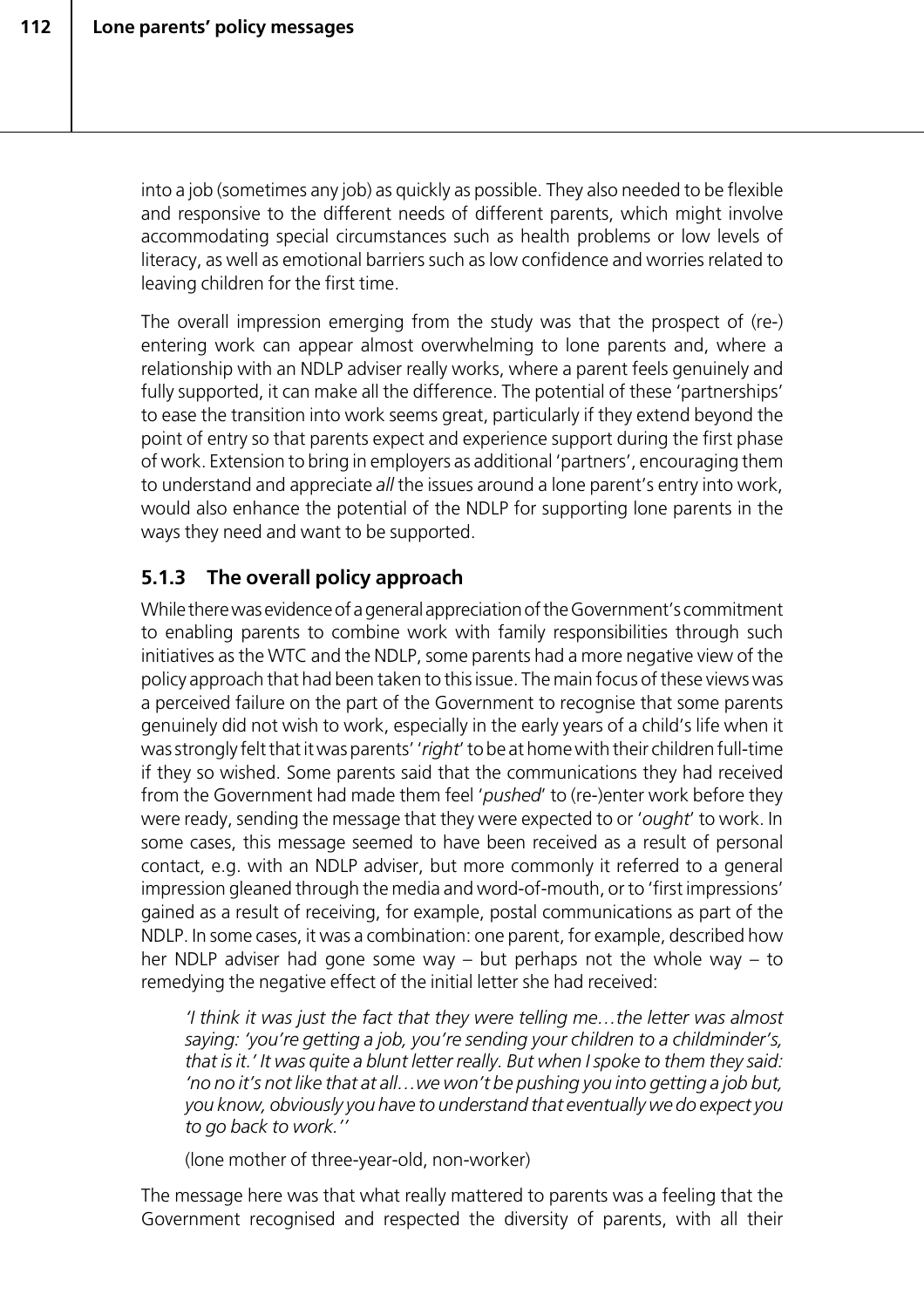different preferences and priorities, and that they were offering a choice of routes or lifestyles rather than implying that every parent would inevitably (re-)enter work.

Parents had some suggestions for ways in which what they saw as a relatively 'narrow' approach to the issue of supporting lone parents with young children might be diversified and improved. With regard to parents who *were* interested in (re-) entering work, the emphasis was on supporting a range of routes and activities. In particular, some parents emphasised the importance of developing a career or getting the '*right*' job, rather than just taking any job, and in many cases this implied a need to gain or renew skills and/or experience through study or training. Educational and training routes were not generally perceived as being so well supported by the Government as work itself, with some parents complaining of a short-term approach, focused on getting parents into work and off benefits as quickly as possible, rather than helping them to develop in ways that might prove more beneficial to themselves and their families over the long-term.

Other suggestions concerned ways in which the Government might illustrate a real commitment to parental choice about *whether* to work. Some of these focused on the financial: the quality of life which it was possible to achieve on benefits and the social stigma associated with '*living off the state*' were both seen as symbolic of the Government's focus on work and disregard or lack of '*respect'* for parents who chose to stay at home with their children. Some parents preferred a long-term solution to this problem while others, whose views or preferences regarding the choice not to work were limited to the early part of a child's life, argued for extended maternity leave or some other funding initiative that would enable parents to delay (re-) entering work until they were able to secure – and in some cases **test** – suitable childcare.

The perceived support required by non-working lone parents extended beyond the merely financial, however. It was typical for this group, particularly those who had been on their own and out-of-work for long periods of time, and/or those who lacked substantial social networks in their area, to describe feelings of isolation, loneliness, boredom and depression. Even some parents who had once intended to go out to work when their children were older found that they had got into a '*habit*' of staying at home and may have built up a resistance to work, either because they perceived that their period out of work would make it harder for them to find a suitable job or just because they had become nervous about something which had, over time, begun to appear unfamiliar and somewhat intimidating.

The non-working lone parents we spoke to felt that the negative aspects of their particular circumstances need to be tackled, whether or not they would ultimately (re-)enter paid work, and there are a number of ways in which the Government can work towards this. Indeed, initiatives such as Sure Start, Extended Schools and Children's Centres aim to do exactly this by funding and facilitating activities for parents and, on the whole, parents' own views and experiences appeared to be in line with policy thinking here. Non-working lone parents emphasised the benefits of being able to get together with other parents, both to share knowledge and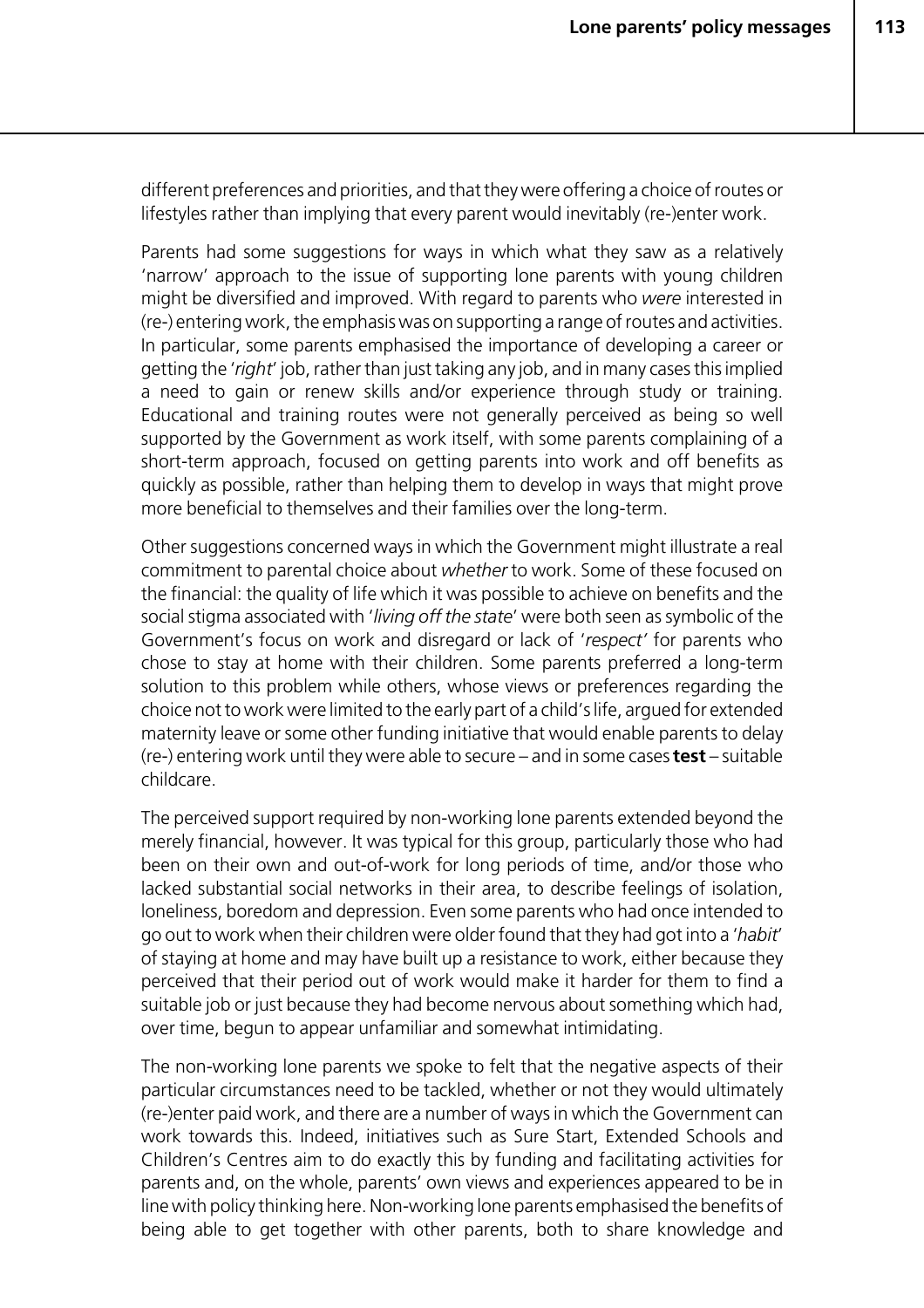experiences (e.g. about childcare) and for social purposes. It was also notable that some lone parents who had experienced severe feelings of nervousness, underconfidence or isolation found that getting involved in activities focused on their children did not pose the same problems as approaching 'adult-centred' pursuits; their motivation to go out and meet others where they felt that it would benefit their children was also likely to be high. It was clear, therefore, that facilities such as mother and toddler groups or centres where parents can take children to play could perform an important function in tackling the negative feelings that some parents experienced as a result of staying at home. As we mentioned in Chapter 3, formal childcare providers can also fulfil this role, and in some cases had provided opportunities for lone parents to engage in voluntary work or even acted as 'gateways' into paid employment. The evidence from the study was that voluntary work can benefit lone parents with a range of different work orientations: therefore, an expansion in the opportunities for lone parents to undertake voluntary work (in schools and childcare settings, but also elsewhere) would very likely prove helpful in tackling the double challenge of improving employability and supporting parents who cannot or choose not to work.

# 5.2 Childcare

Many of the messages emerging from our discussions with lone parents concerned the Government's approach to childcare provision, both formal and informal.

# **5.2.1 Formal childcare**

Parents identified room for improvement relating to almost all the aspects of childcare 'suitability' discussed in Chapter 3. Here we highlight some of the key messages about formal childcare emerging from the study.

# *Pre-school care*

With regard to day care, the main problems were long waiting lists for day nurseries and a lack of places, as well as a widespread perception of a 'two-tiered' system, with good quality private provision the preserve of wealthier parents and poorer quality council-run nurseries the only option for less affluent families and those relying on the childcare element of the WTC. An increase in the number of good quality, affordable day nurseries was therefore a priority. Sure Start was generally regarded positively by those who had come into contact with it, although others complained that it was restricted to certain areas and not available to parents who lived in a poor part of a more affluent area. Aside from issues of quality and affordability, some parents also reported problems associated with the inflexibility of day care providers, insisting on minimum amounts or certain patterns of attendance: one mother, for example, described how her nursery had refused to allow her child to attend for half-days, even though she had offered to find a friend who could use the place for the other half-days to make up a full week.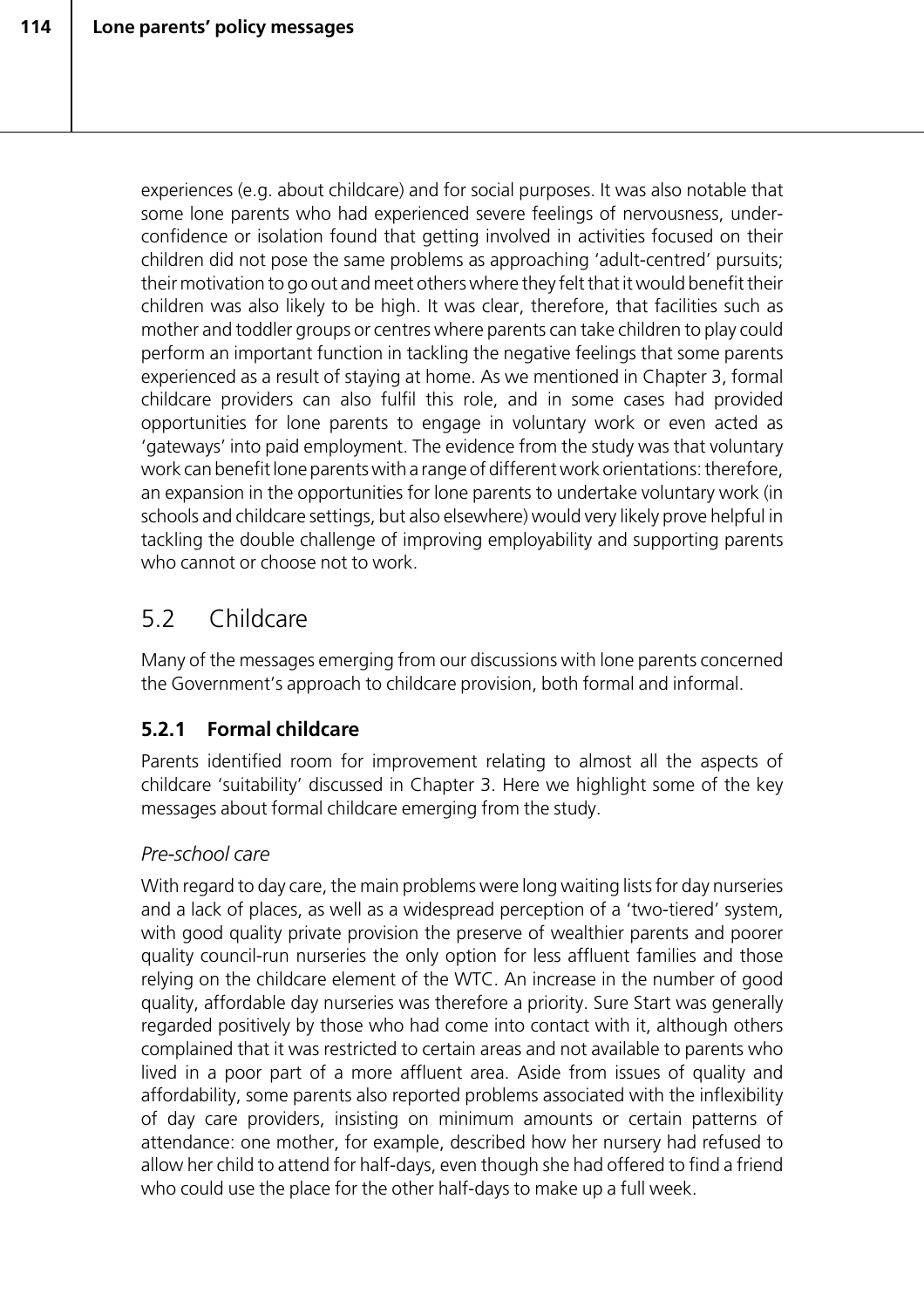There was a perception that the Government had made significant steps in terms of improving childcare services for three- and four-year-olds over recent years, and some parents mentioned specifically the two-and-a-half hours of free early years education that is now available to all children of those ages. This provision did not typically have a significant influence over parents' decisions about work, however, owing to the small number of hours per day, and, as mentioned in Chapter 3, other research has shown that some parents would prefer to be able to use their allocated 12.5 hours of free provision more flexibly (e.g. across fewer than five days per week) – a requirement that the Government has now acknowledged (Harries *et al.*, 2004). The same research has also highlighted various problems associated with combining early years education and other childcare, for example because a childminder still required paying for these hours or was not prepared to take and pick up their child from the early years setting concerned, or because it was perceived that schools were favouring those children who had attended sessions of early years education there when it came to allocating school places later on.

#### *Out-of-school clubs*

In contrast to early years education, affordable childcare for school-age children outside school hours was seen as an area for significant further investment. There was high demand for more care outside school hours, at least between 8am and 6pm, although it would need to extend beyond these hours for some parents working full-time. Given the mismatch between typical hours of school and paid work, the relative scarcity of out-of-school care was considered impractical and unacceptable, with one parent commenting that, in his view, breakfast and afterschool clubs ought to be:

#### *'a normal thing that happens in virtually all schools.'*

(lone father of eight-year-old and five-year-old, student)

Some parents felt that out-of-school clubs worked best when located on the same site as the school, partly because this eliminated problems related to transporting children between sites and partly because they associated the school premises with high standards of safety and proper supervision. Others, however, were concerned that attending an out-of-school club could make for '*a very long day*', particularly if the club took place on the school site and could therefore be perceived by children as an '*extension of school*'; some therefore preferred the idea of their children going out to do activities, perhaps at another venue such as a local leisure centre. Parents typically emphasised the importance of out-of-school clubs being well-organised and providing children with enjoyable and stimulating activities, rather than just leaving them to entertain themselves. It was recognised, however, that it could sometimes be particularly difficult to arrange suitable and attractive activities for children who were really too old for 'childcare', but not yet old enough to spend parts of the day unsupervised.

Aside from a lack of places, some parents also complained of inflexibility in the way out-of-school clubs were run, often requiring up-front payment and/or a regular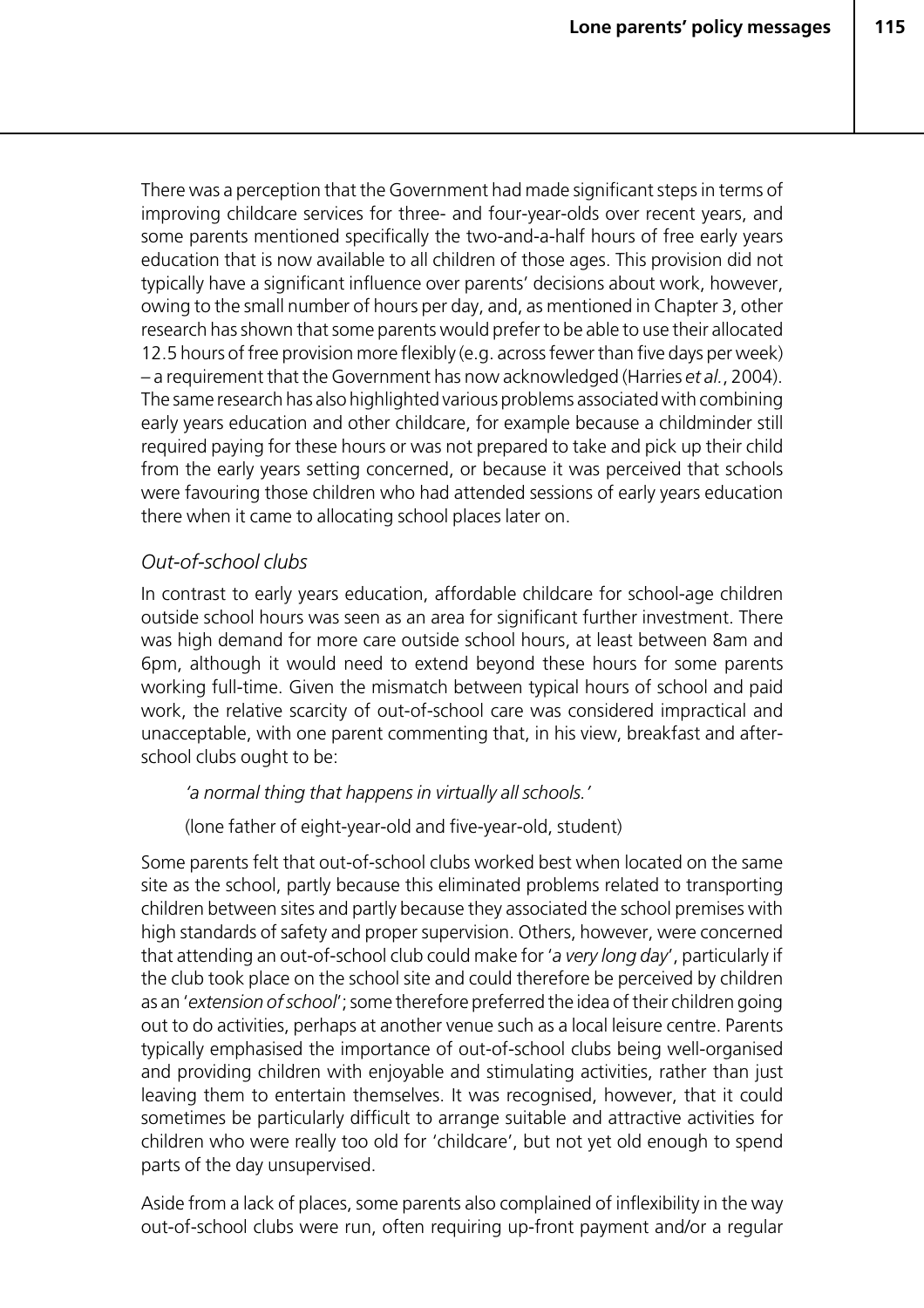commitment well in advance. In some cases, it was reported that out-of-school clubs were giving priority to children who would attend regularly or for a larger number of hours, rendering them unavailable to parents who only needed them on certain days, perhaps because they worked part-time or were able to use informal childcare on some days of the week. There was also evidence that, in some cases, out-ofschool provision had been short-lived, either owing to a lack of consistent demand or problems finding adults willing to get involved. The fact that the parents we spoke to were typically prepared to pay only a small fee for out-of-school care (a few pounds per session at most) might also suggest that a lack of funds was partly to blame. The closing down of out-of-school clubs, and cases where clubs had been planned but failed to materialise, had caused problems for some lone parents, emphasising that this care is only useful if it is available, affordable and *reliable*. Some parents expressed a preference for using a childminder for out-of-school care – often owing to perceived greater flexibility – and while some had managed to secure such arrangements, it was generally understood that providing a small amount of care at either end of the day was not very profitable and therefore less attractive to childminders.

Finally, a couple of additional specific messages on out-of-school care:

- Whether or not they have a requirement for out-of-school provision, there is, as we saw in our discussion on coordination, some demand from parents for 'care' to cover journeys to and from school and/or childcare providers. This applies particularly to parents who have to cope with significant distances between workplaces, schools and/or childcare providers, and hence can struggle to fit transporting their children around their own working hours. In practice, as we saw in Chapter 4, friends and family tend to be relied on for this sort of provision; an observation that also applies to parents seeking childcare for a small number of hours for other reasons, e.g. one-off or more regular appointments or periods of respite.
- While increasing the availability of breakfast and after-school clubs may prove an adequate response to the needs of parents who work more-or-less 'standard' hours, parents who work what one respondent referred to as '*awkward hours*' are likely to have additional childcare needs. Among the lone parents we spoke to, parents who worked shifts and student parents who were required to attend evening teaching were especially likely to express a need for childcare at atypical times and, again, typically perceived informal childcare as their only option. While, in some cases (e.g. night work) informal care was also likely to be preferred, formal provision during early mornings and evenings, and possibly at weekends, would have appealed to some of those parents working non-standard hours.

## *School holidays*

As we saw in Chapter 4, the school holidays, particularly the six-week summer holiday, could present particular problems for parents seeking to combine paid work and family responsibilities. The same difficulties as with out-of-school clubs were widely reported, including a lack of places, long waiting lists, high costs and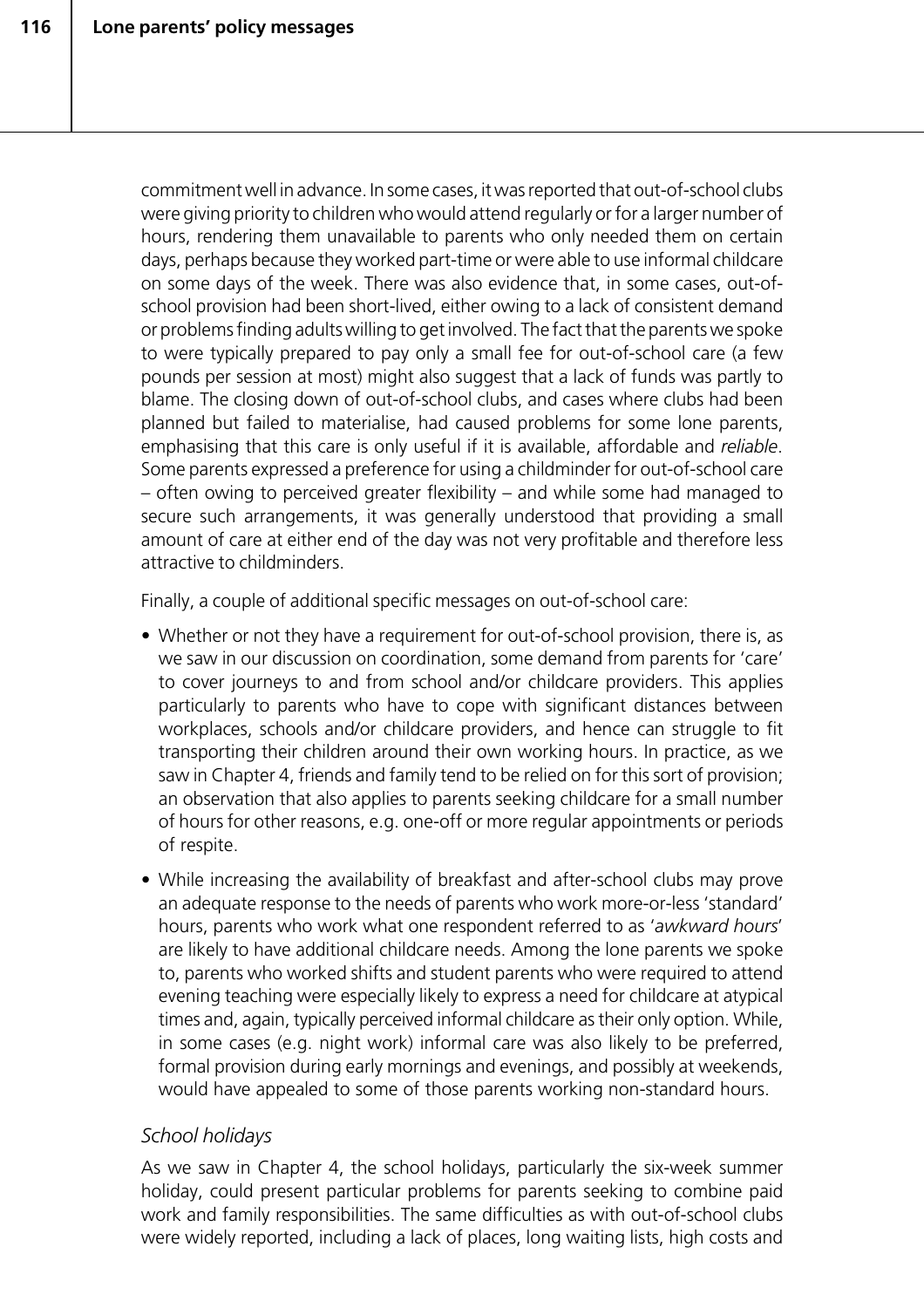short hours. Availability problems emerged as particularly severe, with some parents describing a scramble to get your child's name down for a holiday club, sometimes several months in advance.

Aside from increasing the amount of affordable holiday provision, parents also suggested that staggering term-times and/or distributing school holidays more evenly across the year could help relieve the pressure at what was variously described as a '*nightmare*' time or a time for '*survival*'. Staggering term-times could free up places in holiday clubs, as well as reducing the competition among colleagues to take leave in the same weeks (which can be a substantial problem, especially in female-dominated organisations). A more even distribution of holiday across the year would ease the cost burden of paying for six weeks of (often expensive) holiday care in one go and might also make it more feasible for parents to ask friends and family to help; it was notable that even some parents who used a substantial amount of informal provision across the year felt that six continuous weeks of full-time care was '*too much to ask'*.

#### *Quality of care*

While the clearest messages to emerge about childcare related to cost and availability, parents' strong concerns with the quality of provision also had some implications from a policy perspective. It was generally felt that childcare providers ought to be inspected and regulated thoroughly, and parents were on the whole appreciative of such measures as police checks and OFSTED inspections, although some felt that these could be extended, for example to include random '*spot checks*', as well as organised visits for which providers could prepare. There were also some suggestions for ways of communicating the information resulting from regulatory activities to parents more effectively, such as making short, user-friendly summaries of OFSTED reports readily available, or adding symbols of accreditation to all information concerning or distributed by providers ('*a flash-your-badge typething*'). No parents we spoke to mentioned the Government's Investors in Children and Children Come First quality assurance schemes.

Concerns about quality were generally heightened when it came to childminders and some parents felt that this form of provision ought to be regulated particularly closely, perhaps involving a longer training course or more stringent criteria to be met in order to register, e.g. involving substantial background checks or psychological assessment. In general, parents gave the impression that they did not have as much confidence in inspections of childminders as in other OFSTED inspections (if, indeed, they were aware that OFSTED inspected childminders at all) and some felt that it would be relatively easy for a childminder to give an inspector an unrepresentative positive impression (perhaps implying that '*spot checks*' would be particularly important for childminders).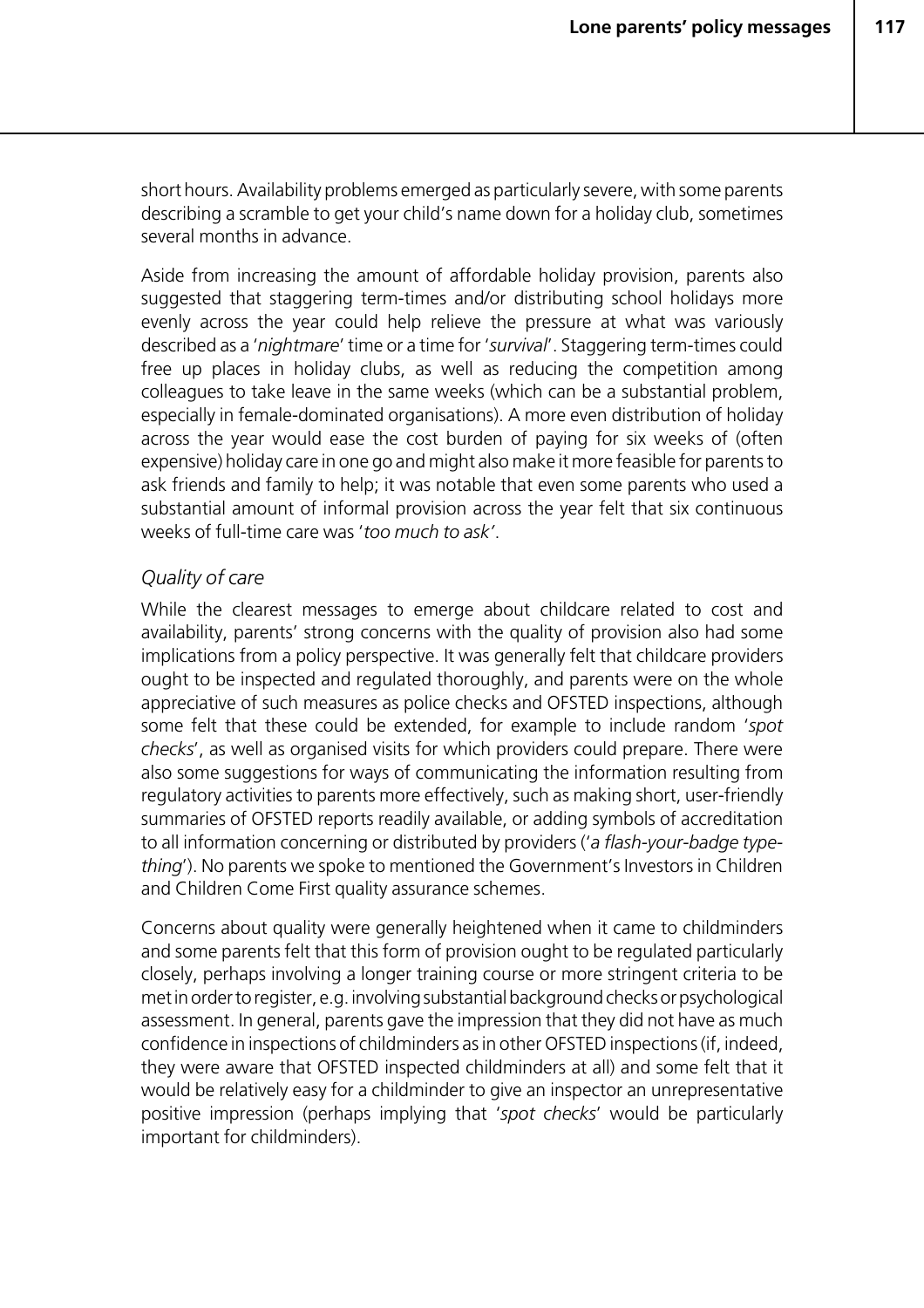## *The concept of a 'Children's Centre'*

Though the term 'Children's Centre' was not used, parents were explicitly asked, by means of one of the exercises used in focus groups, to reflect on the prospect of locating childcare provision on the same sites as other family services such as health services, job advice and training. The suggestion was met with some bemusement, indicating that there may be some way to go in developing parents' understanding of the concept and encouraging them to 'buy into' Children's Centres as a major component of future childcare provision. Some parents commented that multipurpose sites would not make a great deal of difference to them as they only spent a small amount of time at the doctor's or dentist's anyway, and felt they would probably be most useful to parents seeking work. And, while one parent made a positive association with a crèche at her local library, which allowed her to look at the internet while her child played nearby, others were worried that mixing lots of people with different needs and problems together in one place might prove chaotic, and were inspired to draw more negative comparisons, for example with social services 'drop-in' centres:

*'It's just single parents…if you've got problems…it'd be the times that you'd wear your hood up and run in.'*

(lone mother of 13-year old and five-year old, worker)

Of course, the extent to which these misgivings about the concept of a Children's Centre will affect lone parents' behaviour as the policy gains momentum remains to be seen. However, it is important to acknowledge that, in spite of the negative tone of their explicit reaction to the idea, parents emphasised, in other contexts within the discussions conducted for the study, the importance of what are in fact some of the envisioned functions of Children's Centres (e.g. enabling lone parents to meet and exchange views in settings where facilities for children are also provided (see Section 5.1.3)).

# **5.2.2 Informal childcare**

As we have described, the need or desire to use family and friends for childcare was a theme running through our discussions with lone parents, for a multiplicity of reasons including trust, cost and flexibility. The fact that informal carers were not eligible for subsidy via the childcare element of the WTC was interpreted by some as a sign that the Government undervalued what was considered to be among the most – and, by some parents, *the* most – valuable sources of care. In addition, the fact that the government was imposing restrictions on the types of childcare eligible for the subsidy was seen as a further sign that they wanted to take responsibility for making choices about work and childcare out of the hands of parents themselves. As one lone mother put it:

*'They're not helping you the way you want to be helped.'*

(lone mother of 16-year-old, five-year-old and one-year-old, worker)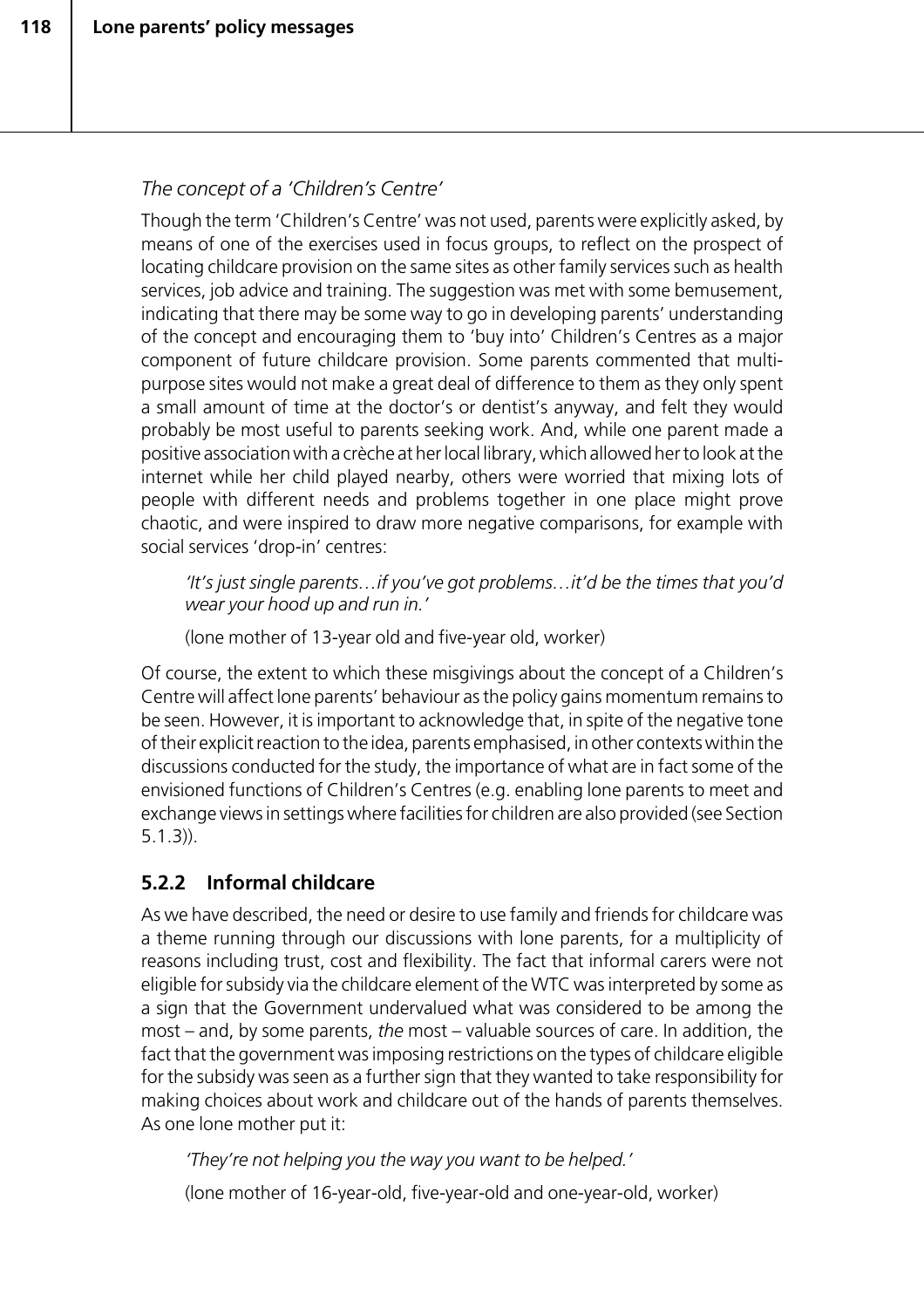Some parents said that the opportunity to pay friends and family for providing childcare would make them feel more comfortable and confident about asking for it, which might, for some, have a significant influence over their decisions about whether or not to work, and about the number of hours it might be feasible for them to undertake. As it was, asking for substantial amounts of care sometimes felt awkward, made parents feel guilty or had a negative effect on their feelings of selfesteem and independence; moreover, all of these feelings were likely to be exacerbated if the informal carer was actually having to *spend* money in order to provide the childcare, for example on food or petrol. In addition, in cases where friends or family were providing care in order to enable the carer to work, parents sometimes saw this as effectively ruling out the possibility of asking for help in relation to other needs, such as social activities or respite.

For some parents, it was particularly frustrating not to be able to pay for informal childcare because of the potential 'double benefit' that such an arrangement could bring, for example in terms of enabling a parent to go out to work as well as enabling, say, a grandparent to retire from paid work or an unemployed friend to earn some additional money. There was some evidence of family members considering attempts to get themselves registered as childminders in order to be eligible for payment under the WTC, but the perceived feasibility of this seemed to vary. One parent, for example, described an informal carer who had considered becoming a childminder but had eventually decided against it because the registration process had appeared overly bureaucratic, and because she would have been required to make significant changes to her home environment to comply with fire regulations. Another parent, who had considered becoming a childminder herself, said she was put off because she thought she might be rejected on grounds of having a dog in the house. Further investigation of the feasibility of informal carers registering as childminders would benefit from collecting the views of these carers directly, as well as those of the parents they are helping.

# 5.3 Employers

The lone parents we spoke to came up with a range of measures that employers might take to make it easier for them to combine paid work with family responsibilities, many of which have been raised in previous chapters, and which raise further issues around possible policy intervention. Part-time work, particularly during school hours, was a very common preference, while opportunities for term-time working, flexible hours and job shares were also considered to be potentially helpful for lone parents. A particular worry appeared to focus on the need to leave work at shortnotice in emergencies such as a child's sickness: it was common for parents to express strong concerns about this, particularly if they would not get paid for unplanned leave, suggesting that parental leave rights have done little to assuage parents' anxiety in this regard. The point was also made that employers' failure to recognise the implications of children's health made work particularly difficult for parents of children with special needs.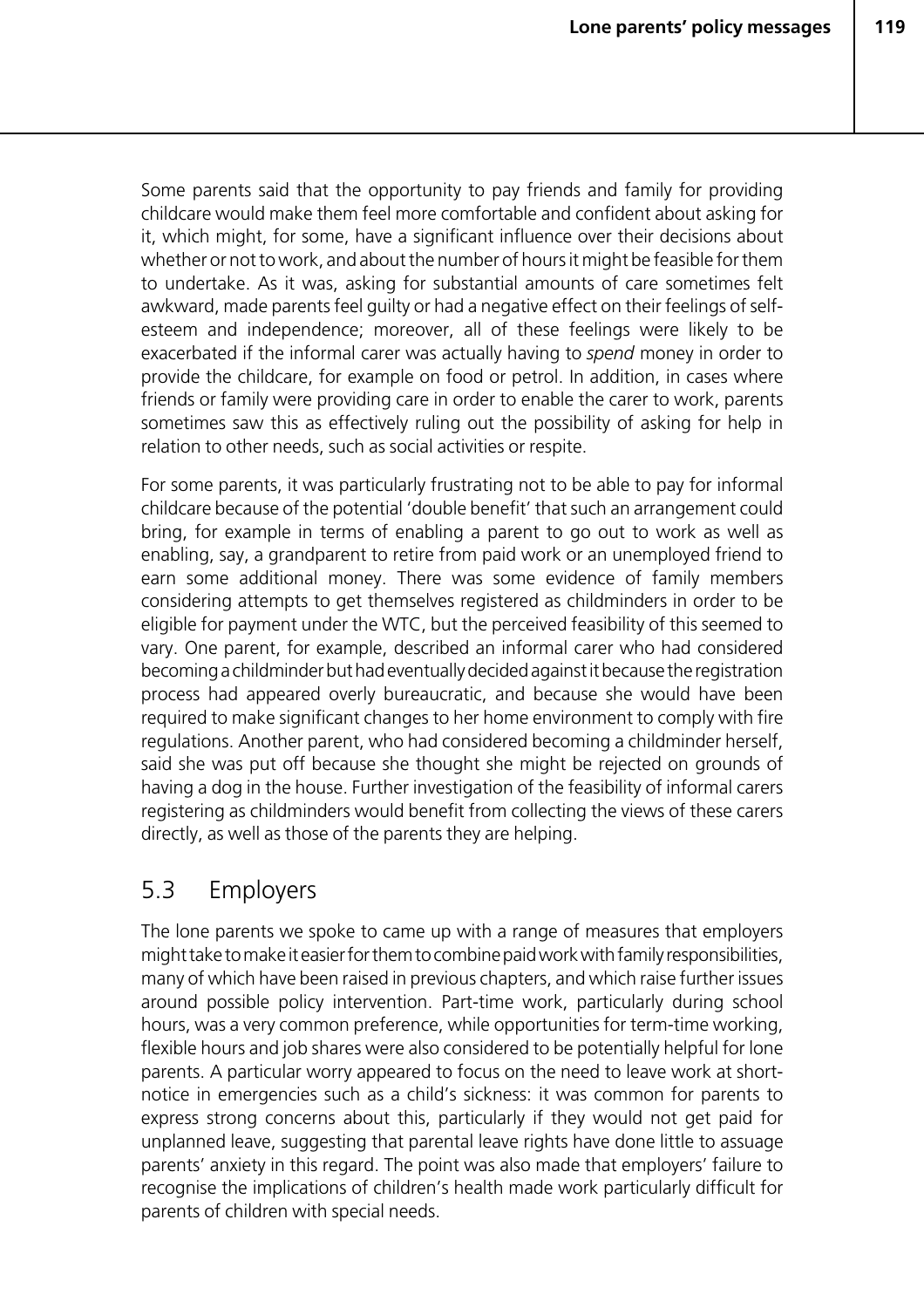Some parents expressed the view that the introduction of workplace crèches would help with the logistics of managing childcare and work, as well as allowing them to feel more comfortable and reassured in the knowledge that their children were nearby and that they could get to them quickly in an emergency. For those parents who were nervous about leaving their children for the first time upon (re-)entry into work, this might be particularly attractive. Parents who mentioned workplace crèches felt that it would be the responsibility of employers, rather than the Government, to fund these, and recognised that they would probably be confined to larger employers. One lone mother had used a Civil Service workplace crèche and described the beneficial effects it had yielded in terms of staff morale.

Overall, however, it was notable that parents' demands on employers were more measured and cautious in tone than those directed towards the Government. There was a general recognition of the business costs that might be associated with 'family-friendly' policies and, particularly, of the fact that it may not be possible for small organisations to be flexible in the ways described. For this reason, some parents felt that it was the Government's role to subsidise small organisations in order to enable them to provide options such as term-time and school-hours working, or to cope in the event of a child's sickness and other kinds of unplanned absence.

But while the complexity of issues around 'family-friendly' working in different organisations was generally acknowledged, there was a feeling that *all* employers had a duty to recognise the pressures on lone parents and do what they could to accommodate them. This applied both to ongoing working practices and to recruiting lone parents in the first place, and parents saw the Government as playing a vital role in liaising with employers to increase their awareness and appreciation of lone parents' needs, even where they represented a small minority of staff. As one respondent put it, the Government has a responsibility to:

*'make them see and make them be more understanding towards people like me.'*

(lone mother of 14-year old, nine-year-old and seven-year-old, non-worker)

In order to develop such an understanding, employers will be required to meet a number of targets, associated with such matters as avoiding discrimination during recruitment and day-to-day work, providing adequate and accessible information about parents' rights with regard to family-friendly working and maximising opportunities for flexibility, both in terms of substantive practice and in terms of general attitude and ethos. The recent evaluation of Childcare Partnership Managers showed that they were playing a role – sometimes alongside the Field Account Managers, also based in Jobcentre Plus – in encouraging employers to adopt familyfriendly policies and develop an appreciation of the complex relationship between work and family responsibilities, and it may be that this role could prove particularly important for lone parents (re-) entering work (Barker *et al.* 2004).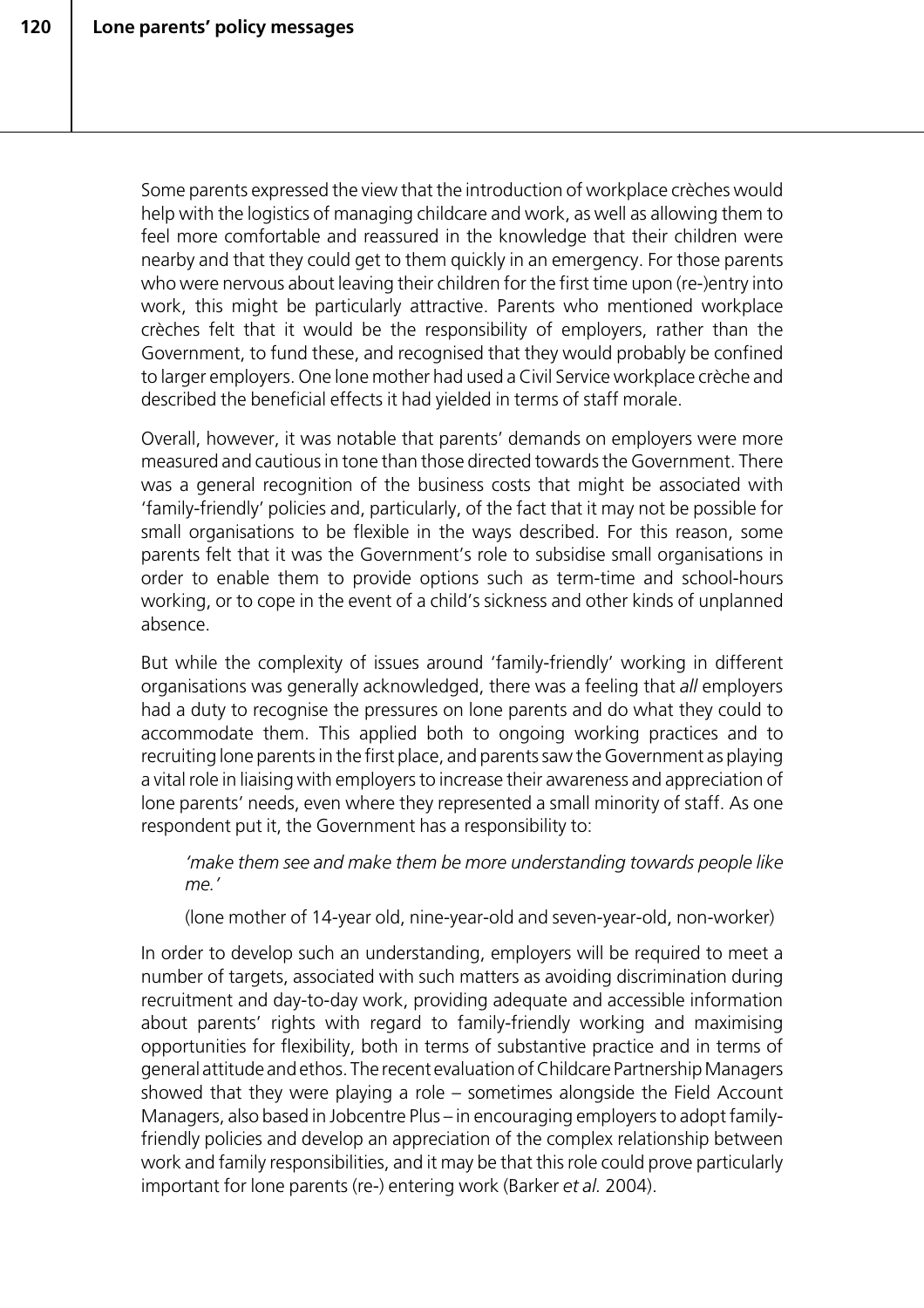# 5.4 The provision of information

The provision of information about childcare and work was another topic on which a number of policy messages emerged.

# **5.4.1 Information on childcare**

It was clear from our research that the type and quality of information on childcare provided to lone parents could influence their attitudes, particularly towards formal childcare. However, there were a number of ways in which lone parents felt that the provision of such information could be improved.

#### *Sources*

Lone parents had received and gathered information on childcare provision from a wide variety of sources. While the most common sources of information were personal recommendation and word-of-mouth, written literature was also available to some parents via, for example, local authorities, social services, libraries, doctor's surgeries and health visitors. Some providers had also sent out their own literature, although this seemed to be more typical of private day nurseries that parents commonly considered out of their price range. Some parents had looked for information on the internet, or via directories such as the Yellow Pages or local newspapers. Other parents had relied on Jobcentre Plus or their NDLP adviser to provide information about childcare and a few had come across Children's Information Services or similar organisations, although they had typically done so '*by accident*', e.g. because an office happened to have been located near them or because they came across a representative by chance in a doctor's surgery.

However, overall, there was a strong feeling that the information that was offered to parents was fairly sparse and often irrelevant, owing to factors such as cost, location and age-appropriateness. Even where information was actively sought, it was common for parents to describe what they found as '*bitty*' or '*disjointed*', with some expressing a sense that the right information was available somewhere but very difficult to find:

*'there is quite a lot out there, but it doesn't feel very available.'*

(lone mother of five-year-old, worker)

These difficulties were clearly having an impact on parents' understanding of, and hence disposition towards, different types of childcare. There were few examples of lone parents who reported having come across very good sources of information and it was common for parents to know little about local provision other than what they had heard about from friends and neighbours or what they happened to have caught sight of while travelling around the area. Therefore, if information is to play a key role in facilitating lone parents' (re-)entry into work, and particularly in breaking down misconceptions about formal childcare, it would appear something needs to be done to improve the ways in which it is disseminated to parents.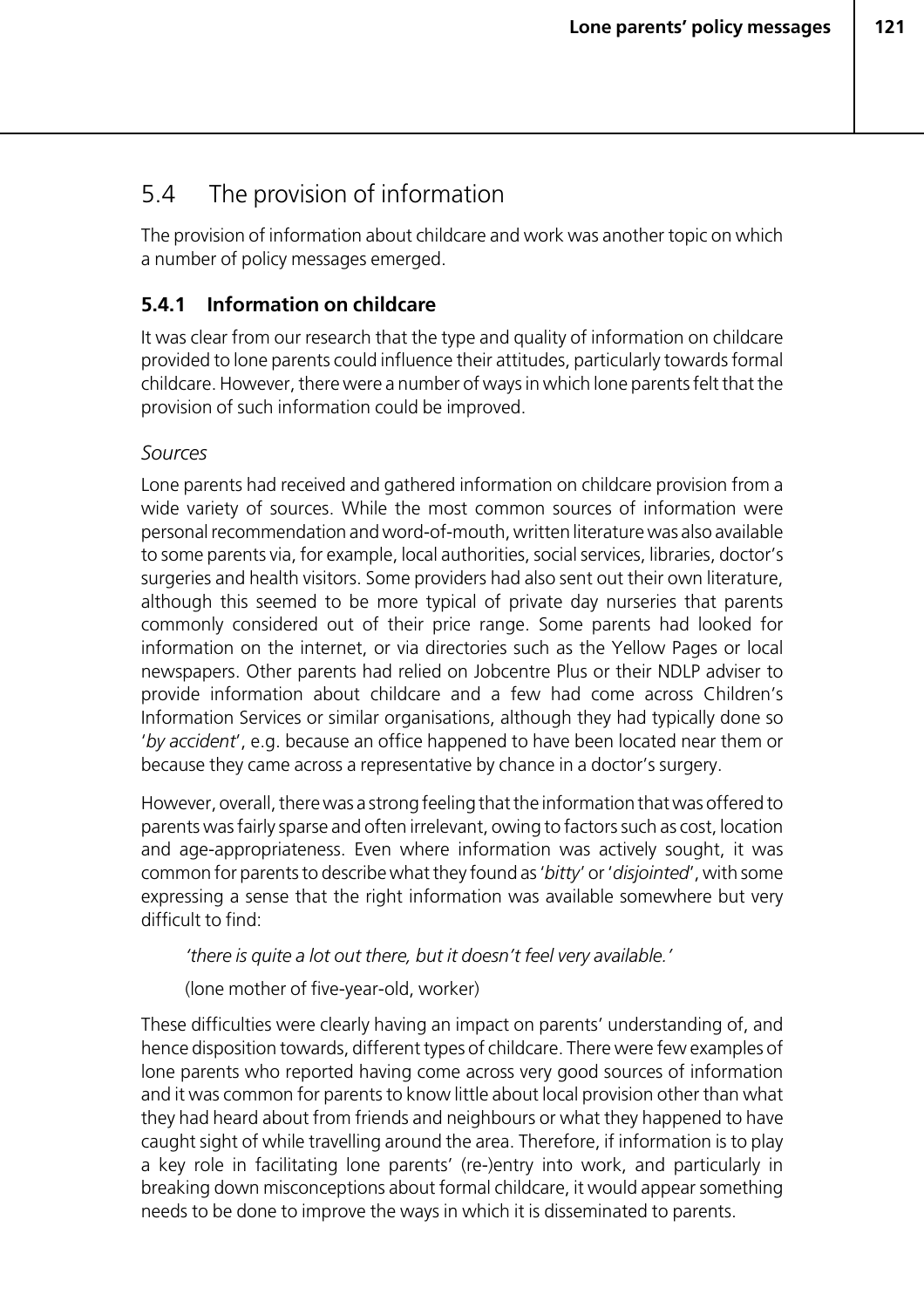#### *Timing and methods of dissemination*

Lone parents tended to wait until they became actively interested in finding childcare for their child before seeking information on the services available in their area. It would seem, therefore, that this could be the most crucial time at which to provide such information, in order to ensure that parents are fully informed about the options available to them. Overall, parents' priority in terms of childcare information was knowing where to go if and when the time came, and being able to feel confident that they would be provided with something comprehensive and upto-date. To this end, spreading the word about Children's Information Services would seem to be key. However, if information is also to play a key role in breaking down perceived barriers and prejudices towards formal childcare, it will not be sufficient to wait for parents to seek it out themselves. Therefore, it would seem that there is also a requirement to provide some sort of childcare information on an ongoing or regular basis, so as to ensure that it is available to each parent around the time when they come to make a childcare decision.

In addition to their request for a single, well-publicised, easy-to-access source of childcare information, parents also came up with a range of specific suggestions for methods of disseminating such information. These included a '*pack*' to be sent out annually to all parents in the area, a '*childcare page*' in the local newspaper, advertisements in schools (particularly for holiday provision) and information given out through employers (although one parent made the point that this would be too late for those seeking childcare to enable them to (re-)enter work). In addition, some parents felt that providers themselves ought to be more proactive in publicising their services and, in particular, in arranging open days, as it was typically felt that having a chance to look at a setting and meet staff face-to-face was very important.

#### *Content*

While lone parents felt that the main problem with information on childcare was finding what they wanted, some parents did identify specific items of information about childcare provision that sometimes did not seem to be available to them however hard they looked. These included (in addition to addresses and telephone numbers): opening times; number of places; length of waiting lists; full information on costs; ages of children accepted; details of facilities and activities; staff's qualifications and experience; and safety and emergency provisions. Where relevant, they also felt it would be helpful to know about links between providers, e.g. whether transport was provided from a certain school to an out-of-school club, or which schools and other providers a childminder was prepared to pick up and drop off from. With respect to childminders, there was widespread dissatisfaction with the lists provided by Children's Information Services, partly because the information tended to be sparse (just name and contact details) and out-of-date, and partly because parents found that childminders were listed even when full, which meant wasting a substantial amount of time phoning around.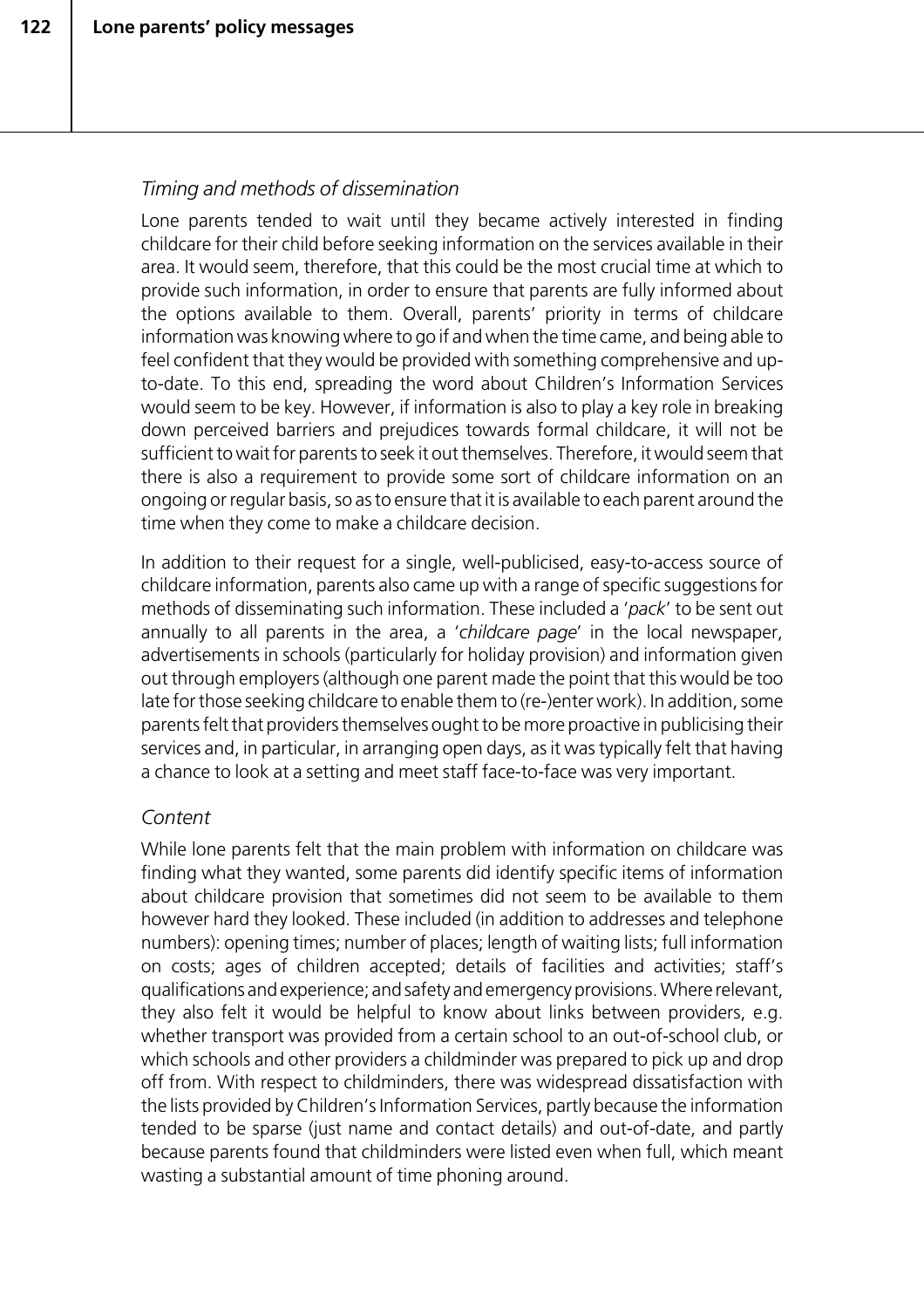#### *Personal recommendation*

It seems clear, therefore, that there is a case for further government investment in improving the quality and dissemination of information on childcare services, in order to ensure that parents are fully informed about the options available to them. However, there is also one substantial caveat to this case, namely that, among the lone parents we spoke to, by far the most preferred source of information on childcare was personal recommendation – a finding supported by other research (Woodland *et al.*, 2002). It was extremely common for parents to have chosen childcare providers on this basis and they commonly cited an opportunity to meet and talk to other parents who were using a childcare provider as one of the things they would find most useful in making their choice. There was some evidence that, for certain parents, a lack of information from other sources was sometimes a factor in the value they placed on personal recommendations, and it is difficult to judge the extent to which this was a response to difficulties in accessing information in other ways. However, it seems fair to say that, to a considerable extent, the value placed on personal recommendations reflected a strong desire among parents to receive reassurance from those with whom they identified and whose opinions they respected and trusted (and indeed, some very well-informed parents - including some who actually worked in the childcare field - maintained that they would value a personal recommendation far more highly than anything else). Moreover, the power of a personal recommendation did not appear to require a great deal of familiarity between parents: in fact, some childcare recommendations were made between parents who had met for the first time at our focus groups! Conducting the groups also showed how powerful personal contact with other parents can be in shaping and changing attitudes towards particular types of providers: some parents, for example, who felt nervous at the prospect of using formal provision owing to the fact that to do so was not the 'norm' among the people they knew, appeared to feel quite encouraged by hearing about their fellow participants' positive experiences of formal care.

Personal contact between parents is a unique source of information on childcare for several reasons: because it is rooted in common experiences and concerns, because it is detailed and discursive in nature and because, unlike almost all other sources, it provides a unique combination of information and endorsement in one. One key policy question, therefore, is whether there is some way in which the Government can exploit the power of the parental recommendation as a channel for providing childcare information, perhaps by forging parental networks or setting up the kinds of group activities mentioned earlier as a way of bringing together lone parents in order to combat the isolation that can follow from being out of work. Given the potential for meaningful and trusted childcare information to overcome certain barriers to work, such as perceived norms and prejudices against formal childcare, this is perhaps particularly important. Ultimately, therefore, informing parents about childcare services may require a two-pronged approach: via formal sources such as CIS on the one hand, and with a more informal, parent-networking approach on the other.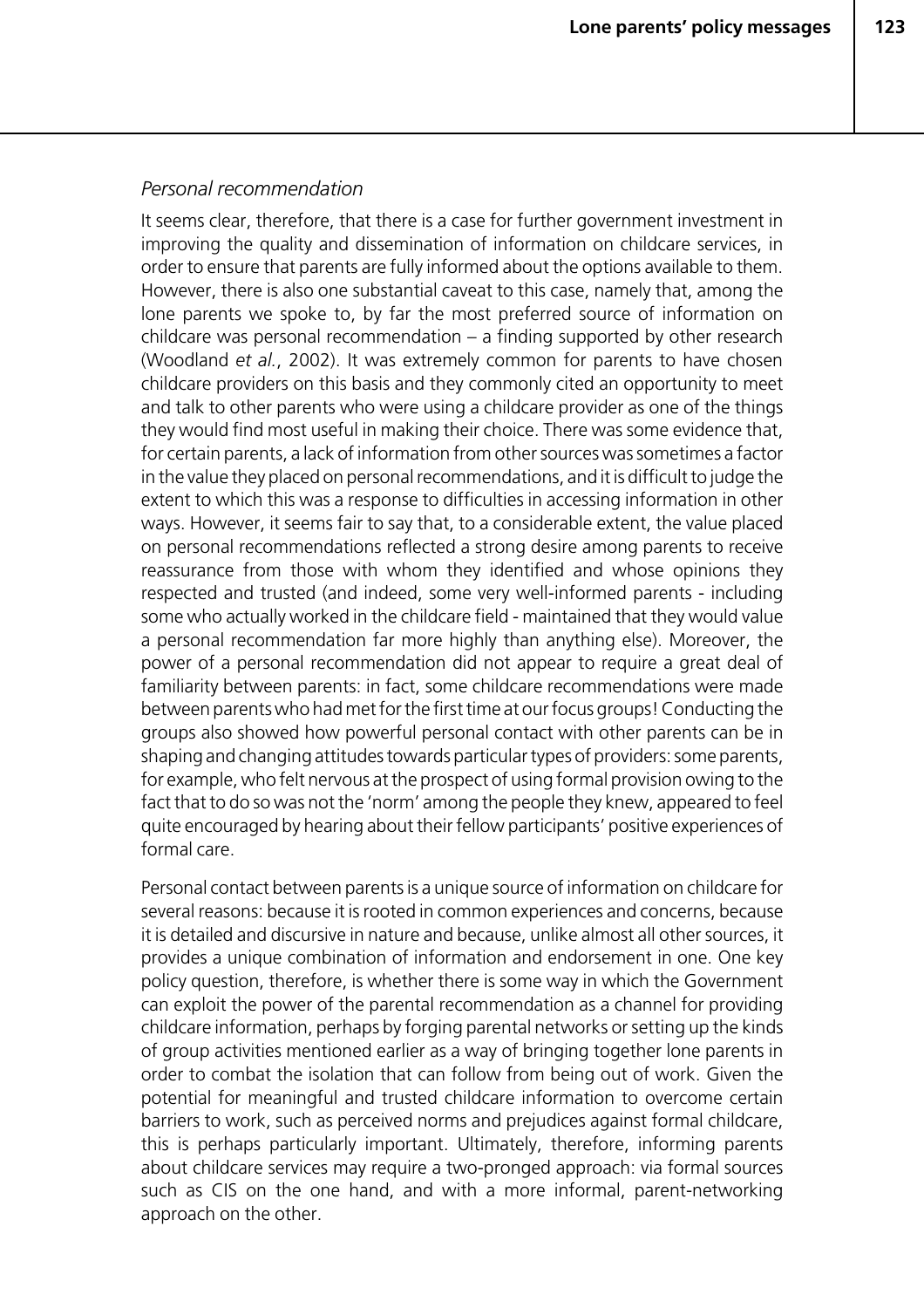# **5.4.2 Information for (re-)entering work**

On the whole, parents felt that both the WTC and the NDLP had been wellpublicised although there were some suggestions for improvement. Some felt that the initial NDLP letter could have been more attractive or '*enticing*' and, as we have mentioned, care needs to be taken over phrasing such communications in such a way as to appear encouraging and persuasive, but not intrusive or overly prescriptive. Parents who mentioned the WTC helpline were also generally positive about their experiences, particularly in comparison with other telephone services related to benefits and credits, and some had particularly appreciated the opportunity to receive information and advice on a confidential basis.

Aside from some parents' sense that they were being '*pressured*' into work, their main criticisms concerned the lack of a 'holistic' approach to information that might help them (re-) enter work:

*'I don't know, I think if there was a complete information service where you could go, find out what jobs would be applicable to…like if you had children in school, within them core hours, who could also provide information on extra childminders or services out of hours for the same location, then I think it would benefit us. But the trouble is it's all so disjointed, there's nothing that pulls it all together.'*

(lone mother of 16-year-old, 14-year-old and six-year-old, worker)

There was a suggestion that it would be useful to send out a '*bumper pack*' to all lone parents on an annual basis, covering financial and practical support as well as information on jobs and childcare. One parent suggested that a freephone number for parents who wanted to (re-)enter work could be advertised on television – an idea that might be supported by the evidence that television advertising contributed to the high awareness of the WTC. Another commented that it would be a good idea to include information about support for (re-)entering work in the pack that new mothers are offered after giving birth, so that they know where they can go for advice from the outset.

Crucially, it must be recognised that the provision of information about (re-)entering work is one element in a wider set of needs: for advice, guidance and support about the financial, practical, emotional and psychological aspects of a move into work. In particular, the need to integrate information and advice on work and childcare emerged strongly from the study, reinforcing the importance of the role of Jobcentre Plus and, in particular, Childcare Partnership Managers (CPMs). In order to maximise the potential of the service provided to lone parents by Jobcentre Plus, CPMs will need to be fully versed in local childcare provision and, ideally, working in partnership with local childcare providers and related organisations. The recent evaluation of the CPM role indicates that some progress has already been made towards this goal (Barker *et al.* 2004). Just as important, however, will be the building of strong and mutually supportive relationships between CPMs and other Jobcentre Plus staff, particularly NDLP advisers; for this reason, the evaluation's finding that some Jobcentre Plus staff have been reticent in acknowledging the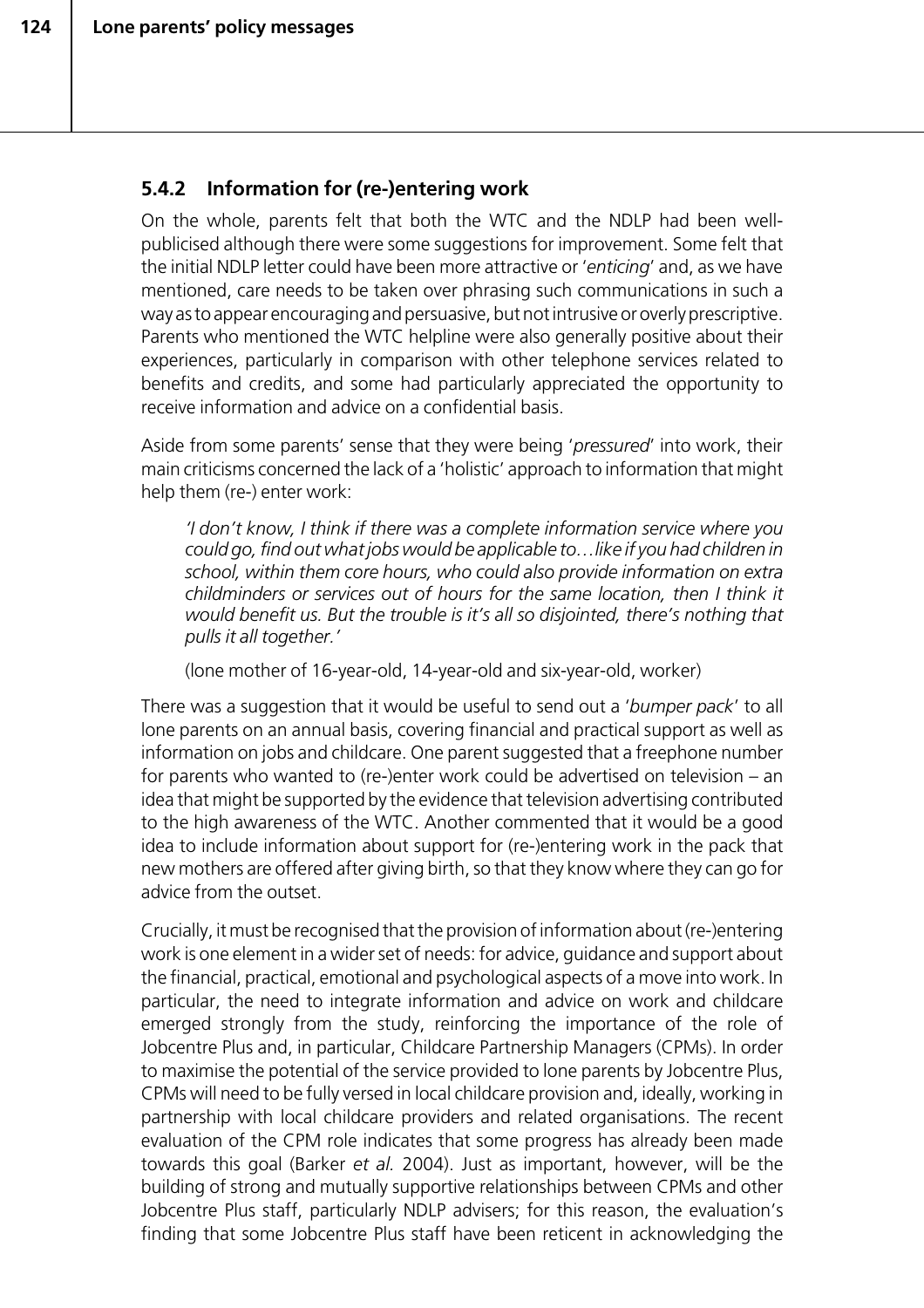importance of childcare issues is a significant concern. The evidence from this study is clearly that Jobcentre Plus needs to recognise the integral part played by childcare and other child-related considerations in lone parents' decisions about work if it is to provide an effective holistic service for individual lone parents.

# 5.5 Conclusion

In this chapter, we have reported on a range of policy messages that emerged, both explicitly and implicitly, from our discussions with lone parents.

# **5.5.1 Government initiatives**

We began by discussing parents' views and experiences of the WTC. Overall, response to the WTC was positive, with some parents reporting that it had made a great difference to their lives, perhaps even enabling them to (re-)enter work. The fact that, for some parents, the WTC had opened up the possibility of part-time work, which, in turn, had made entering the labour market a realistic and/or desirable option, was a key finding here. It was also noted that the childcare element of the WTC could be particularly beneficial to parents who did not have access to informal care, and some parents expressed the view that the subsidy had brought formal childcare within their reach for the first time.

Some parents, however, felt that the Government could improve the support it offered lone parents through the WTC. For example, some had experienced difficulties finding affordable childcare in spite of receiving the childcare element, and there was a suggestion that lone parents ought to be treated preferentially in this respect due to their perceived greater need, particularly where 'shift-parenting' opportunities were not available. For other parents, the problems were more associated with operation than amount: the point made in Chapter 3, for example, that the payment of WTC in arrears typically implies that parents are initially responsible for their own childcare costs when moving into work, was reiterated here. Some parents also highlighted the way that any decisions about changes to their work arrangements had to be viewed in the light of the implications for their WTC claim, and it was suggested that parents might even be discouraged from progressing in their careers if they worked out that taking on more hours or accepting a promotion would leave them worse off overall. Finally, some parents expressed disappointment at the fact that the childcare element of the WTC was not available to those working under 16 hours a week, as this restricted the extent to which they could (re-)enter work gradually, perhaps building up their working hours in line with a gradual building-up of childcare. For parents who were nervous about entering work and/or starting to use childcare, this could potentially represent a significant deterrent from work.

We have already mentioned parents' experiences of the NDLP, as part of the discussion of making decisions about work in Chapter Three. In this chapter, we reiterated the key message that relationships with NDLP advisers worked best where they were not focused solely on the job-seeking process, but where they were more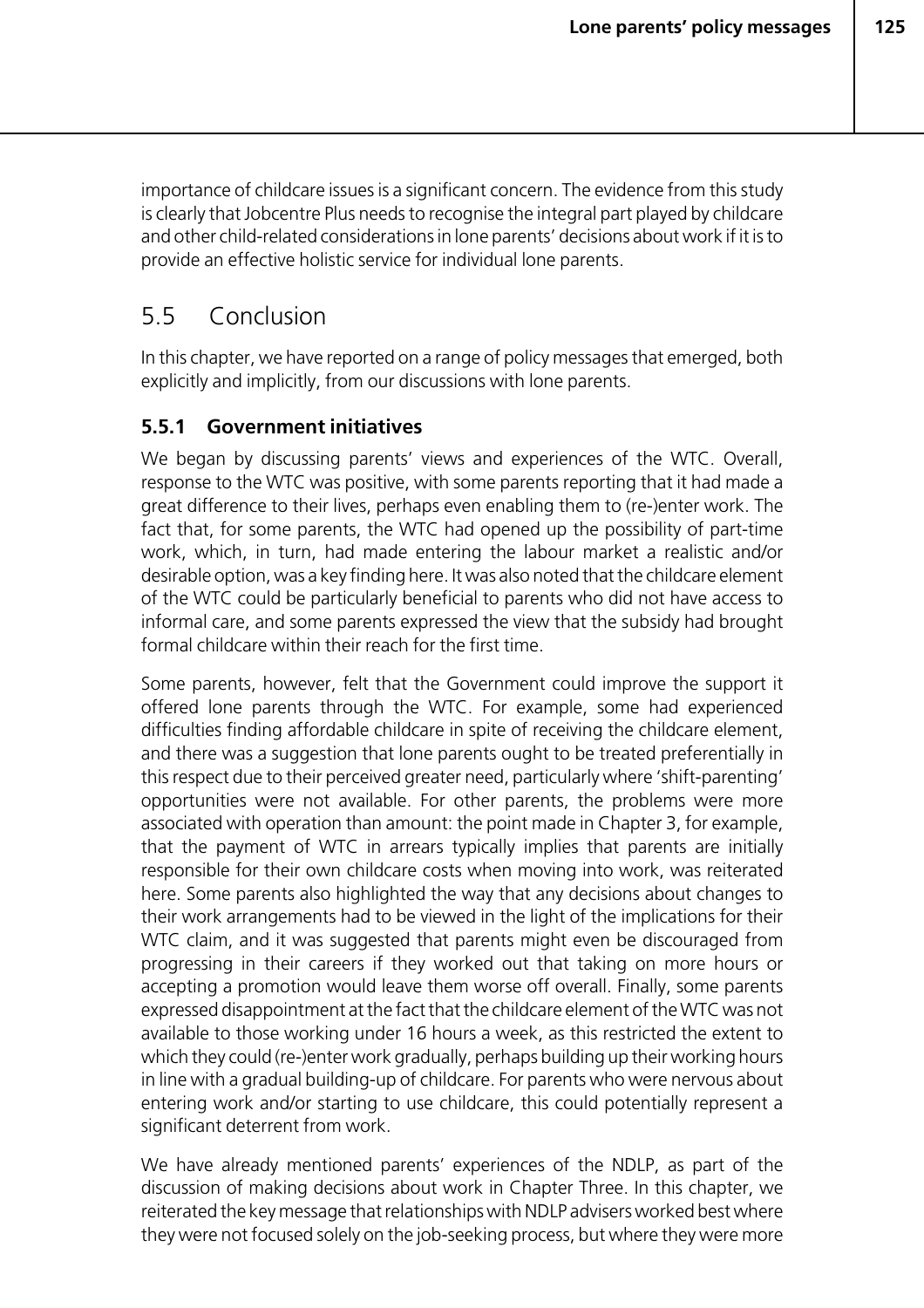collaborative, individualised and holistic in nature. This sort of approach might involve, for example, taking into account a parent's particular barriers to work, such as health or literacy problems, nervousness or a lack of confidence. It also implies that an NDLP adviser needs to develop a detailed understanding of the sort of work a parent wants, both in terms of pragmatic factors such as hours and location, but also in terms of their long-term career aspirations; it emerged strongly from the study that some lone parents want opportunities to develop careers, through education and training, for example, and not all are prepared to accept the first job that ticks the boxes of their 'better-off calculation'. Finally, a crucial element of a productive NDLP experience was seen to require advisers to get involved with lone parents' childcare needs. Work and childcare tend to be closely and inextricably linked in the lives of lone parents, and it therefore makes sense to deal with them together; to this end, the role of Childcare Partnership Managers is likely to be important, both in facilitating the dissemination of childcare information through Jobcentre Plus, and in encouraging employers to gain a greater understanding of the challenges facing the lone parents who work for them.

In Section 5.1.3, we discussed how lone parents viewed the overall approach the Government had taken towards them in terms of guidance and encouragement with regard to paid work. Here, the main message was a cautionary one: that, in spite of the positive steps taken through initiatives such as the WTC and the NDLP, the Government needed to be careful to recognise and support the full diversity of lifestyles adopted by lone parents, and in particular to be sensitive to the needs of those lone parents who cannot or choose not to work. In particular, there were some suggestions for ways in which the Government could support parents who elected not to work for varying periods of time: these included increased financial support during a child's early life, enabling parents to settle children into childcare before entering work, as well as other measures to combat the negative aspects of being a non-working lone parent, such as increased opportunities for voluntary work and the development of local parent networks.

In Chapter 6, we will go on to discuss ways in which the Government might seek to tailor its interventions according to lone parents' different work and parental care orientations.

# **5.5.2 Childcare**

Section 5.2.1 focused on messages about formal childcare. The main policy messages with regard to pre-school care concerned a lack of places in day nurseries and a perceived 'two-tier' system, wherein high quality private nurseries catered for well-off parents, while less affluent families had only poorer-quality council-run provision available to them. Parents also complained of inflexibility in the approaches of day care providers, who were often reported to insist on regular and/or substantial patterns of attendance, which may have been difficult to fit around other aspects of parents' lives.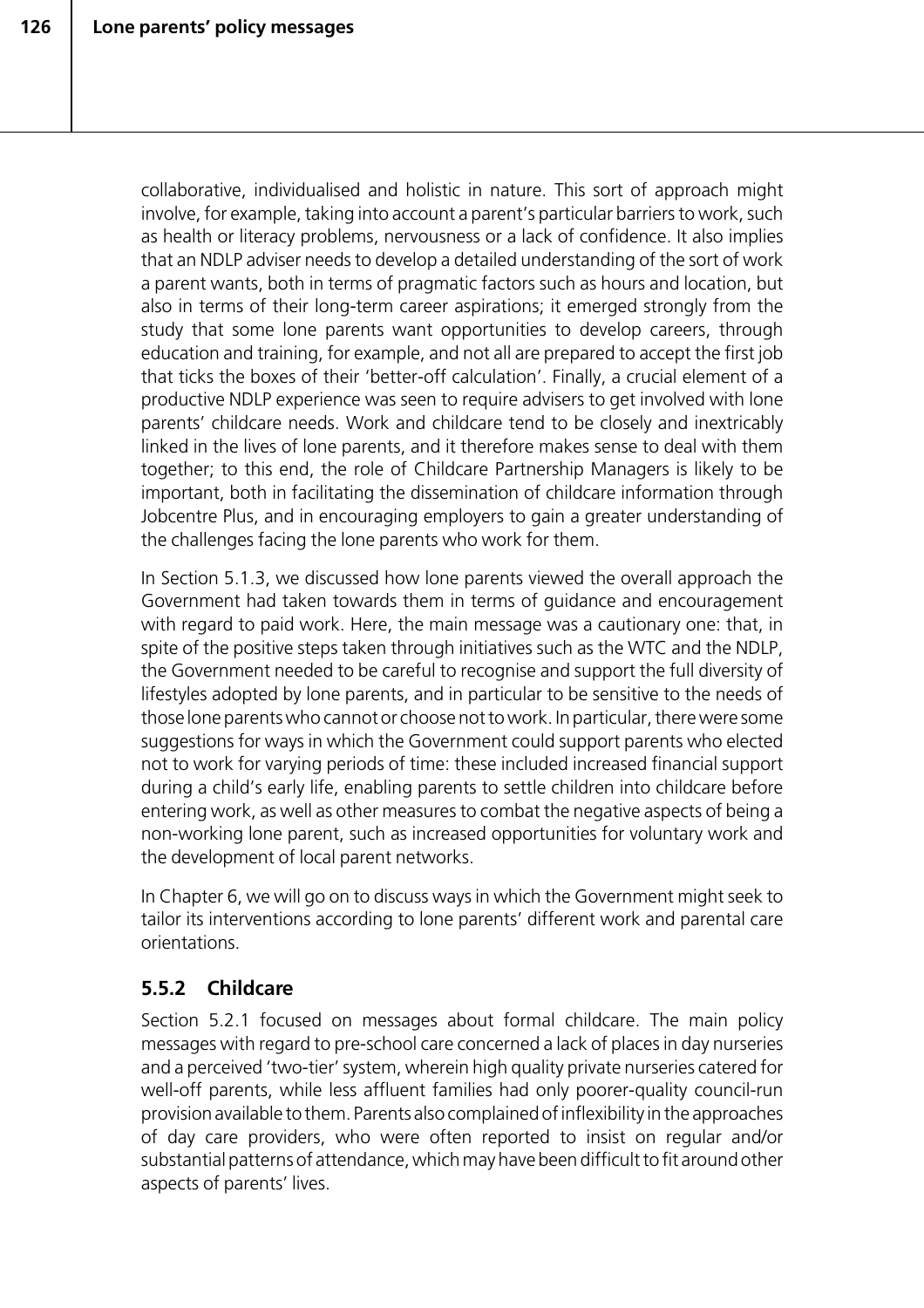For parents of school-age children, out-of-school and holiday care were key areas of concern. One strong message concerned the need for more affordable out-ofschool care, at least between the hours of 8am and 6pm, although lone parents working full-time or atypical hours, or with long journeys between work and school(s), may require care even earlier and/or later in the day. We came across several instances where out-of-school clubs had been closed down or failed to materialise, which may have been linked to problems of financial viability; lone parents were typically prepared to pay only a small fee for this sort of care. Flexibility was also an issue with regard to both out-of-school and holiday care, with some parents reporting that these services would be most useful if they were available for use on an ad hoc basis, rather than requiring parents to commit to a regular pattern of care in advance. With regard to holiday care, the main problems were, again, availability and cost, with some lone parents describing scenarios where a child's name had to be put down for a holiday club months in advance in order to secure a place. The six-week summer holiday was described as a uniquely difficult, *'nightmare*' time, and some parents who used substantial amounts of informal care across the year tended to feel it was unfeasible or unacceptable to ask friends and relatives to provide full-time care for such a long period.

In Section 5.2.2, we moved on to focus on informal childcare. Here, the strongest message emerging from the study was that informal carers ought to be eligible for subsidy under the WTC. A range of potential benefits were cited, including the suggestion that lone parents would feel more comfortable and less guilty about requesting childcare from friends and family members. Being able to pay informal carers might have the 'double benefit' of helping the lone parent and also helping the carer (for example, if the payment enabled a grandparent to retire). It was also noted that some informal carers actually *spend* money in the course of providing care (e.g. on food or transport) and that lone parents were not always able to cover these costs.

## **5.5.3 The workplace**

In Section 5.3, we looked at ways in which the Government might intervene in the workplace to improve the support provided by employers for lone parents, primarily in terms of promoting a 'family-friendly' approach. It was notable that parents were relatively reticent in the demands they placed at the employer's door, with the point made that it could be particularly difficult for small organisations to adopt familyfriendly practices. Nevertheless, many of the components of 'suitable work' discussed in Chapter 3 fell into the category of family-friendly working, and lone parents supported the Government's role in encouraging employers to offer options such as part-time work (especially school-hours working), flexible hours and job shares, and to take a flexible and sympathetic approach to unplanned leave, especially in relation to children's sickness. Some parents were also positive about the idea of workplace crèches, which they felt would make the logistics of combining work and care easier, and there was some evidence that workplace childcare might be particularly attractive to those who were nervous about leaving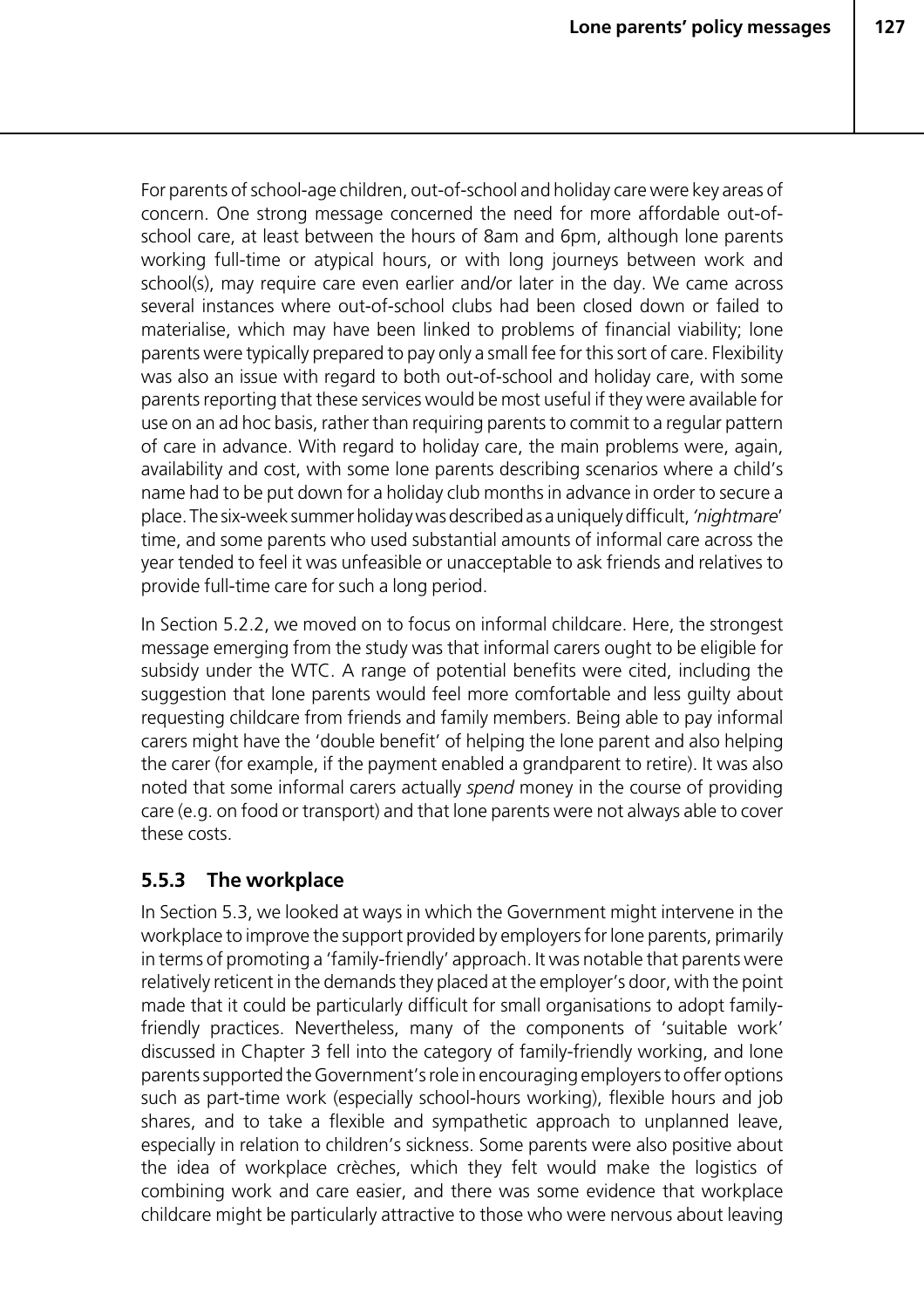their children for the first time on (re-)entering work. Finally, there was a sense that the Government had a responsibility to help employers develop a deeper understanding of the challenges facing lone parents, which, in turn, would help tackle discrimination and other barriers to work. This might be an area in which Childcare Partnership Managers and other Jobcentre Plus staff could play a key role.

# **5.5.4 Information on childcare and work**

In Section 5.4, we discussed in detail the ways in which lone parents had received information about childcare, as well as information to help them (re-) enter work.

While lone parents knew of a range of sources of childcare information, the overall feeling was that relevant and sufficiently detailed information was very difficult to find. Parents generally felt that the burden was on them to go out and seek the information they needed, but even those who had taken a proactive approach had found it difficult to uncover certain specific items of useful information and, while they felt the information they needed may be out there somewhere, its provision appeared '*bitty'* and *'disjointed'.* Parents' top priority was for the Government to provide a single, well-publicised, easily accessible source of childcare information for them to use as and when they needed it. However, considerable evidence also emerged from the study indicating that childcare information could play a key role in overcoming misconceptions, prejudices and resistance to using formal childcare and, hence, in encouraging and facilitating parents to (re-)enter work. Therefore, from a policy perspective, some strategy of active dissemination of this information could also prove worthwhile, particularly if it were able to target the point at which a parent makes a childcare decision. Moreover, it was important to note that the parents we spoke to typically assigned a special value to recommendations from other parents, over and above more formal sources. This would suggest that the Government may be well-advised to invest in the development of local parent networks alongside other formal sources.

As well as suggestions for ways of disseminating childcare information, parents came up with a number of ways in which they might be offered advice on (re-) entering work, including a 'bumper pack' of information to be sent annually to lone parents and a freephone advice line advertised on television. However, the key message on this topic mirrored earlier discussion of the NDLP: namely that advice and support on work, childcare and other issues ought to be integrated and holistic and sensitive to the needs and wants of the individual parent. In the next chapter, we will explore ways in which the Government ensure that various kinds of intervention are sensitive to the differing needs of lone parent families.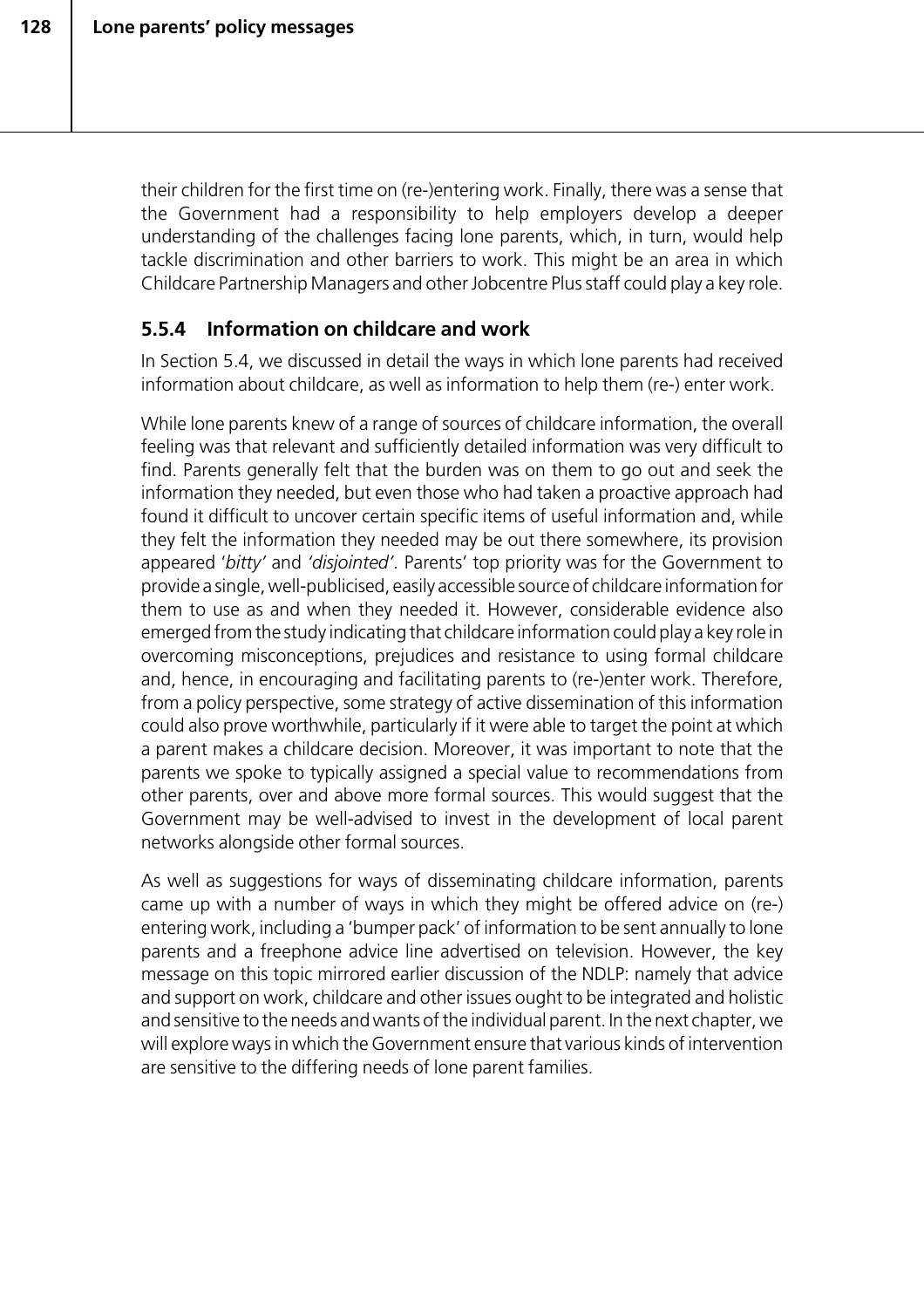# 6 Conclusion

We start the chapter by summarising the key research findings and showing how these build on the existing body of evidence on different aspects of lone parents' relationships to work and the role that childcare plays in these relationships. We then revisit the policy messages discussed in Chapter 5 and consider how various types of intervention might be required to support lone parent families in different circumstances and with a variety of needs. The complexity involved in coming to decisions about work and childcare, and the different types of support lone parents need, both during the transition into work and once they have entered employment, suggest that while some policy responses might be appropriate for all lone parents, they can be more effective if tailored differently in order to meet the diverse needs of individual lone parent families.

# 6.1 Answering the research questions

As discussed in Chapter 1, since the introduction of the National Childcare Strategy in 1998, considerable research has been carried out to explore (lone) parents' labour market behaviour and how childcare issues affect their employment decisions. In the light of recent and imminent policy changes this study was commissioned to build on the existing body of evidence and to address three overarching research questions, namely:

- What are the factors that underpin parents' views and attitudes towards (parental and non-parental) childcare and work?
- How are lone parents' decisions about childcare (and the perceived choices and constraints) balanced with decisions about work?
- How do lone parents manage or negotiate childcare within working life?

Before exploring the policy implications of this study, we summarise the key findings from the previous chapters and consider how these build on the existing evidence on different aspects of lone parents' relationships to work, and the role played by childcare within these.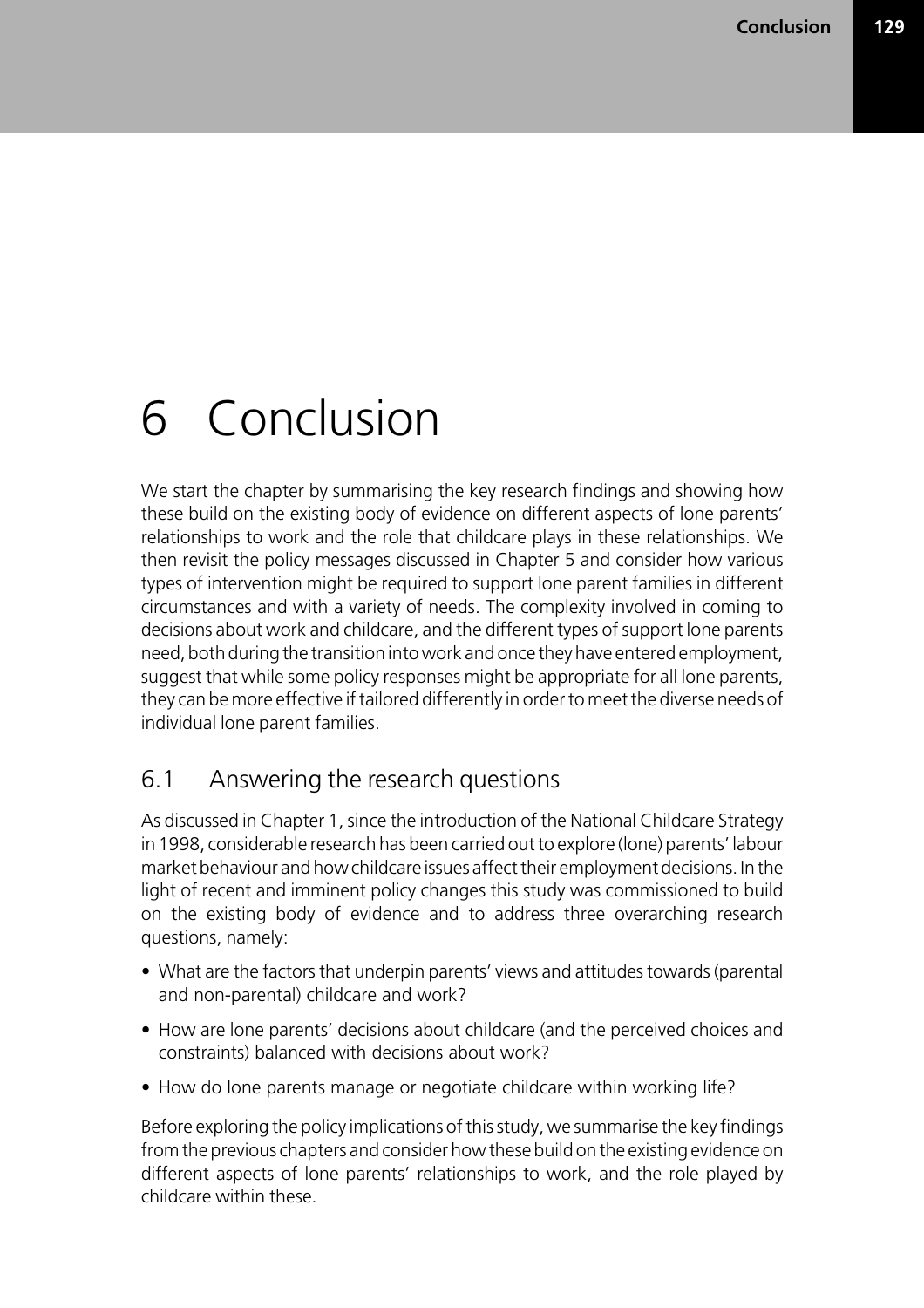# **6.1.1 Attitudes and beliefs about childcare and work**

As discussed in Chapter 1, most studies on childcare have focused on analysing the relationship between parental characteristics and the use of different types of nonparental childcare. These studies have consistently shown that use of (formal) childcare is more common among highly educated mothers in skilled occupations, two parent families and those living in more affluent areas. Use of formal provision (among pre-school children) also tends to increase with the age of the child. While patterns of childcare use might be expected to reflect to some extent parental preferences, difficulties in accessing childcare services could result in a mismatch between what parents would ideally like and what they are able to obtain. The results on the more limited research on childcare preferences are not always in line with the findings on patterns of childcare use. For example, highly qualified nonworking mothers are more likely than others to say that they are not in paid employment because they want to look after the children themselves or because the children would suffer if they went out to work. These reasons for not working are also more likely to be cited by partnered than lone mothers (La Valle *et al.*, 2000; Woodland *et al.*, 2002).

These findings indicate that low levels of childcare use among some groups might be partly related to barriers in accessing childcare services, as well as pointing to the complex interplay of factors that shape parents' attitudes and beliefs about childcare and parenting. It is in relation to the latter that this study has filled a gap in knowledge. By developing a typology of work and parental care orientations, this study has shown how lone parents' deep-seated beliefs about two key aspects of their lives can pull them into two different directions; for example, if they have a strong attachment to work combined with a high predisposition towards parental childcare. Understanding the interaction between these two orientations, and how this shapes attitudes towards work, parenting and childcare can be very important in gaining a better understanding of how various types of policy intervention might be more or less effective for parents with different combinations of work and parental care orientation.

# **6.1.2 Work and childcare decisions**

Another way in which this study has contributed to enhancing our understanding of lone parents' labour market behaviour and childcare arrangements is by making a clear analytical distinction between the influences that underpin parents' beliefs and attitudes towards work and childcare, and the more pragmatic factors that shape employment and childcare decisions. While these are closely linked and decisions are clearly strongly influenced by attitudes, maintaining a conceptual distinction between the two, and understanding what might facilitate or hinder lone parents' ability to make the work and childcare decisions that best suit their and their children's needs, is very important from a policy point of view.

In Chapter 3, we explored in considerable depth the range of 'parent-centred' and 'child-centred' factors that shape the decisions of lone parents with different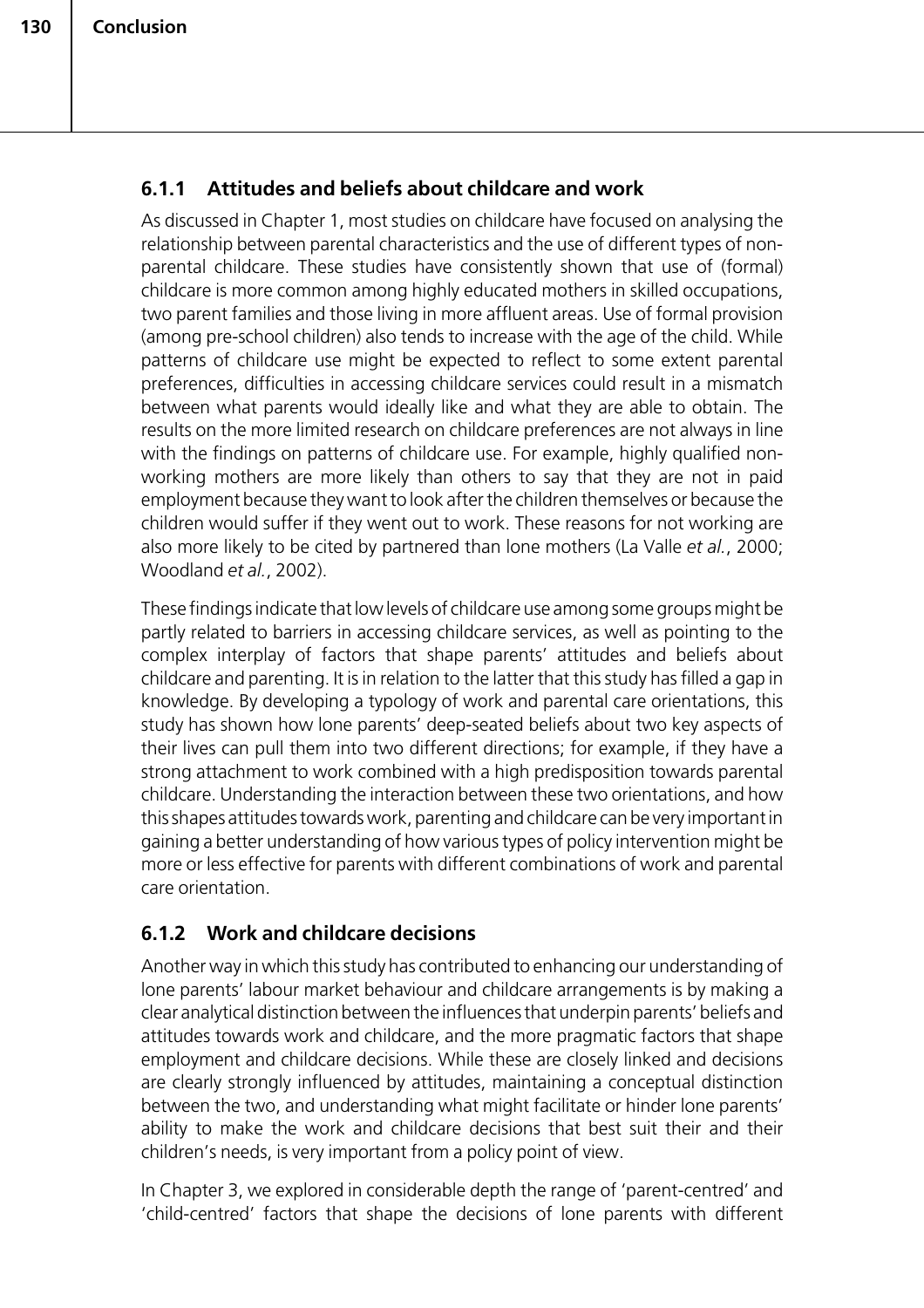combinations of work and parental care orientation, and the compromises parents might have to make in an attempt to strike a balance between these factors. Of particular policy relevance was the exploration of the different 'models' that guide parents' final decisions on whether or not to take up paid employment. These could range from the highly desirable 'calculation' model, which was more likely to result in an optimal work-childcare solution, to models that could limit lone parents' choices considerably: the study has highlighted how adequate information, advice and support can help parents to move towards the 'calculation' model, thus enhancing their chances of achieving what they consider to be a satisfactory balance between their roles as workers and as parents.

In the same way as previous studies, this research has looked at the range of criteria parents consider in judging the suitability of different work and childcare arrangements. However, this study has perhaps gone further than most others by linking these choices and decisions to different combinations of work and parental care orientation, thus explaining why what might be a perfectly acceptable or even highly desirable arrangement for one parent could be considered unacceptable by another. Again this goes back to the fact that 'what works?' in terms of policy intervention cannot be considered in isolation from two other key questions: 'for whom?' and 'under what circumstances?'. Another key issue addressed in this chapter, which again had previously been explored to a limited extent, concerns the 'chicken or egg?' dilemma that parents face during the transition into paid work. Our research findings have highlighted how it can be difficult, if not impossible, for parents to synchronise decisions about childcare and work arrangements; how this adds to the pressure lone parents already face during what is typically a very stressful period; and the very positive role policy intervention (for example the NDLP) can play at this stage.

## **6.1.3 Balancing childcare and work**

The third question addressed by this study is also not new. The problem of juggling childcare and work is an issue that has attracted considerable attention ever since the traditional family model of a male breadwinner and a female carer started to decline, and the number of mothers in paid employment began to grow. What is new about this study, however, is the in-depth analysis of how lone parents coordinate their work-time with childcare-education time to ensure continuity of children's care. This builds on previous work by one of the report's authors (Skinner, 2003).

The key role played by geography and transport in coordinating work, education and care was highlighted in Chapter 4, where we saw that lone parents had developed a range of strategies to tackle coordination problems, including creating proximity between home, work, childcare and education settings. Our findings also show how such strategies might be closely linked to negotiations with employers regarding working hours, and with family and friends regarding informal childcare arrangements and coordination support. This highlights important policy implications, including how coordination difficulties might act as disincentives to work; how the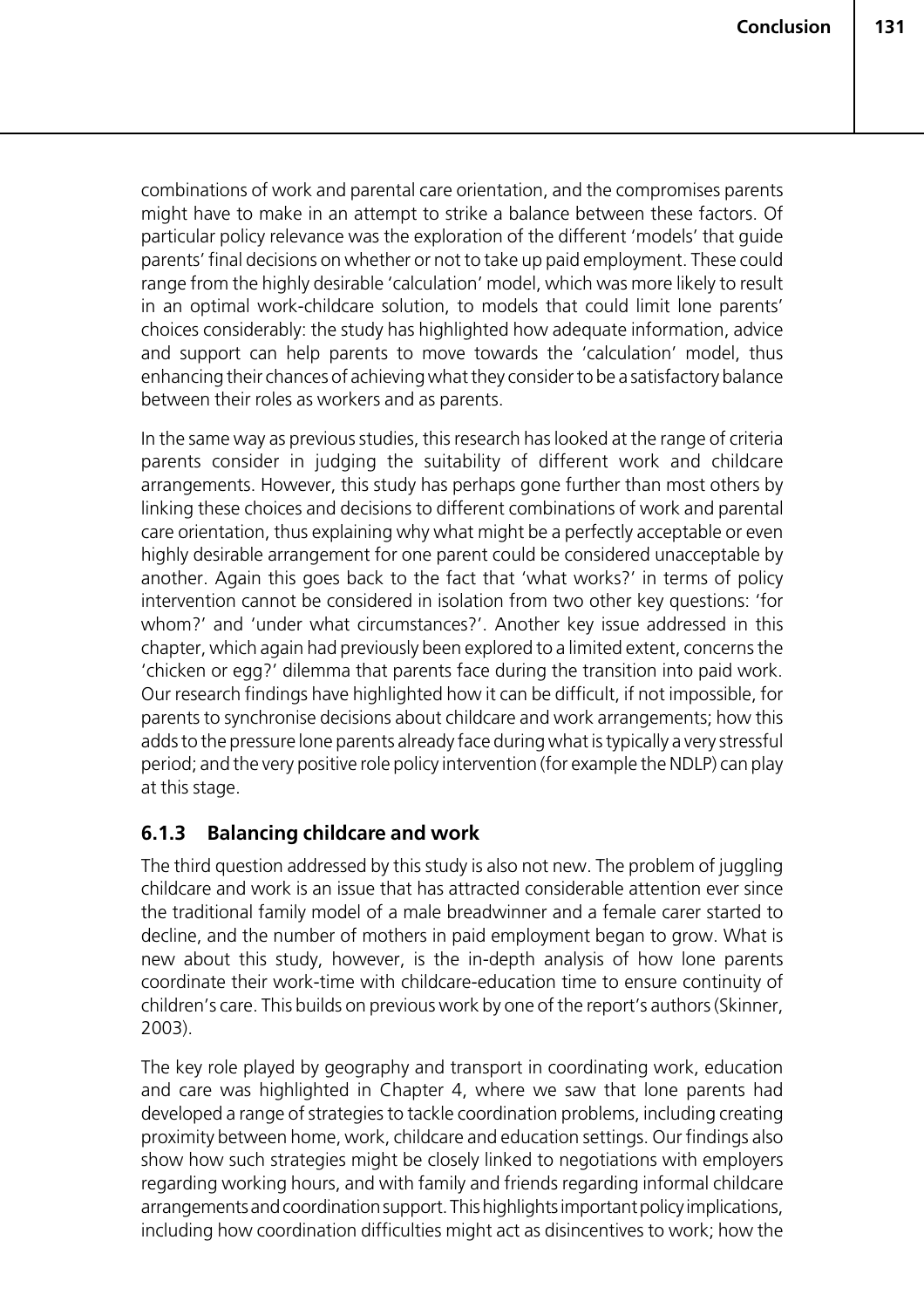lack of support from the non-resident parent might imply considerable time costs for lone parents; and how changes in employment policies could play a crucial role in supporting parents who are considerably disadvantaged by having to face these problems alone.

# 6.2 Lone parents typology and policy intervention

In the rest of the chapter, we will revisit the policy messages discussed in Chapter 5 to highlight the kinds of factors that should inform policy intervention in order to ensure that initiatives are effectively targeted, and to meet the needs of different lone parent families. We will use the typology of work and parental care orientation developed in Chapter 2 (Figure 2.1, Section 2.3) to indicate how policy responses can be tailored to the needs of parents with different views about work and childcare. Before we proceed, however, two important issues need to be borne in mind.

First, it is important to remember that, while the typology is useful to gain a better understanding of how policy might be more effectively targeted at different groups, like all theoretical models, it somewhat simplifies a very complex reality. As we saw in Chapter 2, parents are typically situated at some point along a continuum with regard to both their work and parental care orientations, rather than at the extremes. Furthermore, lone parents do move along these continua as their circumstances change and in response to new opportunities and challenges. To some extent, therefore, support in the areas discussed in Chapter 5 could potentially benefit all lone parents, and in highlighting below which of these might be particularly effective or useful for some types of lone parents, we are not implying that this is the **only** kind of support they might need, but that this is probably the **minimum** they would require to consider taking up employment or to remain in work.

Secondly, as we have seen, the research findings do point to some areas where better information, advice and support might contribute to changing lone parents' views about work and childcare. However, underpinning our recommendations is the assumption that rather than trying to (radically) change parents' deep-seated beliefs and attitudes about work and childcare, policy intervention should, to some extent, be adapted to reflect this diversity of views and preferences.

The employment and childcare policy priorities for different types of lone parents are summarised in Table 6.1 and discussed in detail in the rest of the chapter.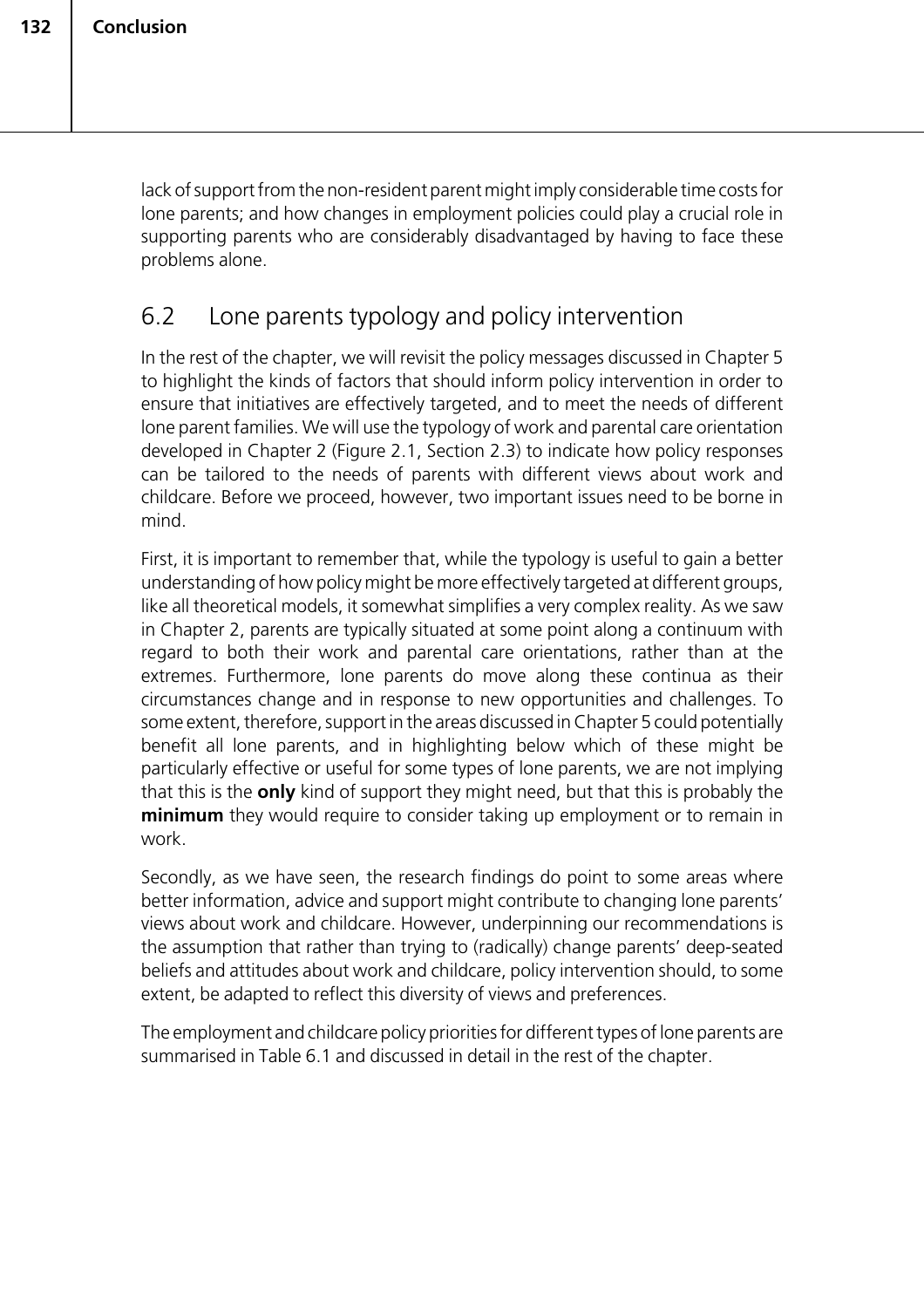| <b>Parent type</b>                                              | <b>Employment intervention</b>                                                                                                                                                                                                                | <b>Childcare intervention</b>                                                                                                                                                                                             |
|-----------------------------------------------------------------|-----------------------------------------------------------------------------------------------------------------------------------------------------------------------------------------------------------------------------------------------|---------------------------------------------------------------------------------------------------------------------------------------------------------------------------------------------------------------------------|
| Type 1:<br>high work &<br>high<br>parental care<br>orientation  | - Flexible working arrangements<br>available in all job types<br>- Control over working hours,<br>including atypical hours<br>- Extended paid maternity or<br>parental leave (e.g. for one year)<br>the 'settle in' period                    | - Better information on childcare services<br>with an emphasis on recommendations<br>from other parents<br>- Childcare 'tasters'<br>- (Financial support for informal carers)<br>- Financial support for childcare during |
|                                                                 |                                                                                                                                                                                                                                               | - Childcare measures targeted at those with<br>older pre-school and school-age children                                                                                                                                   |
| Type 2:<br>high work &<br>lower<br>parental care<br>orientation | - Level of employment flexibility<br>required largely dependent on<br>flexibility of childcare provision<br>parents need them                                                                                                                 | - More affordable day care provision<br>- More out-of-school and holiday childcare<br>- Services that are available when lone                                                                                             |
|                                                                 |                                                                                                                                                                                                                                               | - Childcare and education settings located<br>in close proximity                                                                                                                                                          |
| Type 3:<br>lower work<br>& high<br>parental care<br>orientation | - Learning opportunities<br>- Voluntary work                                                                                                                                                                                                  | - Better information on childcare combined<br>with information on learning and<br>voluntary work opportunities<br>- Childcare 'tasters' provided in combination<br>with short training or advice sessions                 |
|                                                                 |                                                                                                                                                                                                                                               | - Childcare provided with courses and<br>voluntary work                                                                                                                                                                   |
|                                                                 |                                                                                                                                                                                                                                               | - Financial support for childcare during the<br>'settle in' period-Childcare measures<br>targeted at those with older pre-school<br>and school-age children                                                               |
| Type 4:<br>lower work<br>& parental<br>care<br>orientation      | - Learning and voluntary work<br>opportunities, although direct<br>entry into work also an option<br>- Support to deal with the<br>'financial gap' associated with<br>the transition into work<br>- Strengthen family-friendly<br>legislation | - All measures listed under Type 2 but with<br>more affordable provision/financial help to<br>pay for childcare being particularly<br>important                                                                           |

## **Table 6.1 Parent types and priorities for policy intervention**

# 6.3 Type 1: high work and parental care orientation

As discussed in Chapter 2, Type 1 lone parents had a high work orientation combined with a high disposition towards parental care. These parents were typically better qualified than those with a lower work orientation. However, alongside their strong work identities, these lone parents saw the need to look after the children themselves as equally important. This did not necessarily mean that they did not use or would not consider using non-parental care, but they did tend to have stronger views than other parents about how much and how regularly childcare should be used for children at different life stages. Owing to their high work and parental care orientations, Type 1 parents experienced the greatest tension in trying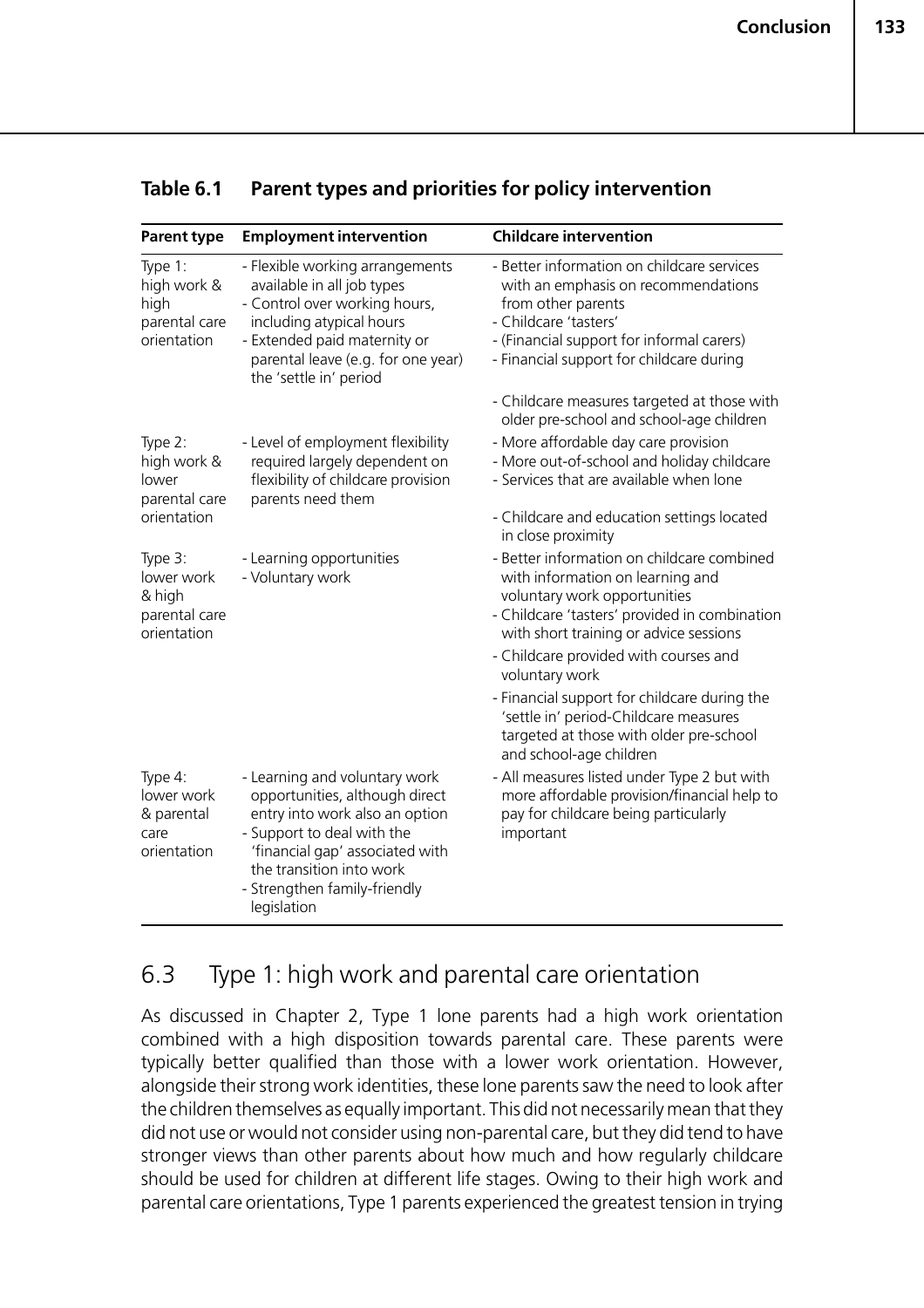to reconcile their aspirations as workers and as parents, and this pointed to the need for intervention aimed at reducing this tension.

## **6.3.1 Implications for employment policy**

## *Flexible work*

Owing to the underlying tensions experienced by Type 1 parents, the work decisions of these parents were typically characterised by compromises and trade-offs. These could work out well for some parents, but prove unsatisfactory for others. For example, in order to work, some of these parents spent less time with their children than they would have liked; alternatively, they may have opted to put their careers on hold or find jobs that were far less than ideal in terms of career prospects, in order to be able to spend enough time with their children. Access to flexible employment (e.g. part-time, term-time, school hours) can therefore be crucial to enable these parents to enter and stay in employment, as it can provide what they perceive as being the right balance between their roles as workers and as parents. It would also be important for flexible employment to be widely available and not to be limited to certain types of work: as we have seen earlier, some lone parents felt that they had to choose between, on the one hand, demanding and 'family-unfriendly' jobs that met their career aspirations, and, on the other, less demanding but far less interesting and rewarding jobs that enabled them to spend sufficient time with their children.

As we saw in Chapter 4, flexible employment could also play a key role in simplifying the coordination and management of childcare and work, and small adjustments in working hours could go a long way to simplifying these arrangements. Less complex coordination and management arrangements could also reduce the need for others to get involved, something that again might be particularly important for parents who want to maximise the time they spend with their children.

In Chapter 4 we also saw that in workplaces where family-friendly employment policies had been introduced and practices were well-established, lone parents could generally negotiate working arrangements that met their needs. However, despite the introduction in recent years of legislation to support working parents, some of the lone parents we spoke to still seemed to have little control and choice over their working hours. Even when flexible arrangements were negotiated with employers, some lone parents felt they had been required to pay a disproportionately high price in order to obtain a relative small amount of flexibility. These findings seem to suggest that some aspects of family-friendly legislation might need to be tightened up in order to be effective and accessible to all lone parents.

## *Work at atypical hours*

The issue of work at non-standard hours is also relevant here. Typically the lone parents in our study could not count on the support of the non-resident parent; therefore jobs that required a substantial number of atypical hours would inevitably involve using a considerable amount of non-parental care, something that parents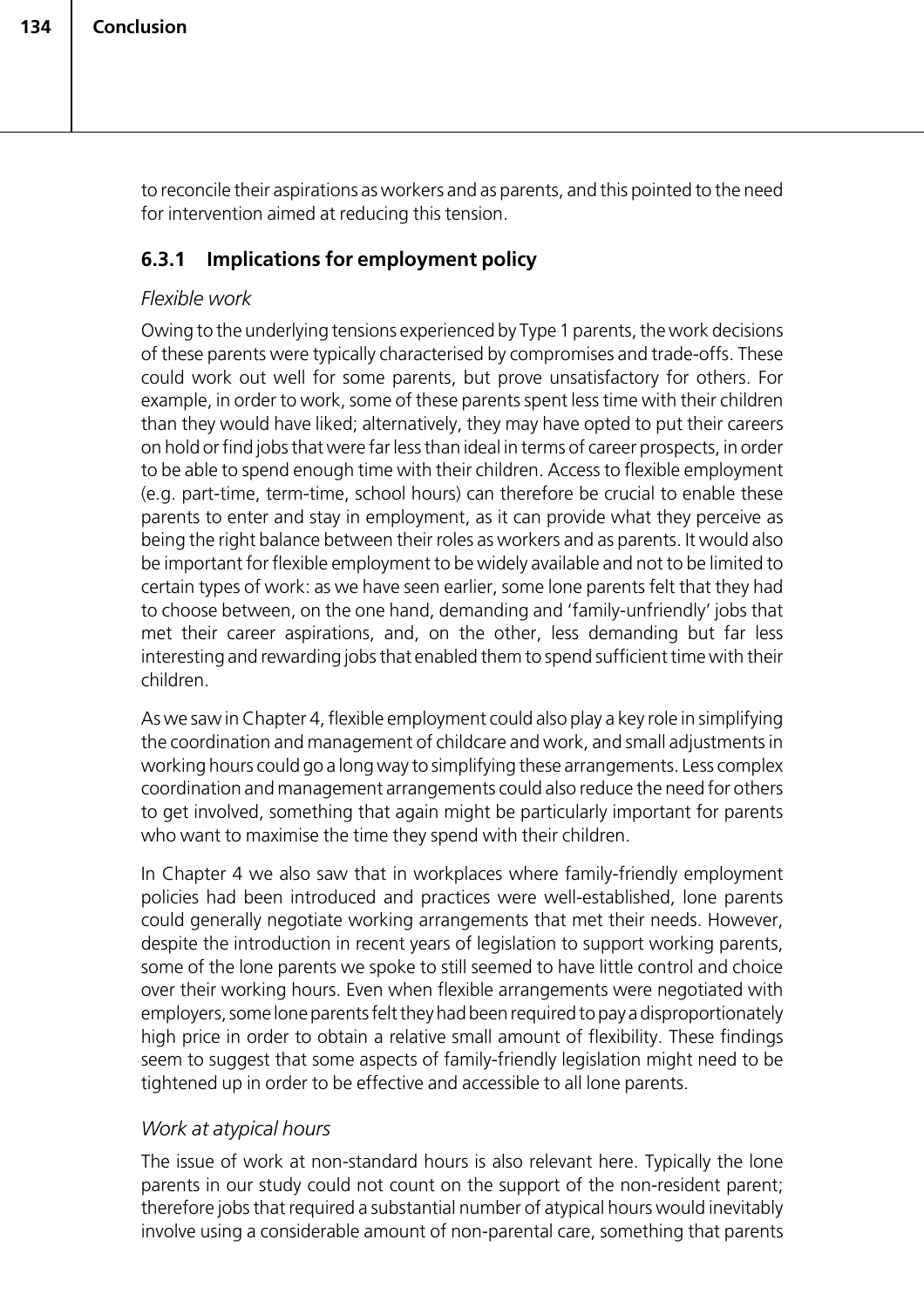with a high parental care orientation might find unacceptable. This is an issue that affects lone parents in particular, as among dual parent families atypical working hours and shift-parenting can be used to minimise or even eliminate the need for non-parental care, and to maximise the time children spend with their parents (La Valle *et al*., 2002a). Policies aimed at regulating atypical working hours could therefore be particularly beneficial to lone parents.

#### *Parental leave*

A high disposition towards parental care was particularly evident in relation to young children, where perhaps the more 'extreme' beliefs were found. For example, there were lone parents who would never have considered working in the first year or two of their child's life, as this was believed to be a crucial formative period when parental care was essential and could not be satisfactorily substituted by other types of care. These beliefs were very deeply held and it is difficult to see what type of intervention could have changed these in favour of non-parental care; furthermore, recent research on the benefits of parental care in the first year of a child's life suggests that there might be good evidence to support these views (Melhuish, 2004). Therefore, extending (paid) maternity leave, to a year for example, or introducing paid parental leave for a similar length of time, might be an effective way of supporting those with a high parental care orientation in their decision to stay at home for the early part of a child's life. Such measures would mean that parents would not be faced with what might be considered an unacceptable option (i.e. going back to work when the child is far too young); it would also maintain a crucial link with employment and could represent a strong incentive to return. Extending paid parental leave would also have the advantage of 'keeping up the momentum' and avoiding some of the negative effects on work orientation that might be associated with longer employment breaks (see Chapter 3). The advantages of extending the period of maternity or parental leave would, of course, need to be weighed up against any potential negative impact on family finances and living standards, although this would of course largely depend on the level of payment made available during this period.

Some Type 1 parents believed even a child in his/her second year of life to be too young to be left in non-parental care. However, the evidence from this study suggests that parents' willingness to consider using non-parental care seems to increase as the child's age increases, and various childcare options, particularly if combined with flexible and part-time employment, might seem more acceptable at this stage in a child's life, than, for example, when a child is under one.

## **6.3.2 Implications for childcare policy**

#### *Information on childcare*

Commonly implicit in a strong disposition towards parental care was a reluctance to use non-parental care, and formal provision in particular. As discussed, this did not necessarily mean that parents had ruled certain types of childcare out altogether,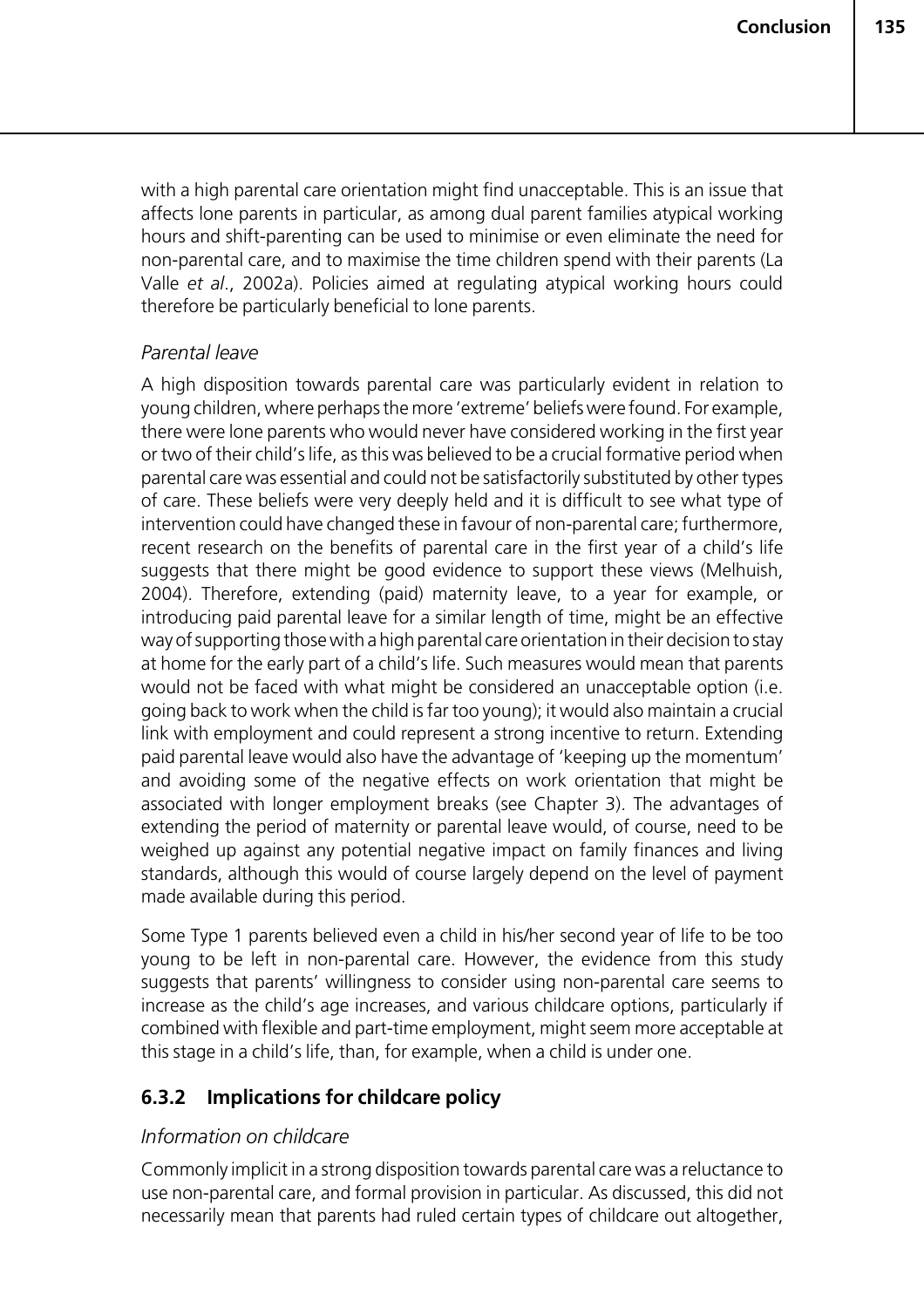but rather that they had strong views regarding the types and amount of childcare that would be appropriate (and beneficial) for a child at different life stages. While no parent would knowingly take any risks when choosing childcare, those with a strong parental orientation seemed to be extremely 'cautious' when making childcare decisions. This may have reflected a belief that parental care was superior to other types of care, and that finding something that approached the very high standard set by parental care would prove difficult. Therefore, while the suggestions discussed in Chapter 5 to meet parents' childcare information needs obviously apply to all lone parents, they could be particularly effective for this group, given their strong reservations about non-parental childcare. In particular, the opportunity to hear the views and recommendations of other parents about formal childcare providers might prove particularly helpful and reassuring for this group (see Chapter 5 for a full discussion of how informal networks could help to influence parents' views and decisions about childcare).

#### *'Suitable' childcare*

Opportunities to 'try out' a childcare provider before making a final decision, and perhaps to use it for a small number of hours (which may or may not be increased over time), are also options that might encourage these 'cautious' parents to consider using formal provision. This relates to the Childcare Tasters programme targeted at lone parents that is currently being piloted by the Government.

As discussed, parents' willingness to consider non-parental care seems to increase as the child's age increases; therefore, measures targeted at expanding provision for older children (e.g. wraparound provision for three and four-year-olds, out-ofschool childcare) might be more effective in encouraging Type 1 parents to try formal childcare than efforts to expand day care for younger children. However, it will be interesting to see how the introduction of free early years education for twoyear-olds (to be piloted in some areas in 2006) affects the views of lone parents. As with three- and four-year-olds, the combination of an emphasis on the educational element of this type of provision and the fact that it will be universally and freely available could result in early years education for two-year-olds coming to be perceived as the 'norm'. This, in turn, could encourage lone parents to see (a small amount) of wraparound care as appropriate or acceptable, particularly if provided in the same setting as early years education for three-year-old children.

## *Informal care*

It was not unusual for a high parental orientation to be accompanied by a preference for informal care, and grandparental care in particular. As discussed in Chapter 5, some respondents believed that financial help for informal carers should be provided by the state in recognition of the key role that they play in providing support to lone parents and the costs some of them incur in providing this care. The availability of financial support for informal carers might make it easier for some lone parents to access this kind of help and also enable them to use more of it, as the lack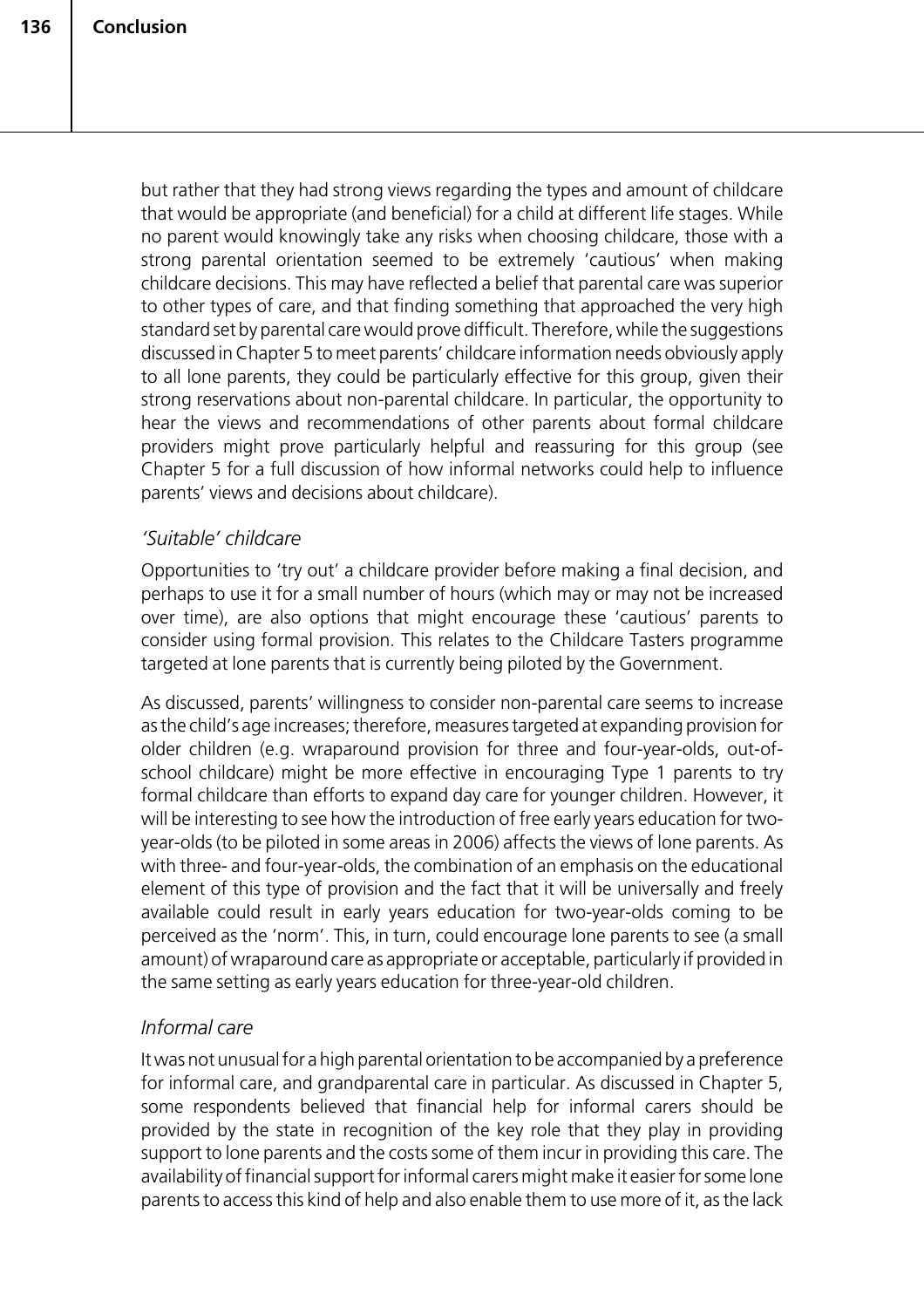of some form of payment can limit the amount of help lone parents feel able to ask for, as well as the amount informal carers are willing to provide.

This kind of intervention could potentially be particularly effective for Type 1 parents, who seemed to have a preference for informal care and might not even consider other types of provision. However, the evidence from other research regarding the perceived appropriateness and effectiveness of paying informal carers is mixed as far as grandparents are concerned (Arthur *et al.*, 2003). As we saw in Chapter 4, it is hard to separate out where duty, obligation and altruism begin and end in relationships between parents and grandparents. It is not always easy to tell which of these underpins the provision of grandparental childcare and how arrangements might be affected by money exchanges. Relationships with other extended family members and friends were more likely to operate on the basis of reciprocity, perhaps suggesting than financial support could be more effective in these cases; however, the evidence from this and other studies in this regard is thin on the ground.

#### *Childcare and the transition into work*

Finally, given their 'nervousness', about using non-parental care, some childcare support might be required by Type 1 parents during the transition into work. As we have seen, this was typically a very stressful period for some lone parents, characterised by a high level of uncertainty. The high parental care orientation of Type 1 parents suggests that they might be more willing to take up work if they could sort out their childcare arrangements first and, for example, be satisfied that their children had settled into the new setting before they started work. In the case of formal providers, this could have considerable financial implications and without some kind of financial help to cover the costs of the 'settle in', period, some lone parents would almost certainly not be able to afford to organise the transition in this way. Extending financial support for childcare to cover a short period before parents start working could therefore play an important part in enabling these parents to take up paid employment.

# 6.4 Type 2: high work orientation and lower parental care orientation

Lone parents in this group had a high work orientation and a lower disposition towards parental care, and seemed comfortable with the idea of using non-parental care. Again these were typically well-qualified and skilled lone parents who saw themselves as being in a 'career' and had always assumed they would return to work after having children. Becoming a lone parent had, in some cases, even strengthened a Type 2 parent's orientation towards work, as he or she had become the breadwinner or felt a renewed need to provide a working role model for the children. Compared with Type 1 parents, this group was less likely to experience tensions in trying to reconcile their aspirations as workers and as parents. Nevertheless, they had experienced practical problems, which had made it difficult or even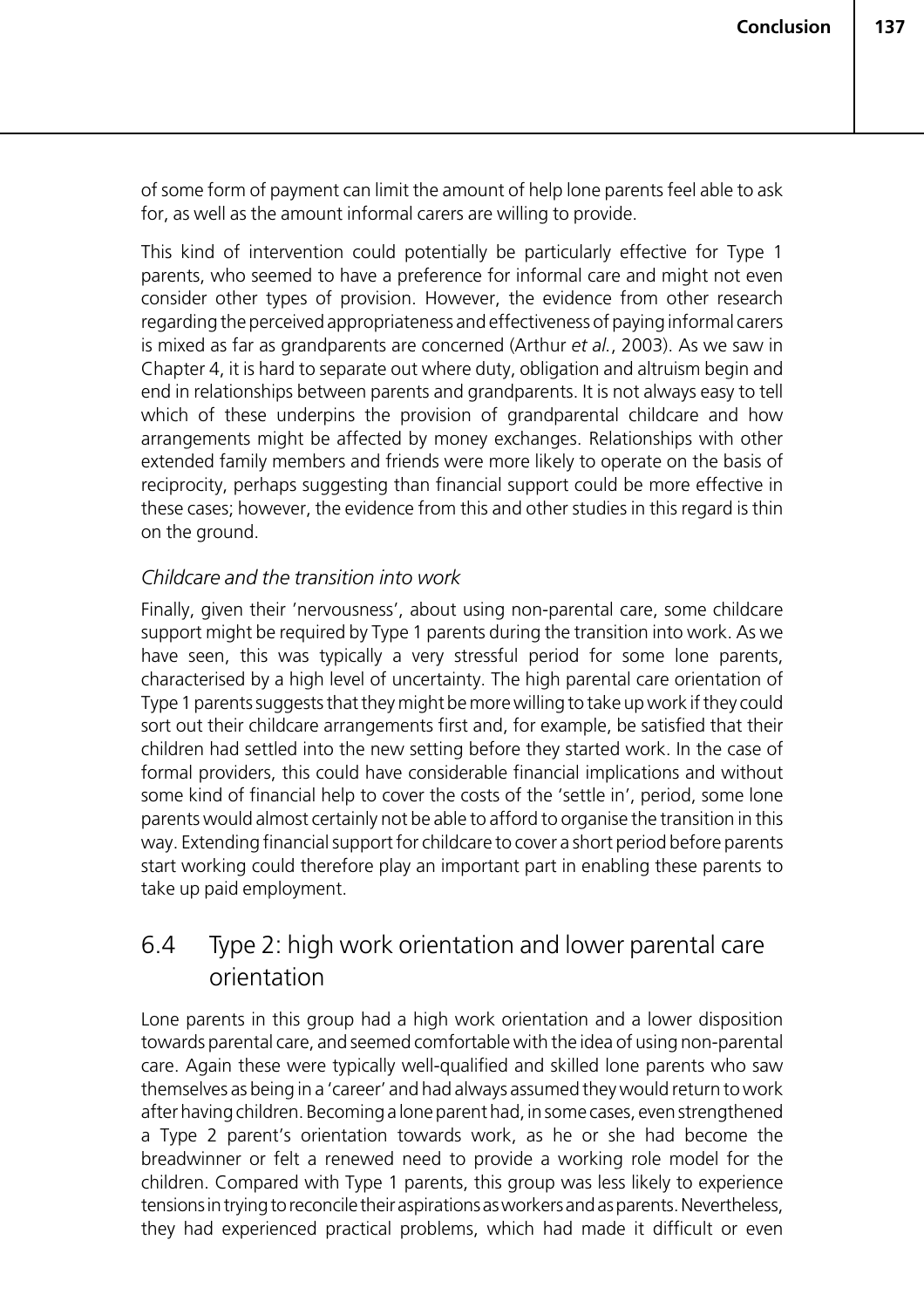impossible for them to work. These difficulties could also considerably reduce their employment options and prevent them from being in the type of job that best met their career aspirations.

## **6.4.1 Implications for employment policy**

In contrast with Type 1 parents, the availability of flexible work was not necessarily a precondition for working among Type 2 parents, who were generally more willing to consider full-time employment, for example. However, lack of access to (affordable) childcare and the inflexibility of formal services (e.g. in terms of opening times) might mean that, in practice, working was only an option if the job was sufficiently flexible to fit with school hours and the available childcare. Similarly, while these lone parents might not have been against the idea of working atypical hours in principle, the lack of formal provision available at these times, and the absence of shiftparenting arrangements with the non-resident parent, would typically mean that this option could only be considered if informal care was available to cover these times.

So while currently these lone parents would benefit from access to more flexible employment, if the childcare obstacles discussed in the previous chapter and summarised below could be removed, many of the problems they faced in combining work with parenting might be resolved.

## **6.4.2 Implications for childcare policy**

As discussed, generally speaking Type 2 parents were more comfortable than their Type 1 counterparts with the idea of using non-parental childcare. Therefore, the kinds of childcare measures that would be particularly suitable for the more 'cautious' Type 1 parents would not be so crucial for this group, although, like all parents, Type 2 parents would also benefit from information (and reassurance) about standards of quality and safety, and about the services available from different providers.

However, the main problems these lone parents faced were more likely to be related to what they perceived as the inadequacy of childcare services, particularly if they had no or limited access to informal care. As discussed in previous chapters, the poor availability and high cost of pre-school provision could be a major barrier to work for lone parents with young children; the scarcity and unreliability of out-of-school clubs was also a problem for some. Another key obstacle was the inflexibility of providers: this meant fixed opening times, but also referred to the need to book (and pay for) fixed slots as much as a term in advance, as well as problems securing parttime provision, or the fact that part-time places were only offered in a certain 'format' (e.g. parents could use half days or certain days of the week, but not both). As we saw in Chapter 4, the geographical location of provision was also crucial as it could prove very problematic for lone parents to coordinate work, childcare and education if the settings involved were not in close proximity. These coordination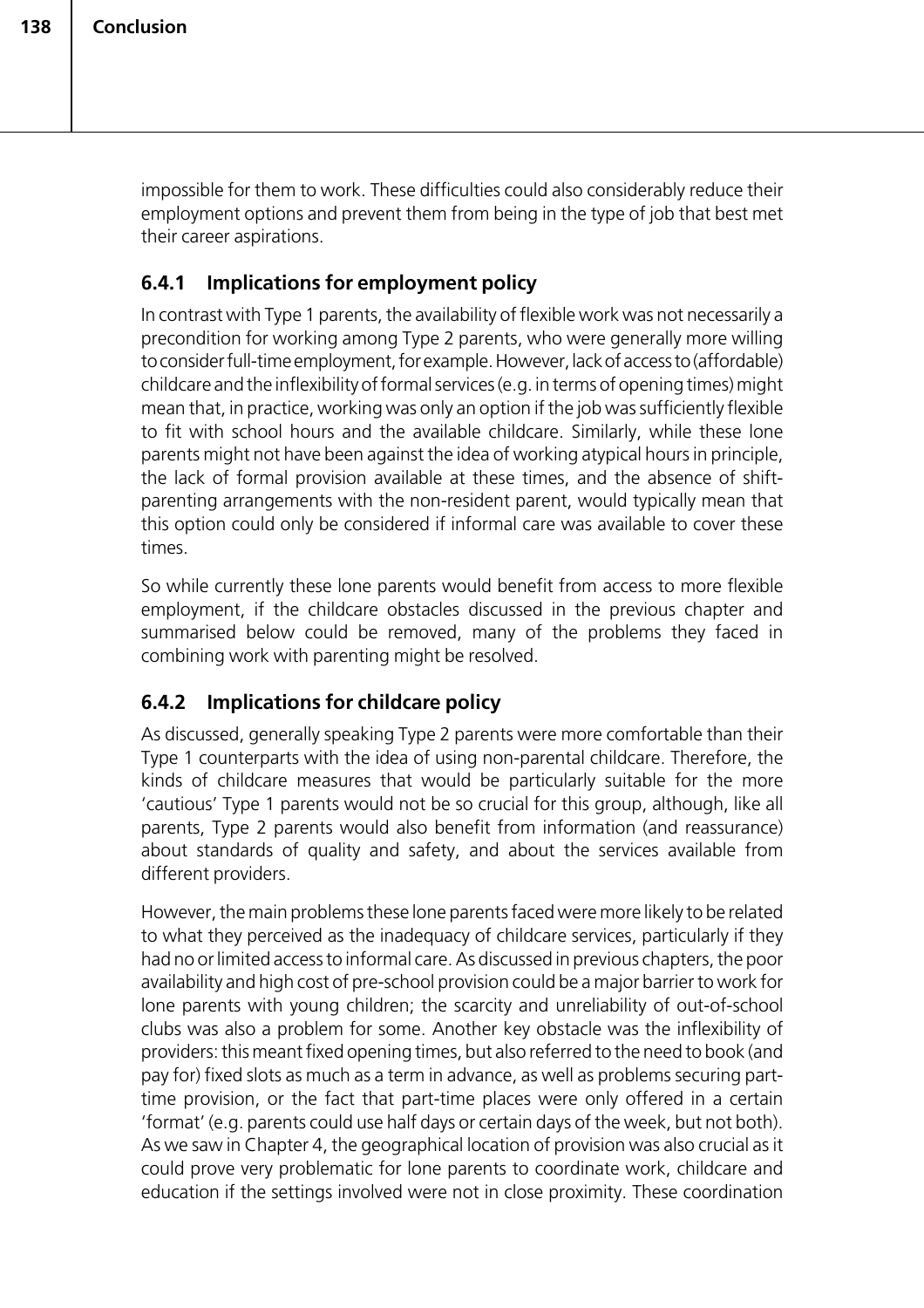difficulties could be compounded by a lack of adequate transport if, for example, lone parents did not have a car, or lacked access to good public transport.

# 6.5 Type 3: lower work orientation and high parental care orientation

Type 3 lone parents had a lower work orientation and a high disposition towards parental care. These were typically low qualified and low skilled lone parents with limited work experience, and even those who had spent many years in employment did not see themselves as having had a 'career'. These lone parents tended to view motherhood as a 'job' in its own right and therefore paid employment was perceived as something that would impinge upon their 'job' as parent. This did not necessarily mean that these parents did not work or would never consider taking up paid employment, but the options they would consider tended to be limited (e.g. a 'small' job once the children were in full-time education). Because of their lower work orientation these lone parents experienced few tensions in trying to reconcile paid work and parenting: if they could not find a job that fitted with the children and their views on parenting, remaining out of paid work did not seem too big a sacrifice to make.

These parents might benefit from the same kinds of intervention as their Type 1 counterparts in terms of responding to their strong disposition towards parental childcare. However, a more fundamental question needs to be addressed first: namely how policy can be refined to create an environment that makes paid employment more attractive to this group. This might, in turn, influence to some extent their views about childcare.

Before moving on to look at this, however, it should be noted that some Type 3 lone parents had made legitimate lifestyle decisions to stay at home and look after their children (especially very young children). Therefore, whilst measures to enhance their employability and keep work skills up-to-date could still be valuable, some of these parents might simply not be prepared to enter paid employment until their children have grown up.

## **6.5.1 Implications for employment policy**

A lower work orientation was typically rooted in low academic achievement and low aspirations and expectations when lone parents left full-time education. In terms of policy priority, therefore, dealing with these issues, and raising these parents' work aspirations and confidence, must be dealt with before or alongside other work and childcare issues.

We have discussed a number of ways in which this could be achieved, for example, by making learning opportunities available, which could provide gateways into paid employment. Previous research has shown that parents return to education for a range of reasons and undertake a great variety of courses and training, which might or might not be directly linked to work. However, with the right kind of support,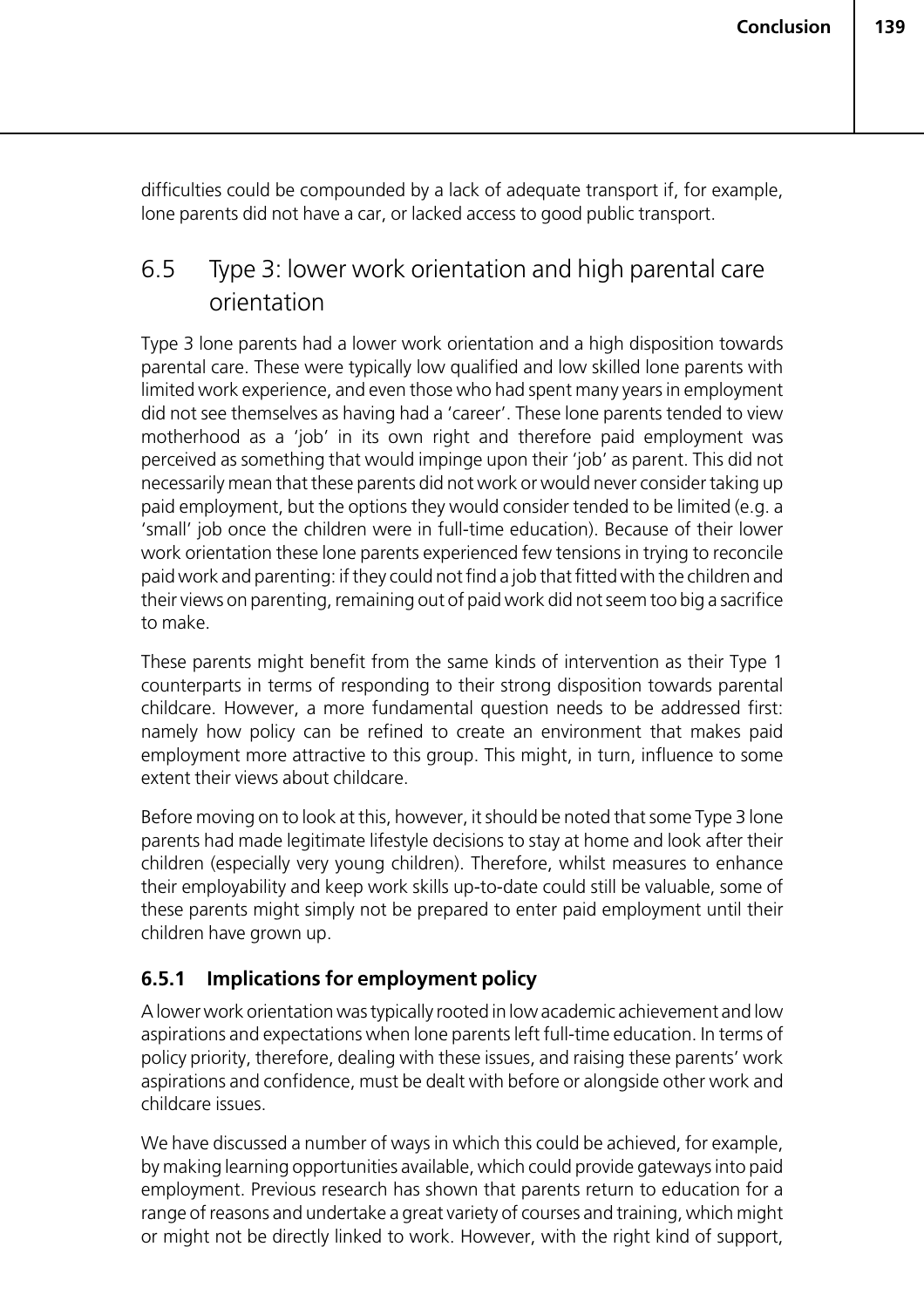including suitable learning options, family-friendly learning environments, financial and childcare support, engaging in learning has the potential of having a profound and long-term impact on parents' work motivations (La Valle *et al.*, 2002b). Furthermore, learning has the advantage of being seen by some parents as a way of entering work gradually and as being potentially flexible; both features particularly important for those whose high parental care orientations had led to a great concern about how 'non-parenting' activities might fit in with their children's needs.

Voluntary work was also perceived as another flexible and gradual way of entering paid employment, which again appeared potentially highly compatible with lone parents' childcare needs. It was also typically undertaken in what were considered 'safe' or familiar environments (e.g. school and childcare settings), thus providing an ideal way of exposing parents who had had long break from paid employment, or had never had a 'proper' job, to the world of work.

A crucial feature of both learning and voluntary work, which made them particularly appealing to parents with a lower work orientation and low earning potential, was the low or even absent financial risk, combined with the opportunity of increasing their earnings potential. Unlike most paid employment, which required lone parents to give up the *'security'* of being on benefits and could be perceived as entailing considerable financial risk, studying and voluntary work were seen as low-risk or even risk-free ways of gaining valuable experience and skills, and of exploring different employment options. Furthermore, through learning and voluntary work, parents could enhance their employability and their prospects of securing a 'decently' paid job, which in turn might lead to a greater disposition towards work.

## **6.5.2 Implications for childcare policy**

The childcare needs of Type 3 lone parents were very similar to those of Type 1 parents, reflecting their high disposition towards parental care and their associated reservations about non-parental care. However, the need to enhance their employability and financial considerations represented two important additional dimensions to the kind of policy intervention that might be particularly useful for this group. For Type 3 parents, comprehensive information about childcare services could be particularly effective if combined with information about ways of enhancing their employability; for example, courses or voluntary work opportunities that provide childcare facilities.

Combining childcare with activities aimed at enhancing lone parents' employability could also have the added advantage of enabling these parents to 'try out' formal childcare, which would enable them to assess how they and their children reacted to it without having to make a long term commitment. For example, childcare provided (free or at low cost) as part of a short course or a training and advice session, possibly on the site where the parents' activities take place, could serve the function of a childcare 'taster session'.

Like Type 1 parents, the need to see the children settled in their new childcare setting could be essential before these parents were prepared to take up work, and again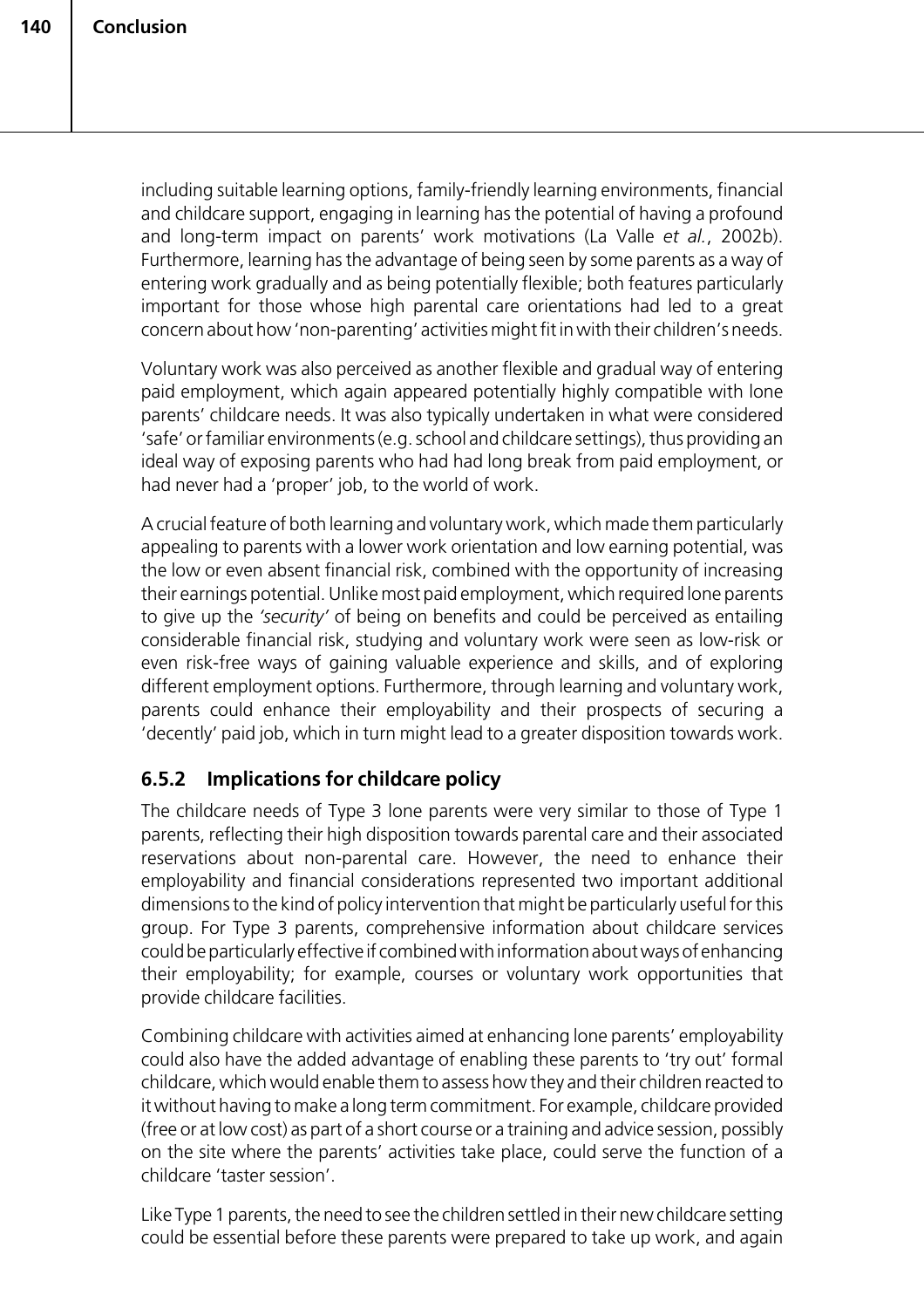the financial implications of this would need to be addressed. Owing to their low earnings potential and limited employment options, the perceived financial risk associated with the 'wrong' decision (e.g. a childcare arrangement that proved unsatisfactory) could be particularly high among this group, and therefore providing the opportunity and the financial support to allow them to assess the suitability of their new childcare arrangements could be very important.

Finally, as we saw earlier, a high disposition towards parental care was particularly evident in relation to very young children. The measures discussed above might therefore be more effectively targeted at lone parents with older pre-school and school-age children. When children enter (early years) education, even parents with a high parental care orientation have to come to terms with leaving their children in the care of others, and psychologically this can represent an important step towards the acceptance of other types of non-parental (formal) provision.

# 6.6 Type 4: lower work and parental care orientation

Type 4 lone parents had lower orientations towards both work and parental care. Like Type 3 respondents, these were typically low-qualified and low-skilled parents who did not see themselves as having had a 'career'. These parents seemed happy in principle with the idea of using non-parental care although, in practice, because they were not working, they had never been confronted with the need to use it on a regular basis. A high work and/or parental care orientation among other types of parents clearly highlighted the kind of trade-offs and choices they had made or considered making in relation to work and childcare. However, it could be more difficult to explore these with Type 4 parents, as it appeared that their position as full-time parents was typically something that 'just happened', rather than being the result of deeply held beliefs about their roles as parents. As discussed in Chapter 2, we also had limited data on these parents as very few were found somewhere near both extremes (i.e. lower work and parental care). It is therefore somewhat more difficult to assess what would work well for this group, and the policy suggestions below are more speculative than those concerning the other types of lone parents.

## **6.6.1 Implications for employment policy**

Like Type 3 parents, providing learning and voluntary work opportunities could prove an effective way of dealing with the lower attachment to work typical of this group. However, because these parents seemed to be comfortable with the idea of using non-parental care, key features of these routes into work that might make them attractive to lone parents with a high parental care orientation (e.g. gradual entry and flexibility) might be less important here, and Type 4 parents might respond equally well to opportunities to enter paid work directly.

Type 4 parents are probably just as likely as Type 3 parents to see learning and voluntary work as low-risk ways of exploring employment options, as well as opportunities to enhance employability and earnings potential. However, because these parents' decisions about entering paid employment might be largely driven by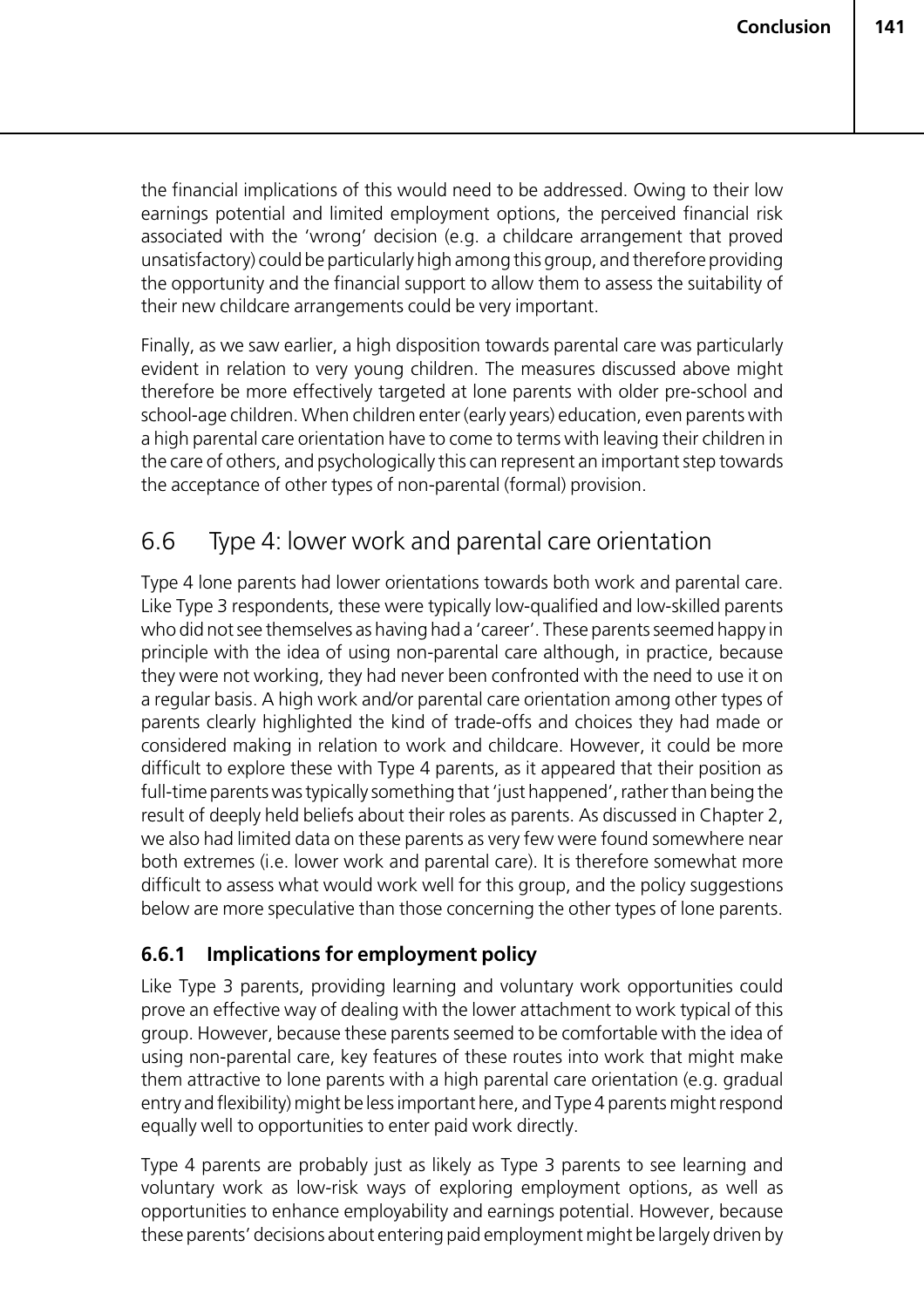financial factors, better support to deal with the financial 'gap' associated with the transition into work (see Chapter 3) might again make paid employment seem more feasible for this group, without the need for prior efforts to enhance employability.

Measures to strengthen family-friendly legislation could also particularly benefit this group; owing to their relatively weak labour market position, these lone parents might currently be less able than others to secure flexible working arrangements. As we have seen, inflexible working arrangements can mean that lone parents are simply not able to combine a job with the available childcare arrangements, and can thus make the management and coordination of work, childcare and education unfeasible.

## **6.6.2 Implications for childcare policy**

As discussed, it would appear that Type 4 parents might be comfortable with the idea of using non-parental care, so the kind of childcare intervention that would be particularly suitable for more cautious parents (Types 1 and 3) might not be so crucial here. However, even if this was the case, these parents would still be faced with the range of childcare problems discussed in Section 6.4.2. Among the childcare obstacles highlighted above, probably the main one for these parents would be affordability. On one hand, owing to their disposition towards non-parental (and formal) care, some of these parents might be likely to take advantage of the financial support available for childcare through the WTC. On the other hand, their low earnings potential might mean that they would simply not be able to afford the childcare costs not covered by the WTC (due to a combination of a low-paid job and high childcare costs, for example, or to a substantial need for childcare and/or high childcare costs in their local area).

# 6.7 Conclusion

## **6.7.1 Lone parents' views, decisions and management of childcare and work**

By developing a typology of work and parental care orientations, this study has shown how lone parents' deep seated beliefs about two key aspects of their lives can pull them into different directions, for example, if they have a strong attachment to work combined with a high predisposition towards parental childcare. Another way in which this study has contributed to enhancing our understanding of lone parents' labour market behaviour and childcare arrangements is by making a clear analytical distinction between the influences that underpin parents' beliefs and attitudes towards work and childcare, and the more pragmatic factors that shape employment and childcare decisions. This distinction is potentially very important from a policy point of view, as intervention at the 'decision' level could prove to be more effective in removing barriers to work and childcare use than intervention which might be mainly aimed at (radically) changing parents' deeply held beliefs about parenting,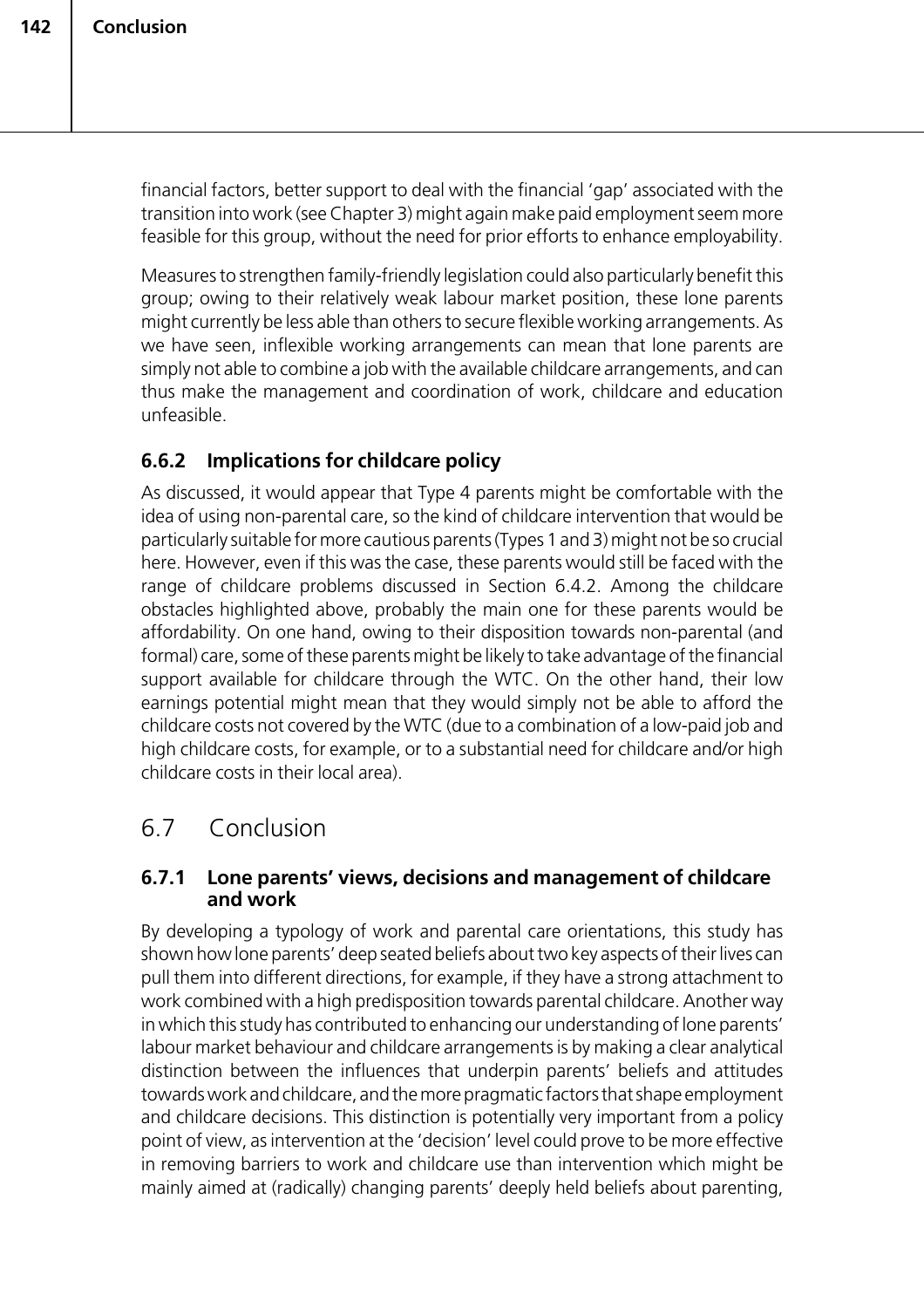childcare and work. The study has also explored an aspect of managing work and parenting which had been largely ignored by previous research, namely how lone parents coordinate their work-time with their children's childcare/education time to ensure continuity of children's care. The study has highlighted the key role played by geography and transport, the strategies lone parents develop to create proximity between home, work, childcare and education settings, and the ways in which these might be closely linked to negotiations with employers and informal carers.

While many of the childcare and employment issues discussed throughout the report could apply equally to all parents (partnered and lone), a key theme emerging from this study is that lone parents are **alone** and thus face specific obstacles and challenges. This should underpin any policy responses targeted at this group. As we have seen, the absence of the other parent can also have an impact on attitudes towards work, as well as on views about parenting and non-parental care. Being without a partner can also make decisions about work very complex: for example, it can have a considerable influence on the perceived financial risk of taking up paid work. Moreover, employment options can be considerably limited by the lack of support with childcare, and with arrangements for coordinating and managing work, education and care. While combining paid work and parenting is stressful for many parents, this study has highlighted the pressure and strains of making a transition into work without the support of a partner, as well as the stress and sheer physical exhaustion that can be suffered by parents shouldering financial, parenting and domestic responsibilities alone.

## **6.7.2 Policy implications**

This study has shown that in order to maximise their effectiveness, policy responses must be tailored to the needs of parents with different orientations towards work and parental childcare.

As we have seen, a high parental care orientation requires family-friendly employment practices that maximise the time parents have to spend with their children, and it would appear that current work-life balance legislation might need to be tightened up in order to meet the needs of these parents. Extended paid maternity/parental leave could also prove an effective way of supporting this group. Childcare measures targeted at those with high parental care orientation also need to reflect their 'cautious' approach towards non-parental care, and towards formal provision in particular. Thus, better information on childcare services, childcare taster sessions and funds to cover the costs of a 'settle-in' period when a child starts at a new provider, could all help these parents overcome their reluctance to use non-parental care. Targeting these measures at those with older pre-school and school-age children could prove particularly effective.

For those lone parents who possessed a high work orientation and were comfortable about using non-parental childcare, the difficulties that prevented them from entering work or considerably limited their employment options tended to be rooted in issues of cost, flexibility and coordination. The inflexible approaches of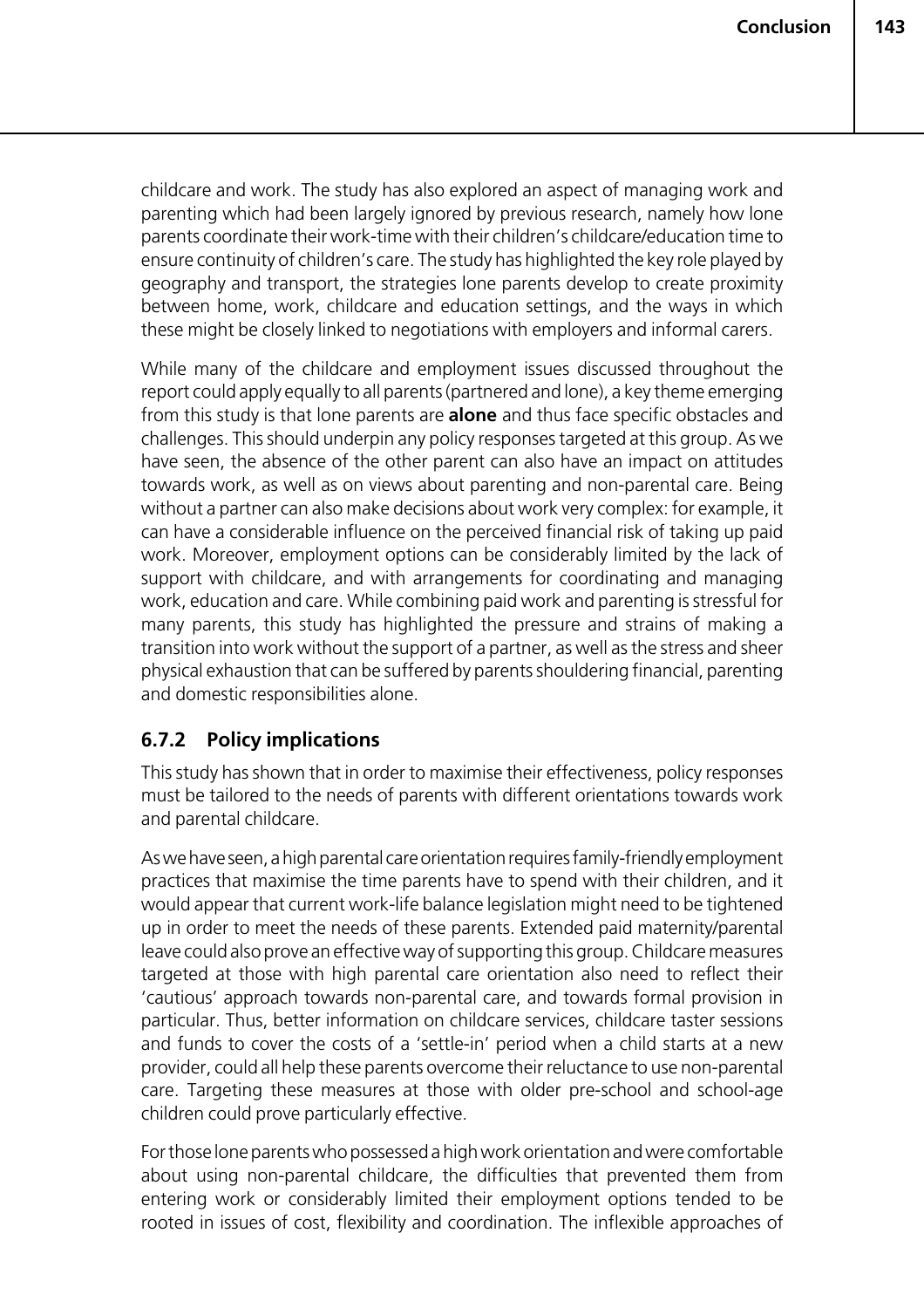employers and/or childcare providers sometimes represented a considerable obstacle to work, as did a lack of formal pre-school and out-of-school provision, as well as the costs associated with the former. Coordinating work, childcare and education could also prove very difficult or unfeasible, unless these were in close proximity or parents had access to a car or good public transport.

A lower work orientation tended to be associated with low employability and limited earning potential, and a key issue here is how policy can be refined to create an environment that makes paid employment more attractive to lone parents who are not strongly orientated towards work. Learning and voluntary work opportunities could represent effective gateways into employment: a low or even absent financial risk made these options particularly attractive to some lone parents with a low disposition towards paid work, combined with the opportunity of increasing their earnings potential over the longer term. Learning and voluntary work opportunities could prove particularly effective at targeting this group if combined with childcare support.

## **6.7.3 What policy has achieved and what remains to be done**

Since the late 1990s, childcare and employment policies have changed a great a deal. In considering what they have achieved so far and what else remains to be done, it might be useful to compare our conclusions with those from another study on lone parents, that addressed very similar issues, but which was conducted in the very different policy climate of the mid 1990s (Ford, 1996). Like our study, Ford explored in considerable depth the influences that underpin lone parents' decisions about work and childcare and one of his conclusions was that:

*'Even in the presence of severe hardship, and regardless of incentives to improve income offered by paid work, it must be accepted that at least some lone parents will not be motivated or able to work for at least some of the time they spend as lone parents.'*

(Ford, 1996:xvi)

Our exploration of parents' beliefs and attitudes concerning work, parenting and childcare points to a similar conclusion in relation to the limits within which policy can attempt to affect the various legitimate life choices parents make. However, our study has also shown how policy intervention has, in some cases, succeeded in making it possible for parents to (re-)enter work, or to consider doing so. Our study has also shown how policy responses might need to be refined and tailored to meet the needs of parents with different combinations of work and parental care orientation.

A key issue highlighted by Ford was the considerable difficulty lone parents faced in identifying suitable childcare and suitable employment, and the 'chicken or egg' dilemma surrounding the need to secure both simultaneously. He also showed how uncertainty and a lack of understanding about the financial implications of taking up paid employment could be a considerable barrier to work. These are all issues also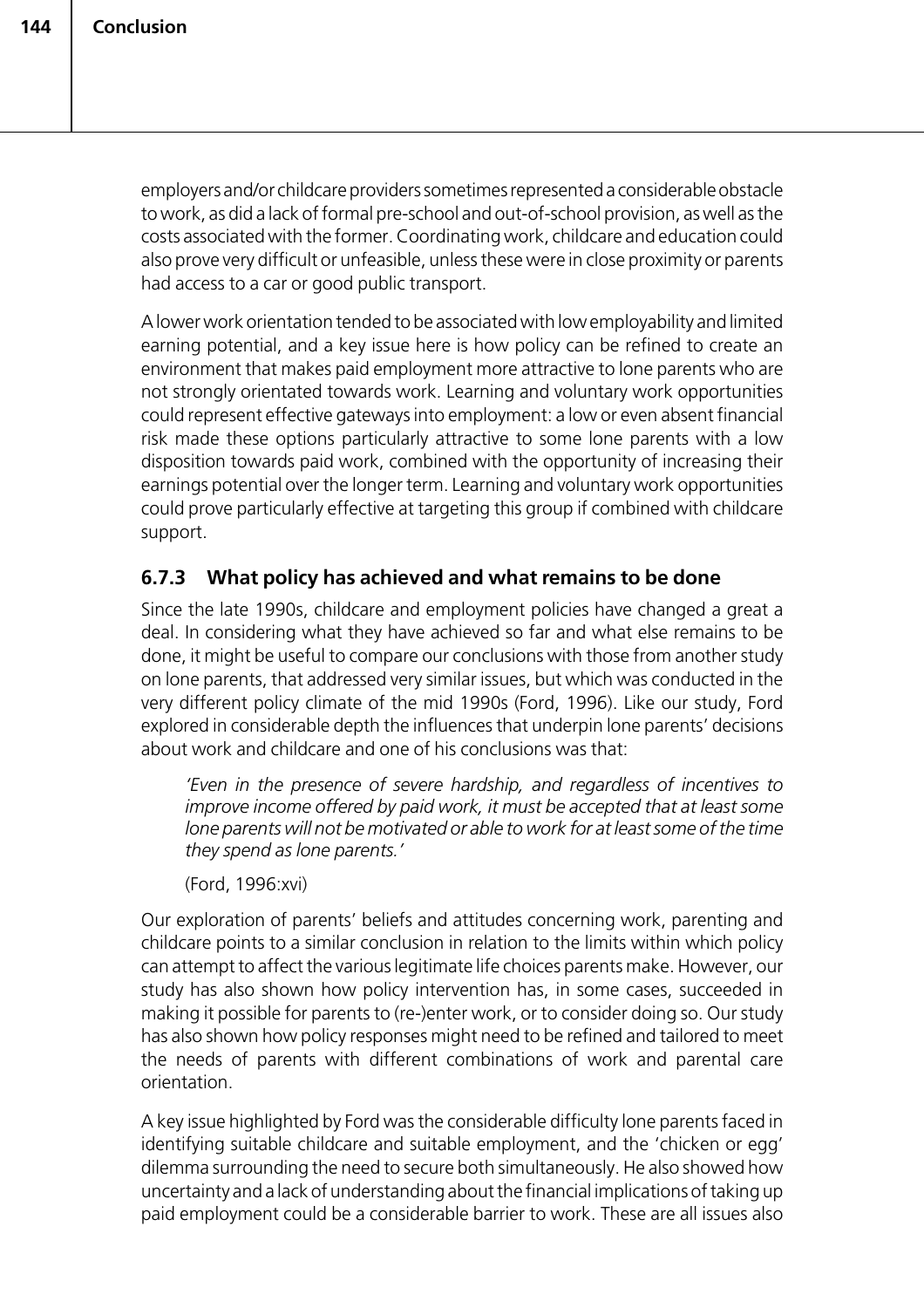highlighted by our research, but our results also show that when the support provided by the NDLP programme works well, it can help to remove these barriers.

Ford highlighted a lack of affordable childcare as another key barrier to work. While, again, our study supported this finding, it has also shown that increases both in childcare provision and in the financial support available to pay for it have played an important part in enabling some lone parents to take up paid employment. It is clear, however, that more still needs to be done in this area to increase the availability of different types of (affordable) provision.

Some of the lone parents we spoke to expressed a need or desire to test out childcare arrangements before taking up work. This, again, was identified by Ford and, again, policy in this area appears to be moving in the right direction. The Childcare Tasters, currently being piloted, would be likely to meet the needs of these parents. Extending the childcare element of the WTC to cover a period before a parent starts working could also prove an effective solution.

There are two policy areas, however, where little seems to have changed since Ford carried out his study: namely, the difficulties lone parents can face if they work atypical hours, and the lack of financial rewards for informal carers.

The issue of atypical working hours has implications for both employment and childcare policies. While legislation was recently introduced to encourage employers to offer working arrangements that better suit the needs of parents, as we have mentioned, some tightening-up might be needed to make this truly effective, particularly in relation to working atypical hours. In terms of childcare policy, while there have been some attempts to provide services at atypical hours (e.g. homebased care schemes), progress in this area has been very limited, reflecting both the difficulties associated with the provision of this kind of service, but also some uncertainty about parents' needs and willingness to use formal provision at these times (La Valle *et al.*, 2002; Statham and Mooney, 2003). It would appear that more research is needed in this area to explore the 'acceptability' to parents of formal provision at different atypical times and, hence, what might represent suitable alternatives for childcare at such times. When this has been established, the issue of whether it will be feasible to provide these types of service without substantial and ongoing government funding will also need to be addressed.

As yet, only the Childcare Vouchers scheme has offered parents any financial help to pay for informal childcare provision. However, from April 2005, it will no longer be possible to use Childcare Vouchers to pay (non-registered) family and friends for childcare. As discussed earlier, views on whether informal carers should be paid varied among the lone parents we spoke to, reflecting the picture that had emerged from previous research in the area (Arthur *et al.,* 2003). The desirability of such payments may also depend on who the informal carer is (e.g. grandparents or other family and friends) and the nature of the lone parent's relationship with them; again, further research would be needed to understand all the various dimensions of this issue, as well as the likely impact and effectiveness of providing some kind of financial support for informal care.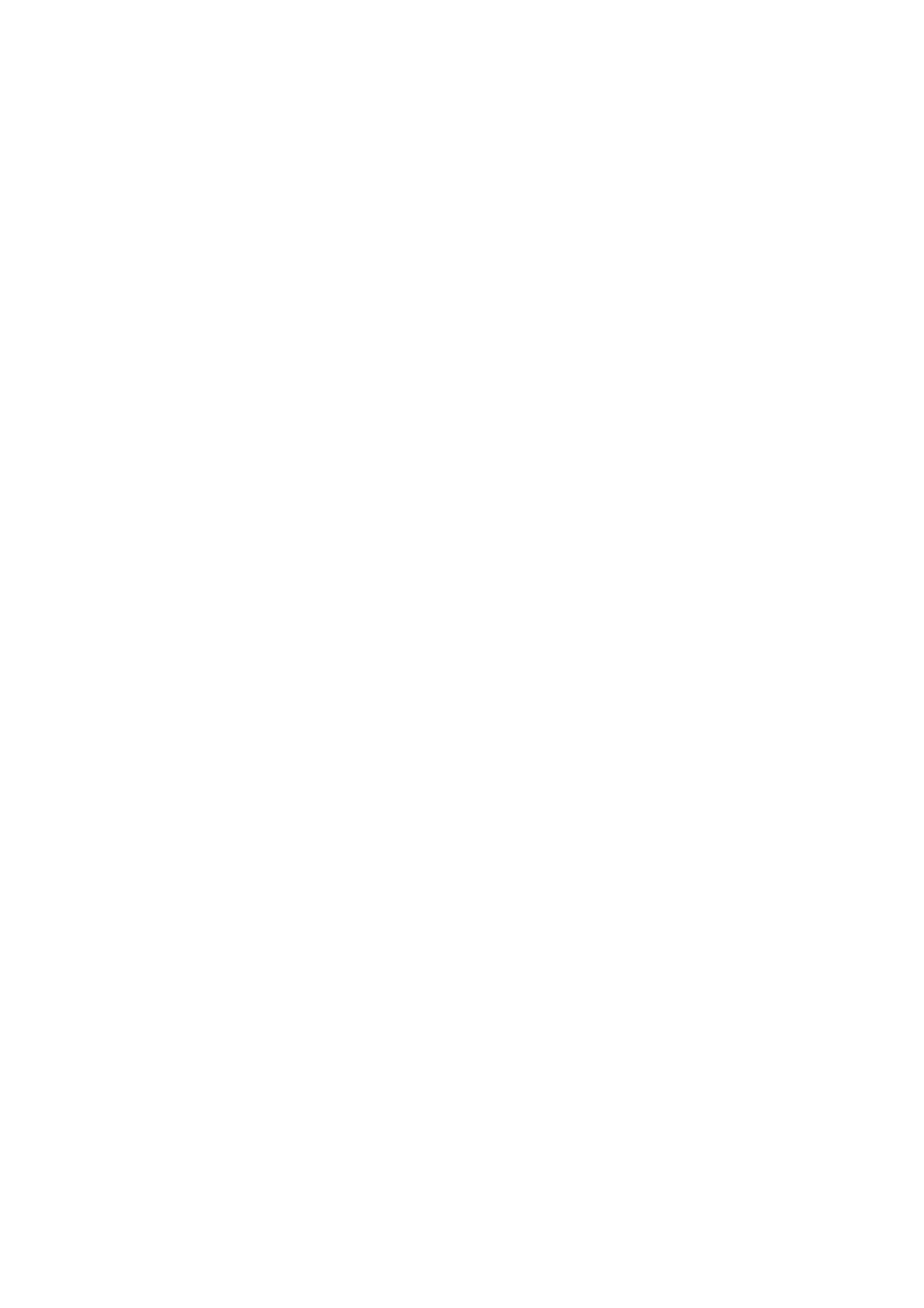# Appendix Topic guides for depth interviews and group discussions

Topic guide – Study of parents and childcare non-workers

## **Research aims**

- To investigate lone parents' preferences in relation to childcare, including views about non-parental care and both preferences for and use of formal and informal care (or different combinations of the two).
- How lone parents' decisions about childcare (and perceived choices and constraints) interact with their decisions about employment, particularly at crucial points of transition, primarily having children and becoming a lone parent.
- Factors affecting some lone parents' decision not to work, including barriers and constraints on childcare use and attitudes towards non-parental childcare, and factors that might encourage non-working lone parents to (re-) enter the labour market
- Perceived positive and negative aspects combining work and parenthood

## **Interviewer's introduction**

*Remind about SPRU and NatCen being independent organisations.*

*Remind that research funded by the Department for Work and Pensions, to provide information about the experiences and views of parents and childcare.*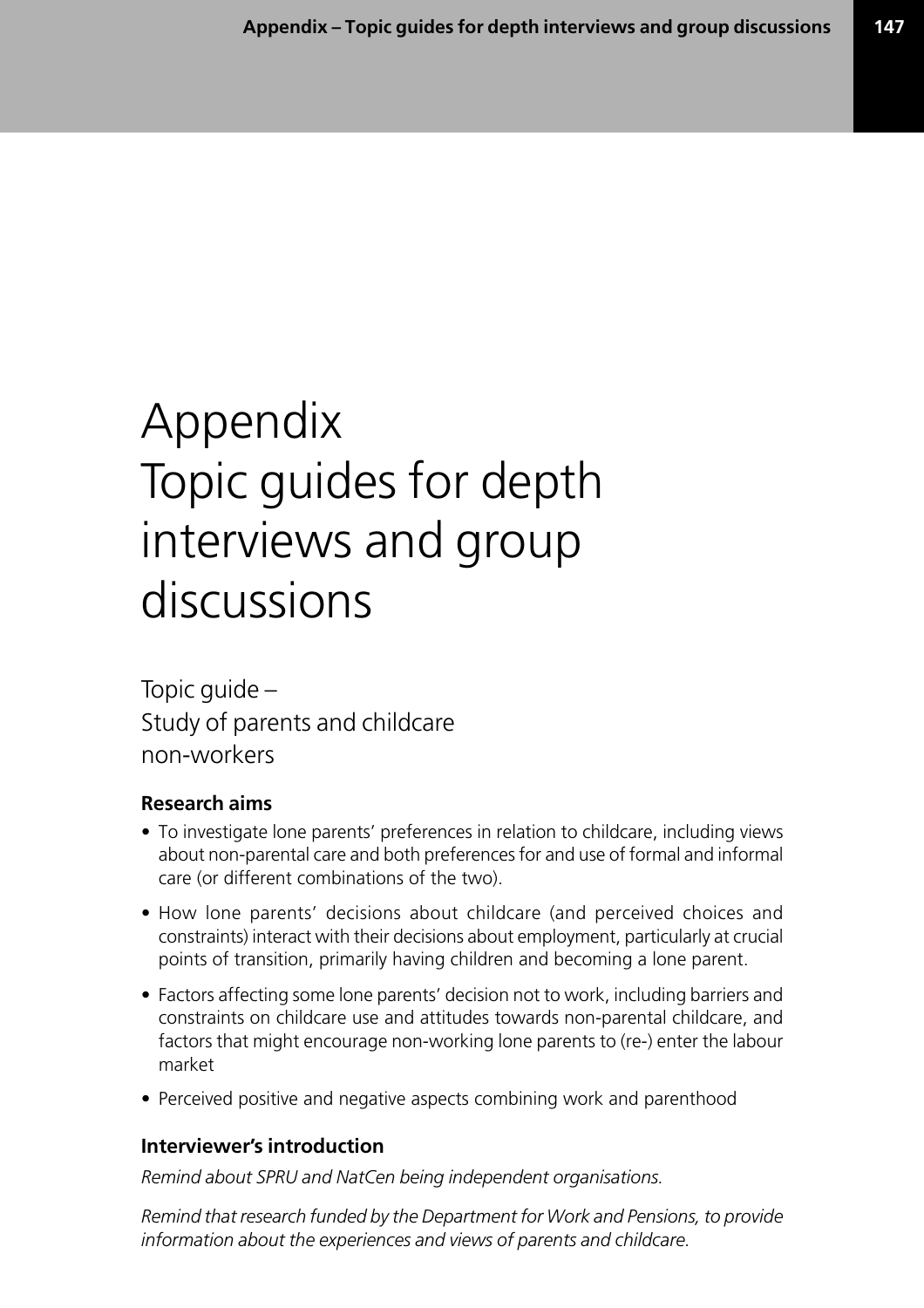*Explain the issues to be covered:*

- *About your family;*
- *Employment (past and present);*
- *Childcare arrangements;*
- *Views and attitudes about childcare & work.*

*Interview will last around one and a half hours and will be in the form of a discussion to obtain your views – need for breaks?*

*Explain confidentiality, and how the material will be used.*

*Explain discussion will have no effect on any benefits, or any dealings with Inland Revenue, Jobcentre Plus, DWP (formerly the Benefits Agency and Employment Service (and before that DSS, DHSS), Child Support Agency, Social Security Office, etc.*

*Any questions or concerns?*

*Check informed consent again.*

*Ask for permission to use tape-recorder.*

*Give incentive payment.*

## **Topics**

Background.

Employment history.

Current circumstances.

Current childcare arrangements.

Past use of childcare.

Paying for childcare.

Childcare awareness and preferences.

Coordination of childcare arrangements.

Views and attitudes about childcare and work.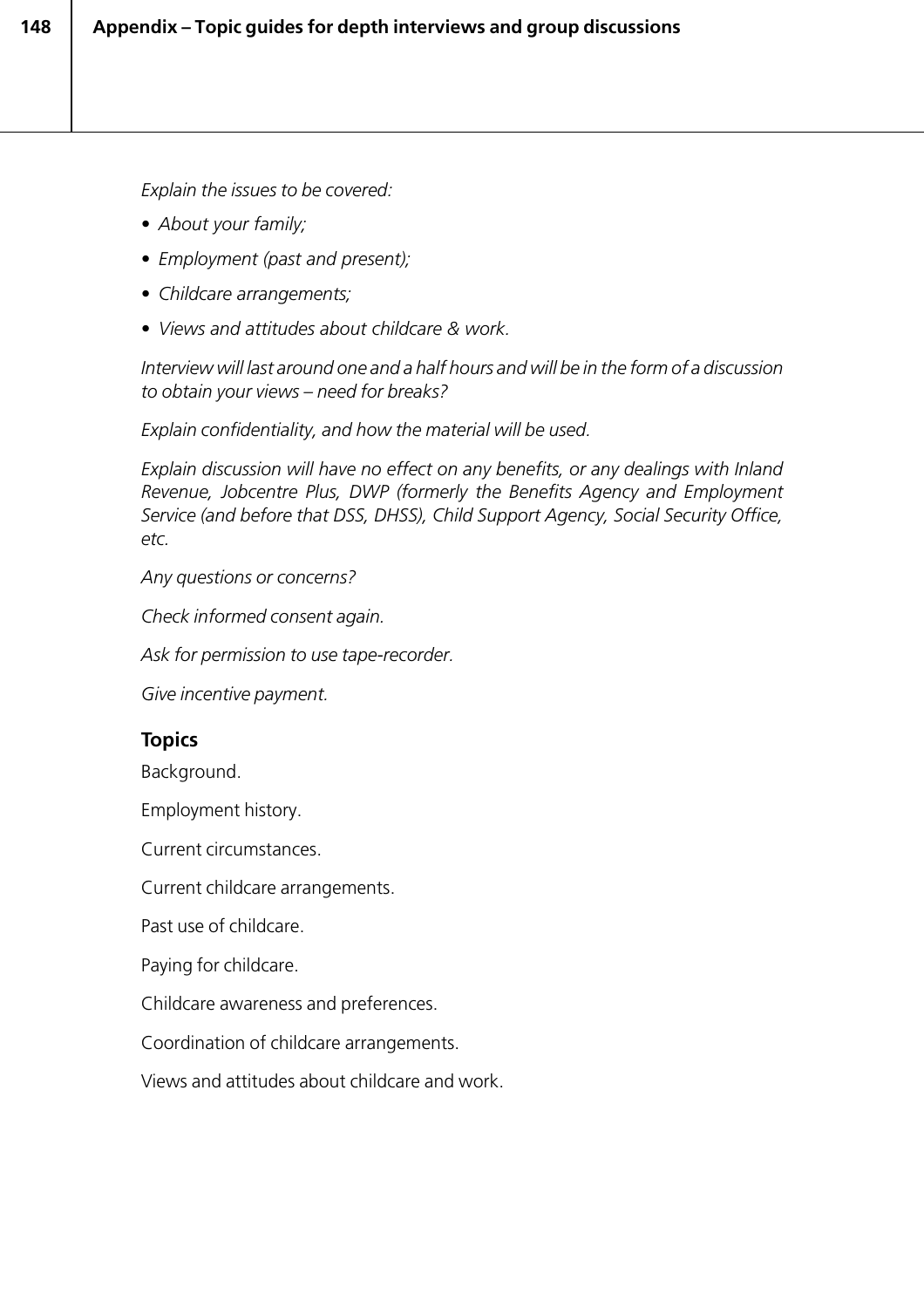#### **1. Background**

I would like to begin by asking some information about your family.

#### **Check:**

Number, names and ages of children in household.

Does anyone else live in the household?

Relationship to lone parent and children

How long have you lived in this neighbourhood?

Do you have any family/close friends living nearby?

Length of time as a lone parent – check whether in a couple when (first) child was born.

## **2. Employment history**

- *Q: First of all, could you tell me at what age you left full-time education and what you were hoping to do at the time?*
	- Age left;
	- Qualifications left with;
	- Aspirations and plans?
- *Q: Now I would like you to tell me briefly about any work you have done since you left full-time education. It would also be helpful if you could tell me about any times when you were not working, as well as any periods when you were moving in and out of work on a regular basis.*
	- Probe fully for factors affecting job changes or periods of non-employment, including attitudes and 'push and pull' factors, e.g. local employment market, implications of type of work etc;
	- Probe for level of career-motivation/ambition/perceptions of importance and significance of work;
	- Probe for main activities other than work (study, voluntary activities, hobbies, interests).
- *Q: How do you think having your (first) child affected your decisions about working?*
	- Probe fully including whether views changed over time i.e. attitude whilst pregnant, during child first year etc.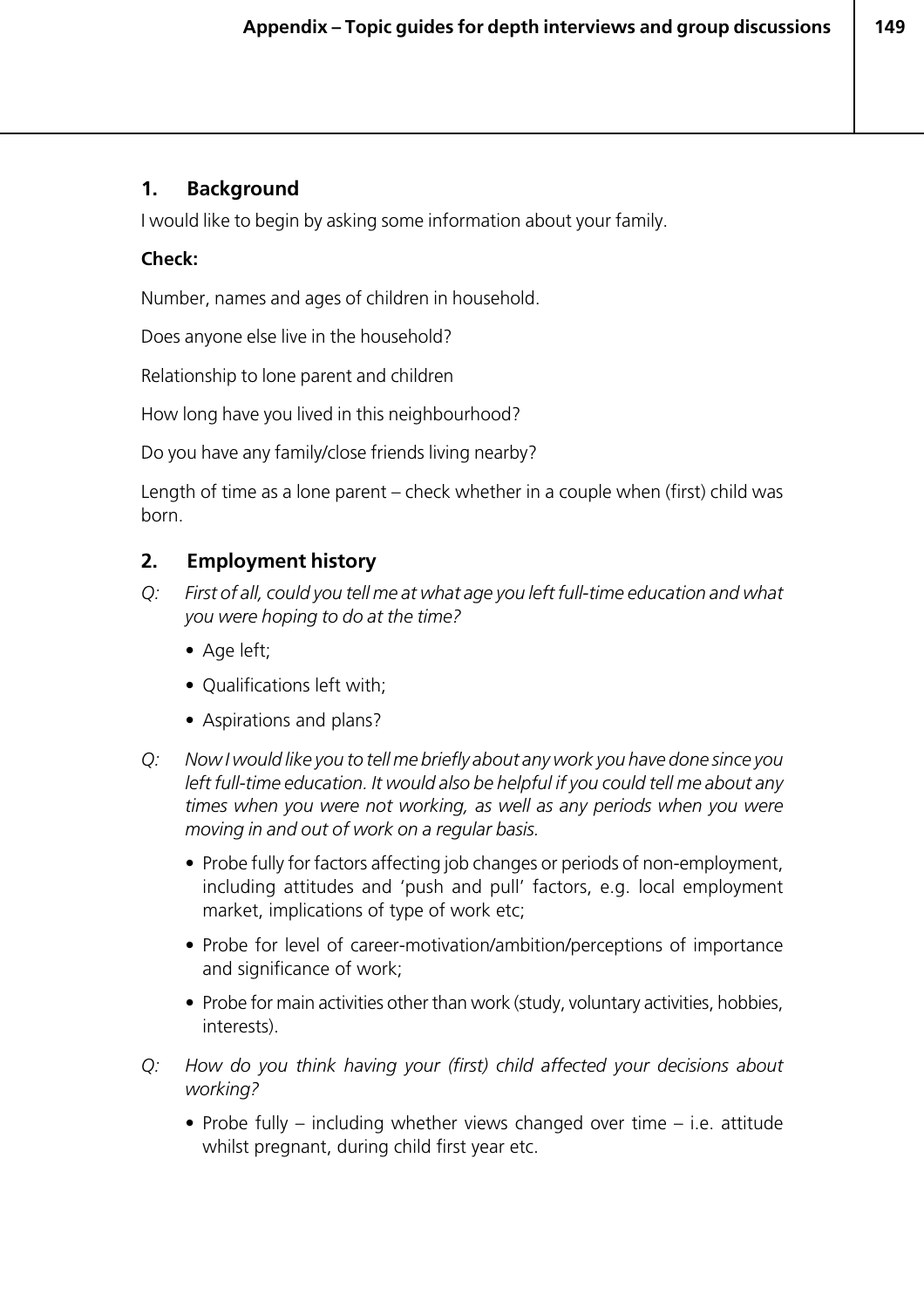#### **If was in a couple when (first) child was born:**

- *Q: And how do you think becoming a lone parent affected your decisions about working?*
	- Probe fully for reasons.
- *Q: And do you think your decisions about working have been affected as your children have got older?*
	- Probe fully including for reasons why children reaching different ages/ milestones affected the decision.

#### **For those who were once in paid employment while a parent:**

- *Q: Thinking back to when you were last working, how did you find it combining work with looking after (child/children)?*
	- Probe fully, try to identify any difficulties.

#### **For those who have been in paid employment:**

- *Q: And when you stopped working (x months ago), how did you come to that decision?*
	- Prompt for when they came to the decision;
	- Prompt for the how long it took to come to a decision:
	- Probe fully. Possible factors include:
		- Didn't want to work / didn't like job;
		- Only working temporarily;
		- Wanted to stay at home with children;
		- Couldn't find a way to combine work and childcare;
		- Employer not family-friendly;
		- Change in partner's working circumstances (if in a couple then);
		- Probe for what issue clinched the decision?

#### *For those who have been in paid employment:*

*Q: And do you think there was one main influence on your decision to stop working? What was this?*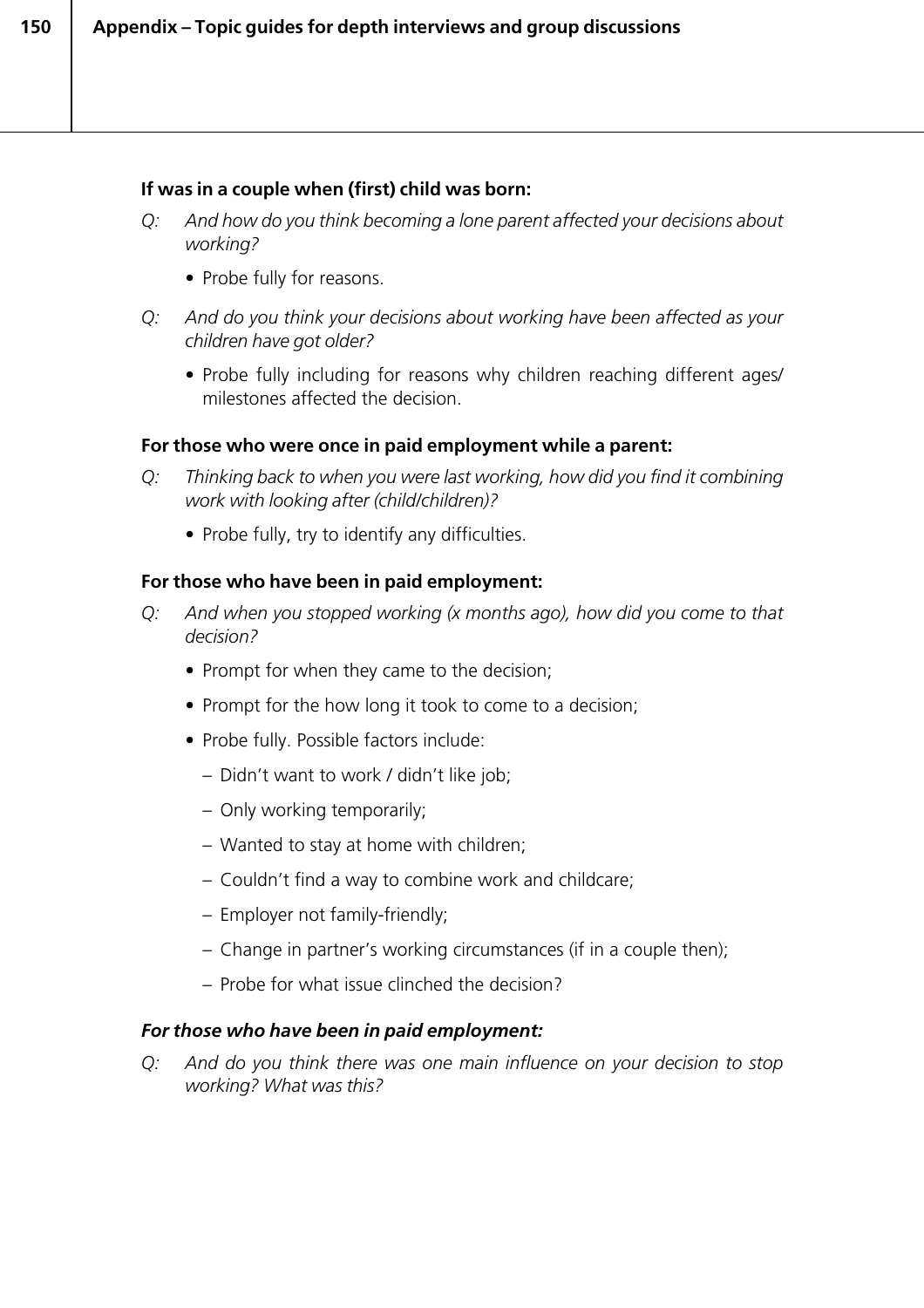#### **3. Current circumstances**

- *Q: You mentioned that you are not working at the moment. What would you say are the reasons why you are not working?*
	- Probe fully. Possible factors include:
		- Not interested in working;
		- Want to be at home to look after child(ren);
		- *-* Can't find suitable/affordable childcare;
		- *-* Can't afford to work/not worth it for low wages;
		- *-* Can't get the sort of job I want;
		- *-* Not enough jobs in the area (of the sort I want);
		- *-* Ill health/disability;
		- *-* Caring for other family member;
	- *•* Probe for relative importance.

#### **4. Current childcare arrangements**

- *Q: We have talked about your work history; I would now like to ask you about who looks after the children. First, can I just check, (is/are) (child/children) currently at school?*
	- If yes, prompt for whether full or part-time.
- *Q: Does your child (children) have special medical or educational needs, including a disability?*
	- Probe fully for nature of special need/disability.
- *Q: Thinking about a typical week, can you tell me whether there is anyone else, apart from (the school and) yourself, who regularly looks after (child/children)? (Please include arrangements at all times, including evenings and weekends, and school based childcare provided out-of-school hours).*
	- Probe fully for formal and informal providers i.e.:
		- Nursery school or class;
		- Day nursery / crèche / kindergarten;
		- Playgroup;
		- Childminder;
		- Out-of-school club;
		- Nanny/au pair;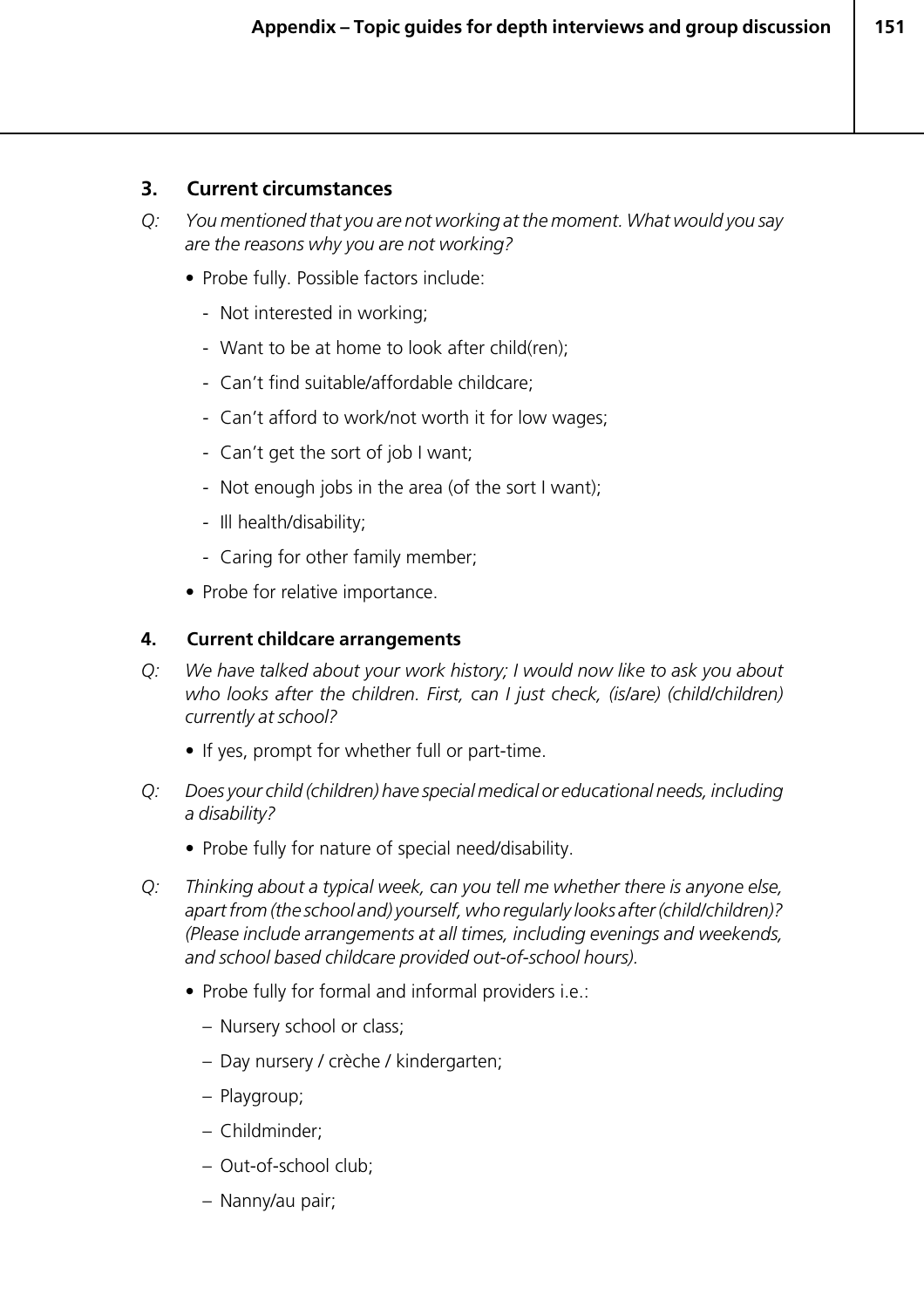- Partner (not child's biological parent);
- Grandparent(s);
- Siblings or self-care;
- Other relatives or friends;
- Prompt for level of involvement from child's other parent– including whether shift parenting relationship.

#### **The next few questions are only for parents using non-parental childcare other than school (but including school - based childcare provided out-ofschool hours).**

- *Q: On which days of the week and times of the day would you usually use each of these providers/people?*
	- Probe fully for all providers mentioned;
	- Probe for different days (including weekends) and start and finish times, get an idea of which providers used the most;
	- Probe for factors affecting why they use providers and use at different times, e.g. opening hours, beliefs about when children should be with parents;
	- Probe for level of consistency week-to-week.
- *Q: So far we have been talking about the childcare you use in a typical week. Do your arrangements differ in the school holidays (including half-terms)?*
	- Probe fully for differences in types, days, times and hours.
- *Q: Do your childcare arrangements also differ at other times? How consistent would you say they were week-to-week?*
	- Probe for factors causing change, e.g. child or parents' sickness, parents' study, inconsistent availability of childcare providers;
	- What are their emergency arrangements if child is sick or childcare provider lets them down?
- *Q: You've described to me the kind(s) of childcare you currently use. Can you tell me something about why you decided to use (this/these) kind(s) of childcare?*
	- Probe fully particularly for different reasons for using formal and informal providers . Possible reasons for using different forms of childcare are:
		- Trust provider / peace of mind;
		- Easier to arrange / fits with work;
		- Cost;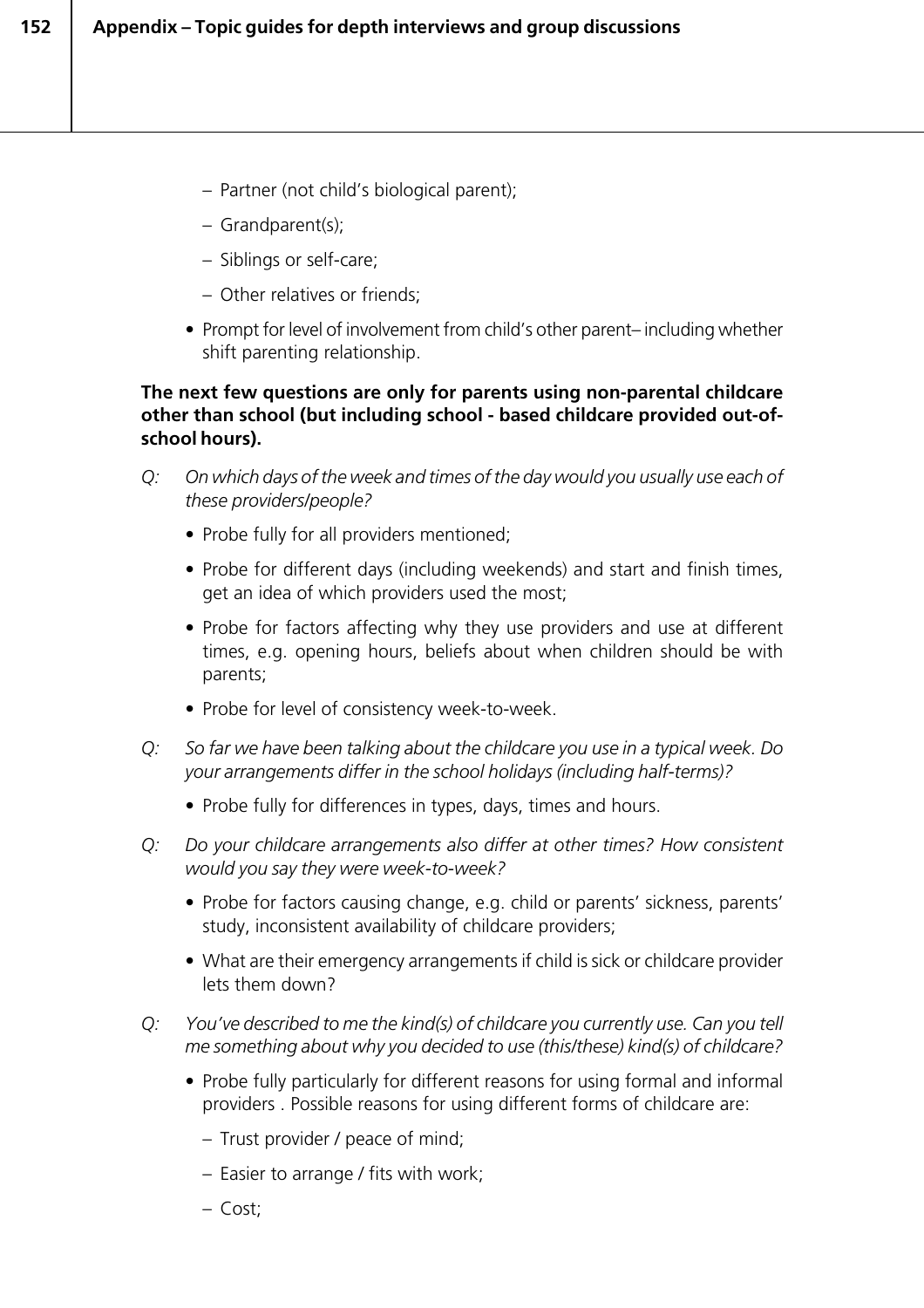- Convenience;
- Difficulty/ ease of negotiating/paying for informal childcare;
- Previous experience of this childcare;
- Good reputation or recommendation;
- Meet child's developmental/social needs;
- No other kinds available in locality;
- Replicate child being at home with parent;
- Moral /religious /cultural reasons (notions of who uses what care);
- Important for child to spend time with other relatives/ non-resident parent;
- Suitable for children with special needs/disability;
- Own experiences of childcare as a child.
- *Q: And, of the different factors you have mentioned, would you say some were more important than others in making your decision? Which would you say was most important?*
	- Probe fully, including reasons for/depths of these views
- *Q: And when you were deciding which kind of childcare to use, did you feel there was anything that limited your choice?*
	- Probe fully for limiting factors, options preferred/considered and reasons for this. Limiting factors might include:
		- Cost;
		- Negotiating/paying for informal childcare;
		- Location/transport;
		- Availability/opening days and times;
		- Poor quality/bad reputation;
		- Lack of provision in local area/providers full;
		- Lack of special needs provision.
- *Q: And how happy would you say you are with the different childcare providers you are using and with the overall arrangements? What seems to work well and less well ?*
	- Probe fully.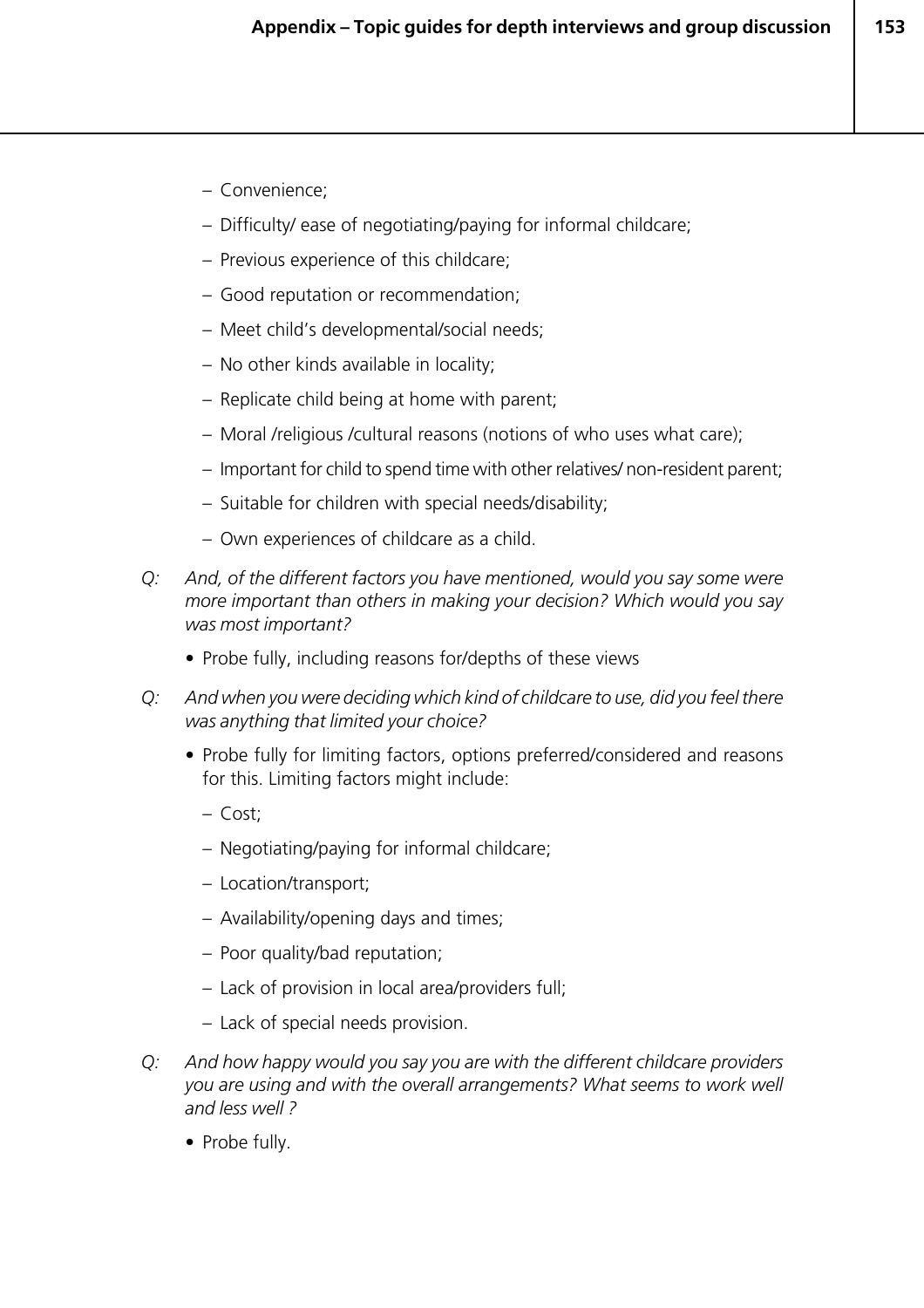#### **If not using any non-parental childcare:**

- *Q: Why did you decide to look after (child/children) yourself rather than use another childcare provider?*
	- Probe fully. Possible reasons include:
		- Think parent's responsibility to look after children;
		- Lack of suitable childcare in the area (including for children with special needs);
		- Couldn't afford childcare;
		- Child did not want to be left with others;
		- Own experience of childcare as a child.
- *Q: And would you say there was one main reason why you decided to look after your child (children) yourself?*
	- Probe fully for preference and relative importance of issues.
- *Q: Do you think anything might encourage you to use childcare?*
	- Probe fully. Possible factors might include:
		- Cheaper childcare, better financial support;
		- Better or more provision in local area;
		- Different types of provision in local area (including special needs);
		- *–* If child wanted to be looked after by others;
		- Employment opportunities.

#### **5. Past use of childcare**

- *Q*: (*We have talked about the childcare you are using at the moment). Have you used any (other) childcare in the past?*
	- Probe fully for formal and informal providers i.e.:
		- Nursery school or class;
		- Day nursery / crèche / kindergarten;
		- Playgroup;
		- Childminder;
		- Out-of-school club;
		- Nanny/au pair;
		- Child's other parent;
		- Partner (not child's biological parent);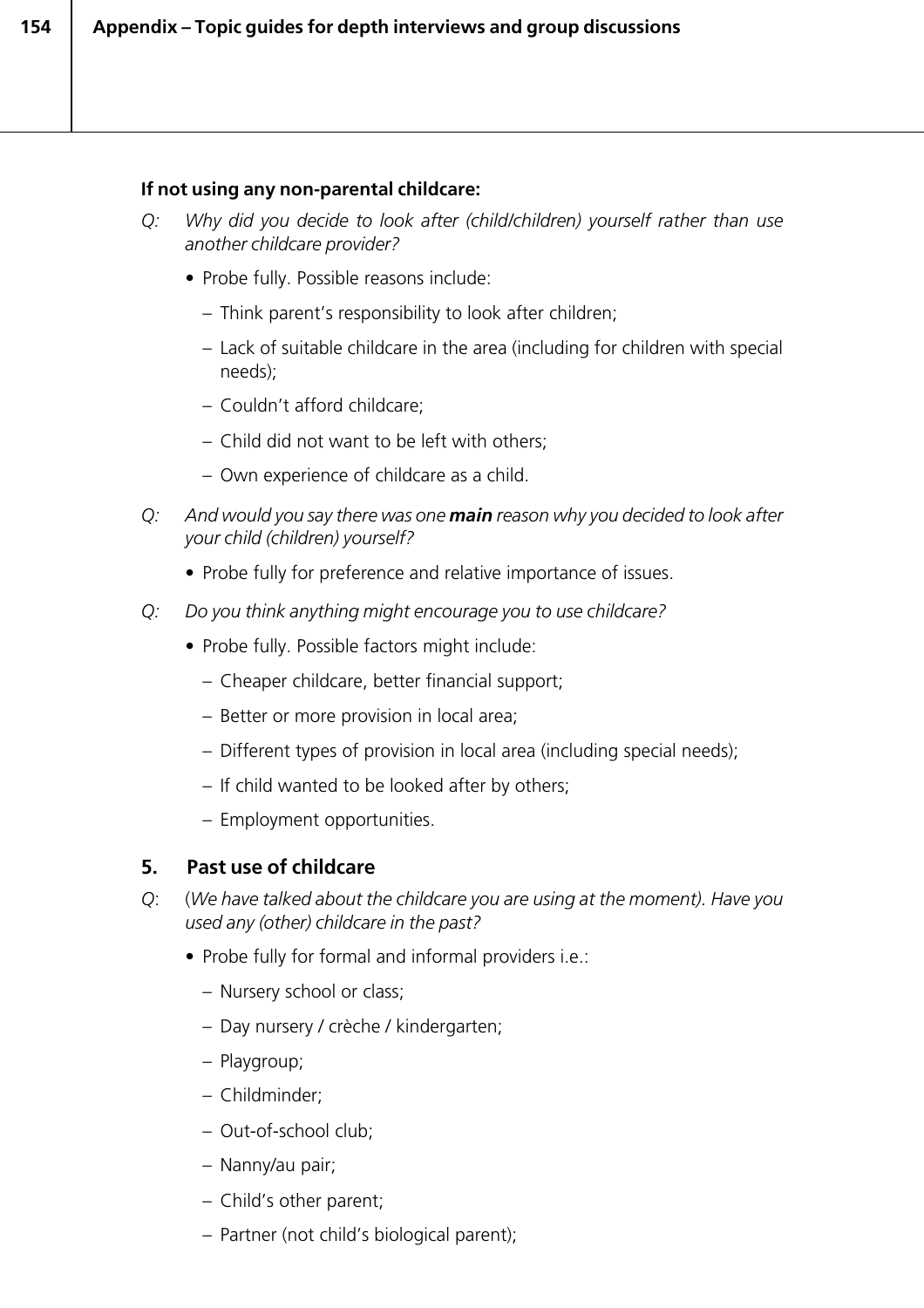- Grandparent(s);
- Siblings or self-care;
- Other relatives or friends;
- Prompt for level of involvement from child's other parent in the past including shift parenting.

#### **If used other kinds of childcare in the past:**

- *Q: What was your experience of (this/these) other kind(s) of childcare? What worked well and less well for you and your child(ren)?*
	- Probe for reasons for using different providers and reasons for changes particularly from informal to formal provision and vice versa.
- *Q: Has your experience of using childcare in the past affected your current childcare?*
	- Probe fully for how it has affected current usage.

#### **If was in a couple when (first) child born:**

- *Q: And do you think that becoming a lone parent affected the kinds of childcare you have used since then?*
	- Probe fully, explore role of ex-partner (including impact of shift parenting) and their family if appropriate.

#### **6. Paying for childcare**

#### **This section only asked if currently using childcare**

- *Q: Do you pay for any of the childcare you use?*
	- Name the type of childcare paid for;
	- Prompt for approximate costs of each provider and total weekly costs;
	- Prompt for payment in kind;
	- Prompt for how costs might vary (e.g. between term-time and school holidays).
- *Q: How do you pay for this?*
	- Prompt for financial support e.g. childcare tax credit; payment in kind; help from family/ other parent. Explain childcare element of WTC if necessary;
	- Prompt for concessions from childcare provider.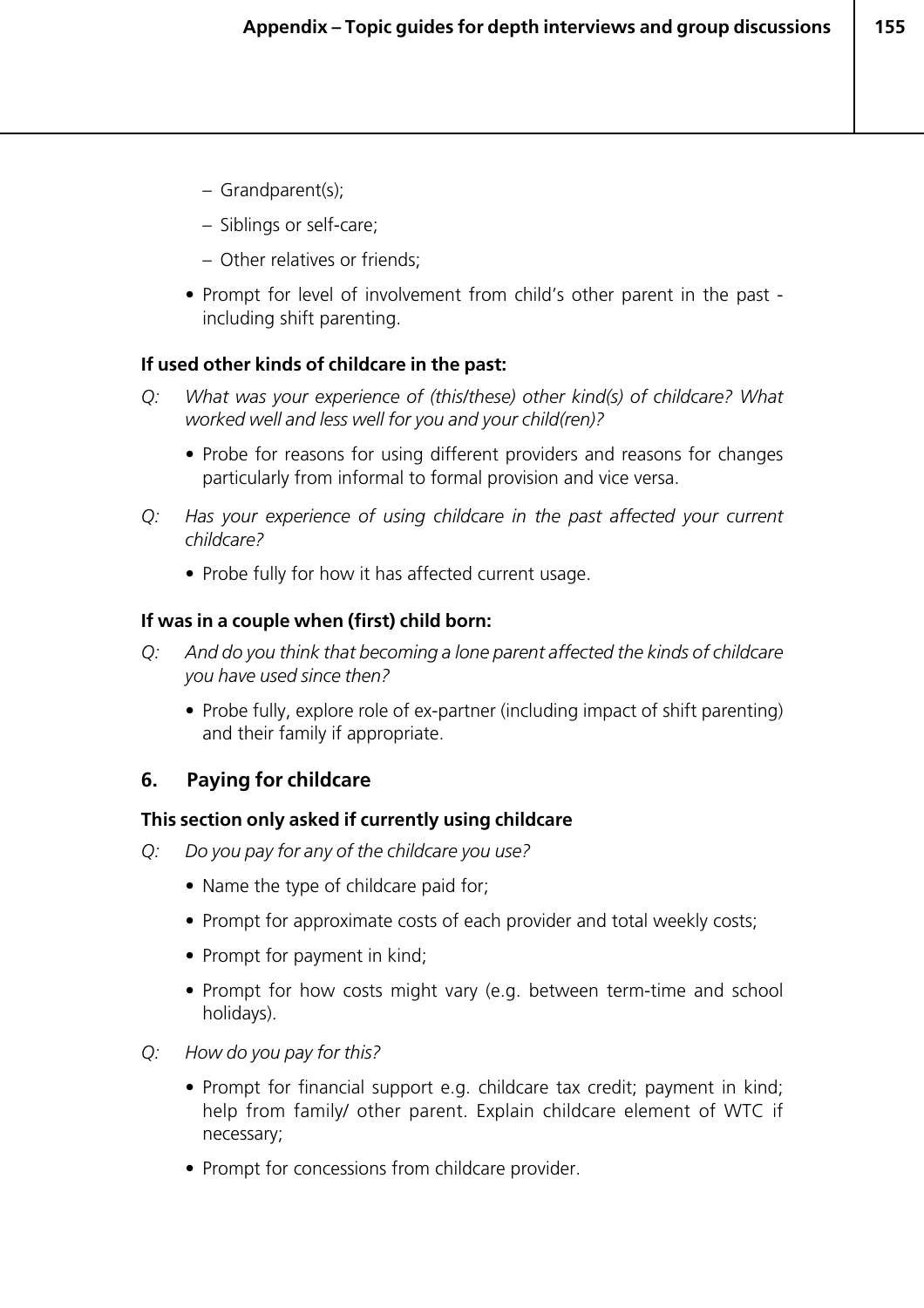- *Q: Has the cost of different types of childcare and the financial help you can you can get to pay for these affected your (current/past) childcare arrangements?*
	- Probe fully;
	- *•* If receiving WTC, probe for how timing of receiving WTC influenced arrangements for using childcare;
	- Prompt for whether financial support has been required long-term or shortterm;
	- Prompt for how cost/financial help might have determined choice of formal/ informal provider.

## **7. Coordination of childcare arrangements**

#### **Only ask if using childcare**

*Q: You have already told me about your work and childcare arrangements during a typical week. Now I would like to focus on the way that you coordinate your transport between (school,) and childcare.*

*In a typical day, can you take me through your normal for transporting (child/ children) to and from the home to school and childcare?*

- Count all those who help pick up and drop off children each day;
- Check if these people are additional to those providing childcare;
- Types of transport relied on to transport the children;
- Differences on different days of the week.
- *Q: How much approximately do you spend on travel for (you and) (child/children) in a typical week?*
- *Q: Is there a point in the day when (child/children) have to be transported from one childcare provider to another (including, if relevant, school)? If so, how does this work?*
	- When and where does this happen;
	- Who responsible e.g. self, other parent, staff at one of the provider, 'walkers' in after-school clubs, special arrangements using childminders/friends/family;
	- Whether pays for this;
	- Difficulties with these arrangements.
- *Q: What would you say is the most difficult thing about your arrangements for getting your child(ren) to and from (school and) childcare?*
	- How feel about it?
	- How stressful is it?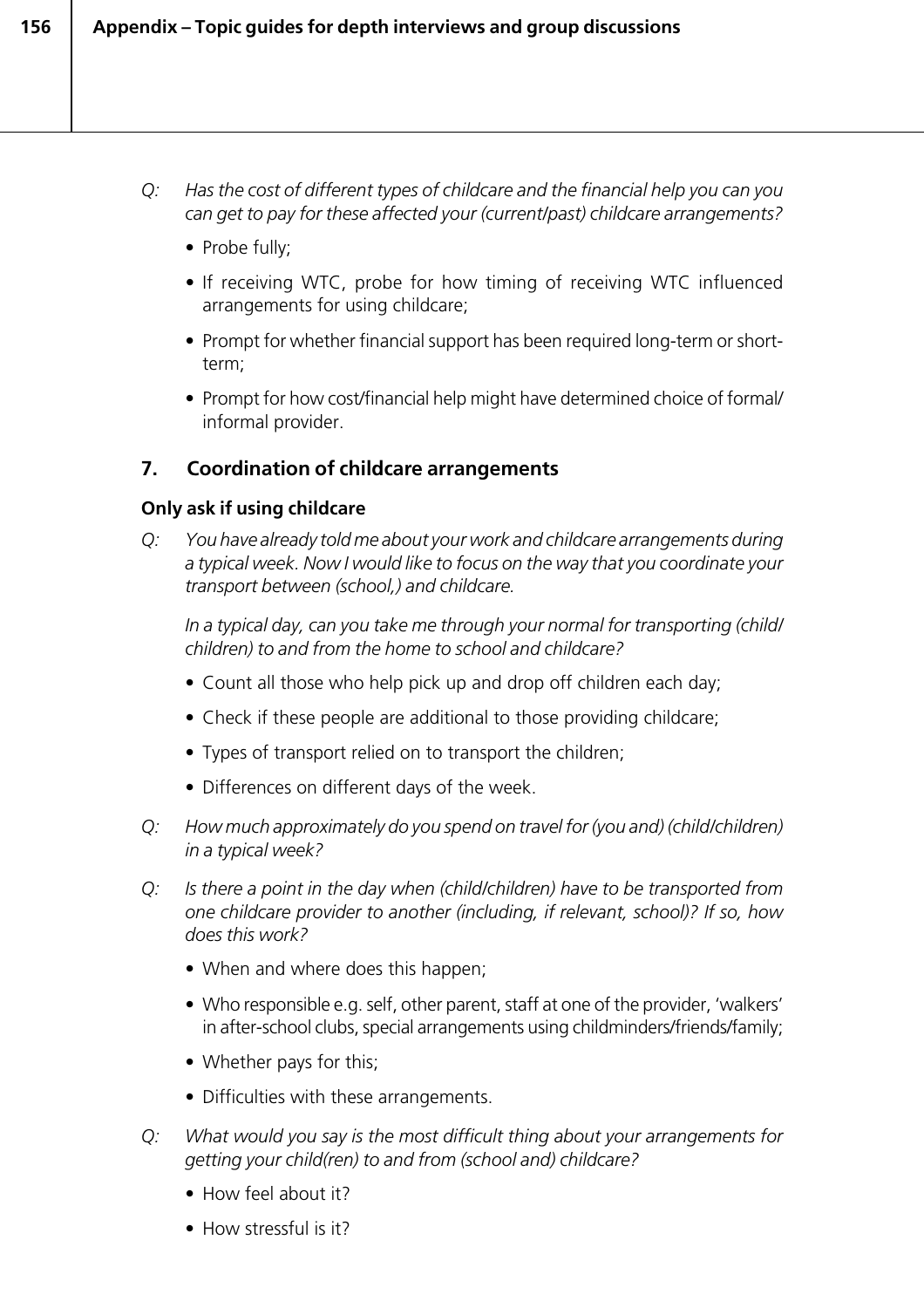- *Q: What aspects of your arrangements work well?*
	- Probe fully.
- *Q: In a typical week, what would you say is the key thing you rely on most and could not do without in relation to transporting (child/children)?*
	- Does this influence thinking about work? Would they be able to work if transport arrangements were better?
	- Would they have to change childcare arrangements without it?
- *Q: How do you think you could manage travel arrangements if you were to go to work?*
- *Q: And are travel arrangements a consideration in your feelings about working at the moment?*
	- Probe fully relative importance of this factor (might better transport arrangements encourage them to work?), what aspects particularly important;
	- Probe for whether they foresee travel-related problems if they were to go to work.
- *Q: How do you think you would manage travel arrangements if you were to go to work – would you foresee any problems?*
	- Probe fully.
- *Q: Is there anything that might make it easier for you to manage (child/children's) travel if you were to go back to work?*
	- *•* Probe for reasons, e.g. a car; better parking; more reliable frequent public transport; shorter/less frequent journeys (childcare – school closer together).

#### **8. Childcare awareness and preferences**

#### **Only ask if currently using childcare**

- *Q: How did you go about finding the childcare you are using at the moment?*
	- If appropriate, prompt for involvement of other parent or discussion/ consultation with other relatives or friends;
	- Prompt for sources of information, advice and guidance, e.g. local authority/ children's information services New Deal/ Sure start if come up; also informal recommendations/word of mouth; family/friends offered childcare; previous history/experience of using it;
	- Prompt for whether the child's opinion was a factor;
	- Probe for which sources of information and advice had greatest influence.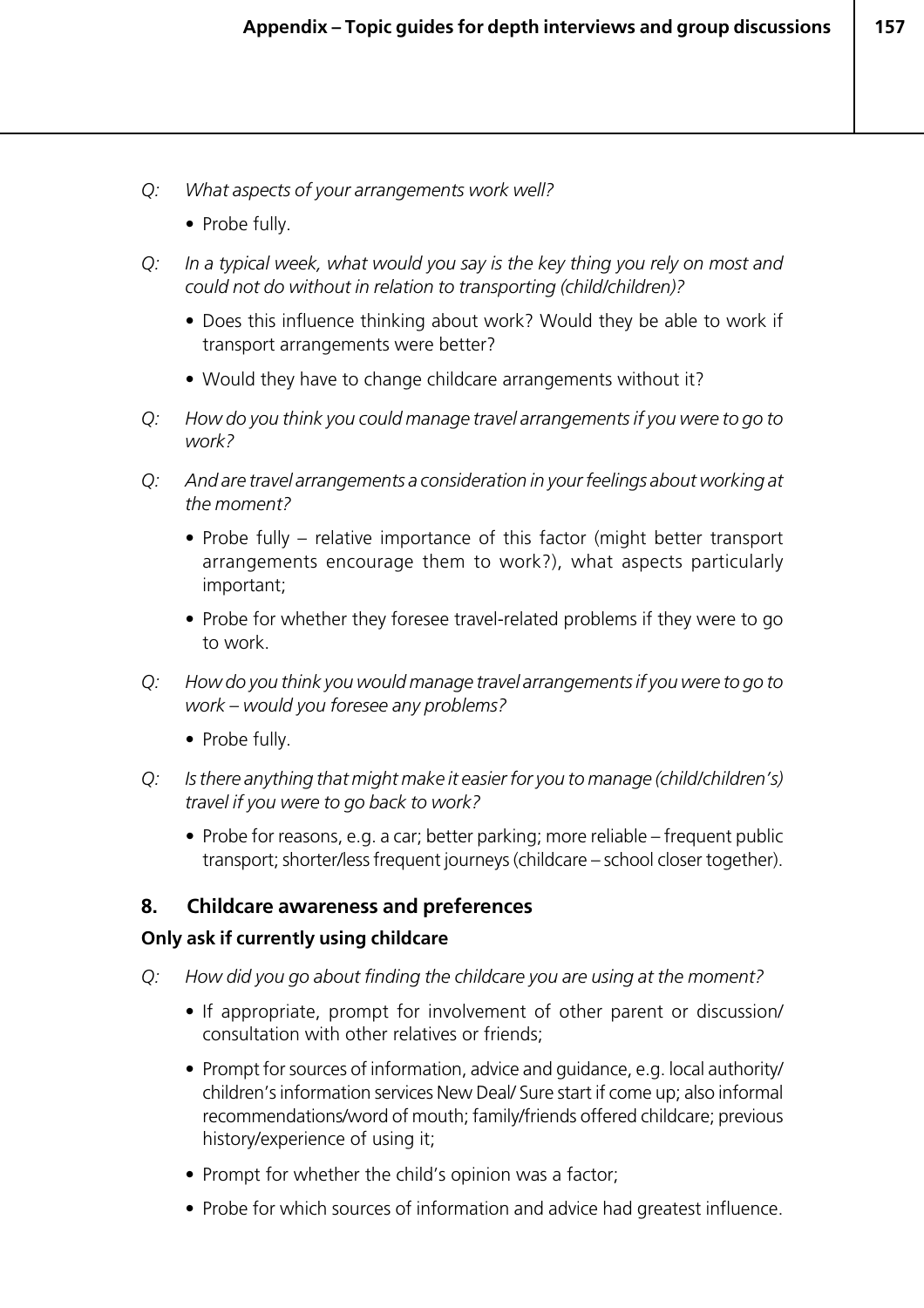#### **Only ask if no childcare now but used it in the past**

*Q: How did you go about finding the childcare you have used in the past?*

- If appropriate, prompt for involvement of other parent or discussion/ consultation with other relatives or friends;
- Prompt for sources of information, advice and guidance, e.g. local authority/ children's information services New Deal/ Sure start if come up; also informal recommendations/word of mouth; family/friends offered childcare; previous history/experience of using it;
- Prompt for whether the child's opinion was a factor;
- Prompt for which sources of information and advice had greatest influence.

#### **Ask all**

- *Q: (Apart from what we have already discussed), what do you know about the different childcare services available in your area?*
	- *•* Probe for perceptions of shortages in types of care, degree of choice, cost, quality;
	- Probe for availability for different age groups/types of families (e.g. working parents);
	- Probe for how child would feel about using different services;
	- Probe for what is perceived as the norm in the area;
	- Probe for whether availability of childcare influenced the decision not to work.

#### **If mentions childcare in the area that not currently using/used in the past**

- *Q: Have you ever thought about using any of the childcare you have just mentioned?*
	- Probe for reasons for not using childcare available cost, availability, location, quality, child's preference/needs.

#### **Ask all**

- *Q: In an ideal world, what type of childcare would you use?*
	- Probe for perceived advantages of this kind of childcare over other kinds (particularly formal versus informal);
	- Probe for preference not to use non-parental childcare and factors affecting this attitude.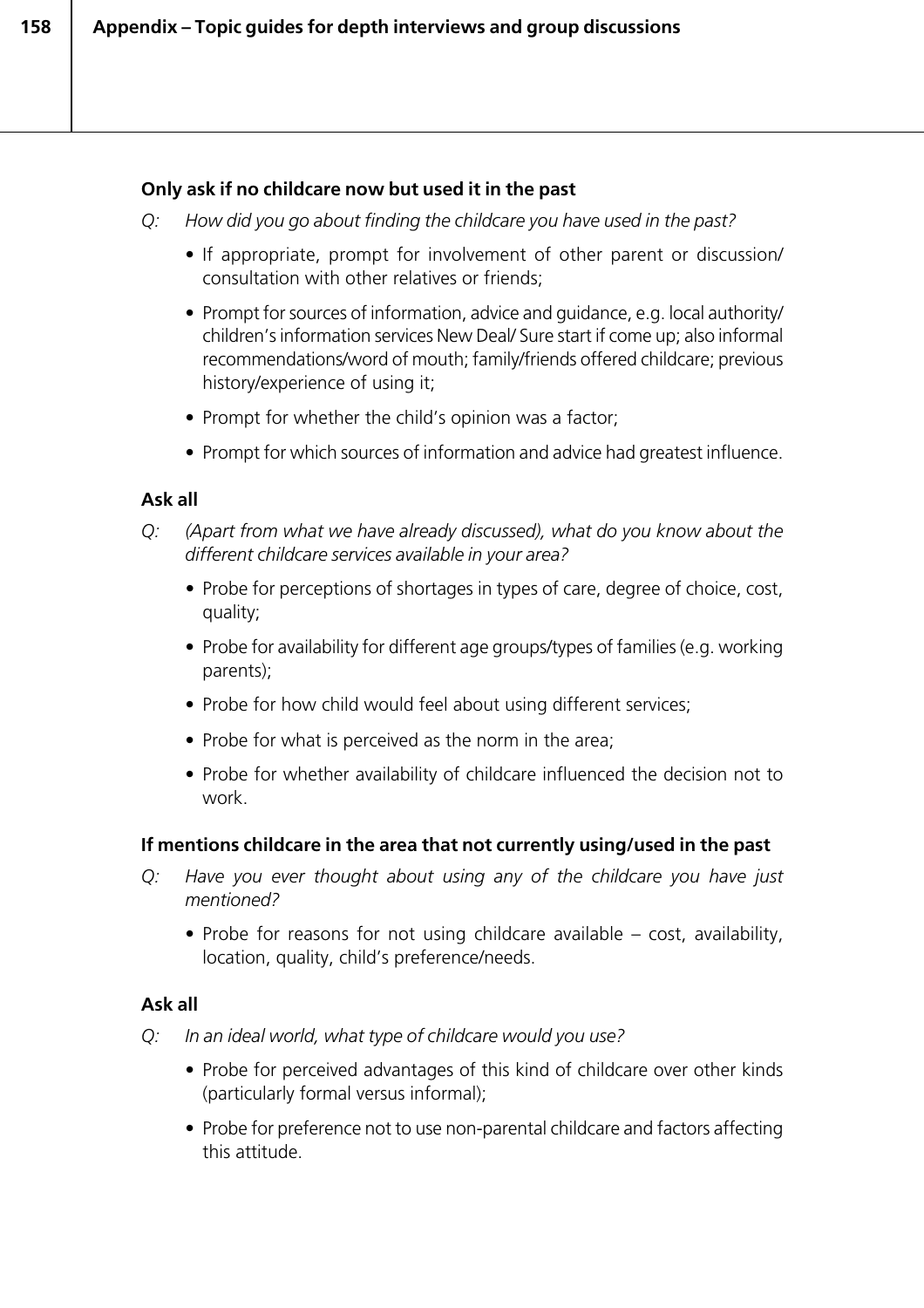- *Q: Some people would not think about using certain forms of childcare. What about you, is there any form of childcare that you would definitely avoid using?*
	- Probe for factors affecting negative views and ways in which these might be changed.

Explore perceptions of parent role/factors affecting overall views of non-parental childcare.

#### **9. Views and attitudes about childcare and work**

- *Q: In your opinion, can there be positive things about combining motherhood/ fatherhood and work?*
	- Probe fully. Possible positive aspects:
		- Gives parent personal fulfilment/good for self-esteem;
		- Good to have a career, achievement;
		- Higher income;
		- Good for children, social interaction, 'healthy'.
- *Q: And do you think there are any negative aspects?*
	- Probe fully. Possible negative aspects include:
		- Stressful, difficult to manage 'double burden';
		- Miss out on caring for child during day;
		- Does not bring child up how they would want to.
- *Q: Have you ever considered starting working in the near future and if so what might make that likely or possible?*
	- Prompt for financial support, childcare-related factors, availability of suitable jobs, potential changes in circumstances (e.g. if a partner were present).
- *Q: And do you think there is one thing in particular that might help you to start working?*
- *Q: Would you say that working might have an affect on your role as a mother/ father?*
	- Probe for perception of role mothers/fathers ought to play, what's considered 'culturally acceptable';
	- Probe for how their expectations of combining parenthood and work has compared to their experience.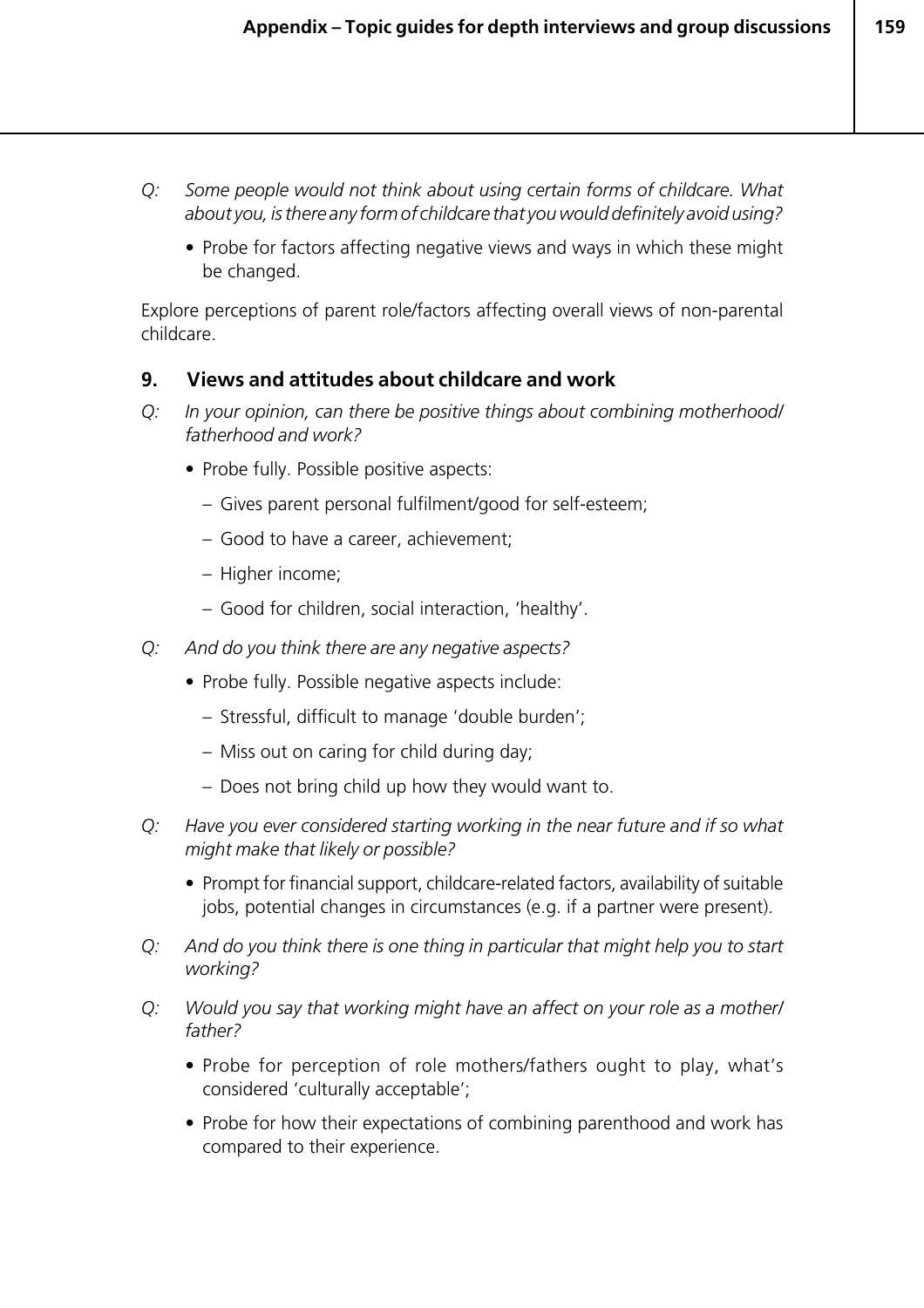- *Q: Do you think you would, in principle, be happy to combine motherhood/ fatherhood and work (either now or in the future)?*
	- Probe fully (if in the future, when?).
- *Q: And in the near future do you think your current childcare arrangements will change in any way?*
	- Probe for potential changes and factors affecting these;
	- Probe for concerns about the future.
- *Q: Finally, the Government really wants to understand what parents think about childcare, particularly parents who bring up children on their own. If you had some key messages that you would want to send back to the Government about childcare, what would they be?*

#### **10. Check**

*Q: Before I go, it is important for us to get a spread of people in our study, so can I just check the following:*

*Your age?*

*Ethnicity?*

*Household tenure?*

*Q: And do you also have income from credits or benefits, e.g. Income Support, Child Support, Disability Benefit, Housing Benefit, Tax Credits such as Working Tax Credit?*

#### **If receives benefits/credits**

- *Q: And roughly how much do you receive in benefits/credits?*
	- Prompt for time period (week/month/year).

#### **If receives benefits/credits**

- *Q: And when did you start receiving these benefits/credits?*
- *Q: Finally, is there anything else you would like to add?*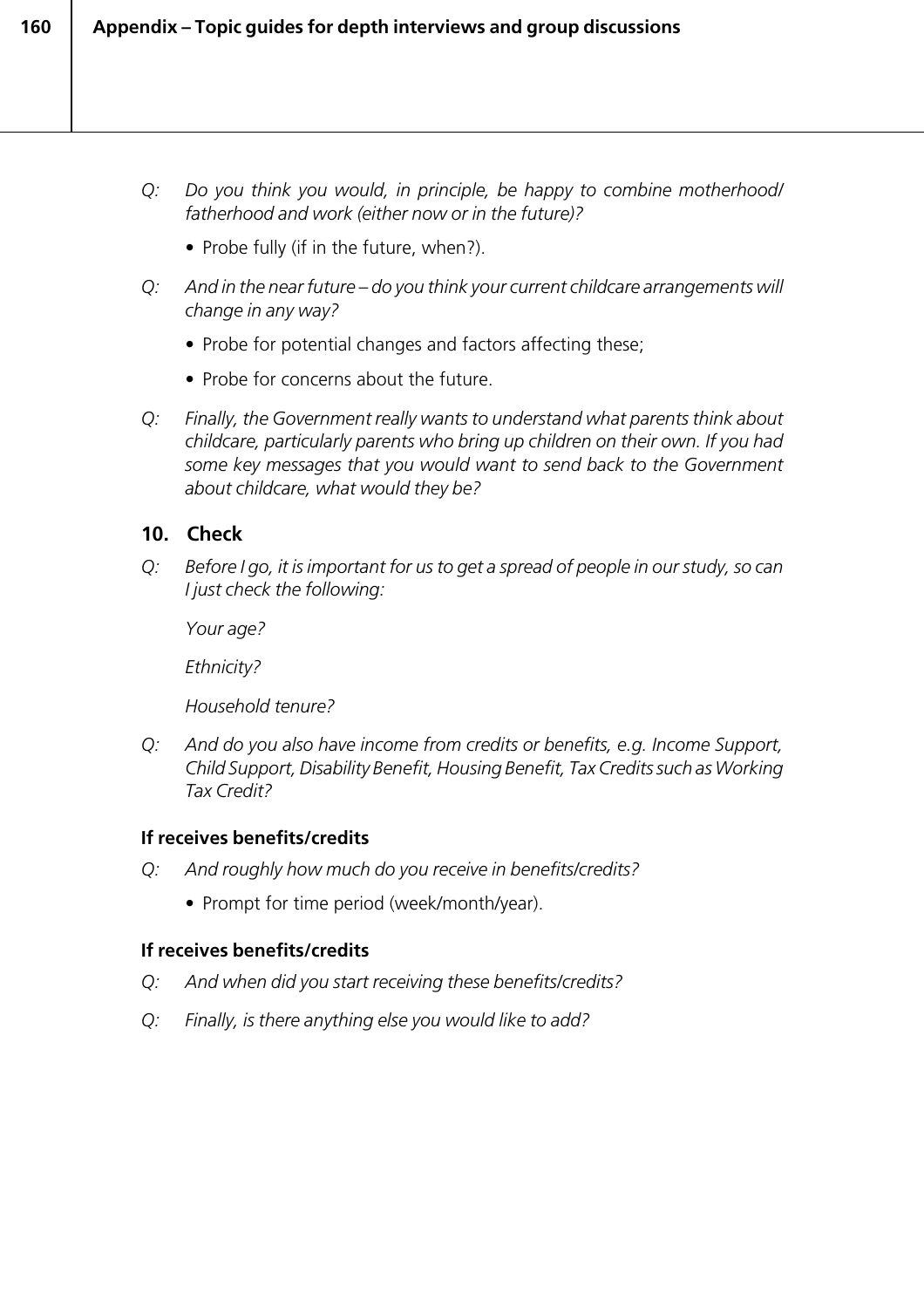## Topic guide – Study of parents and childcare new entrants to work

#### **Research aims**

- To investigate lone parents' preferences in relation to childcare, including views about non-parental care and both preferences for and use of formal and informal care (or different combinations of the two).
- How lone parents' decisions about childcare (and perceived choices and constraints) interact with their decisions about employment, particularly at crucial points of transition, primarily having children and becoming a lone parent.
- How lone parents manage or negotiate childcare within working life.

Interviewer's introduction.

*Remind about SPRU and NatCen being independent organisations.*

*Remind that research funded by the Department for Work and Pensions, to provide information about the experiences and views of parents and childcare*

*Explain the issues to be covered:*

- *About your family;*
- *Employment (past and present);*
- *Childcare arrangements;*
- *Views and attitudes about childcare & work.*

*Interview will last around one and a half hours and will be in the form of a discussion to obtain your views – need for breaks?*

*Explain confidentiality, and how the material will be used.*

*Explain discussion will have no effect on any benefits, or any dealings with Inland Revenue, Jobcentre Plus, DWP (formerly the Benefits Agency and Employment Service (and before that DSS, DHSS), Child Support Agency, Social Security Office, etc.*

*Any questions or concerns?*

*Check informed consent again.*

*Ask for permission to use tape-recorder.*

*Give incentive payment.*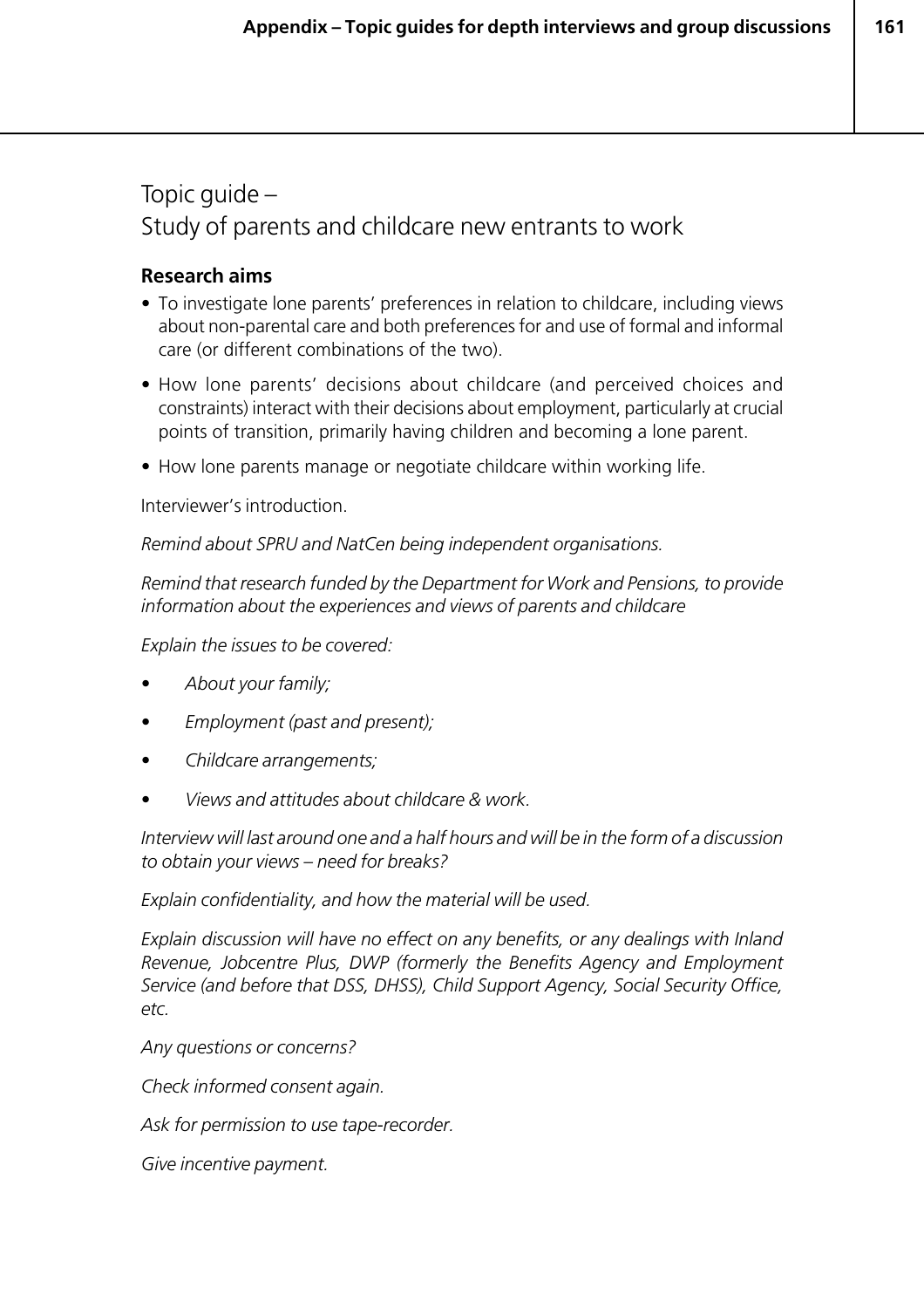## **Topics**

Background.

Employment history and entry into paid work.

Current job.

Current childcare arrangements.

Past use of childcare.

Paying for childcare.

Childcare awareness and preferences.

Coordination of (school,) childcare and work.

Views and attitudes about childcare and work.

## **1. Background**

I would like to begin by asking some information about your family.

#### **Check:**

Number, names and ages of children in household.

*Does anyone else live in the household?*

Relationship to lone parent and children.

*How long have you lived in this neighbourhood?*

*Do you have any family/close friends living nearby?*

*Length of time as a lone parent – check whether in a couple when (first) child was born.*

## **2. Employment history and entry into paid work**

- *Q: We are now going to talk about your work. Could you start by telling me at what age you left full-time education and what you were hoping to do at the time?*
	- Age left;
	- Qualifications left with;
	- Aspirations and plans?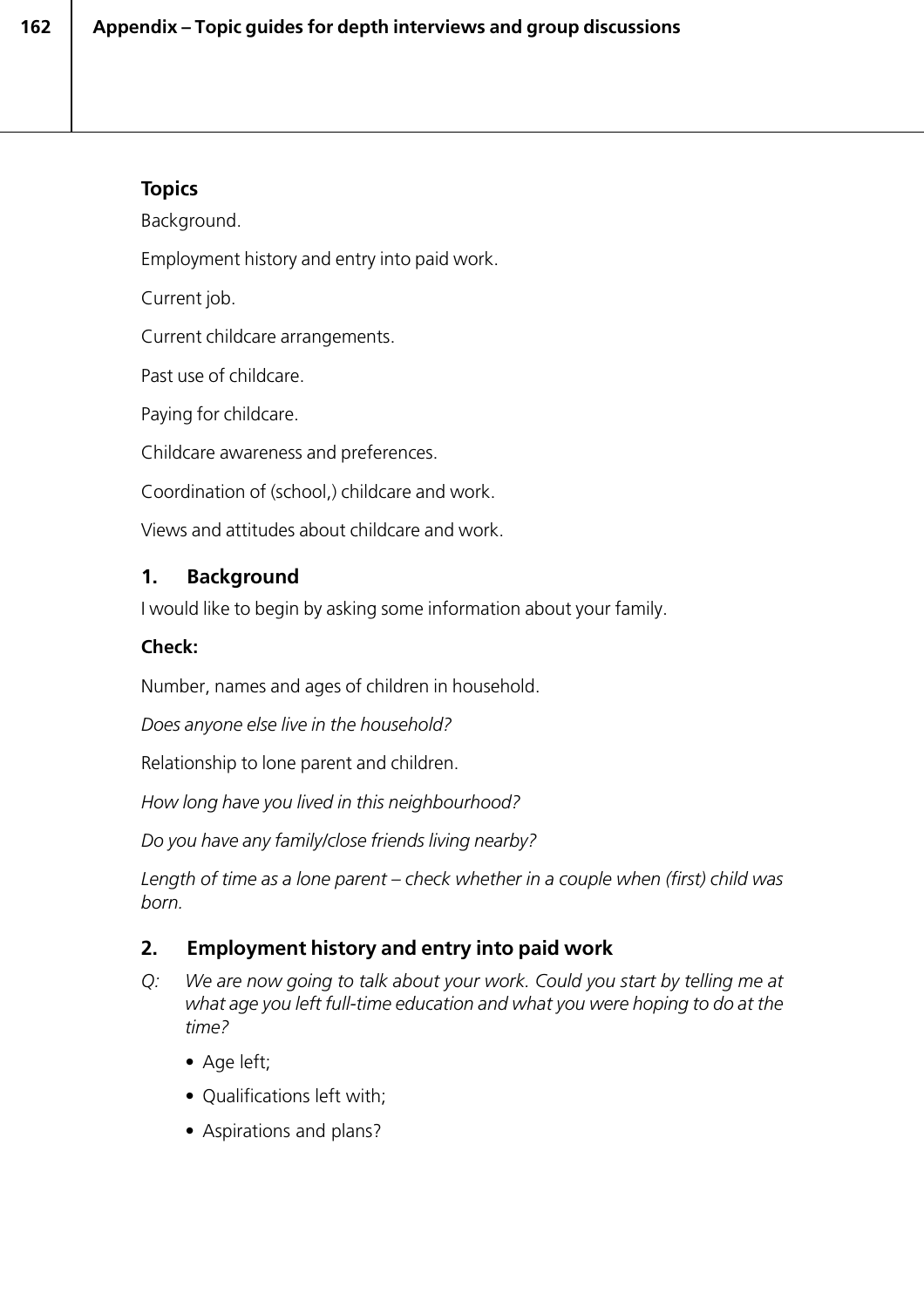- *Q: Now I would like you to tell me briefly about any work you have done since you left full-time education. It would also be helpful if you could tell me about any times when you were not working, as well as any periods when you were moving in and out of work on a regular basis.*
	- Probe fully for factors affecting job changes or periods of non-employment, including attitudes and 'push and pull' factors, e.g. local employment market, implications of type of work etc;
	- Probe for level of career-motivation/ambition/perceptions of importance and significance of work;
	- Probe for main activities other than work (study, voluntary activities, hobbies, interests).
- *Q: How do you think having your (first) child affected your decisions about working?*
	- Probe fully including whether views changed over time i.e. attitude whilst pregnant, during child first year etc.

#### **If was in a couple when (first) child was born:**

- *Q: And how do you think becoming a lone parent affected your decisions about working?*
	- Probe fully for reasons.
- *Q: And do you think your decisions about working have been affected as your children have got older?*
	- Probe fully including for reasons why children reaching different ages/ milestones affected the decision.
- *Q: And thinking now about the point at which you entered paid work (x months ago), can you describe for me how you came to that decision?*
	- Probe for most important factors what 'clinched' it?
	- Prompt for whether had particular concerns, e.g. what might happen in an emergency, feelings of guilt, worried about co-ordinating childcare and work;
	- Probe for how they managed to reconcile conflicting concerns (if they did managed to) in order to enable them to enter work;
	- Probe for whether availability of childcare influenced the decision to work;
	- Probe for sequence of decisions did job or childcare come first?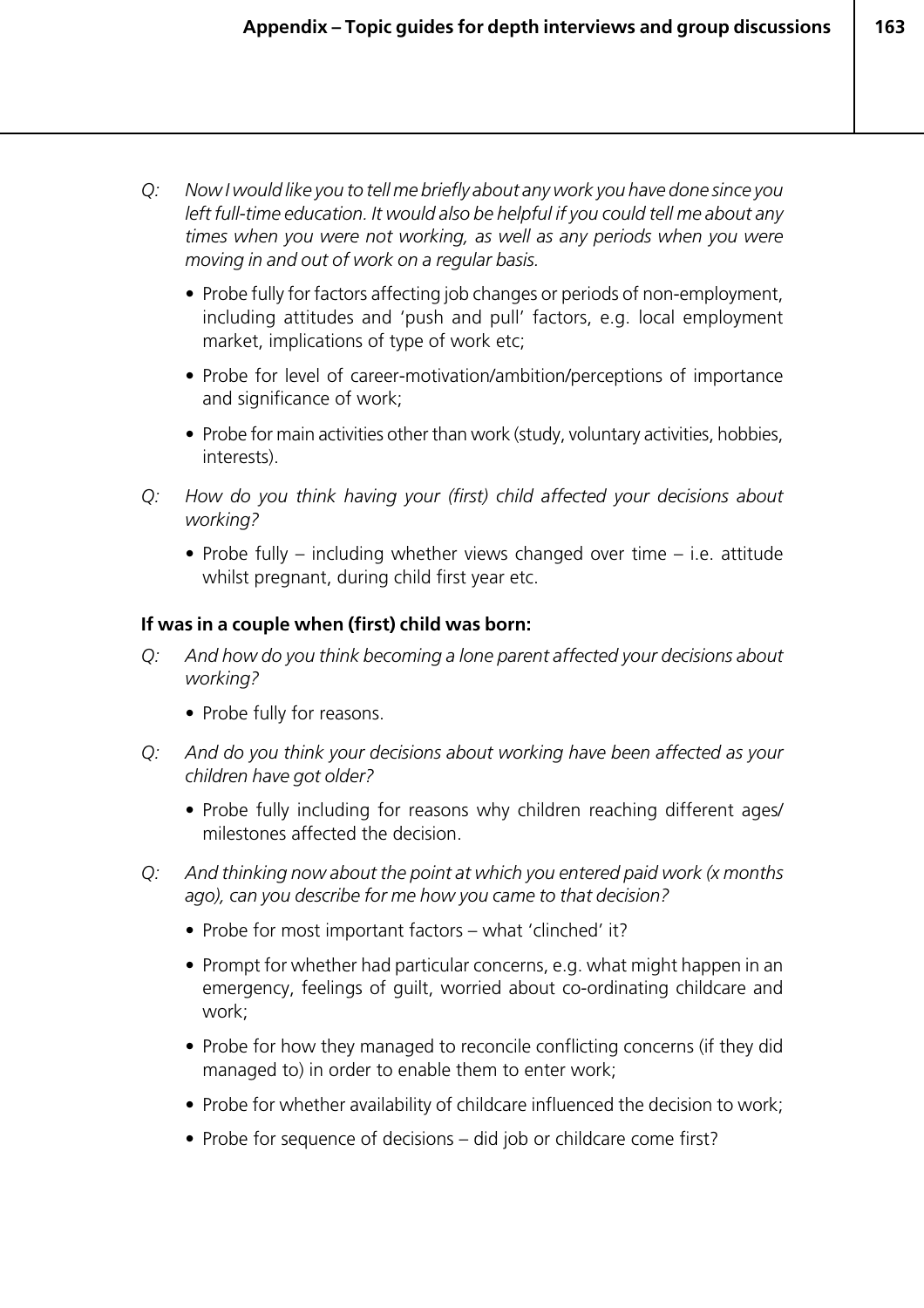Some possible reasons for entry into current paid work:

#### **1.Child-centred reasons:**

Child(ren) right age (all now at school, youngest started EYE);

Child(ren) bored at home;

Child(ren) ready for new experience;

Felt child(ren) could benefit from care.

#### **2.Parent-centred reasons:**

Right time for parents;

Need for interaction with other adults;

Shift in views on mother/father roles;

Self-esteem issues;

Friends went back to work;

Encouragement from others to work.

#### **3.Childcare/other reasons**:

Childcare availability/cost;

Financial/economic reasons;

Job availability/job search.

## **3. Current job**

- *Q: Now could you tell me a bit more about your current job?*
	- Prompt for type of job and type/size of organisation;
	- Prompt for number of hours and timing of working day, including atypical hours, shift and weekend work – and explore how regular work pattern is;
	- Prompt for location and journey to work, transport used;
	- Prompt for perceptions of local labour market, reasons for having this particular job.
- *Q: Roughly how much do you earn from this job?*
	- Prompt for time period (week/month/year).
- *Q: And do you also have income from other sources, e.g. Income Support, Child Support, Disability Benefit, Housing Benefit, Tax Credits such as Working Tax Credit, Child Tax Credit?*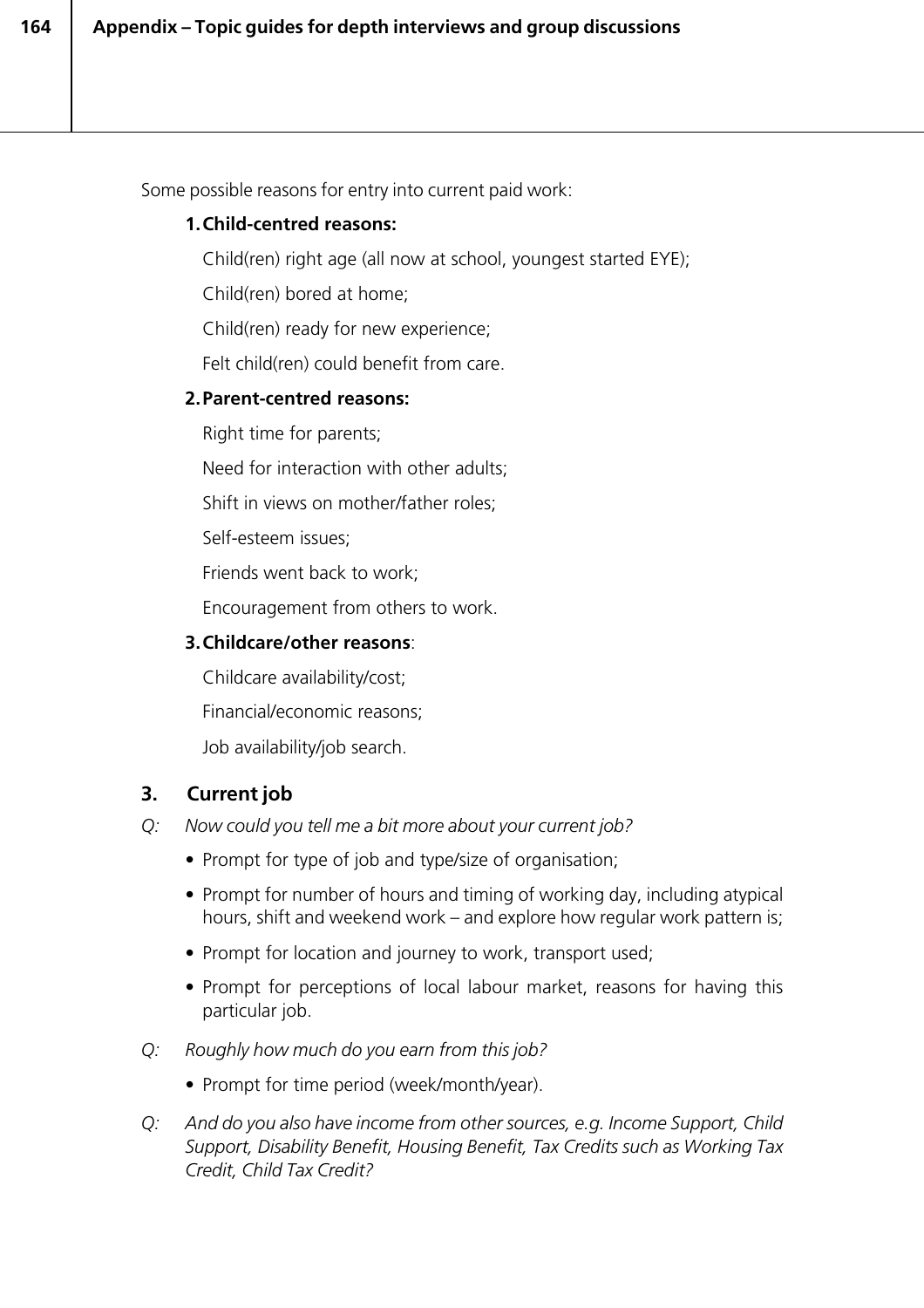#### **If receives benefits/credits**

- *Q: And roughly how much do you receive in benefits/credits?*
	- Prompt for time period (week/month/year).

#### **If receives benefits/credits IF RECEIVES BENEFITS/CREDITS**

- *Q: And when did you start receiving these benefits/credits?*
- *Q: And how does your current job suit you and your family?*
	- Probe fully for factors affecting this relationship (**NB needs adapting if self-employed**);
	- Probe for how job fits with childcare hours, location etc;
	- Probe for job satisfaction and enjoyment, affects on parent's self-esteem, state of mind, social aspects;
	- Probe for any difficulties coping with job/managing work and family together, including employer/colleague attitudes/support;
	- Probe for financial benefits of working; balance with childcare costs;
	- Probe for career motivators, ambition;
	- Prompt for family-friendly practices, e.g:
		- flexi-time (how exactly does this work?);
		- part-time working (number of days/hours);
		- term-time working;
		- homeworking (solely or partly?);
		- childcare facilities at work;
		- relationship with employer/employer's approach/attitude to family responsibilities / work-life balance;
		- employer understanding in emergencies (e.g. child's sickness).
- *Q: And, in addition to your main job, can I ask whether you are doing any other work – either paid or unpaid – or whether you are taking a course or doing any study at the moment?*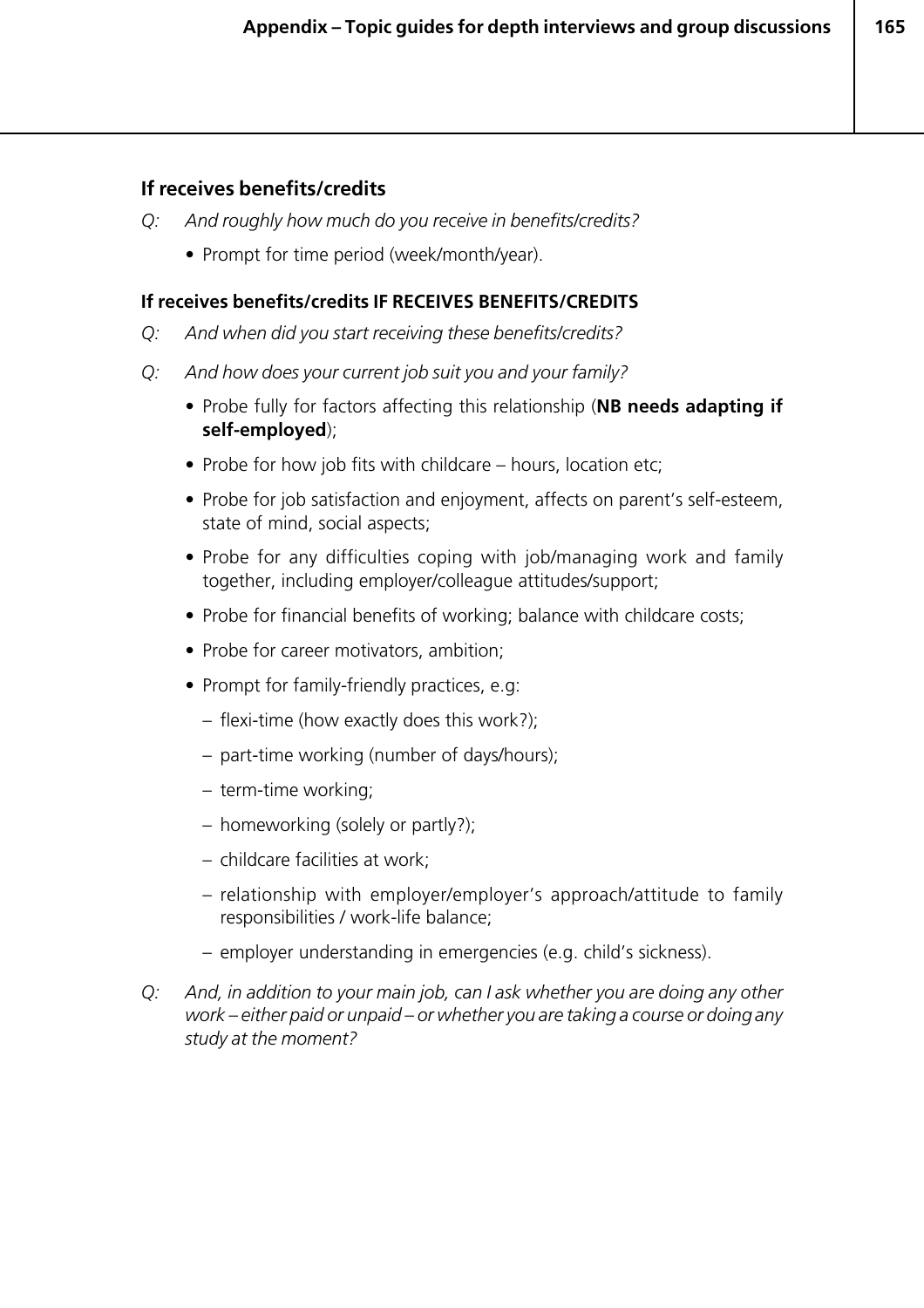## **4. Current childcare arrangements**

- *Q: We have talked about your work; I would now like to ask you about who looks after the children. First, can I just check, (is/are) (child/children) currently at school?*
	- If yes, prompt for whether full or part-time.
- *Q: Does your child (children) have special medical or educational needs, including a disability?*
	- Probe fully for nature of special need/disability.
- *Q: Thinking about a typical week, can you tell me whether there is anyone else, apart from (the school and) yourself, who regularly looks after (child/ children)?(Please include arrangements at all times, including evenings and weekends* and school based childcare provided out-of-school hours*)*.
	- Probe fully for formal and informal providers i.e.:
		- Nursery school or class;
		- Day nursery/crèche/kindergarten;
		- Playgroup;
		- Childminder;
		- Out-of-school club;
		- Nanny/au pair;
		- Partner (not child's biological parent);
		- Grandparent(s);
		- Siblings or self-care;
		- Other relatives e.g. sisters or friends;
	- Prompt for level of involvement from child's other parent including whether shift parenting relationship.

#### **The next few questions are only for parents using non parental childcare other than school (but including school based childcare provided out-ofschool hours).**

- *Q: On which days of the week and times of the day would you usually use each of these providers/people?*
	- Probe fully for all providers mentioned;
	- *•* Probe for different days (including weekends) and start and finish times, get an idea of which providers used the most;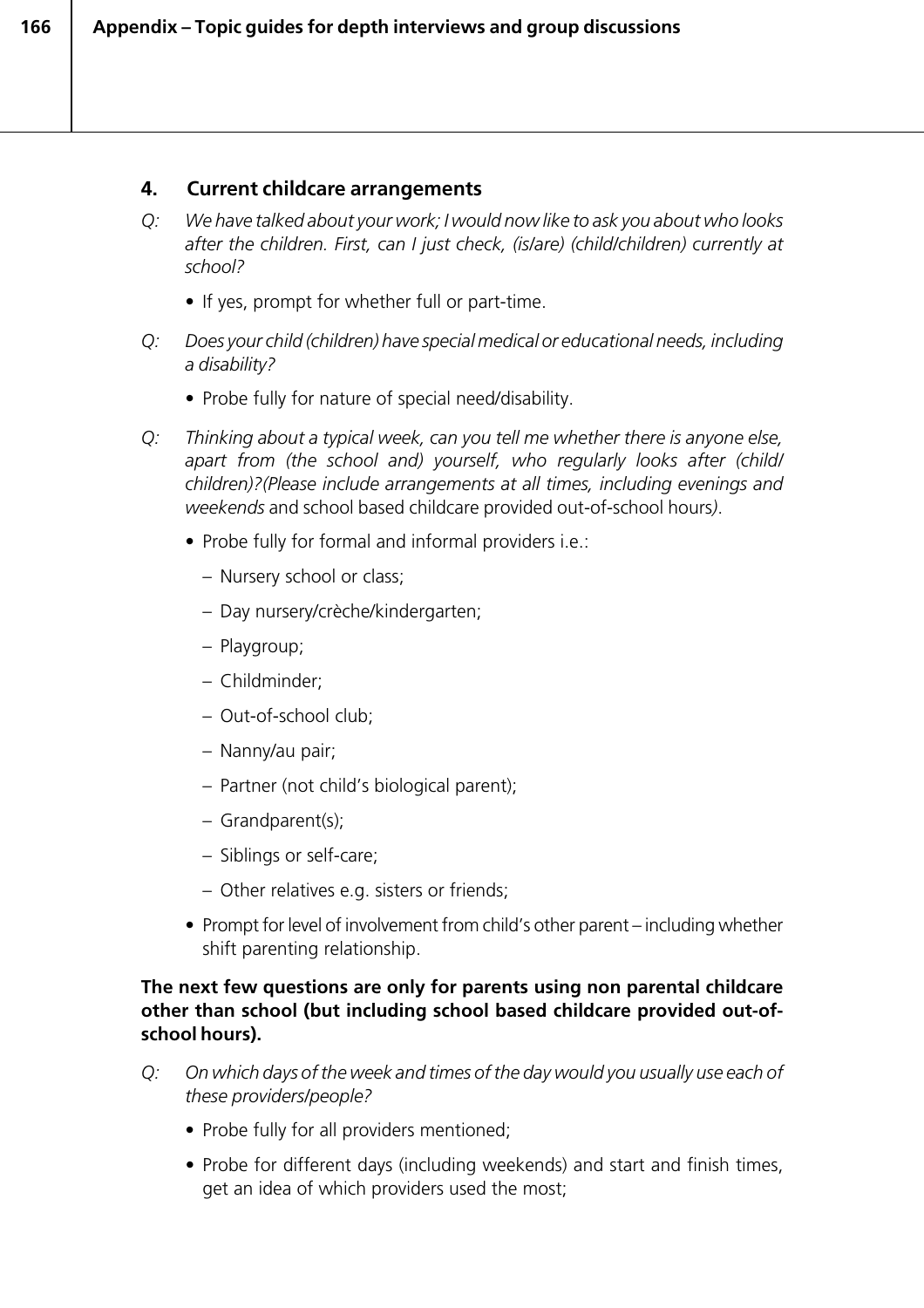- *•* Probe for factors affecting use at different times, e.g. opening hours, working arrangements, beliefs about when children should be with parents;
- Probe for level of consistency week-to-week.
- *Q: And do these providers/people only look after (child/children) when you are at work or also when you are not at work?*
	- Probe fully for all providers mentioned.
- *Q: So far we have been talking about the childcare you use in a typical week. Do your arrangements differ in the school holidays (including half-terms)?*
	- Probe fully for differences in types, days, times and hours.
- *Q: Do your childcare arrangements also differ at other times? How consistent would you say they were week-to-week?*
	- Probe for factors causing change, e.g. child or parents' sickness, parents' study, inconsistent availability of childcare providers, changes in parent's employment circumstances and working patterns;
	- What are their emergency arrangements if child is sick or childcare provider lets them down?
- *Q: You've described to me the kind(s) of childcare you currently use. Can you tell me something about why you decided to use (this/these) kind(s) of childcare?*
	- Probe fully particularly for different reasons for using formal and informal provision. Possible reasons for using different forms of childcare are:
		- Trust provider/peace of mind;
		- Easier to arrange/fits with work;
		- Cost;
		- Convenience;
		- Difficulty/ ease of negotiating/paying for informal childcare;
		- Previous experience of this childcare;
		- Good reputation or recommendation;
		- Meet child's developmental/social needs;
		- No other kinds available in locality;
		- Replicate child being at home with parent;
		- Moral /religious /cultural reasons (notions of who uses what care);
		- Important for child to spend time with non-residents parent/other relatives;
		- Suitable for children with special needs/disability;
		- Own experiences of childcare when a child.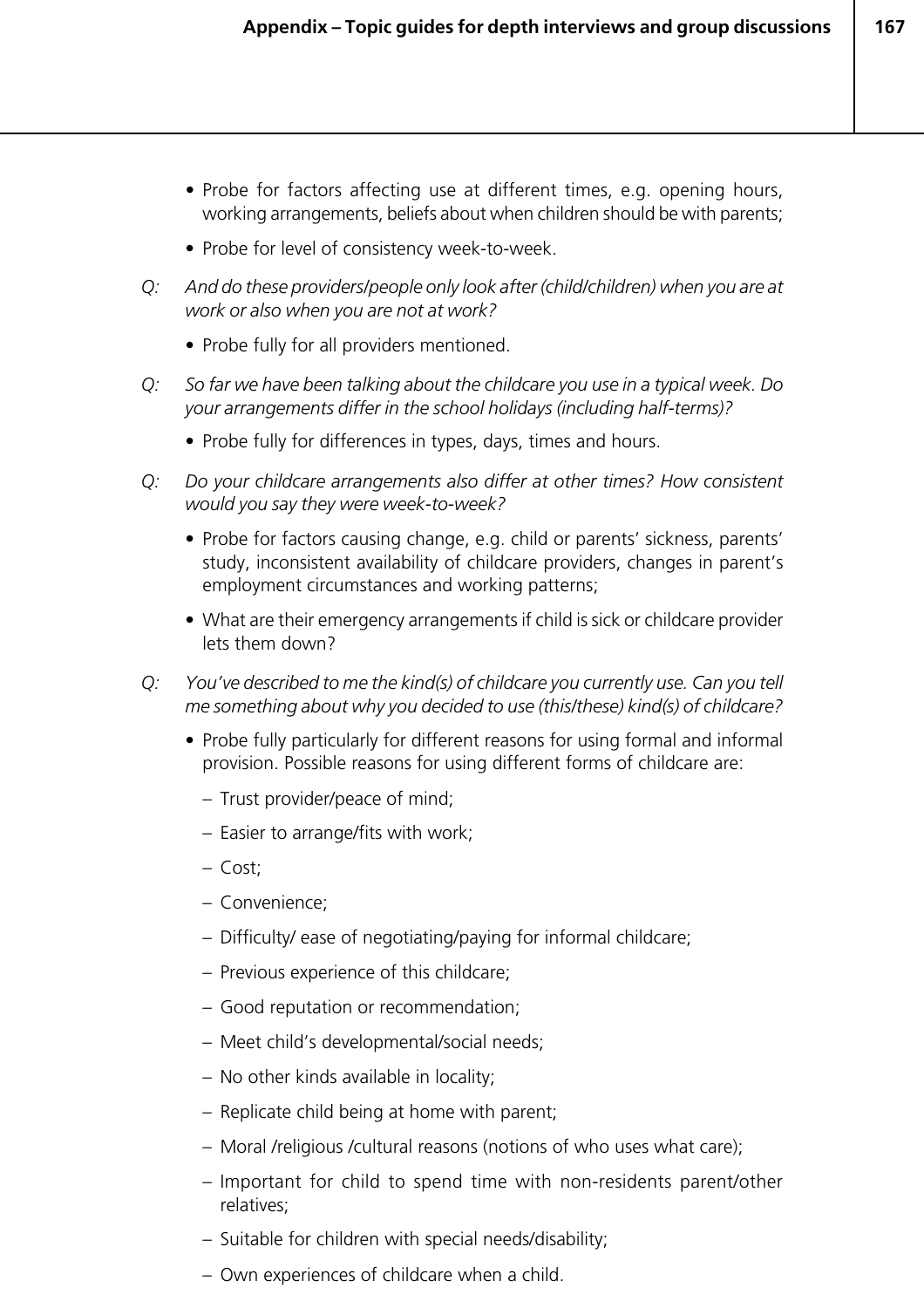- *Q: And, of the different factors you have mentioned, would you say some were more important than others in making your decision? Which would you say was most important?*
	- Probe fully, including the reasons for/ depths of these views.
- *Q: And when you were deciding which kind of childcare to use, did you feel there was anything that limited your choice?*
	- Probe fully for limiting factors, options preferred/considered and reasons for this. Limiting factors might include:
		- Cost;
		- Negotiating/paying for informal childcare;
		- Location/transport;
		- Availability/opening days and times;
		- Poor quality/bad reputation;
		- Lack of provision in local area/providers full (waiting lists);
		- Lack of special needs provision.
- *Q: Did you have any other worries related to childcare before you started working?*
	- Probe fully e.g. leaving the child, felt guilty, worried about how timings/ journeys would work, negotiating/paying for informal childcare.
- *Q: And since you started working how happy would you say you have been with the different childcare providers you are using, and with the overall arrangements? What seems to work well and less well ?*
	- Probe fully.

#### **If not using any non-parental childcare**

- *Q: Why did you decide to look after (child/children) yourself rather than using another childcare provider?*
	- Probe fully. Possible reasons include:
		- Think parent's responsibility to look after children;
		- Lack of suitable childcare in the area;
		- Couldn't afford childcare;
		- Child did not want to be left with others;
		- Own experiences of childcare when a child.
	- Probe for childcare as being used an 'excuse' for not working.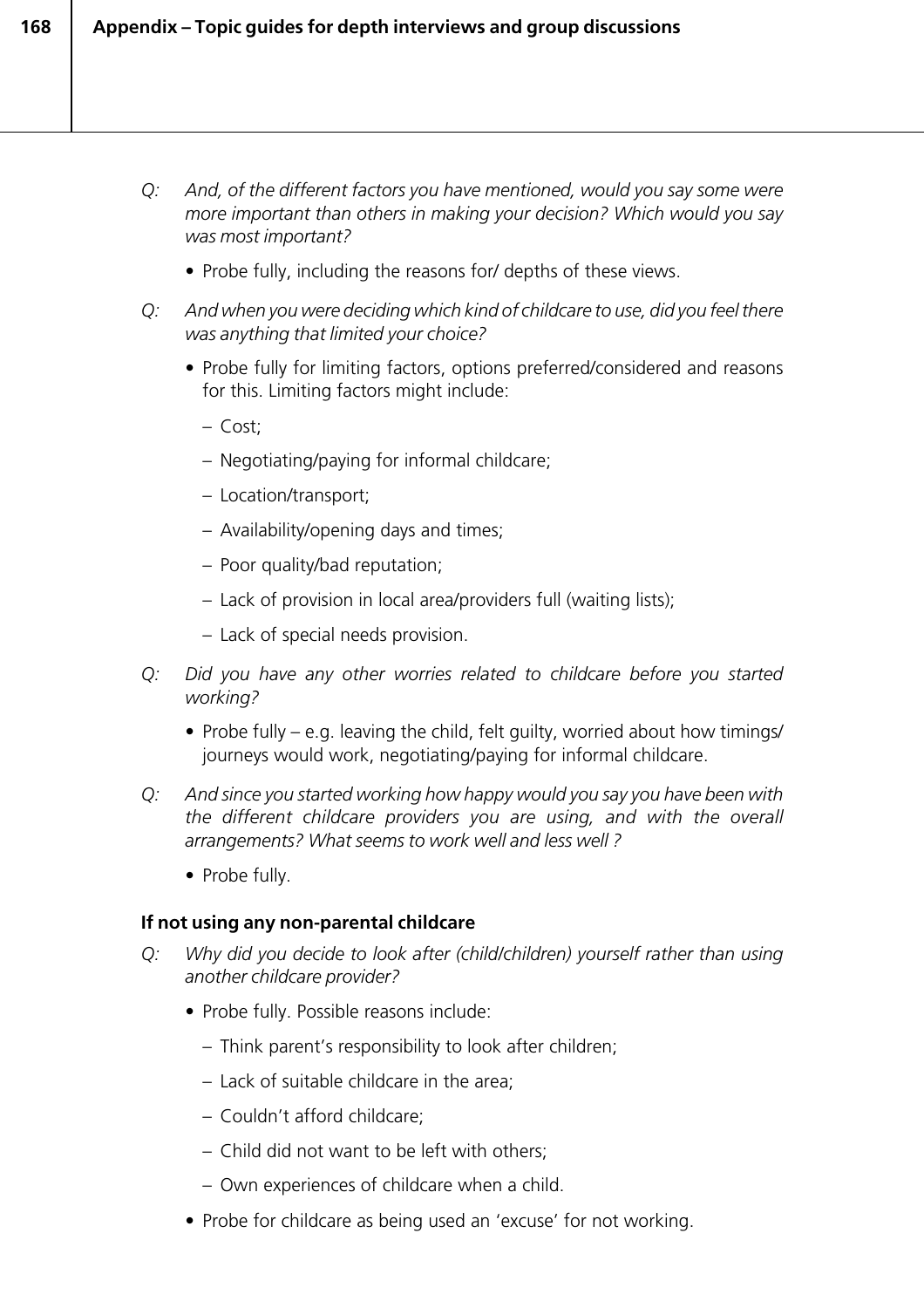- *Q: And would you say there was one main reason why you decided to look after your child (children) yourself?*
	- *•* Probe fully for preference and relative importance of issues.
- *Q: Do you think anything might encourage you to use childcare?*
	- Probe fully. Possible factors might include:
		- Cheaper childcare, better financial support;
		- Better or more provision in local area;
		- Different types of provision in local area;
		- If child wanted to;
		- Employment opportunities.

#### **5. Past use of childcare**

- *Q*: (*We have talked about the childcare you are using at the moment). Have you used any (other) childcare in the past?*
	- Probe fully for formal and informal providers i.e.:
		- Nursery school or class;
		- Day nursery/crèche/kindergarten;
		- Playgroup;
		- Childminder;
		- Out-of-school club;
		- Nanny/au pair;
		- Child's other parent;
		- Partner (not child's biological parent);
		- Grandparent(s);
		- Siblings or self-care;
		- Other relatives or friends;
	- Prompt for level of involvement from child's other parent in the past including shift parenting.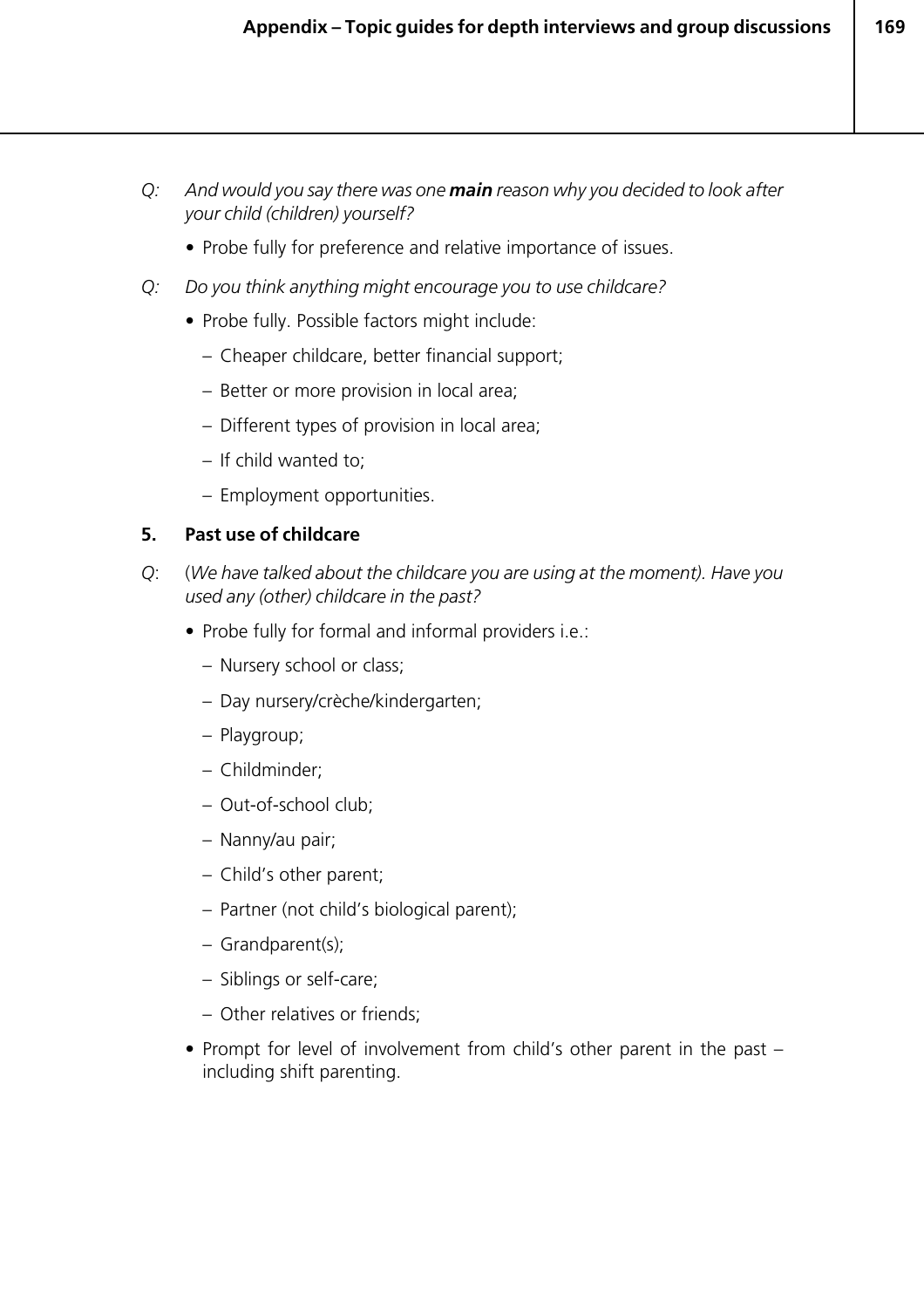### **If used other kinds of childcare in the past**

- *Q: What was your experience of (this/these) other kind(s) of childcare? What worked well and less well for you and your child(ren)?*
	- Probe for pros/cons of different types of childcare;
	- Probe for reasons for using different providers and reasons for changes particularly from informal to formal provision and vice versa.
- *Q: Has your experience of using childcare in the past affected your current childcare?*
	- Probe fully for how it has affected current usage.

#### **If was in a couple when (first) child born:**

- *Q: And do you think that becoming a lone parent affected the kinds of childcare you have used since then?*
	- Probe fully, explore role of ex-partner (including impact of shift parenting) and their family if appropriate.

# **6. Paying for childcare**

# **This section only asked if currently using childcare.**

- *Q: Do you pay for any of the childcare you use?*
	- Name the type of childcare paid for;
	- Prompt for approximate costs of each provider and total weekly costs;
	- Prompt for payment in kind;
	- Prompt for how costs might vary (e.g. between term-time and school holidays).
- *Q: How do you pay for this?*
	- Prompt for financial support e.g. Childcare tax credit; payment in kind; help from family/other parent, employer. Explain childcare element of WTC if necessary;
	- Prompt for concessions from childcare provider.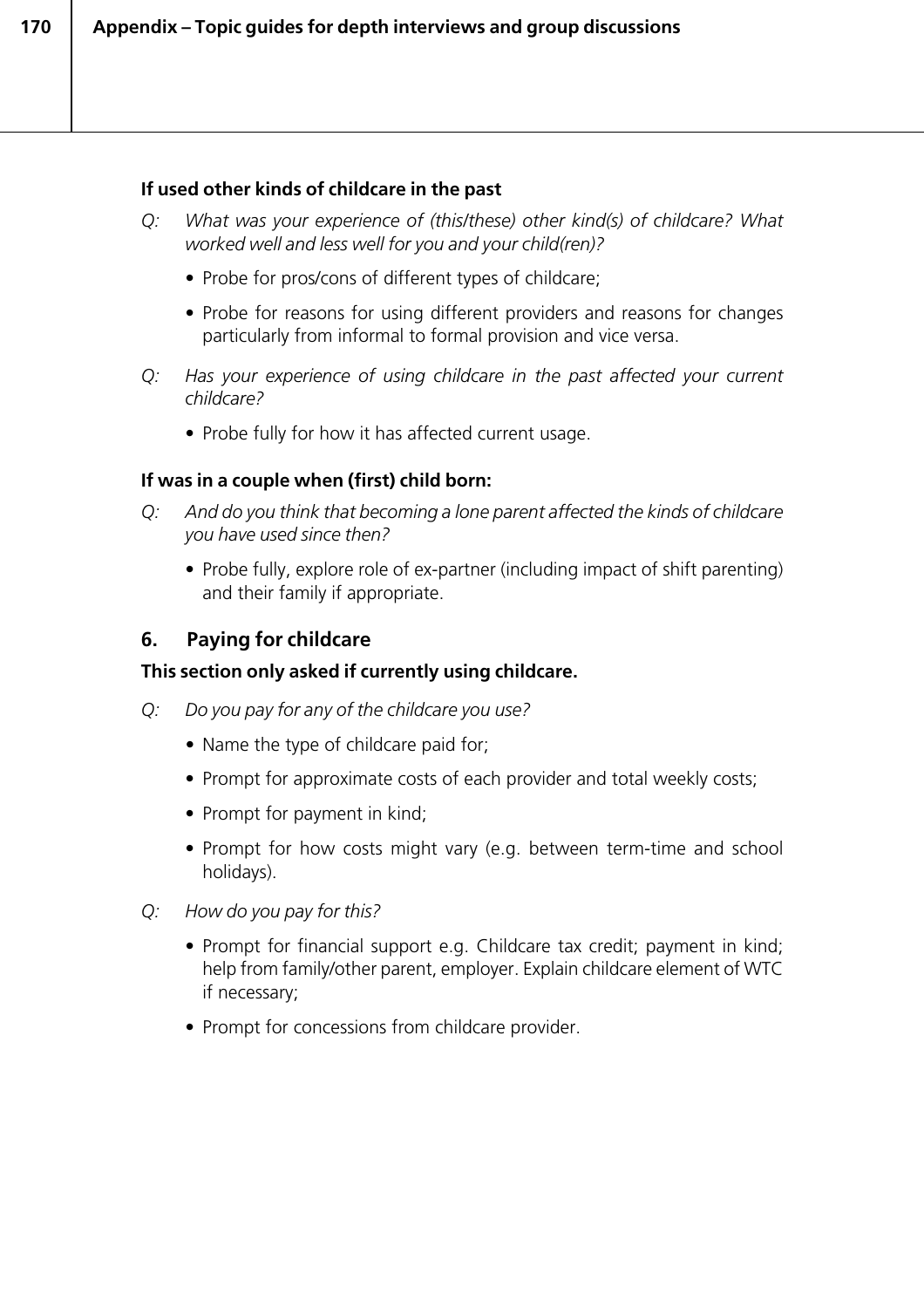- *Q: Has the cost of different types of childcare and the financial help you can get to pay for these affected your (current/past) childcare arrangements?*
	- *•* Probe fully;
	- If receiving WTC, probe for how timing of receiving WTC influenced arrangements for using childcare:
		- Prompt for what has happened during any gaps in financial support e.g. between finding childcare and starting work;
		- Prompt for whether financial support has been required long-term or short-term;
		- Prompt for how cost/financial help might have determined choice of formal/informal provider.

# **7. Coordination of (school,) childcare and work**

*Q: You have already told me about your work and childcare arrangements during a typical week. Now I would like to focus on the way that you coordinate your transport between work and childcare/ school.*

*In a typical working day, can you take me through your normal routine for transporting (child/children) to and from the home to (school and) childcare, and how this fits in with your own journeys to and from work?*

- Count all those who help pick up and drop off (child/children) each day;
- Check if these people are additional to those providing childcare;
- Types of transport relied on to transport (child/children);
- Differences on different days of the week.
- *Q: How much approximately do you spend on travel for you and (child/children) in a typical working week?*
- *Q: Is there a point in the day when (child/children) (has/have) to be transported from one childcare provider to another (including, if relevant, school)? If so, how does this work?*
	- When and where does this happen;
	- Who responsible e.g. self, other parent, staff at one of the providers, 'walkers' in after-school clubs, special arrangements using childminders/ friends/family;
	- Whether pays for this;
	- Difficulties with these arrangements.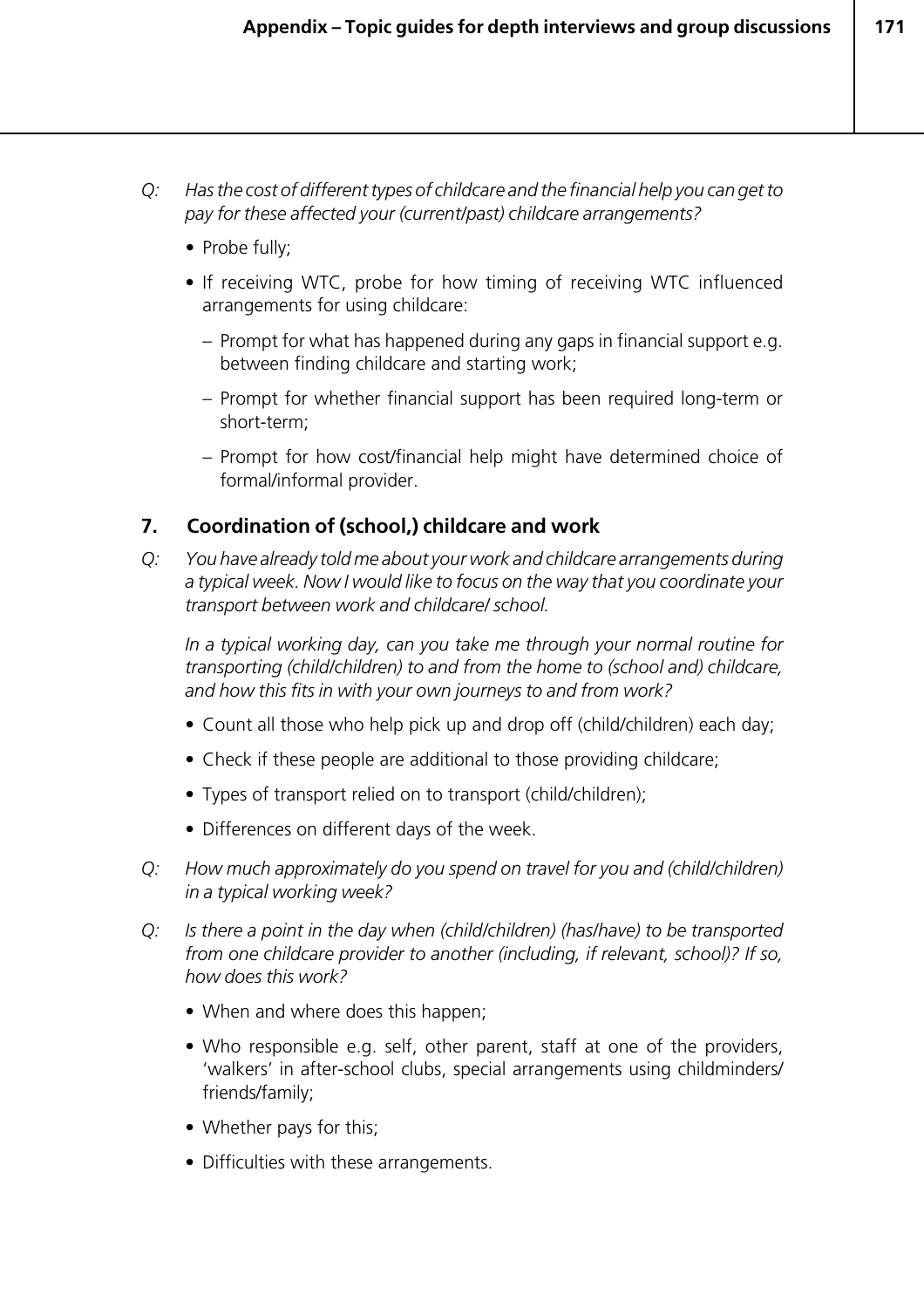- *Q: What would you say is the most difficult thing about your arrangements for getting yourself to and from work and your child(ren) to and from (school and) childcare?*
	- How feel about it?
	- How stressful is it?
- *Q: What aspect of these arrangements works well?*
	- Probe fully.
- *Q: In a typical working week, what would you say is the key thing you rely on most and could not do without in relation to transporting yourself and (child/ children)?*
	- Would they have to give up work without it?
	- Would they have to change childcare arrangements without it?
- *Q: And thinking back again to the time when you decided to start work, were travel arrangements a consideration at that point?*
	- Probe fully relative importance of this factor (could it have stopped them going to work?), what aspects particularly important.
- *Q: Is there anything that might make it easier for you to go to work and manage (child/children's) travel as well?*
	- Probe for reasons, e.g. a car; better parking; more reliable frequent public transport; shorter/less frequent journeys (childcare-school closer together); work closer to home/school.

# **8. Childcare awareness and preferences**

# **Only ask if currently using childcare**

- *Q: How did you go about finding the childcare you are using at the moment?*
	- If appropriate, prompt for involvement of other parent or discussion/ consultation with other relatives or friends;
	- Prompt for sources of information, advice and guidance, e.g. local authority/ children's information services New Deal/Sure start if come up; also informal recommendations/word of mouth; family/friends offered childcare; previous history/experience of using it;
	- Prompt for whether the child's opinion was a factor;
	- Probe for which sources of information and advice had greatest influence.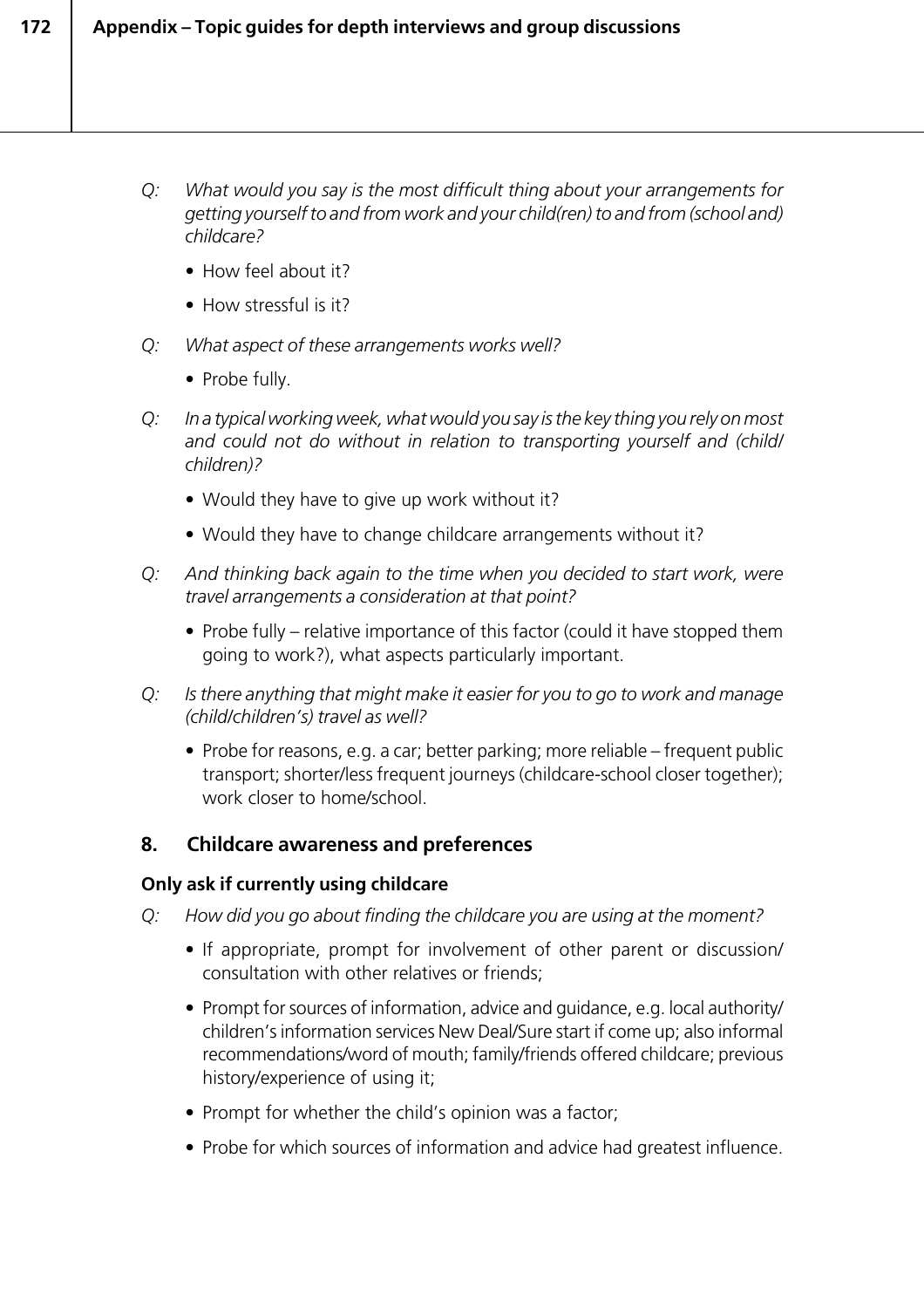#### **Only ask if no childcare now but used it in the past**

- *Q: How did you go about finding the childcare you have used in the past?*
	- If appropriate, prompt for involvement of other parent or discussion/ consultation with other relatives or friends;
	- Prompt for sources of information, advice and guidance, e.g. local authority/ children's information services New Deal/Sure start if come up; also informal recommendations/word of mouth; family/friends offered childcare; previous history/experience of using it;
	- Prompt for whether the child's opinion was a factor;
	- Prompt for which sources of information and advice had greatest influence.

#### **Ask all**

- *Q: (Apart from what we have already discussed), what do you know about the different childcare services available in your area?*
	- *•* Probe for perceptions of shortages in types of care, degree of choice, cost, quality;
	- Probe for availability for different age groups/types of families (e.g. working parents);
	- Probe for how child would feel about using different services;
	- Probe for what is perceived as the norm in the area;
	- Probe for whether availability of childcare influenced the decision to work.

#### **If mentions childcare in the area that not currently using/used in the past**

- *Q: Have you ever thought about using any of the childcare you have just mentioned?*
	- *Probe for reasons for not using childcare available cost, availability,* location, quality, child's preference/needs

#### *Ask all*

- *Q: In an ideal world, what type of childcare would you use?*
	- Probe for perceived advantages of this kind of childcare over other kinds (particularly formal versus informal);
	- Probe for preference not to use non-parental childcare and factors affecting this attitude;
	- If ideal choice is different from actual childcare used, probe for reasons why this childcare is not actually used.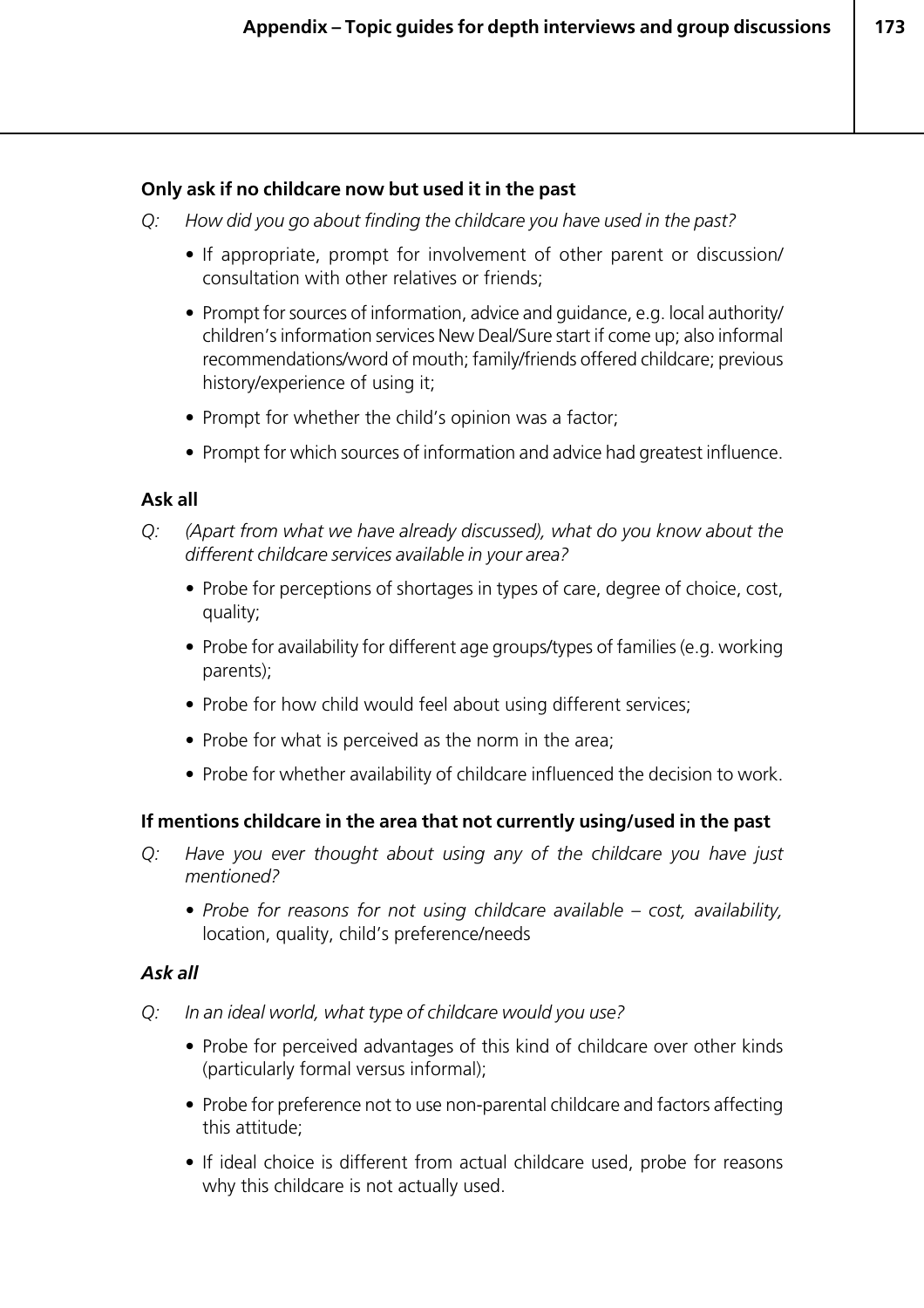- *Q: Some people would not think about using certain forms of childcare. What about you, is there any form of childcare that you would definitely avoid using?*
	- Probe for factors affecting negative views and ways in which these might be changed;
	- Explore perceptions of parent role / factors affecting overall views of nonparental childcare;
	- If using childcare they would want to avoid, probe for reasons why they have to use it.

# **9. Views and attitudes about childcare and work**

- *Q: What would you say is positive about combining motherhood/fatherhood and work?*
	- Probe fully. Possible positive aspects:
		- Gives parent personal fulfilment/good for self-esteem;
		- Good to have a career, achievement;
		- Higher income;
		- Good for children, social interaction, 'healthy'.
- *Q: And do you think there are any negative aspects?*
	- Probe fully. Possible negative aspects include:
		- Stressful, difficult to manage 'double burden';
		- Miss out on caring for child during day;
		- Does not bring child up how they would want to.
- *Q: Would you say that working has an effect on your role as a mother/father?*
	- Probe for perception of role mothers/fathers ought to play, what's considered 'culturally acceptable';
	- Probe for how their expectations of combining parenthood and work has compared to their experience.
- *Q: Generally, would you say you are happy about combining motherhood/ fatherhood and work?*
	- Probe fully.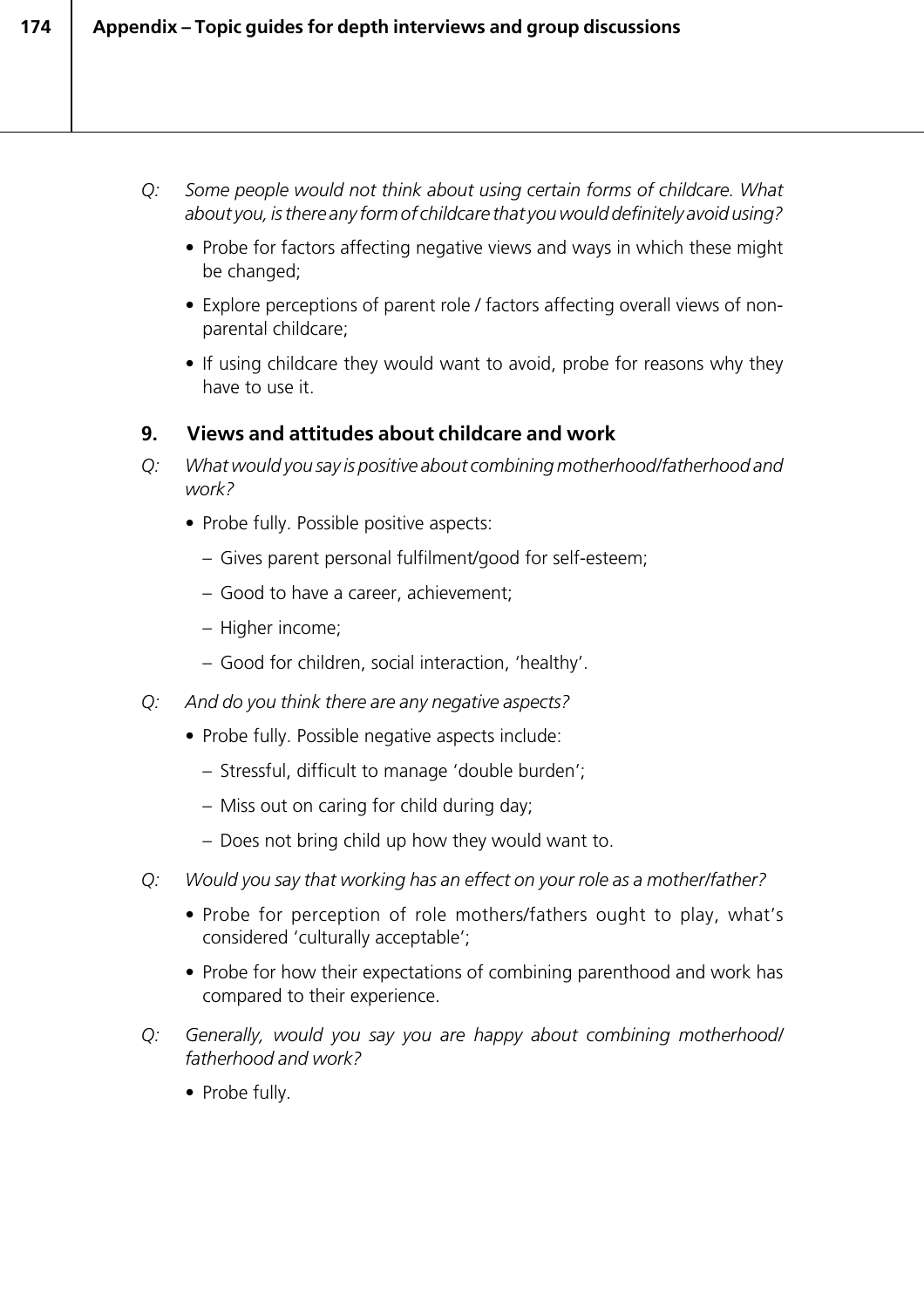- *Q: In the near future do you think your current childcare arrangements will change in any way?*
	- Probe for potential changes and factors affecting these;
	- Probe for concerns about the future.
- *Q: In the near future- do you think your work arrangements will change in any way?*
	- Probe for potential changes (including stopping work, changes in hours) and factors affecting these.
- *Q: Finally, the Government really wants to understand what parents think about childcare, particularly parents who bring up children on their own. If you had any key messages that you would want to send back to the Government about childcare, what would they be?*

# **10. Check**

*Q: Before I go, it is important for us to get a spread of people in our study, so can I just check the following:*

*Your age?*

*Ethnicity?*

*Household tenure?*

*Q: Finally, is there anything else you would like to add?*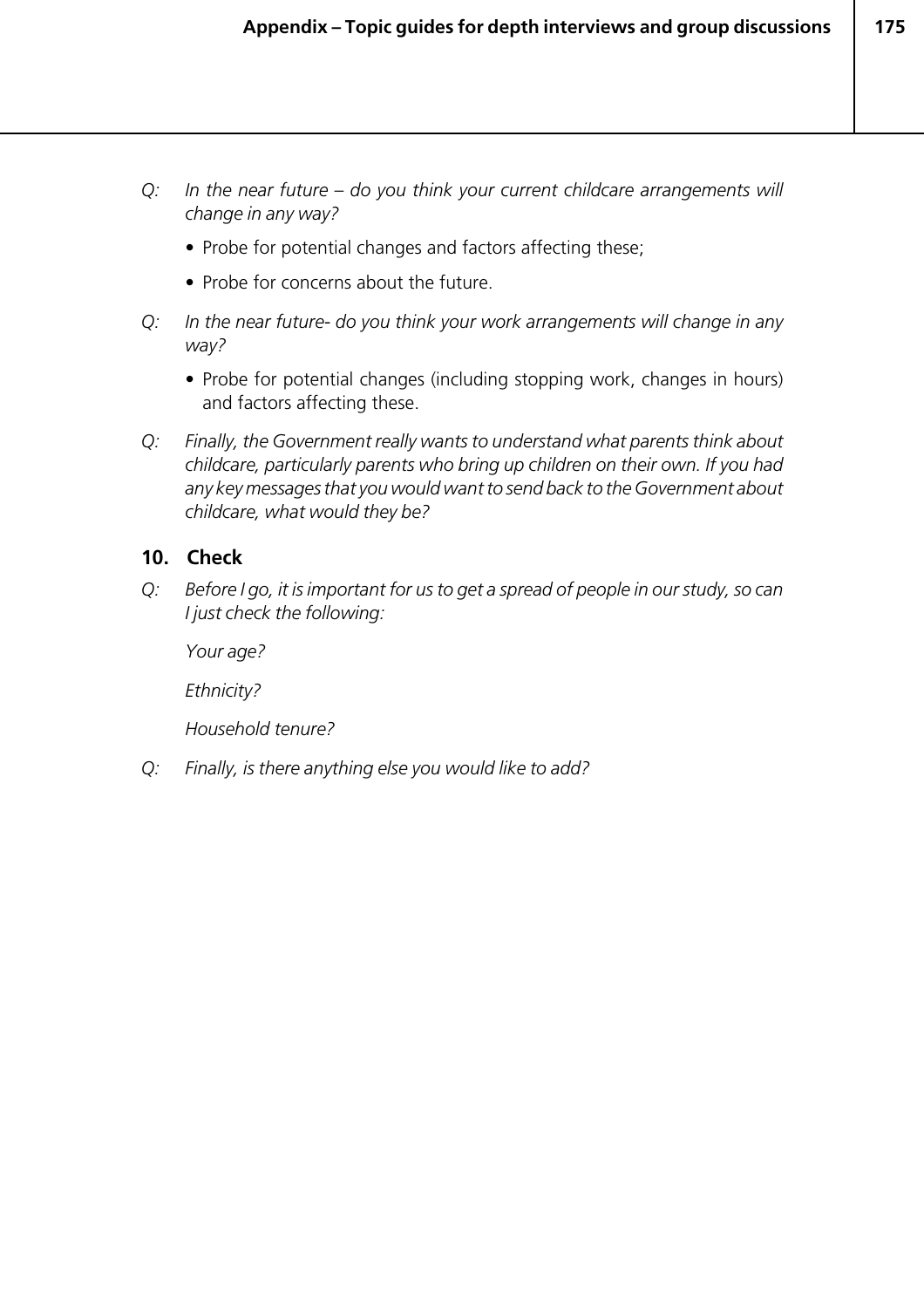Topic guide – Lone parents, childcare and work focus groups

# **Research aims**

- To investigate lone parents' preferences in relation to childcare, including views about non-parental care and both preferences for and use of formal and informal care (or different combinations of the two).
- How lone parents' decisions about childcare (and perceived choices and constraints) interact with their decisions about employment, particularly at crucial points of transition, primarily having children and becoming a lone parent.
- How lone parents manage or negotiate childcare within working life.
- Perceived positive and negative aspects combining work and parenthood.

# **1. Introduction**

- Introduce self and NatCen/SPRU.
- Nature and purpose of study (explain focus on lone parents) funded by DWP.
- Incentive (a gift that won't affect any benefits or credits).
- Stress confidentiality, appeal for mutual confidentiality.
- Introduce tape recorder.
- Ground rules:
	- No right or wrong answers;
	- Want to hear from everybody;
	- Feel free to disagree;
	- Respect for views of others;
	- Any questions?

# **2. Background**

*Go round the group and ask to say a bit about themselves*:

- Who live with:
	- Number and age(s) of children;
	- Whether children at school, nursery etc;
- Employment situation:
	- Whether working full or part-time;
	- Type of work;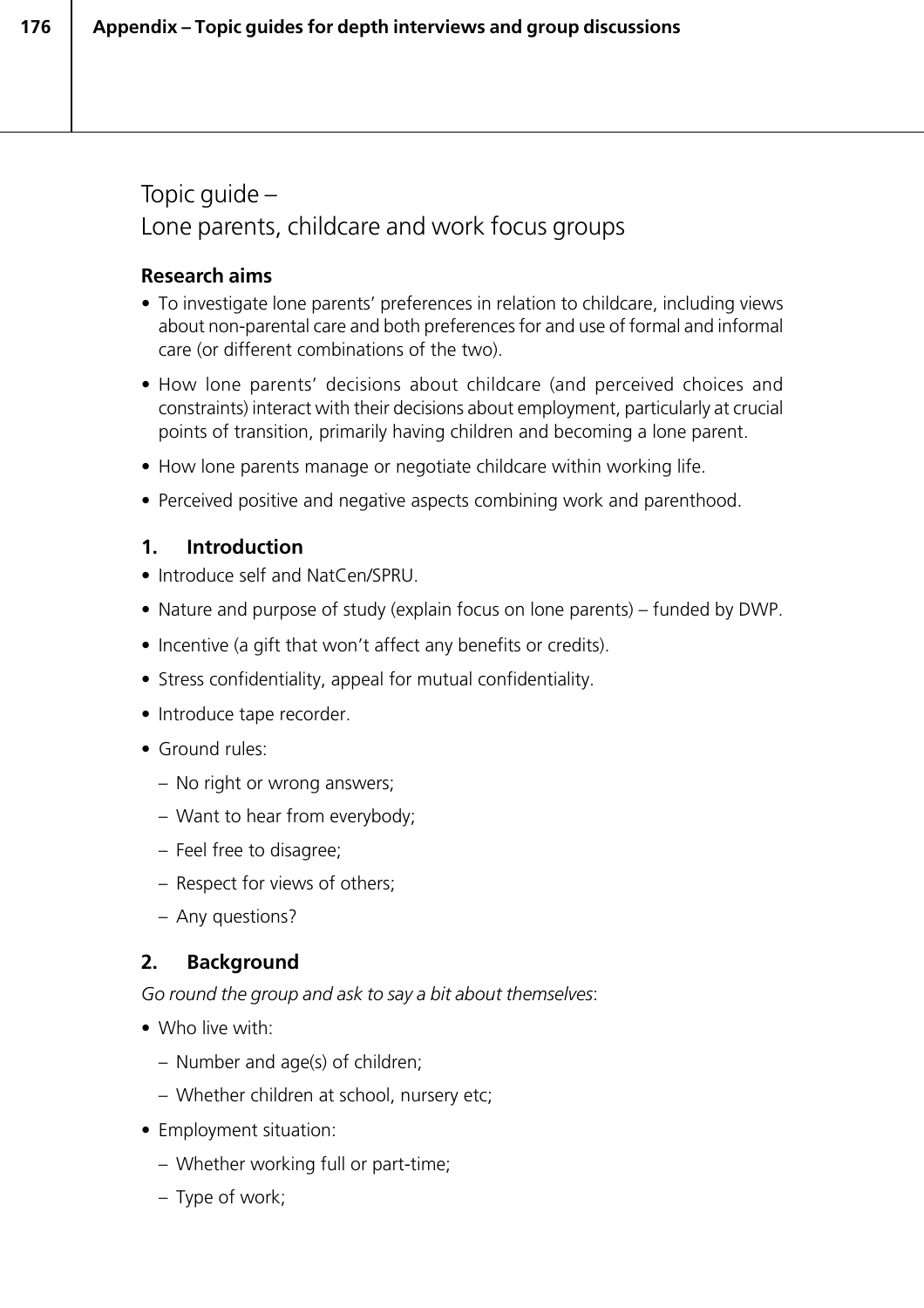- Length of time working:
	- Whether started working before or after having children/becoming a lone parent.

# **3. Information about childcare providers**

- Views about amount and quality of information and advice available to parents for choosing childcare providers:
	- What is lacking;
	- What could be done to make it easier.
- How go about choosing childcare providers:
	- Sources of information used;
	- Influence on choice of parents' and children's needs;
	- Criteria used for assessing providers e.g. quality, cost, accessibility;
	- Importance of reputation/recommendations/common knowledge.
- Experience of using information sources:
	- To what extent did the type of information received match that required;
	- What else would have been useful.

# **4. Reasons for using providers**

#### **Ask the group to consider a series of statements printed on cards:**

- 'Most parents would choose to use family members or friends for childcare rather than a nursery, playgroup or childminder, even if it was less convenient'.
- 'Most parents would rather their child went to a nursery or an out-of-school club than to a childminder'.
- 'For most parents, the cost of childcare is a major consideration when deciding the kind of childcare they can have for their children'.
- 'Most mothers would prefer to stay at home and look after their children if it did not mean losing money'.

#### **Explore all factors underlying agreement / disagreement with these statements.**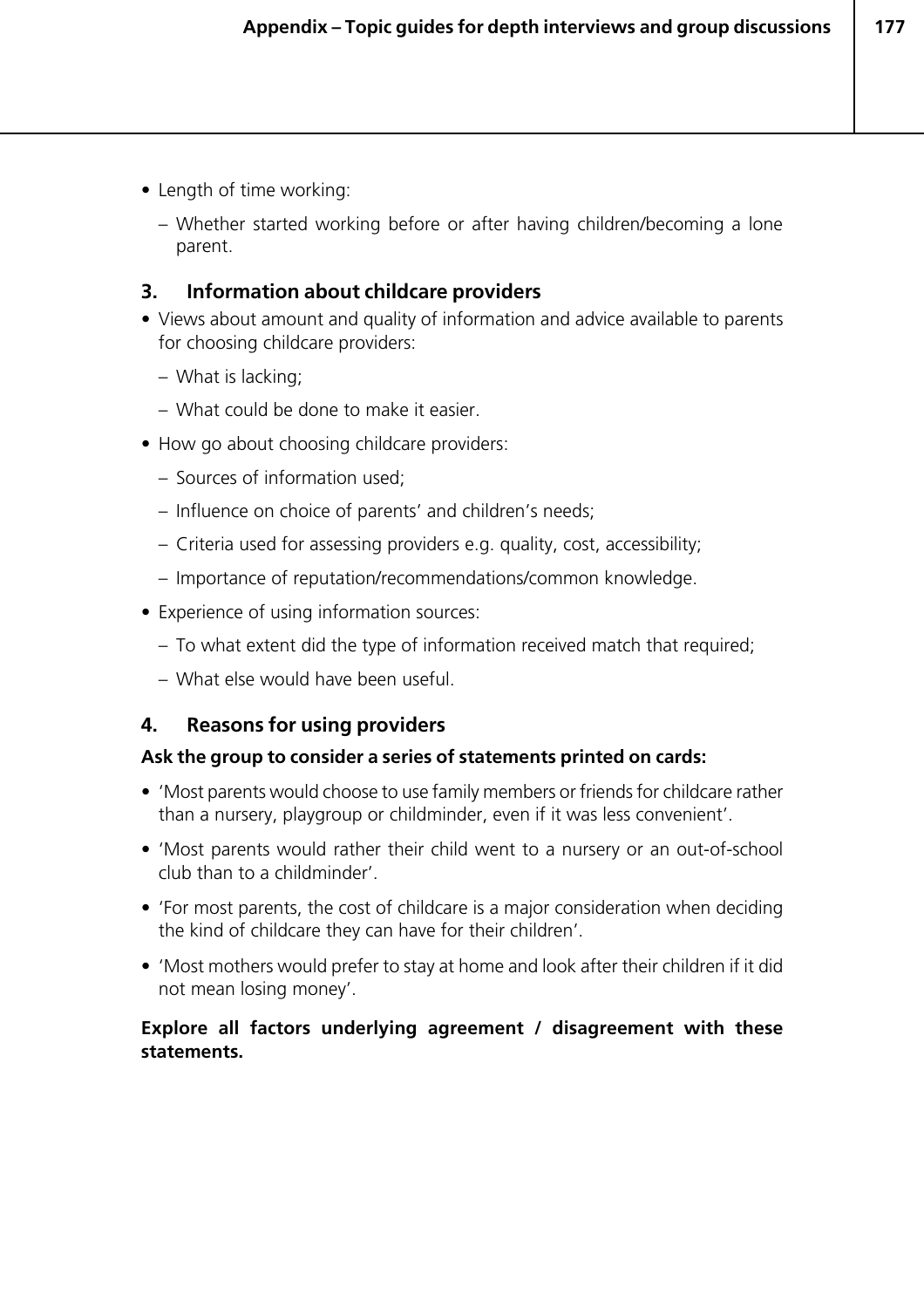# **5. Government support for childcare.**

# **Explain the following scenario (give to respondents on handout):**

Imagine you are the Government and you have 10 million pounds to invest in improving childcare services in the UK. You have already come up with five suggestions for ways the money could be spent:

- Increasing the free provision available for 3 and 4 year olds (to be provided at nursery schools, nursery classes, playgroups or day nurseries);
- Creating more childcare options for older children outside school hours (e.g breakfast, after school and holiday clubs);
- Increasing the Government's contribution to the cost of childcare (including the provision of free places);
- Improving the information and advice available, e.g. job advice for lone parents who want to return to work, help with finding childcare;
- Creating more centres where childcare is provided alongside other family services such as health services, job advice and training, counselling etc. in the same building or on the same site.

It is your job now to decide how to divide the 10 million pounds between these different initiatives.

You can do this however you want – you do not have to give money to all five if you do not wish to.

You have 10 minutes for discussion, at the end of which you should come up with a proposal for how the money is to be split.

#### **Split the group into two smaller groups and then reconvene to compare and discuss.**

# **6. Conclusion**

- Thinking about all the points raised in the discussion, what might make it easier for parents to manage work and childcare:
	- What could employers and colleagues do;
	- What could the government and Local Authorities e.g. increase childcare services, make them more accessible and responsive to parents/children's needs;
- Finally, what messages they would like to send back to the Department for Work and Pensions on any of the issues discussed.
- Any other comments.
- **Thank everyone for their time and help. Their views will go a long way to helping the DWP understand the needs of parents combining childcare and work.**
- **Stress confidentiality**
- **Give incentives**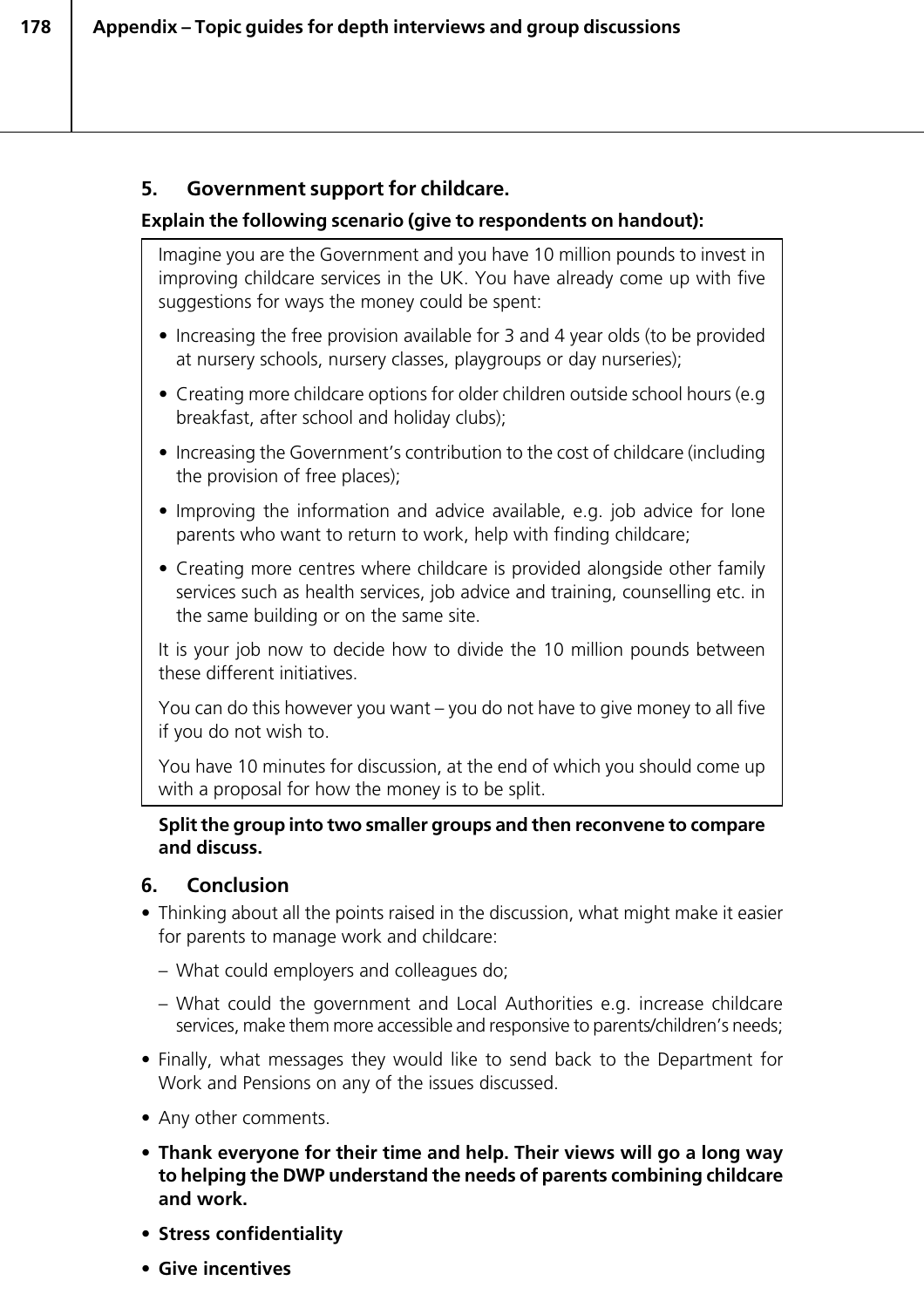# References

Arthur, S., Snape, D. and Dench, G. (2003) *The moral economy of grandparenting*, London: NatCen.

Backett-Milburn, K., Cunningham-Burley, S. and Kemmer, D. (2001) *Caring and providing: lone and partnered working mothers in Scotland*, London: FPSC for the Joseph Rowntree Foundation.

Barker, J., Ireland, J., Morrow, V., Smith, F. and Hey, V. (2004) *Evaluation of the Childcare Partnership Manager role*, Sheffield: DWP.

Bryson, C., Budd, T., Lewis, J. and Elam, G. (1999) *Women's attitudes to combining paid work and family life*, London: The Women's Unit.

Callendar, C. (2000) *The barriers of childcare provision*, D*f*EE Research Report RR231, Nottingham: D*f*EE Publications.

Childcare Commission Report (2001) *Looking to the Future for children and families*, London Kid's Clubs Network.

Duncan, S. and Edwards, R. (1999) *Lone mothers, paid work and gendered moral rationalities,* London: Macmillan Press.

Duncan, S. and Strell, M. (2004) 'Combining lone motherhood and paid. work: the rationality mistake and Norwegian social policy', Journal of European Social Policy, 14, 1, 41-54.

Finch, H. and Gloyer, M. (2000) *Lone Parents and childcare: a further look at evaluation data on the New Deal for Lone Parents*, DSS Research Report 658, London: Corporate Document Service.

Finlayson, L., Ford, R., Marsh, A., McKay, S. and Mukherjee, A. (2000) *The British Lone Parent Cohort 1991 to 1998,* DSS Research Report Number 128. Leeds: CDS.

Ford, R. (1996) *Childcare in the balance: How lone parents make decisions about work*, London: PSI.